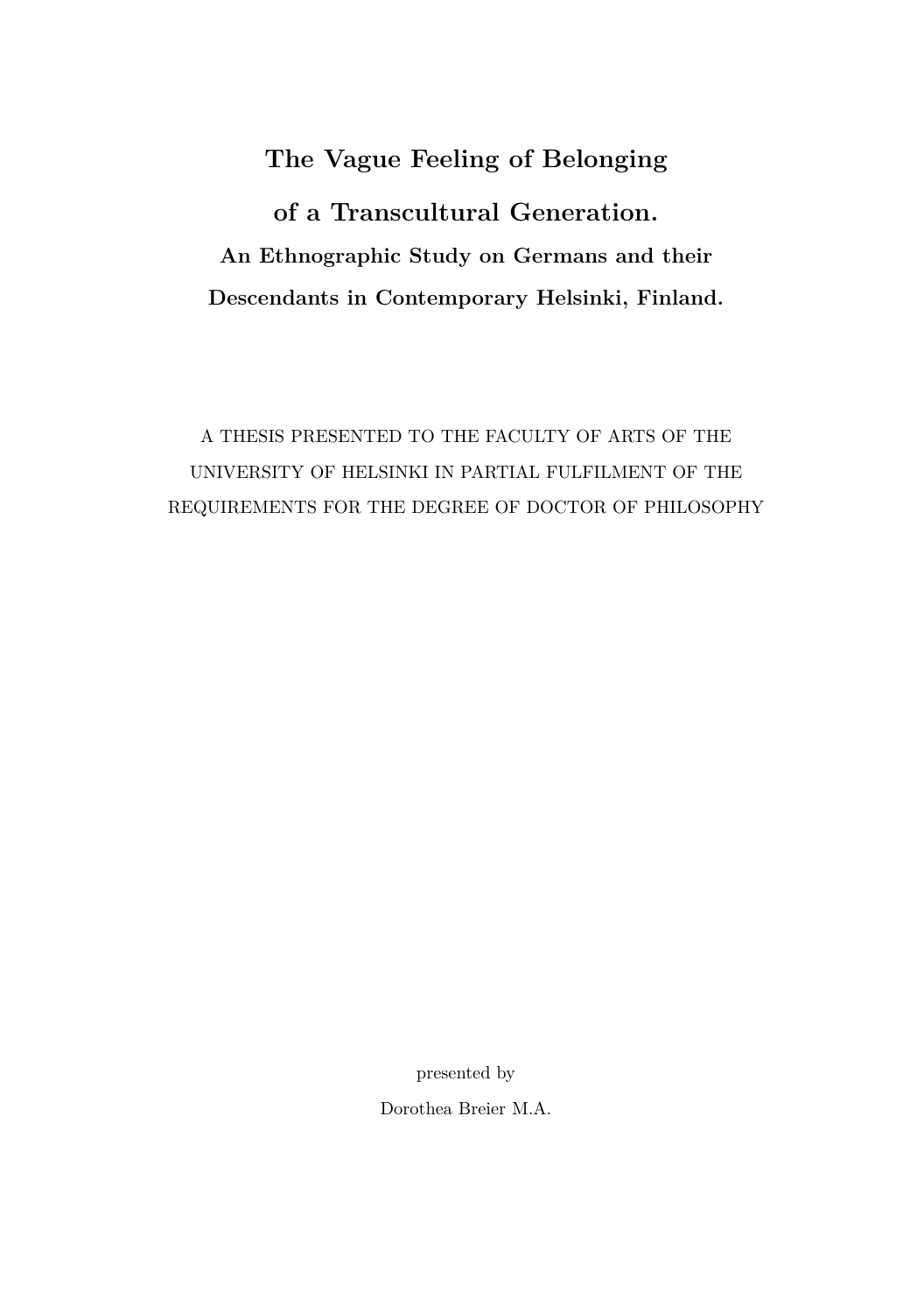### **University of Helsinki**

Faculty of Arts Department of Philosophy, History, Culture and Art Studies European Ethnology Doctoral School in Humanities and Social Sciences (HYMY) To be defended 10.11.2017, University of Helsinki Main Building, Unioninkatu 34, Auditorium XII.

### **Supervision by**

Dr. Hanna Snellman, University of Helsinki

Dr. Tuomas Martikainen, Finnish Institute of Migration

### **Reviewed by**

Dr. Fredrik Nilsson, Lund University, Åbo Akademi University

Dr. Oscar Pripp, Uppsala University

### **Opponent**

Dr. Oscar Pripp, Uppsala University

### **Custos**

Dr. Hanna Snellman, University of Helsinki

ISBN 978-951-51-3811-8 (paperback) ISBN 978-951-51-3812-5 (PDF)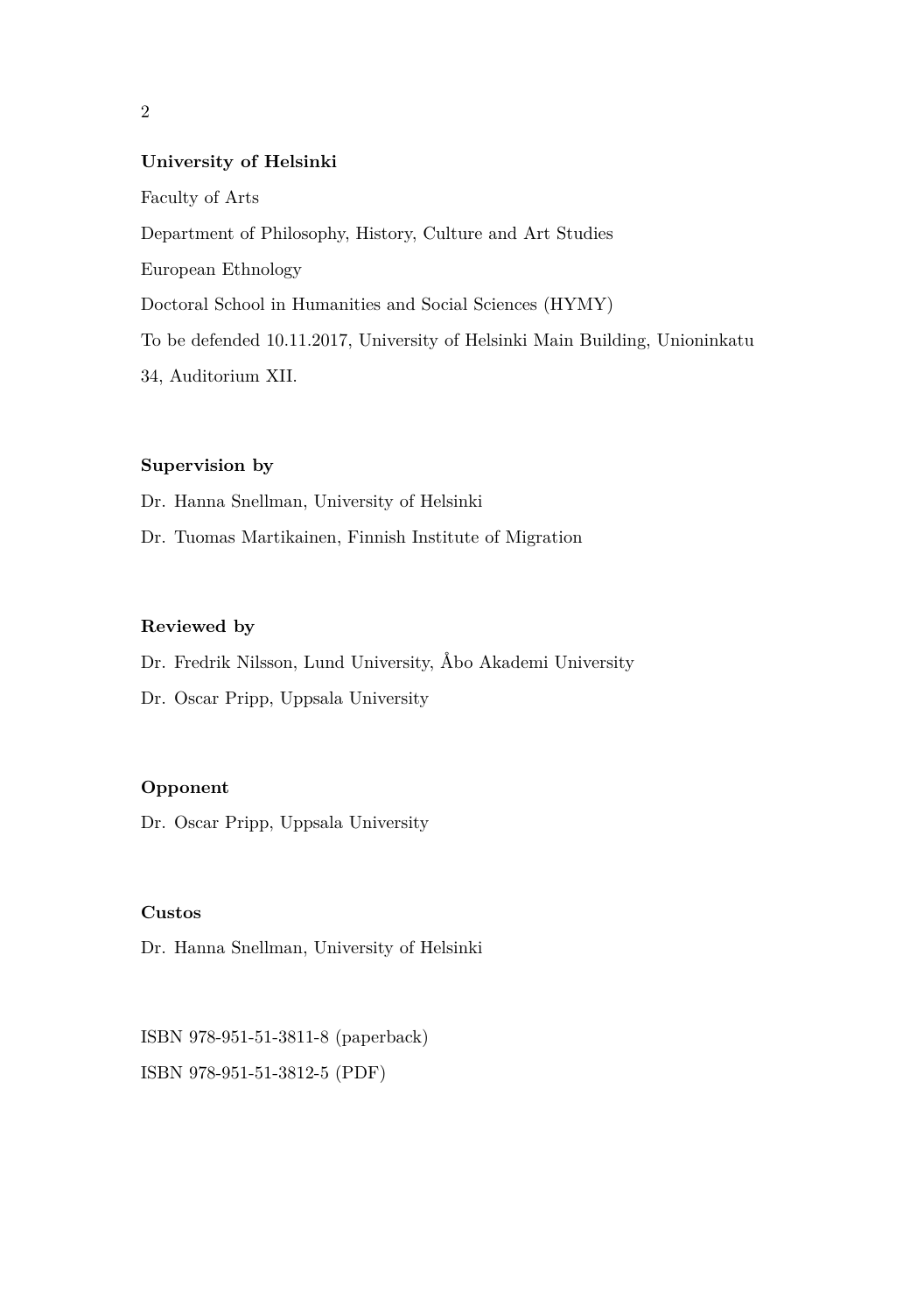### **Abstract**

University of Helsinki

Faculty of Arts, Department of Philosophy, History, Culture and Art Studies: European Ethnology

Doctoral School in Humanities and Social Sciences (HYMY)

BREIER, DOROTHEA: The Vague Feeling of Belonging of a Transcultural Generation. An Ethnographic Study on Germans and their Descendants in Contemporary Helsinki, Finland.

Doctoral Dissertation, 250 pages

Our world has always been shaped by mobility: moving animals and people are crucial for life on earth. Despite this, the overall scale of people moving has changed significantly in the past centuries and decades. The field of migration studies has adapted to this and is no longer only about actual migrants and their seemingly permanent one-way movements. Instead, the perspective has widened and now includes various shades of mobility, both different movements as well as groups of people affected by it.

The study at hand provides an innovative approach and a still rather uncommon research setting. It focusses on Germans and their descendants in contemporary Helsinki and asks about the way they (de-)construct boundaries between German- and Finnish-ness, where they position themselves within such frameworks and what personal consequences could emerge from their background and a particular self-positioning. What makes this study novel, especially in contrast to most migration-related research, is that due to the long and intense connection between Finland and Germany the group in question is not regarded as problematic by the majority society. Therefore their way of positing and feeling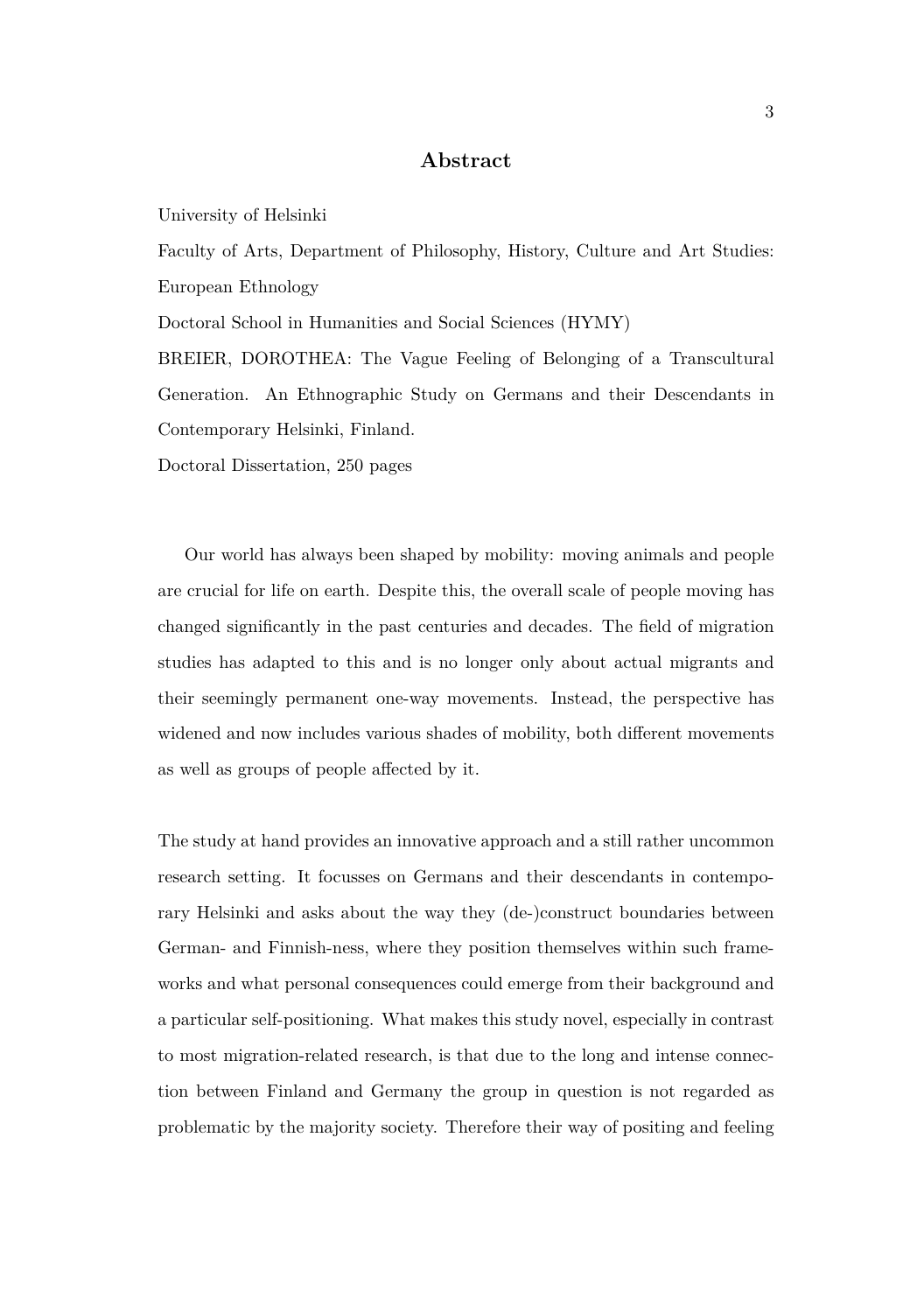of belonging must be seen and interpreted in this specific light. Such a perspective complements the majority of migration studies that often emphasise questions concerning integration of and discrimination against perceived "exotic" and thus "problematic" migrants.

With the help of 32 qualitative, semi-structured interviews, the author shows how people with a German-Finnish horizon express their often rather vague feeling of (not-)belonging. Taking the interviewees' accounts as a point of departure, it became apparent that belongingness depends on many factors including time, place and social surrounding and that it could change several times in a person's life. The study examines when and how people draw on national categories, only to deconstruct and question them moments later, and furthermore, what impact on a person's life his/her self-identification could have.

By connecting the findings to the relevant literature and to topical issues and discussions, the aim of the study is to emphasise how important it is to see phenomena as part of the big picture, in this case, an intergenerational, societal and historic context. As people's experiences, emotions and behaviour are heavily influenced by such factors, their understanding becomes only possible when all dots are connected and seen as the inter-connected unit they in fact form.

**Keywords:** Mobility, Migration, Belonging, Transculturality, Transnationality, Hybridity, Super-diversity, Mobile mindset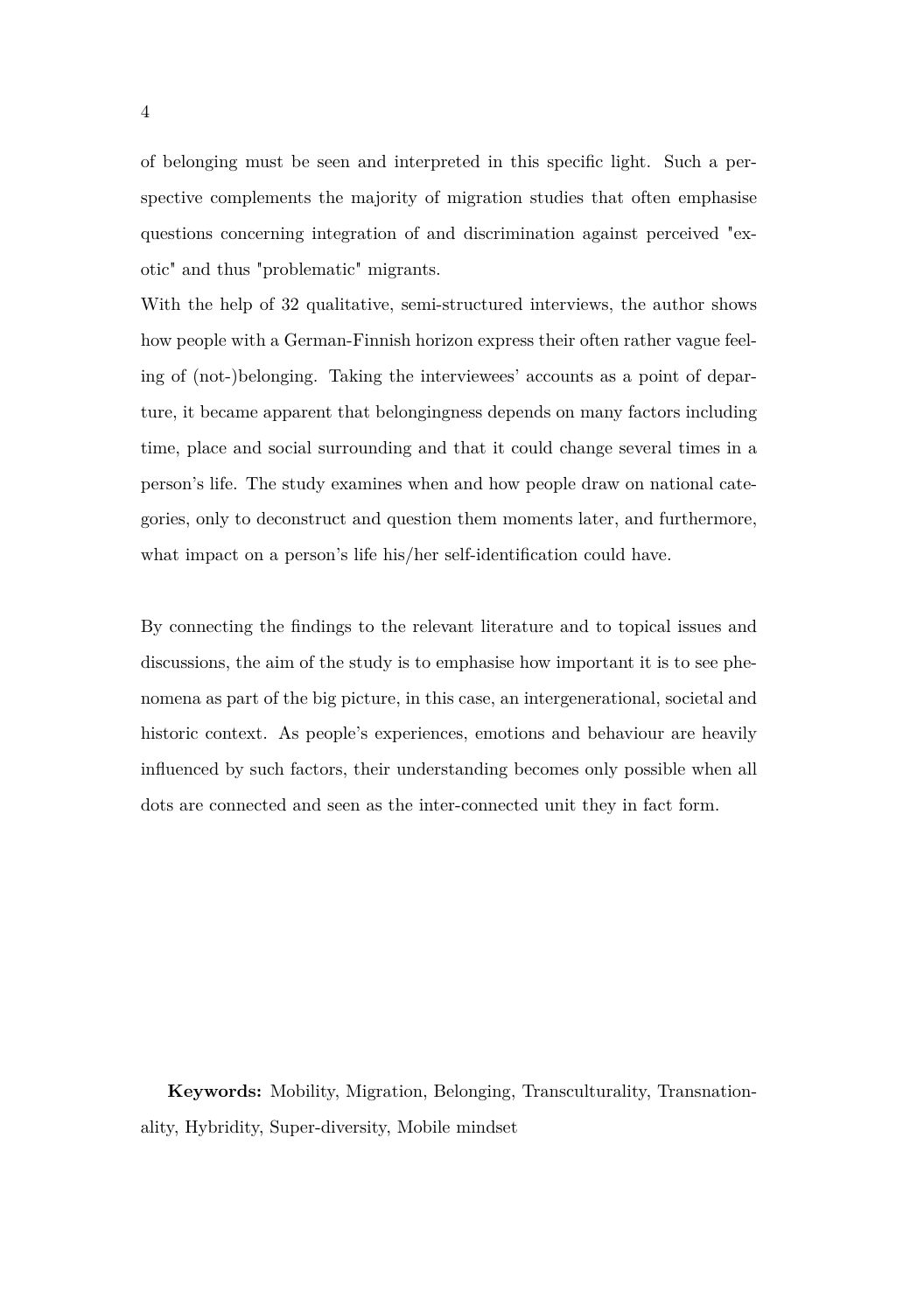### **Acknowledgements**

"You're doing research on Germans in Finland? – Are there that many?!" - This was the reaction I got numerous times after telling what my PhD project was about. Many people I met over recent years were wondering why anyone would study such a group – what "problem" should there be to solve here? Now, after four years of doing research, I do know what makes my study meaningful – and I hope after reading this thesis you will agree with me. However, this understanding developed over time and certainly due to the input I got from others over the years. Since I would have never come this far without those people, I would now like to use this space to thank them.

First and foremost, I want to thank my supervisor Prof. Hanna Snellman (University of Helsinki), who supported my research from the first, vague ideas until today. Her advice and support went much further than the academic duty of a supervisor and I doubt that I will ever find the right words to express the gratefulness I feel towards her.

Furthermore, I wish to sincerely thank my second supervisor Docent Tuomas Martikainen (Institute of Migration in Finland) as well as my mentors Dr. Lotta Weckström (University of California, Berkeley) and Dr. Laura Hirvi (Finnish Institute in Germany) for reading and commenting my texts. I highly appreciated their critical input which helped me to develop my ideas and lift my research onto a higher level. For the same reason, my gratitude goes to Docent Oscar Pripp (Uppsala University) and Prof. Fredrik Nilsson (Lund University, Åbo Akademi University) who dedicated their time to writing pre-evaluations of my thesis and spotting points worth elaborating further.

In addition to these people, many others also contributed to the progress of my research, be it fellow Ph.D. students and scholars at the University of Helsinki,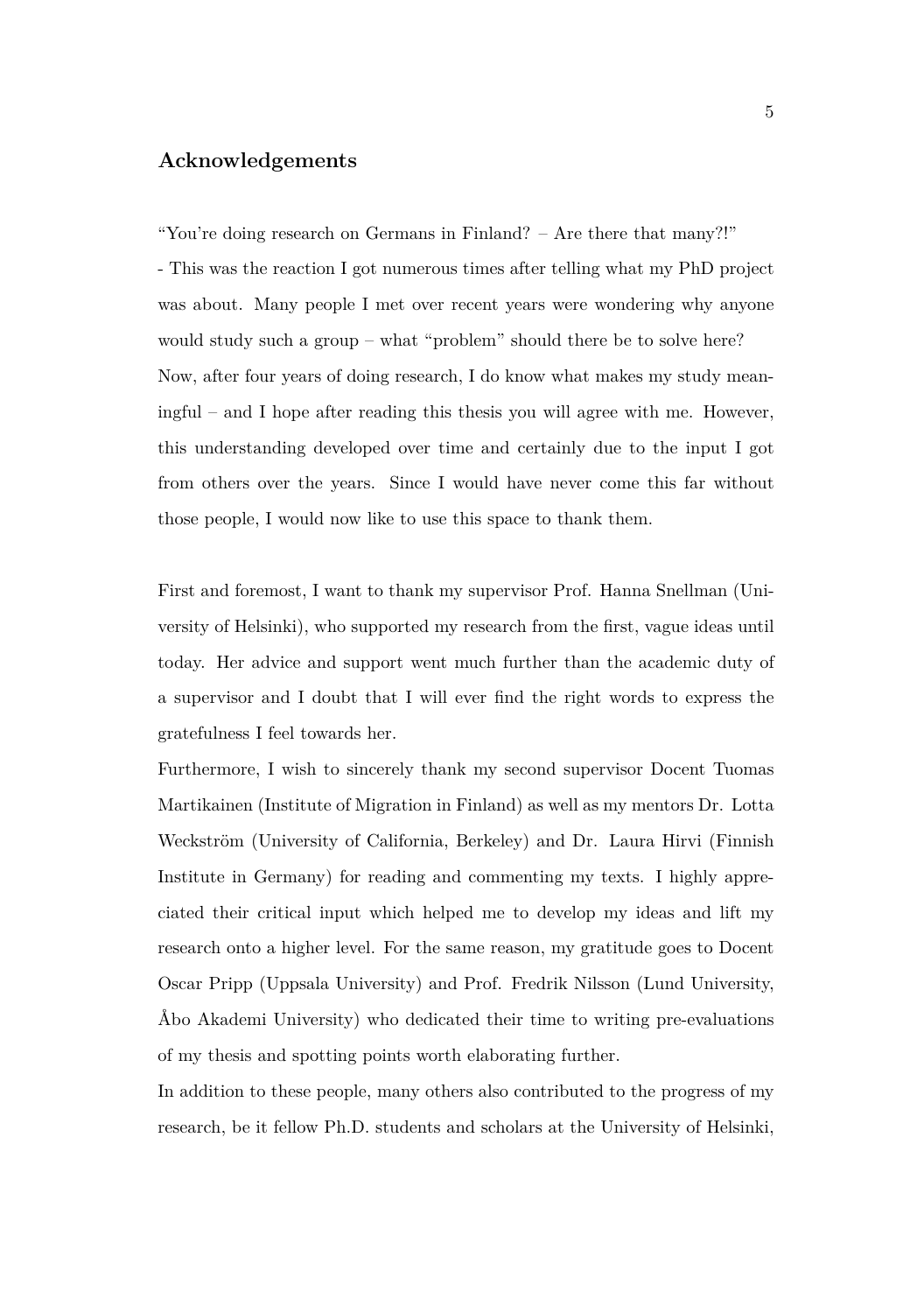or researchers I met at national and international conferences.

The fact that I could participate in academic conferences and workshops worldwide was only possible due to the travel grants I received from the University of Helsinki as well as from the Eino Jutikkala Foundation. The latter is to be thanked for enabling me to work and focus full-time on my research as they kindly provided me with scholarships for three years. Last but not least, I want to thank each of the thirty-two interviewees who gave me their time, trust and life stories. Their words form the very basis of my research; without them, this study would not exist.

From the bottom of my heart I want to say "Thank you, Kiitos and Danke" to all of you!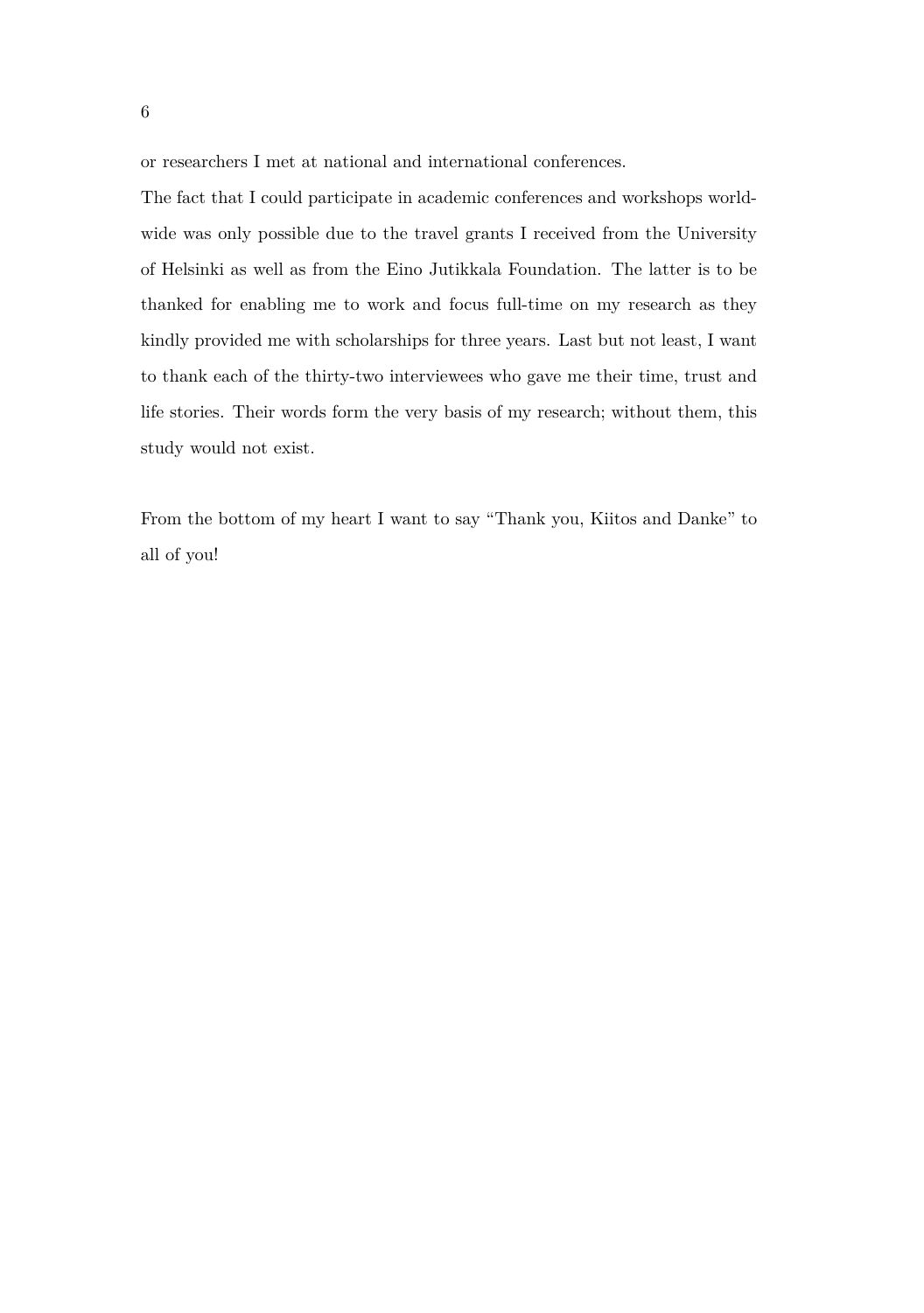# **Contents**

| $\mathbf{1}$ |     | Introduction<br>9                                                                    |    |  |  |  |
|--------------|-----|--------------------------------------------------------------------------------------|----|--|--|--|
|              | 1.1 |                                                                                      | 9  |  |  |  |
|              | 1.2 |                                                                                      | 12 |  |  |  |
|              | 1.3 |                                                                                      | 16 |  |  |  |
|              | 1.4 |                                                                                      | 26 |  |  |  |
|              | 1.5 |                                                                                      | 29 |  |  |  |
|              | 1.6 | The ethnologist in the field $\ldots \ldots \ldots \ldots \ldots \ldots \ldots$      | 45 |  |  |  |
|              | 1.7 |                                                                                      | 48 |  |  |  |
| $\bf{2}$     |     | German-Finnish history<br>53                                                         |    |  |  |  |
| 3            |     | The first generation of Germans                                                      |    |  |  |  |
|              | 3.1 | From disconnection to Germany                                                        | 68 |  |  |  |
|              | 3.2 | to passing on Germanness to their children $\dots \dots \dots$                       |    |  |  |  |
|              | 3.3 |                                                                                      |    |  |  |  |
| 4            |     | Descendants of Germans in Helsinki<br>121                                            |    |  |  |  |
|              | 4.1 | The importance of language for belonging $\dots \dots \dots \dots \dots 122$         |    |  |  |  |
|              | 4.2 | Drawing and de-constructing boundaries, negotiating positions . 139                  |    |  |  |  |
|              |     | Manifestations of belonging $\ldots \ldots \ldots \ldots \ldots \ldots 142$<br>4.2.1 |    |  |  |  |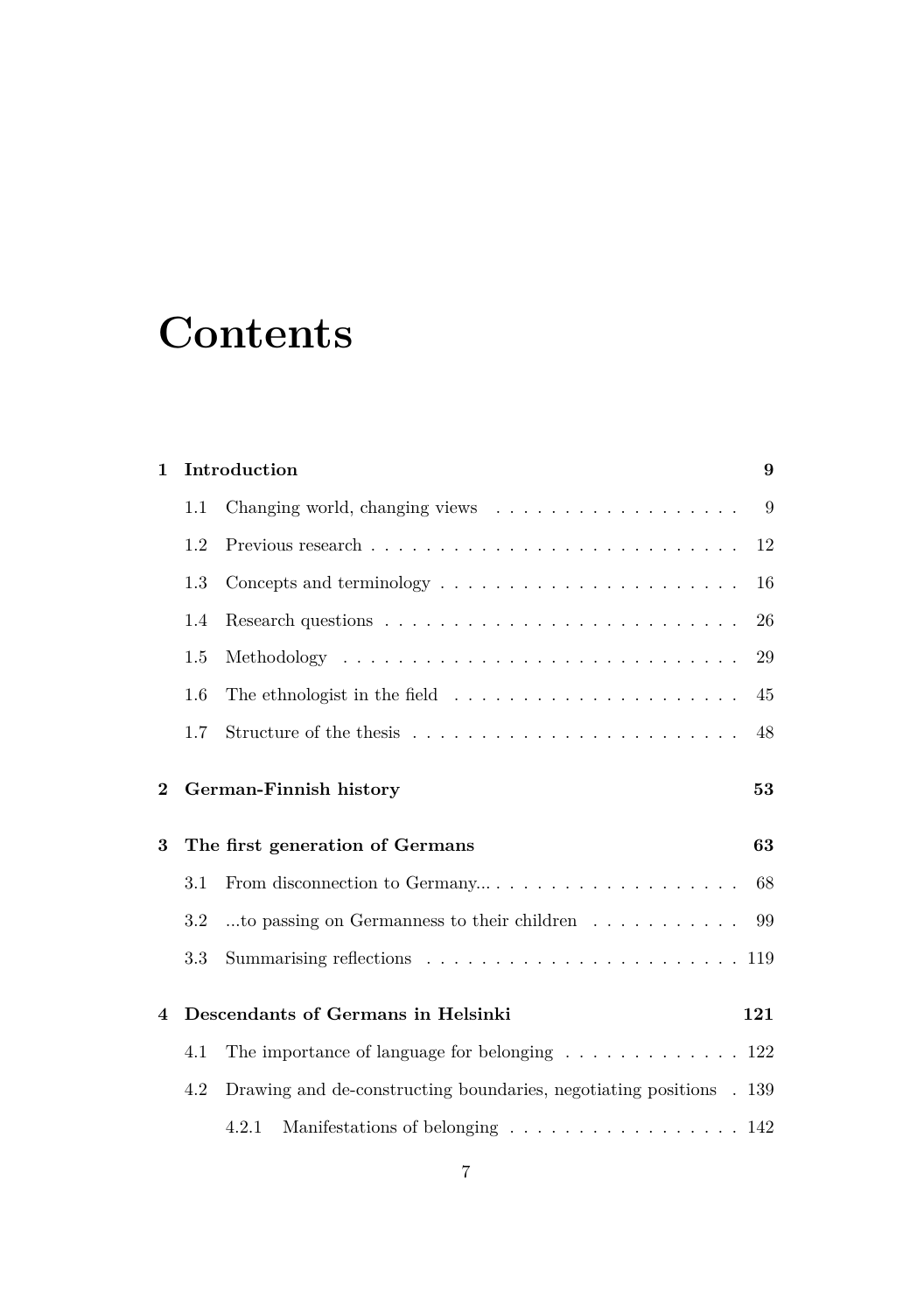### 8 CONTENTS

| 5 Dismantling boundaries |       |                                        |  |  |
|--------------------------|-------|----------------------------------------|--|--|
|                          |       |                                        |  |  |
|                          | 4.3.3 |                                        |  |  |
|                          |       |                                        |  |  |
|                          |       | 4.3.1 Summer illusions vs. reality 187 |  |  |
| 4.3                      |       |                                        |  |  |
|                          |       |                                        |  |  |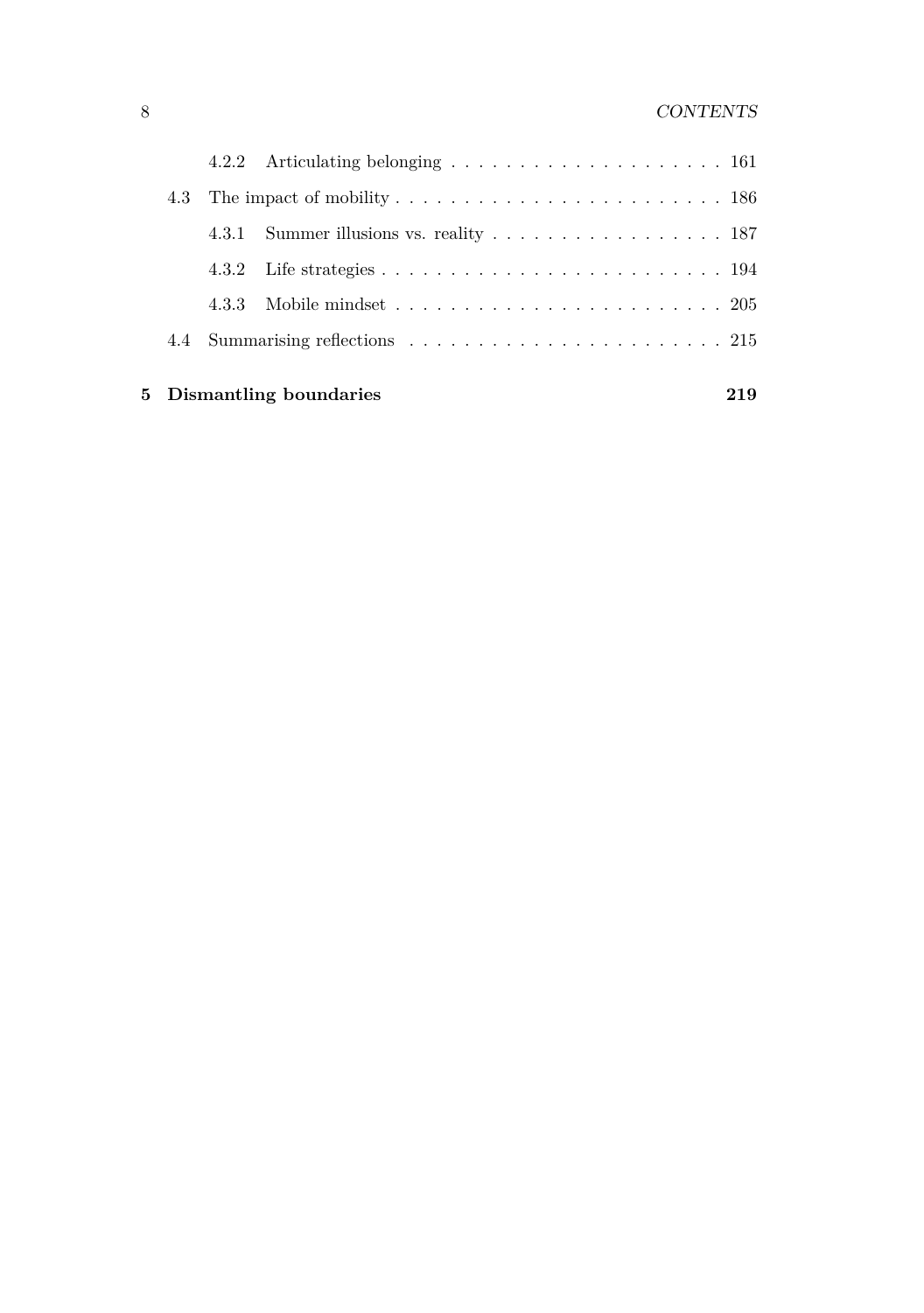# **Chapter 1**

# **Introduction**

# **1.1 Changing world, changing views**

Looking into the history of the field of European ethnology it becomes apparent that even 100 years ago, at a time when the subject was already relatively established as an own, independent discipline, the idea of the concept of *culture* was significantly different than from what it is today. "Die Volksseele produziert nicht, sie reproduziert.", as Eduard Hoffmann-Krayer put it in the year 1903, while Hans Naumann used the term "gesunkenes Kulturgut" in 1921 to describe culture as something that sinks from a high-culture into folk-culture and gets imitated by it.<sup>1</sup>

Today the scholarly view is quite different from that: culture is usually regarded as something that is constantly shaped and created by each of us, no matter who someone is and what background he or she has. Once methodological nationalism, as Andreas Wimmer and Nina Glick Schiller proclaimed  $it^2$ , is left

<sup>1</sup>See Bausinger, Hermann: Folklore und gesunkenes Kulturgut: http://tobias-lib.unituebingen.de/volltexte/2012/6072/pdf/Bausinger\_Hermann\_Folklore\_und\_gesunkenes\_<br>Kulturgut.pdf (accessed 02.04.2014).

 ${}^{2}$ Glick Schiller, Nina; and Andreas Wimmer: "Methodological nationalism and beyond: nation-state building, migration and the social science." In *Global networks* 2, no. 4 (October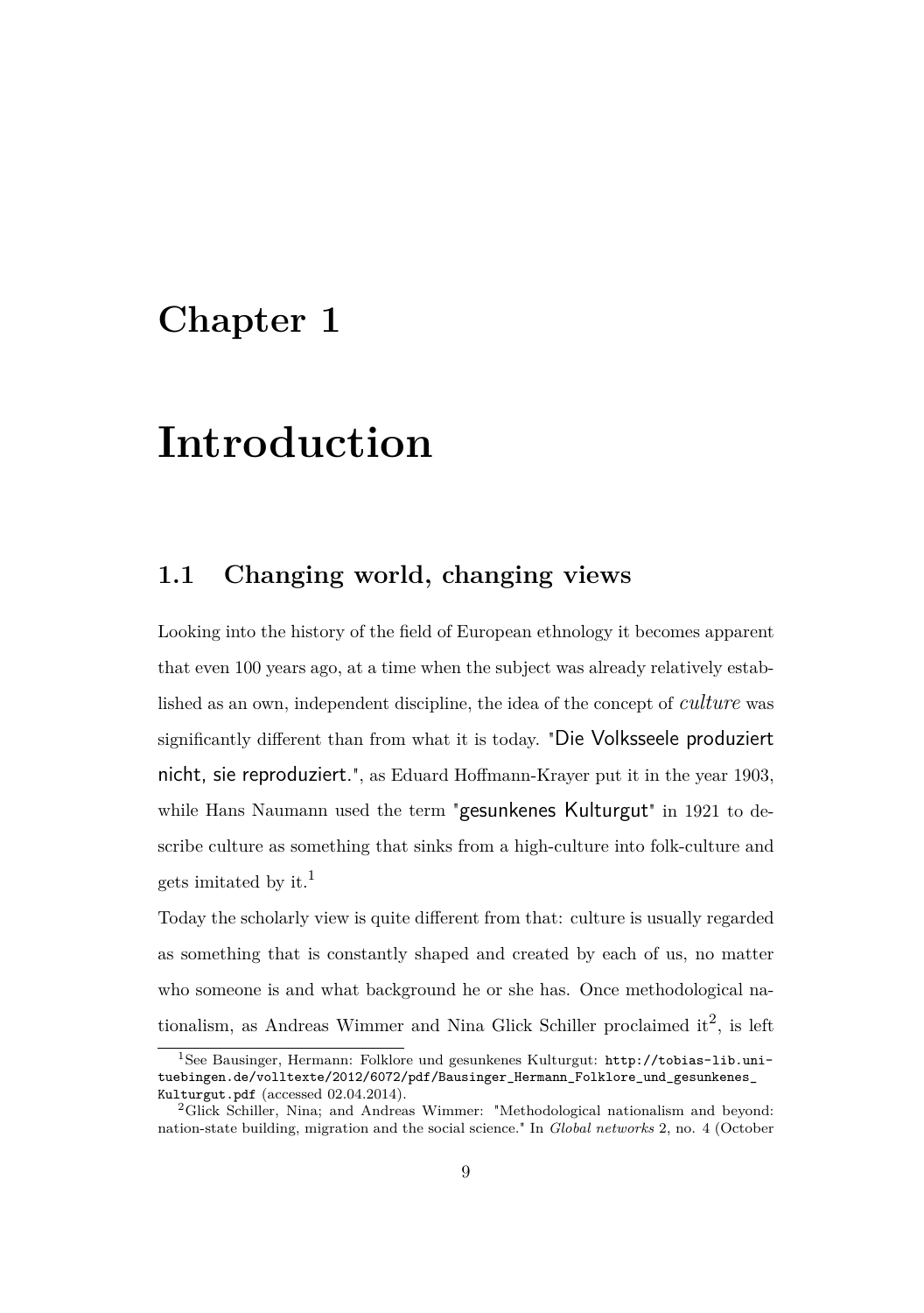aside, culture is not seen to be bound to political borders or specific places. It does not end at the frontier of a country, particularly not at a time when words like "globalisation" and "transnationalism" are on many people's lips. In discussions around migration, many different terms are in use; some are clearer than others, some are taken to be outdated. Further below I will give a brief overview of categories like culture, identity, multi-, inter- or transculturality and if and how they are suitable for my study.

In common with others, Germans have had a long history of moving around, migrating and re-migrating. Living in Germany, one quite often hears of people starting a "new life" far from the place where they grew up. Popular TV channels have been broadcasting series like "Good-bye Deutschland" or "Auf und davon — mein Auslandstagebuch<sup>13</sup>, based on an obvious interest of a large number of Germans eager to hear about the migration projects of others. At the moment of migration a "piece" of one's own culture moves with the migrant. This is not intended to imply a homogeneous national culture which one can carry around in a rucksack. However, migrants do not leave their habits and customs at the airport, but instead they take them to their new home. With the sometimes drastic change of surroundings, it often becomes a struggle to find one's spot in the new life. People negotiate their position, their connection to the old and the new home, and sometimes find interesting ways of how to live with both "worlds".

The lives of the descendants of migrants, their points of view, their ways of behaviour, their reflections and self-positioning are particularly things that have gained increased importance for today's societies. Despite the fact that migration is not a new phenomenon, nowadays it has reached a scale that was

<sup>2002. 301-334.</sup>  $3Both$  TV shows accompany individuals or families on their way abroad.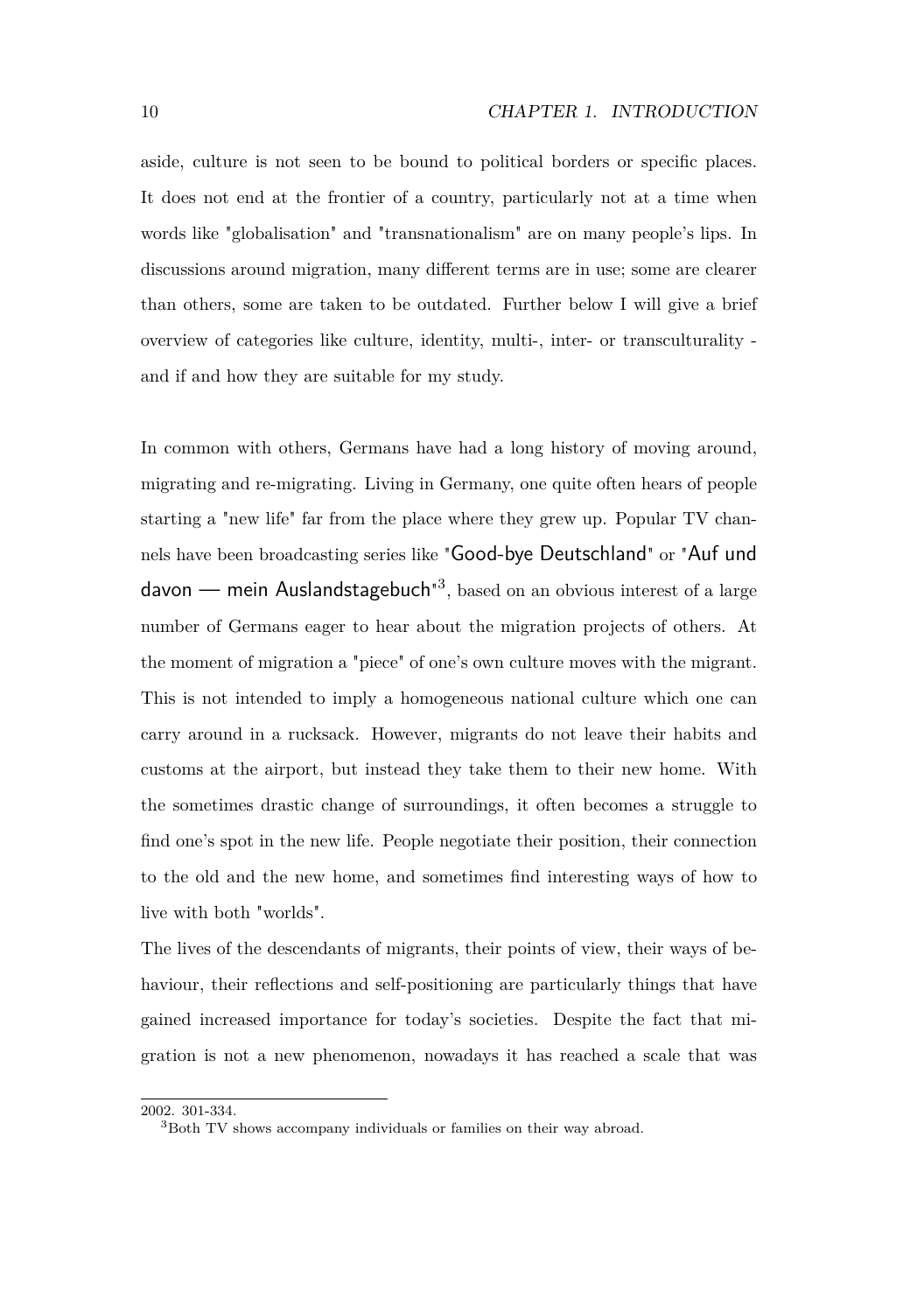never there before. Thanks to technical innovations and global-political and economical developments over the past decades, increasing numbers of people are involved in transnational practices in one way or another, directly or indirectly. An increasing number of people now move voluntarily or are moved forcibly to other regions, countries, continents, and as the International Organization for Migration stated, with 214 million people migrants would be the fifth most populous country in the world if they formed a nation of their own.<sup>4</sup>. In their new country of residence, migrants settle down and take part in local life, often leaving family and friends behind. Many found their own families, often with a local partner. For that reason, there are more and more people who might even officially have several nationalities, who were raised to be bi- or multilingual or at least were affected by different cultural frameworks. They are "children of our times": times in which it becomes increasingly normal to grow up in a multinational family, to go to an international school or to visit relatives abroad on vacation. In this context the aforementioned term "transnational" aims at describing precisely those "practices and relationships linking migrants and their children with their home country (...), also embodied in identities and social structures<sup>"5</sup>.

Compared to the lengthy and insecure forms of transnational communication in past centuries, it seems unbelievable how easy it has become for people to stay in touch, even if they live thousands of miles from each other. It would be simply ignorant to say that leading such lives does not affect culture in all its facets. However, migration does not only have influence on those who move from one country to the next, or only on their close families, but in the end it

<sup>4</sup>See http://www.iom.sk/en/about-migration/migration-in-the-world (accessed 09.06.2016).

Also: Wilkes-Karraker, Meg (Ed.): *The Other People: Interdiscipliary Perspectives on*

<sup>&</sup>lt;sup>5</sup> Smith, Robert Courtney: *Mexican New York: Transnational Lives of New Immigrants.* Berkeley/Los Angeles/London: University of California Press, 2006. 6 f.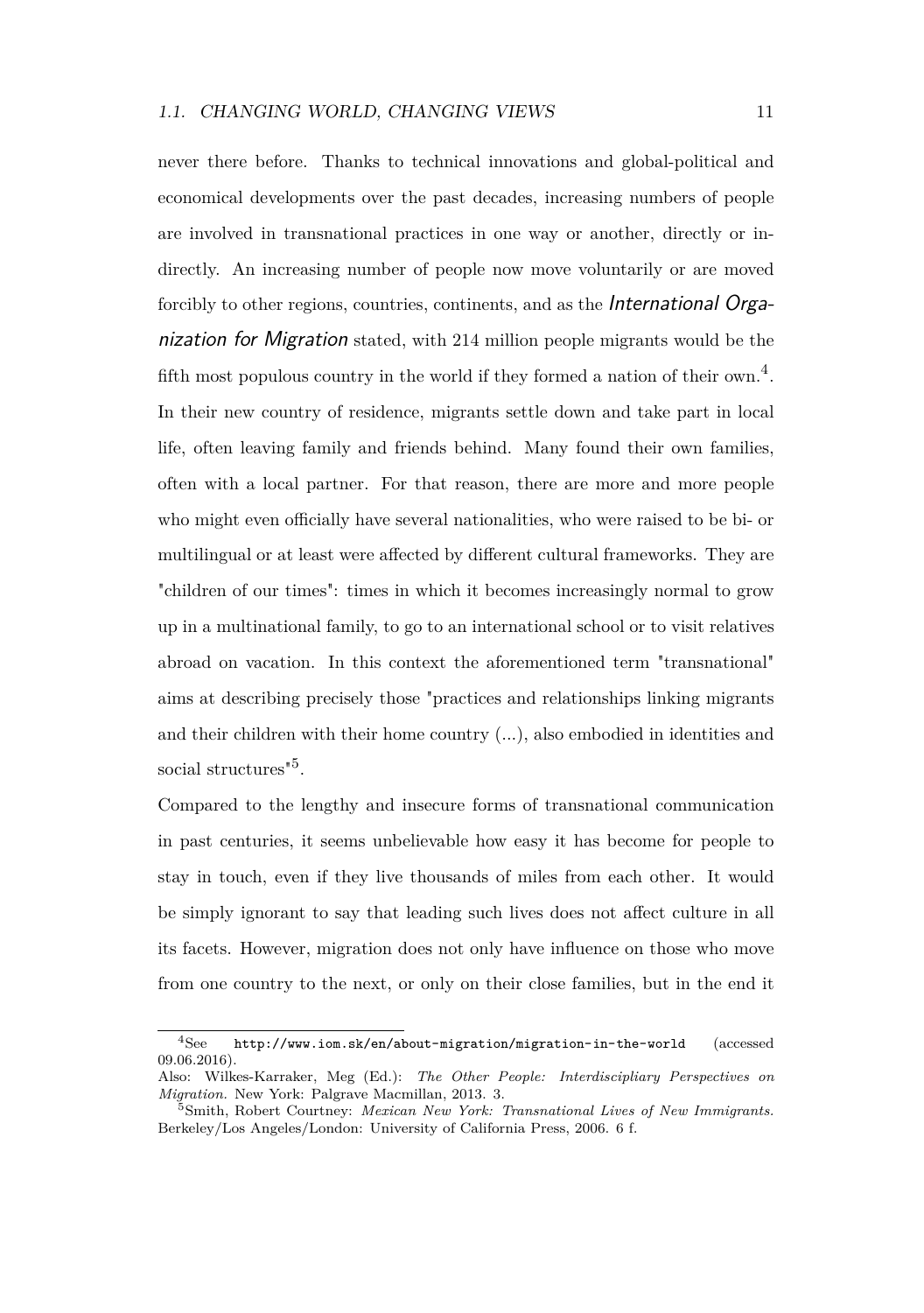affects the largest part of the world's population. In the present research project I will nonetheless try to lay out a more humble framework.

# **1.2 Previous research**

Even though some works have been published, mainly on the historical connections between the areas currently known as Finland and Germany, there is not much to be found on the situation of Germans in contemporary Finland. Robert Schweitzer wrote numerous books on German-Finnish relations from a historical point of view<sup>6</sup> as well as on particular groups of Germans living in (former) Finnish territories<sup>7</sup>. Publications on the German Lutheran church<sup>8</sup> or linguistic-literary publications<sup>9</sup> can be regarded as similarly specific, while other works have focused on the cultural connections between Finland and Germany in the Middle Ages and the modern period<sup>10</sup>. In this context, a relatively recent publication by Annette Forsén, which deals with German associations in Finland of the first half of the  $20^{th}$  century, needs to be mentioned<sup>11</sup>. Nonetheless, a few publications have examined today's Germans in Finland. Pe-

tra Schirrmann and Ulrike Richter-Vapaatalo for instance, interviewed German

<sup>6</sup>Schweitzer, Robert: *Finnland, das Zarenreich und die Deutschen.* Lübeck: Aue-Stiftung,

<sup>2008.</sup> <sup>7</sup>Id.: *Lübecker in Finnland.* Helsinki: Aue-Stiftung, 1991; as well as Id.: *Die Wiborger*

<sup>&</sup>lt;sup>8</sup> Sentzke, Geert: *Deutsche Gemeinde Helsinki-Helsingfors, 1858-1971: Geschichte der ev.luth. Gemeinde deutscher Sprache in Finnland.* Helsinki: Kirchenrat der Gemeinde Helsinki, 1972. <sup>9</sup>Hall, Christopher; and Kirsi Pakkanen-Kiliä: *Deutsche Sprache, deutsche Kultur und*

*finnisch-deutsche Beziehungen. Festschrift für Ahti Jäntti zum 65. Geburtstag.* Frankfurt

<sup>&</sup>lt;sup>10</sup>Ahti, Jäntti; and Marion Holtkamp (Eds.): *Finnisch-deutsche Kulturbeziehungen seit dem Mittelalter.: Vorträge des am Finnland-Institut in Deutschland, Berlin abgehaltenen*

<sup>&</sup>lt;sup>11</sup> Forsén, Annette: *Deutschland, Deutschland über alles: Tysk föreningsverksamhet i Finland och Sverige 1910-1950.* (PhD diss., University of Helsinki 2012).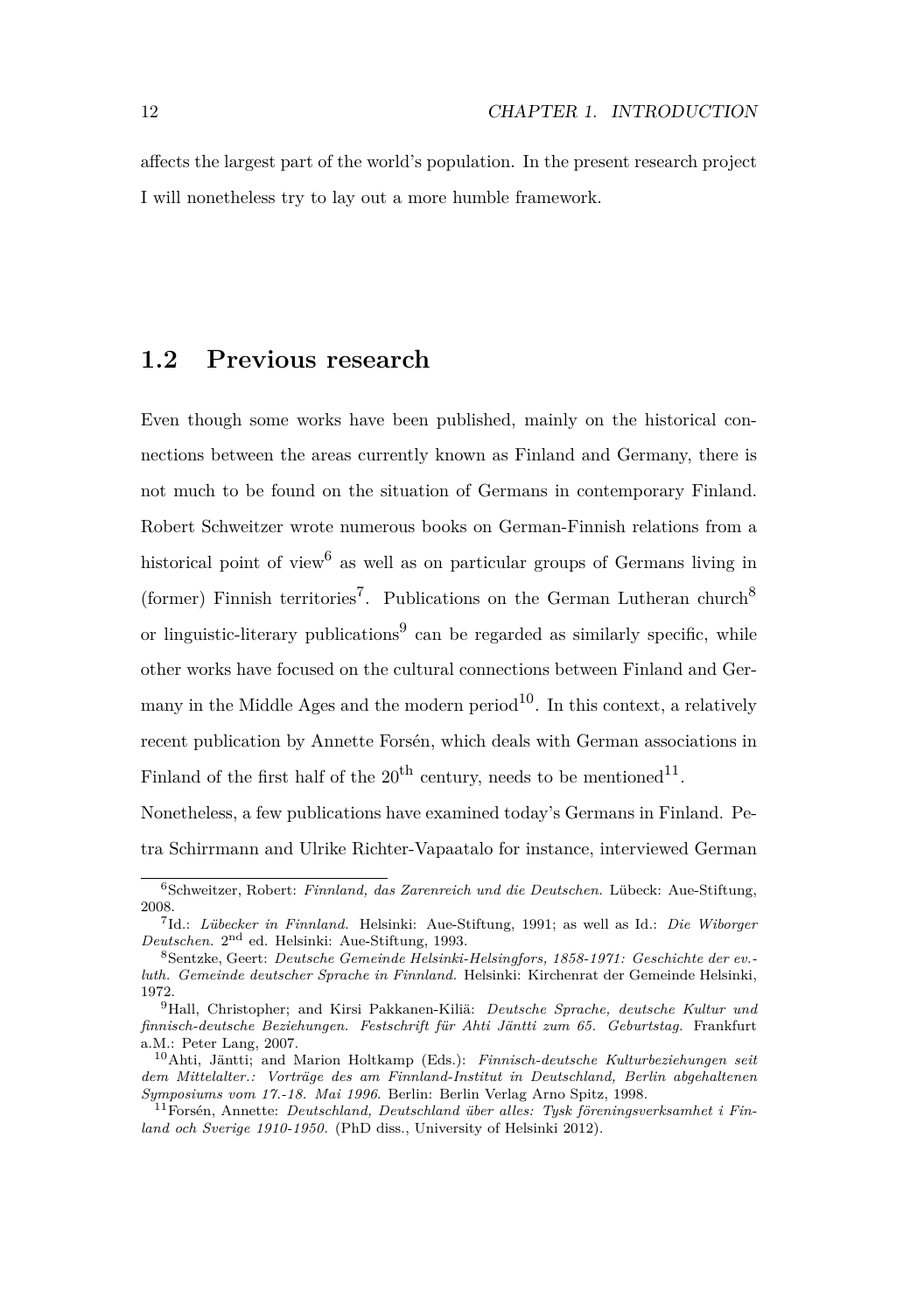women living in various places all over Finland and asked them about their reasons for moving there and their experiences<sup>12</sup>. Even though this was not intended to be scholarly research, those narrations present a kaleidoscope-like picture of the first generation of German migrants to come to Finland for different reasons.

Even though most of the above-mentioned publications have a historic approach towards the theme "Germans in Finland", globalisation and its effects are omnipresent and concern every state and each of its citizens to some extent. Therefore, it is crucial to look at the situation and the points of view of everyone involved, in this case people with a German or German-Finnish background living in Finland. In a time of spreading mobility questions regarding emotional uprooting and the way people negotiate their position *between or within* their interpretations of cultures gain urgency. This fact is also understood in disciplines like European ethnology, as it is reflected in an increasing number of publications on those matters.

These publications draw on certain assumptions and concepts which I will examine in the following chapter. For the moment, let me introduce some of the numerous works that were most inspirational for me and my research.

Especially in the beginning of qualitative research, it is advisable to look at other empirical studies on similar topics, to see how other scholars approached comparable fields of research. The most obvious choices here focussed on Germans abroad, for instance Uwe Schellenberger's dissertation on "Transmigration as a Lifestyle<sup> $13$ </sup>, which was closely related to Brigitte Bönisch-Brednichs

<sup>12</sup>Schirrmann, Petra; and Ulrike Richter-Vapaatalo: *Deutschland meine Heimat. Finnland mein Zuhause: Lebensgeschichten deutscher Frauen im Finnland von heute.*, Grevenbroich:

<sup>&</sup>lt;sup>13</sup>Schellenberger, Uwe: *Transmigration als Lebensstil. Selbstbilder und Erfahrungswelten von Pendlern zwischen Deutschland und Neuseeland.* Münster: Waxmann, 2011.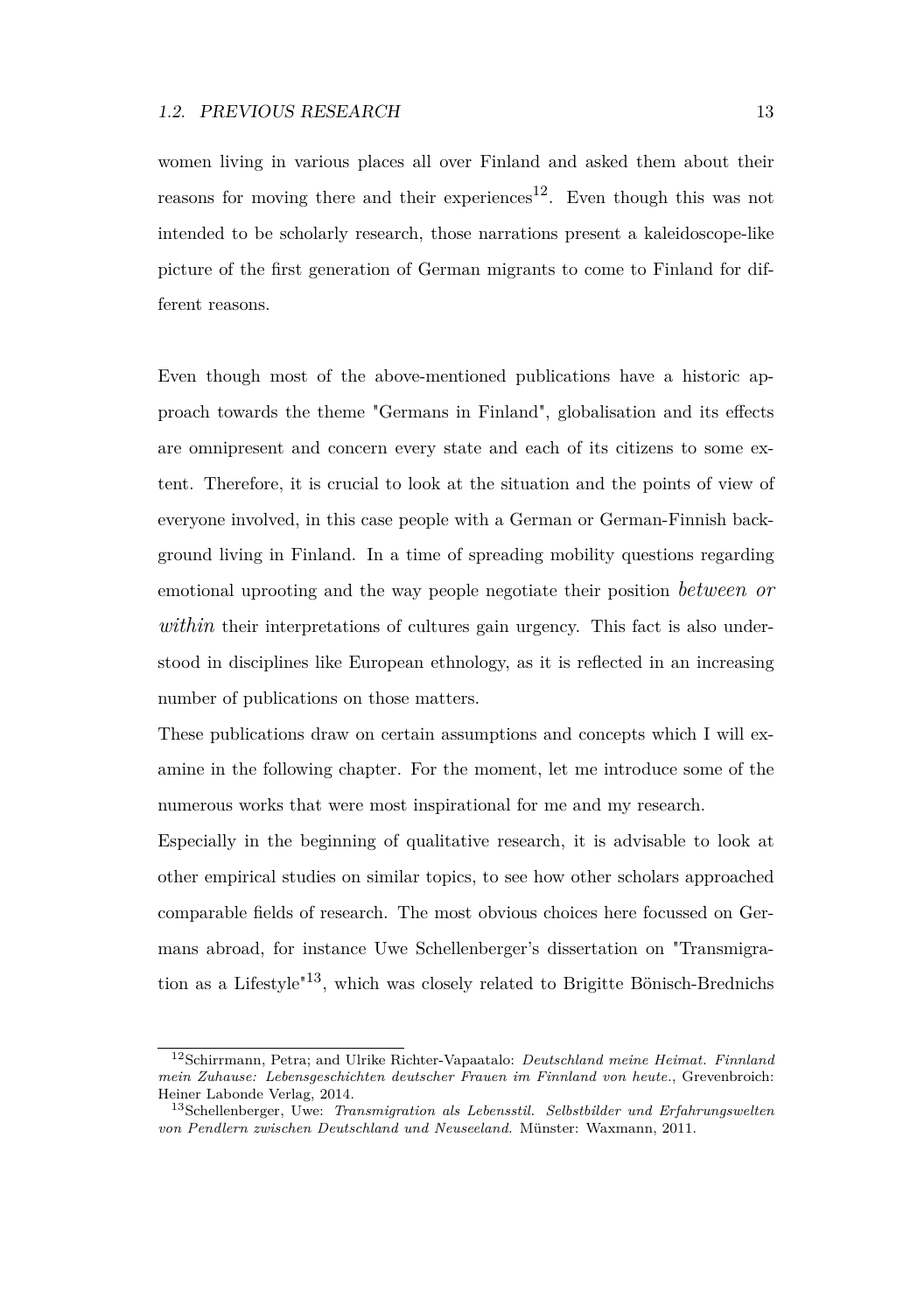work on Germans in New Zealand<sup>14</sup>. Others like David Johannes Berchem<sup>15</sup> contributed with reflections on concepts like ethnicity, identity, hybridity or transculturalism. Additionally, publications unrelated to the field of German migration proved to be useful by providing material that enabled comparisons and contrasts. Even if the group on which I have focussed for this dissertation and the whole setting was different, works by Harry Goulbourne on transnational families of Italian and Caribbean background in the U.K.<sup>16</sup> or by Susanne Wessendorf on the Italian "second-generation" in Switzerland<sup>17</sup> allowed me to contrast their results and conceptualisations with what I saw in my material.

In my literature research it appeared that most of the publications on the descendants of former migrants included groups of people in their study that were often seen as "exotic foreigners" by the majority population, and thus had to face discrimination and inequality. For instance, German literature in migration studies focuses to a great extent on German-Turkish (young) people living in Germany and their struggles in life. However, Germans in Finland and especially their descendants do not really fit into this category of "problematised migrants". They do not stand out from their physical appearance, but blend in easily into *both* German *and* Finnish society and also their reasons for moving from one country to the other must be seen in a different light than that of economic or humanitarian need. If others recognise them as different after all, surely they do not label them as "migrants". This initial situation differs from most of the migration-related literature I read and it goes without saying that

<sup>14</sup>Bönisch-Brednich, Brigitte: *Auswandern: Destination Neuseeland. Eine ethnographische Migrationsstudie.* 2nd ed. Berlin: Mana-Verlag, 2002a.

Bönisch-Brednich, Brigitte: *Keeping a Low Profile: An Oral History of German Immigration to New Zealand.* Wellington: Victoria University Press, 2002b. <sup>15</sup>Berchem, David Johannes: *Wanderer zwischen den Kulturen : Ethnizität deutscher Mi-*

*granten in Australien zwischen Hybridität, Transkulturation und Identitätskohäsion.* Biele-

feld: Transcript, 2011.<br><sup>16</sup>Goulbourne, Harry: *Transnational families: ethnicities, identities, and social capital.*<br>New York/London: Routledge, 2010.

<sup>&</sup>lt;sup>17</sup>Wessendorf, Susanne: *Second-Generation Transnationalism and Roots Migration: Cross-Border Lives.* Farnham: Routledge, 2013.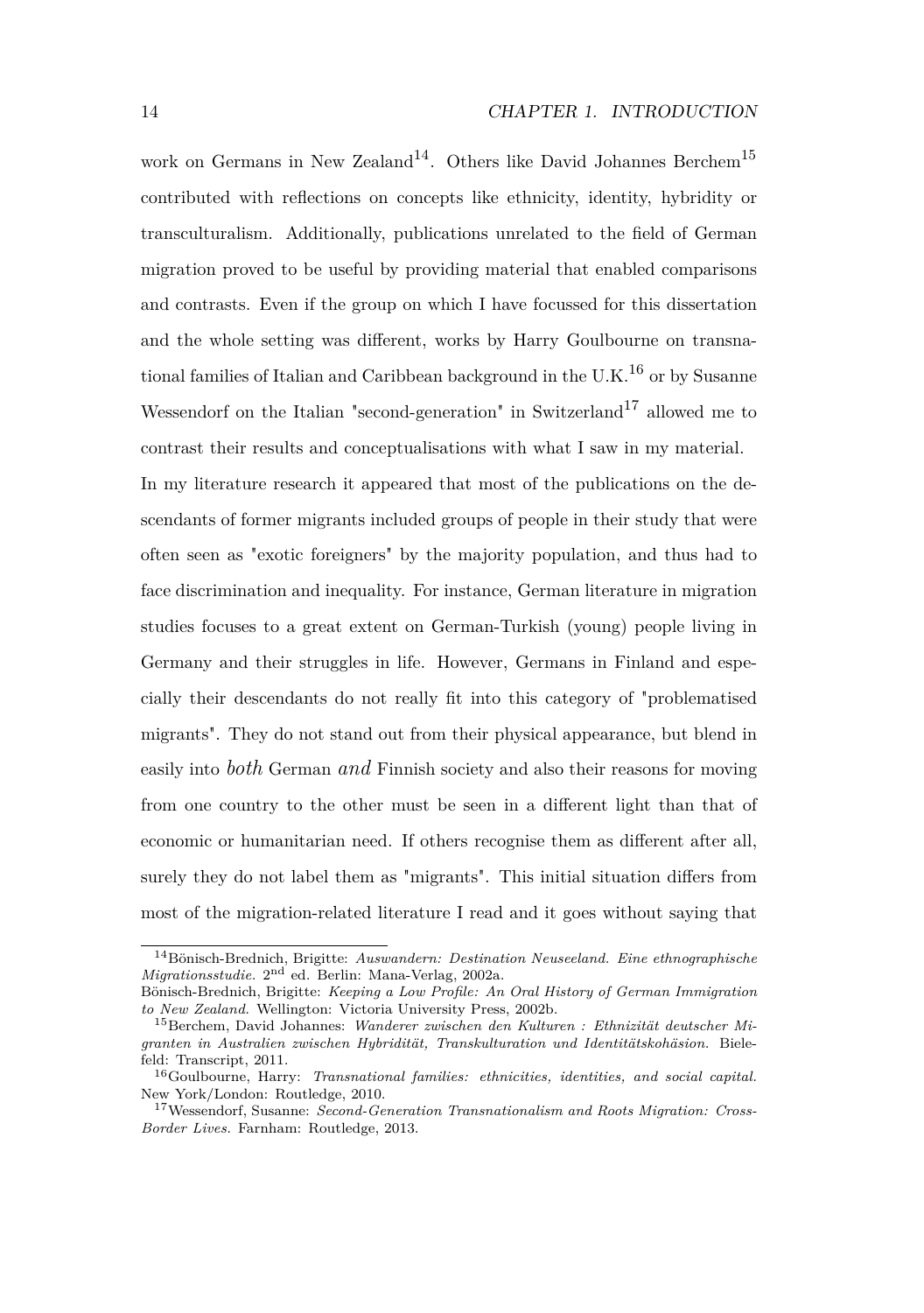the experiences of people with an "inconspicuous migrant background" most likely differ from those of someone who is more clearly marked and labelled as "the Other" by society. Even at this point, I wish to express my hope that more research will be done on less visible groups, as in future their number will most likely increase, while this does not necessarily equate to an understanding of their situation by the general public. Instead, what we still see, despite a growing mobility of people, is an adherence and maintenance of rigid ideas of exclusive national and ethnic groups - and it demands cautious and sensible research to help to deconstruct them.

It was in empirical studies like the ones above from which I got in touch with different theorisations and concepts. Here I saw how other researchers used, understood and criticised them. Before I reflect on the concepts which I consider to be crucial to my study, let me identify a selection of works I would recommend in order to gain a deeper understanding of the field.

Regarding issues of identity, identification and belonging, I deem Floya Anthias' work on "cultural diversity and social identities"<sup>18</sup> to be valuable. Also works by Franz Höllinger<sup>19</sup> and Daniela Ruhs<sup>20</sup> helped me to question my understanding of "identity". Concerning a critical view on national identification I want to point towards Rebecca Friedmann et al. $^{21}$ , and also Steven Dijkstra et al.<sup>22</sup>, whose elaborations made me reposition myself and my personal thoughts

<sup>18</sup>Anthias, Floya: "Intersections and Translocations: New Paradigms for Thinking about Cultural Diversity and Social Identities." In *European Educational Research Journal* 10, no.

<sup>&</sup>lt;sup>19</sup>Höllinger, Franz; and Markus Hadler (Ed.): *Crossing borders, shifting boundaries: national and transnational identities in Europe and beyond. Festschrift for Max Haller.* Frank-

<sup>&</sup>lt;sup>20</sup>Ruhs, Daniela: *Duale Identität: Konsequenzen und Antezedenzien im Kontext* gesellschaftlicher Partizipation. Hamburg: Dr. Kovač. 2009.

<sup>&</sup>lt;sup>21</sup> Friedman, Rebecca; and Markus Thiel: *European Identity and Culture: Narratives of Transnational Belonging.* Farnham: Routledge, 2012.

<sup>&</sup>lt;sup>22</sup>Dijkstra, Steven; Karin Geuijen; and Arie De Ruijter: "Multiculturalism and social integration in Europe." In *International Political Science Review* 22 (2001). 55.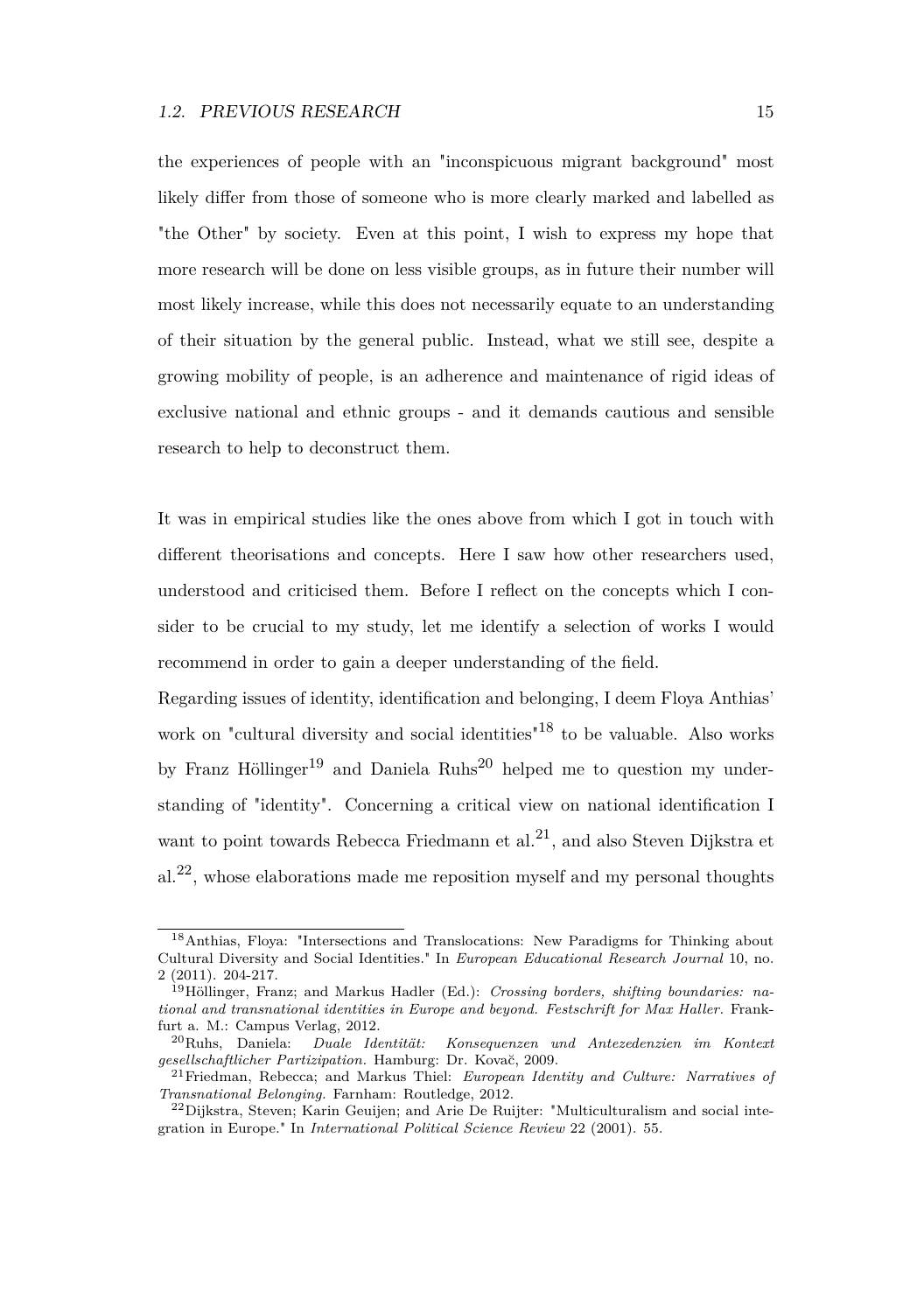on such matters. Related to this are works on transculturality and transnationality, for instance Nina Glick Schiller's reflections<sup>23</sup> in which she suggests abandoning methodological nationalism when doing research. Also scholars like Helen Lee<sup>24</sup>, Alejandro Portes et al.<sup>25</sup> and Gertraud Marinelli-König<sup>26</sup> intend to deconstruct simplified pictures of homogeneous cultures by referring to transcultural realities. In this context, classics like Benedict Anderson's idea of imagined communities<sup>27</sup>, Homi Bhabha's view on hybridity<sup>28</sup> or Stephen Vertovec's definitions of super-diversity<sup>29</sup> need to be mentioned as well before I reflect on the concepts I used in the study at hand.

## **1.3 Concepts and terminology**

For many years, discussions on migration-related topics have been referring to ideas of a distinct national identity and culture, multiculturalism and the picture of a cultural melting pot, respectively salad bowl. By now some of the concepts have been harshly criticised and avoided in scholarly debates for good reasons. However, even others that at first sight appear to be less outdated, also do not come without compunction. In the following passage I present concepts I decided to use for my research. For me this is not an easy task as terms like "culture", "generation", "German/Finnish" etc. might create pictures I do not necessarily want to create. Nonetheless I often found myself in the position in

<sup>23</sup>Glick Schiller, Nina: "Transnationality, Migrants and Cities: A Comparative Approach." In Amelina, Anna et al.: *Beyond Methodological Nationalism: Research Methodologies for*

<sup>&</sup>lt;sup>24</sup> Lee, Helen: *Ties to the Homeland: Second Generation Transnationalism.* Newcastle: Cambridge Scholars Publishing, 2008.<br><sup>25</sup>Portes, Alejandro; and Josh DeWind (Eds.): *Rethinking Migration: New Theoretical and* 

*Empirical Perspectives.* New York/Oxford: Berghahn Books, 2007.<br><sup>26</sup>Marinelli-König, Gertraud; and Alexander Preisinger (Eds.): *Zwischenräume der Migration: Über die Entgrenzung von Kulturen und Identitäten.* Bielefeld:

<sup>&</sup>lt;sup>27</sup> Anderson, Benedict: *Imagined communities: reflections on the origin and spread of nationalism*, London: Verso, 1983/1991/2006.<br><sup>28</sup>Bhabha, Homi: *The Location of Culture.* London: Routledge, 1994.<br><sup>29</sup>Vertovec, Stephen: "Super-diversity and its implications." In *Ethnic and Racial Studies* 

<sup>30,</sup> no. 6 (November 2007): 1024-1054.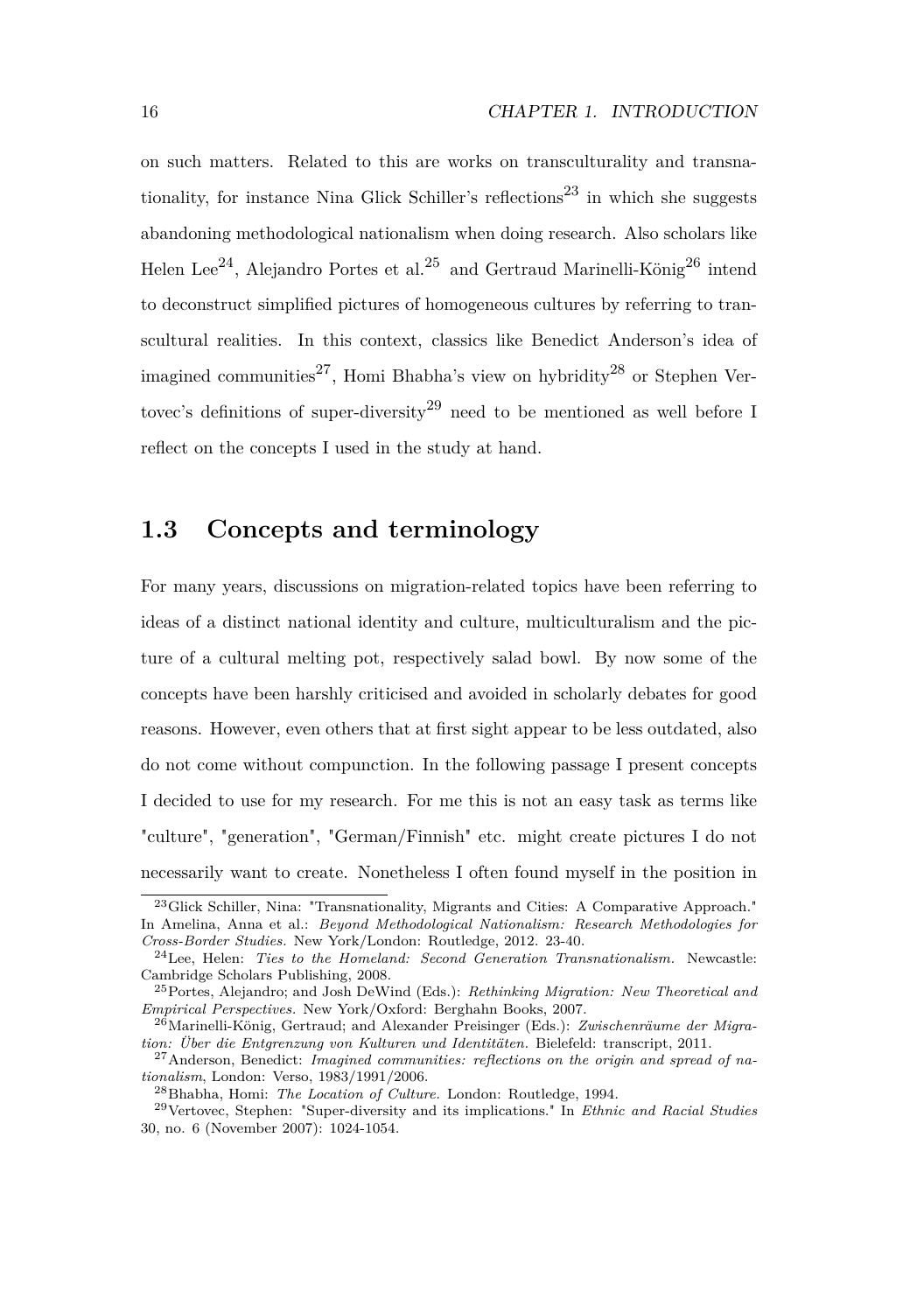which I felt like I *had to* use them to some extent: on the one hand they came into use while gathering my material, on the other hand a certain term at first sight may seem to deliver a message in a direct way - despite being aware of its possible implications in the very moment of using it. This basic problem is something I will try to deal with at several points of the thesis.

To clarify the critical use of certain terminologies I will now reflect on major concepts I drew on in my research, while others will be briefly defined in the particular context of the text. The concepts I deem to be essential in my work are *transculturality*, *hybridity* and *belonging*, however, the following discussion on terms and concepts will not exclusively deal with those.

In introducing the background to my research I already addressed the phenomenon of globalisation, and with this I refer to an ongoing process visible worldwide, in which goods, knowledge and people are becoming increasingly mobile. It needs to be stressed that this is not happening in a balanced way, but includes strong inequalities, as the percentage of migrants in different countries show: According to the International Organization for Migration the numbers of people with a migrant background can vary between 88% in the United Arab Emirates and 0.1% in Vietnam. Moreover, patterns of internal and external mobility worldwide show significant differences: regarding bordercrossing migration "one out of every 35 persons was considered [to be] a migrant", while in fact every seventh person had moved within his/her country's borders.<sup>30</sup> Despite these facts, it is safe to say that on a general level, the lives of people become increasingly shaped by mobility. Even if they do not physically move themselves, their world is subject to constant, multifaceted influence from elsewhere and also from people in their direct surrounding moving away. As a

 $30$ http://www.iom.sk/en/about-migration/migration-in-the-world (accessed 10.06.2016).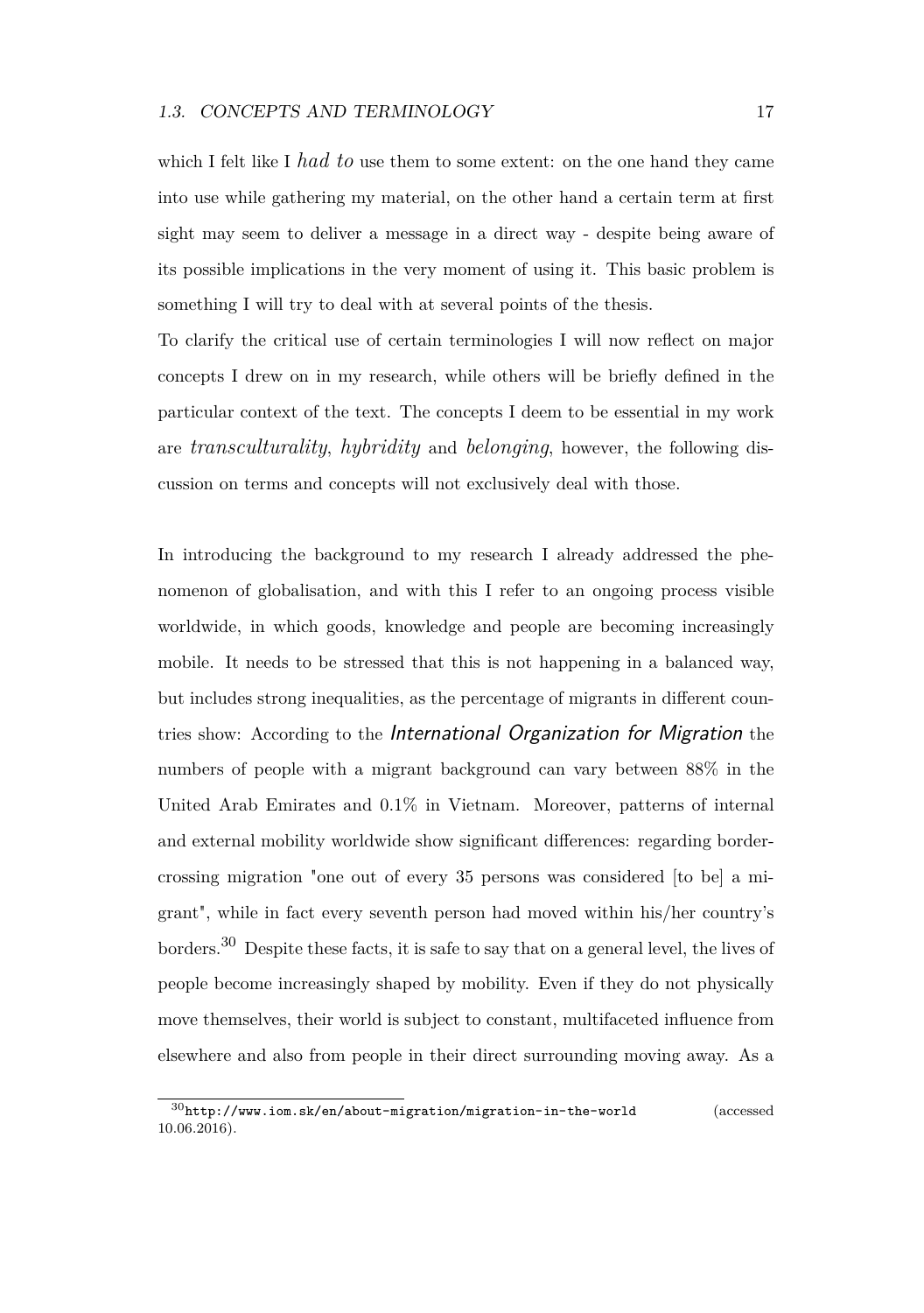consequence of people's mobility, geographical and social coexistences become separated, which both defragments and creates connections between places<sup>31</sup>.

In this context, it is useful to mention Stephen Vertovec's idea of *super*diversity<sup>32</sup>. As Vertovec observed concerning tendencies in British society, it can also be stated at a more general level that there has been a shift from big, well-organised groups of immigrants (in the case of the United Kingdom people from former Commonwealth countries) to a variety of people with numerous places of origin. As a consequence we find "new patterns of inequalities and prejudice", new ways of who to perceive as foreigners, new definitions of whiteness, "new patterns of segregation" and of "cosmopolitanism and creolisation"<sup>33</sup>. This is true not only for the U.K., but also for most parts of the world. In the case of Finland, it became a country of immigration rather than emigration only after the collapse of the Soviet Union. Today, the face of Helsinki and other cities in Finland is being shaped more and more by the great diversity of people from all over the globe.

The consequences of such super-diversity are also of importance when describing the group I focused on, that is more delicate than it first might seem for various reasons. One difficulty lies in the usage of the term "generation" as this implies a more or less homogeneous group of people with a similar background. Despite this, the participants in my study are far from this research setting. As for the main group of my interest, the descendants of Germans in Helsinki, I consciously decided not to use the concept of a "second generation" as this term tends to be rather imprecise and in the case of some of my discussion partners

<sup>31</sup>Drechsel, Paul; Bettina Schmidt; and Bernhard Gölz: *Kultur im Zeitalter d. Globalisierung: Von Identität zu Differenz.* Frankfurt a. M.: IKO - Verlag für Interkulturelle

 $32$  Vertovec 2007. 1024-1054.<br> $33$ <sub>Ibid.</sub> 1045 f.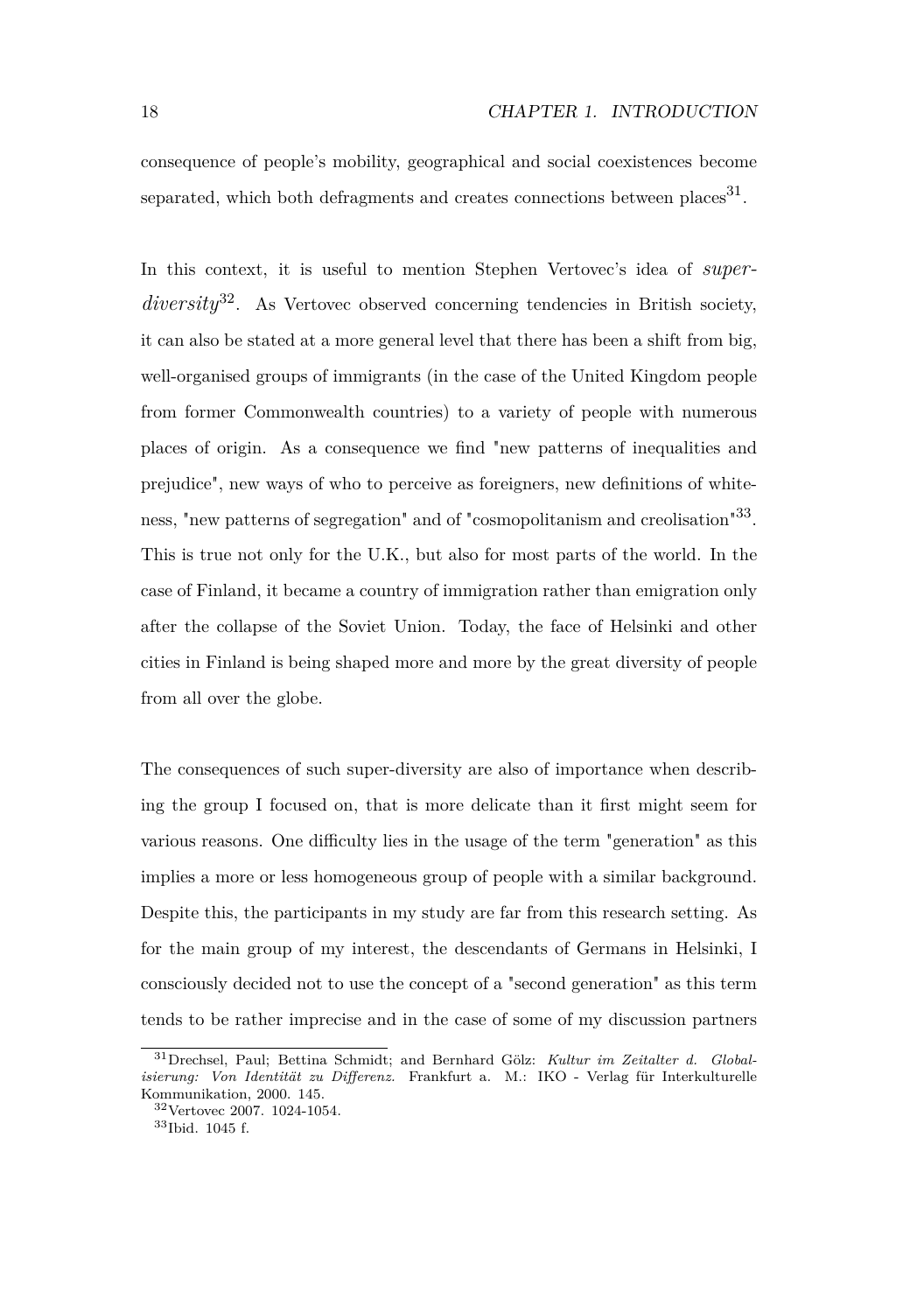simply false. Their family constellations were multifaceted, and could include (adult) children of German couples, as long as they had spent most of their years of socialisation (from age six onwards<sup>34</sup>) in Finland, as well as (adult) children of mixed German-Finnish couples, regardless of whether they had been raised in Finland or Germany, as long as they were living in Finland at the time of the interviews. Also, their age and the time when they moved to Finland varied, depending on the constellation. For the purpose of this dissertation, I have referred to them as the "descendant generation". The reason for doing so lies in the unifying moment of having some German-Finnish background that is related to some of their parents or ancestors having been migrants.

For the sake of simplicity, however, I have used the term "first generation migrant" when referring to Germans who did not have a previous family connection to Finland, who grew up in Germany, but moved for various reasons to Finland. Nonetheless, it needs to be stressed that this group is by no means homogeneous, as they came to Finland at different moments of the past. Of course, timing could have a severe impact on their experiences and explanations. Drawing on Lotta Weckström's idea of defining "generations" by key-experiences<sup>35</sup>, their unifying aspect is having migrated from Germany to Finland without having had any Finnish relatives on their own.

Having the ideas of super-diversity in mind, it is worth reflecting on the idea of culture in connection to transculturality. Even in the 1940s, Fernando Ortiz "coined the term transculturalism in his study 'Cuban counterpoint: Tobacco and Sugar' (1940)" when describing the occurrence of "uprooting and deculturation" through "transformative local processes" going on in Cuba.<sup>36</sup> It took about

<sup>34</sup>See Lee 2008. 7. <sup>35</sup>Weckström, Lotta: *Representations of Finnishness in Sweden.* Helsinki: Finnish Literature Society, 2011. 115.

 $36$ Čeginskas, Viktorija L.A.: *Exploring Multicultural Belonging: Individuals across cultures*, *languages and places.* Turku: ANNALES UNIVERSITATIS TURKUENSIS, 2015. 30.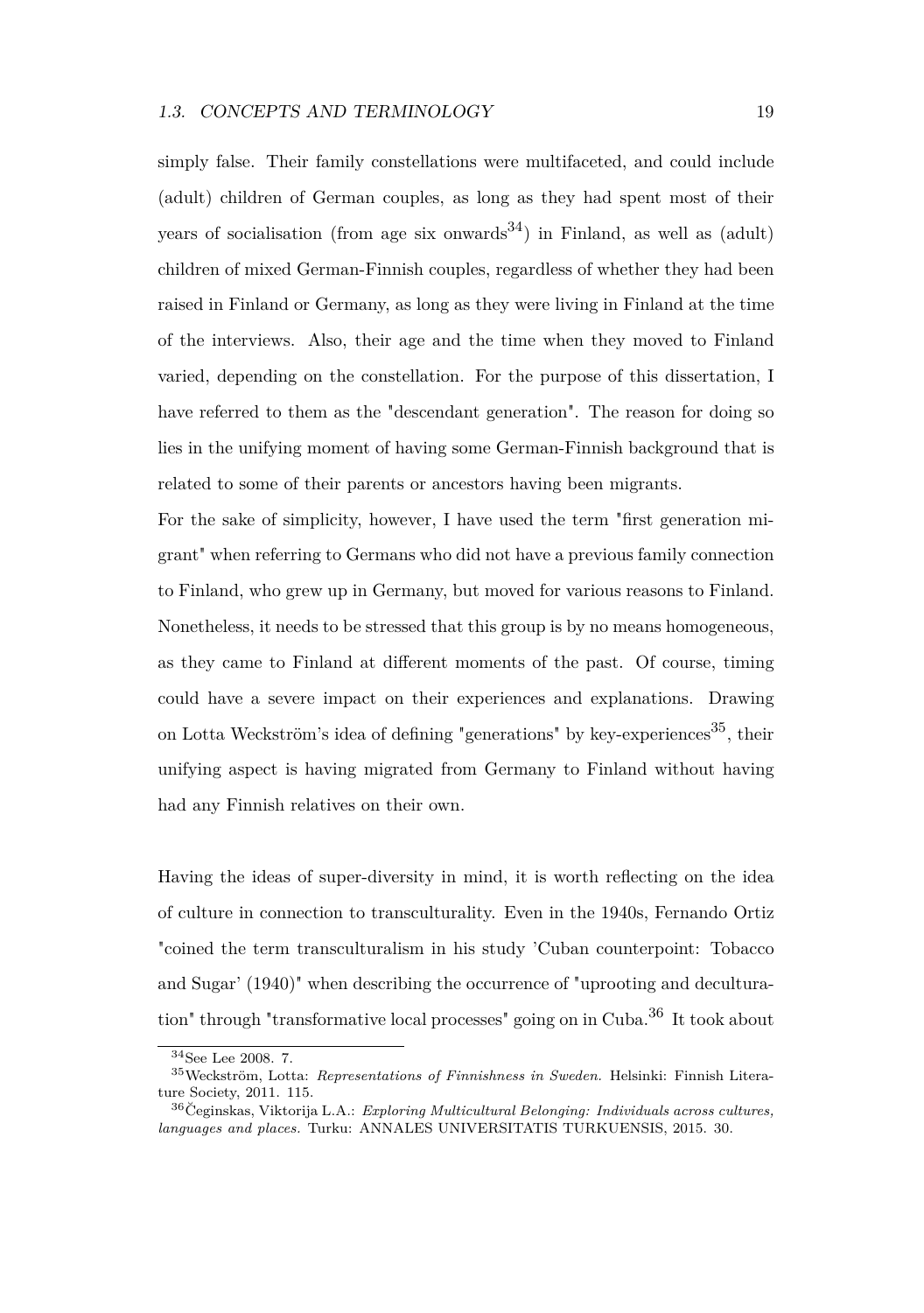fifty years until Wolfgang Welsch re-interpreted this expression, taking Johann Gottfried Herder's (1744-1803) definition of culture as a starting point. Herder stated that every nation has a centre, just like a billiard ball has. Using this comparison, he implies that cultures are made from homogeneous material. At the same time, this implies a clear distinction from other cultures: those billiard balls can only repel each other, but never interfuse. However, what Welsch himself saw was a mixing of cultures; therefore he claimed the existence of nets and meshes instead of cultural billiard balls. According to him, and widely agreed upon, even within a "billiard ball" you will find diversity, subcultures, layers and those lifestyles *do* cross borders. Welsch refers to the idea of *hybridity*, saying that even within such a ball you will also find everything that exists outside the ball, meaning that the "border" does not exist as such, but instead it is open/porous, allowing influences from outside to enter and mix with what has been inside. In this context, he criticises the concepts of multiculturalism and interculturality as both stick to the idea of more or less solid entities. For him multiculturalism implies that there is one big billiard ball with several small ones inside, which in the worst case scenario, leads to ghettoisation. At the same time, interculturality draws on the idea of several small billiard balls next to each other - it may demand a dialogue between the billiard balls, but as long as people stick to the idea of closed entities, this attempt is bound to fail.<sup>37</sup> Therefore, when talking about national cultures, it is essential to bear in mind that every one of those cultural constructions carries numerous aspects from other influences, from what we might consider to be foreign and to have come from outside or from minorities within, as Agathe Bienfait states  $38$ . I agree

<sup>37</sup>Talk by Wolfgang Welsch at the conference "Migration in Deutschland und Europa. Multikulturalität - Interkulturalität - Transkulturalität, Helsinki 06./07.11.2015.

See also: Welsch, Wolfgang: "Was ist eigentlich Transkulturalität?" In Darowska, Lucyna; and Claudia Machold (Eds.): *Hochschule als transkultureller Raum? Beiträge zu Kultur, Bildung*

<sup>&</sup>lt;sup>38</sup>Bienfait, Agathe: *Im Gehäuse der Zugehörigkeit: kritische Bestandsaufnahme des Mainstream-Multikulturalismus.* Wiesbaden: VS Verlag für Sozialwissenschaften, 2006. 94.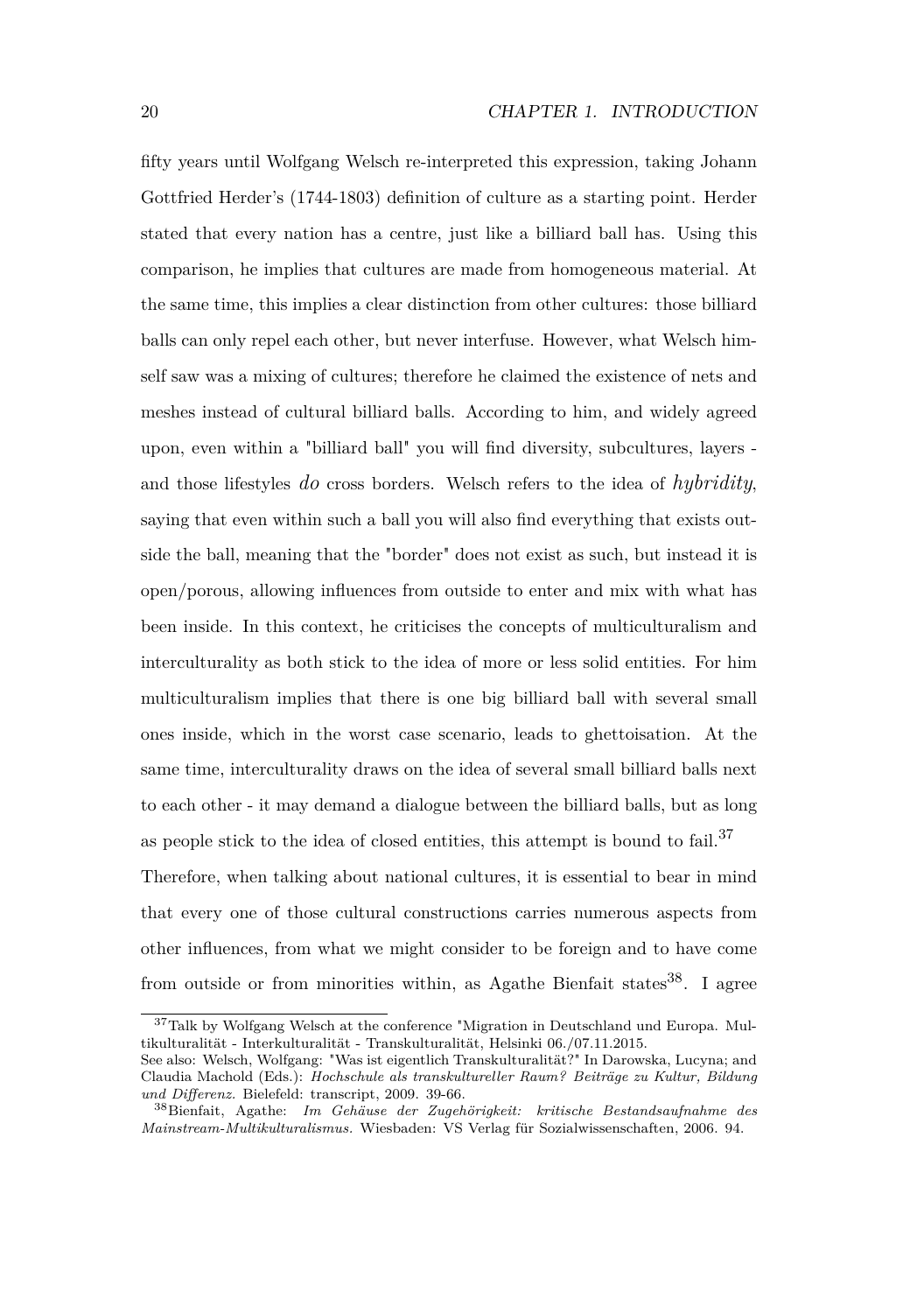with Gabrielle Désilets' claim that the diversities and plural characters of modern nation-states are likely to have always been "the norm rather than essentialized versions of national identities", supporting Beck's concept of "innerglobalization" (2000) as well as Vertovec's and Cohen's "intra-state cosmopolitan practices"  $(2002)^{39}$ .

While working on this dissertation I still had to face the issue of using expressions like "German/Finnish culture", "German-/Finnishness" or also "bicultural", both when gathering my material as well as in the process of writing. Knowing and understanding the critical nature of such terms, it did not leave me without concerns about the impression I would create in drawing on those expressions. However, as I stated above, sometimes it seemed unavoidable, either because the participants in the study themselves used those categories or for the sake of easier comprehensiveness. For this reason I want to take the opportunity to clarify that when using the aforementioned terms I do not want to imply or create an image of a clear and homogeneous German or Finnish culture. I am with scholars like Paul Drechsel<sup>40</sup> and Elka Tschernokoshewa<sup>41</sup> who stress the processual character of culture, which is up to negotiation, closely linked to a specific historic and geographic context. When I am using the term "culture" or anything related to it, it needs to be clear that I am drawing on the *idea* of German and Finnish frameworks that do differ from each other, but as I will try to show, are by no means clearly separated from each other, or "closed" containers"<sup>42</sup> as Drechsel called it.

<sup>39</sup>Désilets, Gabrielle: "'Third Culture Kids' as Serial Migrants' Children: Understanding Some of the Impacts of a Highly Mobile Transnational Upbringing." In Benjamin, Saija; and Fred Dervin (Eds.): *Migration, Diversity, and Education: Beyond Third Culture Kids.*

<sup>&</sup>lt;sup>40</sup> Drechsel; Schmidt; and Gölz 2000. 137.<br><sup>41</sup> Tschernokoshewa, Elka; and Marija Jurić Pahor (Eds.): *Auf der Suche nach hybriden Lebensgeschichten. Theorie - Feldforschung - Praxis.* Münster: Waxmann, 2005. 20 ff. <sup>42</sup>Drechsel; Schmidt; and Gölz 2000.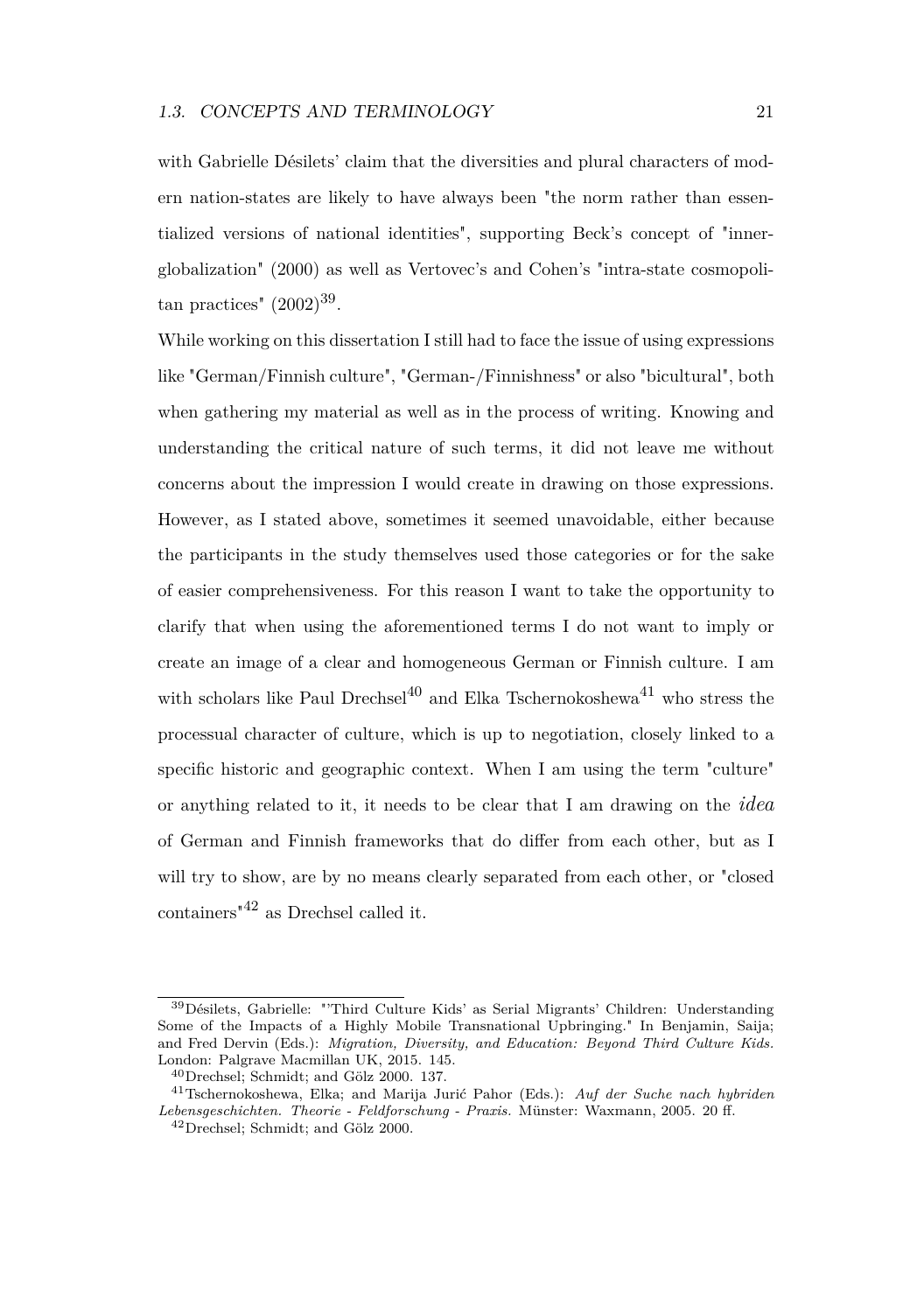Directly related with these categories are the ideas and the issues behind the term *identity*. Even though I myself used it often when describing my project to people unfamiliar with this field of research, it has to be examined carefully. Floya Anthias even asks us to "abandon the lens of identity"<sup>43</sup> as she expounds while referring to Erel's criticism of a "rucksack view of culture"  $44$  that the idea of identity is too absolute and generic to be adequate for describing the situation of contemporary migrants. Concerning an ethnic identity, it needs to be stressed once more that culture is nothing people simply possess and inherit by birth. Instead, it is shaped by multiple influences: their socialisation, surroundings, education, media - and last but not least to a great extent it is also imagined, just as Benedict Anderson once stated about the idea of nationalism, nation-states and national identities<sup>45</sup>.

While Welsch criticised Hegel's picture of culture as closed billiard balls, something similar can be said about people as such. Here I want to point towards Tim Ingold's elaborations in his publication "The Life of Lines"<sup>46</sup> in which he claimed humans not to be "blobs" as closed unions and instead insists that it is the lines between those blobs, with which they connect and move, which make social life and life in general possible  $4^7$ . Later he reflects on the processual nature of people, drawing on Ramon Llull (born 1232) who invented the verb homificare, *to humanify*, describing "humanness (...) as a productive achievement" and suggests talking about "human becomings" rather than "human beings<sup>"48</sup>. This may be linked directly to what Jan Blommaert meant when he wrote: "People don't *have* identity, but (...) identities are constructed in practices that *produce*, *enact*, or *perform* identity – identity is identification,

<sup>43</sup>Anthias 2011. 213. <sup>44</sup>See Erel, Umut: "Migrating Cultural Capital: Bourdieu in Migration Studies." *Sociology*

<sup>&</sup>lt;sup>45</sup>See Anderson 1983/1991/2006.<br><sup>46</sup>Ingold, Tim: *A Life of Lines.* Oxon/New York: Routledge, 2015.<br><sup>47</sup>Ibid. 3 ff.<br><sup>48</sup>Ibid. 115.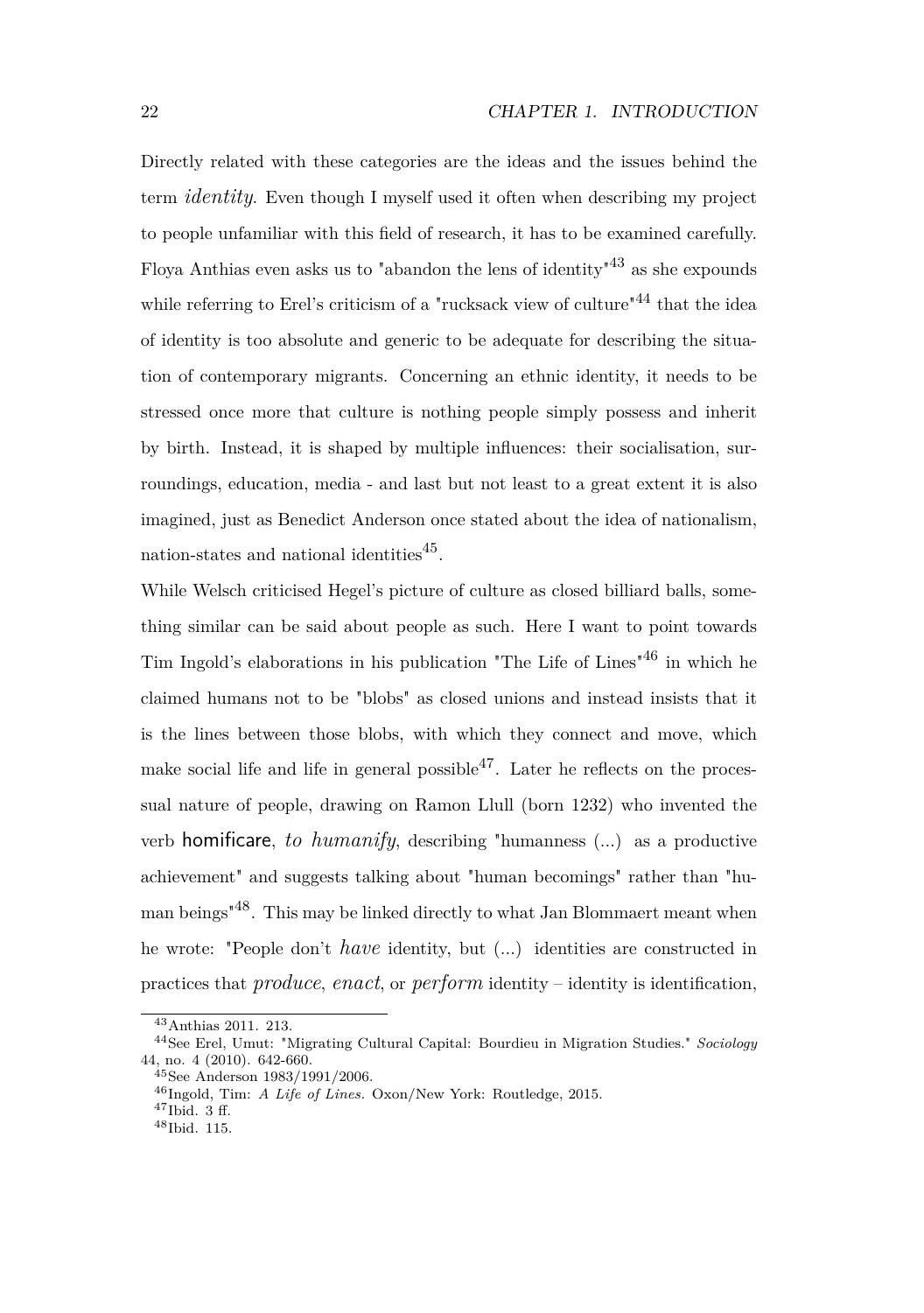#### 1.3. CONCEPTS AND TERMINOLOGY 23

an outcome of socially conditioned semiotic work."<sup>49</sup>

Furthermore, as Anthias rightfully states, a feeling of (ethnic) belonging can vary a lot in intensity between people "of one group" and, I would like to add, even within one and the same person during the different stages of his or her life. For me this term does not imply that people possessed *one identity*, which easily gives the impression of something stiff, fixed, unchangeable and exclusive. "You can not be X, if you are Y." or "You can not feel both German and Finnish." This is not how a person's identification, positioning and consciousness works. Instead, those may be shifting and changing, including various positions which might even seem compelling. Other scholars like Nicole Tressoldi $^{50}$  still use the term, but Tressoldi adds that "identity is not static, it does not reach an end-point: it is in continual formation", without boundaries or parameters, but with infinite combinations<sup>51</sup>. Having this in mind, I consciously decided not to organise my research material according to classifications, such as those described by Maykel Verkuyten and Angela de Wolf, who criticised tendencies in psychology studies to conceptualise ethnic minority identification, turning "minority group members into different types or categories of being."<sup>52</sup> Thus, instead of looking at how acculturated, assimilated or separatist a person is, I chose to examine the multifaceted ways in which peoples' self-identification and feelings of belonging (rather than speaking of having a particular "identity") can exist.

In her study on multicultural belonging, Viktorija Ceginskas refers to Hagerty's ˘ interpretation of belonging as "the experience of personal involvement in a sys-

<sup>49</sup>Blommaert, Jan: *Discourse: A critical introduction.* Cambridge: Cambridge University

<sup>&</sup>lt;sup>50</sup>Tressoldi, Nicole: "Nation and Violence. A Path through Identity." In Mansour, Dina; Sebastian Ille; and Andrew Miine: *Identity, Difference and Belonging.* Oxford: Inter-

 $51$ See Ibid. 83.<br> $52$ Verkuyten, Maykel; and Angela de Wolf: "Being, Feeling and Doing: Discourses and Ethnic Self-definitions among Minority Group Members." In *Culture and Psychology* 8, no. 4, (2002). 372.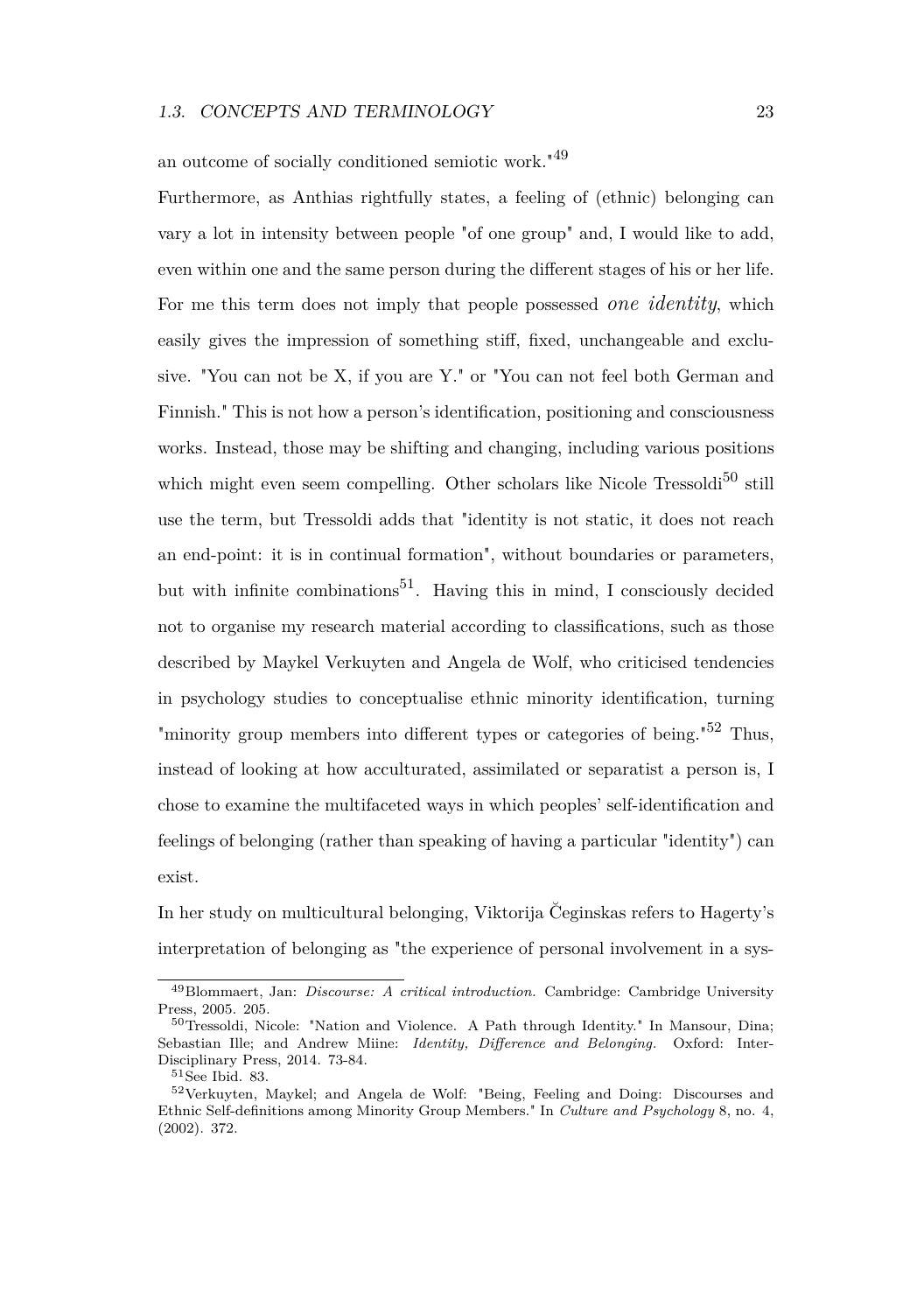tem or environment which enables an individual to feel and be an integral part of that system or environment<sup> $53$ </sup>. Even though this definition does not implicitly name the changeable character of belonging, it connects it to a "feeling", which by nature is something that is subjective and dependant on personal circumstances. One may link this to Anthias' criticism of the concept of multiculturalism, which, in his words, is based on the "assumption that all members of a specific 'cultural' group are equally committed to that culture"54. The concept of multiculturalism is challenged as well by Steven Dijkstra, who states that it actually supports borders and thinking within borders instead of creating continuities<sup>55</sup>. These ideas are of importance for the study at hand as I intend to deconstruct the picture of clear identifications and to show instead how different those feelings of belonging can be in reality.

In this regard the concept of *hybridity* seems suitable since it explains those processes going on within spheres of migration. Once a term in biology to describe racial mixtures, Homi Bhabha reinterpreted it for picturing a "no man's land", meaning the situation when people are speaking of two places, but inhabiting neither<sup>56</sup>. Others like David Joachim Berchem refer to it in more concrete ways, namely as hybrid rituals, when people blend traditions from their or their parent's country of origin with those from the country of residence<sup>57</sup>. This idea is something essential for my study and as Berchem elaborates further, those traditions as well as "genuine" traditions from the country of origin may serve as "migrantische Bedürfnisbefriedigung"<sup>58</sup>, taking shape in rituals on big holidays, in everyday life situations and also as "soul food". As I will discuss in the

 $^{53}$ Čeginskas 2015. 12.<br> $^{54}$ Ibid. 208.

<sup>&</sup>lt;sup>55</sup>See Dijkstra; Geuijen; and De Ruijter 2001. 62.  $56$ Anthias 2011. 209.  $57$ See Berchem 2011. 603.  $58$  "satisfaction of migrant needs"; See Ibid. 604.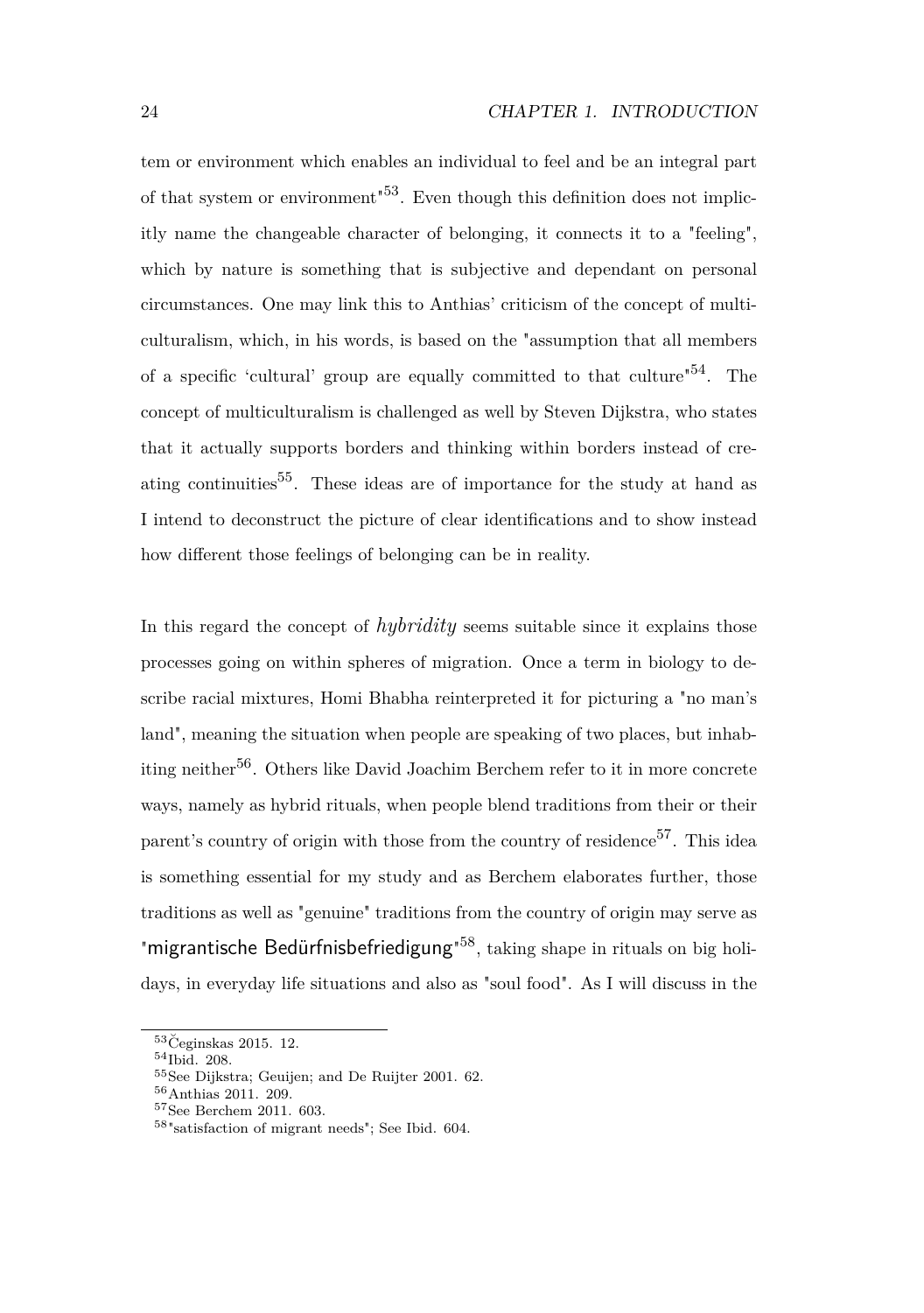empirical part of this study, unlike the term may suggest, hybridity is not about "melting cultures". Here Agathe Bienfait stresses, while drawing on Gutiérrez Rodríguez, that those cultures can exist side by side, with moments of identification moving and connecting all the time<sup>59</sup>. Or as Elka Tschernokoshewa put it, hybridity is meant to describe a "joining of two distinct cultural phenomena, separated by the epoch or the social differentiation<sup> $60$ </sup>, but more importantly, this does not result in a dissolution of the differences, but the "borders [between them] become more porous<sup> $61$ </sup>. Those interpretations of the term hybridity will be tested later in the analysis of my research material.

It is debatable if the world is really becoming a "global village", as Marshall McLuhan proclaimed in  $1964^{62}$ , but obviously borders lose at least part of their meanings as more and more people live transnational lives. Despite this circumstance, it is still a common thought that people need the *Other* to build a feeling of group identity. Caroline Hornstein-Tomić describes the process of presenting oneself to others and seeing one's reflection in their judgements as essential in the search for and construction of identities $^{63}$ . The question is how this process works for the children of migrants, having grown up with at least two different cultural concepts. As Helen Lee explains, there have been publications since the mid-1990s trying to understand exactly how those people "negotiate their 'in between' position and multiple identities", but as she criticises, those publications usually continued to have their focus on the con-

 $^{59}\rm{Bienfait}$  2006. 93. 60Tschernokoshewa 2005. 15, translated by the author; original text: "Zusammenführung" zweier verschiedener, durch die Epoche oder die soziale Differenzierung geschiedener kul-

<sup>&</sup>lt;sup>61</sup>Ibid. 15, translated by the author.<br><sup>62</sup>See McLuhan, Marshall: *The Gutenberg Galaxy: The Making of Typographic Man.*<br>Toronto: University of Toronto Press Incorporated, 1962.

<sup>&</sup>lt;sup>63</sup>Hornstein-Tomić, Caroline: "Zur Konstruktion von Identität und Heimat(-Losigkeit) in Diaspora-Diskursen." *Društvena istraživanja - Časopis za opća društvena pitanja* 20, no. 2 (2011). 424 f.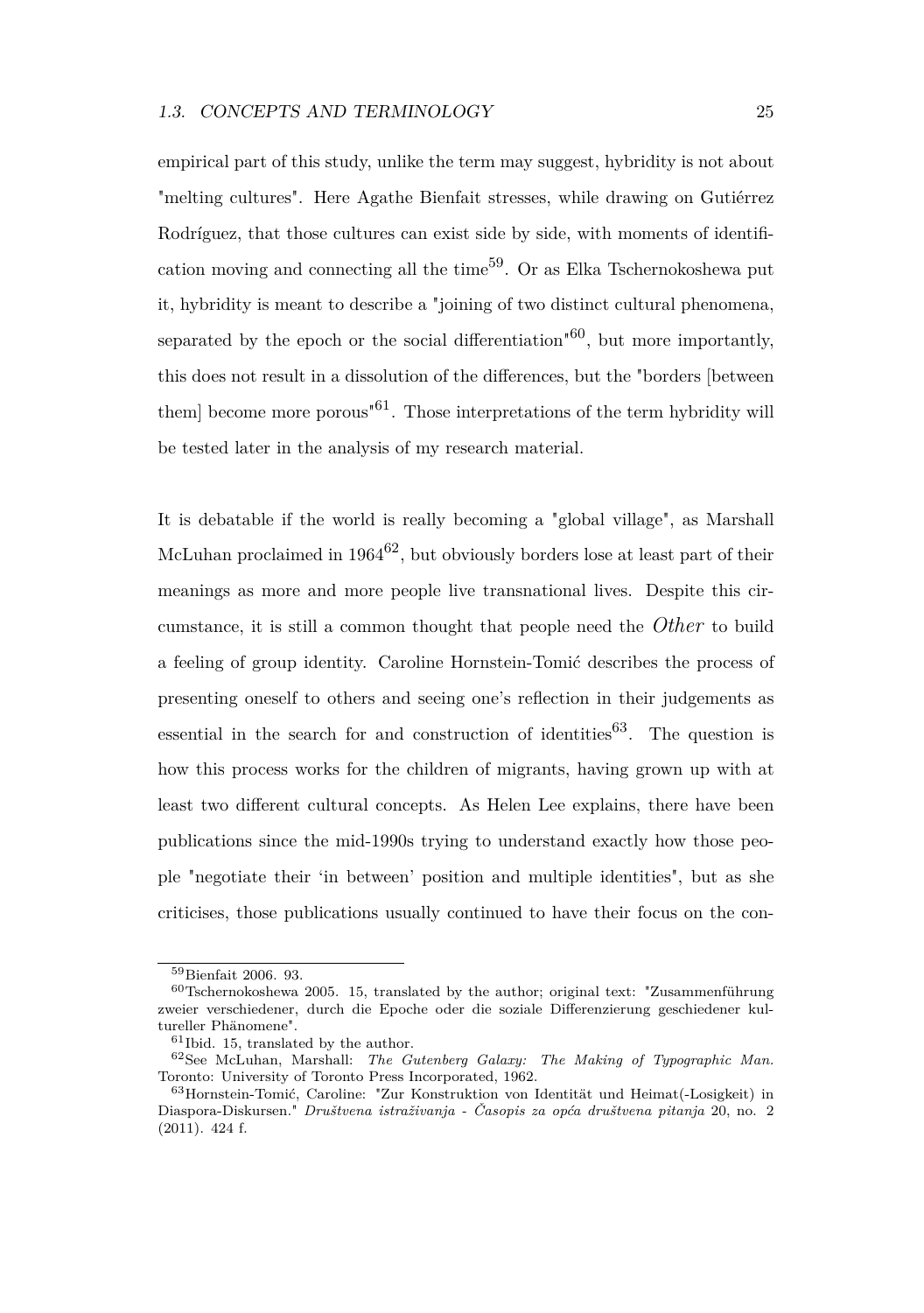nection to the host country<sup>64</sup>. I want to contrast the idea of a person being "torn between" two (or more) cultures with more recent points of view on this matter. As Minna-Kristiina Ruokonen-Engler put it, lately there has been a shift in the academic perspectives on migration towards a more positive view of "interkulturelle Zwischenwelten" or "third chairs"<sup>65</sup>. This implies an acceptance of the idea that the so-called "second generation" tends not to be "between the chairs", but rather they have the ability to "sit down on each chair". Combining the metaphor of chairs with Welsch's concept of transculturality, maybe there is no longer a thing like a chair, but rather a circular bench. There would not be separate seats on this bench, but rather one could move freely, decide to stay for a while at this spot before moving a few centimetres or even further to another spot. This idea matches the findings of other studies on the descendants of migrants, who do not "live between two cultures", but can rather "combine and choose the best of both<sup>"66</sup>.

### **1.4 Research questions**

It becomes apparent that working on such international topics is of current interest and that there is a lot to explore. Concerning the research at hand, it needs to be said that Germans are the fourteenth largest group of immigrants in Finland<sup>67</sup>, also due to the long and diverse history of a connection between the two countries. According to **Statistics Finland** in 2016 there were 6256 persons registered as having German as mother-tongue, and 4149 possessing

 $64$  Lee 2008. 10.<br> $65$ With these terms Ruokonen-Engler refers to Gemende's "intercultural inbetween-worlds" (2002), respectively Badauria (2002): Ruokonen-Engler, Minna-Kristiina: *»Unsichtbare« Migration? Transnationale Positionierungen finnischer Migrantinnen. Eine biographieanalytische Studie.* Bielefeld: transcript, 2012. 80. <sup>66</sup>Verkuyten; and Wolf 2002. 390. <sup>67</sup>http://www.tilastokeskus.fi/til/vaerak/2016/vaerak\_2016\_2017-03-29\_kuv\_002\_

en.html (accessed 20.04.2017)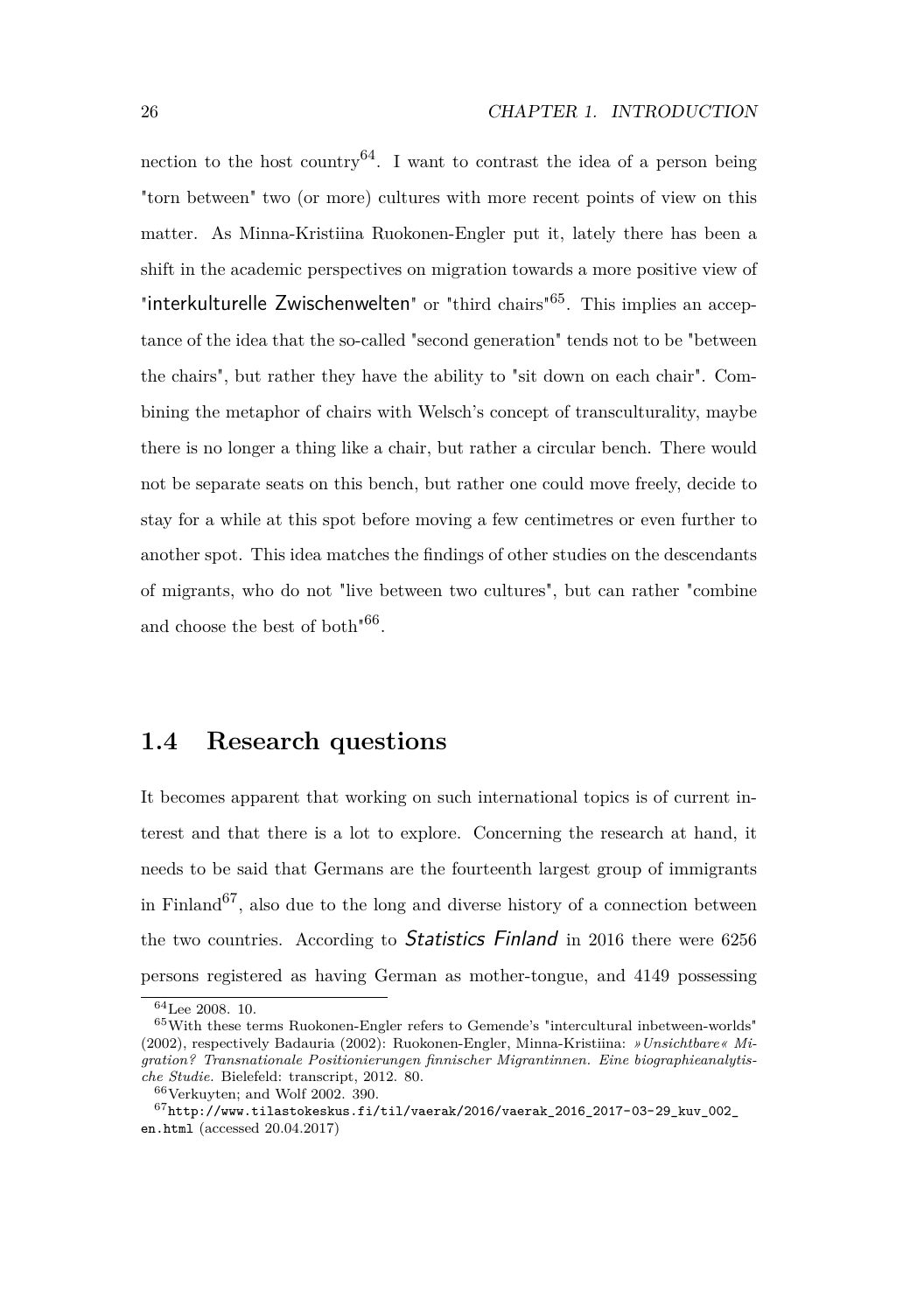German nationality<sup>68</sup>. Despite this, the number of those having a German family background is possibly much higher than the number of "official" Germans, thus it seems even more surprising that there is no major publication on Germans in contemporary Finland. I intend to fill some part of this gap with my dissertation.

Since research in migration studies has long focussed on groups of immigrants perceived as "exotic" or "problematic", it explains why many publications deal with the question of integration, assimilation, multiculturalism $^{69}$ , experiences of racism in education, work- and everyday life<sup>70</sup>, language issues<sup>71</sup>, postcolonialism and social capital<sup>72</sup> etc. Often those views include aspects of religion, religious practices, but also stereotypes and biases.

Doing research on Germans and German-Finnish people living in Helsinki seems in many ways different from the "common" approaches. Many times when people asked me about my research project, they showed surprise or sometimes did not understand why this topic should be of any particular value. Possibly this was due to the fact that the migration of Germans and German-speakers into Finland and their influence on various areas of Finnish society has a long history.

Hall; and Pakkanen-Kilpiä 2007.

 $^{68}$ http://pxnet2.stat.fi/PXWeb/pxweb/en/StatFin/StatFin\_\_vrm\_\_vaerak/?tablelist= <code>true</code>&rxid=c4cb1312-f5a2-4756-8f4f-e24ed0af0647 (accessed 20.04.2017).  $^{69}\text{See}$ e. g. Goulbourne 2010.

Juhasz, Anne; and Eva Mey: *Die zweite Generation: Etablierte oder Aussenseiter? Biographien von Jugendlichen ausländischer Herkunft.* Wiesbaden: VS Verlag für Sozialwissenschaften, 2003.

Portes Alejandro; and Rubén G. Rumbaut: *Legacies: The Story of the Immigrant Second Generation.* Berkeley/Los Angeles/London: University of California Press, 2001.

Ruhs 2009.<br> $^{70}$ See e. g. Juhasz; and Mey 2003.

Terkessidis, Mark: *Die Banalität des Rassismus: Migranten zweiter Generation entwickeln eine neue Perspektive.* Bielefeld: transcript, 2004. <sup>71</sup>See Hall, Christopher; and Sebastian Seyferth (Eds.): *Finnisch-deutsche Begegnungen*

*in Sprache, Literatur und Kultur. Ausgewählte Beiträge der Finnischen Germanistentagung 2007.* Berlin: SAXA, 2008.

Portes; and Rumbaut 2001.<br><sup>72</sup>See e. g. Bienfait 2006.

Dijkstra; Geuijen; and De Ruijter 2001. 55. Goulbourne 2010.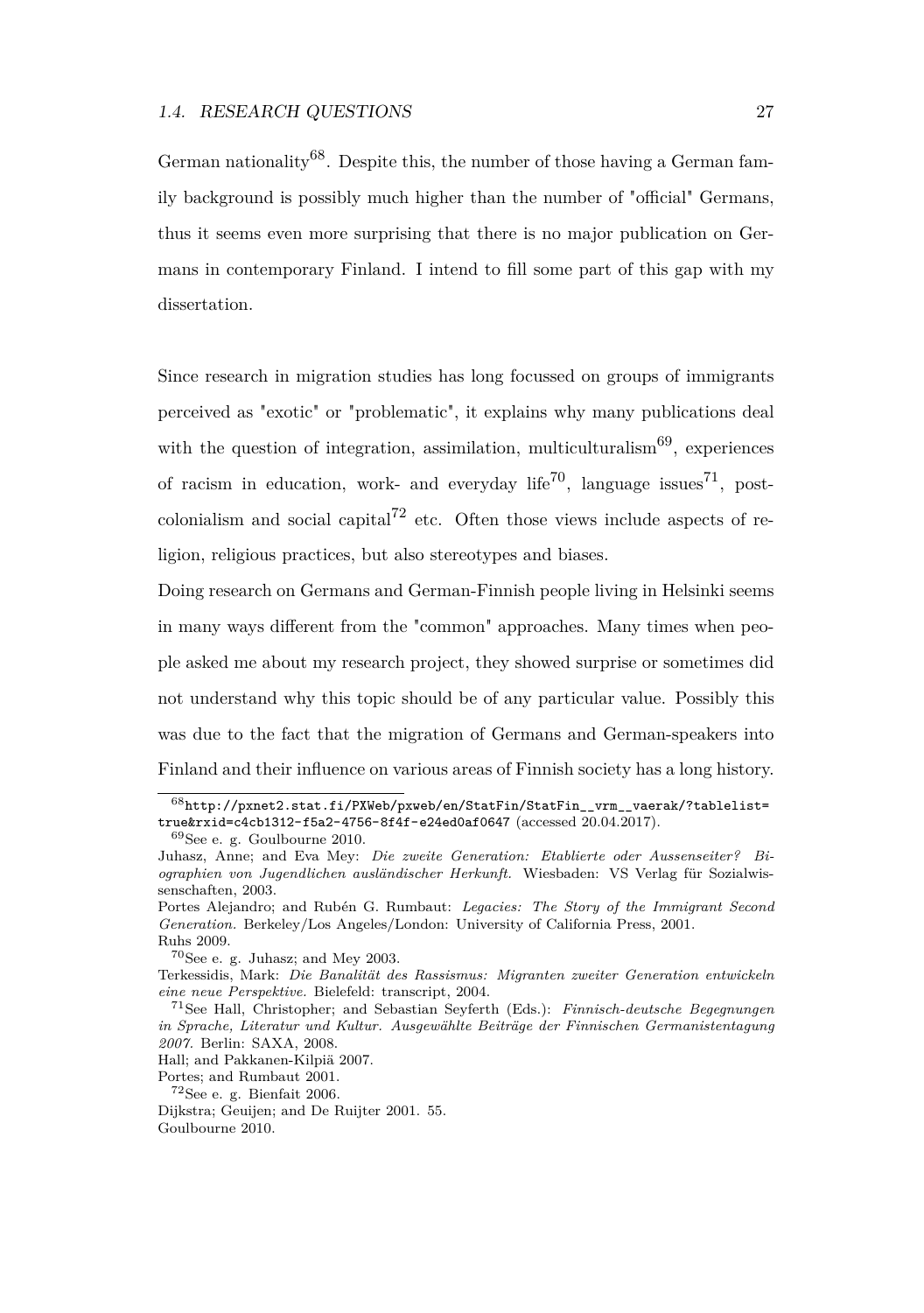As a result, some well-known companies and many families have a German background so that this is possibly not seen as something "special". Another reason could be that German and Finnish culture are generally regarded as being close to each other — still different, but not in a way that people would expect major problems to emerge that would need to be "solved" by science. For this reason, Germans and people with a German family background tend to blend in, both from their behaviour, but also from their physical appearance. One interviewee of the first generation<sup>73</sup> described himself and other Germans in Finland by referring to a quote by Dieter Hermann Schmitz<sup>74</sup>: unless they open their mouth to say something, they do not stick out, but are *acoustic foreigners*. Other authors came to similar conclusions: Anne-Marie Fortier, for example, uses the picture of "invisible foreigners"<sup>75</sup> when talking about European migrants in the United Kingdom, while Ruokonen-Engler dedicated a whole book to privileged, thus "invisible migrants" from Finland in Germany<sup>76</sup>. Moreover, Tuomas Martikainen suggests doing research on migrants with a Christian background as this clearly marks a gap in the field of migration studies of the past<sup>77</sup>. This indicates a change of focus towards a less obvious scope to which my dissertation intends to contribute.

In my research project, the main focus lay on the descendants of Germans living in contemporary Helsinki, Finland. My aim is to scrutinise their feeling of belonging and to find out whether they see themselves as Finns, Germans, both or maybe in a completely different way. I want to understand what Germanness, respectively Finnishness, means to them, where they position themselves

<sup>73</sup>See Interview with Dominik. <sup>74</sup>Schmitz, Dieter Hermann: *Die spinnen, die Finnen.* Berlin: Ullstein Taschenbuch, 2011. <sup>75</sup>See Fortier, Anne-Marie: *Migrant Belongings: Memory, Space, Identity.* Oxford/New

<sup>&</sup>lt;sup>76</sup>See Ruokonen-Engler 2012.<br><sup>77</sup>See Martikainen, Tuomas: *Religion, Migration, Settlement. Reflections on Post-1990 Immigration to Finland.* Leiden: BRILL, 2013.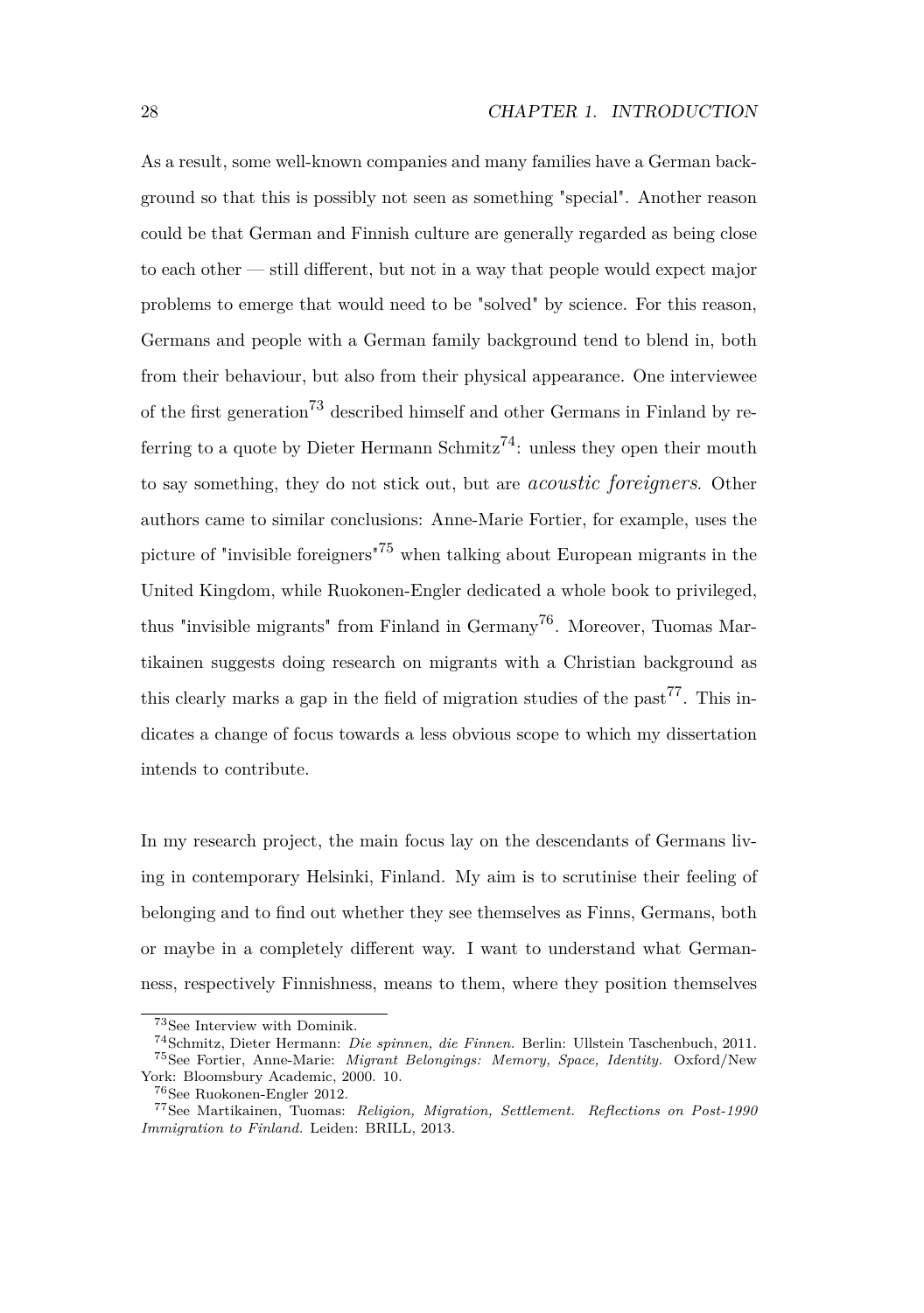between or within their interpretation of those two cultures and to what extent they construct or de-construct boundaries between associated aspects of their lives. Furthermore, I am interested to see how they evaluate the specific background with which they grew up and how this influenced their life courses and strategies to find their place in the world.

To condense these ideas, this means looking at

- where Germans and their descendants in Helsinki construct or de-construct boundaries between categories such as German- or Finnishness, drawing on themselves or others,
- what aspects were or are involved in the process of self-identification, and
- what personal consequences could result from having such a background.

At this point I would already like to stress that their ways of self-positioning proved not to be detached from outer influences. For this reason I decided not only to draw on the words and descriptions of the descendant generation, but instead to include the first generation of German migrants in this study. Their points of view and strategies turned out to be highly influential for their descendants, which explains the presence of the "first generation" of German migrants in this work. Nevertheless, the main focus lies on the aspects described above.

# **1.5 Methodology**

For my research, I drew on a grounded theory approach<sup>78</sup>, meaning that I tried not to have any hypotheses while gathering my material, but I listened to what

<sup>78</sup>See e.g. Corbin, Juliet; and Anselm Strauss: *Basics of Qualitative Research: Techniques and Procedures for Developing Grounded Theory.* 3<sup>d</sup> ed. Thousand Oaks/London: SAGE Publications, 2008.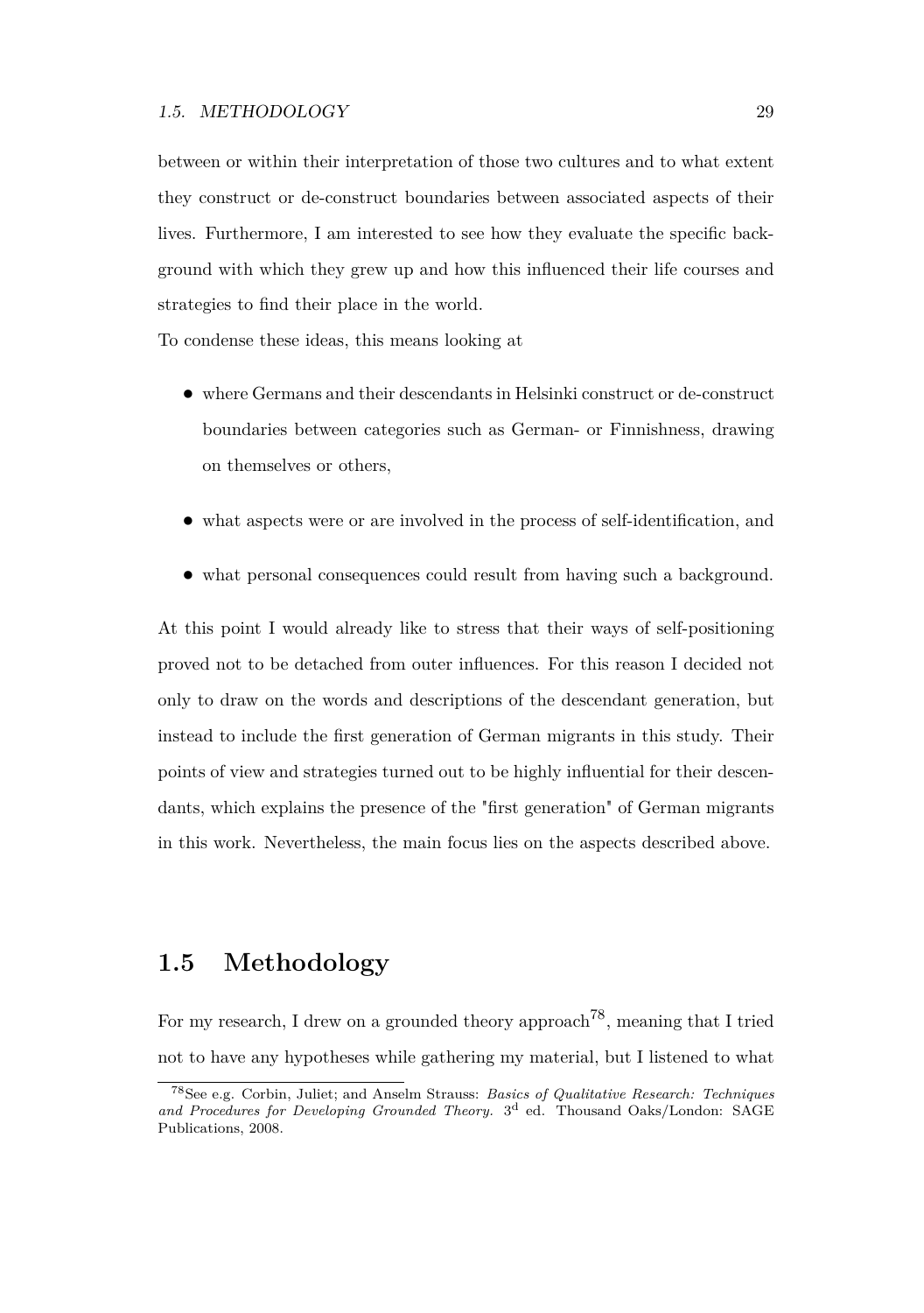people had to tell me and then analysed my material following interesting aspects therein, before putting it into context with other scholarly works. The main sources of material were semi-structured interviews, conducted in German, during the months from September 2013 until the end of 2014. Initially I planned to do the interviews with the first generation of Germans, but at my first interview session I was confronted with the views of the successive generations, as my interviewee had unexpectedly brought his son. I realised soon that the fate and experiences of children of German migrants seemed more challenging to me than those of their parents, so I decided to shift the focus of my work towards the German and German-Finnish descendants in Helsinki. Nonetheless, I continued doing interviews with the first generation until I had a total of nine such participants, for I felt that explaining about them and their stories was part of the "big picture". This feeling was confirmed when doing the analysis of my interviews, as it showed how much impact the parent's **habitus** had on the descendant generation and also what interesting differences existed between the multiple viewpoints. This serves as an explanation for the parents' generation receiving considerable coverage in the thesis.

In addition to those nine interviews with the first generation of German migrants, I conducted 23 interviews with the descendant generation. Ten interviewees were born in Germany, but came to Finland at some point of their lives, while 12 were born in Finland, but had spent different amounts of time in Germany. If I wanted to apply the term "second generation" to this group I would be in trouble, as those people (so far categorised by the country they were born in) also include some, who would even count as "third generation" if we follow this schematic. Moreover, one interviewee does not have any German family, but was born and raised in Germany, before moving to Finland as an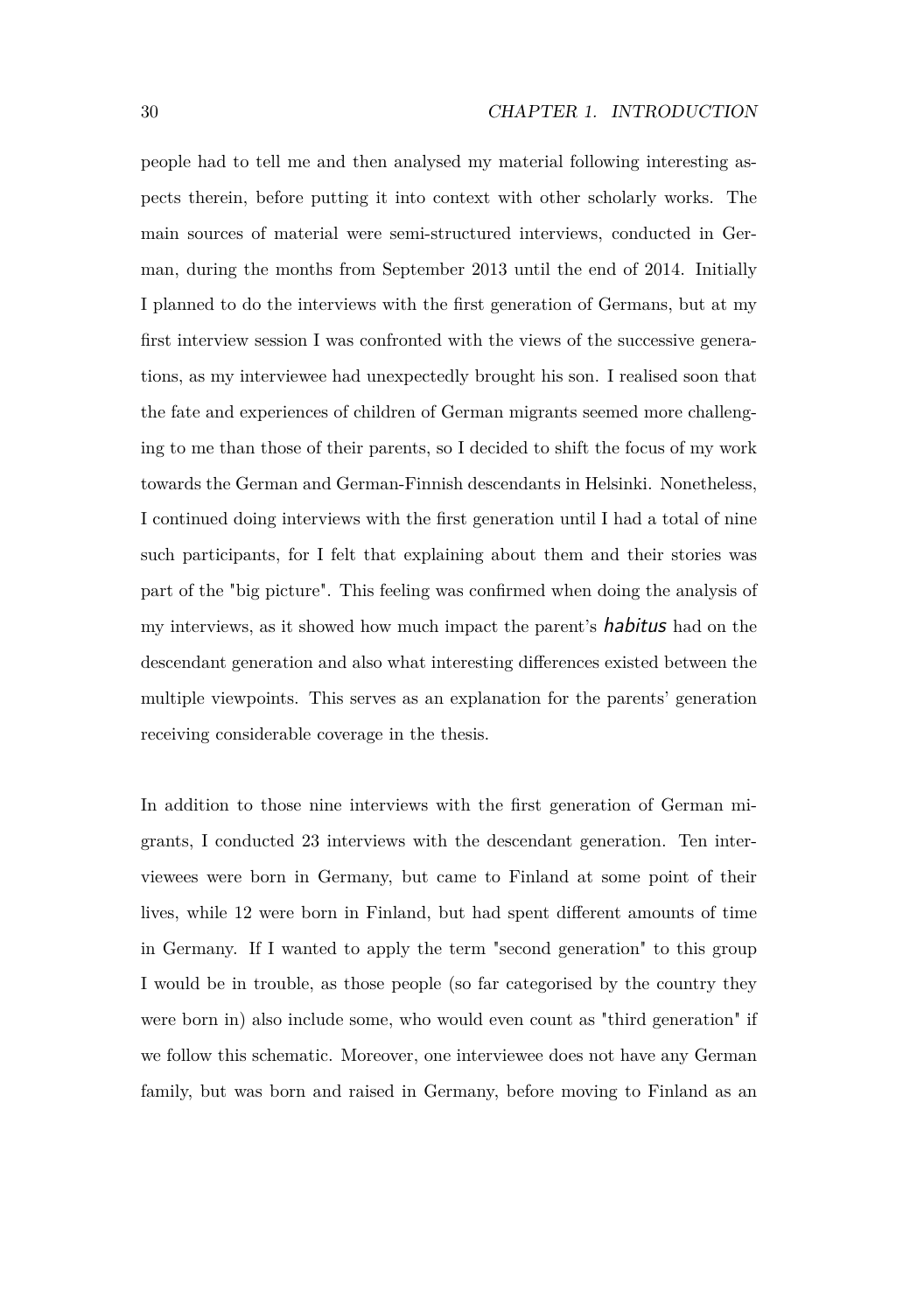adult. As his socialisation took place in Germany, I decided to include him in my study. Therefore one could suggest that the group I am interested in does not necessarily consist of who is "Bio-Deutscher", as it was once described oat a conference<sup>79</sup>, but who was raised with the influences of Finnish and German backgrounds, regardless of where he grew up and the exact constellation of his family. To refer to this group, I thus decided to use the term "descendant generation", and even though I do not want to create a picture of a homogeneous group, I interpret it as a way to show that their German-Finnish background is what connects them somehow.

At this point one could rightfully question the extent to which it is possible to draw general conclusions from my research, given that the total number of interviews was "only"  $32$  — and I need to say that this was never my aim. Instead, I hope to show *insights*, possible nuances and impressions of what the transnational lives of a certain group of people *can* look like. Outcomes such as percentages of how many people with German-Finnish background connect to one or the other country, how many would state that they had issues because of the different languages etc. will not be found in a qualitative research like the one at hand. For these, quantitative studies would be the way to go, but the understanding of the field is of a completely different nature for each of those approaches.

I tried a range of strategies for finding interviewees. My very first step was to contact Goethe-Institut Finnland situated in Helsinki, which is part of a worldwide institution to support German language and culture abroad, to introduce myself and my project. Thanks to the help of the employees there, I made first contacts with Germans living in Helsinki. Besides those informants, I in-

<sup>79</sup>"Migration in Deutschland und Europa. Multikulturalität - Interkulturalität - Transkulturalität." Helsinki, 02.-07.11.2015.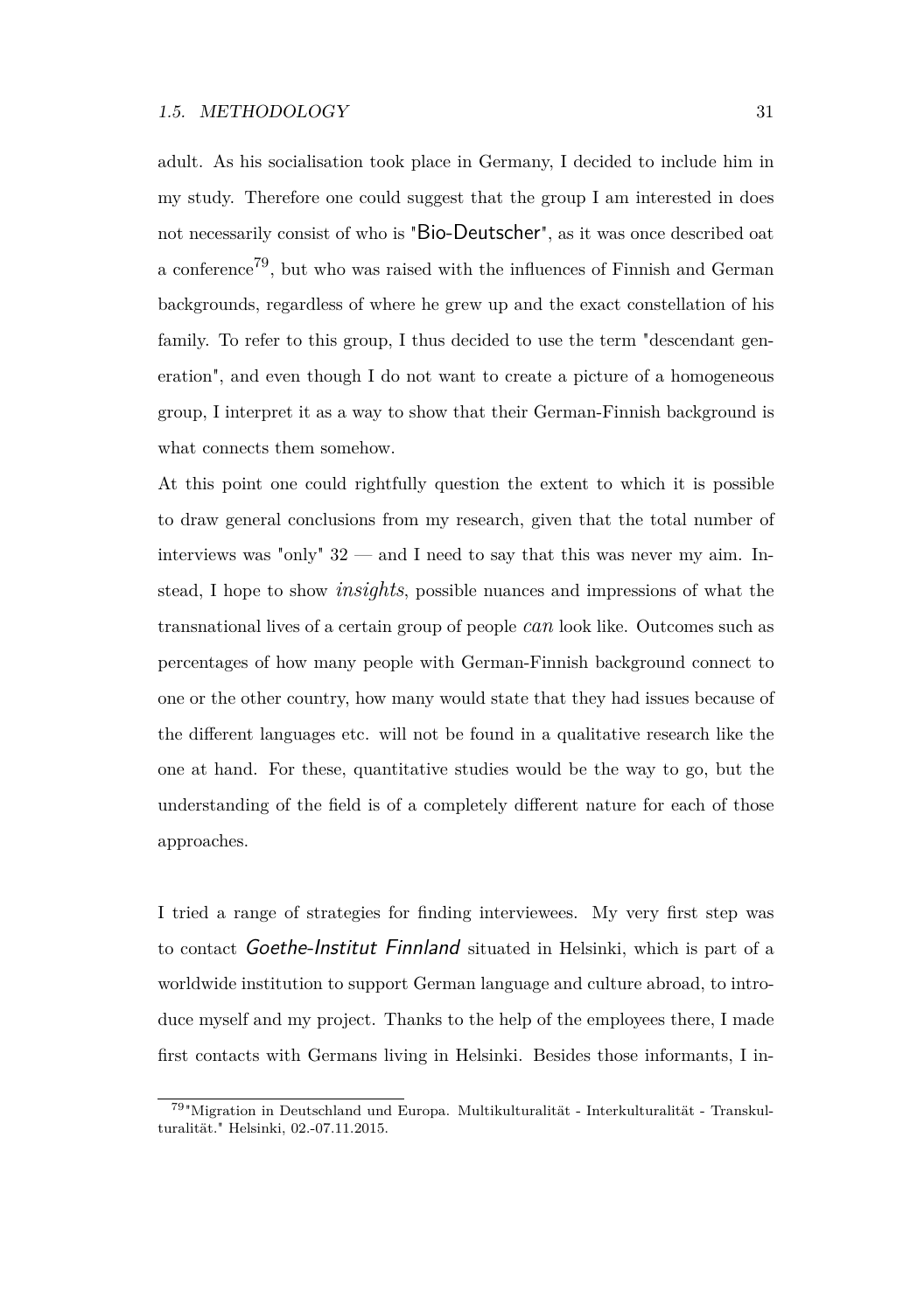troduced myself at the German church and also submitted a post in an internet forum for Germans in Finland, the **saksalaiset**-forum<sup>80</sup> and its corresponding Facebook-group, in which I explained my research project and asked for help. As it is often the case, interviewees brought more contacts and a snowball effect evolved. To prevent the participants from being only of the group of those people actively involved in German institutions or associations, I did not follow any plan, but it happened to be naturally balanced. As an example, some contacts were not interested in being engaged in German groups, even though they were recommended by employees of a German institution or members of the German church, while others actively sought contact with other Germans through events at those German establishments or the **saksalaiset**-forum. Others heard through work colleagues or family members of the project and wanted to contribute to it. This enabled me to draw a multifaceted picture of Germans in Helsinki.

Except one interviewee of the first generation  $81$  I made sure I did not do any interviews with people I knew beforehand. This is something that is not selfevident when permanently living at the place of research, as naturally you get to know others of your nationality. You become friends with them and it might appear to be an easy strategy simply to ask personal contacts to be your interviewees. The reason why I decided against this was that I did not want the line between the interviewer and the informant to get blurred, in order to avoid them saying things they would say to me as a friend, but not as a researcher. Even though some interviewees asked me what questions or topics they could expect prior to the interview, I preferred not to provide them with that information as I wanted their answers to be as spontaneous as possible. While doing the interviews, I followed a general path of a predefined range of topics, but as every

 $^{80}{\rm http://www.saksalaiset.fi/forum/}$  (accessed 31.10.2016).  $^{81}{\rm Dagmar}.$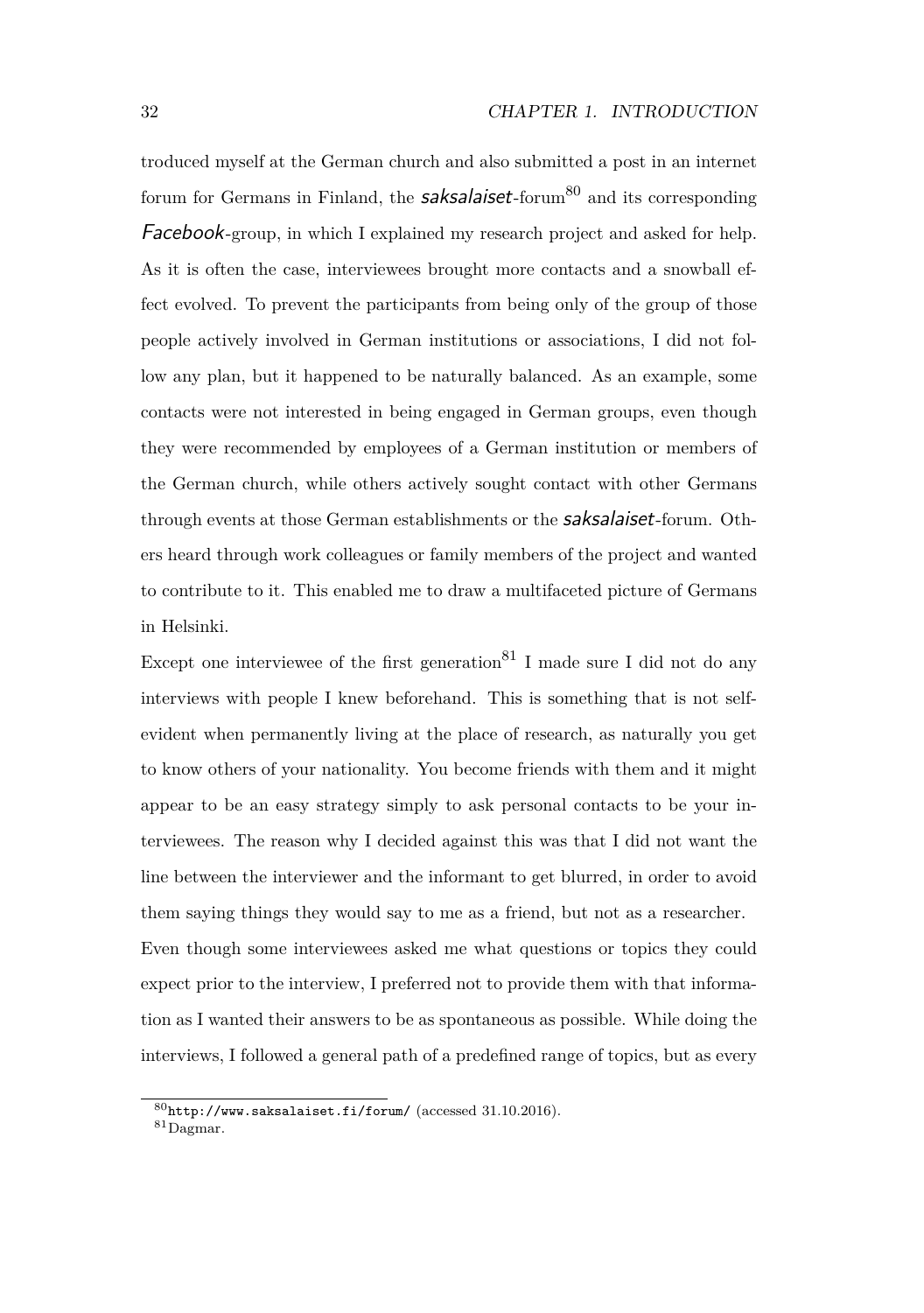interviewee had their own, individual story, each of those talks followed different lines than the others. However, in retrospect I realised that I could have been even more flexible about the course of the interviews. Even though I did react to what I was told in each interview and adjusted the order and to some extent also content of my questions, I still was eager to keep the interviews as similar to each other as possible. Moreover, reading the doctoral thesis of Viktorija L.A. Ceginskas $^{82}$  made me wonder about the extent my education in the field of German Volkskunde had influenced the way I conducted the interviews. In her self-criticism, Ceginskas explained her strategy of maintaining objectivity almost artificially as a result of the research traditions of German Volkskunde that formed part of her educational background<sup>83</sup>. Being a German migrant living in Helsinki I was part of my own field. It goes without saying that I was aware of this, but when I was doing my interviews at the beginning of my doctoral studies, I did not know how to use this circumstance to my advantage. During my **Magister-**studies<sup>84</sup> I had been told to stay as objective as possible while doing research. In retrospect I see that even though on the one hand I tried to keep the personal influence on the interviews as little as possible, it still happened naturally that I explained something about my own life, my experiences in and with Finland and my perceptions of these. For this reason, I do not regard my material to have solely been interviews as a one-way-strategy of questions and answers in order to gain information. Instead, besides using the term "interview", I see and refer to them as conversations, discussions and talks between two or three dialogue partners<sup>85</sup>. Nonetheless, one has to be aware of the power-relations involved in these situations. Even if some of the

 $^{82}$ Čeginskas 2015.<br> $^{83}$ See Ibid. 41 f.

 $84$ In the course of the Bologna process the German Magister and Diploma study programmes were replaced by Bachelor/Master. <sup>85</sup>A similar view on interviews can be found in Snellman, Hanna: *Sallan Suurin Kylä*

*<sup>-</sup> Göteborg.* Helsinki/Stockholm: Suomalaisen Kirjallisuuden Seura & Ruotsinsuomalaisten Arkisto, 2003. 11.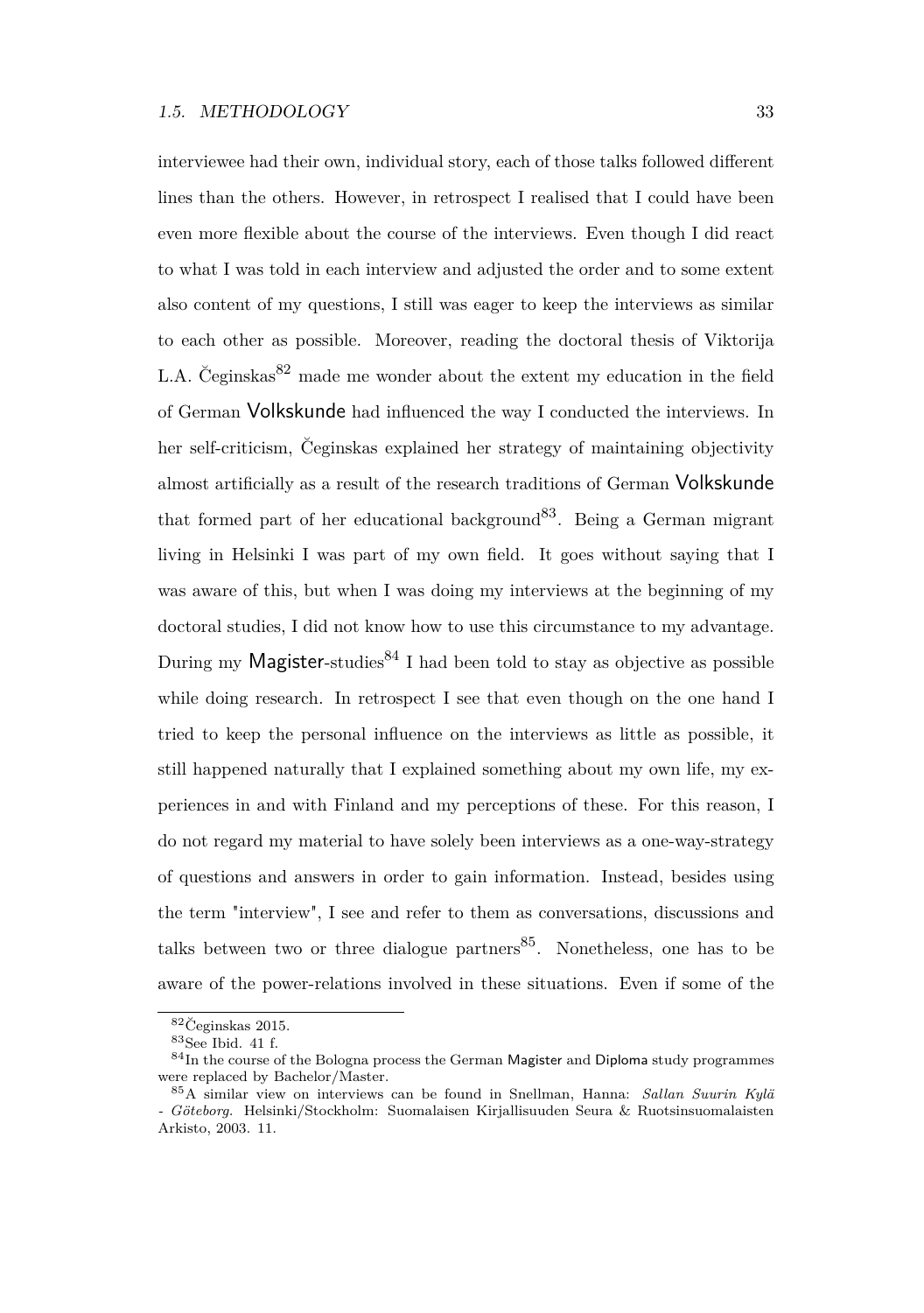interviews felt almost like natural, relaxed conversations, in their essence they were not. The participants met with me knowing that they would be part of a scholarly study and that they would be my research subjects. Even though it felt as if there was a personal connection with some participants, with others the boundary between researcher and research participant remained more noticeable. Nonetheless, I still claim that all interviews had a rather personal atmosphere to some extent, which is why I used the aforementioned terminologies - though having to treat them with caution.

The length of my interviews varied a lot: while some only lasted 30 to 45 minutes, others went on for up to three hours, depending solely on how much a person had to tell. Needless to say, some conversations offered richer data than others, thus in my analysis I draw on certain interviewees more often than on others. Many times I met the participants at their workplace, in cafés or at the conference room of the Department of European Ethnology at the University of Helsinki. Even though setting up the interview at someone's home, as happened a few times, might have been a fruitful supplement to what is being said during the interviews, I never demanded that I get those precious insights in this rather private sphere. Instead, I left it up to the interviewees to suggest a suitable place to meet.

During our talks I tried to move from tangible subjects to more abstract ones. In practice this meant that I usually started by asking about the migrationrelated history of the family, after which a natural conversation evolved in most cases. Here it became apparent that the aspect of language seemed to be a central one, as the interviewees usually started talking about it themselves from the very beginning. Moreover, the first part of the interview was often spent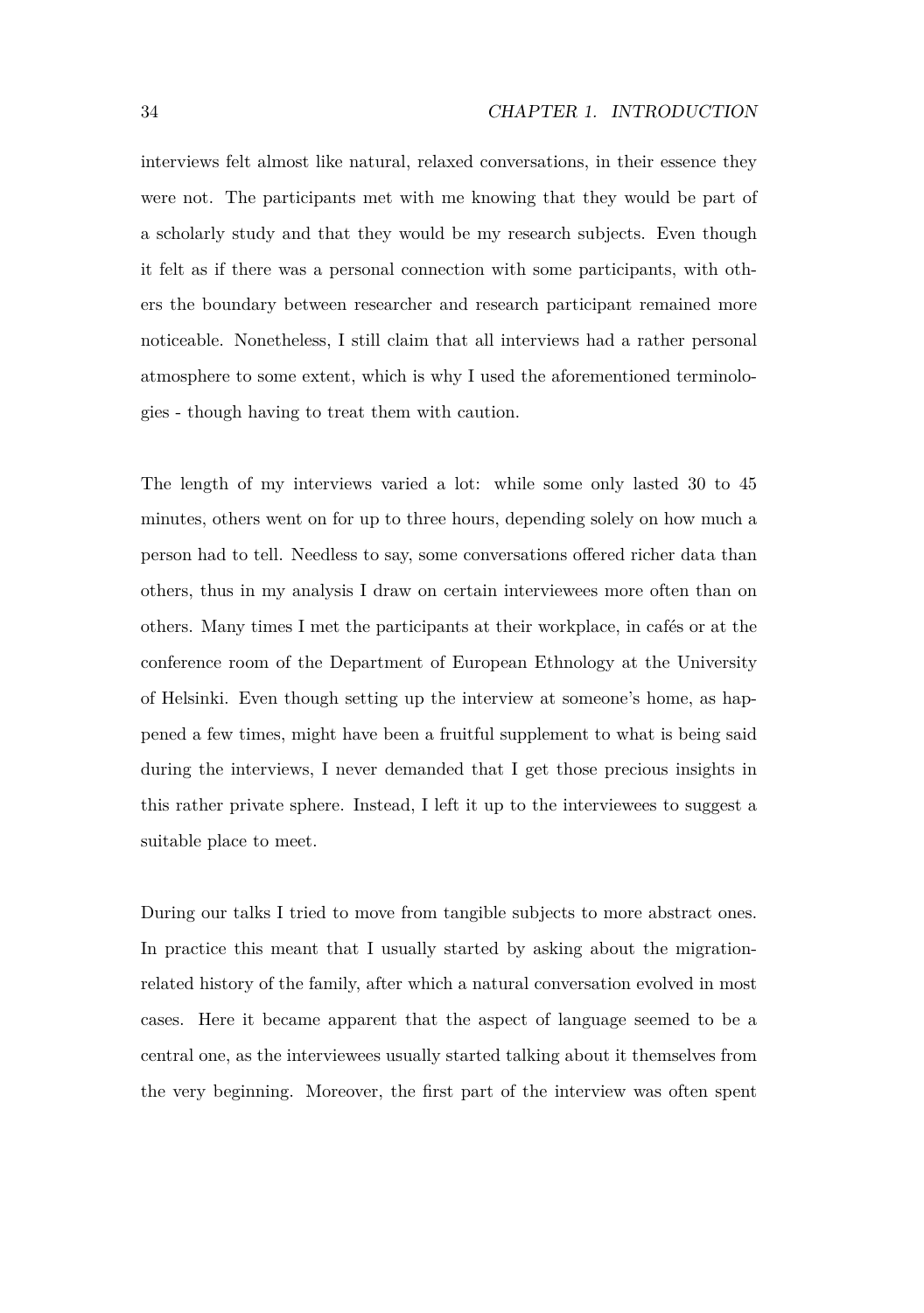by the interviewees telling me about the childhood and youth, about schooling and direct contacts with Germany and Finland, depending on where the person had grown up. At this point, in many cases the array of questions intermingled: memories became unrolled and things the person had missed from Germany were mentioned, especially when being young, and also the things still being missed today. Taking that as a starting point, I often asked for "German elements" in their Finnish every-day life. The problematic nature of imposing such categories through the interviewer is something I had to reconsider. I will reflect upon this below, and contemplated its impact when analysing the interview material. However, when asking this, some peculiarities became visible in the lives of those Germans and German-Finns, particularly regarding big annual holidays and important events in human life which clearly differ from what is seen as "common" Finnish traditions. This picture was completed by seemingly unspectacular aspects related to food culture, media usage and other habits. Talking about social life and with whom someone spends their time, as well as about decisions concerning the lives of their own children (if there were any), was also supposed to indicate a possible tendency in the feeling of belonging.

After having discussed those rather pragmatic matters, I tried to shift towards more complex topics concerning belonging and identification in the last part of the interviews. While having previously talked about social life, the aspect of the perceptions by others had been brought up in some cases. If not, it was now time to ask about how Finnish and German friends saw the interviewee and also how the interviewees perceived Germans and Finns, their characteristics and ways of behaviour. Moreover, I wanted to know how the interviewees felt when being in Germany and Finland respectively, and whether they felt at home or felt like tourists. The question about whether an interviewee could imagine living in Germany for longer periods was often taken as an opportunity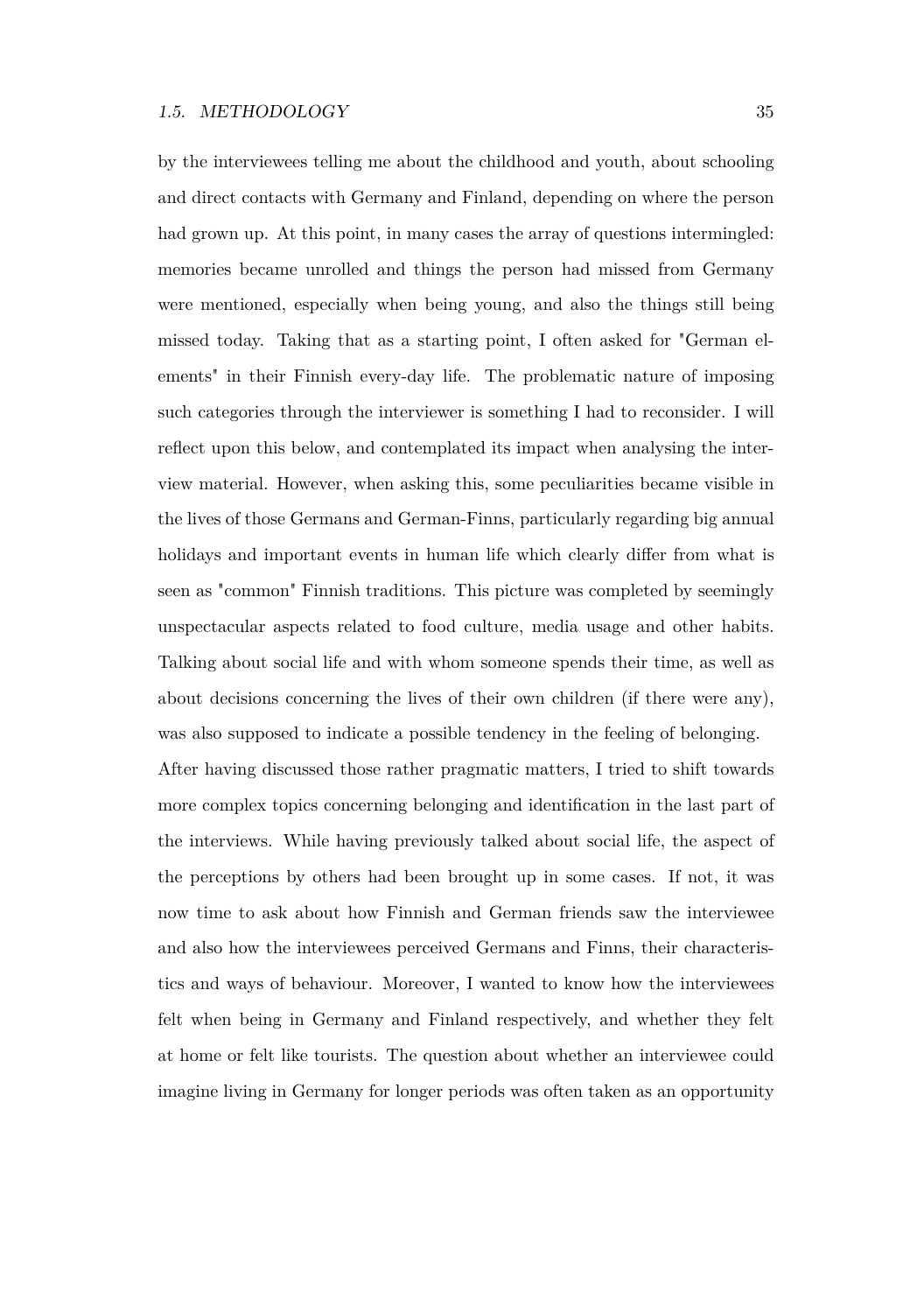to discuss the positive and negative images of the corresponding countries and their inhabitants. Towards the end, I asked what I considered to be the most important question (at that point), which would possibly have been even harder to answer without the "preparation" of the ongoing interview: The question of whether the interviewees regarded themselves as Finnish or German, what they considered the components that made them a Finn or a German to be, and how that showed. Here the perception by and of others often influenced the points of view expressed in the response, but in many of the interviews, it became obvious at this moment that the interviewees had probably reflected for quite a while on this matter, asking themselves "Who am I and why am I the way I am?" especially in relation to the migration history of their families.

Talking about questions of belonging and identification is tricky, and as a researcher I needed to pay attention to the way I asked about those matters to be able to detect how I potentially influenced the answers with my formulations. As each interview was unique and as I somehow followed hints, though more or less sticking to my catalogue of questions, I cannot say what my exact formulation was on a general basis. I tried not to push in any direction, but if necessary gave examples of possible, broadly defined, themes that others had previously talked about. When discussing my research material, I checked the interview situation of the excerpts I used or quoted, adding reflections if I deemed my formulated questions to have influenced the response given.

For the actual analysis of those 32 interviews, I started by transcribing each of them in full, since I was convinced that this is helpful in becoming familiar with the material. As is common when applying grounded theory, I continued coding the interviews with the help of the  $ATLAS.ti^{86}$  software. This meant that I went through the interview material and gave sequences labels according to their content, helping me to structure the multifaceted material and discover

 $86$ http://www.atlasti.com/ (accessed 01.02.2017).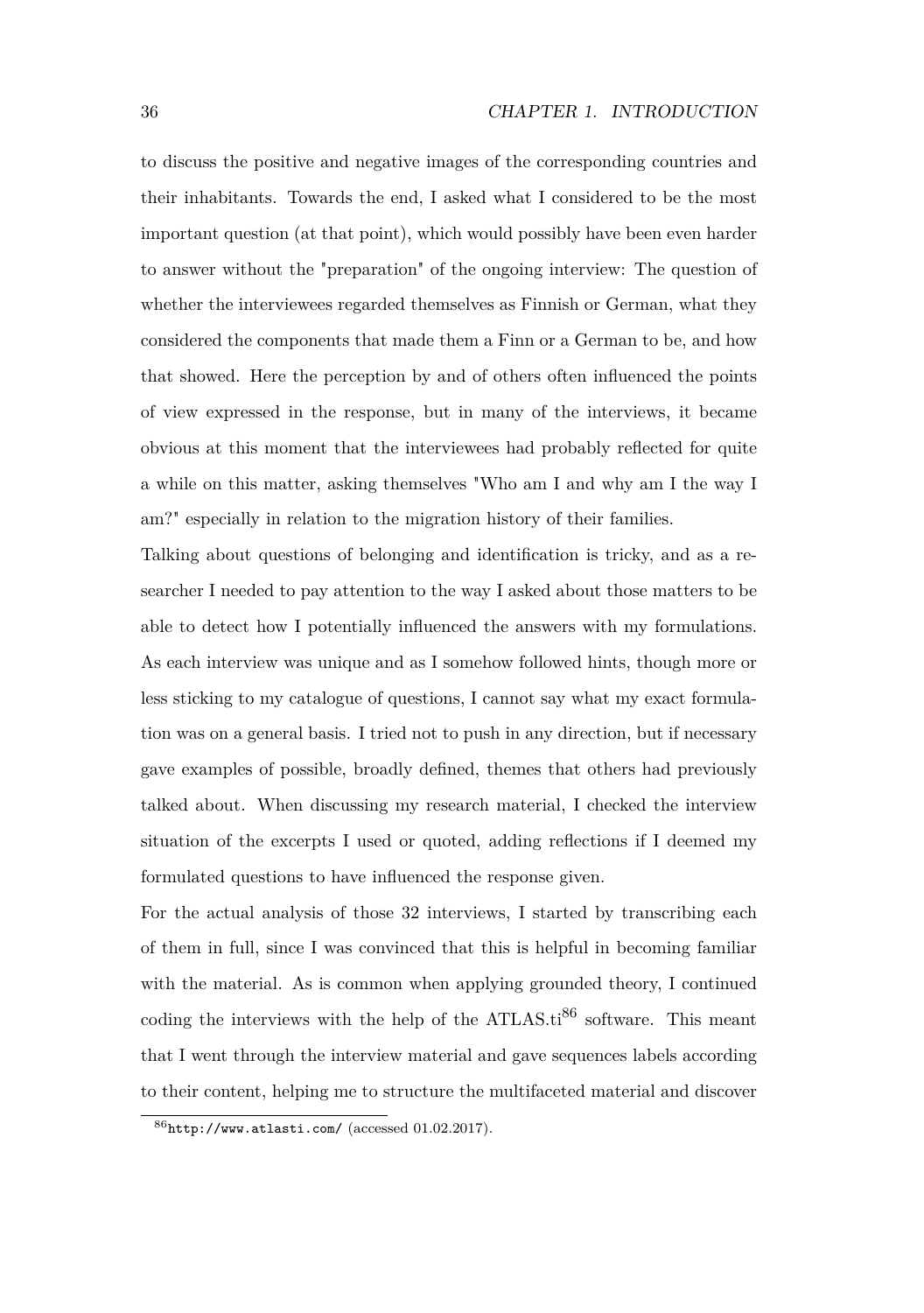the more fruitful themes. The software then allowed me to detect quantitatively relevant themes and to search for all quotes belonging to a certain code/theme. In most cases, the larger topics from my interview guideline turned out to be quantitatively relevant in the interview material as well. However, this was not the case in every interview. Moreover, I included responses that were shared by a large number of interviewees into my analysis, as well as those of single persons, creating an interesting contrast to the general tendencies. A few topics were brought up unexpectedly, for instance when an interviewee reflected about his belonging in terms of where he would like to be buried. But what struck me most was the degree to which the descendant generation had reflected upon themselves, and also how much the parent generation had thought about what they wanted to pass onto their children.

To make sure that the identities of my informants remained anonymous, I changed their names as is common in qualitative research methods. Nonetheless I wanted be able to track immediately the basic constellation of a person's family background when looking at their name. For that reason the names in use start with a certain letter that is indicative of the interviewee's background. Since I will be a "German migrant of the first generation", all the interviewees with such a background were given names beginning with *"D"*. Laura Hirvi, one of my mentors, is of Finnish-German origin, had been born and raised in Germany, but "returned" to Finland for her studies. Therefore the interviewees who have Finnish-German or German parents, and were born in Germany, but moved to Finland at a later point, were given names starting with *"L"*. Finally the names of those, who have German or German-Finnish family background, but who were born and raised in Finland, begin with *"H"*. This refers to my supervisor, Hanna Snellman, who was born and raised in Finland, but has a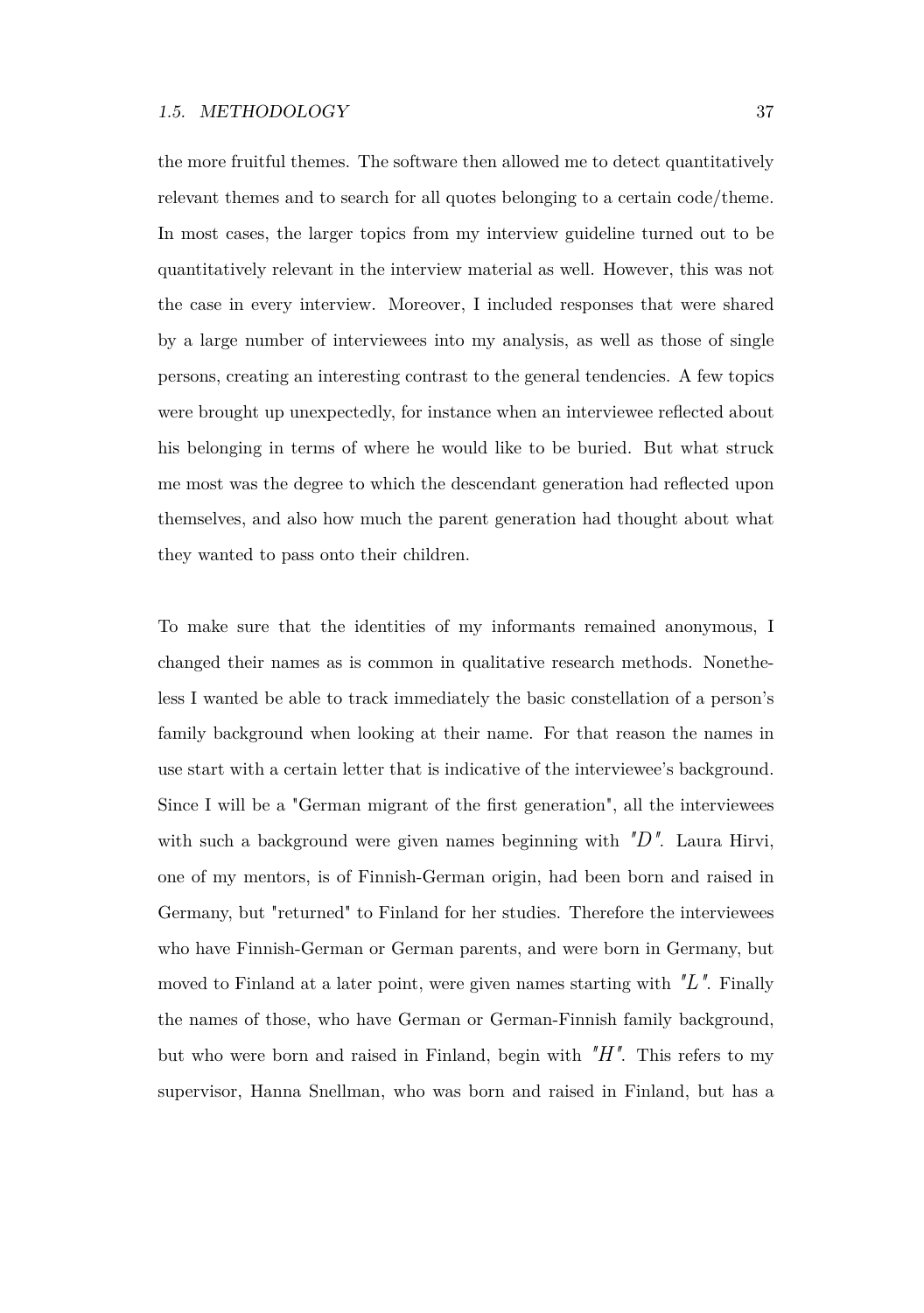distant German family history. The names of those, whose parents already had a "mixed" family background and thus could be regarded as "third generation", begin with a *"J"*, which follows the naming of Laura Hirvi's first daughter. For choosing specific names following this scheme, I consulted online lists of names sorted according to their first letter and their popularity in different years. In practice this means that I checked the rough age-group of the person in question and what names with the letters D, H, L or J were popular during the years of birth.

With the help of this system the reader is supposed to be able to see the basic background connections more easily.<sup>87</sup> While assumingly the reader does not to know about the popularity of names in different times, at least the fact that a name starts with a certain letter might make it possible to understand without further explanation where a quoted person was born and raised. While working with the interviews in more detail, I noticed that this system of coding the names also helped me as a researcher to keep better track of the number of interviews, interviewees and also their quotes and I hope the same goes for the readers of this work.

For more comprehensibility, I created a tabular list of all the people I spoke to, presenting basic background data on each participant. In order to maintain a high level of anonymity, I used not only the coded names, but also broader age groups as the combination of a precise age and the other information used for the thesis might have carried the risk of making my interviewees easier traceable.

Table 1.1 gives information on the first generation of German migrants. Besides the name and the age-group it presents the age when someone came to Finland

<sup>87</sup>Hanna Snellman used a comparable scheme in her own research with specific letters referring to groups of interviewees with shared key experiences; See Snellman 2003. 35-52.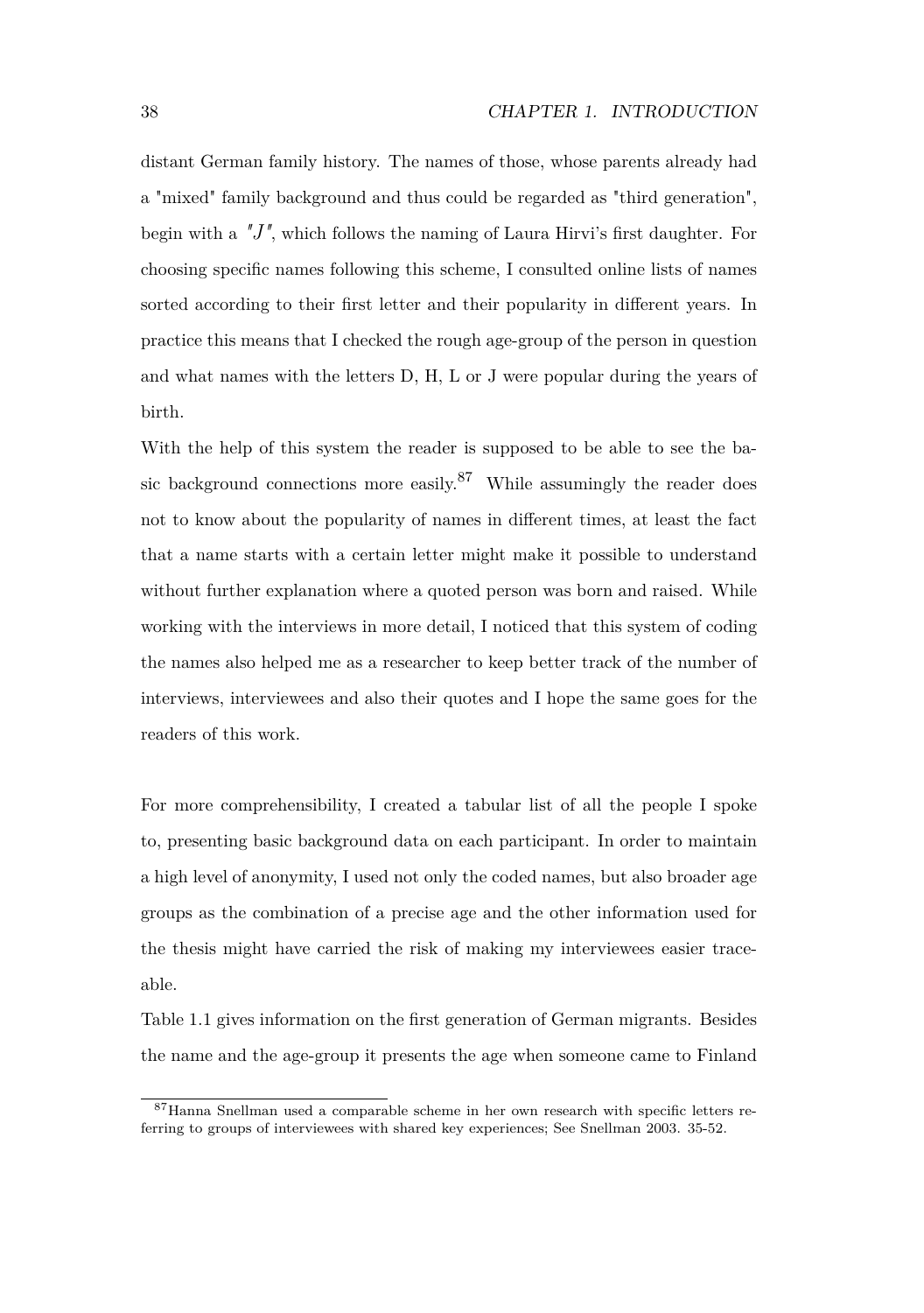and for what reason(s). Moreover, it states if a person has a partner at the time of the interview, of what nationality that partner is and if the interviewee has children.

Tables 1.2 and 1.3 are for the descendant generation. Both tables show the age group of the participants and the constellations of the parents, indicated by a combination of "F" (Finnish) and "G" (German), respectively "GG" or "GF" for those of the "third generation". For the sake of anonymity this does not include information on which of the parents is German or Finnish; this will be discussed in the text, if necessary. Table 1.2 presents those who were born in Germany and shows at what age they came to Finland, if they were raised bilingually, if they went to the German School in Helsinki (DSH) and if they have children. Table 1.3 is about those who were born in Finland and gives insights into their contacts with Germany and then also if they were raised to be bilingual, went to DSH and if they have children.

When I gave information on whether someone was raised to be bilingual, I did not simply put "yes"/"no" in some cases, but instead put the answers in square brackets. By putting [yes], I want to imply that this person was raised bilingually, but that there were struggles. By putting [no], I mean that the person was not raised to be bilingual through their parents, but through other sources like school or the environment. Those things, if relevant, have been discussed when I wrote about the person and sequence in question. If the age was not obviously described in the interviews, I put the estimated age group in square brackets. The age groups used were the following: 0-4, 5-9, 10-18, 19-29, 30-39, 40-49, 50-59, 60-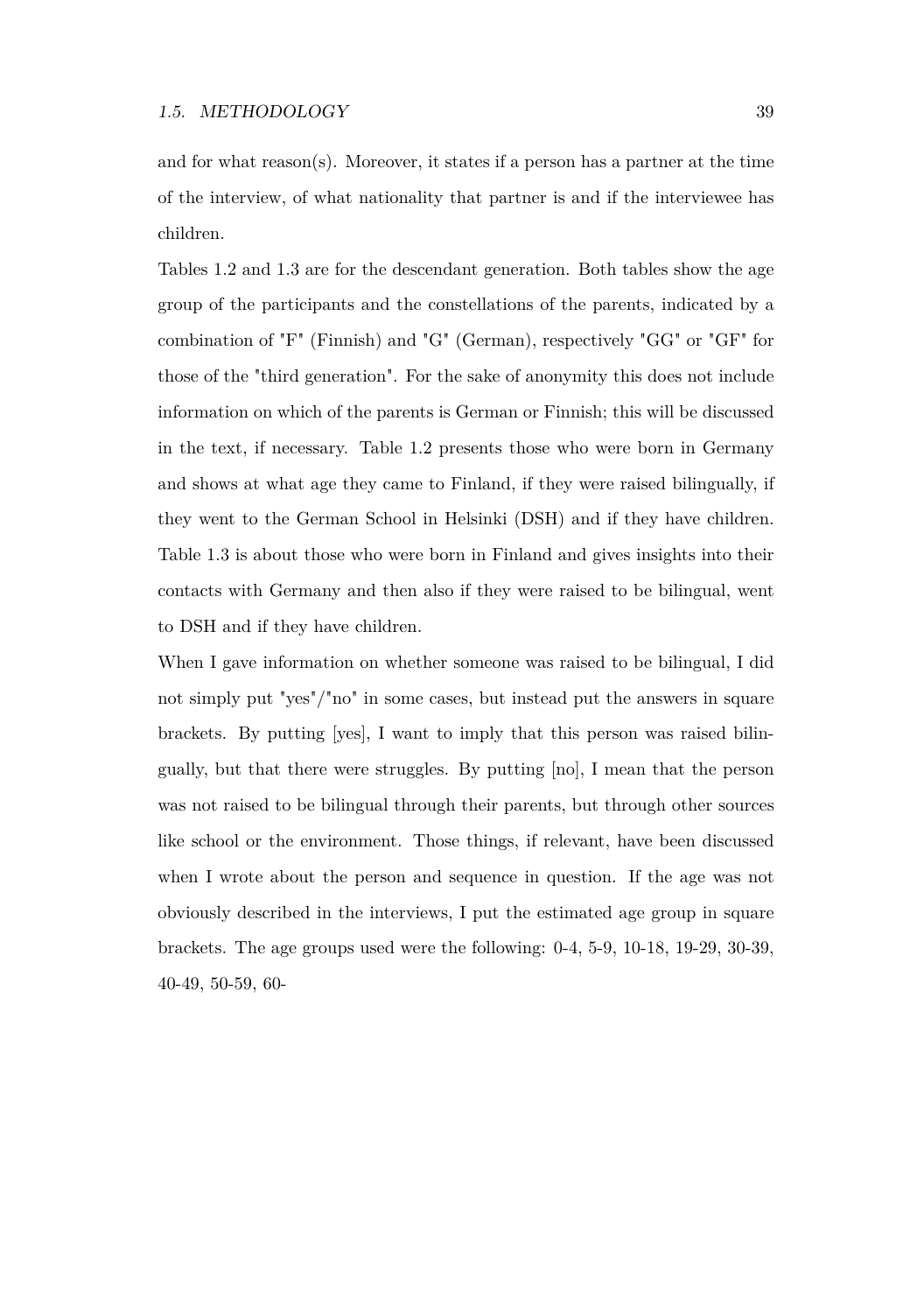| Name    | Age group | Age > FIN | Reason            | Partner | Children.      |
|---------|-----------|-----------|-------------------|---------|----------------|
| Darius  | 50-59     | 19-29     | Ex-partner        | Finnish | Yes            |
| Dennis  | 40-49     | 19-29     | Ex-partner        | Finnish | N <sub>0</sub> |
| Dieter  | $60-$     | 30-39     | Ex-partner        | Finnish | Yes            |
| Dirk    | 50-59     | 19-29     | Partner           | Finnish | Yes            |
| Dominik | 30-39     | 19-29     | Partner           | Finnish | Yes            |
| Dana.   | 40-49     | 19-29     | Partner           | Finnish | $N_{\Omega}$   |
| Daniela | 30-39     | 19-29     | Interest, partner | Finnish | Yes            |
| Dagmar  | 30-39     | 19-29     | Interest          | None    | N <sub>0</sub> |
| Doris   | 50-59     | 40-49     | Interest          | German  | Yes            |

Table 1.1: Interviewees from the first generation of German migrants in contemporary Helsinki.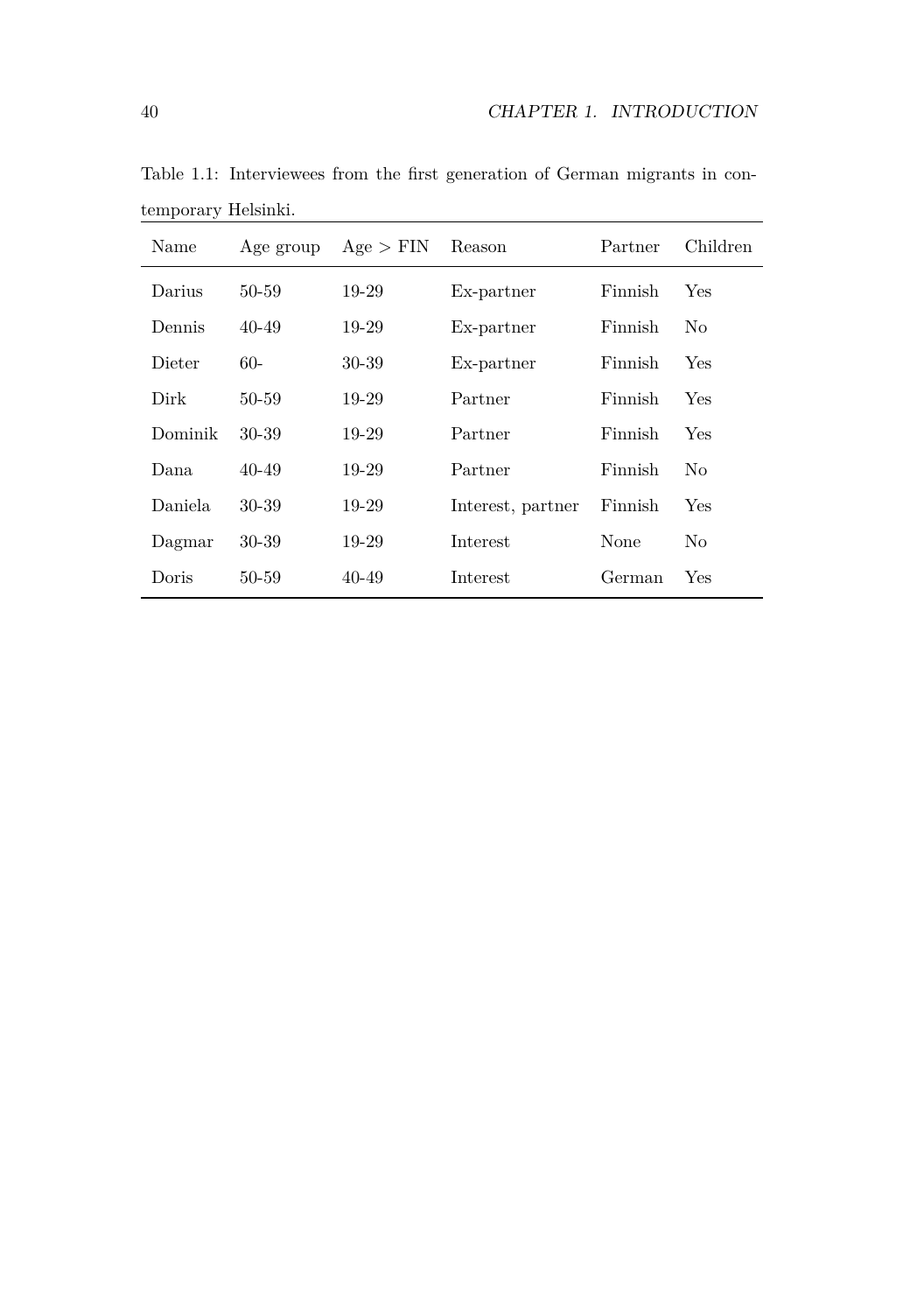| Name    | Age group Parents |       | Age > FIN | Bilingual | DSH            | Children |
|---------|-------------------|-------|-----------|-----------|----------------|----------|
| Lari    | 30-39             | $G-F$ | $5-9$     | Yes       | Yes            | No       |
| Lasse   | 19-29             | $F-F$ | 19-29     | [Yes]     | N <sub>o</sub> | No       |
| Lennard | 19-29             | $G-F$ | $10 - 18$ | [Yes]     | No             | No       |
| Lukas   | 19-29             | $G-G$ | $5-9$     | [No]      | Yes            | $\rm No$ |
| Lutz    | 50-59             | $G-G$ | $0 - 4$   | [No]      | Yes            | Yes      |
| Larissa | 30-39             | $G-F$ | 19-29     | Yes       | No             | No       |
| Laura   | 50-59             | $G-F$ | $5-9$     | [No]      | Yes            | Yes      |
| Lena    | 40-49             | $G-F$ | 19-29     | [No]      | $\rm No$       | No       |
| Linda   | 40-49             | $G-F$ | 19-29     | No        | No             | No       |
| Luisa   | $[40-59]$         | $G-G$ | $5-9$     | No        | Yes            | Yes      |

Table 1.2: Interviewees from the generation of descendants of German migrants, born in Germany.

Table 1.3: Interviewees from the generation of descendants of German migrants,

| born in Finland. |                |         |                   |           |            |                |  |
|------------------|----------------|---------|-------------------|-----------|------------|----------------|--|
| Name             | Age group      | Parents | Contacts with G.  | Bilingual | <b>DSH</b> | Children       |  |
| Hans             | $[50-59]$      | $G-F$   | worked            | Yes       | Yes        | Yes            |  |
| Harri            | 50-59          | $G-G$   | regular contact   | [No]      | Yes        | Yes            |  |
| Hauke            | 30-39          | $G-F$   | regular contact   | Yes       | Yes        | No             |  |
| Heiko            | 40-49          | $G-F$   | worked            | Yes       | No         | Yes            |  |
| Henning          | 40-49          | $G-F$   | studied, worked   | Yes       | Yes        | Yes            |  |
| Henrikki         | $60 -$         | $G-F$   | childhood         | Yes       | $\rm No$   | Yes            |  |
| Holger           | $[40 - 49]$    | $G-F$   | childhood         | Yes       | No         | Yes            |  |
| Hannah           | $[30-39]$      | $G-F$   | vacations         | Yes       | Yes        | N <sub>o</sub> |  |
| Helena           | 19-29          | $G-F$   | never lived       | Yes       | Yes        | No             |  |
| Helga            | 40-49          | $G-F$   | studied, worked   | Yes       | Yes        | Yes            |  |
| Heli             | $50\hbox{-}59$ | $G-F$   | frequent contact  | Yes       | Yes        | No             |  |
| Jan              | 19-29          | $GG-FF$ | exchange semester | [Yes]     | No         | No             |  |
| Jonas            | 19-29          | GF-FF   | worked            | Yes       | Yes        | No             |  |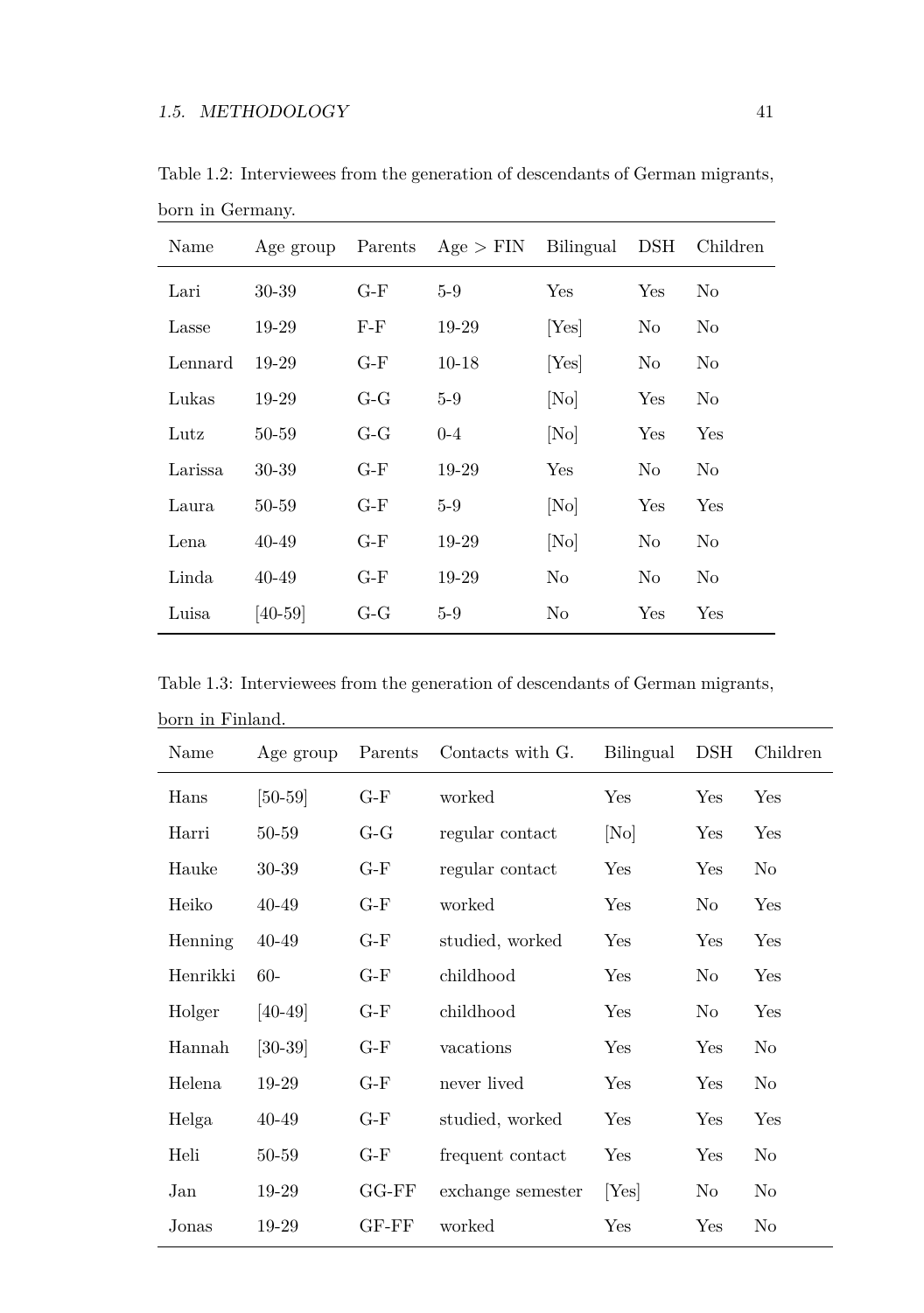When using quotes from the interviews I translated them into English, but tried to stay as close to the original as possible. For enabling a direct comparison, I added the original German text as footnotes so that readers with German proficiency can check the initial formulations.

What I realised was that I seemed to have difficulties in deciding on which tense to use when writing about my interviews. Once that thought had crossed my mind, I reflected on it further and started to see a pattern in my usage of tenses. Apparently I had used the preterite form intuitively when writing about general observations from the content of the interviews, whereas when giving specific examples I automatically changed to the present tense. This happened without much consideration, but in retrospect it makes sense to use the present tense when imagining taking a step into the interview situation, trying to re-imagine and re-feel it. In the end I decided to keep this change of tenses and hope that the reader will get the same feeling I had when writing about the interviews.

When doing qualitative research in the field of European ethnology interviews and participant observations usually go hand in hand. In the case of my study, the interviews with the descendants of Germans in Helsinki were clearly the main source. Nevertheless I went to some gatherings of Germans, for instance at the German Lutheran church, the meetings of the **saksalaiset**-forum or at **Salon** Crustum, a monthly discussion round for Germans and German-speaking people. At that point, it felt to me that those visits would not bring any additional information for my study as it appeared as if mostly first-generation Germans were using those events as a chance to chat in German about seemingly random topics. However, in retrospect, it might have brought more nuanced material if I had gone to those gatherings once the general direction of my analysis was clearer so that I could have read between the lines more of what was said or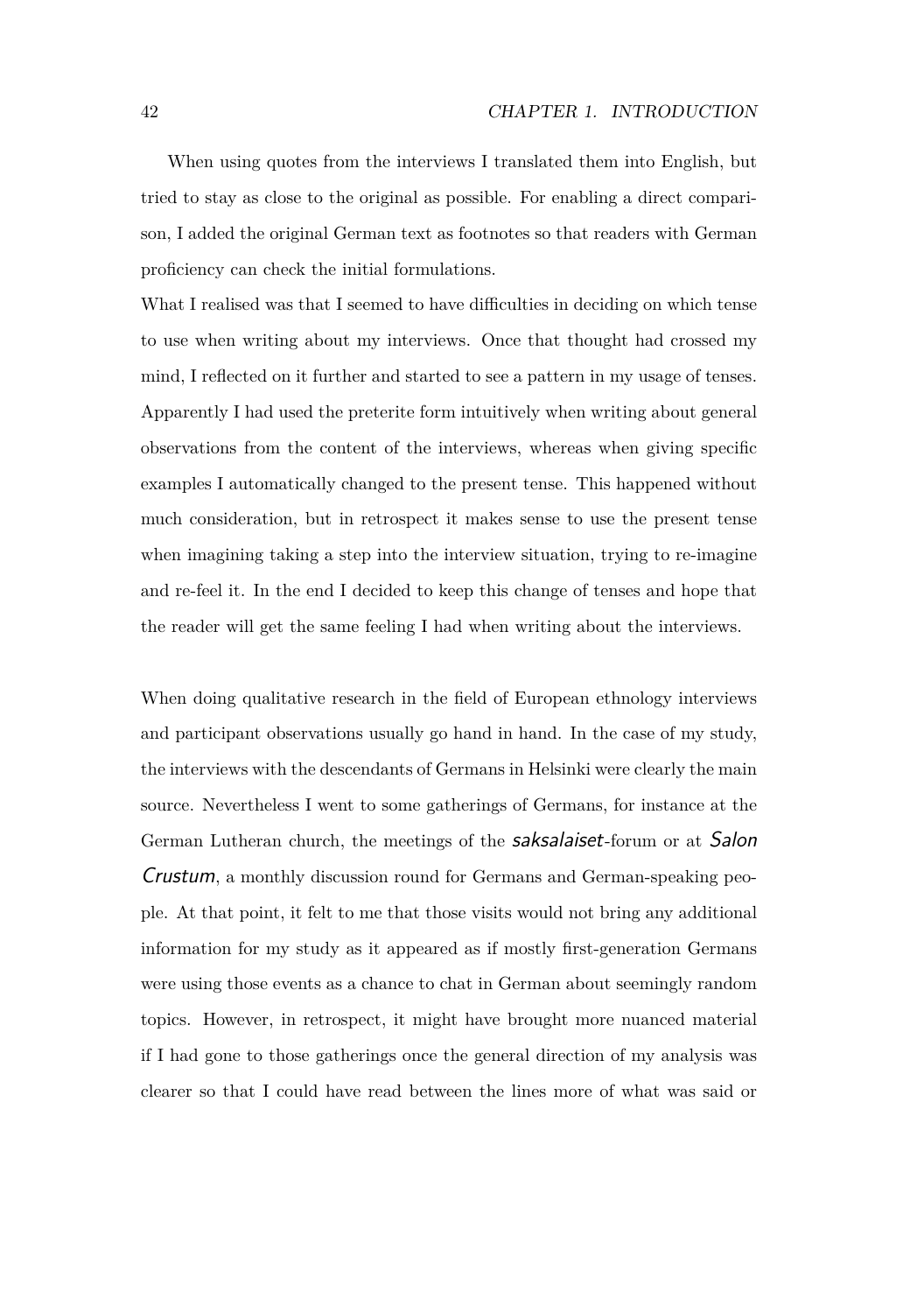remained unsaid.

Another way of doing participant observation would have been to meet more than once with the interviewees I connected with the most, and to join them for certain events. Due to the specific constellation of inconspicuous migrants as well as my own position as one of them, I decided against such method. I will elaborate more on this in the next chapter "The ethnologist in the field". Instead I decided to broaden my material in a way that meant I could look at the "surroundings" of my interviews a bit more closely. It was not just what and how things were said during the interviews that mattered, but unintentional insights given by how interviewees contacted me, for instance, so how they described themselves in this first approach was also included in my analysis. By doing so I hope to find answers to my questions, not only relying on what people decided to tell me during their interview.

Towards the end of my third year of doing this research, I decided to send my manuscript, which was already quite well progressed, to my interviewees. They were the ones who gave me their time and allowed me, a stranger, to gain insights into their lives, thoughts and emotions. It was up to me to interpret their words and I am well aware of the responsible and sensitive nature of such a task. For that reason I felt that it was only fair to give them the chance to read and discuss what I made out of the interviews before it would become public. I received some feedback via e-mail and met one interviewee in person a few months before submitting the thesis. This feedback was very interesting and enabled me to gain a deeper understanding of what my interviewees had previously told me in our talks. I added those additional reflections to my discussion of the interview material when suitable.

Besides these qualitative methods I was eager to combine my dissertation project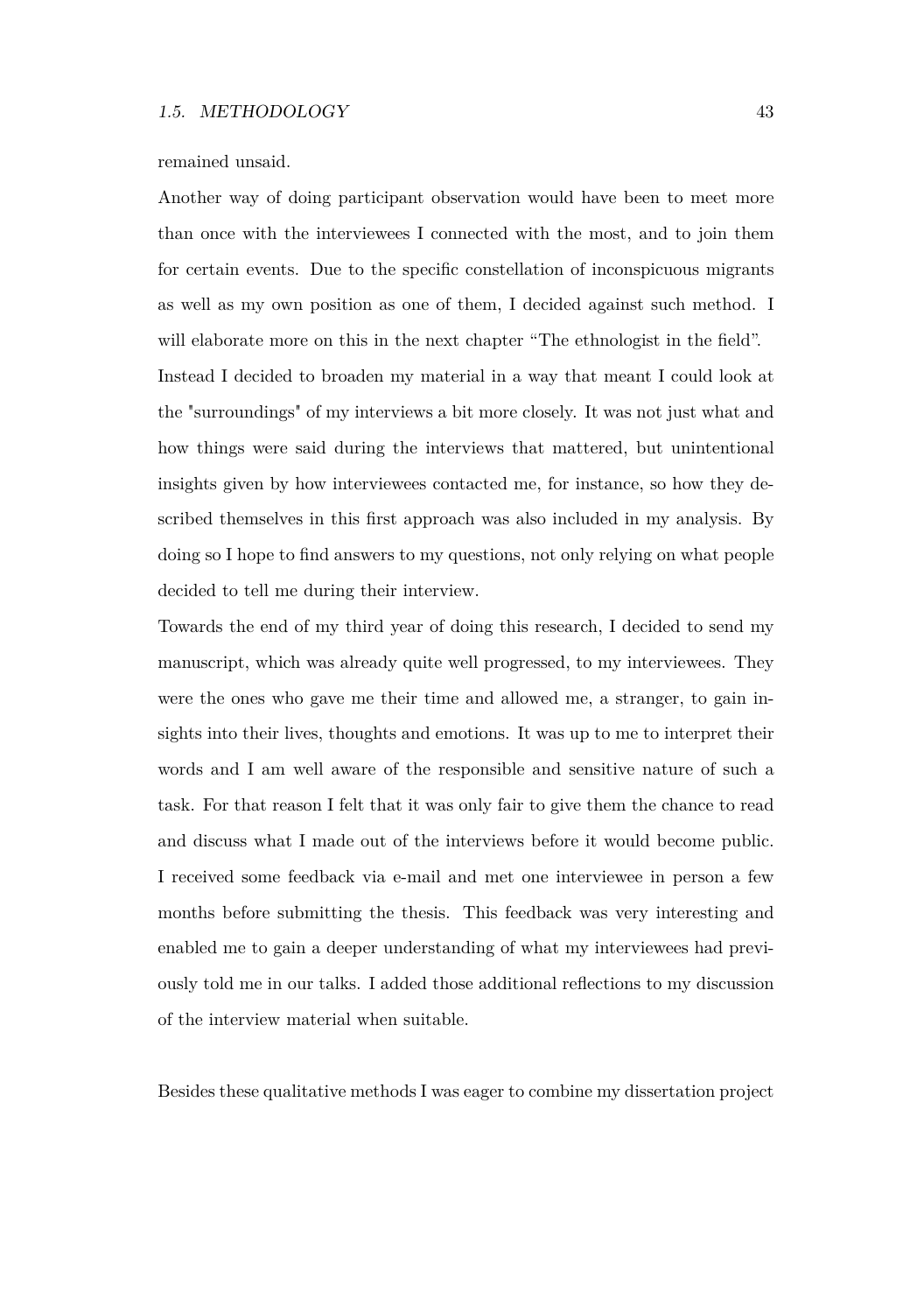with practical cultural work. For that reason I organised a **German Culture** Week in cooperation with *Caisa*, the international cultural centre in the heart of Helsinki $^{88}$ . The culture week was scheduled for October 2015, as October 3 marked the  $25<sup>th</sup>$  anniversary of German Unity, which I took as a good occasion for the events to begin. Besides gaining organisational skills being of advantage for a post-dissertation career, this culture week was intended to popularise science, to open it up to people outside of Academia.

Primarily the program was designed to introduce different facets of "German culture", showing various faces of German society as well as German influences on historic and contemporary life in Finland. This included exhibitions, cinema evenings, a pop up brunch with home-made food from different regions of Germany, lectures about cultural differences or not-so-big-differences. Of relevance for this study was a presentation I gave on "The transnational generation", based on my interview material from the dissertation project. The 30 minute presentation was followed by 90 minutes of discussion, in which participants described their own experiences as Germans or people with a German family background in Finland. The talk I gave at the German Culture Week happened shortly before I started the intensified analysis and writing process of the chapters of the dissertation. In a way it was prework for the task to come, which enabled me to test my ideas, my views on broad tendencies in my interview material on the German-speaking audience living in Helsinki.

While collecting my material, working with it, and analysing it, I followed the ethical guidelines provided by the Finnish Advisory Board on Research Integrity  $89$ . In practice this meant that all the interviews were made on a voluntary basis. By simply spreading the word about my research project via the

 $88$ http://www.caisa.fi/ (accessed 14.11.2015).<br> $89$ http://www.tenk.fi/sites/tenk.fi/files/ethicalprinciples.pdf (accessed 09.01.2016).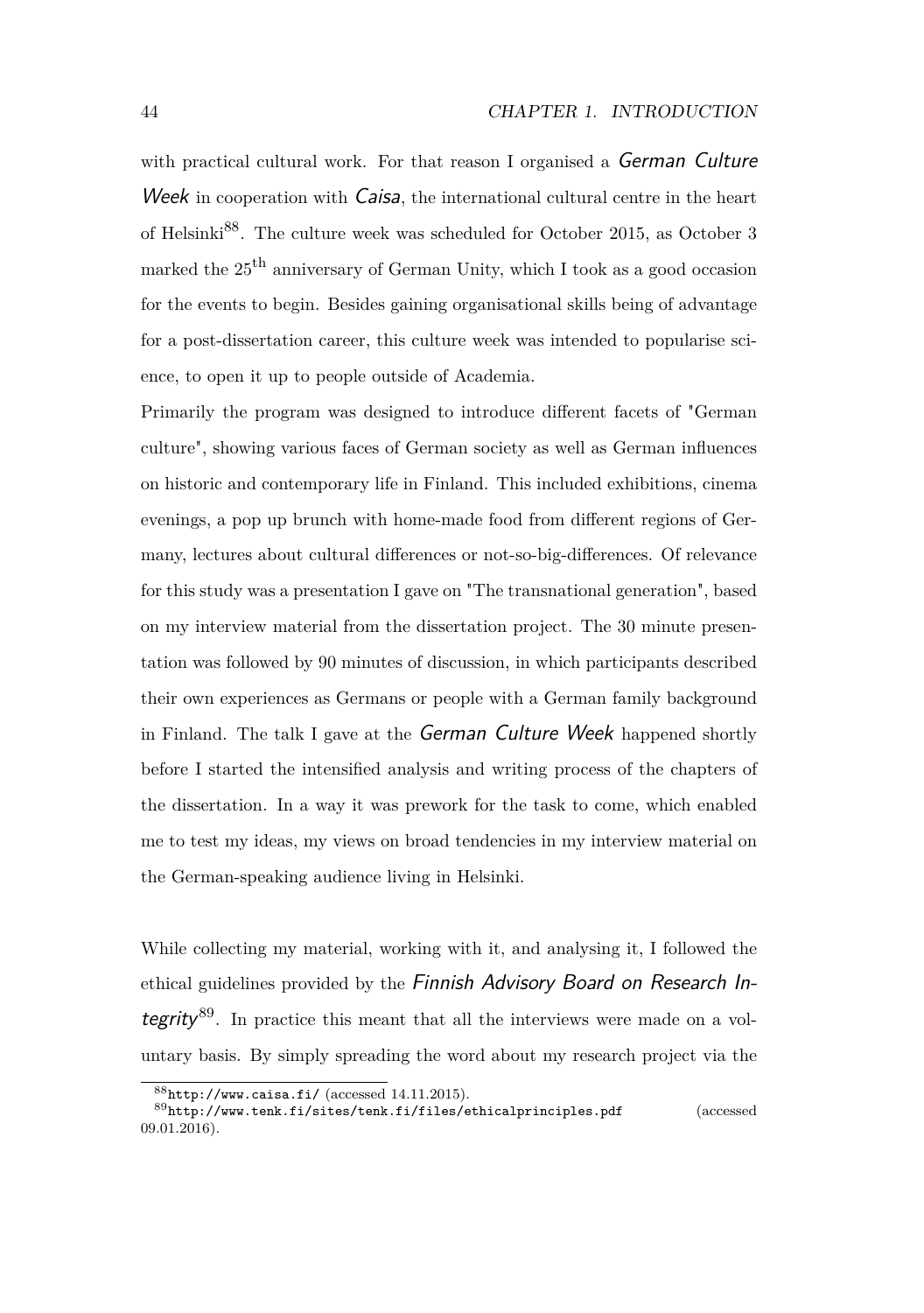Internet, German institutions and other platforms, I left it up to volunteers to contact me if they wanted to be part of the research. In fact, if an interviewee thought I might be interested in talking to one of their friends or relatives, I always asked them to suggest this to the person in question and did not contact them myself, because I wanted to avoid putting pressure and pushing them into something they might not want to do.

Before each interview I gave the interviewee a consent form which they were asked to sign - then, or after the interview. I went through each of the points on this form with the interviewees, explained the topic of my research, the purpose as forming the basis for my dissertation and explained that the thesis would be published. I told them that their interviews would be handled anonymously and that the interview material as such would later be given to the archive of the Migration Institute of Finland in Turku, Finland.

Besides coding the names, as already explained above, I tried to leave out additional informations about my interviewees unless it was essential for understanding quotations and contexts. In some cases I modified that information, for instance the number of children, or kept it very general if, for example, someone was working in a German environment, but without giving further details, in order to make it harder to trace the identity of the person in question. I decided to pass my interview material only in modified form to the archive of the Migration Institute of Finland, meaning that it will not include any real names.

#### **1.6 The ethnologist in the field**

Having grown up as a German in Germany without having a Finnish family background, then having moved to Finland to do research on Germans and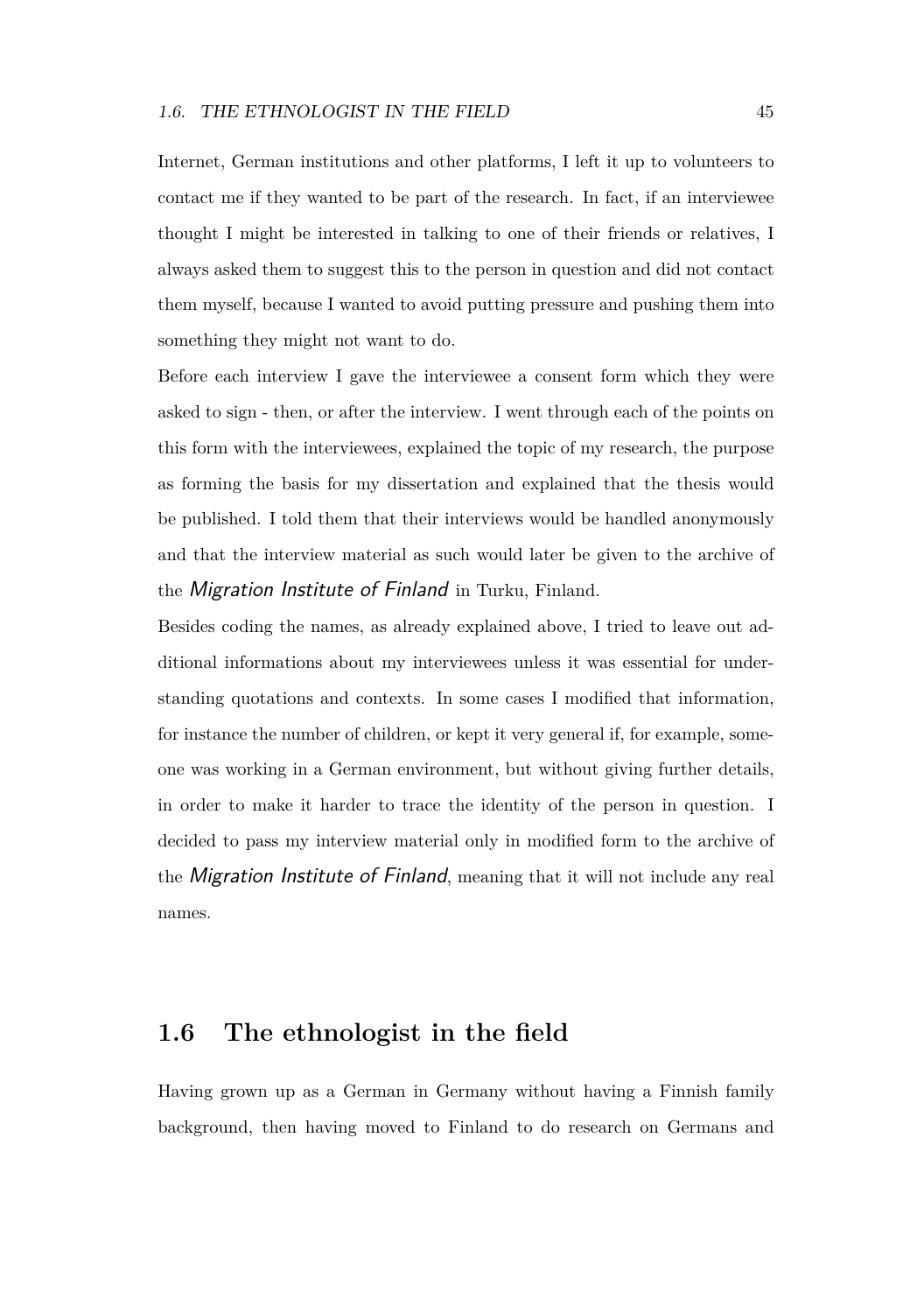their descendants there, clearly brought with it both advantages and disadvantages.

As touched upon in the previous chapter, my position as being somehow part of my own field affected my choice of methods. Instead of asking interviewees whether I could join them celebrating certain holidays or family events as it may be otherwise common for ethnologists and anthropologists, I restrained myself from doing so. Only later did I reflect on this decision and realised that I had hesitated due to the constellation of Germans in Finland being an inconspicuous group of migrants and furthermore due to me being one of them. It seemed odd to me to imagine myself asking them if I could join them for their Christmas celebration – however, if I imagined me coming as an outsider to a more distinct group I surely would have felt less hesitant. I deem this a critical point regarding discourses on doing research on inconspicuous groups as well as the insider versus outsider position of the researcher. It would be interesting to discuss this with other scholars who were in similar situations and to hear how they felt about it.

While doing fieldwork one might suggest that especially concerning the first generation of German migrants, I must have been able to relate to their points of view in an encompassing way. To some extent, this was true. In some ways we were in a similar situation: we all came to Finland for some reason and had been living there for a certain amount of time. Taking this as the basis, many things they said sounded familiar to me. At the same time, the *emic* position I had requires that extra attention be paid to how this might have affected the interviews. It is safe to say that an interviewer always takes some influence in the process of doing their job. The way the questions are asked, the intonation,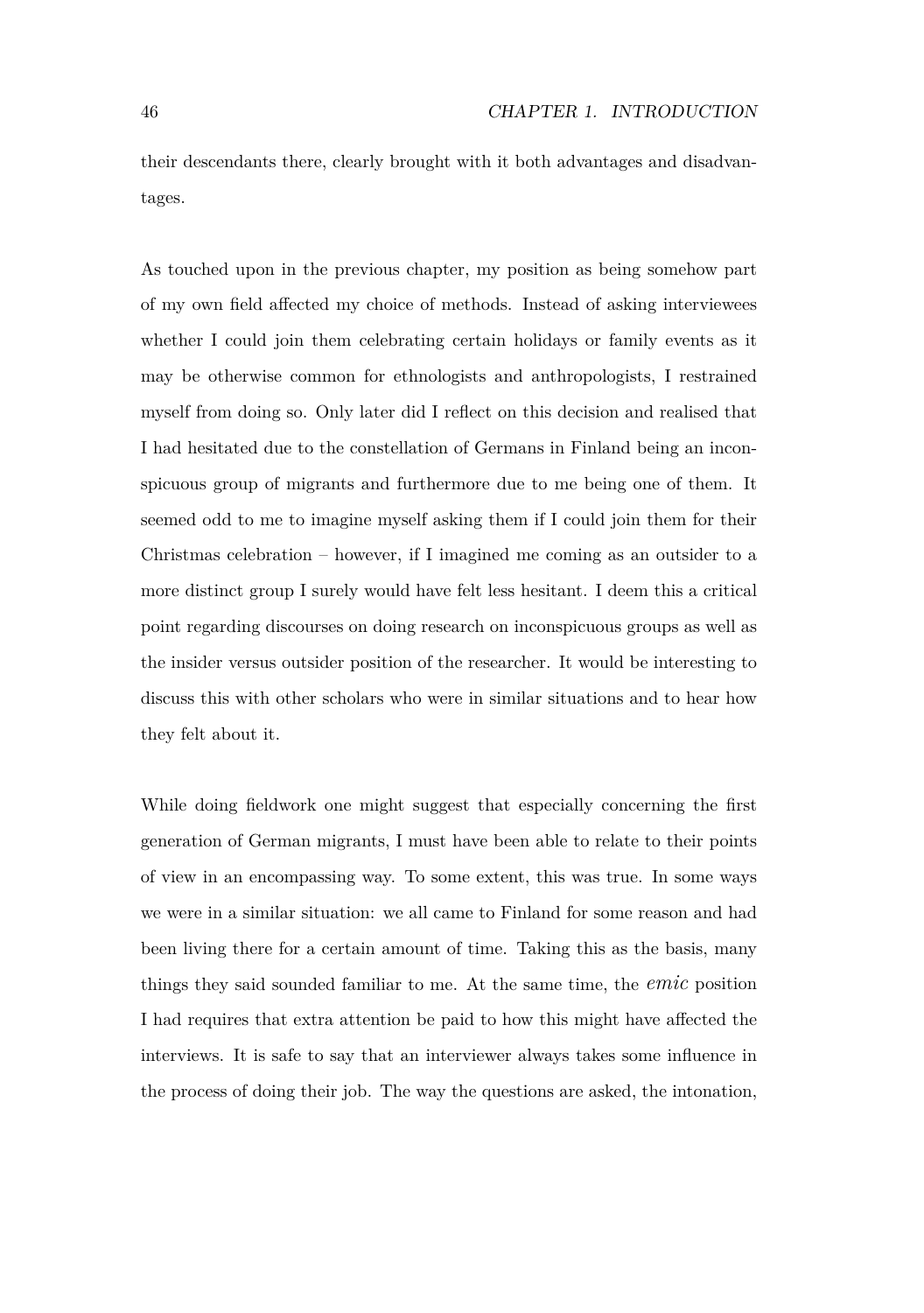formulations affect the way the interviewee replies.

Besides those variables, the personal background of the researcher also takes influence on the outcome of the interviews. Knowing that the counterpart has been raised in the same country as oneself, with an assumingly similar socialisation or culture, certainly has an effect on what someone will say. They might leave out certain information, taking for granted that the other knows what they are implying between the lines, or on the other hand they might also say something *particularly because* they expect an understanding of the other. These inter-relations between the ethnic background of the interviewer and the responses of the interviewee were studied and confirmed by Hedda van't Land<sup>90</sup>. Her research on second generation Moroccans living in the Netherlands showed how reactions to "ethnic-related" questions that left "room for subjective interpretation"<sup>91</sup> strongly varied depending on who was asking. In most cases, it showed that Dutch elements were stressed if the interviewer was of Dutch background, respectively Moroccan elements were stressed if the interviewer had a Moroccan background or at least spoke Arabic with them. As Land suggested, a possible explanation could be that the participants wanted to "please the interviewer or to avoid offending" him/her and therefore answered "in correspondence with the supposed opinions" they believed the interviewer could have.<sup>92</sup>

Regarding my interviews, it is likely that certain things might have been said differently if my background had been a different one. Knowing about my nationality and living situation surely influenced the way my interviewees replied to my questions and told their stories. In some situations, it appeared as if in the way someone answered, they were drawing on the assumption of me - a

<sup>90</sup>Land, Hedda van't: *Similar questions: different meanings: differences in the meaning of constructs for Dutch and Moroccan respondents; effects of the ethnicity of the interviewer and language of the interview among first and second generation Moroccan respondents.* (PhD diss., University of Amsterdam 2000).<br> $^{91}$ Ibid. 97.<br> $^{92}$ Ibid. 90.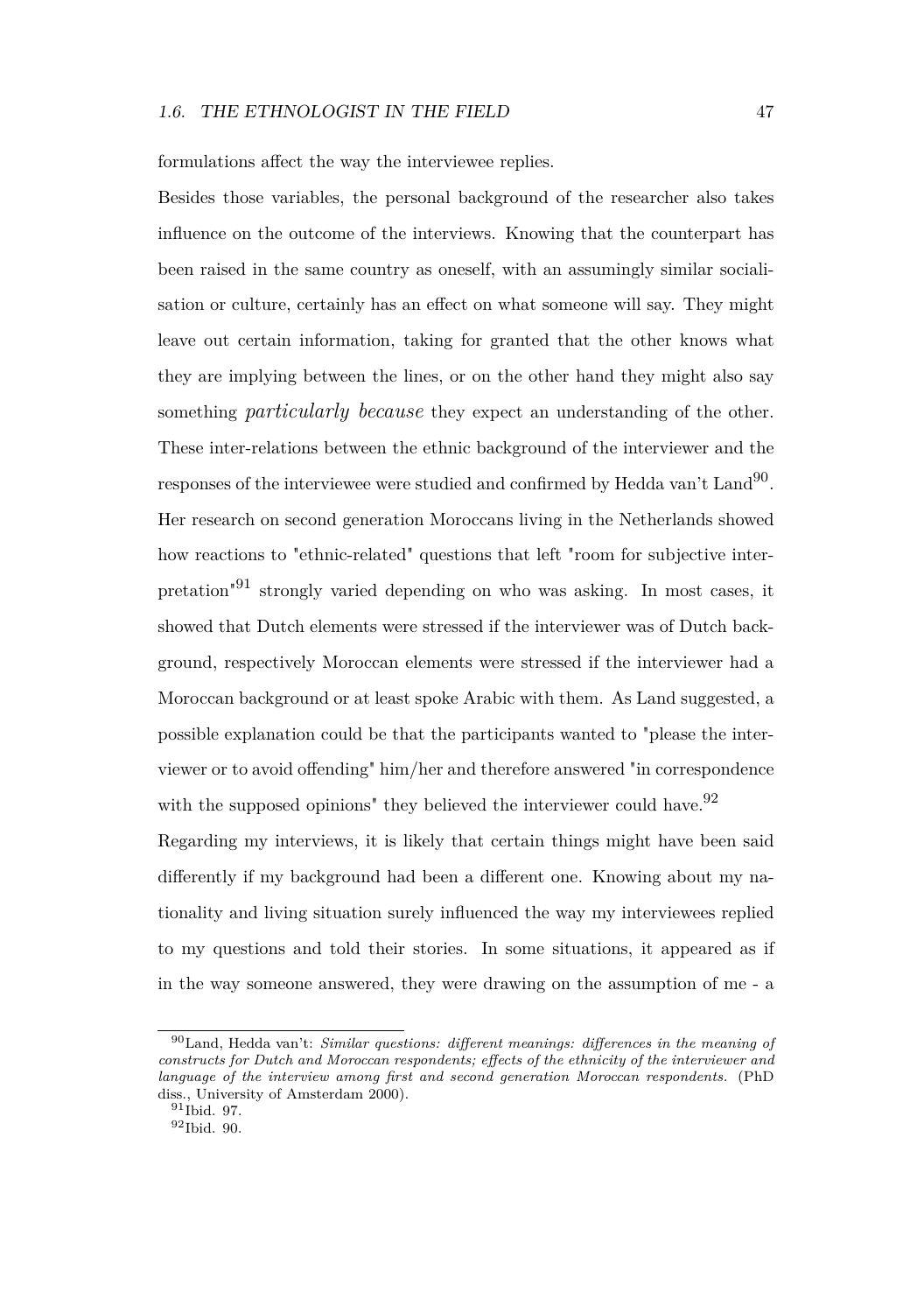German, and especially a German in Finland - understanding things without much further explanation. In others, the opposite seemed to be the case and my interviewees felt the need to explain certain things that they did not expect me to understand. On the other hand, they possibly also said things to me that they might not have told someone with a different background, as if being in the same situation (particularly concerning the first generation, seeing Finland with the eyes of someone who came from outside) made them see me as "one of them", to whom they could speak without much social restriction or caution.

However, my specific situation did not only affect the responses of the participants in the study, but also the way I referred to their statements. It would seem logical that I could relate to many things interviewees from the first generation of German migrants told me, but surprisingly, this was also the case for many aspects discussed by the descendant generation. Only when working closely with the interview material did I notice how often I found myself sharing their views, thoughts and perceptions on Germany, Finland, Germans and Finns. Moreover, the feelings they described when being in the two countries sounded very familiar to me - which is why one could suggest that I also adopted some German-Finnish lens, despite my lack of Finnish ancestry. In the empirical part, I will reflect further on those matters, related to the respective context, situation and reciprocal effect.

#### **1.7 Structure of the thesis**

The underlying structure of the thesis follows the idea of getting from a bigger picture towards the actual focus, comparable to a movement from a macro- to a micro-level. With this the reader will first get a general understanding of the initial situation of the research, before learning about the group I am interested in.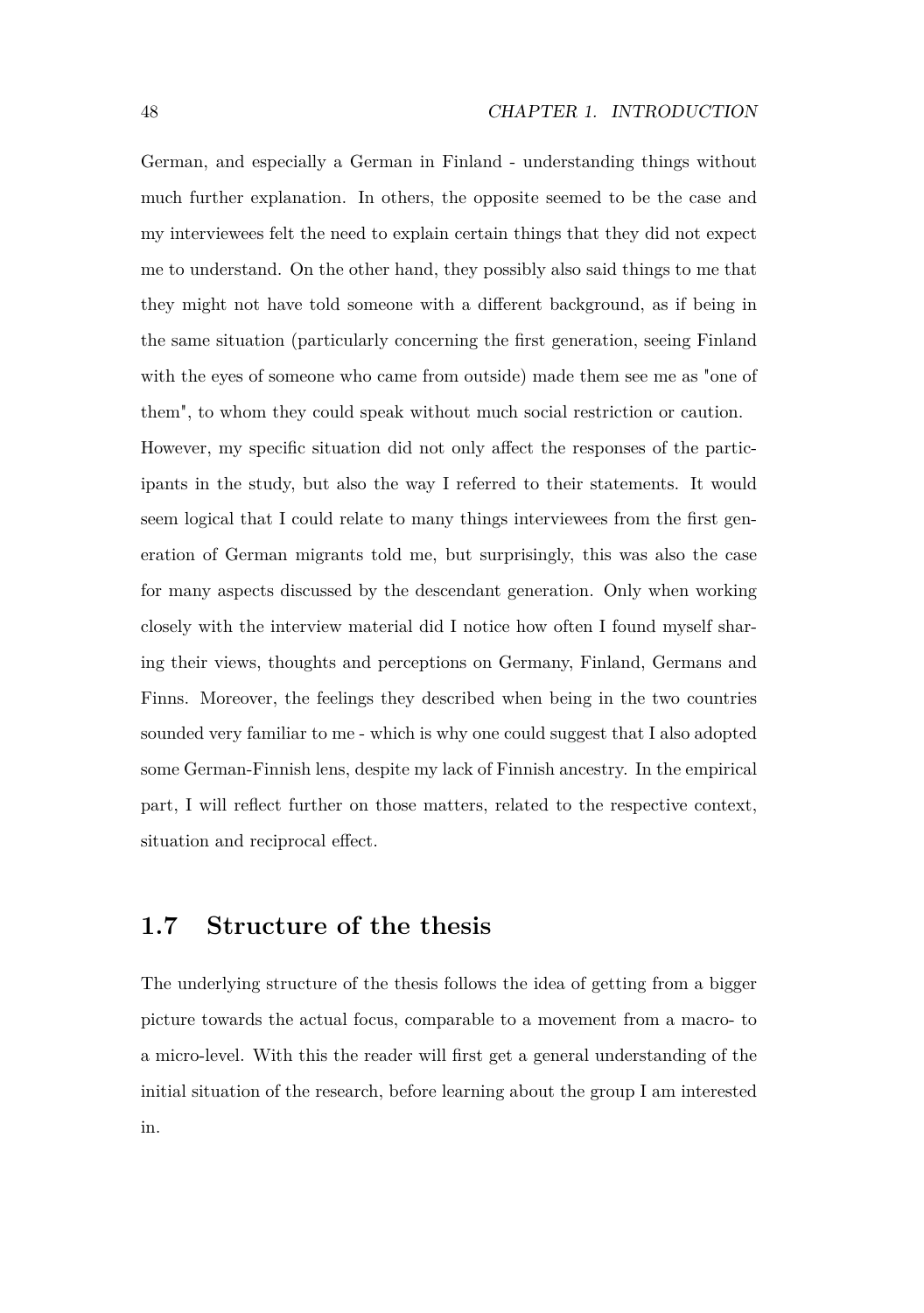Therefore I begin by giving a basic overview of the history of connections and linkages between German- and Finnish-speaking areas. This chapter is solely based on secondary literature research and is meant as a summary of the main events and interrelations, without going into too much detail.

Only from this historic ground which explains to a certain extent why there are people with a German-Finnish family background living in Finland, the thesis takes another step towards the research topic. With the provocative claim that without the mobility of their ancestors, the actual group which is of interest here, namely descendants of German or Finnish migrants, would not exist, I once started a paper draft I wrote for an e-seminar of the  $14<sup>th</sup>$  EASA Biennial **Conference**<sup>93</sup>. While some of the comments within the e-seminar criticised this statement as being too simplistic, I still take it to be a good point of departure for discussion. Even though I wanted to put the main focus of my research on those German-Finnish descendants, I realised how important it is to see their stories in close connection with the experiences of first generation migrants. For this reason, the chapter that follows the historic overview deals with the "parent generation" as their positions and behaviour had direct influence on the positioning and points of view of the descendant generation. This part shows an interesting discrepancy between a personal disconnectedness of many of the German migrants from Germany and a German self-identification, and yet their wish to pass some "Germanness" onto their children. The chapter begins by presenting the various ways in which this disconnectedness became visible in the interviews, from references to the respective nationalism, over the personal self-definition, views on Germans and Finns, to practical aspects of social life. As it turned out, often a change of attitude occurred when the first child was born, which takes the reader to the second part of the chapter

<sup>93</sup>"The mobility of a transnational generation", https://www.academia.edu/s/13c31f98e9/ the-mobility-of-a-transnational-generation (accessed 16.09.2016).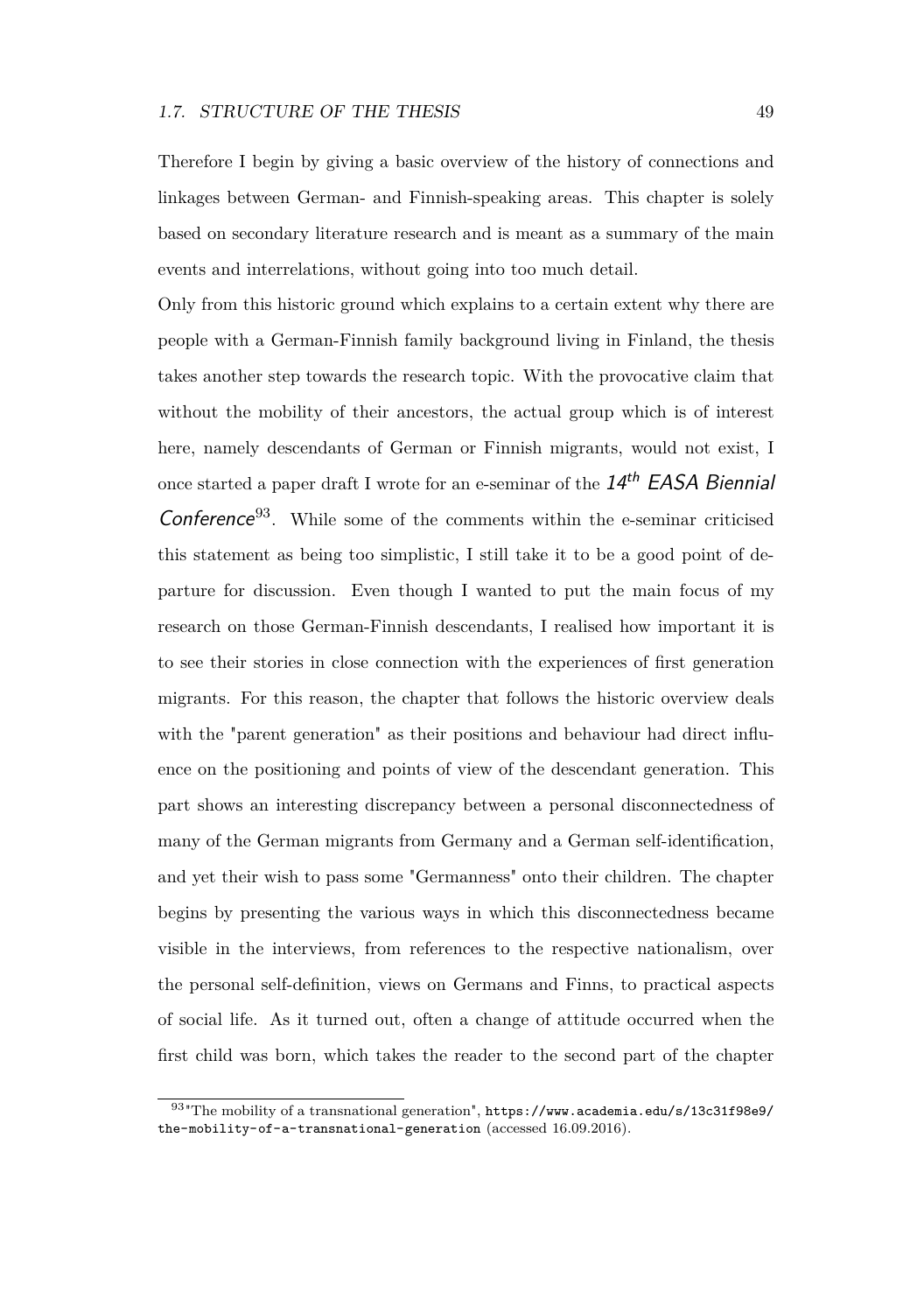as well as the aforementioned discrepancy, namely the question what exactly it was that my respondents wanted their children to inherit from them. Here, the most prominent aspect involved was the German language, difficulties concerning its passing on, but also some holiday traditions the parent generation continues carrying on the way they used to do in Germany.

After this chapter on the first generation of German migrants, the thesis presents analysis of how descendants of German/Finnish migrants negotiate their positioning and sense of belonging, what aspects are involved in this and how they reflect upon those and themselves. Linking directly to the previous chapter, this part begins with the importance of language for a feeling of someone's belonging as it turned out that language could both support or undermine the personal self-identification and connection to the respective country. Thereafter the analysis continues with the next bigger theme addressed in the interviews, through which my respondents of the descendant generation tried to position themselves in German-Finnish frameworks. Often they began with descriptions of what I call "manifestations of belonging", so aspects in their lives like traditions, habits and food culture, but also tangible objects like passports, which they use as indicators of "what they are". From here the next step is to look at more abstract ways of locating oneself, so the ways my interviewees describe themselves, depending on time, place and the (social) surrounding. For the final part of the chapter on the descendant generation of German-Finnish migrants the focus shifts towards the impact of mobility on their ways of positioning, life choices, courses and strategies to find one's place in the world. By referring to phenomena such as the clash between "holiday illusions" and "reality", "trial and error" methods of moving back and forth between Finland and Germany and the experiences and understandings my interviewees gained in this process,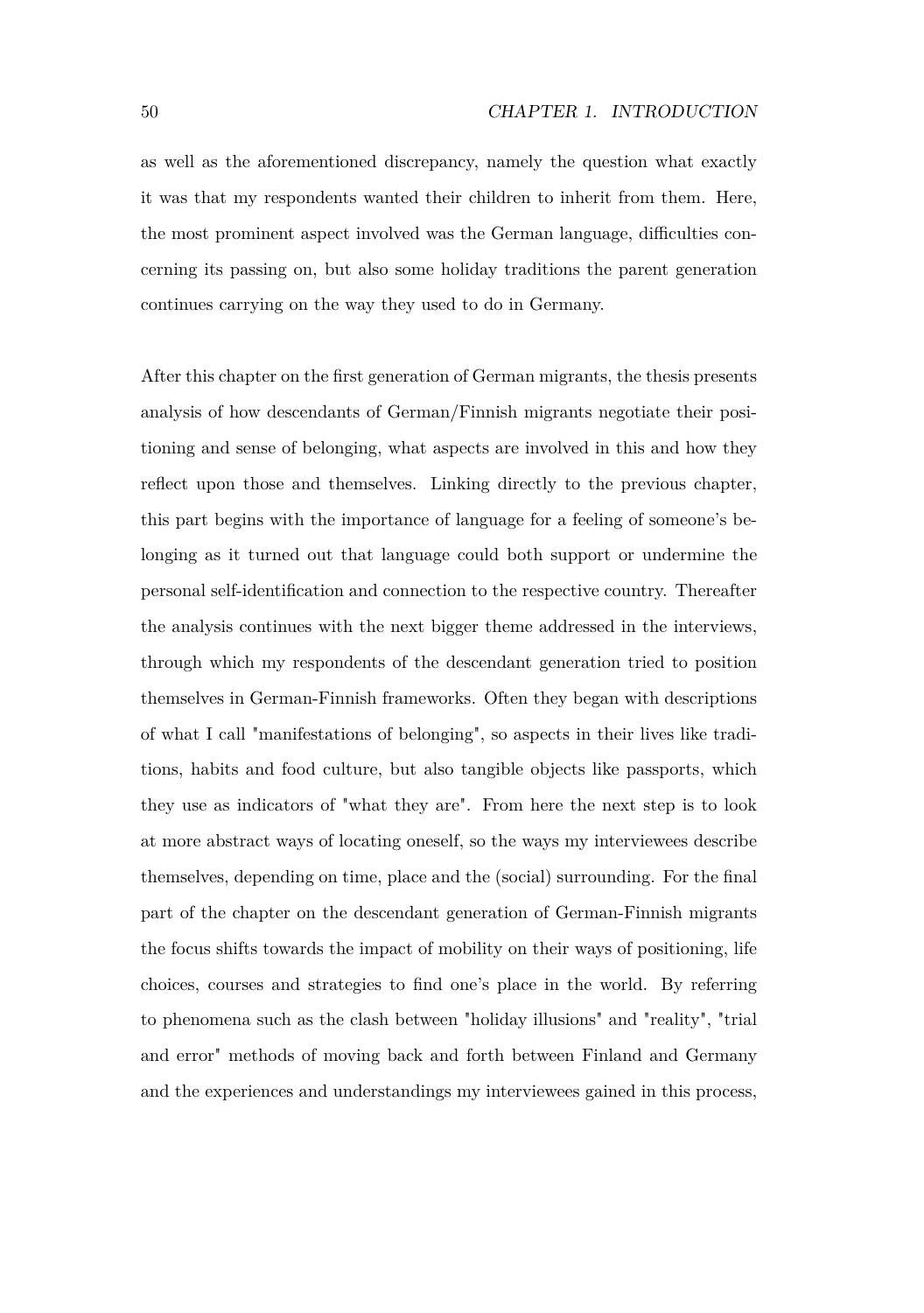which might result in what I call a "mobile mindset", this chapter can be seen as a way to close the circle of the thesis, and broadly link to where it began: the mobile life of their parents or grand-parents, which had considerable influence on their children and grandchildren.

Following this empirical analysis and as it is common and useful for any scholarly work, at the end I will recapitulate on the findings of the study and reflect on striking aspects, follow-up thoughts and open questions.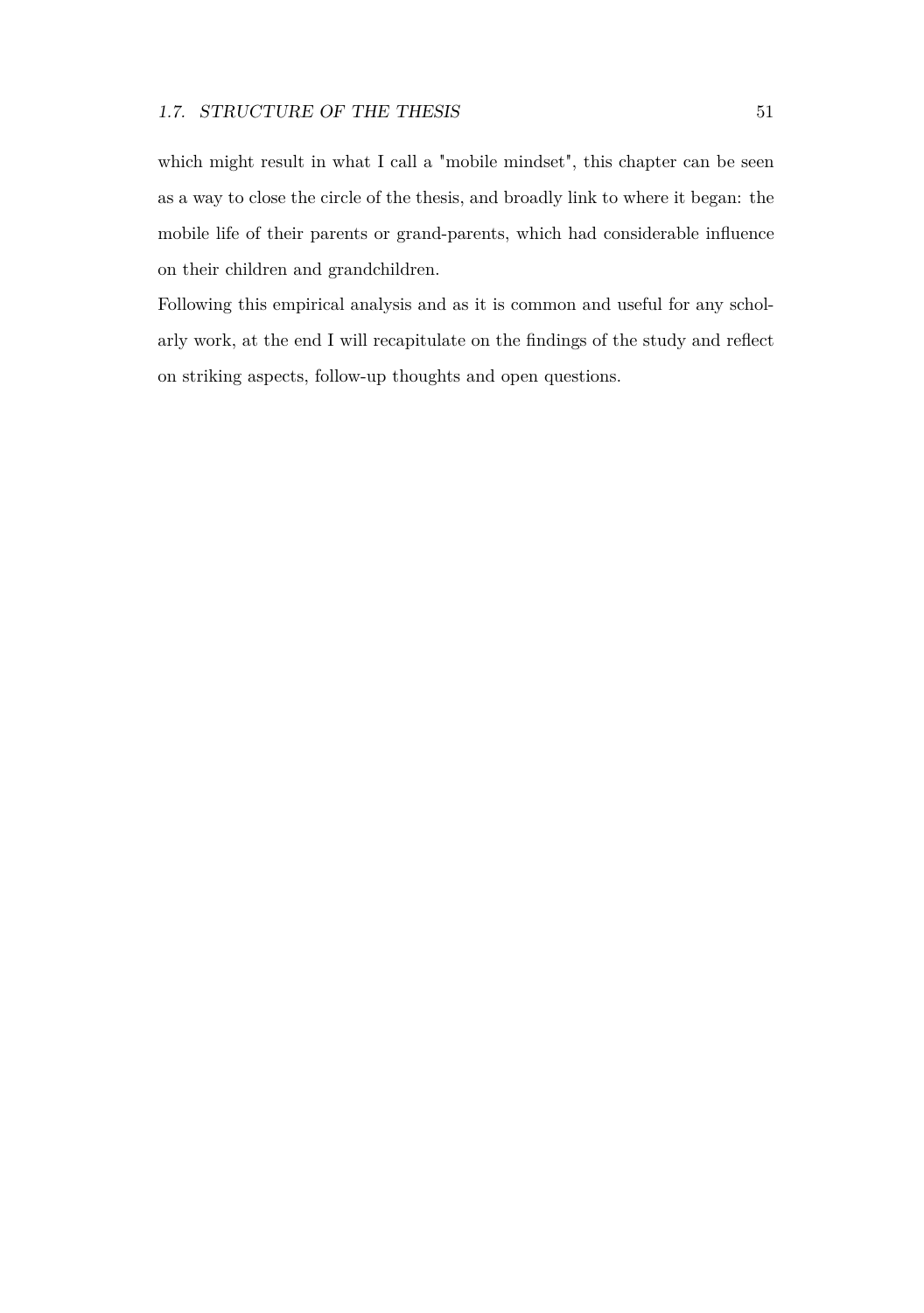CHAPTER 1. INTRODUCTION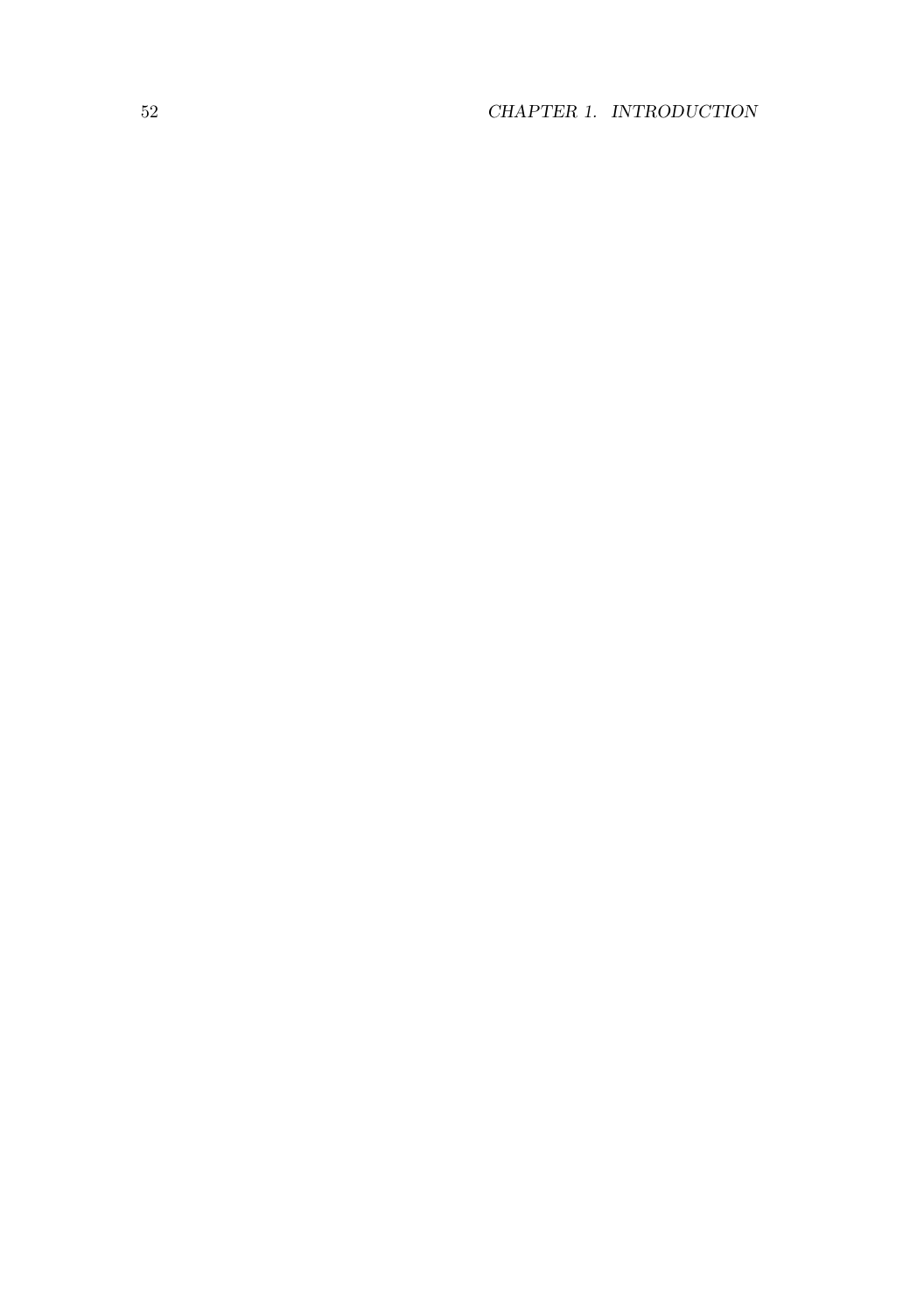### **Chapter 2**

# **German-Finnish history**

Finland is often regarded as a country which was isolated from the rest of the world for a long time. Finns themselves see their country as the periphery of Europe, where a unique culture developed without much influence from outside<sup>1</sup>. Despite this commonly accepted picture, there has been a long tradition of immigration to this area, with great numbers of people coming from German-speaking areas. This chapter outlines the history of German migration into Finland, starting from Medieval times until the  $20<sup>th</sup>$  century. Even though many Finnish families and companies have a German background, Finnish migration history as such has long focused on emigration from Finland instead of immigration into this country. The books written on German migrants, such as by Robert Schweitzer or Antero Leitzinger, are usually about rather specific groups of migrants, like those who came from Lübeck or Switzerland, while there is no publication dealing with German migration into Finland in general. The sources which those authors used were from the field of local history, for example from Viipuri, or based on material gathered in church parishes. Neither German

<sup>&</sup>lt;sup>1</sup>See for instance Sajavaara, Kari; and Jaakko Lehtonen: "The silent Finn revisited." In Jaworski, Adam (Ed.): *Silence: Interdisciplinary Perspectives.* Berlin: Mouton de Gruyter, 1997. 263.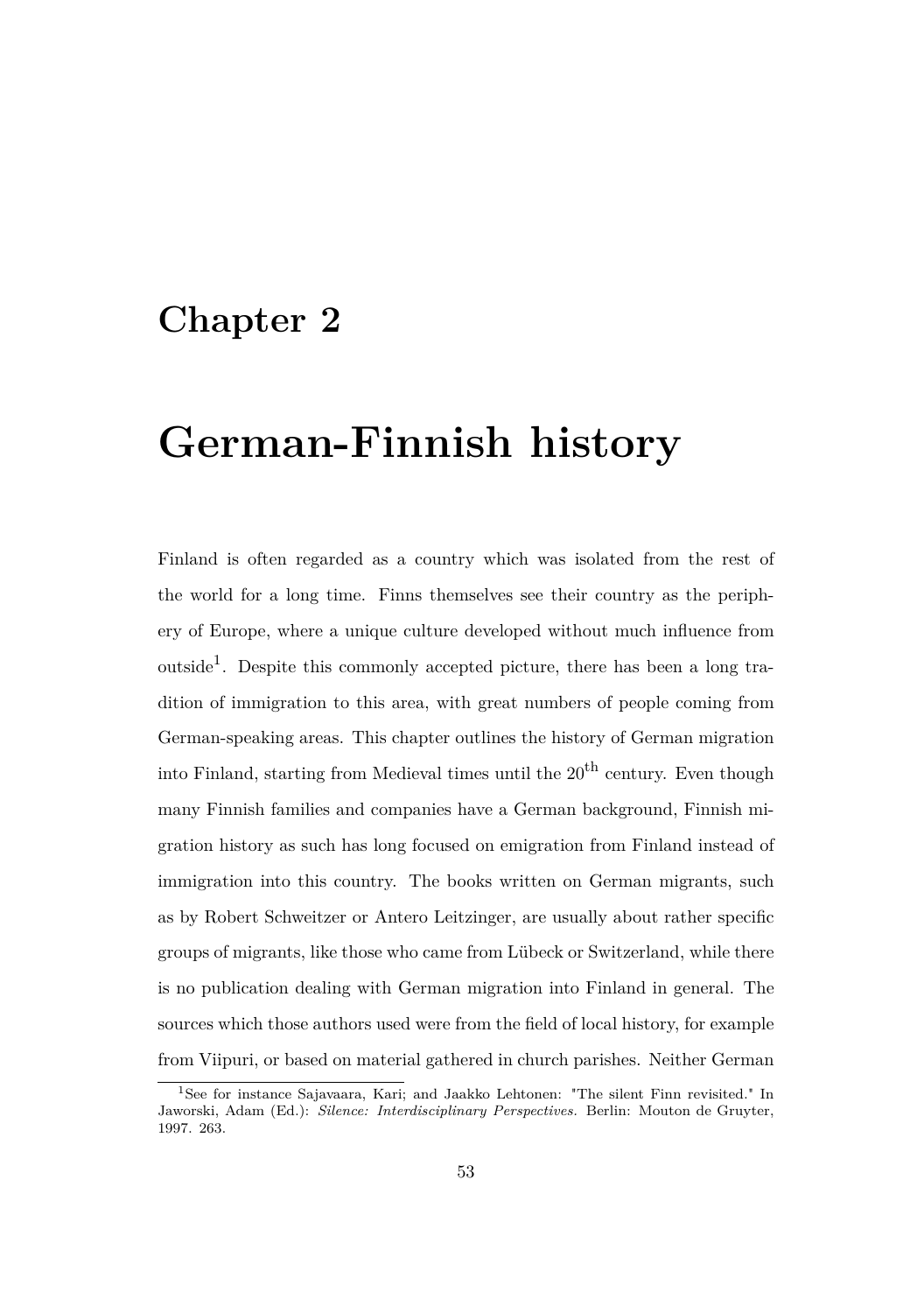embassies nor Finnish or Russian administrations kept indexes of the German migrants arriving in Finland. Only after Finland became a Grand Duchy of the Russian Empire did systematic research on migrants become possible. After 1809, clearly defined borders to Sweden and Norway as well as trade borders to the Russian Empire existed, which is why a system of documentation of people crossing those borders started.<sup>2</sup>

Before 1832 naturalisation was done by signing into the local guild or citizenship of a town or community, but then, the authorities were obliged first to submit applications to the grand duke. This was meant to be a way to hinder fleeing Russian bondmen wishing to settle in Finland, where bondage never existed, and enabled the creation of a complete set of documentation of naturalisation requests, stored in the Finnish national archives. From 1832 until 1917, there were 681 documented applications, but as Antero Leitzinger points out, there must have been many Germans living in Finland who simply did not apply for citizens' rights and which were therefore not captured in those records. Nonetheless, the records referred to in the literature used for this chapter, manage to give an idea about general tendencies in the history of German migration into Finland.

#### **Situation of Finland in Middle Ages**

In the Middle Ages there were no official "state-connections" between Finland and Germany. Since the  $12<sup>th</sup>$  century Finland had been part of the Swedish realm, whereas the small German-speaking areas belonged to the Holy Roman Empire of the German Nation. The Finnish part of the Swedish realm was

<sup>2</sup>See Leitzinger, Antero: "Bayerische Einwanderer in Finnland im 19. und frühen 20. Jh." In Beyer-Thoma, Hermann (Ed.): *Bayern und Osteuropa. Aus der Geschichte der Beziehungen Bayerns, Frankens und Schwabens mit Rußland, der Ukraine und Weißrußland.* Wiesbaden: Otto Harrassowitz, 2000. 413.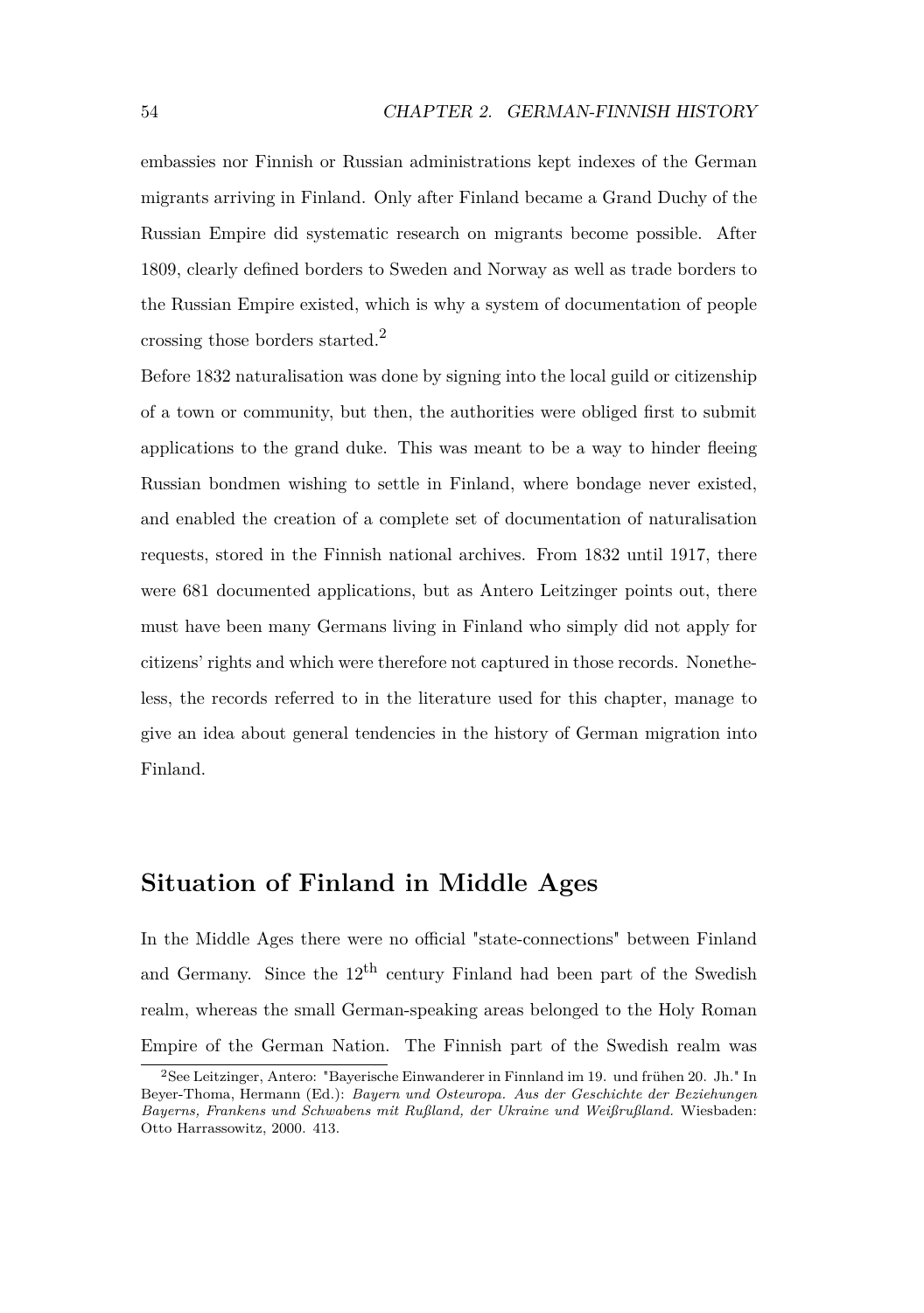inhabited by about 250,000 to 300,000 people, who lived mostly in the Southwest, more specifically along the coastline, even though there were also some inland areas of settlement. Most people spoke Finnish, but there was not yet a written language, while noblemen and clerks under the Swedish crown were usually Swedish-speaking. Additionally, there had been waves of immigration of Swedes into Finland before the  $14<sup>th</sup>$  century – most of them settling along the coast - so that about one-quarter of the total population of the Swedish realm lived within the area of Finland.

At the end of the Medieval times the economic value of the Finnish area grew significantly. Due to trade, custom and tax revenues from the Southwest, and earnings from the fur trade, located mostly in middle and northern parts, Finland was in no economically weaker position than the main parts of the Swedish realm. Of immense importance for Finland's economy was the Baltic Sea. While Finland had solid contacts with northern Germany and the Baltic countries, contact with southern Germany, Switzerland and Austria was sporadic.<sup>3</sup>.

#### **First German migrants in Finland**

The Chronicles of Novgorod (1016-1471) mention "Germans" several times, usually in connection to fights against Russians in Finnish territories. For example, in 1283, Germans came with an army through the Newa into the Ladoga Lake and defeated traders from  $Novgorod<sup>4</sup>$ . Often those fights were about the city of Viipuri, which was almost always referred to as "German" in the chronicles of

<sup>3</sup>See Krötzl, Christian: "Kaufleute, Pilger, Studenten – Aspekte der deutsch-finnischen Beziehungen im Mittelalter." In Bendel, Burghardt von; Clemens-Peter Haase; and Olli Salminen (Eds.): *Deutsche Sprache und Kultur – Brücke und Scharnier im Nordosten Europas?* Tampere: Deutsche Studien Tampere, 1997. 95-106. <sup>4</sup>"kamen Deutsche mit einem Heer durch die Newa in den Ladogasee und schlugen die

Nowgoroder Kaufleute". See: Alho, Olli (Ed.): "Deutsche in Finnland." In *Kulturlexikon Finnland*. 2nd ed. Helsinki: Finnish Literature Society, 1999. 63.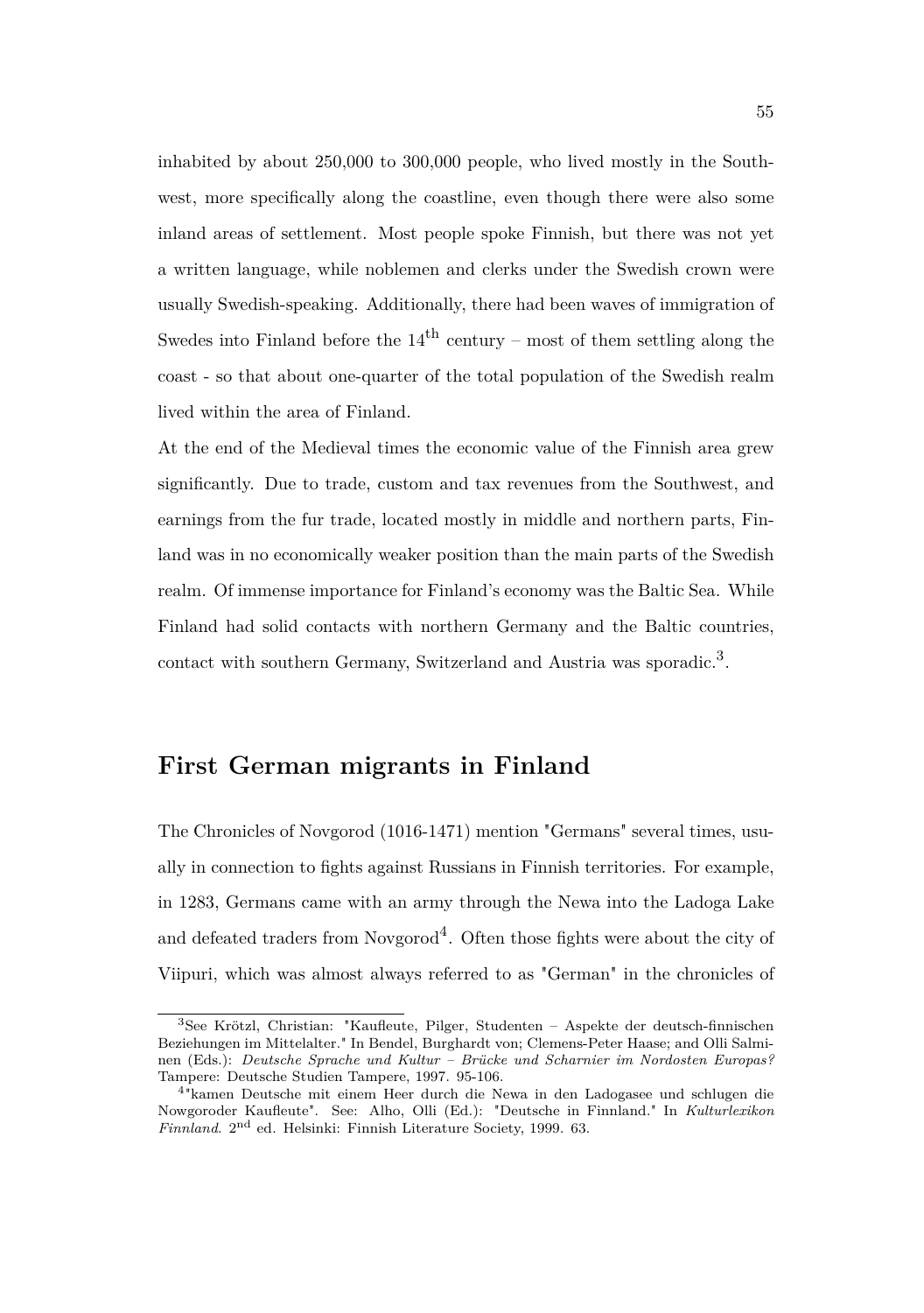the  $14<sup>th</sup>$  century<sup>5</sup>. Same goes for Korola, a city on Lake Lagado, nowadays part of Russia<sup>6</sup>. This shows the impact of German migrants in some areas, which shall be discussed below.

Apparently there were only few German settlers, meaning peasants and farmers, in northern areas of the Baltic states. Instead, craftsmen employed by the Swedish crown, traders and clerics formed the main group of Germans who exerted great influence in Finland's society. The impact of the craftsmen who brought their knowledge and techniques from Germany to Finland can still be seen when looking at the castles of Turku, Hämeenlinna and Raasepori, which carry traces of techniques similar to those being used in German areas of that time.<sup>7</sup> Those traces of German builders and masons can be also seen at other medieval stone churches in Finland, like the brick decor at the dome of Porvoo, designed by a master-builder from Rostock at the beginning of the  $15<sup>th</sup>$  century.<sup>8</sup>

Few knights and noblemen came from Germany to Finland, but while in Livonia, they managed to rise to become the dominant power and to oust the local nobility, in Finland most noblemen were Swedish and those few, who were of German origin, also stood under the Swedish crown.<sup>9</sup>

"German areas" were mostly located along the coastlines, where German merchants were very active and influential. Here, "Saxons" traded salt and Dutch textiles for fur, tar, wax etc., and the term "saksa" used to be a synonym for "traders".<sup>10</sup> As onomastics reveal, there must have been people of German origin living inland, for example in Kokemäki, Huittinen, Tyrvää, Pirkkala and

 $^{5}$ Example, 1322: "Großfürst Jurij [ging] mit den Nowgorodern zur deutschen Stadt Wiborg und griff sie mit sechs Wurfmaschinen an". See: Alho 1999. 63.

 $6$ Example, 1337: "da kamen junge Nowgoroder mit ihren Anführern und bestürmten die kleine deutsche Stadt Korela, verwüsteten das Land, verbrannten die Dörfer, schlachteten das Vieh und kehrten mit Gefangenen zurück". See: Ibid. <sup>7</sup>See Krötzl 1997. 97.

<sup>8</sup>See Alho 1999. 63.

 $^{9}$ See Krötzl 1997. 97.<br><sup>10</sup>See Alho 1999. 63.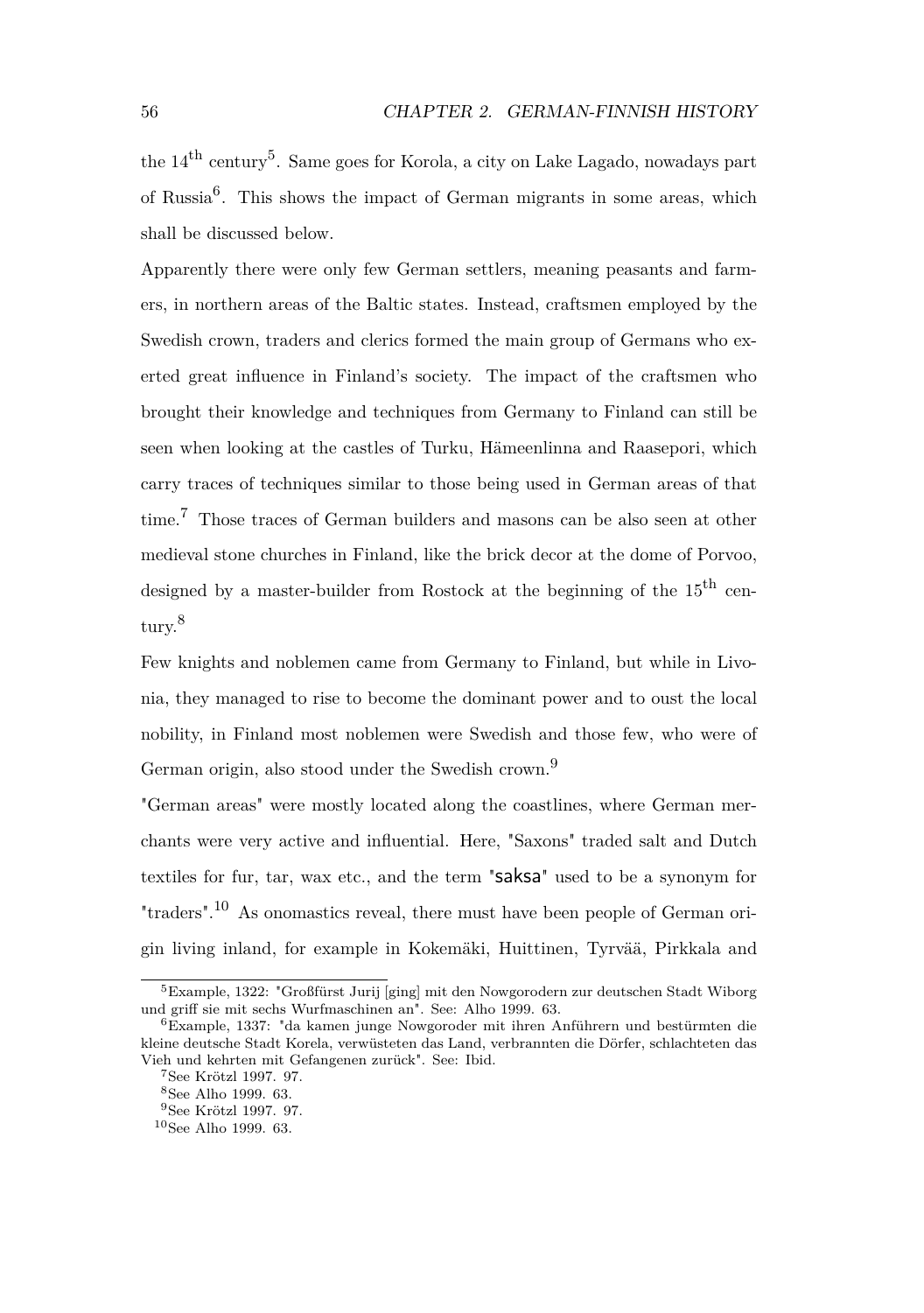Kangasala, and also in northern Finland along the coastline and rivers, which apparently were trade-related positions<sup>11</sup>. Overall, by far the biggest and most influential group of Germans were merchants of Hansa, who started to oust Swedish merchants in the Baltic trade during the  $12<sup>th</sup>$  century. The fact that Finland belonged to the Swedish Realm did not prevent German traders from taking an active part in the development of trade on Finnish territory.<sup>12</sup> Those merchants also played an important role in the process of the founding and shaping of Finnish cities like Turku, Porvo, Rauma and Raasepori, which were often planned according to the schema of Hanseatic cities<sup>13</sup>. Krötzl takes the fact that German noblemen and farmers were almost absent in Finland as a reason why there were no serious tensions between Finnish and German inhabitants in earlier history. Unlike in other Baltic countries, no German upper class tried to surpress local people; at the most, German traders were taken to be competitors.<sup>14</sup>

Unlike in Livonia, there were no direct adoptions of models of German municipal laws for Finnish city constitutions, but nonetheless Germans influence was strong and only declined towards the end of the Middle Ages. Germans took important positions on town councils and even outnumbered their Finnish and Swedish-speaking colleagues<sup>15</sup>. German-speaking inhabitants of Finnish cities were strongly interrelated and maintained close contacts to the bourgeoisie in German Hanseatic cities like Tallinn, Danzig and Lübeck as well as to the German bourgeoisie in Stockholm.<sup>16</sup>

As mentioned previously, one city in which German presence was exceptionally

<sup>&</sup>lt;sup>11</sup>See Krötzl 1997. 101. 12See Ibid. 98. 13<br>
<sup>12</sup>See Alho 1999. 63. 13<br>
<sup>14</sup>See Krötzl 1997. 102. 15"Bei den in den Urkunden namentlich nachweisbaren Bürgern, bei den Ratsherren Åbos überwogen die Deutschen (42%) bis zum Ende des Jahrhunderts gegenüber den Schweden  $(39\%)$  und Finnen  $(13\%).$ ". See: Ibid. 99.<br><sup>16</sup>See Ibid. 100.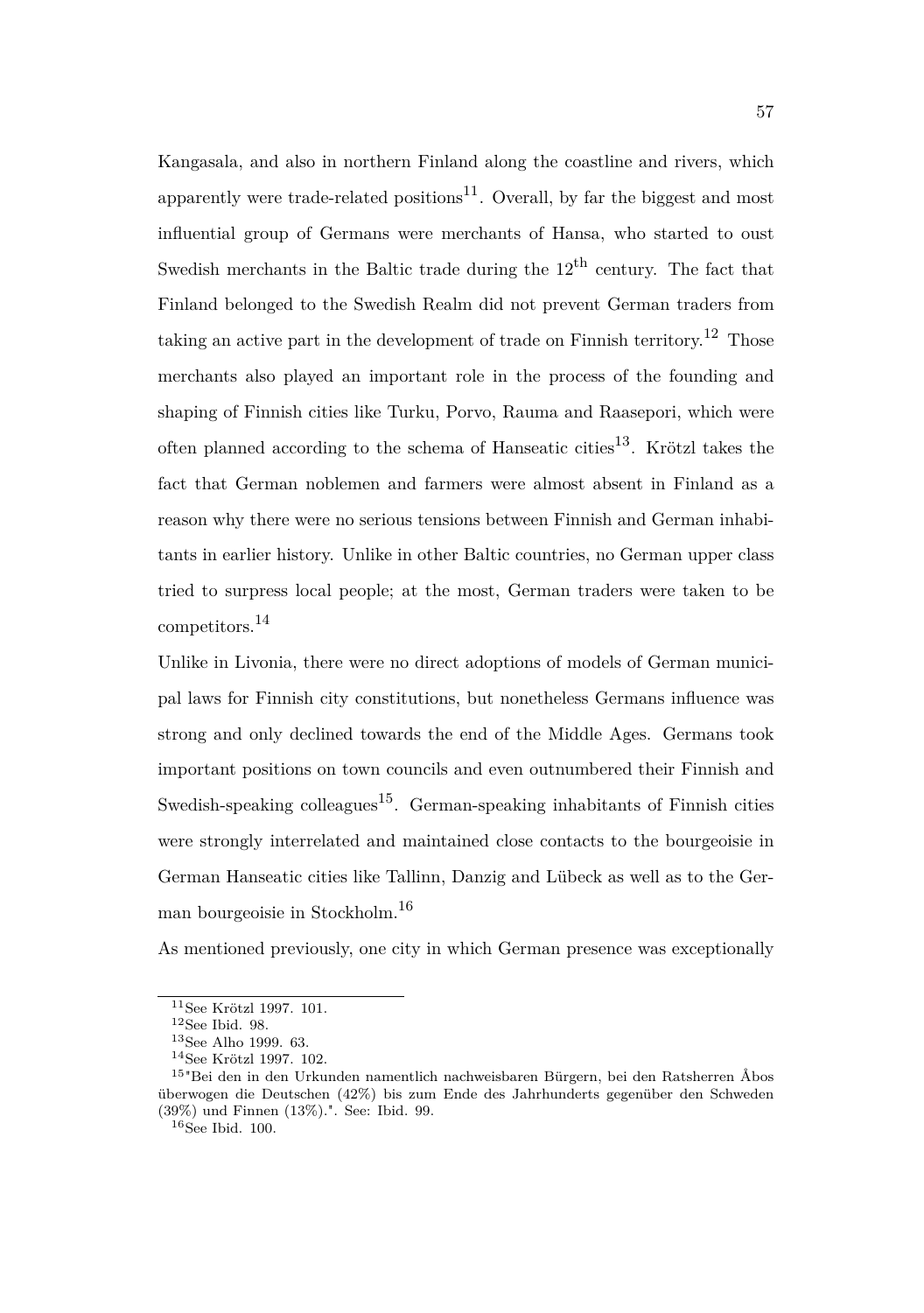noticeable, was Viipuri, nowadays located in Russia. Even before the official foundation of the city, there was an important staging post for German merchants active in the trade with Nowgorod, Russia. Until the end of the 15<sup>th</sup> century, Germans formed the second-largest group of councilmen in Viipuri (33 per cent), right after Swedes, who made up 52 per cent. Viipuri was the only city, where a trilingual structure of population, namely Low German, Swedish and Finnish, existed until the modern age.<sup>17</sup> Key positions were mainly held by Germans, who were often related to each other and provided personnel for leading posts in military and civil administration as well as priests and teachers for local schools<sup>18</sup>. Those teachers often ended up in Viipuri, because they were initially offered profitable teaching positions in noble households in Livonia, which brought them closer to Finland. German remained the language spoken in many schools until the 1840s, when it was replaced by Swedish.<sup>19</sup>

Until the  $16<sup>th</sup>$  century, besides Swedish, German was the language most often heard on the streets. German influence was much stronger in the Finnish parts of the Swedish realm than in the Swedish motherland. Low German, but since the Reformation increasingly Upper German, was used in council meetings, in the correspondence between Finnish cities and also with the reeves of the Swedish crown in Turku, Raasepori and Viipuri. German was not only a means of communication related to trade, law and politics within Finland, but also between Sweden, Russia and the Baltic countries. Peace negotiations between Sweden and Russia were held and treaties published in German, which influenced the corresponding vocabulary, so that there are still words related to trade, handcraft, judiciary and administration in Finnish and Swedish, which reveal this strong German background.<sup>20</sup>

 $^{17}\text{See Krötzl}$ 1997. 99. 18See Ahti; and Holtkamp 1998. 28. 19See Ibid. 52. 20See Alho 1999. 63 f.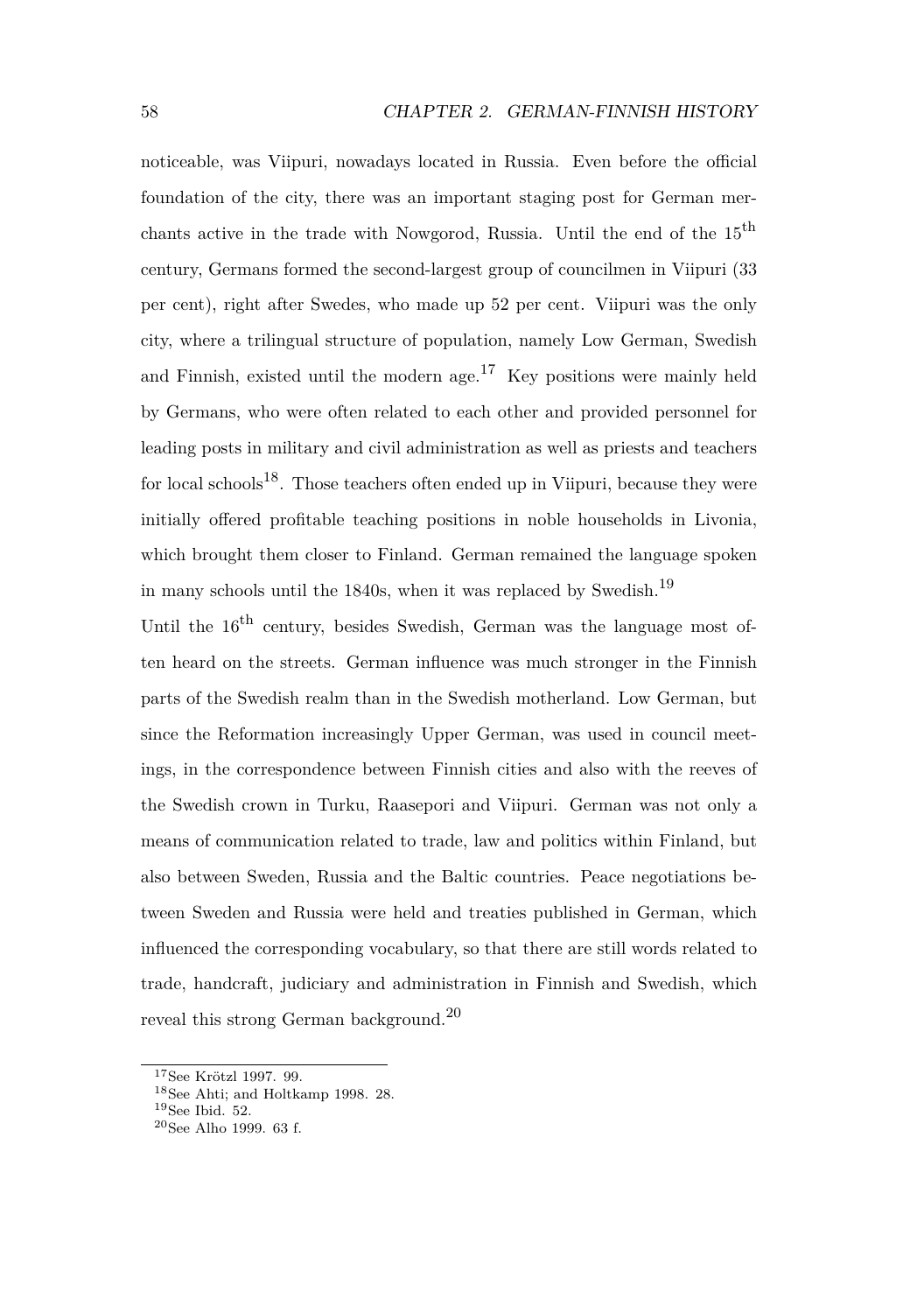After the Nordic War, Southeastern parts of Finland, including Viipuri and other formerly Swedish parts on the Baltic region were annexed by the Russian Empire in 1721. During this time, there was a strong inflow of Germans, who moved from the Swedish fortress at Nyenskans, which was the forerunner of St. Peterburg, to Viipuri. Even though Germans were in minority in Viipuri, they kept their importance and influence throughout the  $18<sup>th</sup>$  century, which shows in the fact that the magistrate kept German as its official language and even Russian notifications were translated into German.<sup>21</sup>

#### **Developments of the 19th and 20th centuries**

German as a language lost its importance when Alexander I. united Old Fin- $\text{land}^{22}$  with the rest of Finland in 1812, during which process Swedish became the administrative language in the Grand Duchy of Finland. In Viipuri, German retained its importance for a bit longer, which was strengthened by German migrants, who resettled from St. Petersburg to Carelia after the Russian Revolution. It was not until 1944, when this area became Russian again, that many of them moved further west into what is nowadays Finland. Bit by bit German migrants in Finland assimilated with Swedish elements, which seemed easier, since the languages are rather close to each other. Also those Viipurian Germans, who moved towards the west during the Second World War, are nowadays mostly Swedish-speaking. In contrast to that, Germans who entered Finland after the war, have a tendency to assimilate increasingly with Finnish.<sup>23</sup>

Throughout the second half of the  $19<sup>th</sup>$  century, Germany and Russia competed for the role of the main trading partner of Finland, until Germany outpaced Russia towards the turn of the century and became one of Finland's most im-

 $^{21}\rm{See}$  Alho 1999. 64.  $^{22}\rm{Term}$  for the areas that Russia gained from Sweden in the Great Northern Wars and the Russo-Swedish War 1741-43.

 $^{23}\mathrm{See}$  Alho 1999. 64 f.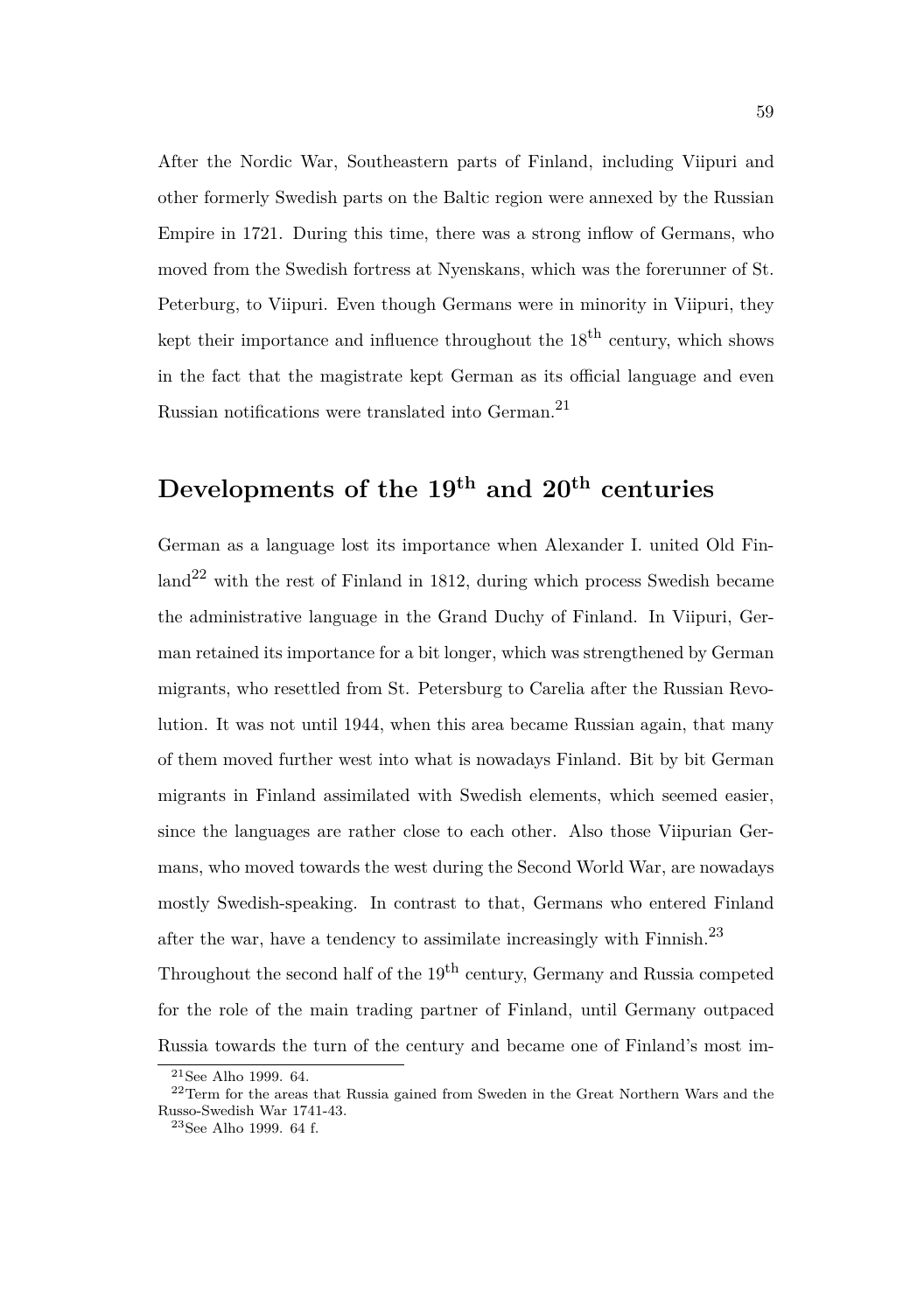portant import countries until the  $1930s<sup>24</sup>$ . Also in a global context Germany was considered to be an innovation centre in the  $19<sup>th</sup>$  century and held a leading position in modern fields like technology, natural sciences and medicine. During the  $19<sup>th</sup>$  century many companies which still exist today, were founded by or with the help of immigrants from German-speaking areas. A lot has been written about companies like Hackmann, Paulig or Stockmann, also about the achievements of the architect Carl Ludwig Engel or the composer Friedrich Pacius, therefore I will not elaborate on this further in my work.

Even though there was an increase in franco- and anglophiliac tendencies in Finland after the First World War, the strong connection between Germany and Finland still remained. Finland had difficult relations with Sweden, Russia and also Estonia, while Germany had helped the Whites to win the Finnish Civil War, so despite the lost First World War, right-wing and conservative Finns in particular still kept their picture of Germany as a friend and hero.<sup>25</sup>

When tourism evolved during the 1920s, German tourists became one of the biggest tourist groups visiting Finland. Like today, Germans came to Finland for its "original and unspoiled nature, its lakes and forests" and the renting of simple cottages relied in those days very much on German customers.<sup>26</sup> After few years of being brothers in arms, the occurrences towards the end of the Second World War caused a cooling down of the relationship between Finland and Germany. The Hitler-Stalin-treaty of 1939/40 and the "abandonment" of Finland as well as the Lapland-War 1945 had negative impacts on the political and emotional relationship with Germany. However, latest since Finland joined the European Union, the relationship between the two countries improved again.<sup>27</sup>

 $^{24}\rm{See}$  Ahti 1998. 77.  $^{25}\rm{See}$ Ibid. 84 f.  $^{26}\rm{See}$  Ibid. 88.  $^{27}\rm{See}$  Tuomi-Nikula, Outi: "Völkerbilder – Entstehungsmechanismen und Funktionen am Beispiel des wortkargen Finnen." In Schweitzer, Robert (Ed.): *Zweihundert Jahre deutsche Finnlandbegeisterung. Zur Entwicklung des deutschen Finnlandbildes seit August Thiemes "Finnland"-Poem von 1808.* Berlin: Aue-Stiftung 2010. 101 f.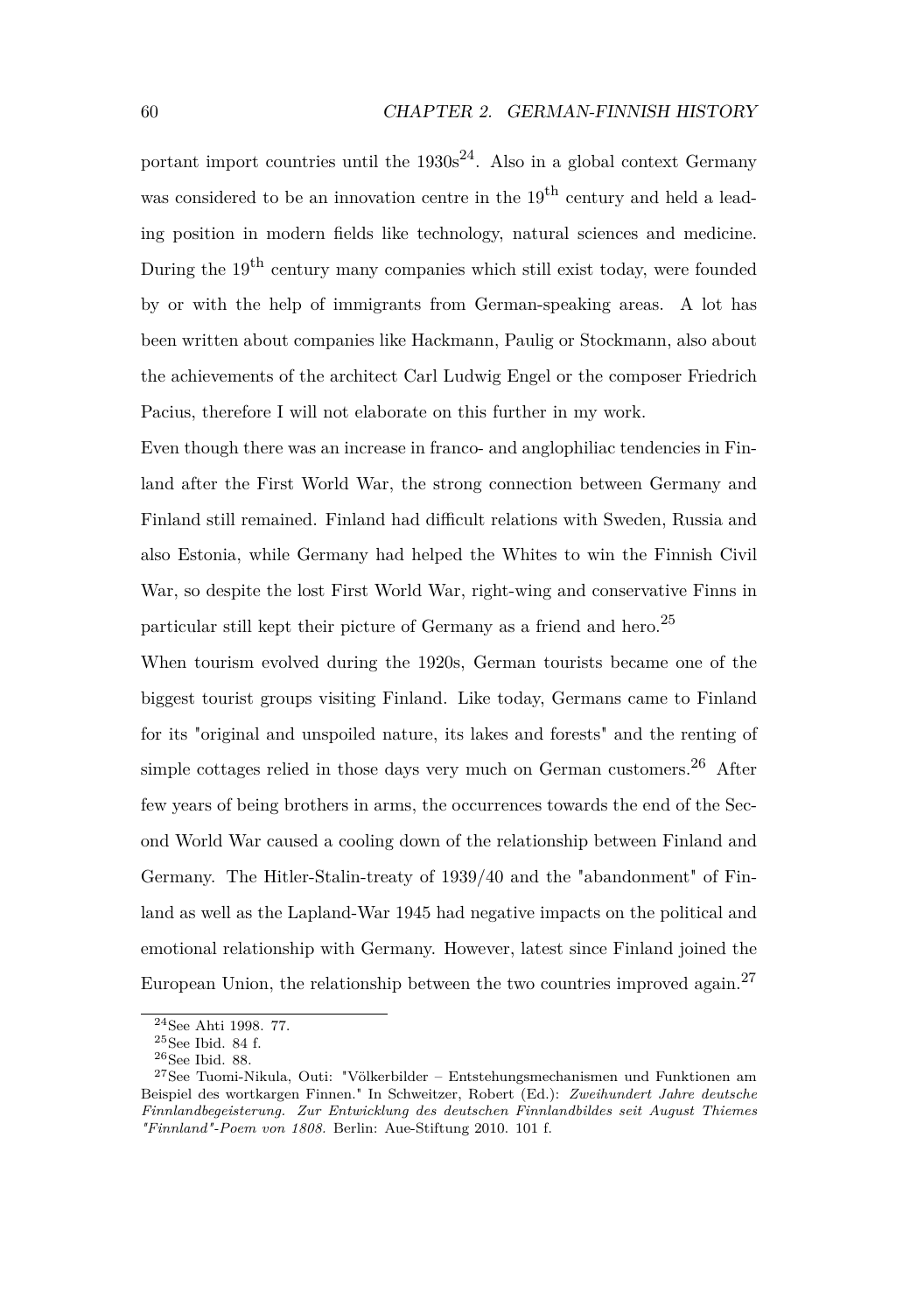Today there is still a rich and active German culture in Finland, like the German parish as well as the German school in Helsinki, the German library and a Goethe-Institut, which advocates German language and culture abroad. There are many cases when one can notice German influence, starting from the way beer is brewed, the education system, and Santa Claus, even though it sometimes becomes hard to tell whether a tradition or influence came directly from Germany or came via Sweden to Finland.<sup>28</sup>

 $28$ See Ahti 1998. 83 f.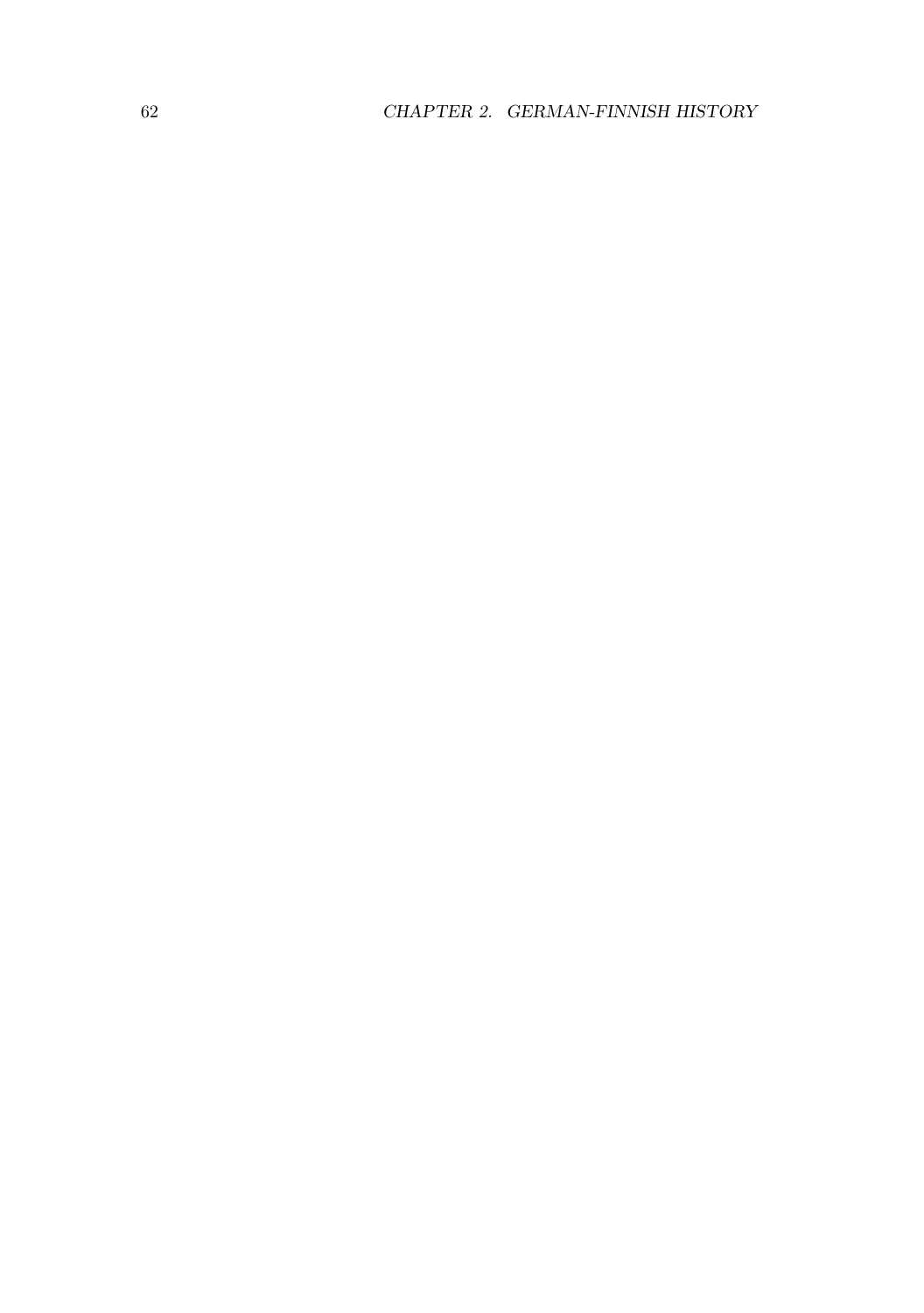## **Chapter 3**

# **The first generation of Germans**

As I described in the first chapter, when I started working on this research project, my initial idea was to find out more about Germans in Finland - and admittedly I first thought of "classic migrants", their motivation for coming to Finland and experiences in their new home. After getting in touch with several German institutions, where I introduced myself, my research project and also the idea of organising a German culture event, a classic snowball effect started, through which I found my first interviewee, who was related to an employee of one of those institutions. When preparing the interviews I tried to think of themes which might be interesting regarding migration to Finland and prepared a flexible catalogue of questions.

With this first interviewee we had agreed that I would meet him at his work place. It goes without saying that I was extremely nervous before the interview. It had been about two years that I had last done interviews for my Magisterar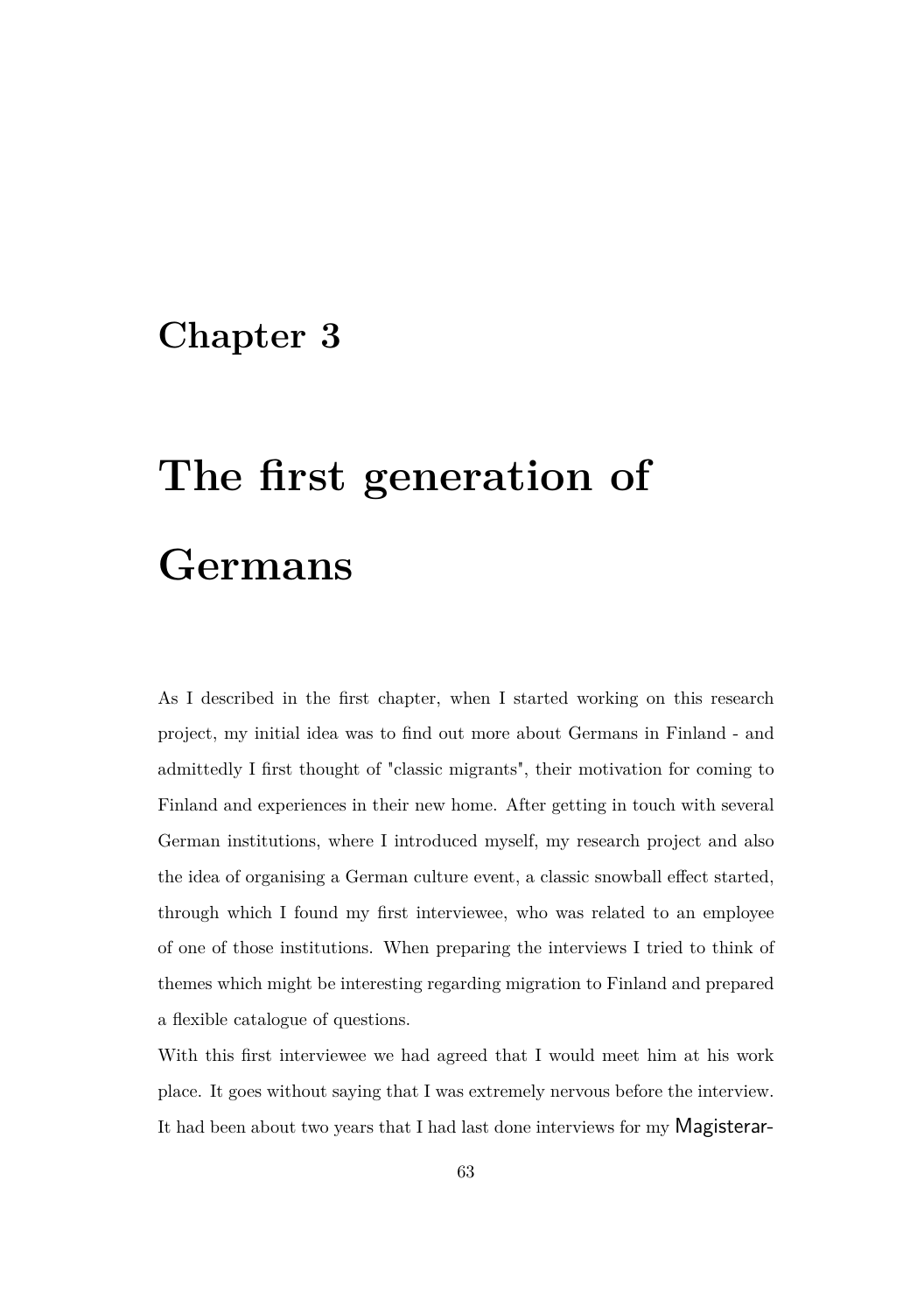$\text{beit}^1$  and even though I had also been nervous back then, it still felt different. All of a sudden I realised what a big task lay ahead of me - and that did feel quite intimidating.

On my way to the interview I went through all the questions, tried to memorise phrases, especially the first ones, so that we would have a smooth start. "Nothing is worse than a clumsy start!", I was sure - and determined not to let this happen. So I went over and over the set of topics, imagined the ideal order in which I could get from one point to the next in the most elegant, sophisticated and eloquent way possible. The train ride was never that short before and way too early I arrived at my interviewee's workplace!

There - a surprise!

My interviewee had brought his adult son to join us. - Today I am very happy about this, but in the first second I was frozen with shock. There it went, my carefully constructed castle of nicely formulated phrases.

The shock did not have the chance to last very long - to my great relief, this constellation turned out to be helpful in various ways. First of all, a natural, relaxed conversation evolved. Instead of having a stiff one-to-one dialogue, what could have been a possible scenario of the very first interview, it turned out to be a rather natural, relaxed discussion, which lasted for about two hours. There were moments when Dieter and Lari, my two respondents, were talking with each other, where I stepped back and took the role of a passive listener. It became a process with its own dynamic; sometimes I did not even have to ask anything, but Lari asked for the viewpoint of his father, Dieter, and vice versa. Second, and in the long run even more important, it confronted me with the situation of descendants of Germans in Finland. Even during this interview I realised that this might be something I was more interested in, something that

<sup>&</sup>lt;sup>1</sup>Comparable to Master thesis.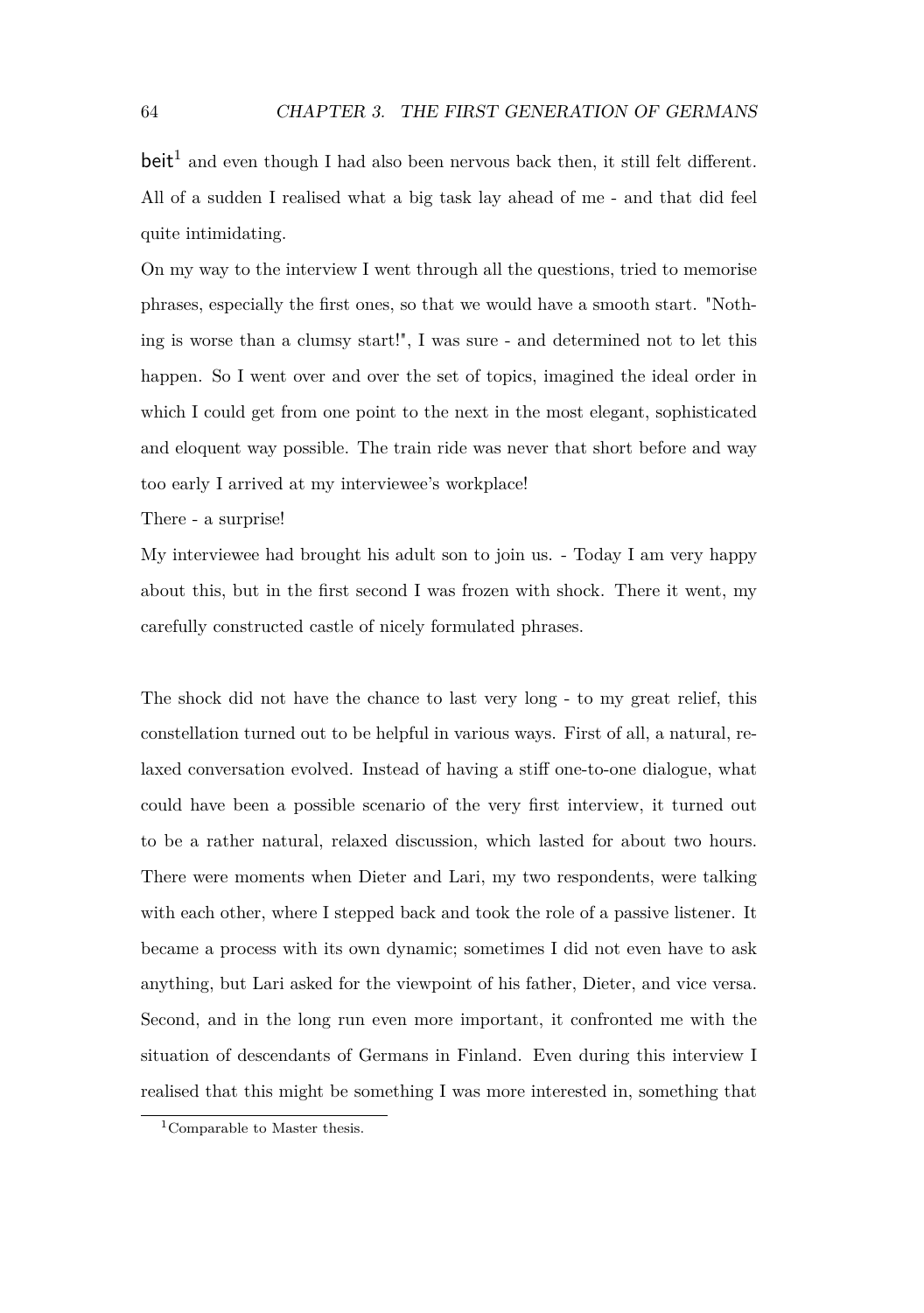seemed to be more challenging to me than what my previous idea of the research project had included. - What a nice start for the series of interviews that were to follow.

To a great extent it is thanks to this interview that I gradually decided to change the focus of my project towards the descendant generation of Germans in contemporary Helsinki. My plan was to do about one third of the interviews with Germans who came to Finland without having their own Finnish family background and then the remaining two thirds with "their" descendants (apart from three pairs of fathers and sons none of my discussion partners were related with each other). At the beginning I was simply thinking that showing the stories of those first generation migrants was part of the big picture. I imagined there to be three layers: the basis could be the history of German migration to Finland, which I just wanted to explain briefly by summarising the literature. On top of that would be the experiences of first generation migrants. Without them and their mobility, the descendants would not exist (in the figurative sense), which I considered to be a legitimisation for including them in my research. Today, after having done 32 interviews in total, I deem their presence in my work even more crucial than before. Contrasting their words with what German and German-Finnish descendants told me is interesting in itself, paying attention to the variations between the generations in how they perceive the world. However, an understanding of what descendants of migrants have to say only becomes possible if the experiences of "their parents" (again figuratively) are taken into account. The experiences and decisions of migrants may have a great impact on the children's and even grandchildren's points of view, paths and ways of positioning themselves. This becomes visible in an interview I did with Henning, whose father moved to Finland in the 1960s after having falling in love with his penpal, Henning's mother. Henning, aged in his 40s at the time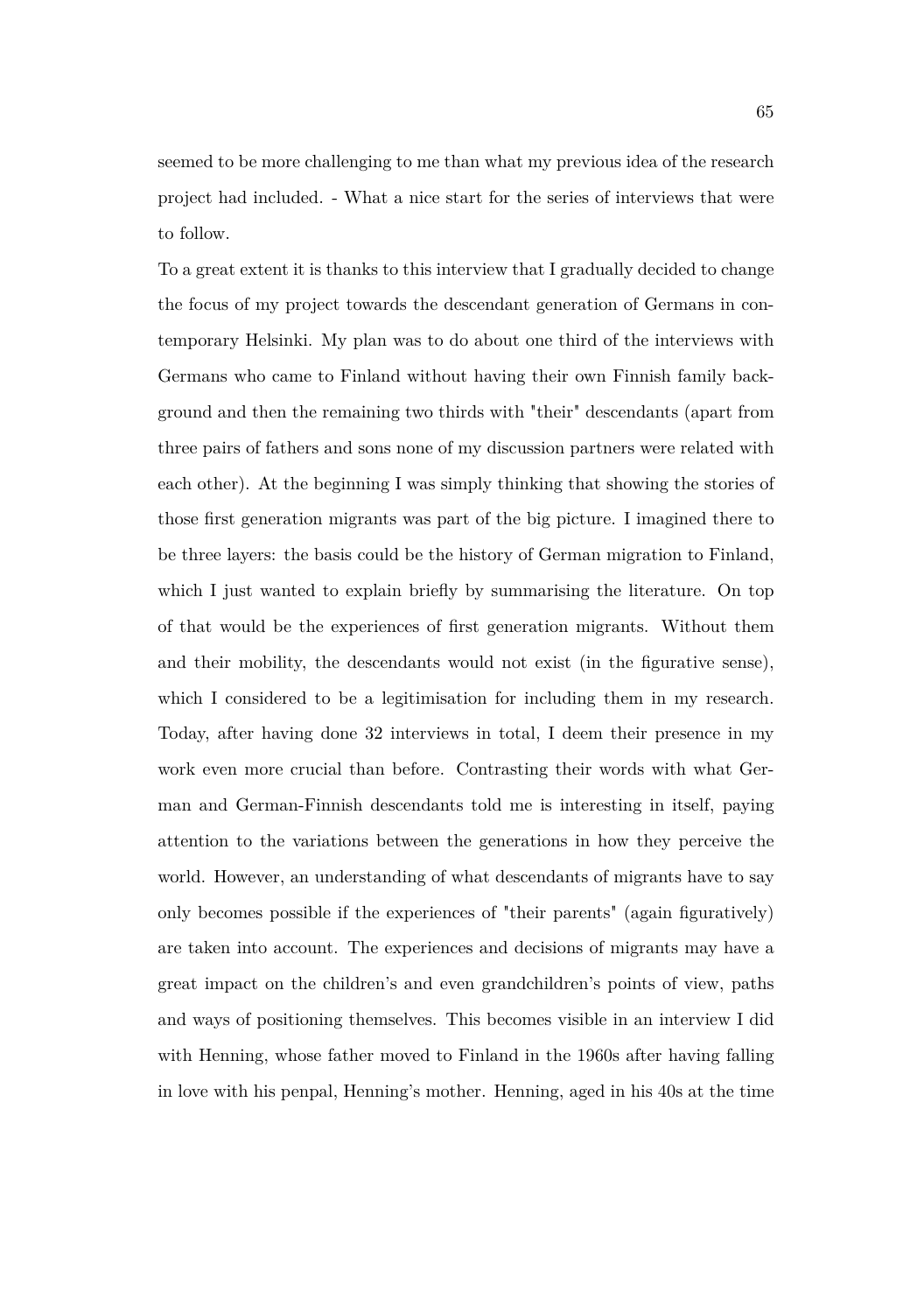of the interview, explains:

Henning: "(...) [My father] experienced this completely differently and I know that he was often accused of having come to Finland and having stolen a Finnish woman. That kind of things. And he is quite sensitive, also generally sensitive, and in any case when it comes to this matter and he – I think it also intimidated him as a person. And in a way, he passed that on to us children, so that we also ended up being careful and — What I myself notice is that many times I felt the urge to write something for a newspaper. And then immediately made a mental retreat, because I was thinking, well, if I sign it with my name — the focus will lie on this and not on the matter of discussion. – What is stupid in a way, but it happened several times that I ended up doing nothing  $(\ldots)^{n^2}$ 

This clearly shows how crucial it is not to leave out the parents' generation when doing research on descendants of migrants. Even if they were born in their country of residence, like Henning was, and even if they are even less conspicuous than their parents, whom we could regard as "invisible foreigners" due to their outer appearance, they still impart an undeniable share of their parents' experiences and knowledge. This moulds their character, influences their behaviour and the way they look at things, even though they might not always be as aware of it as Henning apparently is.

While working with the interviews of the first generation Germans in Finland's capital area, I noticed something fascinating: In basically all those interviews I discovered a discrepancy - from the interviewee's perspective - between their

<sup>2</sup>Henning: "(...) Er hat das sicher ganz anders erlebt und ich weiss es auch, weil ihm wurde oft vorgeworfen, dass er nach Finnland gekommen ist und eine finnische Frau geklaut hat. So, dieses Thema, solche Sachen. Und er ist ja recht sensibel, überhaupt sensibel und in dieser Sache sowieso und er hat - ich glaube, es hat ihn doch so ein bisschen eingeschüchtert auch als Mensch. Und er hat's teilweise auf uns Jungs auch übertragen, dass wir auch eher vorsichtig sind und — Was ich zum Beispiel merke, dass ich viele Male den Drang gehabt habe, vielleicht in der Zeitung irgendwie was zu schreiben. Und dann eigentlich gedanklich auch schon gleichzeitig den Rückzieher gemacht habe, weil ich gedacht habe, na, wenn ich mit meinem Namen unterschreibe, dann — dann geht die Konzentration dadrauf und nicht auf die Sache. - Was eigentlich blöd ist, aber es ist viele Male schon vorgekommen, dass ich dann einfach nichts gemacht habe (...)."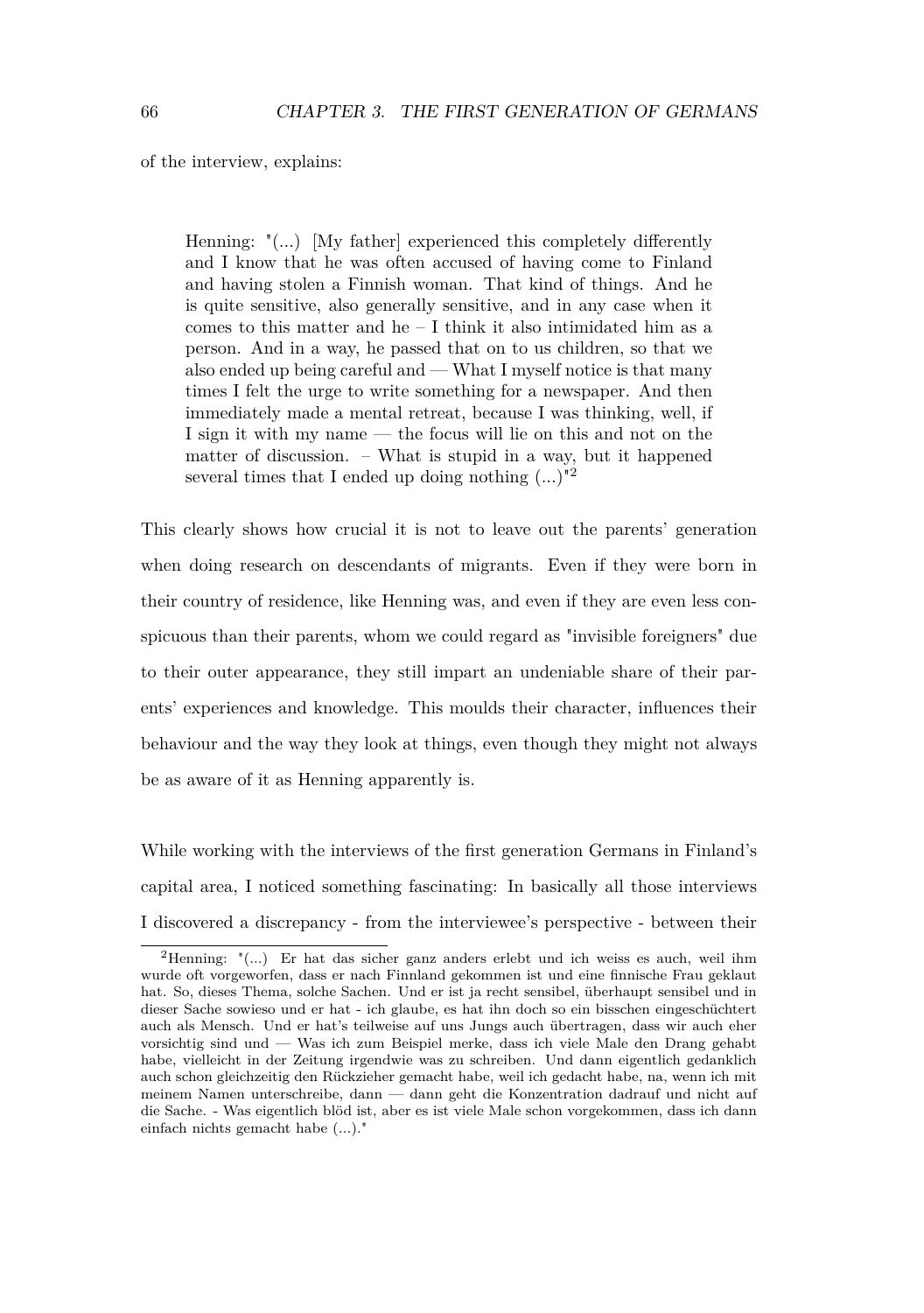disconnectedness to Germany and being-German and yet having the wish to pass some *Germanness* on to their children. This problematic term is related to what others might call a "German heritage". Being aware of the heterogeneity of German society, I however refer to the *idea* of a mutual culture with values, habits and traditions that, according to this concept, can be passed on to others. This "rucksack view of culture", to culture as something a person carries from one place to the next, was already being contested by Umut Erel<sup>3</sup>. Imagining a "German culture rucksack" implies a static, homogeneous and closed setting. This is certainly not the case, but I would like to adjust the rucksack image in a way that each person carries a rucksack in which they might put the traditions, habits, ways of thinking and attitudes that one has gathered on the path through life. Someone who grew up in Germany might have put certain aspects into their rucksack during those years there. However, those things might be influenced by people of various ethnic and social backgrounds, so when this person migrates, the rucksack is not purely German and will be filled with various other things in the time to come. This links to how Vertovec described a world of super-diversity, in which societies host and consist of people of multifaceted backgrounds and thus can only be seen in the light of heterogeneity. Growing up in a society like this means adopting different aspects, consciously and subconsciously, so thinking of a "German culture rucksack" becomes untenable. Moreover, I agree with Anne-Marie Fortier who criticises the idea that "some cultural practices (...) are seen as resulting from [an] identity, rather than performing  $[an]$  identity".  $\frac{4}{3}$  As described in the introduction, this is also how I want the term "German/Finnish culture" to be seen, as a performance of something people take to be specific for someone with this background.

Coming back to my initial claim, the way my discussion partners described

 $3$ See Erel 2010.

<sup>4</sup>Fortier 2000. 5.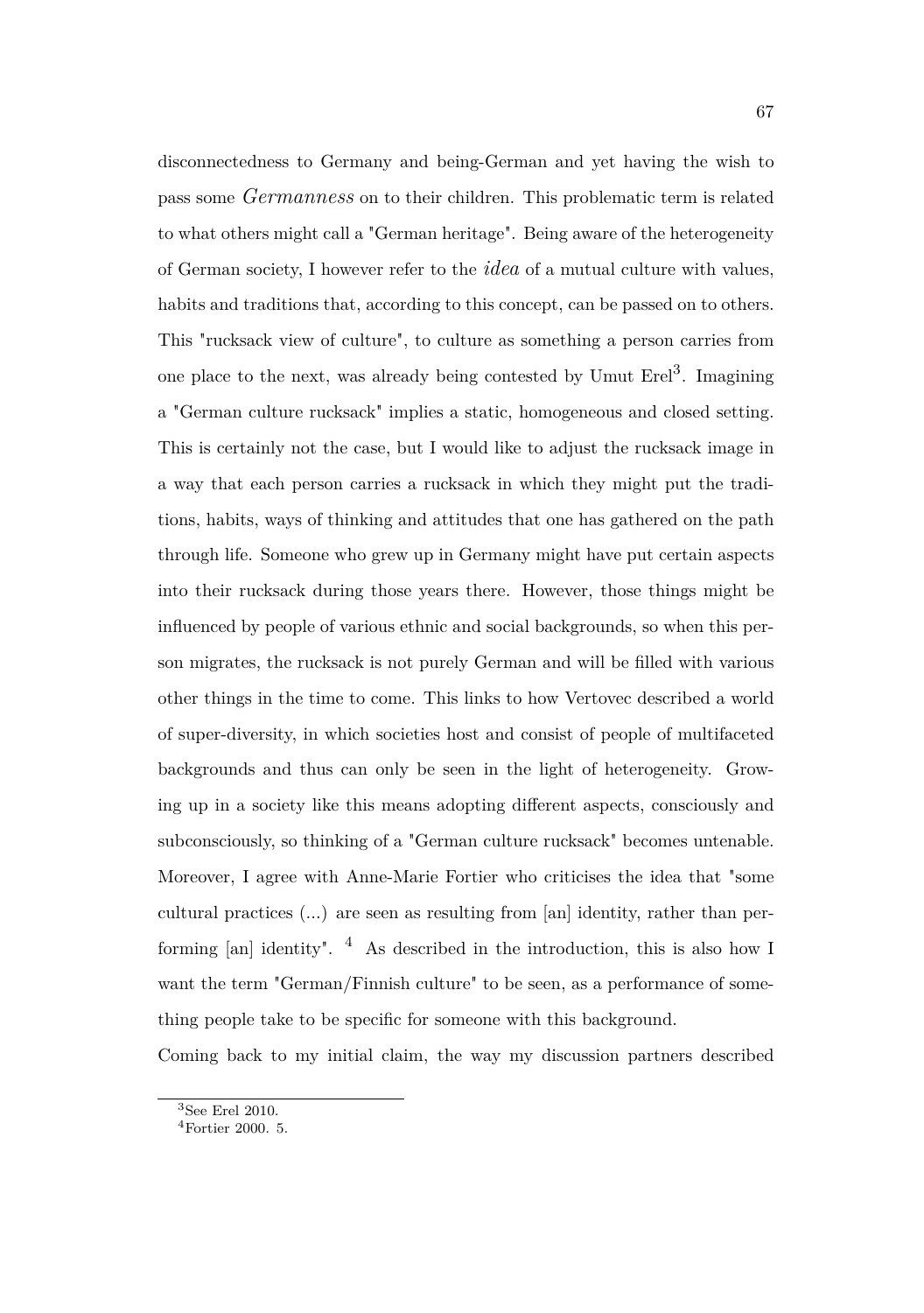themselves, the way they looked at other Germans or Finns, the lifestyle they were living - all this stood in noticeable contrast to the changes that came after having own children. This is what the following part will be about. Describing the aforementioned discrepancy serves as a thematic bridge to the following chapter about descendants of Germans in contemporary Helsinki.

#### **3.1 From disconnection to Germany...**

At the beginning of this thesis<sup>5</sup> I delineated my own position within my field of research. Possibly due to the mutual background I share with the first generation of German migrants, it did not come as a surprise for me that many of my interviewees appeared to have a critical relationship to a conscious identification with German nationality. Based on personal experiences, I dare state that this is something quite common among many Germans due to the Germany history of the Second World War. This connection was also established by Thomas Risse who states that the Second World War "resulted in an almost complete transformation of German national identity, leading to its thorough Europeanization"6. Also, according to Ben Möbius, Germans tend to have a rather "postnational consciousness", trying to escape "the burden of nation and history mentally" by eagerly following a "cultural globalisation"<sup>7</sup>. From my personal point of view, all my life it seemed unthinkable that one could express national pride and those who did were likely to be viewed as right-wing or at least conservative, linking to the feeling of a negative heritage that should not

<sup>5</sup>See chapter "The Ethnologist in the Field".

<sup>6</sup>Risse, Thomas: *A Community of Europeans? Transnational Identities and Public*

<sup>&</sup>lt;sup>7</sup> Möbius, Ben: *Die liberale Nation: Deutschland zwischen nationaler Identität und multikultureller Gesellschaft.* Wiesbaden: Springer, 2003. 349.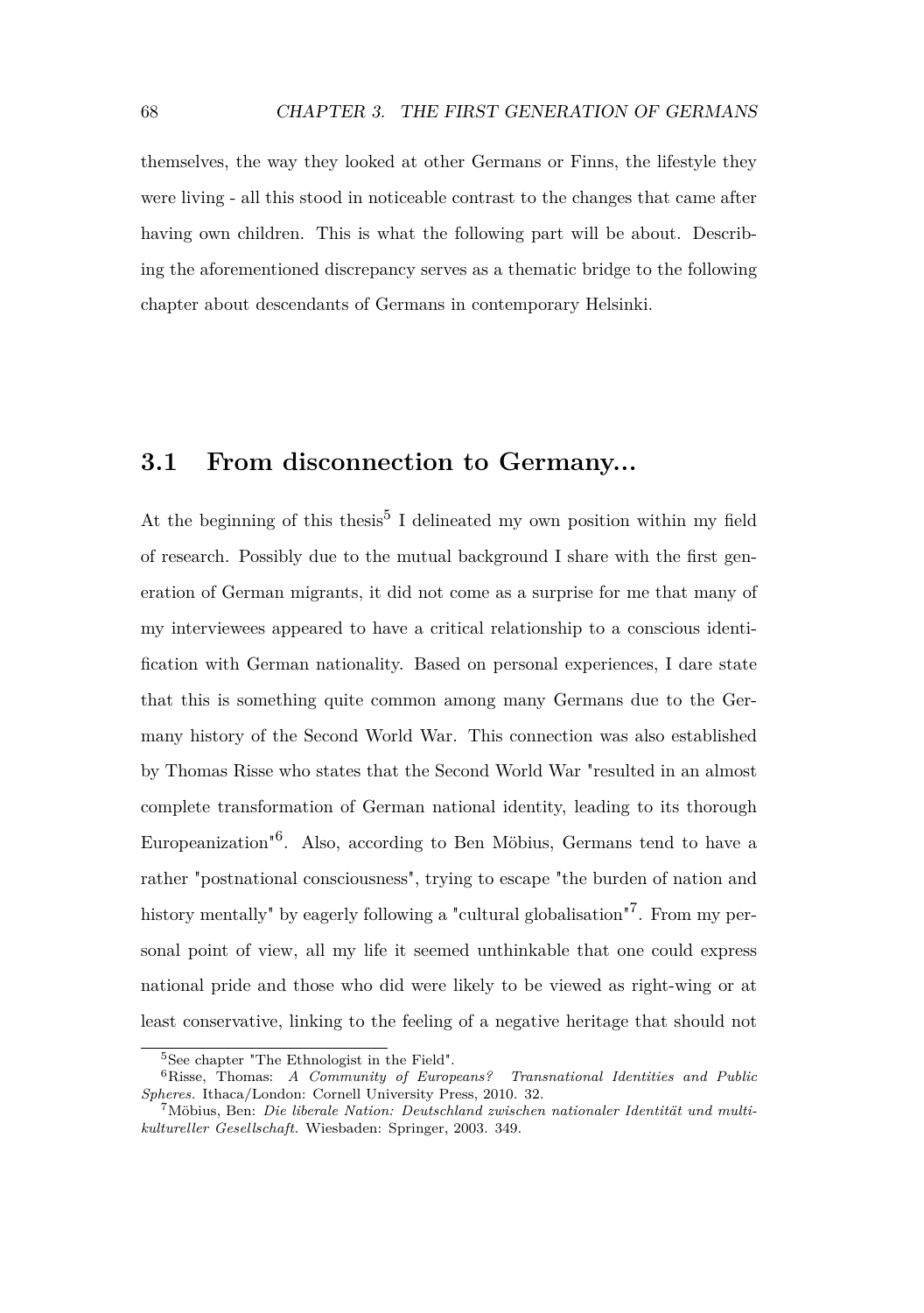be maintained<sup>8</sup>. Even if it was not articulated that radically in my interviews, this problematic attitude towards Germanness was still visible in one way or another. In my interview material I recognised different ways of articulating this complicated relationship to being German.

As the following passages will illustrate, some of my respondents linked their problematic relation to a German national identity by referring to German history or drew parallels to Finnish nationalism. Others articulated this relationship by showing how "un-German" they are or by describing the feelings they had or have when they were/are in Germany. Another way of distancing oneself from a German identity could be seen in presenting a negative view on what my interviewees considered to be typically German, and respectively a positive view on what they regarded to be typically Finnish. Last, this disconnectedness seemed to become manifested in the way people spend their private life, the social circles they choose to be part of - though the latter appeared not to be cast in stone, but for many changed with certain circumstances in life. In the following I will clarify those strategies by drawing on examples from my interviews.

#### **Reference to history and nationalism**

Few expressed their personal disconnectedness from Germanness directly, for instance Dieter, my first interviewee who came to Finland about 30 years ago, now being in his 60s. He seems to have what I would consider to be the most common way Germans refer to German nationalism. Dieter explains that he has "nothing against being German", but on the other hand he is "absolutely not proud of being German" either. At this point he literally referred to a war,

<sup>&</sup>lt;sup>8</sup>Certainly this depends on my own social background, but also the general tone in society as it is for instance traceable in German media shows a similar tendency. More recently this might have changed, triggered by the so-called European refugee crisis that seemed to have caused a significant shift to the right in many European countries.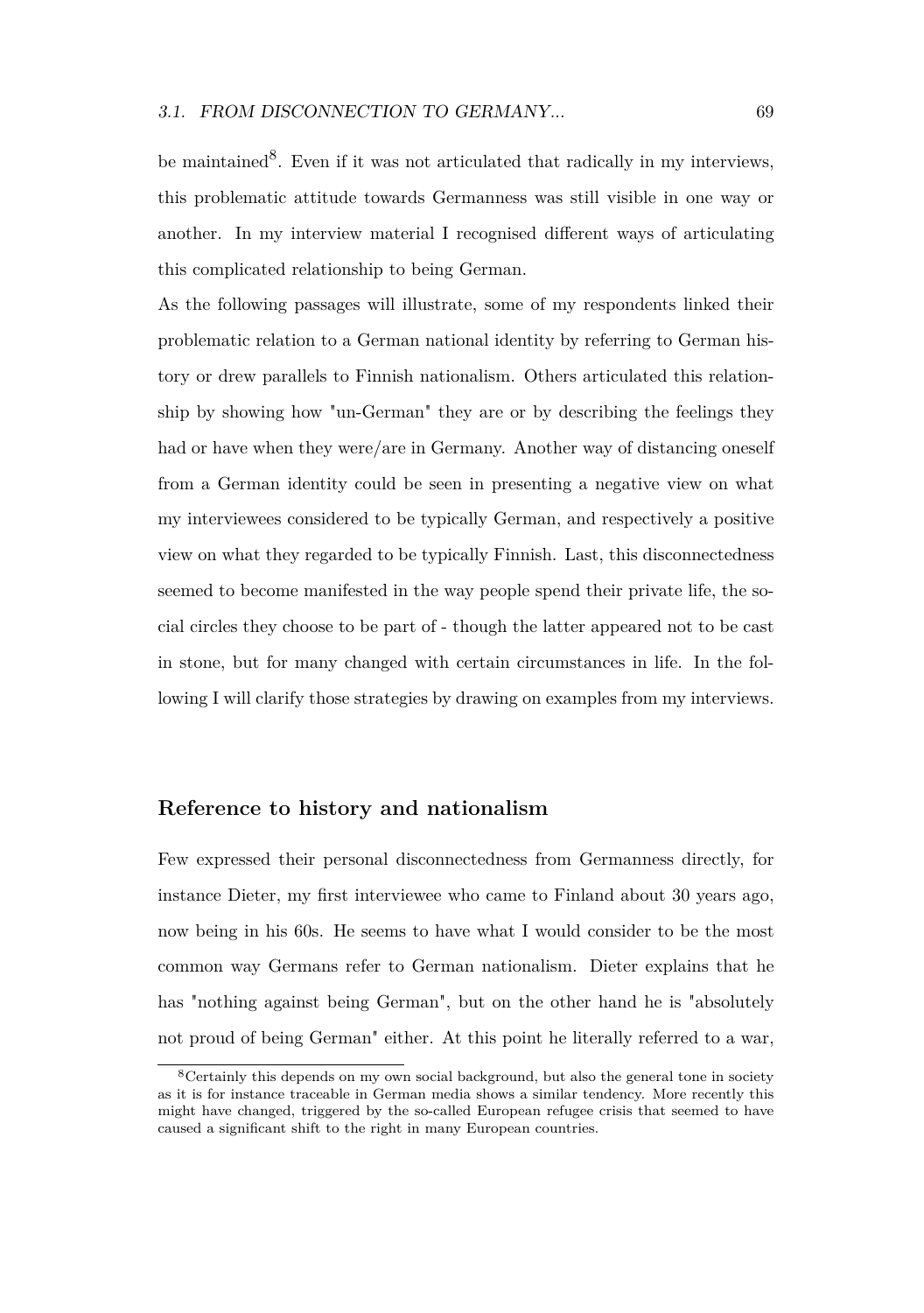in which he did not fight, but which influenced his experiences and the way he had grown up. Here it shows that Dieter is relating the knowledge he takes as something we share: He does not name the Second World War as such, but states that he "did not fight in war", which apparently should make it obvious what he is referring to for fellow Germans, but also fellow Europeans and perhaps even fellow world-citizens<sup>9</sup>. At a later point, Dieter goes a bit further and states that in Finland there is a "certain patriotism that one should not have in Germany, or can not have  $10<sup>10</sup>$ . Here again he implies common knowledge about this dark part of Germany's past and as a seemingly logic consequence from this past, Germans should not feel patriotic like Finns do. Most interestingly, there are parallels to other studies, for instance Susan Condor's research on national pride among British citizens. Amongst her interviewees, several expressed shame for Britain's colonial past and were taking this as a reason of rejecting British nationalism, at least superficially<sup>11</sup>. When Dieter was making the statement above, he connected it to sports and him finding himself in the position of "always supporting the Finnish team and not the German", though he himself is not sure if this were for historic reasons or because "Finland is such a small country". This statement made me wonder if those who feel particularly unable to connect to a German national identification, tend to substitute this by identifying with their new home Finland. Unfortunately, within the frame of my research I can not provide an answer, but it is a question worth asking. Anticipating the analysis of the interviews with the descendant generation for a

<sup>9</sup>Dieter: (...) Ich habe nichts dagegen, Deutscher zu sein, ich kann auch nicht sagen, dass ich auf der anderen Seite nicht — auch absolut nicht stolz darauf bin, Deutscher zu sein, ich war nicht im Krieg, aber man hat natürlich eine andere Einstellung; man ist anders aufgewachsen.  $(...)$ <br><sup>10</sup>Dieter: Nee, ich weiß es nicht. Selbst wenn ich mir den Sport angucke im Fernsehen, ich

bin für die Finnen und nicht für die Deutschen. Ich weiß nicht, ob das daran liegt, weil das Land so klein ist und irgendein bestimmter Patriotismus ist natürlich hier immer als Deutscher höchstwahrscheinlich, den man in Deutschland nicht haben sollte und nicht haben kann auch

 $^{11}$ See Condor, Susan: "Pride and Prejudice: identity management in English people's talk about 'this country'." In *Discourse and Society* 11, no. 2 (2000). 191 f.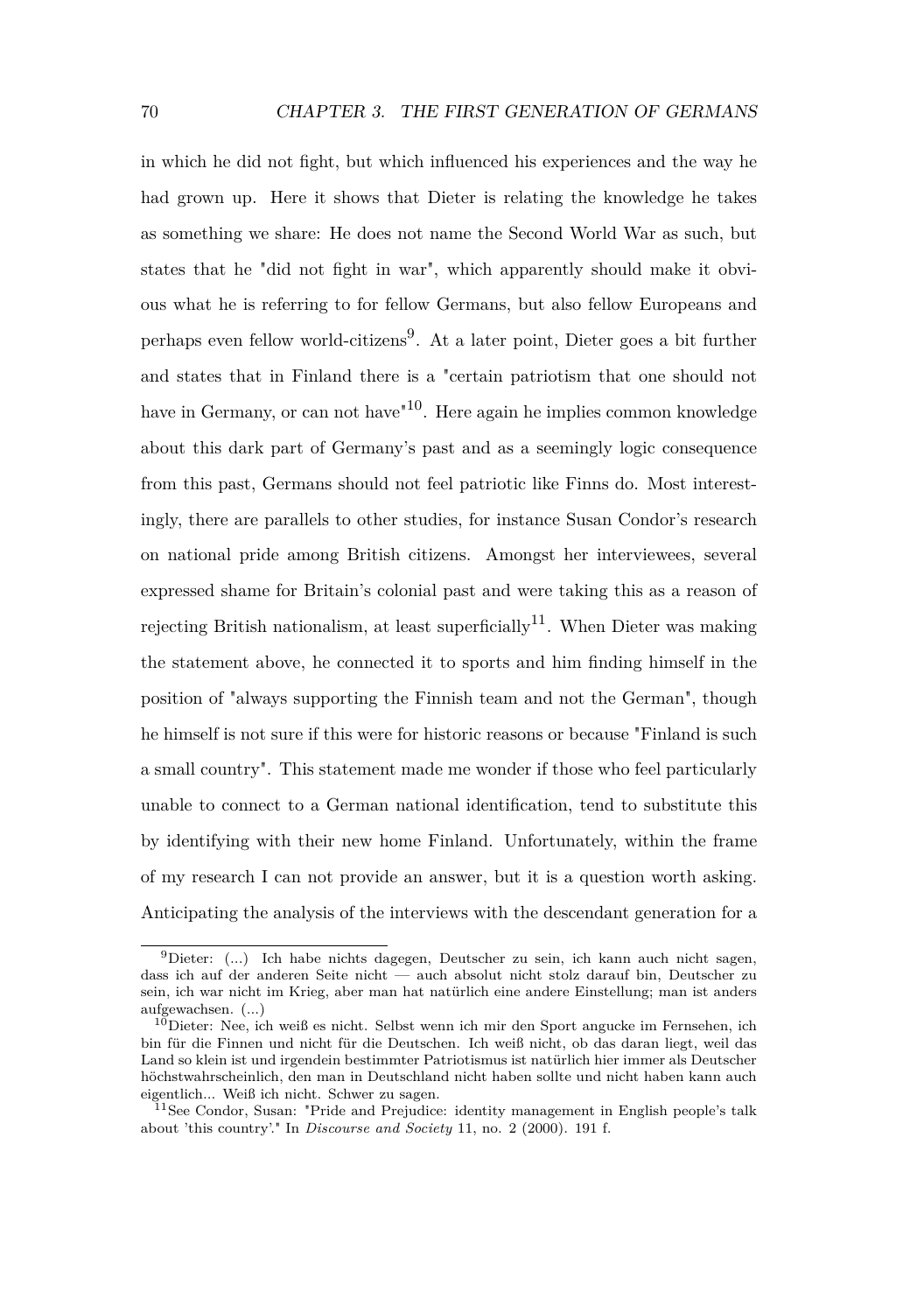moment, I would like to point out that most interestingly, sport and supporting a certain national team was hardly ever brought  $up^{12}$ . Despite this, participants in Lotta Weckström's study on Finnish descendants in Sweden elaborated at several points on playing  $salibandy^{13}$ , or on becoming "patriots" and "really a Finn" when there is a ice-hockey match in which the Finnish national team takes part<sup>14</sup>. It is hard to explain why those aspects did not come up to such an extent in my data, nonetheless for Dieter - regardless of his own un-Finnish background - sports did in fact form a ground on which he negotiated his position as feeling closer to Finland than Germany.

In the interview with Daniela on the other hand, who was in her 30s and had been living in Finland for about five years at the time we met, another nuance of this complexity becomes visible. After the interview, Daniela and I were still chatting for a while - unfortunately I had already turned off the recorder, but for writing about this passage, I drew on notes I had taken immediately after she left. During this chat, Daniela stated that regarding national pride Germany could learn a thing or two from Finland. According to her, in Germany one was "immediately considered to be a Nazi" if one raised the German flag, "let alone stating that one was proud of being German". She had experienced this completely differently in Finland, where children in school were asked to write an essay on "Why are you proud to be a Finn? What makes you Finnish?" something Daniela deems "unimaginable" in Germany. It became obvious that Daniela does not share the same attitude as Dieter. She also expresses an awareness of the difficulty of having a German national identity, but unlike him she does not see "national pride" as something negative but instead suggests that Germans should take Finns and their nationalism as an example for themselves.

<sup>12</sup>Jan was the only interviewee who mentioned briefly that he has the habit of watching German Bundesliga with his father, but he also did not elaborate further on it. <sup>13</sup>Finnish: Floorball. <sup>14</sup>Weckström 2011. 71.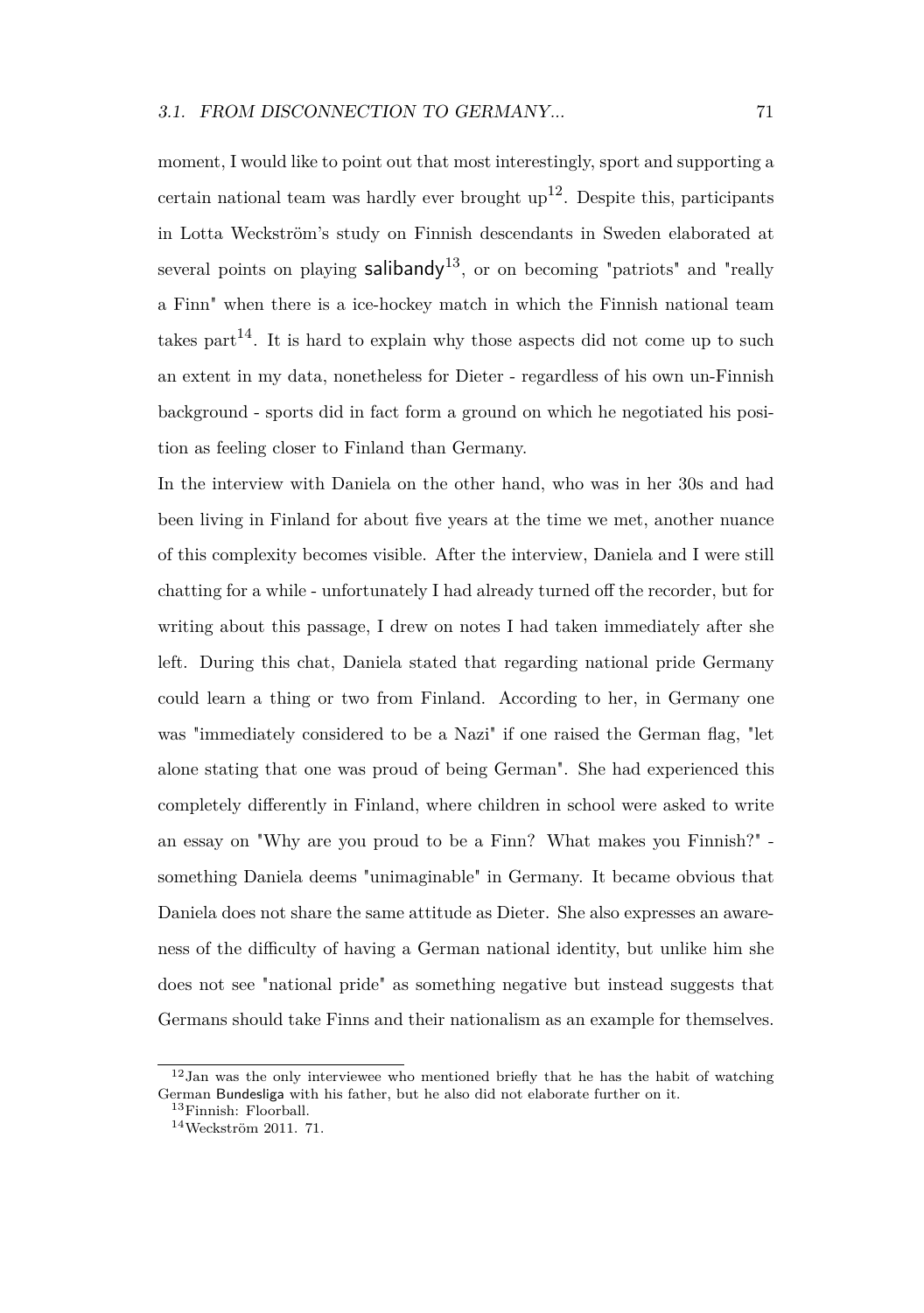One thought that comes to mind is that in suggesting this, Daniela might position herself as being closer to Finns than to Germans, as if with the years she had spent in Finland, she had adopted this "Finnish way of thinking". However, at no point did she mention an explicit change of her own opinion on this matter, so this part remains my speculations.

Most interestingly, this Finnish patriotism is something that other interviewees found to be odd, for instance Darius, who was in his 50s and has been living in Finland for decades at the time of the interview. His statement on this matter is particularly interesting as it is hard to find a clear position in it.

Darius: (...) the fact that also others talk about is that Germany's economy is doing well and it being the only country in Europe which is in quite good condition and being completely unwilling to develop any kind of identity or leadership. Because: we have the Holocaust and two world wars and the Germans, they would like to be rich and bury their heads in the sand. (...) Finns are wondering ad nauseam: "Who are we? Where do we go? What is our identity? How will things be for us?" - to the point that it's almost ridiculous!"<sup>15</sup>

First, he gives voice to what "also others", not only himself, were saying about Germans, essentially that they would have reason to have more self-confidence. To put it in Susan Condor's words, he here takes "the role of a *relayer*, establishing a distance between the account that [s]he is producing and '[his] own words'"16, something Lotta Weckström interprets as avoiding "problems of accountability"17. Immediately after saying this, Darius explains why for Germans, from a German perspective, this is not possible, namely because of its shameful past. Based on this, one could suggest that Darius could be of

 $^{15}\rm{Darius:}$   $\,(\ldots)\,$  der Umstand über den auch andere reden, dass Deutschland wirtschaftlich richtig gut dasteht und das einzige Land in Europa ist, das eigentlich in guter Verfassung ist und komplett ungewillt ist, irgendeine Form von Identität oder Leadership zu entwickeln. Weil: wir haben Holocaust und zwei Weltkriege und die Deutschen, die wollen gerne reich sein und den Kopf in den Sand stecken. (...) Die Finnen überlegen sich ad nauseam: "Wer sind wir? Wo kommen wir her? Wo gehen wir hin? Was ist unsere Identität? Wie wird es uns ergehen?" - so, bis zur Lächerlichkeit! $^{16}\mathrm{Condor}$ 2000. 185.  $^{17}\mathrm{Weckström}$ 2011. 79.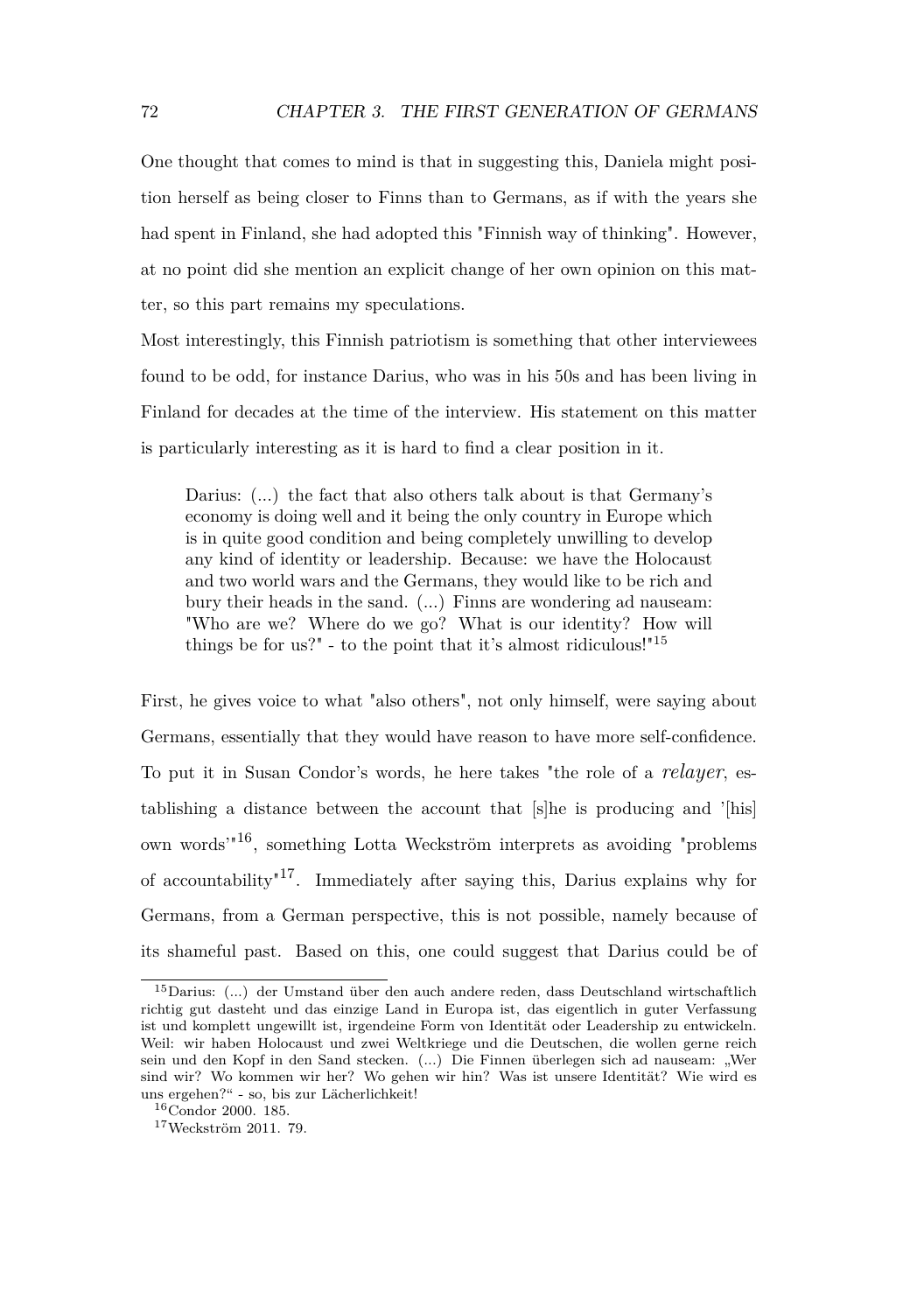similar opinion as Daniela. However, he continues mocking the way Finns - according to him - reflect non-stop about themselves and their national identity. Furthermore, he adds a bit later in the interview, still referring to Finland:

Well, as a state that lost the war 1945, maybe one should downshift one's nationalism a bit, at least visually.<sup>18</sup>

In light of the aforementioned difficulties Germans have with a distinct German identity, criticising Finnish nationalism can be considered in one way to be a trace of German socialisation. However, this would imply that this criticism is not just about having a strong *German* identity in particular, but is turned against national identities and nationalism as such. Admittedly, this did not show up excessively throughout the interviews, so I will leave this thought at this point.

# **Un-German self-definition**

As the previous examples illustrated, some of my interviewees clearly articulated the problematic nature of identifying as a German national: either personally or on a general scale. Several others expressed their disconnectedness to Germany by stressing how "un-German" they were. Here, some referred to feelings they had back in the days when they were still living there, while others explained from today's perspective. As Brigitte Bönisch-Brednich explained, her respondents described various themes in order to reaffirm both their own position as well as the decision to migrate<sup>19</sup>. From a more general point of view, it does not come as a surprise that a migrant's attitude towards their country of origin tends to be rather negative while they might see their new home, in this case Finland, in a brighter light. Uwe Schellenberger discovered something similar

<sup>18</sup>Darius: (...) Also als Verliererstaat von 1945 sollte man vielleicht seinen Nationalismus ein bisschen downshiften, optisch jedenfalls. <sup>19</sup>See Bönisch-Brednich 2002a. 274.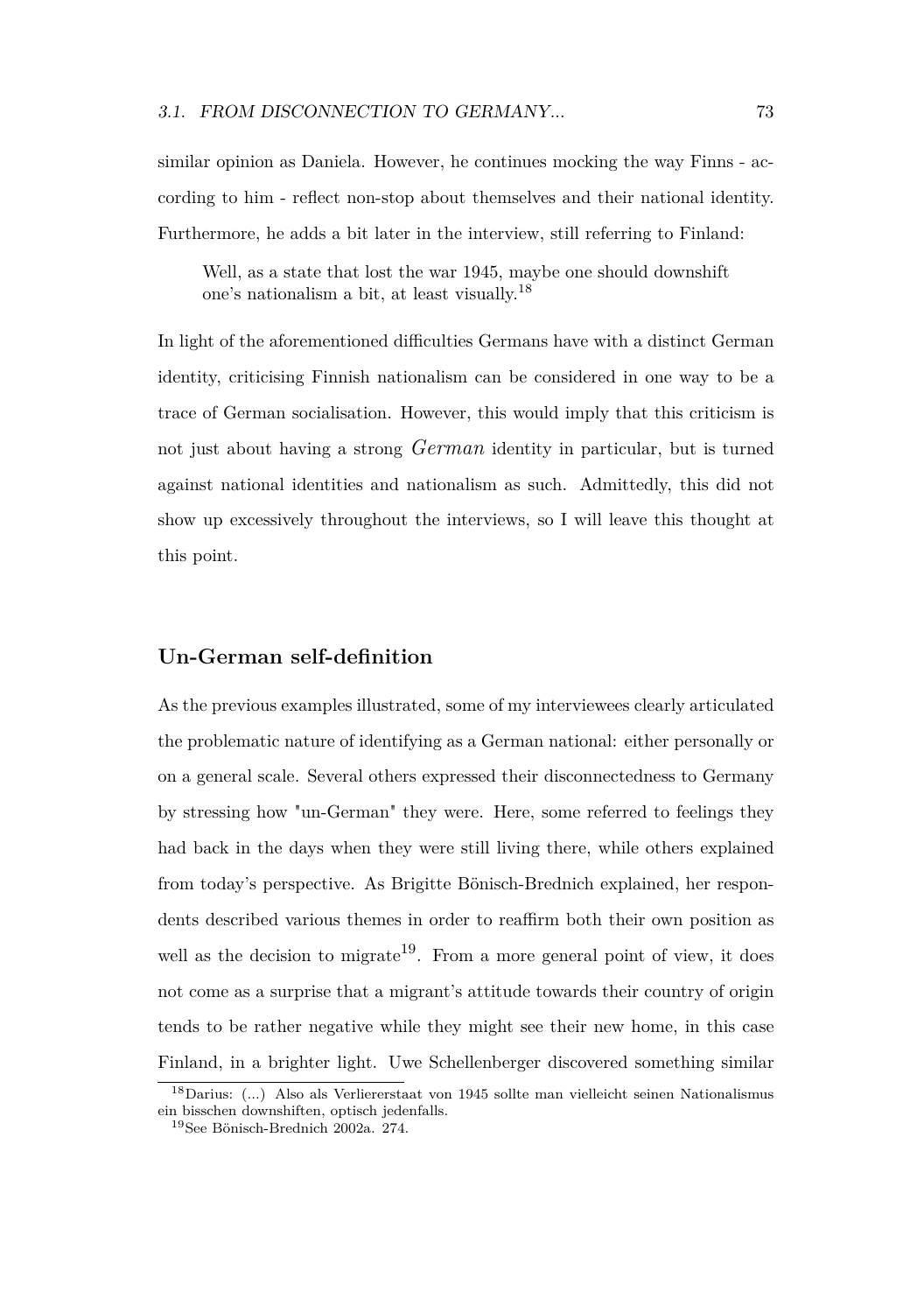in his study on commuters between Germany and New Zealand. He explained that the country of destination was the main motivation for leading such a life, which is why it tends to be depicted positively while Germany is usually viewed more critically<sup>20</sup>. What became visible in most statements is that while picturing their own un-German character, my discussion partners often drew a line of continuity from the past to the present. In the next paragraph I have had a closer look at the story of a woman called Doris to underline this tendency as she creates the image of continuity at several points of her interview:

At the beginning of my interview with Doris, who was in her 50s, I asked the same question as I did with all the first generation migrants, namely to tell me the basic facts about her background and how she ended up in Finland. What followed, was a longer sequence which included several deliberations between which she hopped from one to the other, sometimes leaving them unfinished, so that I had to direct the process by reminding of the main question. As Doris's talk was not pursuing a straight line, but was instead characterised by rather separate, not explicitly linked, almost situational sequences, I summarise the content for the reader: Apparently "it all started" with Doris's sister participating in a youth exchange in Finland in the 1970s. Doris visited her sister during that time and even though her sister returned to Germany, Doris herself decided to move to Finland in the late 1990s, where she has been living ever since. Within this framework, Doris constructed several continuities. Even before telling me about her sister's stay in Finland, Doris began by stating that she had dreamed all her life of leaving Germany, because as long as she can think, she felt like "being on a strange planet", as if she just does not belong there, "not at  $all''^{21}$ . When I asked her how she measured this feeling of not-

<sup>&</sup>lt;sup>20</sup>See Schellenberger 2011. 25.<br><sup>21</sup>Doris: (...) Andererseits hab' ich aber mein ganzes Leben davon geträumt, wegzugehen von Deutschland, weil ich eigentlich mich, solange ich zurück denken kann, da gefühlt habe wie auf einem fremden Planeten, dass ich da nicht hingehöre, überhaupt nicht. (...).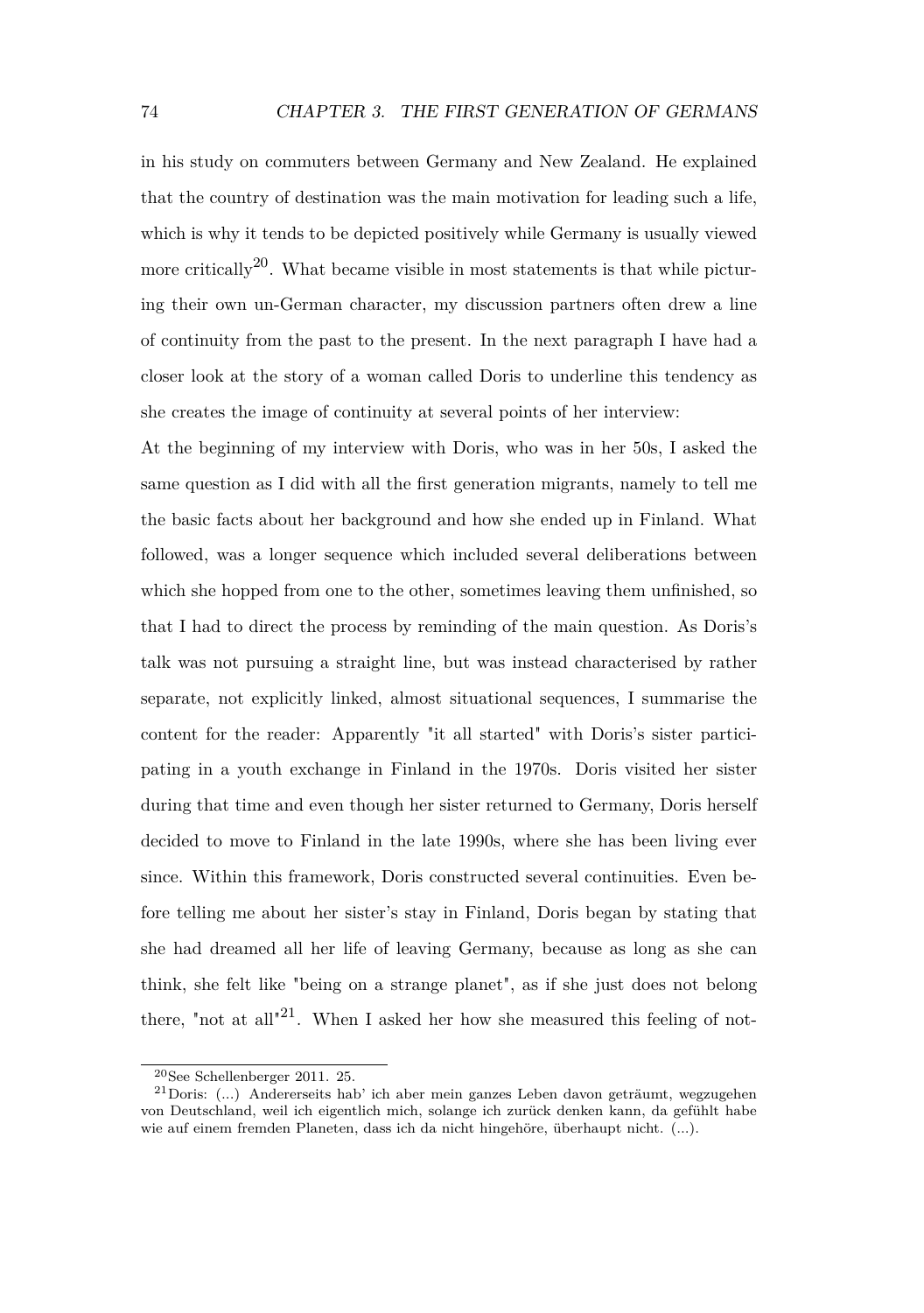belonging that she had when she was still living in Germany, she draws a picture of destiny-like circumstances: First, her father's family was from East Prussia, "where the landscape resembles here [Finland]" and even though he ended up in Germany, he "has always said" that if one place was appealing for him, it would be Finland. Doris adds that her mother had a Finnish surname and wonders if all this was just coincidence, but in any case, by now "almost the whole family lives here"<sup>22</sup>.

Besides those explicitly historic references, Doris explains the fact that she was almost drawn to Finland with a "certain constitution of her soul" which makes her feel "closer to Finns than to Germans - today maybe more than  $e^{i23}$ . She also gives the poor living conditions in the area she grew up in as a reason why she had the urge to leave Germany. Still today she connects her childhood and Germany in general with greyness, darkness and "dead ground", while Finland stood in extreme contrast to this image. However, even though Doris acknowledges that today the area where she spent her childhood has changed a lot and became "incredibly green", she is still convinced that it would not be the right place for her. As a reason Doris refers to a German women's magazine Brigitte woman which she had subscribed to until recently:

Doris: And then I read German women's magazines and precisely this is a thing, for example I had subscribed to Brigitte and ehm, this, six months ago I cancelled the subscription, when I became aware of, but okay, maybe by now this is also a matter of generations... But there is for example Brigitte Woman, there I realised , I am completely different, they are wired totally differently. For example there is this whole feminism-drama, what I basically can't really understand, ehm... Ah, right now there is a huge discussion on, ehm (thinks) this care-under-three, which enables women to work

<sup>22</sup>Doris: (...) die Familie meines Vaters kommt aus einer Gegend in Ostpreußen, wo die Landschaft sehr ähnlich ist wie hier, und mein Vater hat immer gesagt, wenn es ein – wenn es irgendwas gäbe, was ihn reizen würde - es hat die Leute dann so ins Ruhrgebiet verschlagen – dann wär's wirklich Finnland und meine Mutter hat einen finnischen Vornamen gehabt, was nicht klar war, war es Zufall? Inzwischen ist fast unsere ganze Familie hier.<br><sup>23</sup>Doris: (...) Das andere war natürlich auch, dass ich mich — in einer gewissen seelis-

chen Konstitution — Finnen, ja, das passt ganz gut zu mir, fühle mich ihnen viel näher als Deutschen. Also, vielleicht heute sogar mehr denn je.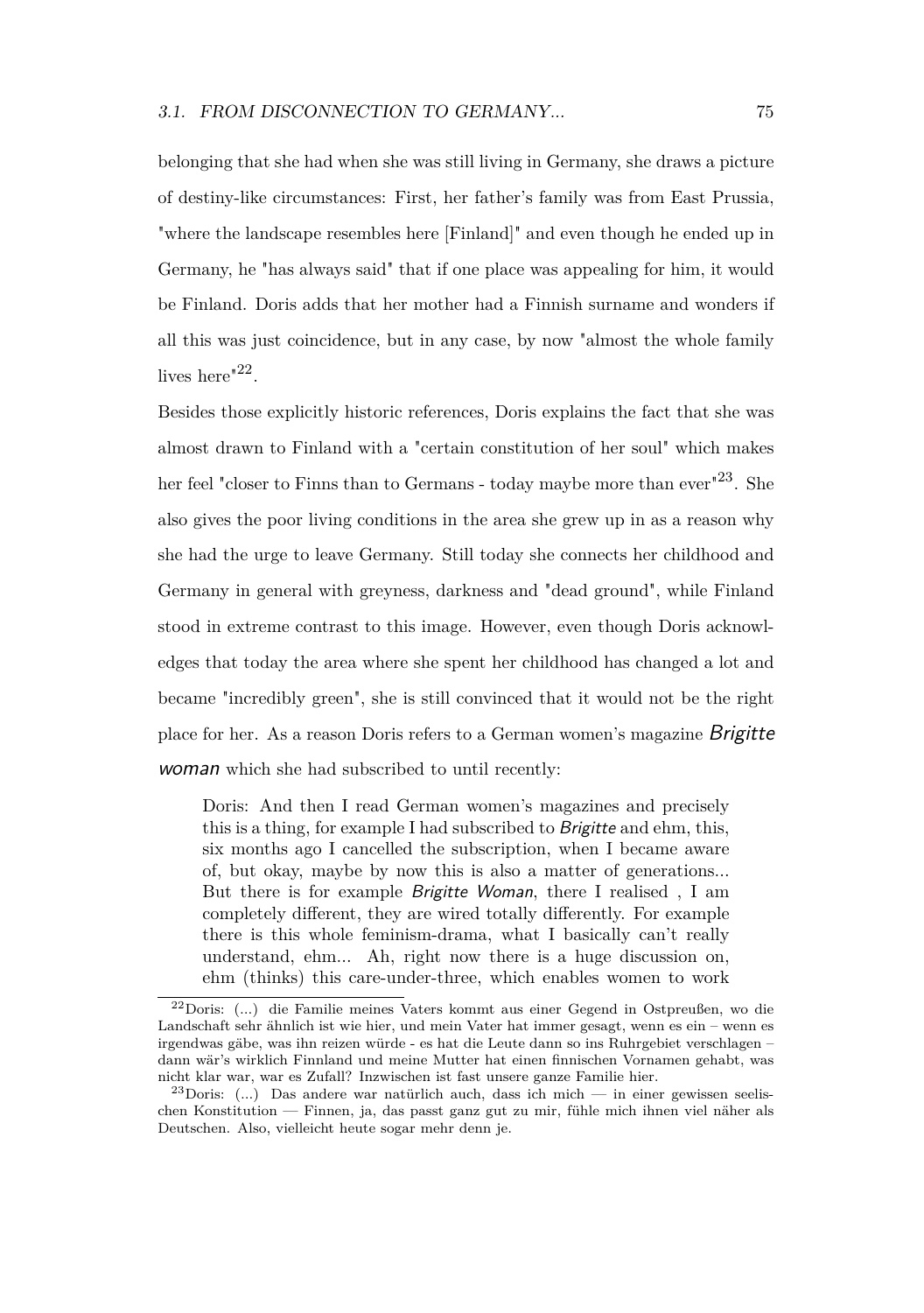and this angry fight against everyone who vents a different opinion. Somehow it is all so fanatical and I don't know... (...) And this whole issue is totally exotic for me, again that is something I already had as a child, that really is a strange planet. And for me that is just horror, horror, that makes me think, if I should ever  $-1$ would be pre-programmed to be the total outsider. And ehm, it's hard to link it to single examples, ehm, but it all sums up to one thing again: In Germany it has to be like this and that, it ought to be like this and that and other ways are not possible.  $(...)^{24}$ 

In an upset voice Doris tells me about the topics discussed in those women's magazines - and stresses how little she could relate to them, which is why she terminated the subscription six months ago. The way themes are covered in there affirms Doris's impression of her not fitting into German society. By using strong terms like "fanatical" and "horror", which she even repeats three times, she makes clear that the distance between "her world" and the "strange planet" Germany could possibly not be bigger. In this context she tries to imagine returning there and abruptly interrupts the thought of it, stating that she would be "bound to be an outsider" back in Germany.

The way Doris moulds the story of how she ended up in Finland illustrates Gabriele Rosenthal's extension of Fritz Schütze's "Erzähltheorie", his theory of narration, as it is illustrated in Anne Juhasz' and Eva Mey's work on second generation migrants<sup>25</sup>. Rosenthal assumes that the ways life stories are experi-

<sup>24</sup>Doris: Und dann les' ich deutsche Frauenzeitschriften und gerade das ist eine Sache, zum Beispiel Brigitte hatte ich abonniert und ehm, gerade das, da hatte ich vor einem halben Jahr das Abo gekündigt, da ist mir bewusst geworden, aber okay, vielleicht ist das auch inzwischen eine Generationenfrage geworden... Aber da gibt es zum Beispiel Brigitte Woman, da ist mir klar geworden, ich bin vollkommen anders, die ticken einfach so total anders. Da ist zum Beispiel dieses ganze Feminismus-Theater, was ich im Grunde nicht nachvollziehen kann, ehm... Ach, da ist auch jetzt die Diskussion unheimlich groß um die, ehm, (überlegt) das mit dieser unter-drei-Betreuung, die Frauen ermöglichen, zu arbeiten und dieser wütende Kampf gegen jeden, der eine andere Meinung äußert. Es ist irgendwie alles fanatisch und ich weiß nicht... (...) Und diese ganze Problematik ist für mich die totale Exotik, das ist wieder was, das ich als Kind schon hatte, das ist echt ein fremder Planet. Und das ist für mich so Horror, Horror, Horror, dass ich denke, wenn ich da irgendwann — ich wär' ja schon vorprogrammiert, dass ich der totale Außenseiter bin. Und ehm, man kann es schlecht an einzelnen Beispielen fest machen, ehm, aber man kommt immer wieder darauf zurück: In Deutschland, es muss so und so sein, es hat so und so zu sein und anders geht es nicht.  $(...)$   $^{25}$ Juhasz; and Mey 2003.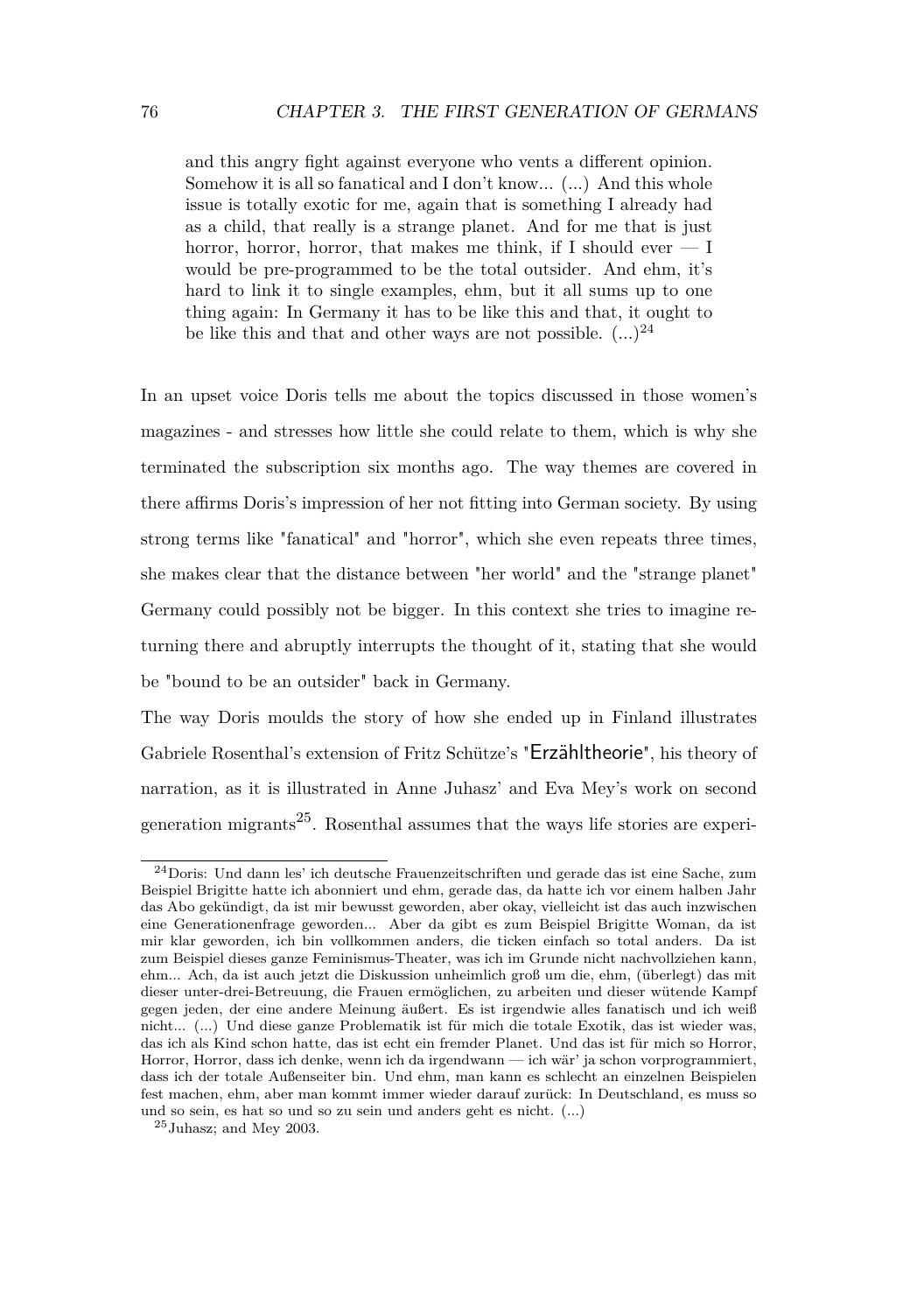enced and told stand in a "reciprocally constitutive relationship"<sup>26</sup> to each other, so the past is continuously modified according to the moment of remembering as well as an anticipated future. While Schütze suggested that experiences and memories would be piled up in a linear way and could be recalled in the same way, Rosenthal argues that memories underlie changes and can be "constituted and reconstructed in retrospect, also in the process of remembering and telling<sup>"27</sup>. While the *remembering* can at times be vague and contradictory, the *telling* might be changed to fulfil certain expectations, like making the other understand.<sup>28</sup> This becomes visible in the interview with Doris, as she seems to collect suitable, though not always connected, memories to explain her life's journey.

Doris's remarks are a good example of first generation migrants expressing their dis-connectedness to Germany by presenting themselves as having "always" been rather un-German, not suitable for German society. Like Doris, another interviewee, Dagmar, draws a similar line from her past in Germany to her life in Finland. Dagmar, aged in her 30s, admitted that when she was younger, her family moved several times, making her feel "rootless". Even though she tried to adopt the different dialects of the areas they moved into, still people could hear that she "did not belong there". She could not identify with those places she has not been living for long, and also later, when she "was hanging out with punks", she could not identify with  $\text{Germany}^{29}$ , assumingly for ideological reasons. And

 $^{26}\mathrm{Juhasz}$ ; and Mey 2003. 112, translated by the author; original: "dass erlebte und erzählte Lebensgeschichte in einem sich wechselseitig konstituierenden Verhältnis stehen". <sup>27</sup>Ibid. 112, translated by the author; original: "das Vergangene [unterliegt] entsprechend

der Gegenwart der Erinnerungssituation und der antizipierten Zukunft einer ständigen Mod-

<sup>&</sup>lt;sup>28</sup>See Ibid. 112 f.<br><sup>29</sup>Dagmar: Sowohl als auch, ja. Ja gut, ich hatte, was ich vorhin sagte, schon als Jugendliche in Deutschland nicht so das große Zugehörigkeitsgefühl. Ich hing eher mit den Punkern ab und wir waren halt so —

I: Anti. (lacht)

D: Ja, 'Wir scheißen darauf, Deutsche zu sein!'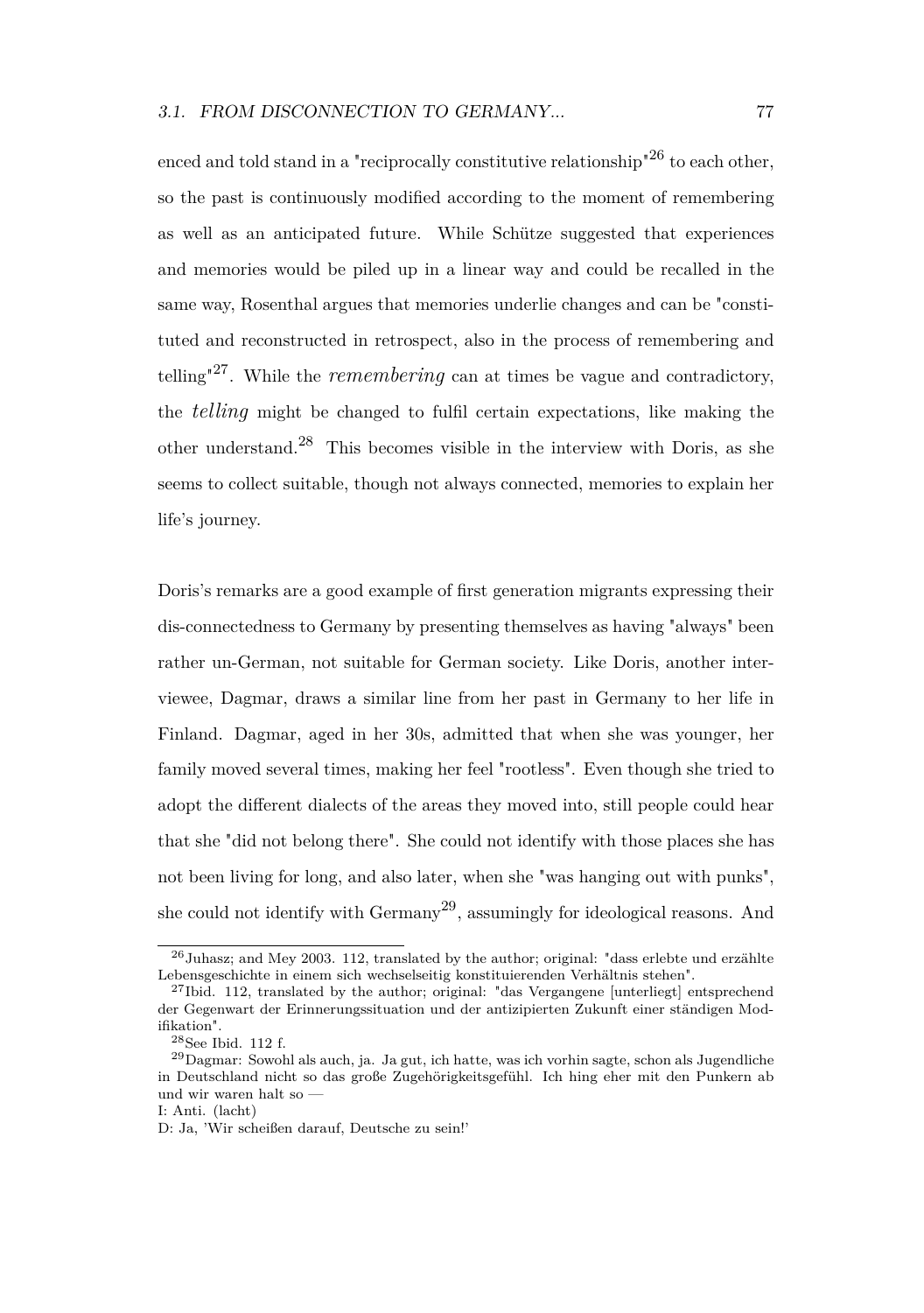yet, in her own words, Dagmar was "all her life looking for identity". For this reason, since she moved to Finland in her 20s, she "always tried to integrate into Finland" and "hate(s) it" when people can still hear that she was not born in Finland, after all those years of having lived there. Dagmar explains that in Germany she had always been an outsider, also regarding her attitude and lifestyle, while in Finland she finally seemed to fit in and all that she wanted is to "really belong" and not to be an outsider again.<sup>30</sup>

Both Doris and Dagmar allowed me an intimate insight into a sphere of old memories and emotions. Others, like Dieter, stayed mostly in the present situation when describing their un-affinity with Germany. Even though Dieter briefly gave a hint of the past when saying that "*by now* he likes being in Germany *again*" (emphasis added), the rest of the time he refers to his current point of view. At the times he is visiting Germany, Dieter adds, it feels more like being on holiday. After some time of strolling through the streets and sitting in cafés, he is happy to be able to "go back home". According to him the "good feeling starts" with being on a Finnair plane again, drinking a cup of Paulig  $\rm{cofree.}^{31}$  Like Dieter, several other interviewees described the feelings they had

<sup>30</sup>Dagmar: Ne! Also, ich hab' mich — im Gegenteil, also, ich hab' mich, also, immer nur halt bemüht, möglichst komplett in Finnland integriert zu werden. Also, je weniger mich die Leute mit Deutschland assoziieren, desto besser. Ich hasse es, dass man mir noch anhört, dass ich nicht hier geboren bin. (...) Das ist für mich deswegen, weil ich meinen Lebtag lang Identität gesucht hab. In Deutschland war ich wurzellos, wir sind immer umgezogen, oder nicht immer, aber auch mehrfach halt, und meine Eltern sind aus unterschiedlichen Gegenden. Ich hab' versucht, mir das Schwäbische anzueignen, ich hab versucht, mir das Rheinische anzueignen – man hat immer gehört, dass ich nicht dazugehöre. Und umso wichtiger war's mir — Und an Deutschland an sich hatte ich auch kein Verhältnis zu. Wir hatten früher den Spruch: "Jeden Tag eine gute Tat, heute scheiß ich auf den Staat!" und solche Sachen – also, ich fand's... (zögert, überlegt) Naja, in Finnland hatte ich einfach das Gefühl, so angekommen zu sein. Und jetzt will ich halt auch mal endlich richtig dazu gehören und nicht schon wieder Außenseiterin sein! In Deutschland war ich Zeit meines Lebens Außenseiterin, so auch von der Einstellung und Lebensart her, hier pass' ich so vom Prinzip, pass' ich perfekt rein, nur wie ich rede, hältst du nüchtern im Kopp nicht aus!<br><sup>31</sup>Dieter: (...) Wenn ich das für mich selber betrachte: ich bin ganz gerne in Deutschland,

mittlerweile wieder, muss ich sagen. Ich mach das schon ganz gerne, aber eigentlich nur privat. Für mich ist das wie Urlaub machen in einem anderen Land. Ich kenne Deutschland von früher her sehr gut, bin also überall gewesen, aber wenn ich da heute hinkomme, dann ist das für mich wie Urlaub machen irgendwo. Andere fahren nach Österreich oder Italien,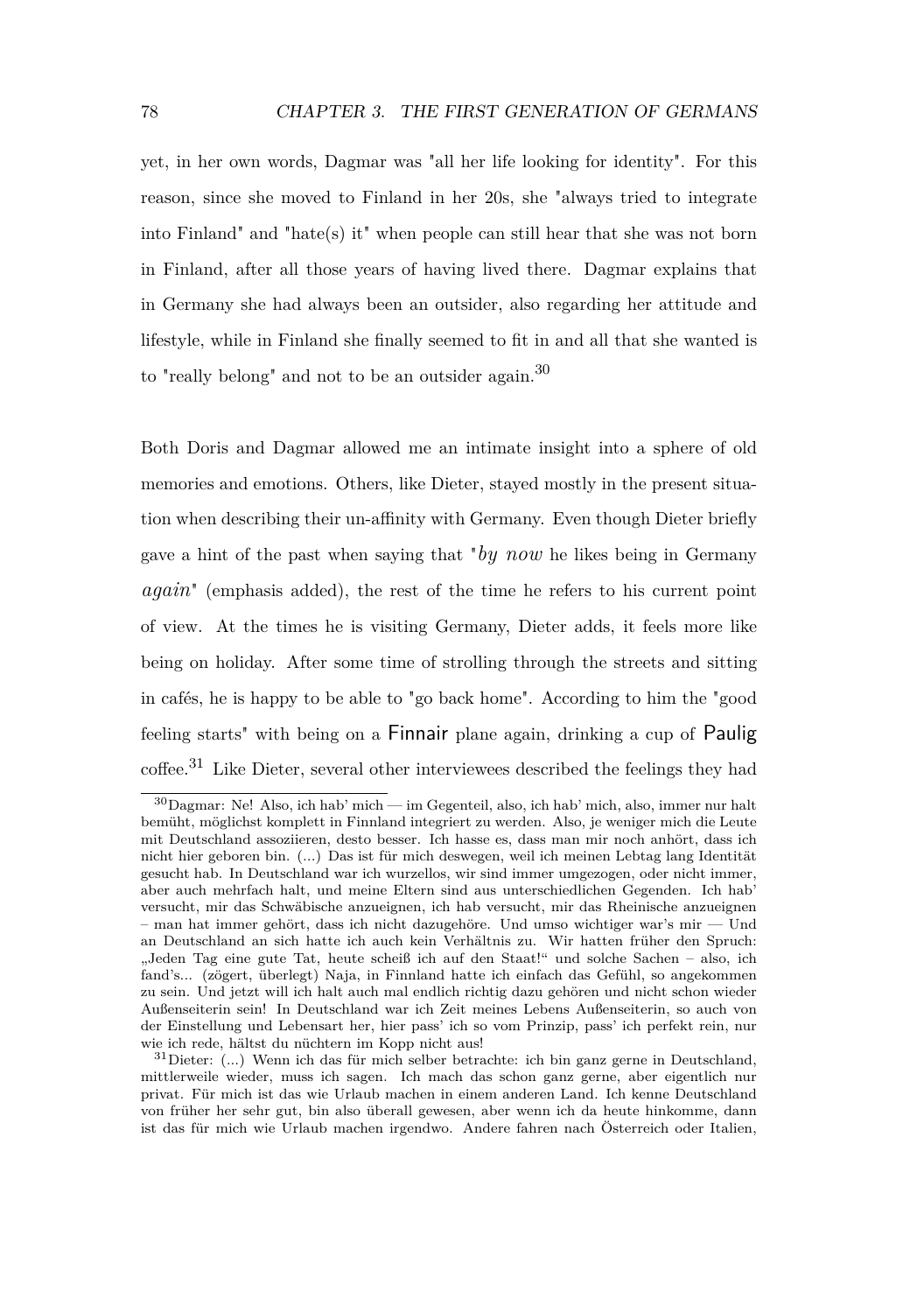after visiting Germany, rather to being a tourist than being "at home".

At another moment during the interview, Dieter admits that besides his contacts in Germany, he is not in touch with any Germans in his private life in Finland. As his work environment is primarily German, he is mostly referring to experiences from this area when picturing his view of Germans. In doing so, Dieter shows another variation of expressing disconnectedness to Germany and other Germans, namely by contrasting specific attitudes and ways of behaving he regards as typically German with what is considered to be normal in Finland. Other interviewees also followed the same strategy. By articulating particular negative views on Germans some of my interviewees distanced themselves from them and actively placed themselves into the position of outsiders, who are able to see and evaluate aspects in German society that Germans who have never lived abroad might not even notice. When employees from a German branch of the company Dieter is working for come to visit the Finnish office, Dieter realises that he is "quite far away from those people. Or that things that are familiar and normal [to him] are not what are familiar and normal to them<sup> $32$ </sup>. When I ask if he is pointing towards ways of behaviour and thinking, he confirms and gives the example of Germans getting nervous after few moments of silence in which no one said a word. This is linked to a common stereotype of "the silent Finn" as a contrast to what several interviewees regard as meaningless small talk as they take to be common in Germany. As Kari Sajavaara and Jaakko Lehtonen explained, the picture of "the silent Finn" is both a common

ich bin dann in Deutschland und sitze dann da irgendwo im Café, das ist dann egal, welche Stadt das ist oder lauf an der Küste rum und das ist für mich wie Urlaub und dann bin ich auch froh nach einer Zeit, der Urlaub ist zu Ende, jetzt geht es wieder nach Hause. Das ist für mich — in einer Finnair Maschine zu sitzen und einen Paulig-Kaffee zu trinken, da fängt

 $32$ Dieter: Und da merke ich dann schon, dass ich ziemlich weit weg bin von den Leuten. Oder Dinge, die mir so vertraut und natürlich sind, dass das nicht die gleichen Dinge sind, die denen vertraut und natürlich sind.

I: Ja, so an Verhaltensweisen, oder... Denkensweisen,...?

D: Ja, Verhaltensweisen, Denkensweisen auch, eigentlich ziemlich viel.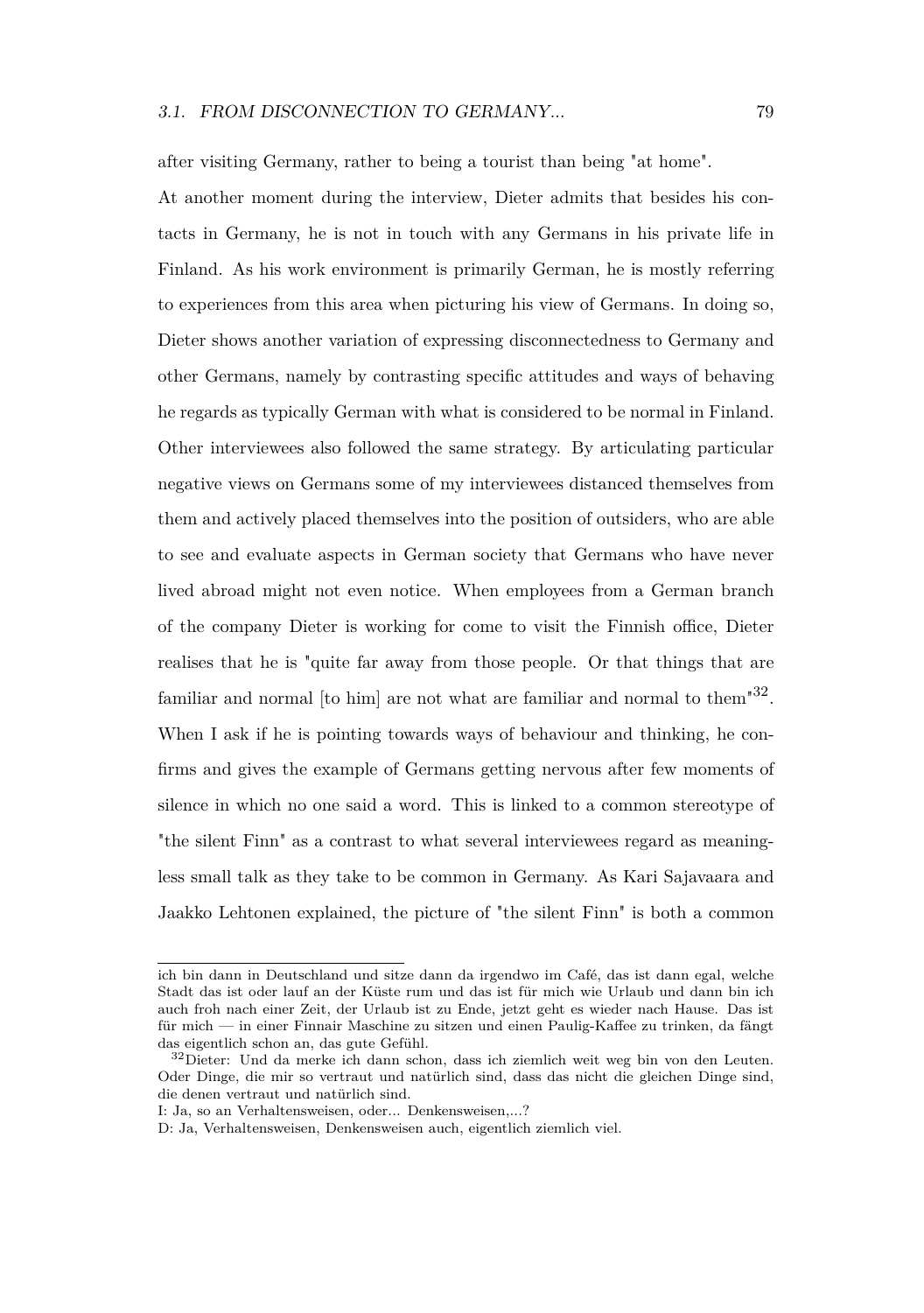view of non-Finns on Finnish people as well as a Finnish self-perception, which shows in what is regarded as an inherent Finnish communication culture with peculiar conceptions of politeness and ways of proper behaviour that may differ significantly from what is seen to be usual elsewhere<sup>33</sup>. Towards the end of their article Sajavaara and Lehtonen try to deconstruct such notions by acknowledging that Finnish behaviour always depends on the context. Many Finns might be rather passive in public debates but all the more talkative at the pub, in the sauna or at the marketplace<sup>34</sup>. It seems that my interviewees still draw on such stereotypes to a greater extent, and claim to have witnessed their existence in everyday life.

# **Views on German- and Finnishness**

In numerous conversations during my research, stereotypes came into use when positioning oneself within the frame of Finland and Germany, Finns and Germans<sup>35</sup>. This is something I will get back to regarding the descendants of Germans in Helsinki, but what struck me as interesting was the different tendencies in views and usage of those stereotypes about Germans. While descendants mostly referred to clichés of Germans as being punctual, systematic and organised, those ideas did not occur in the interviews with first generation migrants. Instead they related to personal negative experiences with Germans in Germany as well as in Finland, which apparently made a lasting impression on them. It is interesting to link this to elaborations of other scholars: Jasna Capo explained ˘ that a "(d)efinition of the we-group" is often "a reflection of the concept of other groups with which it comes into contact, and with which it compares itself"

<sup>&</sup>lt;sup>33</sup>See Sajavaara; and Lehtonen 1997. 263-283.<br><sup>34</sup>Ibid. 278.<br><sup>35</sup>Regarding specifically stereotypes of Finns and Germans in the eyes of each other see Tuomi-Nikula 2010. 91-114.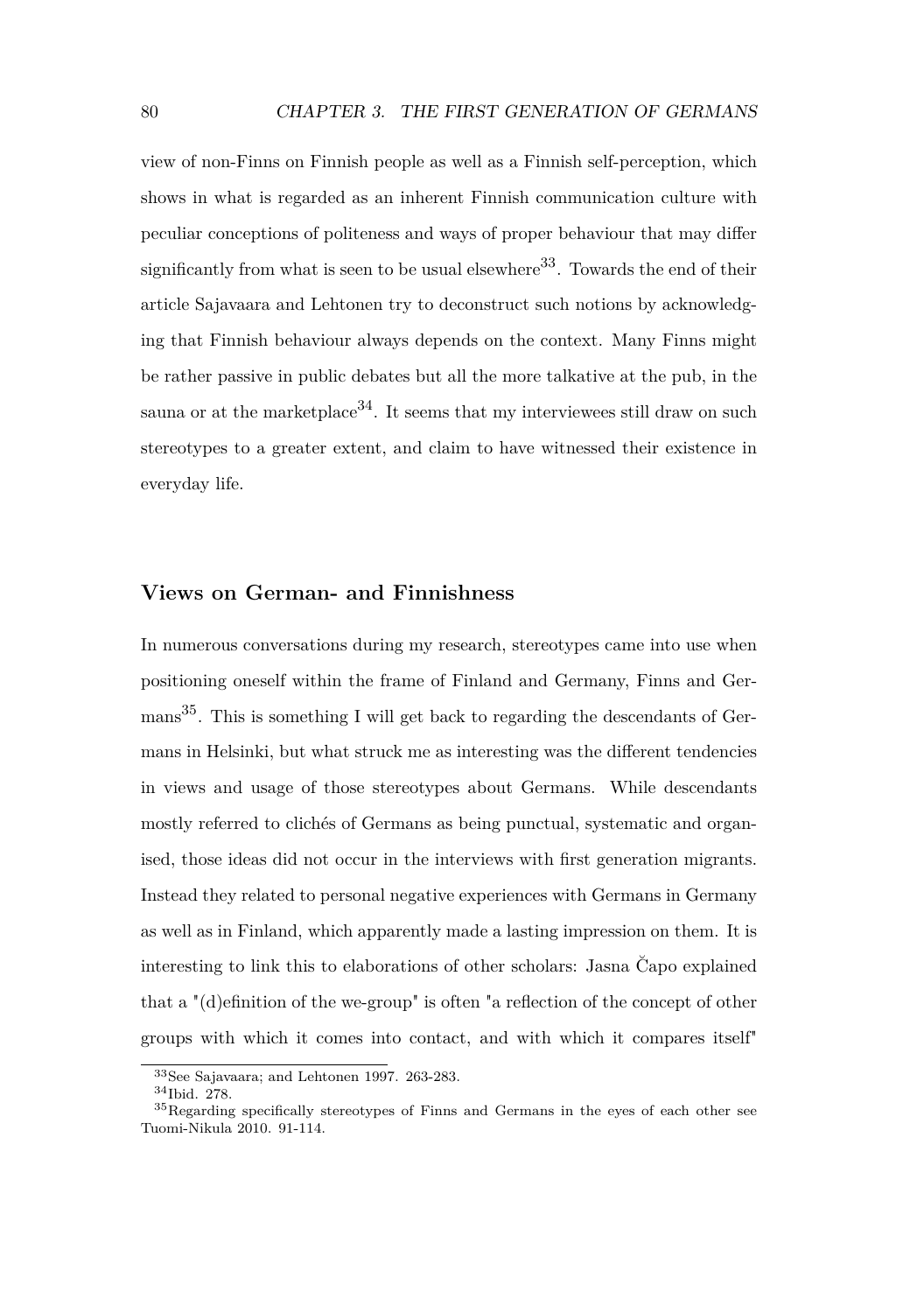and moreover can be expressed through the "attribution of negative identities to other groups"36. When connecting this to my interviews, it seems like some of the first generation Germans used exactly this strategy on "their own" group to express that in fact they were *not* part of it.

Going back to the conversation I had with Doris, she mentioned that what causes her problems with German society was that for Germans things "ought to be like this and that and that other ways are not possible". Even though this was related to rather specific discussions about childcare and feminism in women's magazines, she linked it to a principal tendency which from her point of view, is visible in Germany on a general basis. What Doris suggests is that Germans tend to be rather stiff and set on how they think things should without even considering different approaches to something. A logical consequence of this could be that there is much more pressure on the individual, which, as a matter of fact, is something Doris suggested a bit earlier in the interview. At this moment she referred to personal experiences, feelings she had just after having moved to Finland.

Doris: (...) For example, when I moved here, mmm, it was like this, I felt much freer as a woman. All at once I felt released from huge pressure. At the end of the 90s it simply was like that, if you want to get somewhere in Germany - I always had to deal with authorities - and ehm, if I wanted to reach something, if I had contact with people there directly, it was incredibly important, how I appeared there. Well, ehm, not regarding my inner attitude, but regarding how I looked. For example - I then put on some makeup on and that just made a huge difference if I wore makeup or not. Since I came here, I never put any makeup on. - For me, Germany was always more appearance than substance, and here it is more substance than appearance. Here no one gives a shit about how someone looks, no one is judged on that.<sup>37</sup>

<sup>&</sup>lt;sup>36</sup>Capo Žmegač, Jasna: *Strangers either way: The Lives of Croatian Refugees in their New Home.* New York/Oxford: Berghahn Books, 2007. 9 f.

<sup>&</sup>lt;sup>37</sup>Doris: (...) Zum Beispiel war es für mich damals so, als ich hierher gezogen bin, mmm, dass ich mich als Frau hier viel freier gefühlt habe. Es fielen mit einem Schlag – fiel unheimlich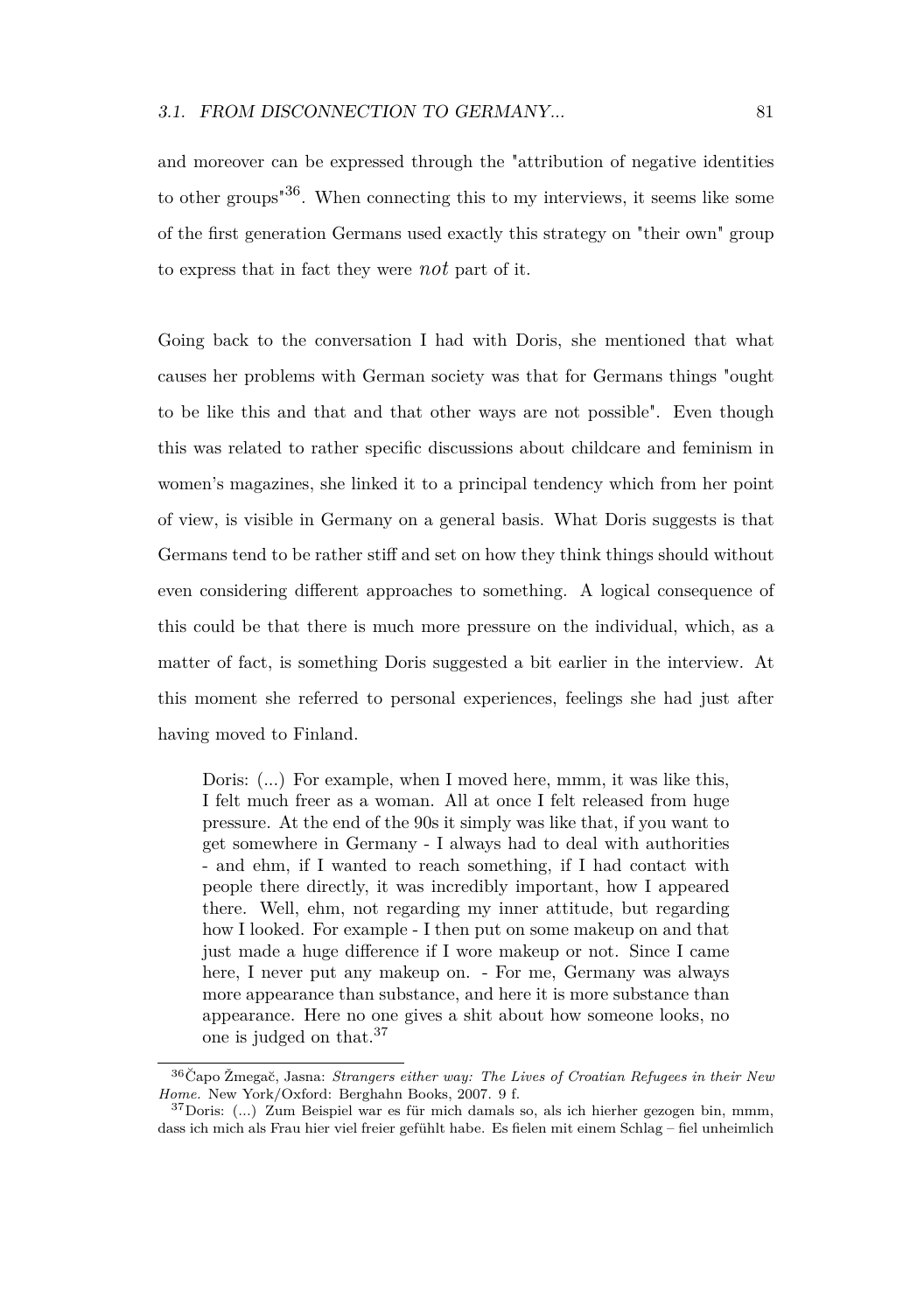To her, being in Finland means freedom to her personally, but also at a general level "people [in Finland] let others be much more - more themselves"<sup>38</sup>. For a while, Doris outlines her point of view on this and explains why she thinks there is no distance between people in Germany. According to her "all the time people get too close to each other<sup>39</sup> - a behaviour she finds horrifying. She illustrates this using several examples. By referring to "what other Germans criticise here [in Finland]", namely that no one smiles or greets each other in public, she stresses that if she was looking for some company, she would certainly not go by bus for this.<sup>40</sup> Here she contrasts her own person to "other Germans" in Finland, and re-tells what many foreigners living there have been told by others or have been saying themselves. Doris both signals a negative view on what she considers as German behaviour but also makes clear that she is not "like them". - Most interestingly, in another sequence, the constellation is completely different:

Doris: (...) For example - there is this Finnish word 'Besserwisser', they use that in German, because it can't be translated. And, ehm, that one says: "No! You can't - that's wrong! You must do it that way!" And for example my daughter-in-law, who studied in Germany and speaks German perfectly, ehm, that happens even today, that - for example she told me incidentally that she has such and such problem, some skin rash or so, and I tell her: "Well, you must do this and that." and she - she didn't speak to me for three days. And

viel Druck von mir weg. In Deutschland war es noch fast Ende der '90er einfach so, dass wenn man was erreichen will - ich hatte ja also ständig mit diesen Behörden zu tun – und ehm, wenn ich da was erreichen wollte, wenn ich mit Menschen persönlich zu tun hatte, war es unheimlich wichtig, wie ich aufgetreten bin. Also nicht, ehm, von meiner inneren Haltung, sondern wie ich ausgesehen hab'. Das war zum Beispiel – ich hab' mich dann geschminkt und das war einfach ein Riesenunterschied, ob ich geschminkt war oder nicht. Ich hab' nie mehr sowas wie Make-up benutzt, seitdem ich hierher gekommen bin. - Und Deutschland war für mich immer mehr Schein als Sein, und hier ist mehr Sein als Schein. Hier ist es so scheißegal,

wie man aussieht, man wird nicht danach beurteilt.  $38$ Doris: (...) unan lässt die Leute viel mehr – mehr sie selbst sein.  $39$ Doris: (...) Und ehm, zum Beispiel dieses — mm, das hab' ich immer schon ganz furchtbar gefund

 $^{40}$ Doris: (...) Und, ehm, das, was von Deutschen so bemängelt wird, dass so jeder für sich ist, und man kann sich ruhig anlächeln und Guten Tag sagen, da hab' ich ja überhaupt nichts dagegen, aber ansonsten – Herrgott-nochmal, das sind fremde Menschen, ich will in Ruhe gelassen werden. Wenn ich Gesellschaft suche, dann fahr' ich doch nicht mit dem Bus deswegen.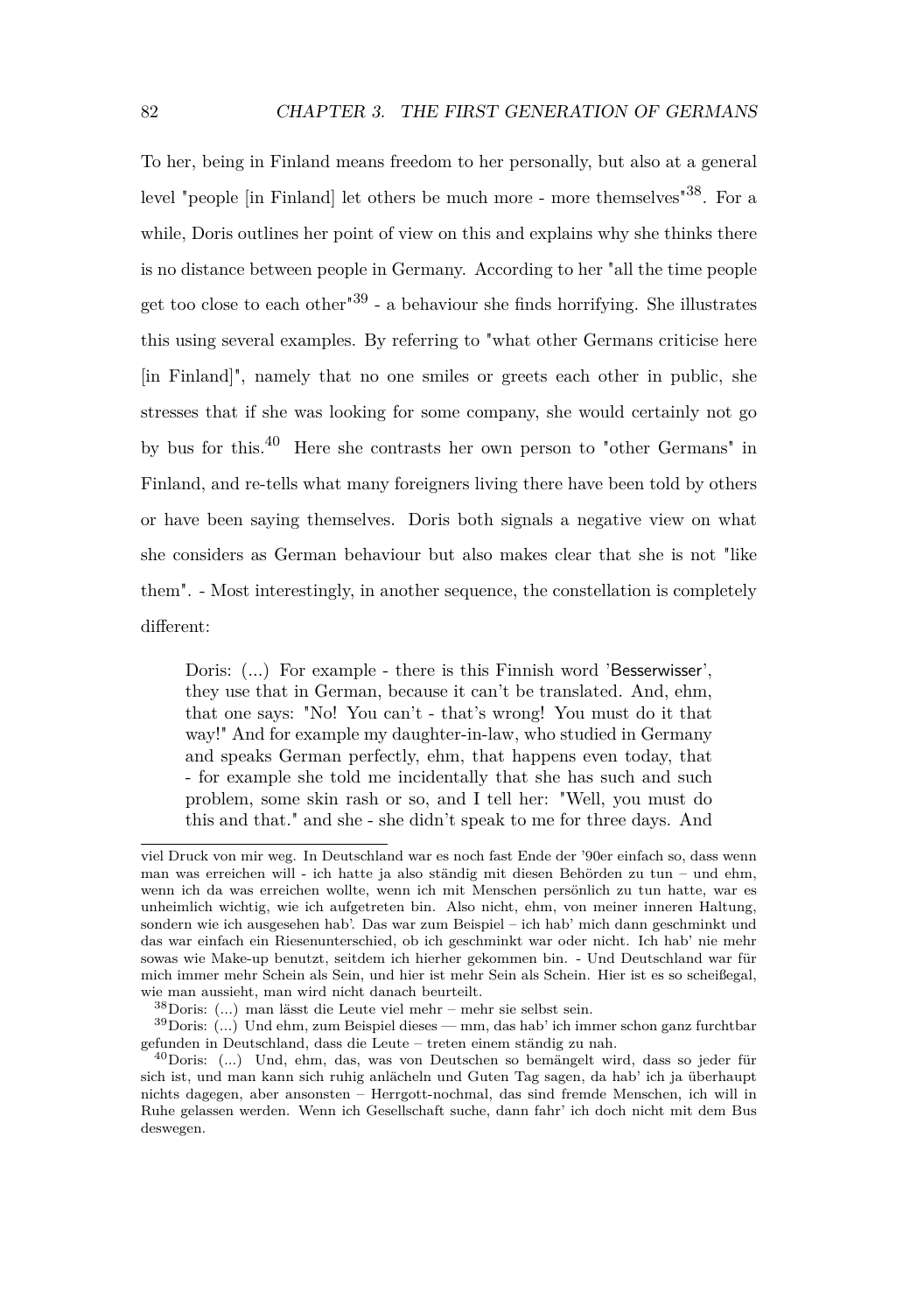I say: "What did I do wrong?" - "Yes, you said 'you must'." and she gets really upset about it and says: "Good Lord, I am an adult woman, how can she dare to say 'you must'", although of course she knows that it's not meant like that in German and she knows that, but it is simply — It is quite typical that one uses this expression in German when wanting to give a suggestion: 'You could try this and that'.<sup>41</sup>

In this account of a conflict situation between her and her daughter-in-law, Doris does not seem to be as far from German socialisation as she suggested at other moments of the interview. While previously she did not get tired of supporting the picture of her not fitting into German society, here she admits that "it still today it happens" that she uses patterns of behaviour, or in this case, a particular way of phrasing that is common in Germany, but that it can cause misunderstandings and issues with people from a different background. This pattern of German "Besserwissen", feeling the need to display knowledge, were it for bragging or also advising purpose, was verified in several interviews, for instance, an anecdote from Darius.

Darius:  $(...)$  In Finland no one feels cramped; here there is enough space for everyone and here people let each other be. The Finnish act of courtesy is based on not meddling into other's affairs. And if I go to Penny-Markt in Germany to do grocery shopping and complete strangers tell me at the counter: (imitating grumpy grandmother's voice) "I would rather not buy this, I bought this last week, it doesn't taste [good]!" - then I do understand as a German that it is wellmeant and corresponds with the communication culture, but as a

<sup>&</sup>lt;sup>41</sup>Doris:  $\ldots$ ) Zum Beispiel – es gibt ja dieses finnische Wort 'Besserwisser', das sagt man auf Deutsch, weil man's nicht übersetzen kann. Und, ehm, dass man sagt: "Nee! So kannst du das – das ist falsch! Du musst das so machen!" Und zum Beispiel meine Schwiegertochter, die in Deutschland studiert hat und perfekt Deutsch spricht, ehm, das passiert bis heute, dass zum Beispiel die erzählt mir, so vorübergehend, sie hat dieses und jenes Problem, hat da irgendwie so einen Hautausschlag oder so und ich sag zu ihr: "Ja, musst du das und das machen." und sie ist dann – sie redet dann drei Tage nicht mit mir. Ich sag: "Was hab' ich ihr denn jetzt getan?" - "Ja, hast gesagt 'du musst'." und da regt die sich drüber auf und sagt: "Mein Gott, ich bin eine erwachsene Frau, wie kann die das wagen, zu sagen 'du musst', obwohl sie das natürlich weiß, dass man das im Deutschen nicht so meint und sie das auch weiß, aber es ist einfach — Es ist schon typisch, dass man einfach im Deutschen diese Wendung benutzt, wenn man einen Vorschlag macht "Du könntest das und das mal probieren".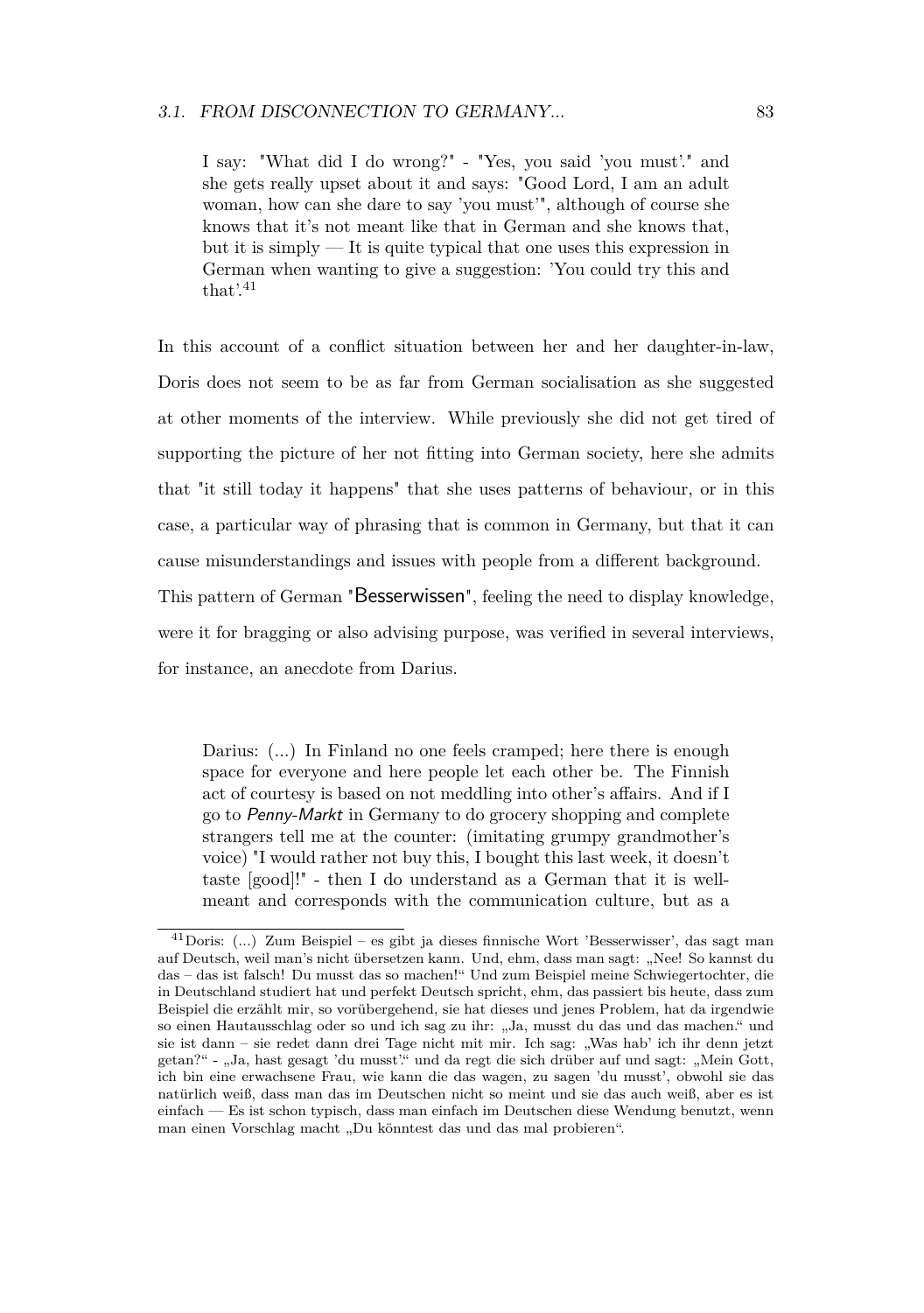Finn, meanwhile, I just want to tell her: "Shut up, silly cow! Stop bothering me!"<sup>42</sup>

At this moment Darius articulates an "as-well-as"-position. When random Germans start giving him advice without knowing him or him asking for it, a part of him, the part which was raised in Germany, where he lived for more than 20 years before moving to Finland, "still" understands the intention behind it. However, as he continues, "by now" he also has a "Finnish part" inside of him and even though his German part might understand the situation, the Finnish part feels irritated and annoyed by what this part considers to be impolite and a rude way of intruding into someone else's business. This position is something one could imagine to be the case especially for the descendants of migrants, where the image of sitting between two chairs or being torn between two cultures<sup>43</sup> dominated the discussion for a long time. This idea is being increasingly challenged, as I will discuss later. It is interesting to see a similar constitution in someone who at the time of the interview has lived more than half of his life "abroad" in Finland. Probably it would be different for someone who migrates at an older age, but in the case of Darius, he moved when he was still relatively young, so even though his main years of socialisation took place in Germany, he still might have been flexible enough to adapt to a "Finnish" way of thinking during all those years of living there<sup>44</sup>.

Darius shows in this sequence that he acquired "communicative competence" in

 $^{42}$ Darius: (...) In Finnland fühlt man sich nicht beengt, hier ist massenweise Platz für alle und hier lassen sich die Menschen in Ruhe. Das finnische Gesetz der Höflichkeit basiert darauf, dass man sich nicht gegenseitig reinredet. Und wenn ich in Deutschland im Penny-Markt was einkaufen will an der Kasse und wildfremde Leute sagen: (imitiert grantige Altweiberstimme) "Das würde ich aber nicht kaufen, das hab' ich letzte Woche gekauft, das schmeckt nicht!" dann versteh' ich zwar als Deutscher, dass es gut gemeint ist und der Kommunikationskultur entspricht, aber als Finne inzwischen, dann habe ich Lust zu sagen: "Halt deine Klappe, du blöde Kuh! Lass mich in Ruhe!"  $\,$ 

 $^{43}\rm{See}$  elucidations of Ruhs 2009.  $^{44}\rm{Michael}$  Braun and Walter Müller formulate the same hypotheses, namely that the age at migration and the duration of someone's stay in the country of residence affects his identification with the places in question. See Braun, Michael; and Walter Müller: "National and Transnational Identities of Intra-European Migrants." In Höllinger 2012. 268.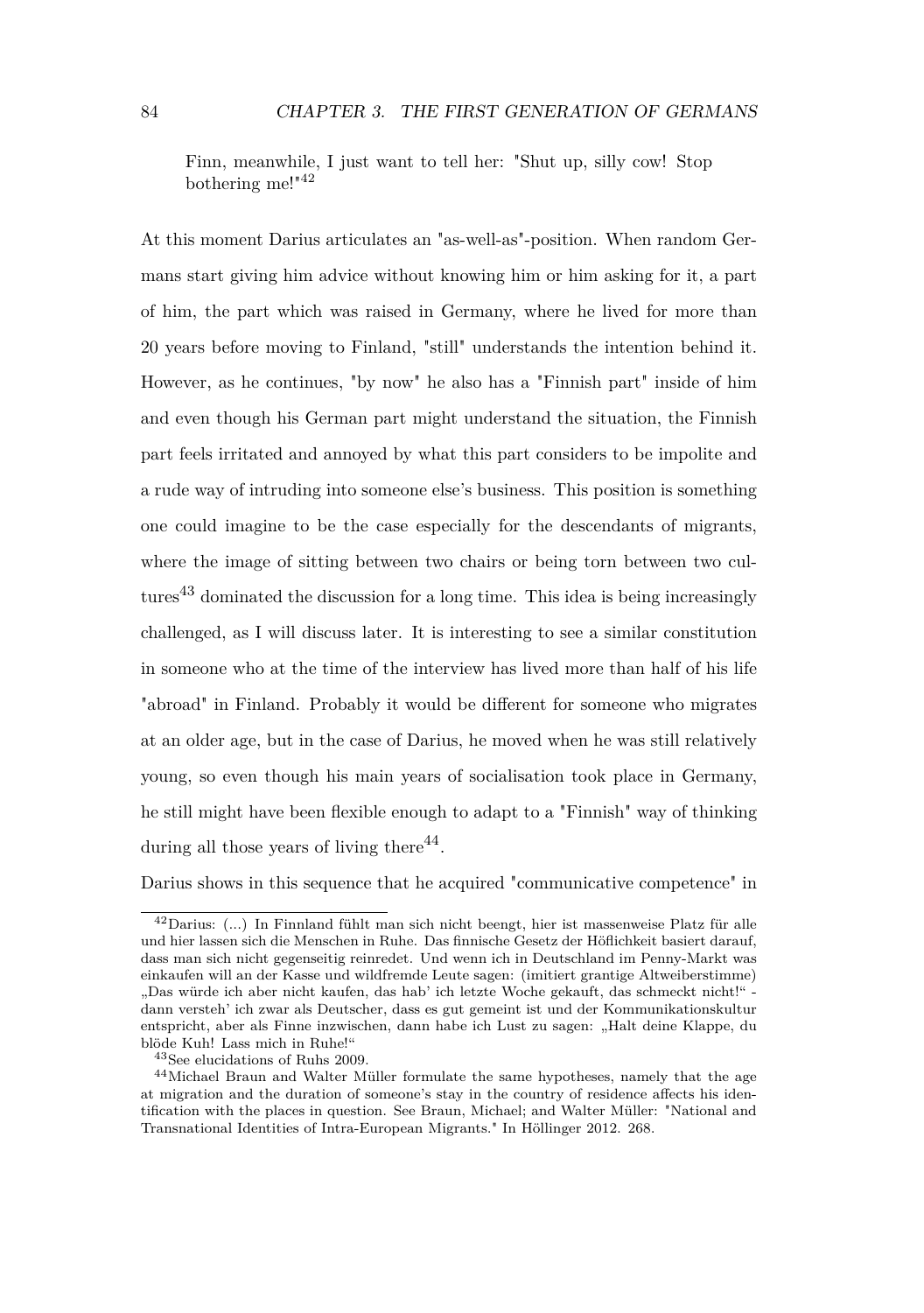both German and Finnish, something that John Gumperz considers to be of greater importance than bare "linguistic competence" as it allows a person to recognise the social norms and values of a group and to act correspondingly<sup>45</sup>. This "as-well-as"-identity is also described by Schellenberger in his study on commuters between Germany and New Zealand, in which he stated that when migrating, people do not simply give up their "old identity", but instead work on "a simultaneous incorporation in several cultural contexts, thus unite several different identities<sup>"46</sup>. Also, Teresa LaFromboise, Hardin Coleman and Jennifer Gerton acknowledged this as-well-as-position as part of their alteration model, which illustrates that it is possible "for an individual to know and understand two different cultures. It also supposes that an individual can alter his or her behavior to fit a particular social context<sup> $147$ </sup>, which is exactly what became visible in the interview with Darius but also with other interviewees. This fits into my adjusted idea of a rucksack-view of culture, meaning that Darius filled some of his rucksack with Finnish components, which also goes well with Ilse Lenz' constructivist perspective of an open and flexible identity which is able to change during life-long learning processes  $48$ .

What struck me as interesting in the context of distance between people, was that even though the majority of my interviewees, regardless of the generation, considered the policy of "Sie vs.  $Du^{\pi 49}$  to be inconvenient and to show how "stiff" Germans were<sup>50</sup>, Doris adds a different layer to this:

Doris: (...) For example, I think in Germany, addressing people

<sup>45</sup>See Gumperz, John: *Directions in socioloinguistics: The ethnography of communication.*

 $^{46}$ Schellenberger 2011. 187. <br>  $^{47}$ LaFromboise, Teresa; Hardin L. Coleman; and Jennifer Gerton: "Psychological impact of biculturalism: Evidence and theory." In *Psychological bulletin* 114, no. 3 (1993). 399.

<sup>&</sup>lt;sup>48</sup>See Ruokonen-Engler 2012. 78.<br><sup>49</sup>Referring to ways of addressing the other: while the informal "Du" may be used with family, friends and in any case signals more intimacy, "Sie" is the formal, official way of addressing and should be used with people one does not know (well) or in work-life (if not explicitly suggested differently).<br> $50$ See for example interview with Dagmar.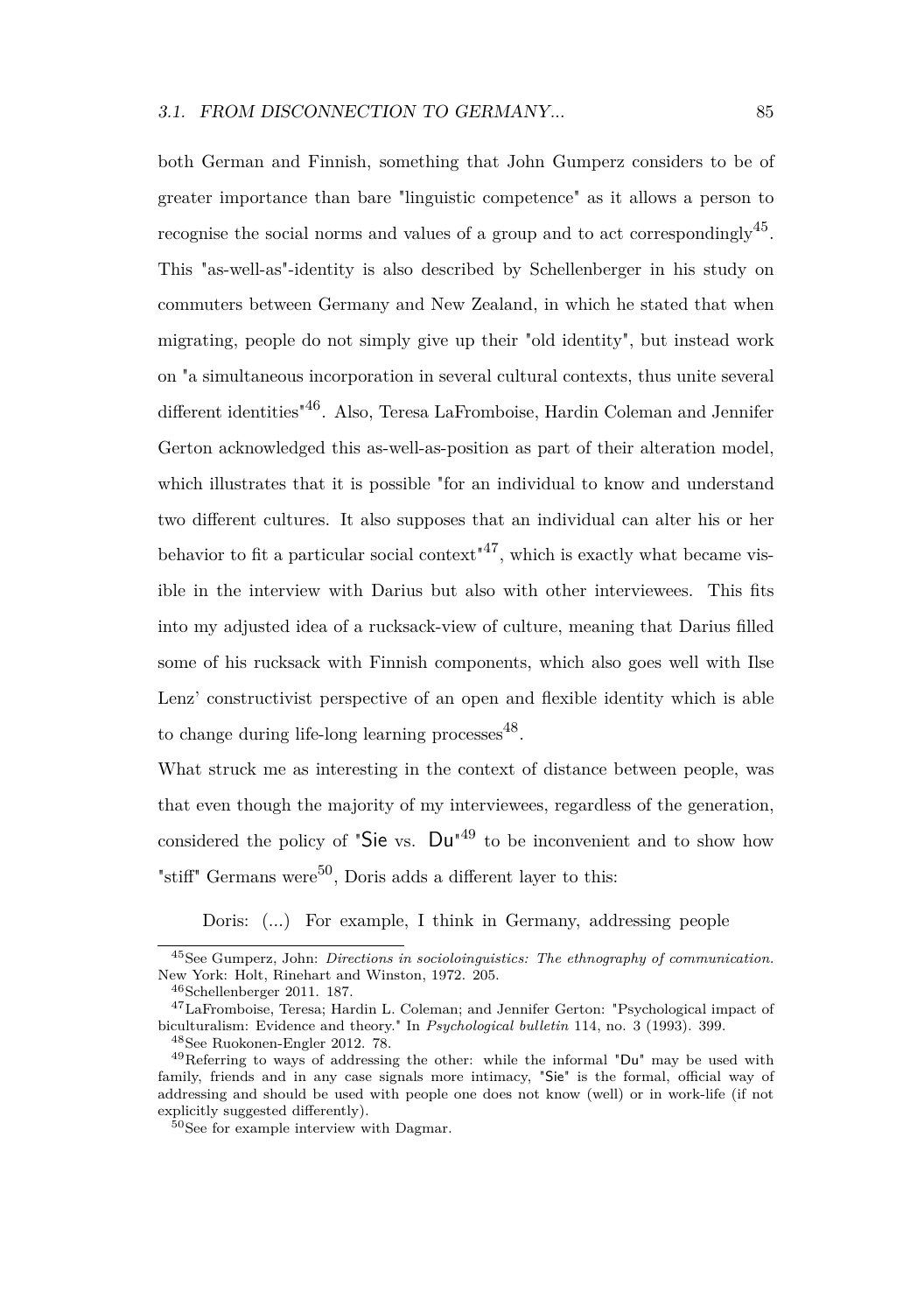with "Sie" is still necessary. And I have experienced that several times colleagues or so suggested: "Oh, but we may just use 'Du'!" - I say: "Okay.", but in doing so, yet another barrier gets lifted, even if one uses 'Sie', one still gets too close to people.<sup>51</sup>

Besides the aspect of having to act as one is supposed to act, and the aspect of meddling into someone else's affairs, my interviewees mentioned many other things they disapproved of in Germany, or in attitudes they regard as German. In the following paragraph I chose to present two of them for different reasons. First of all, Darius describes life in Germany through the eyes of Finnish-German descendants. He says:

Darius: I think what — hits children, who are raised here [in Finland] in a German-Finnish way and who then as young adults go to Germany, very hard, is how replaceable every individual is in Germany, how many people there are there and how many of those people are actually redundant or are searching for a spot all the time or for something to eat or something to smoke or something to live in or... So, this struggle for existence — in Germany you just are no longer (incomp.) Here [in Finland] you belong to a small elite, at least you're given that impression, yes and bilingual, trilingual homes, which once in a while move to Los Angeles or Dubai or manage the cultural institute in Berlin, all that is totally normal and in Berlin all of a sudden you're —

I: Nobody.

D: Yes. Get barked at when you don't pay the rent on time... (laughs) <sup>52</sup>

In this excerpt Darius, tries to imagine how it must be for children of German-

I: Niemand.

<sup>51</sup>Doris: (...) Zum Beispiel, ich denke, dass man nach wie vor in Deutschland das Siezen braucht. Und ich hab' das oft erlebt, dass es bei Kollegen oder so gesagt wird: "Ja aber wir können uns ja duzen!"- Ich sag "Okay", aber damit fällt wirklich noch eine Schranke mehr, sogar wenn man sich siezt, tritt man den Leuten zu nah.

 $52$ Darius: Ich glaube, was — Kinder, die deutsch-finnisch hier aufwachsen und dann als junge Erwachsene nach Deutschland gehen, ziemlich hart trifft, ist wie ersetzbar in Deutschland jedes Individuum ist, wie viele Menschen es da gibt und wie viele Menschen davon eigentlich überflüssig sind oder sich einen Platz suchen die ganze Zeit oder was zu essen oder was zu rauchen oder was zu wohnen oder... Also, dass der Existenzkampf — in Deutschland ist man eben nicht mehr (unv.) Hier gehörst du zu einer kleinen Elite, zumindest wird dir das Gefühl vermittelt, ja und zweisprachig, dreisprachige Elternhäuser, die ab und zu mal nach Los Angeles ziehen oder Dubai oder das Kulturinstitut in Berlin leiten, das ist ganz normal und in Berlin bist du dann plötzlich —

D: Ja. Wirst angeschnauzt, wenn du deine Miete nicht rechtzeitig zahlst... (lacht)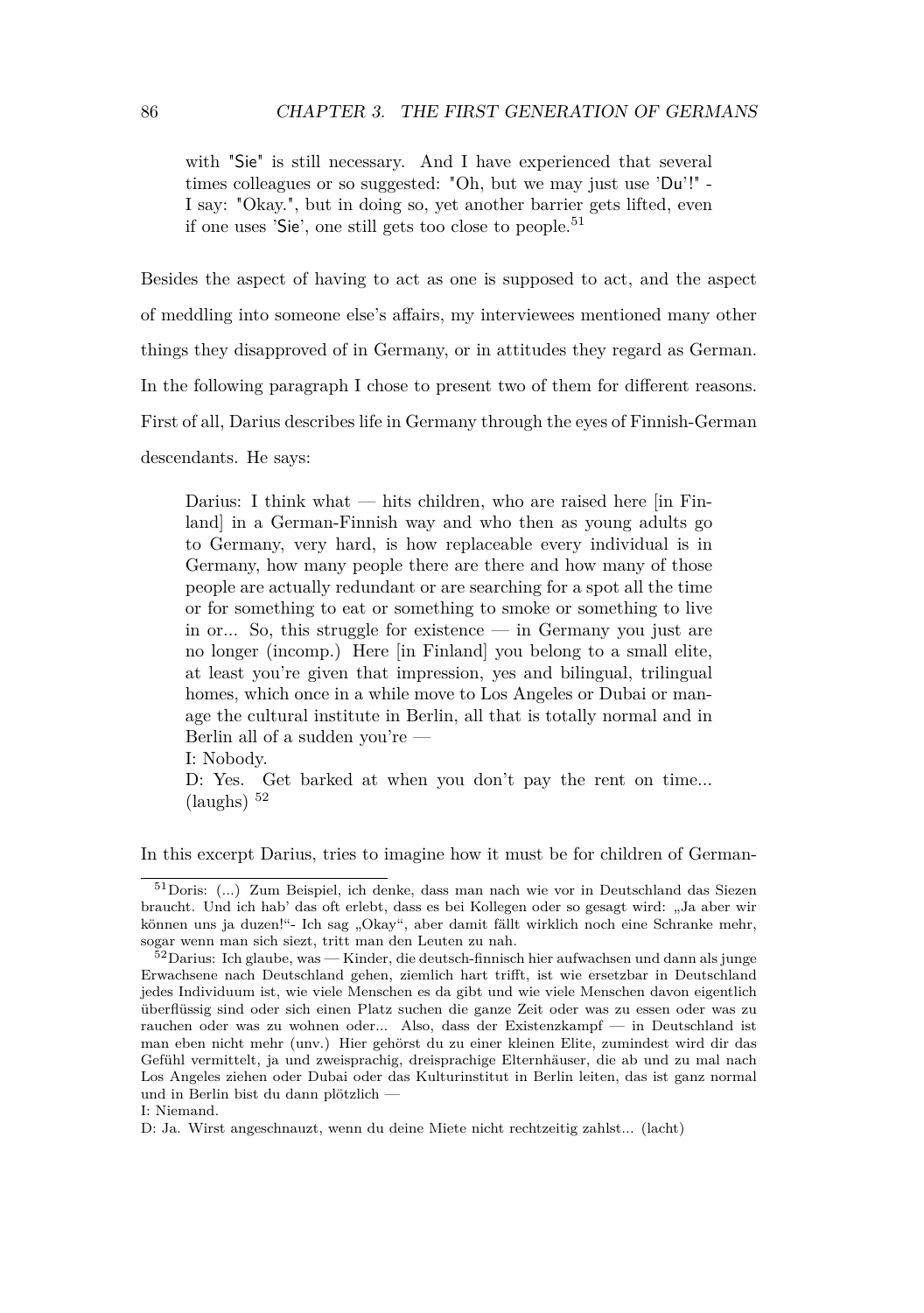Finnish families who grew up in Finland and go to Berlin as adults. Darius does not mention if this is how his own children experienced visiting Germany or if it is actually based on his own feelings, as he previously described himself as a "by-now-Finn". However, Dieter and his son Lari also support the image of a struggle for existence in Germany. As Dieter says, in Germany everybody is "always bustling and looking out for number one", while Lari compares it to people trying to pass the other or then trying to block the one who is passing. Even though Dieter adds that there might be also "weirdos and criminals and stupid people" in Finland, there are not as many and if one wants to, it is always possible to avoid them.<sup>53</sup>

A final example of explaining what one dislikes about Germany in order to dissociate from Germany, was given by Dirk, who was in his 50s when we met. Like the previous interviewees Darius and Dieter, Dirk had also been living in Finland for several decades when we met. However, and in contrast to Dieter, who almost consistently expressed a rather negative view on Germany and Germans, Dirk seemed to appreciate certain aspects of life in  $\text{Germany}^{54}$ , still criticising others. As Dirk kept himself well-informed about German society and followed German media, he took position of an expert when saying that what he had observed was "complaining on a very high level" in Germany. According to Dirk this shows in private but also in media.

Dirk:  $(...)$  If two Finns in Finland meet and one asks the other: "So,

<sup>53</sup>Dieter: (...) In Deutschland ist man immer irgendwie so am Wuseln oder muss immer gucken, dass man irgendwo bleibt.

Lari: Man versucht, einen zu überholen, oder man versucht, einen beim Überholen zu blockieren,...

D: Ja-ja, es ist irgendwie — es ist so eine Natürlichkeit eigentlich, wie das hier so ist. Hier gibt es auch Spinner und hier gibt es Kriminelle und blöde Leute, aber das ist doch alles relativ wenig hier. Und man kann den Leuten auch eigentlich hier sehr simpel und einfach aus dem

 $54$ Something which underlined this, was that according to Dirk's own words he would not mind moving back to Germany, even though this might be a bigger issue for his family than for him. Most other interviewees of this group could not imagine moving back to Germany and if so for practical reasons like the climate or the Finnish health system. I will not go more into detail, but it is worth mentioning at this point.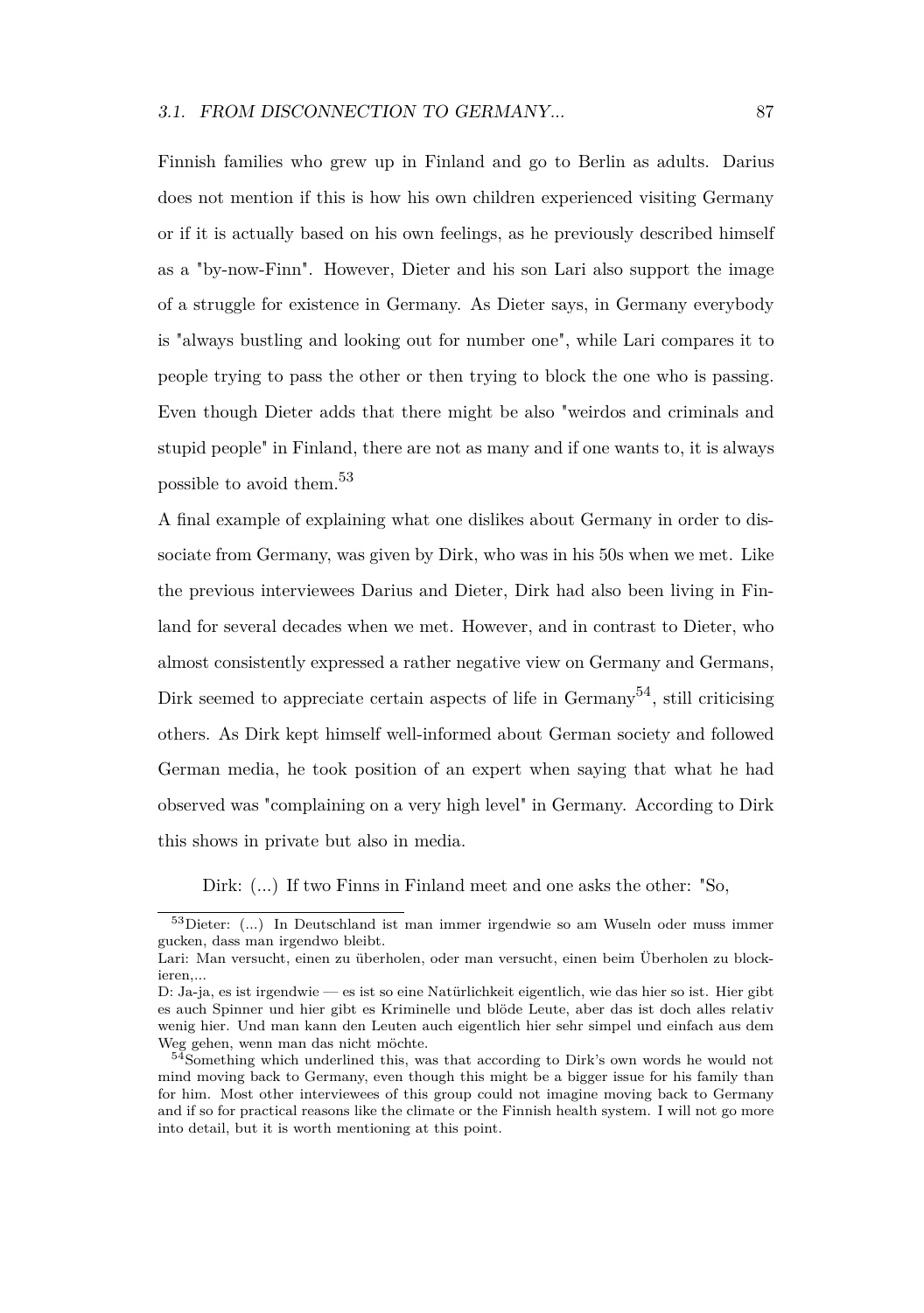how are you?" and the other replies: "Yeah, it's okay." If they would ask "How are you?" in Germany, every second would reply: "Ouh, shit! Ouh, this and that!" and then he will start lamenting. In my opinion it is much more common in Germany than in Finland to have a negative attitude towards aspects in everyday life.<sup>55</sup>

Only moments later, Dirk puts this into a more general frame by talking about

his discoveries in German and Finnish media:

Dirk:  $(...)$  That sometimes things that actually were no real problems before get whipped up negatively in the German media. "We are at such a bad stage!" or "Everything is so expensive!" and the drop in prices and the inflation and still in comparison with other countries, us Germans were still the ones who were among the betteroff economies. (...) Well, especially as a foreigner those things at some point become apparent.<sup>56</sup>

Particularly the last quote shows an interesting way of positioning oneself. On the one hand, Dirk speaks of "us Germans" when stating that Germany's economy was still better off when Germans had already started to complain and worry. Here, he includes himself in the group - but on the other hand he consciously calls himself a foreigner (in Germany), putting himself into an outsider position, which enables him to see and analyse tendencies in German society.

A similar observation was made by Bönisch-Brednich in her study on German migrants in New Zealand. As she stated, after some years of living abroad the perspective changes and one starts to see Germany though the eyes of a New Zealander (or here, of a Finn). Therefore visiting Germany turns into "journeys of comparison" which "confirm their own position in relation to both countries and both ways of life<sup> $57$ </sup>. In the case of some of my interviewees, this may be

 ${}^{55}$ Dirk: (...) Wenn sich in Finnland zwei Finnen zusammensetzen, dann fragt der eine: "Na, wie geht's?" und der andere sagt: "Ja, ist okay." In Deutschland jeder Zweite, wenn sie ihn fragen: "Wie geht's?" - "Ouh, scheiße! Ouh das und das!" und da fängt er an, zu lamentieren. Es gibt in Deutschland meines Erachtens eine wesentlich weiter verbreitete negative

 $^{56}$ Dirk: (...) Dass also in den deutschen Medien teilweise Sachen negativ hochgepusht wurden, die eigentlich keine wirklichen Probleme waren. "Uns geht's so schlecht!" oder "Es ist alles so teuer!" und der Preisverfall und die Inflation und trotzdem im Vergleich zu anderen Ländern wir Deutschen immer noch diejenigen waren, denen es wirtschaftlich mit am besten ging. (...) Also, vor allem, wenn man Ausländer ist, fällt einem das doch irgendwann mal auf.  ${}^{57}\mathrm{Bönisch-Brednich}$  2002b. 228 f.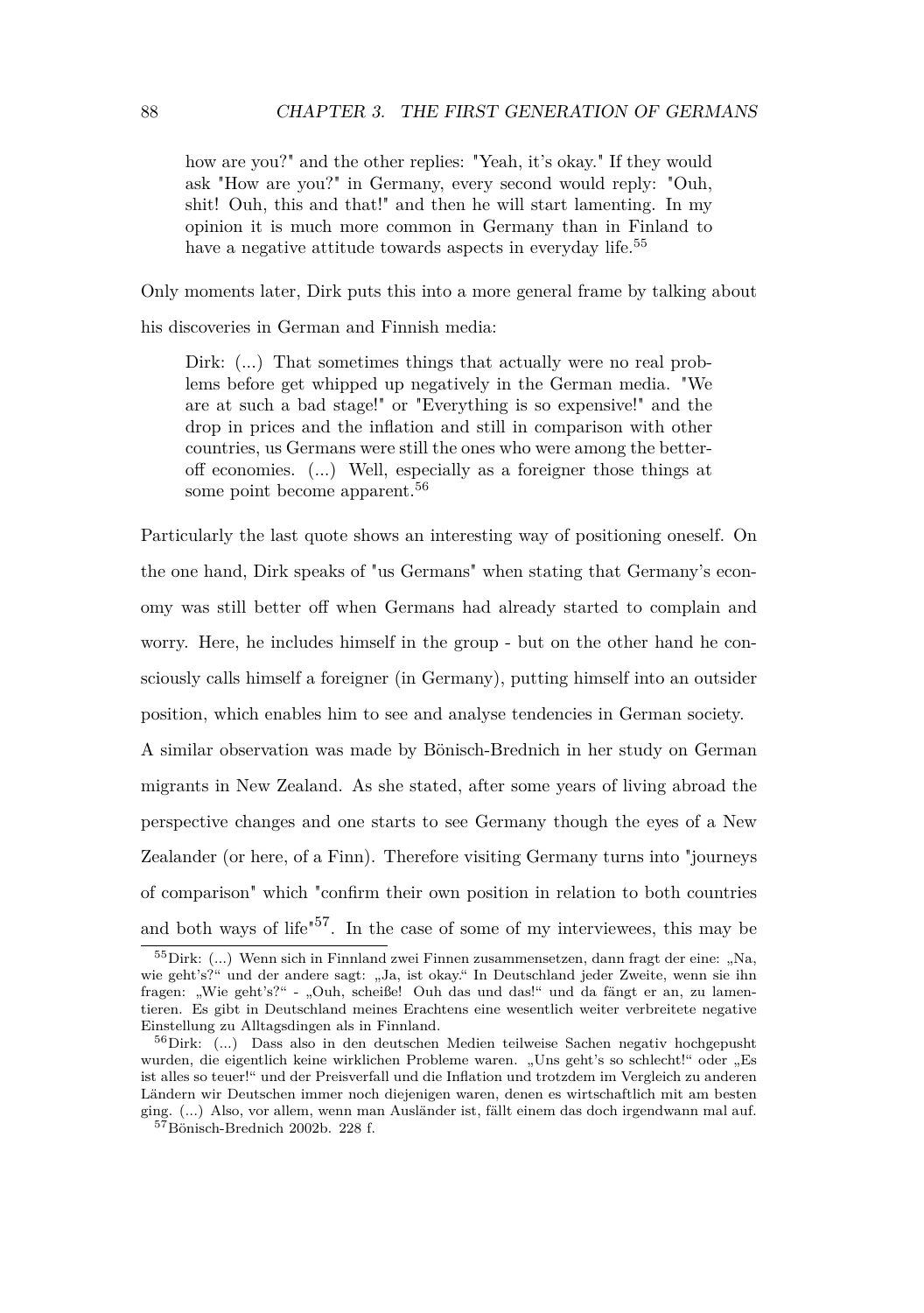an "in between" or "within both cultures" position, having both the viewpoint of a German, meaning an understanding of patterns in Germany, as well as the viewpoint of a Finn, perceiving and evaluating what is seen as normal in Finland and Germany.

# **Social life**

The way my interviewees took a position within or outside categories such as German- and Finnishness also became visible at a different level, namely in how they decided to shape their social lives. Their connectedness or unconnectedness to or from other Germans manifests itself in the extent to which my respondents decided to interact with them and if and how they get involved in "German circles". This links to Linda Duits idea of a identity as a "narrative of the self", which includes ways of "performing" the particular identities<sup>58</sup>. It is not only about what one tells about himself, the words he uses to position himself, but also the way he behaves, acts, the habits and practices he pursues.

When I asked in the interviews if my discussion partners somehow took part in the activities within German circles in Helsinki, Dieter made a clear statement: "*Zero* interest." and continued: "I don't need any Germans here. Then I could also just stay in Germany."59. At other stages of the interview he had already stressed several times how distant he felt from Germany and other Germans, and in this context he made it clear once more by opposing two scenarios:

Dieter: I think I would do that if I were in Germany: I would go to all kinds of events when there is something Finnish. But here I would never ever think of going somewhere where there is a German flag set up on the table.<sup>60</sup>

<sup>58</sup>See Duits, Linda: *Multi - Girl - Culture: An Ethnography of Doing Identity.* Amsterdam: Amsterdam University Press, 2008. 34. <sup>59</sup>Dieter: *Null* Interesse. (...) Ich brauche hier keine Deutschen. Dann kann ich auch in

Deutschland bleiben.<br><sup>60</sup>Dieter: Ich würde das, glaube ich, auch machen, wenn ich in Deutschland wäre, dann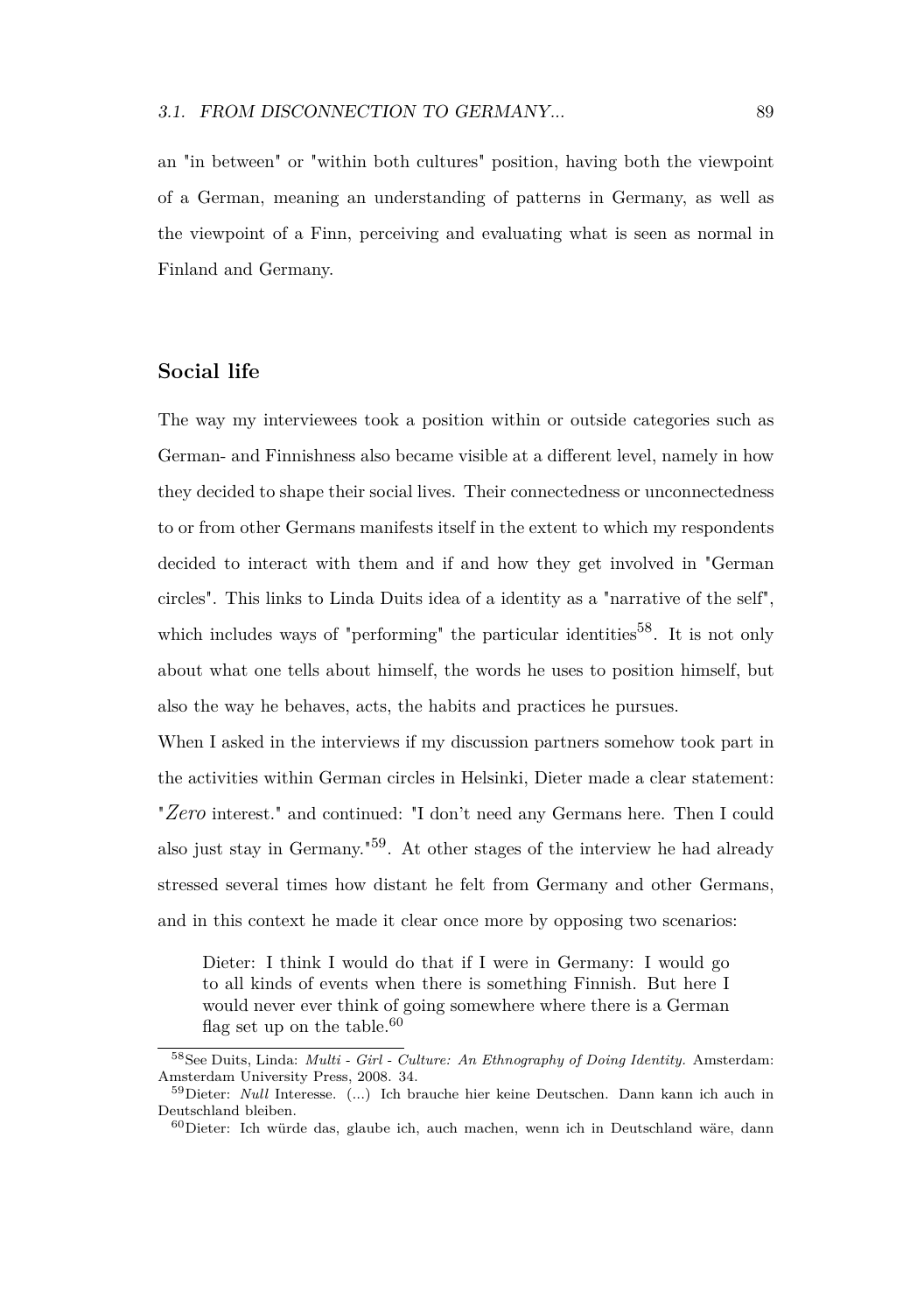This struck me as interesting: Not only that Dieter previously named several character traits and tendencies in German behaviour that he dislikes or that make him realise that he is not at all "like them" - he actually reinforces this Finnishness of his by drawing a picture of him being in Germany, joining events dedicated to Finnish culture, taking part in something he feels close to his heart. Reality, his situation now in Finland, is in direct contrast. Dieter makes it sound as if he *already were* where and with whom he wants to be and as if he felt no desire to change it or to have even temporary contact with things or people related to Germany. While Darius for instance, who called himself a "by-now-Finn", makes use of literal self-descriptions and labellings, Dieter creates the same image of himself in a more illustrative way. However, his initial reaction to my question seemed definite and without any hesitation, suggesting that he has no moments when he might possibly feel different about it. A similar attitude was expressed by Dennis (in his 40s), who came to Finland for love and had been living there for more than ten years at the time of the interview. When asking him if he sometimes goes to gatherings of German groups like the Internet forum saksalaiset, he concedes:

Dennis: Yes, I was thinking about it, but at the moment I somehow lack interest in it. (thinks) Don't know, eh, no clue, there... I don't know, in the end I wouldn't know what I should do there. If it is all about speaking German, I just pick up the phone and call my brother or so. Or a friend in Germany. $\rm ^{61}$ 

As a matter of fact, just after having moved to Helsinki, Dennis actually did go to some gatherings at the German restaurant Zinnkeller, but only because he "was a complete stranger and only had [his] girlfriend and mother-in-law",

würde ich auch zu allen möglichen Veranstaltungen gehen, wo es irgendwas Finnisches gibt. Das könnte mir hier nicht im Traum einfallen, zu irgendwas hinzugehen, wo eine deutsche

 $61$ Dennis: Doch, hab ich mal überlegt, aber irgendwo fehlt mir ein bisschen das Interesse im Moment. (überlegt) Weiß ich nicht, eh, keine Ahnung, da... Ich weiß auch nicht, im Endeffekt weiß ich auch nicht, was ich da soll. Wenn es nur darum geht, Deutsch zu sprechen, dann nehme ich das Telefon in die Hand und ruf meinen Bruder an oder so. Oder eine Freundin in Deutschland.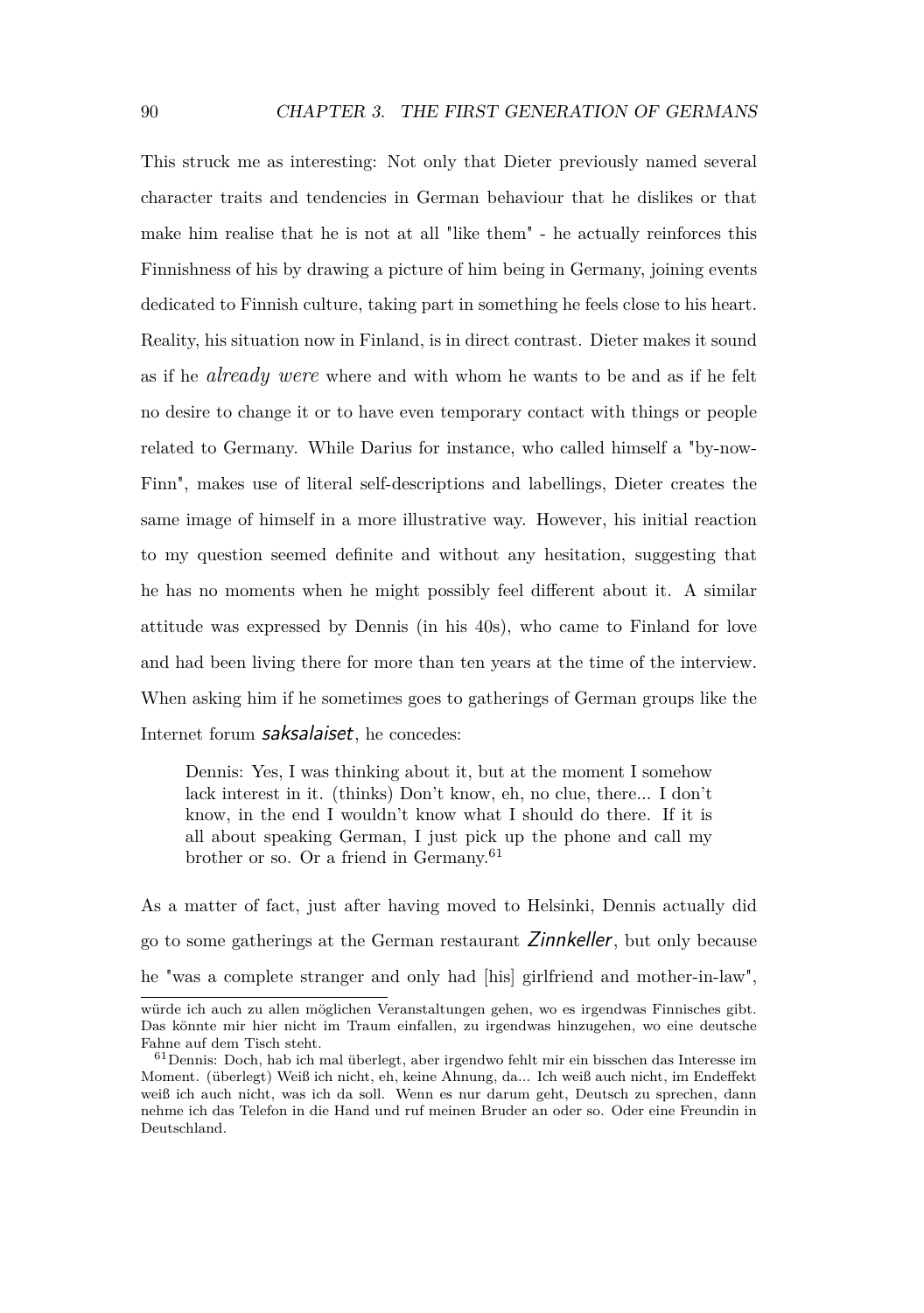who were living in a city other than Helsinki. Dennis admits that as he did not "have anybody in Helsinki", "of course it was nice" to go to the meet-ups, but when he met other, "international" people at the language class he attended, seemingly it became unnecessary for him to go to those German gatherings. $62$ When looking at his interview as a whole, I consider it to be interesting to contrast his lack of interest in attending organised gatherings of Germans with his view on his social life in general. At other points of the interview, Dennis admits that he finds it hard to establish friendships with Finns. He describes how he tried to find contacts through one of his hobbies, motorcycling, but adds that he actually never meets anyone with whom he is "cruising around in the afternoon" in other contexts than this. Despite the fact that motorcycling is "a seasonal thing", Dennis sees another reason in Finns being "more reserved" so that building friendships takes "a little longer". He acknowledges though that it also needs a personal, mutual connection, two people have to be on the same page - and this is something universal, not specific to living in Finland.<sup>63</sup> To me it seems interesting that even though Dennis admits that still today he has not really succeeded in building a big network outside his girlfriend's family, he still is not interested in going to those German meet-ups. By saying that "if it

<sup>62</sup>Dennis: Ja, zu Anfang war das natürlich ganz nett, weil ich komplett fremd in der Stadt war und ich hatte im Endeffekt nur meine Verlobte und meine Schwiegermutter wohnt in [Ort], mein Schwiegervater auch und insgesamt die Familie von der Seite in [Ort] – ich hatte in Helsinki gar keinen. Und dann war das natürlich dahingehend ganz gut, da hab ich irgendwo Leute getroffen, hab dann im Sprachkurs auch Leute aus anderen Teilen Europas und der Welt

<sup>&</sup>lt;sup>63</sup>Dennis: (...) Sagen wir's so, über das Internet, Motorradfahren und so weiter hab ich dann versucht, auch selbst Kontakte zu knüpfen. Aber das ist auch so... Das Problem beim Motorradfahren ist, das ist immer so eine saisonbedingte Sache, das dauert ein bisschen und das dauert auch jetzt so... Die Leute, mit denen ich dann durch die Gegend gurke nachmittags, sehe ich sonst auch nicht. Die sind irgendwo anders, arbeiten, ich hab noch keinen eigentlich getroffen, (lacht) mit dem ich durch die Gegend gedüst bin. Aber da kommt einem dann auch wieder so die Sache entgegen, dass die Finnen so bisschen reservierter sind, dass es etwas länger dauert. Es sei denn, man findet wirklich den gemeinsamen Dreh, dass man wirklich so in die gemeinsame Richtung geht sowieso. Aber das, da hab ich bisher wirklich noch keinen in Finnland oder in Helsinki getroffen, wo ich sage "OK, mit dem komme ich super aus, mit dem verstehe ich mich hervorragend." - Aber das ist in Deutschland genau das gleiche. Wenn ich jetzt nach Lübeck ziehen sollte oder so oder nach Bremen, hätte ich genau das gleiche Problem, oder nach München oder wie auch immer. Da ich niemanden kenne —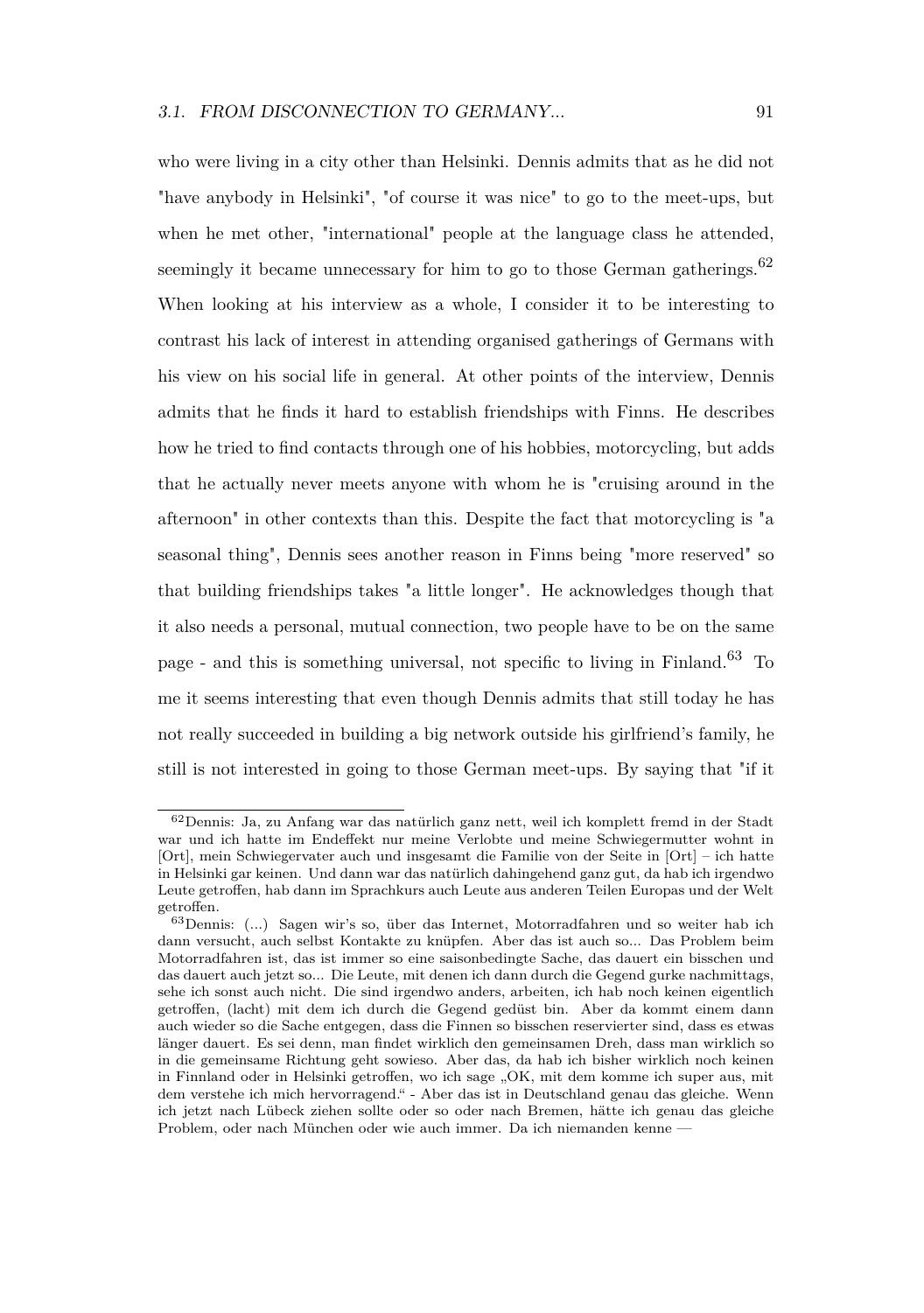was just about talking German (I could also just pick up the phone and call my brother)", he breaks those gatherings down to the usage of a common language, which apparently is not of sufficient importance for him that it would make him go there.

Other interviewees named more concrete reasons why they did not want to attend any get-together of Germans, for instance Dominik and Dana. Dominik was in his 30s when we met and came to Finland during his studies. He told about going to some meeting of the **saksalaiset**-forum some years ago:

Dominik: We were quite heterogeneous regarding the age structure, I already ranked among the older ones back then; not to the oldest, there were also one or two, who were 60 years old, but besides those, there were mostly young students. And I don't really fit that well in there (takes a deep breath) as a father of a family, who is established in working life. Finding topics to talk about is not that easy then. Because I'm not really into this little game "Griping about Germany". Or the other way round, what is even more popular: "Griping about Finland" - I also don't like to play.<sup>64</sup>

Dana, another interviewee who was in her 40s at the time of the interview and who had already been living in Finland for more than a decade, shares this experience and says that Germans in Finland or abroad generally, tend ot have a certain attitude that she does not like. According to her, those Germans, who "wanted to leave by all means" usually have a quite negative opinion about Germany, which she can not really come to term with. Nonetheless she tells me that she has a rather mixed social life, with Finnish, international as well as German friends, but she never really was looking specifically for German contacts.<sup>65</sup> Dominik, who explained above that he also does not like taking

<sup>64</sup>Dominik: Da waren wir ein bisschen heterogen, also von der Altersstruktur her, da zählte ich damals schon zum älteren Ende dann; nicht ganz zu den Ältesten, ein, zwei 60-jährige waren auch da, aber eben vor allem junge Studenten. Und da pass' ich halt (holt Luft) als Familienvater, der im Berufsleben steht, dann nur noch bedingt rein. Gesprächsthemen zu finden, ist dann nicht unbedingt ganz einfach. Weil das Spielchen "Über Deutschland meckern" spiel' ich nicht ganz mit. Oder andersrum, was fast noch lieber betrieben wurde,

 $^{65}$ Dana: (...) grundsätzlich habe ich sowohl internationale, deutsche und auch finnische Kontakte, also, da habe ich nie irgendwie so nach anderen Deutschen gesucht, irgendwie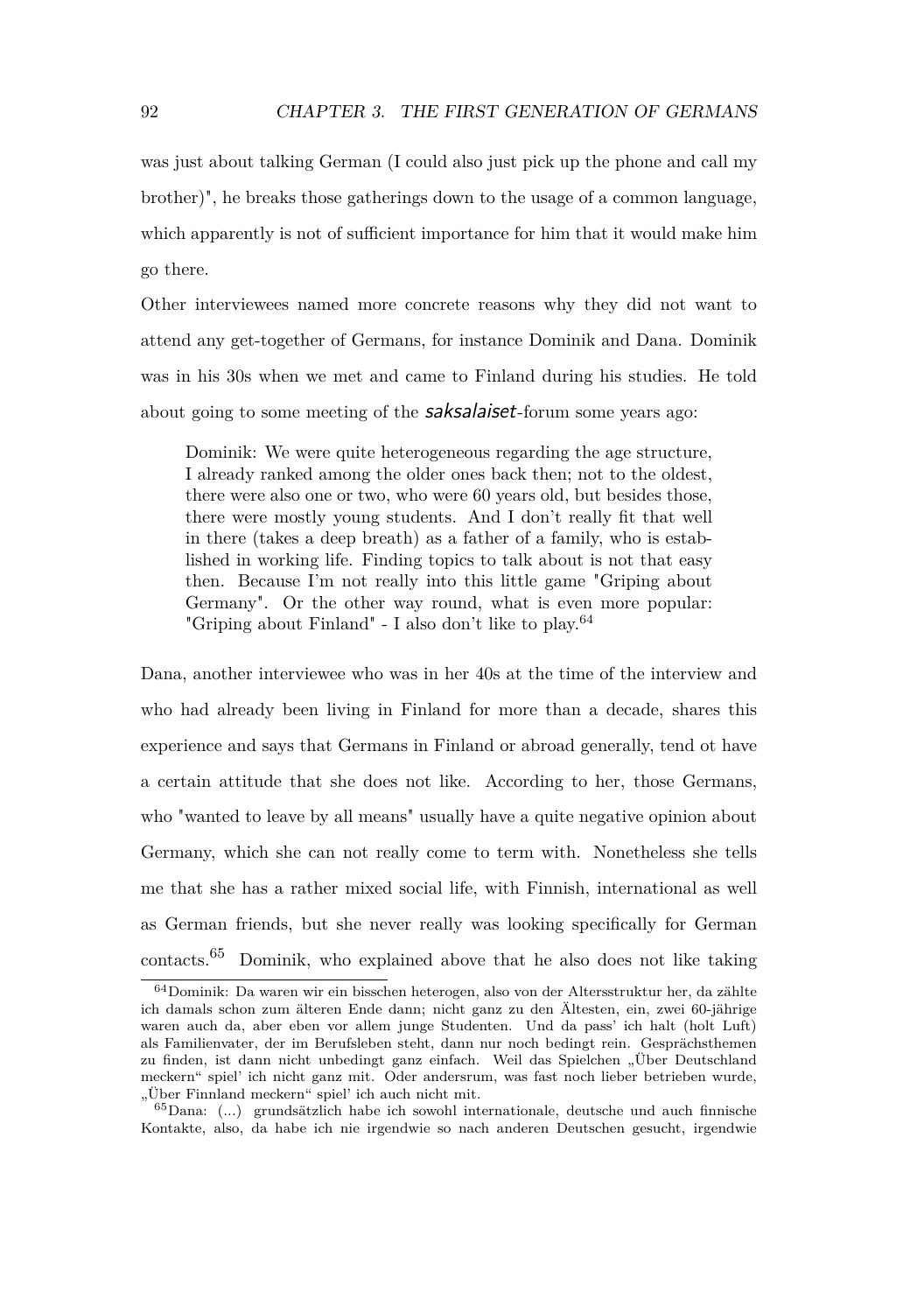part in German meet-ups, indeed has Germans among his friends. According to him, this was related to his children attending the German School in Helsinki though, and might have turned out differently if he had been living somewhere else in Finland, where no such German institutions existed.<sup>66</sup> Dominik added an interesting aspect to this discussion by telling me about a German family who became family friends through their children, who all go to the German School. He told me that the mother of a classmate of his child noticed that they had the same dialect and asked him where he was from  $67$ . As it turned out, they were from the same area in Germany and that is how they "started having a conversation", from which a friendship evolved. When I asked Dominik whether he thinks that coming from the same region makes becoming friends easier, he replied:

Dominik: Yes, the background is simply similar and of course also the dialect; you know, people sometimes look down to the Swabian dialect in particular, sneering, and if you then meet someone - well, I myself don't speak it that strongly, because my parents were more from the north, but for many it is simply nice, being able to talk and no one smirks and they are understood!<sup>68</sup>

In this citation Dominik refers to a hierarchy of dialects in Germany, in which some are made fun of more than of others<sup>69</sup>, and expresses how relieved people

aktiv, dass man unbedingt halt so die Grüppchen sucht. - Da sind einige dabei, mit denen ich mich gut verstehe, aber Deutsche verhalten sich auf eine typische Art in Finnland oder allgemein im Ausland. Die, die unbedingt weg wollten, haben allgemein eine sehr schlechte Meinung über Deutschland, das ist nicht so ganz mein – also, mein Bereich, also halt dann nur meckern, dass in Deutschland alles schlechter ist...<br><sup>66</sup>Dominik: Naja bei mir muss man schauen, weil die Deutsche Schule natürlich auf meinen

Bekanntenkreis etwas Einfluss hat, dadurch kennt man natürlich viele Deutsche. Ich wüsste nicht, wie es sich entwickelt hätte, wenn wir in Turku wohnen würden oder in Rovaniemi, als Extrem dann. Da wäre die Entwicklung vermutlich eine andere. <sup>67</sup>Dominik: Die Mutter von dem Klassenkameraden meiner Tochter hat dann irgendwann

festgestellt, dass meine Sprache doch so einen ähnlichen Dialekt hätte wie ihrer und wo ich denn herkäme und da kamen wir dann ins Gespräch<br><sup>68</sup>Dominik: Ja, der Hintergrund ist einfach ähnlich und der Dialekt natürlich auch; gerade

auf den schwäbischen Dialekt wird ja gerne etwas herabgeschaut und spöttelnd und wenn man dann jemanden hat – also, ich sprech's ja selber nicht stark, weil meine Eltern eher aus dem Norden kamen, aber für viele ist es einfach nett, wenn sie reden können, keiner grinst und sie

 $69$ Drawing on Ronald Wardhaugh (1999), Lotta Weckström elucidate that the "idea that there is a close, possibly determining, relationship between language and the people who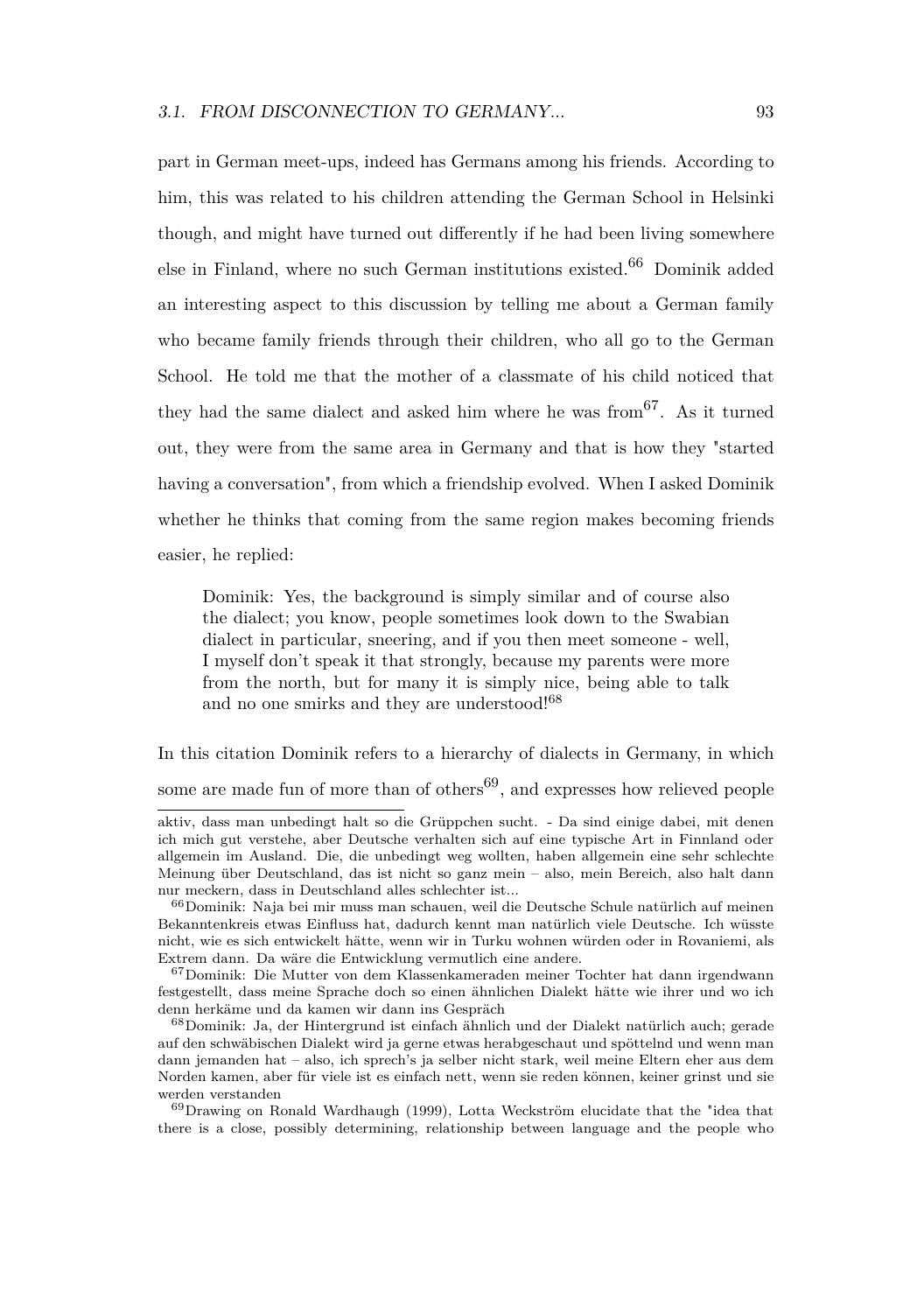with such a "despised" dialect can be if they can talk freely, without having to fear that someone will mock them for the way they speak. Even though Dominik did not look for German contacts and did not feel comfortable at organised gatherings of Germans, once he met someone from the same region in Germany, he did feel a connection, already simply based on this mutual background.

## **Change of attitude**

A negative attitude towards Germans and German circles in Finland is not cast in stone, even though some interviewees might have made it sound like it is. In some cases even an explicit aversion to "the German community" may change due to various circumstances. This was the case for Doris. Most interestingly, she explains that the reason why she initially contacted me, was because an acquaintance (the interviewee Daniela) thought I might be interested in talking to her as she was "not at all part of German circles"<sup>70</sup>. She continues describing how she saw the German community in her first years in Finland:

Doris: And, ehm, unfortunately I had the experience right in the beginning, I can't even tell you where I actually met them... Probably, yes, there were quite a few, there were meetings of Au Pair girls, even though I was much older, of course. That was mostly related to the German school, the German embassy, where I witnessed - or where I realised quickly that these people were exactly the type with whom I did not, absolutely did not want to be in touch with, where I heard, ehm, that were the kind of Germans, there were harrowing many of those in the 90's, who think they are something better than

speak it is widespread. (...) This thin line of thoughts brings us very quickly to beliefs about some languages being sophisticated and better developed, whereas others are less developed.",

 $^{70}$ Doris: Nee. Ich hab' bis heute — das war der Grund, weswegen ich zu dir Kontakt aufgenommen habe, das war durch eine Frau, die ich eigentlich nur ganz ganz flüchtig kenne, hauptsächlich durch Facebook, Daniela, die irgendwie die Idee hatte, ich könnte deshalb interessant sein, dadurch, vor allen Dingen, weil ich nämlich im Prinzip überhaupt nicht in deutschen Kreisen bin, überhaupt nicht!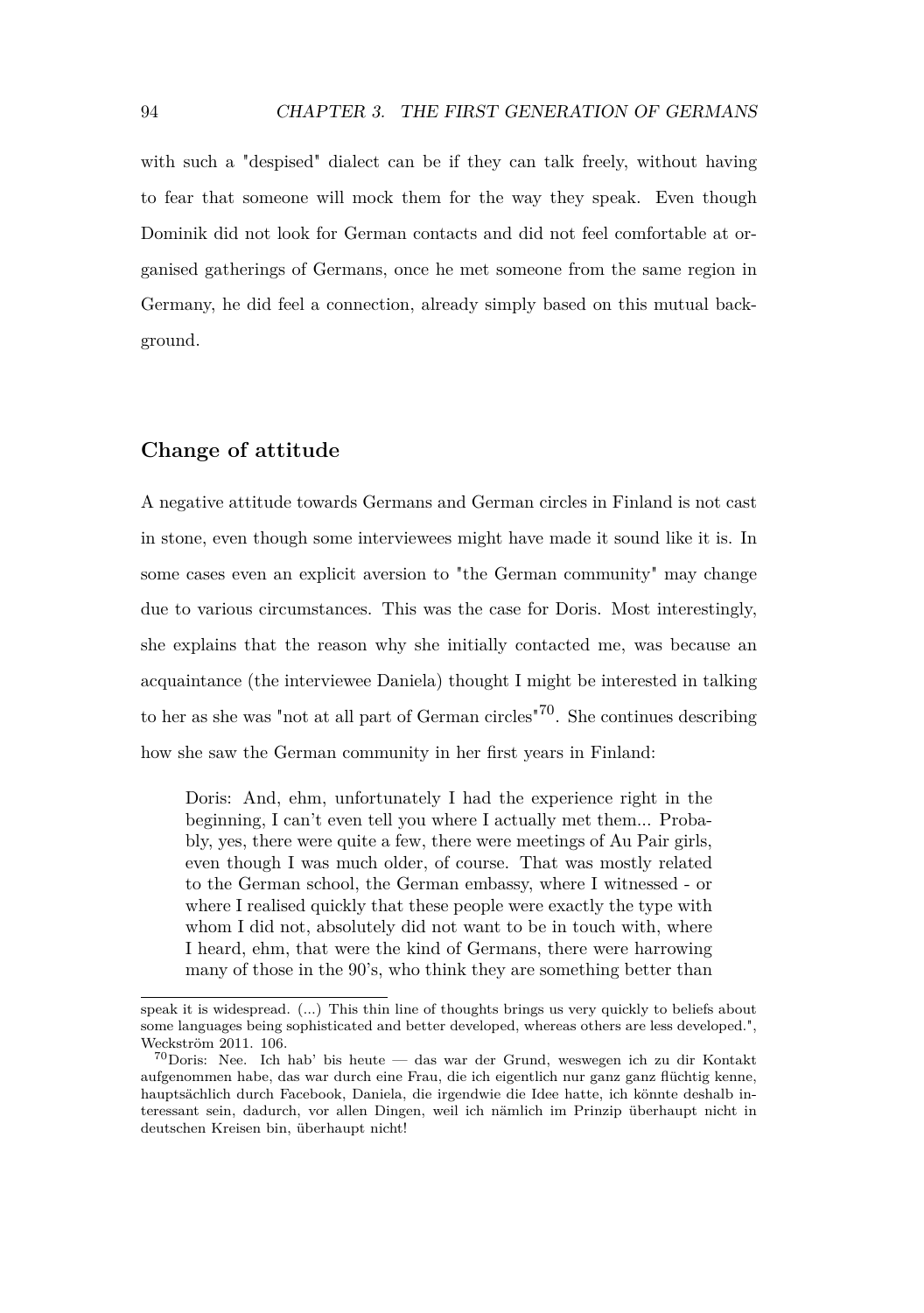#### 3.1. FROM DISCONNECTION TO GERMANY... 95

the Finns. Who say that Finns don't have a culture, they are barbarians and so, and so on, a bit like that.

I: M-hm, German elite...

D: *Exactly!* Exactly! (...) And there were so many of them, they still exist today, they live in some sort of  $-$  how do you say? Well, you can't call it a ghetto, but they totally live in their own circles, without being in touch with Finns at all. Of course those are families that come here through companies, who know from the beginning that they will return [to Germany] and I wanted to live here. I, ehm, and I wanted to — how do you say it in German? — well, build a home here. And I did not want to have little contact with them.  $(...)^{71}$ 

In this context she still admits how hard it can be to build a social network in Finland, and it seems that she is trying to understand why Germans might end up staying among other Germans. Doris explains that she has "good friends, Finnish friends", but nonetheless she describes it as normal to meet them only twice a year. Even though the way she sees Finns staying in touch with each other was also an issue for her, she tells about "many Germans" she knows in Finland who have a hard time because of a lack of contacts. According to Doris this can go so far that they consider leaving Finland because they find their social situation unbearable.<sup>72</sup>

<sup>71</sup>Doris: (...) Und, ehm, ich hatte leider direkt am Anfang die Erfahrung, ich kann jetzt nicht mehr sagen, wo ich die eigentlich kennen gelernt habe... Das war wahrscheinlich, ja es gab viele, es gab Au Pair Mädchen-Treffen, obwohl ich natürlich viel älter war. Das waren dann vor allem so Deutsche Schule, Deutsche Botschaft, wo ich da mitbekommen habe – oder wo sehr schnell klar war, dass ist genau der Typ, mit dem ich absolut, wirklich absolut nichts zu tun haben will, wo ich dann auch hörte, ehm, das war der Typ Deutsche, die gab es in den '90er Jahren erschütternd viele hier, die sich als was besseres fühlen als die Finnen. Die sagen, Finnen haben keine Kultur, das sind ja Barbaren und so, usw., so ein bisschen in diese Richtung.

I: M-hm, deutsche Elite...

D: *Total!* Total! (...) Und das waren – und es waren viele Leute, die gibt es auch bis heute, die leben wie in einer Art — wie sagt man? Na, Ghetto kann man nicht sagen, aber die leben so total in ihren eigenen Kreisen, ohne auch nur Berührung zu haben mit den Finnen. Das sind natürlich Familien, die durch Firmen hierher kommen, wo klar ist, die gehen wieder zurück und ich wollte hier leben. Ich, ehm, und mich hier — wie sagt man das auf Deutsch?

<sup>—</sup> also, mir hier ein Zuhause schaffen. Und nicht wenig mit denen zu tun haben.(...)  $72$  Doris: (...) Auf der anderen Seite ist es aber so, dass man natürlich im Laufe der vielen Jahre merkt, das Sozialleben ist hier schon irgendwie anders. Es ist — Freundschaften werden anders – Bekanntschaften werden anders gepflegt. Und es ist für mich auch, aber für die meisten Leu — Deutschen, die ich kenne, ist das ein Problem, dass man im Alltag nicht genügend soziale Kontakte hat. Ich hab' gute Freunde, finnische Freunde, aber das sieht hier so aus, in der Regel, man trifft sich zwei mal im Jahr. (...) Und ich kenne Deutsche, die gesagt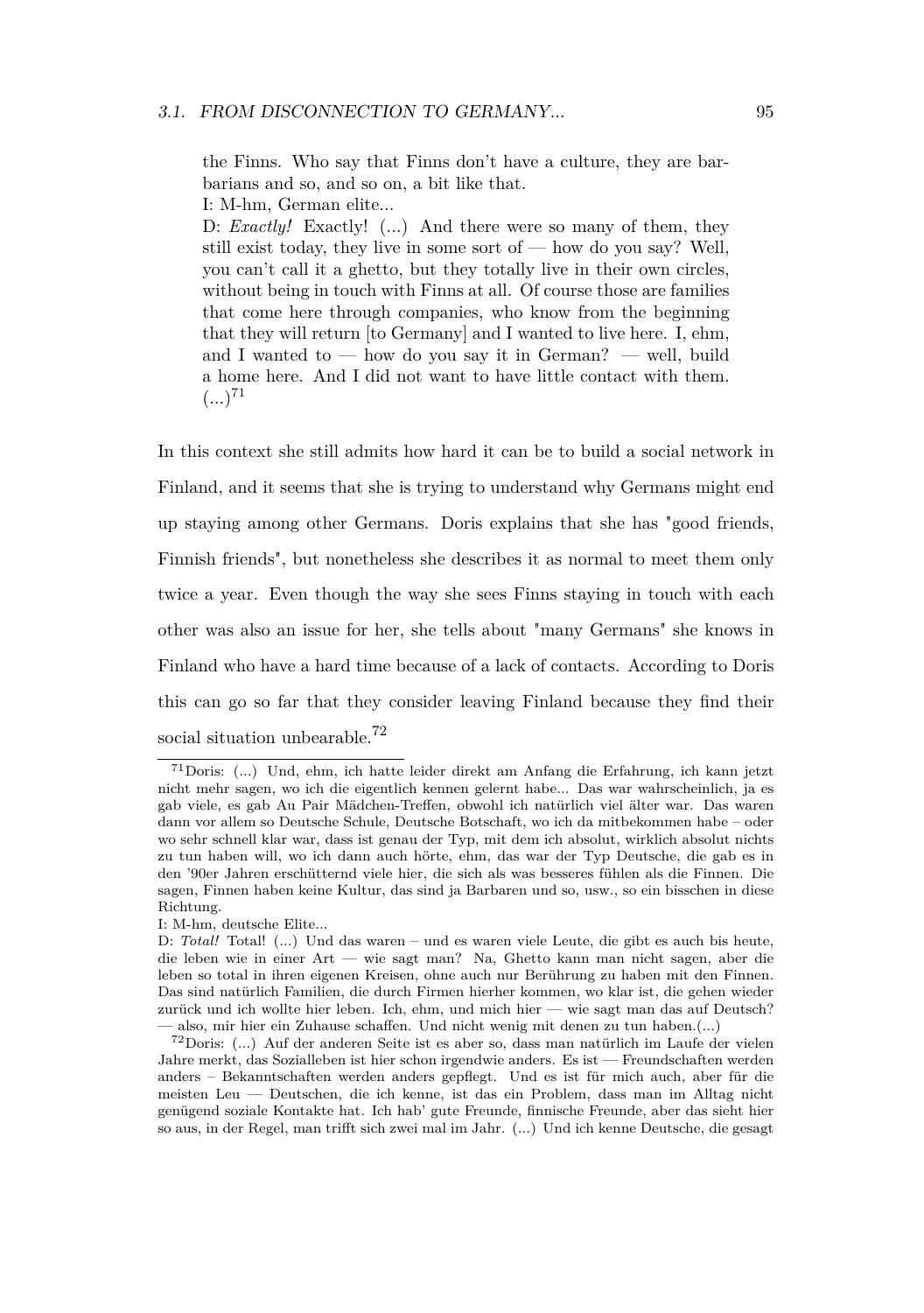Having in mind what others, for instance Dennis, said about social life in Finland, one may ask if Barry Gurdin was right about his idea of "cross-cultural styles of friendship", as presented by Bönisch-Brednich. According to him, "ethnicity [was] one of the most difficult hurdles for friendship to cross, since cultural barriers are often more problematic than, for example, differences in age and gender (Gurdin 1996. 439 ff.)<sup> $\text{r}$ 73. At least in several of my interviews, people</sup> explained their difficulties in establishing friendships with Finns by claiming differences in the way Finns and Germans organise their social lives - and in that way built their explanation on generalisations around "Finnish behaviour". Despite showing understanding of how complicated living in Finland can be for some, Doris kept her negative view on German circles until she came into touch with the German church parish through her husband. By accident, he had heard of some events there which he then decided to attend. Doris first did not think well of it, as she told me:

Doris: (...) And ehm, I was not really excited about this, also because all the notifications from the German parish that were sent to us in the first place were in Swedish, and even the address was in Swedish and I was saying: 'What's that all about? Is that somehow again this conceit that it is something better?' - apparently this is related to the constitution of the church, that it is somehow Swedish-Lutheran - apparently it's related to that. <sup>74</sup>

Doris's concerns again centred around the idea of Germans in Finland regarding themselves as "something better", consciously distancing themselves from Finnish society. In this case, Doris saw her preconception confirmed by the fact that notices and information about the German parish were in Swedish, which, as she later-on found out, stems from the organisation of the church as Swedish-

haben, sie gehen deswegen nach Deutschland zurück, weil sie halten das nicht aus.<br><sup>73</sup>Bönisch-Brednich 2002a. 291, translated by author.<br><sup>74</sup>Doris: (...) Und ehm, ich war da nicht so sehr begeistert davon, schon deshalb n

die gesamten Nachrichten in der Deutschen Gemeinde, was da kam, waren in allererster Linie schwedischsprachig, auch die Adresse war schwedischsprachig und da hab' ich gesagt: "Was soll denn das? Ist das irgendwie dieser Dünkel, wieder, dass es was besseres ist?" - hängt aber, das hängt irgendwie mit der Konstitution der Kirche zusammen, dass das irgendwie schwedisch-lutherisch – es hängt wohl eher damit zusammen.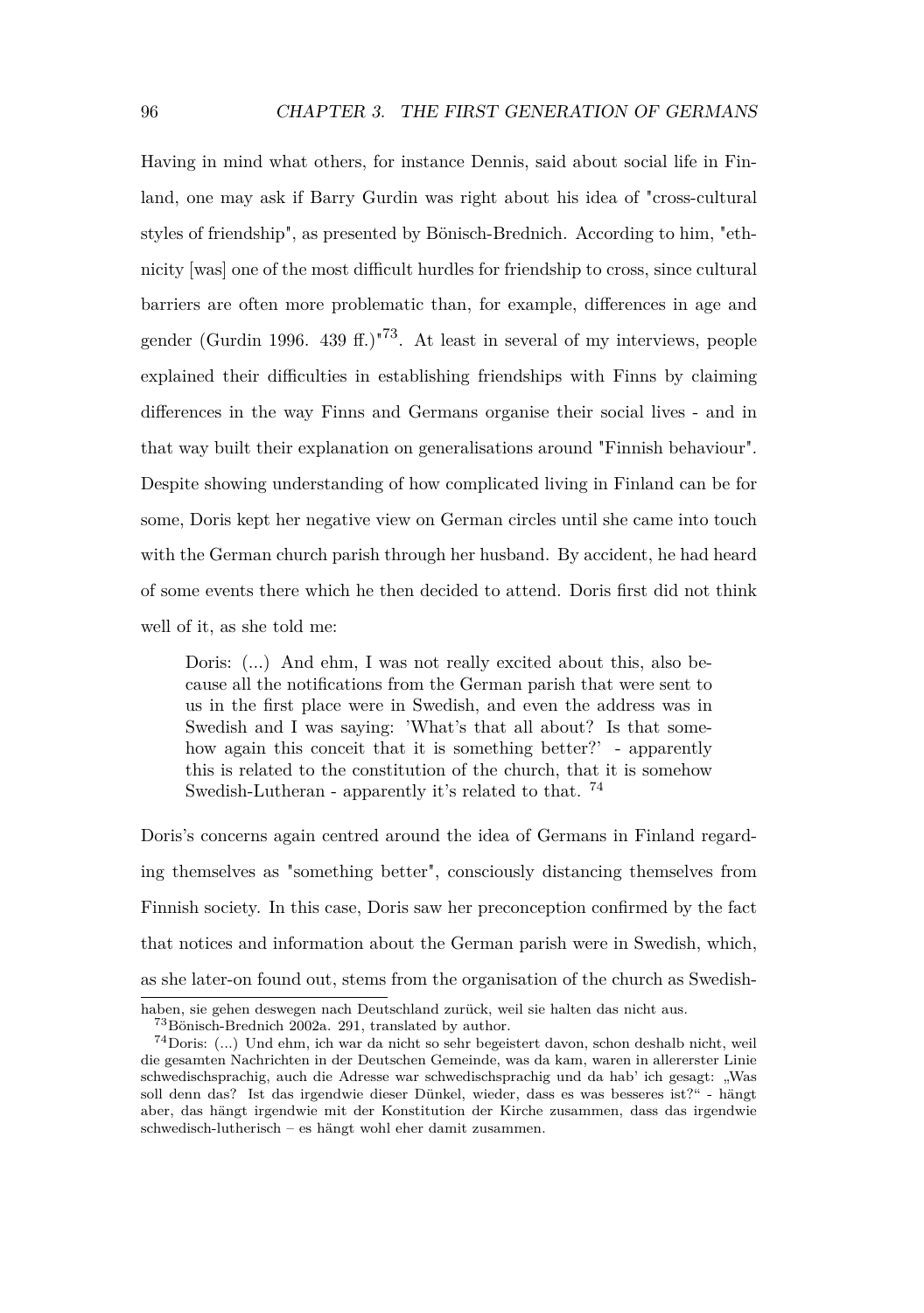Lutheran. Through a temporary job in one of the facilities owned by the church and finally through its choir, Doris gradually started to be more in touch with Germans and realised that there are "two kinds of Germans in Finland":

Doris: (...) of course there are two kinds of Germans here. There are those, who, like us, have been here all their life or at least for generations, and then there are those who come here only for few years, who stay separate from Finns, live completely within German circles, in the German School, where there is a completely different — and it is a totally different culture, completely different.<sup>75</sup>

As it becomes apparent in the interview with Doris, it was her sincere wish to become a true part of Finnish society. Earlier she was wondering if it was "just a coincidence" that she moved to Finland, considering her father's affinity for this country and her mother having a Finnish first name. Even though Doris shows understanding of the difficulties a life in Finland may bring to people coming from outside, she still judges Germans who do not try to integrate but stay among other Germans. As shown above, her reactions when sensing that someone or some institution staying inside a "German bubble" seem to be almost allergic and she implicitly positions herself into the group of Germans ("like us") who have been living in Finland all their life or at least for generations. Doris's initial all-negative view on Germans were finally amended as she came to understand that there were different kinds of Germans living in Finland and that one can be part of Finnish society and yet maintain some connection to Germans and Germany.

In Doris's case her engagement with German circles changed with external circumstances influencing her personal point of view on those groups. Comparing this to other interviews, even with the descendants-generations, it becomes clear

<sup>75</sup>Doris: (...) es gibt natürlich zwei Arten von Deutschen hier. Es sind die, die wie wir eigentlich ihr ganzes Leben oder seit Generationen hier verbracht haben und dann gibt es die, die nur für ein paar Jahre hierher kommen, sich abgrenzen von Finnen, völlig in deutschen Kreisen leben, in der Deutschen Schule, wo ein vollkommen anderes — es ist eine total eigene Kultur, vollkommen anders.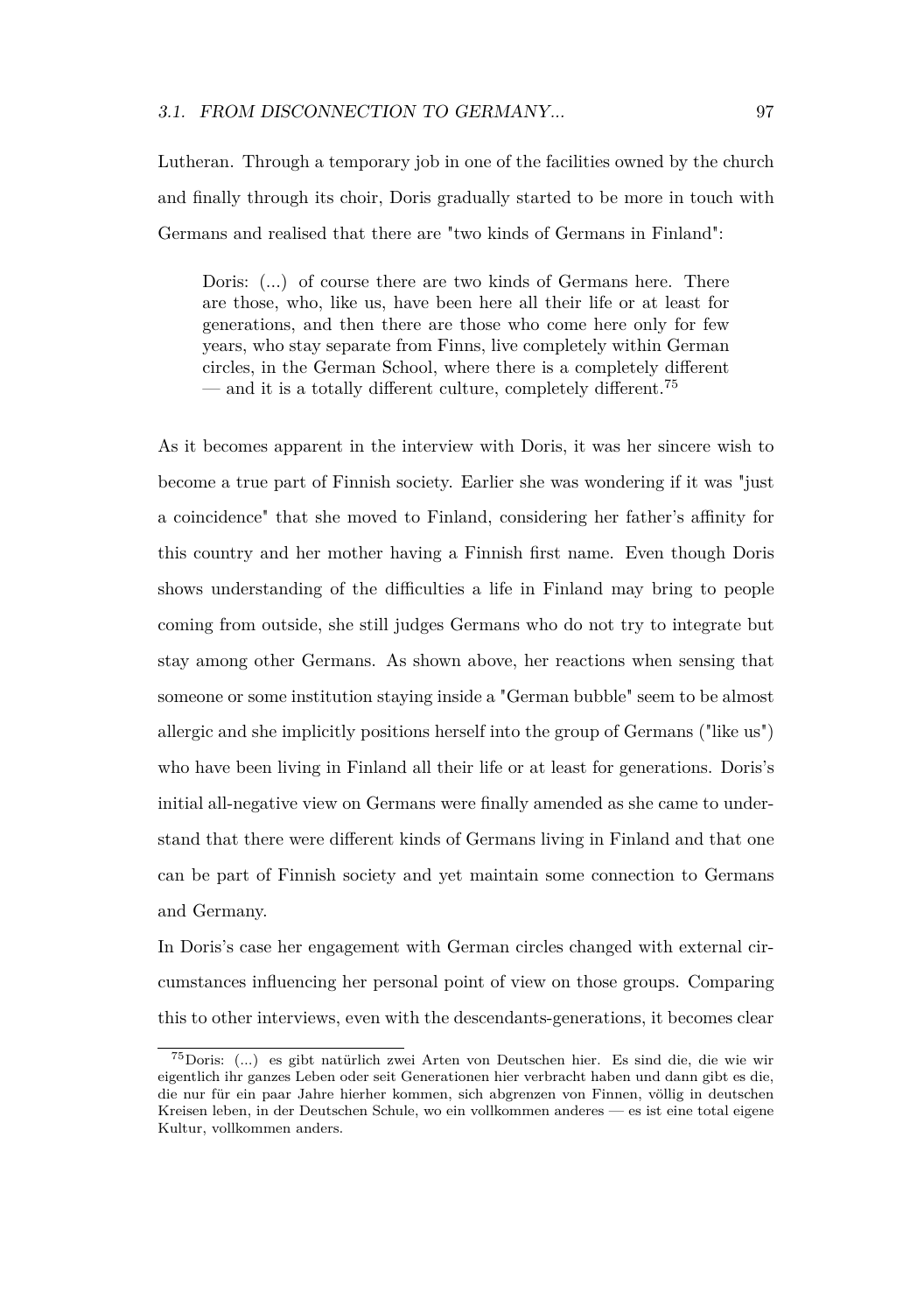that for a greater number of interviewees actually something else caused a similar shift. I would like to illustrate this with a quote from my talk with Darius:

Darius: On the contrary, [in the beginning] I even avoided having contacts with Germans. (...) I stayed out of the German community, always, because  $\sim$  as a matter of fact I was quite glad to have escaped the country of club mania, I really wasn't up for that and also had better stuff to do than to play skat with members of Lufthansa; I'm not good at this anyway. But once my children were born, (...) all of a sudden I needed the whole infrastructure from kindergarten to – to the German School and ever since that I'm part of it.<sup>76</sup>

This is something I was told by several of my interviewees: They would not have felt the urge to be in contacts with Germans or German institutions in Finland. Nevertheless, this might have changed once their children were born. All of a sudden, they started to wonder about which parts of cultural heritage they wanted to pass on to their children. Those moments in which major changes in life occur remind one of Gennep's concept of *rites de passages*<sup>77</sup>, to points in life where rituals mark the step from one stage of life to another. In the case of my interviewees, becoming parents was particularly a moment of great significance, which had direct and practical impact on how they lived their lives, but it also affected their own sense of belonging. In the next section I will describe the second part of the initially alleged discrepancy between personal disconnectedness from Germany and Germans and the wish to offer their children some Germanness to choose from.

<sup>76</sup>Darius: Im Gegenteil, ich hab den Kontakt zu Deutschen gemieden. (...) und ich hab mich aus der deutschen Gemeinde komplett rausgehalten, immer, weil — ich war auch ein bisschen froh, in Finnland dem Land der Vereinsmeierei entkommen zu sein, ich hatte wirklich keinen Bock und besseres zu tun, als mit den Leuten von der Lufthansa Skat zu spielen, das kann ich sowieso nicht richtig. Aber als meine Kinder dann kamen, mein Sohn, der erste, da brauchte ich plötzlich die komplette Infrastruktur vom Kindergarten bis zum – bis zur Deutschen Schule hier und seither bin ich auch dabei (...) <sup>77</sup>See Gennep, Arnold van: *Übergangsriten.* <sup>3</sup><sup>d</sup> ed. Frankfurt/New York: Campus Verlag,

<sup>2005.</sup>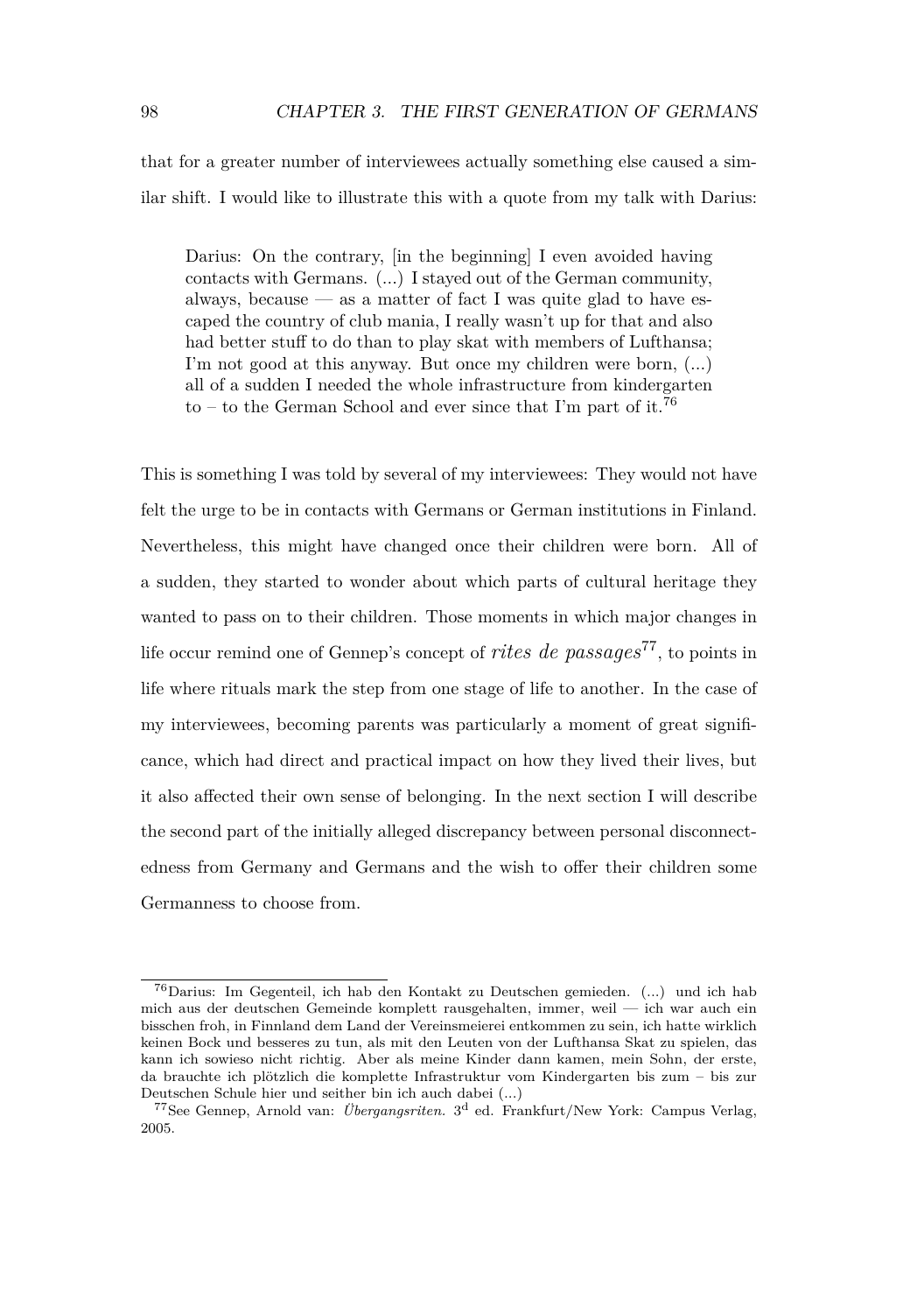# **3.2 ...to passing on Germanness to their children**

The last quote from the interview with Darius showed something quite common for German migrants of the first generation: Darius explained that he never wanted to be part of German circles, but once his children were born he "needed the whole infrastructure from kindergarten to the German School", so in the end he became part of the German community. This was similar for several other interviewees, also from the descendant generation. In the following I will present the aspects of a "German heritage" that my interviewees wished to pass to their children.

# **Provision of language**

Seemingly the reason to send their offspring to the German School of Helsinki was related to concerns about the level of German their children would have if in most cases only one of the parents spoke German with them, while the environment was otherwise Finnish-speaking. This was something Darius made clear when I asked him if he consciously decided to send his children to the German School in Helsinki:

Darius: Of course. That was clear to me from the beginning: my children will be given German on their way, like it or not. I: Mhm. And why didn't you just speak it with them at home? D: That would have never been enough. If it's only you who is speaking German with your children and everyone else, including TV, media, everything - that would never work! (...) <sup>78</sup>

<sup>78</sup>Darius: Natürlich. Das war für mich von vorne herein klar: meine Kinder kriegen Deutsch von mir mit auf den Weg, ob es ihnen passt oder nicht.

I: Mhm. Und warum jetzt nicht nur, dass du es zu Hause gesprochen hättest?

D: Das hätte niemals gereicht. Wenn nur du Deutsch sprichst mit deinen Kindern und alle anderen, inklusive Fernsehen, Medien, alles – das haut nie hin! (...)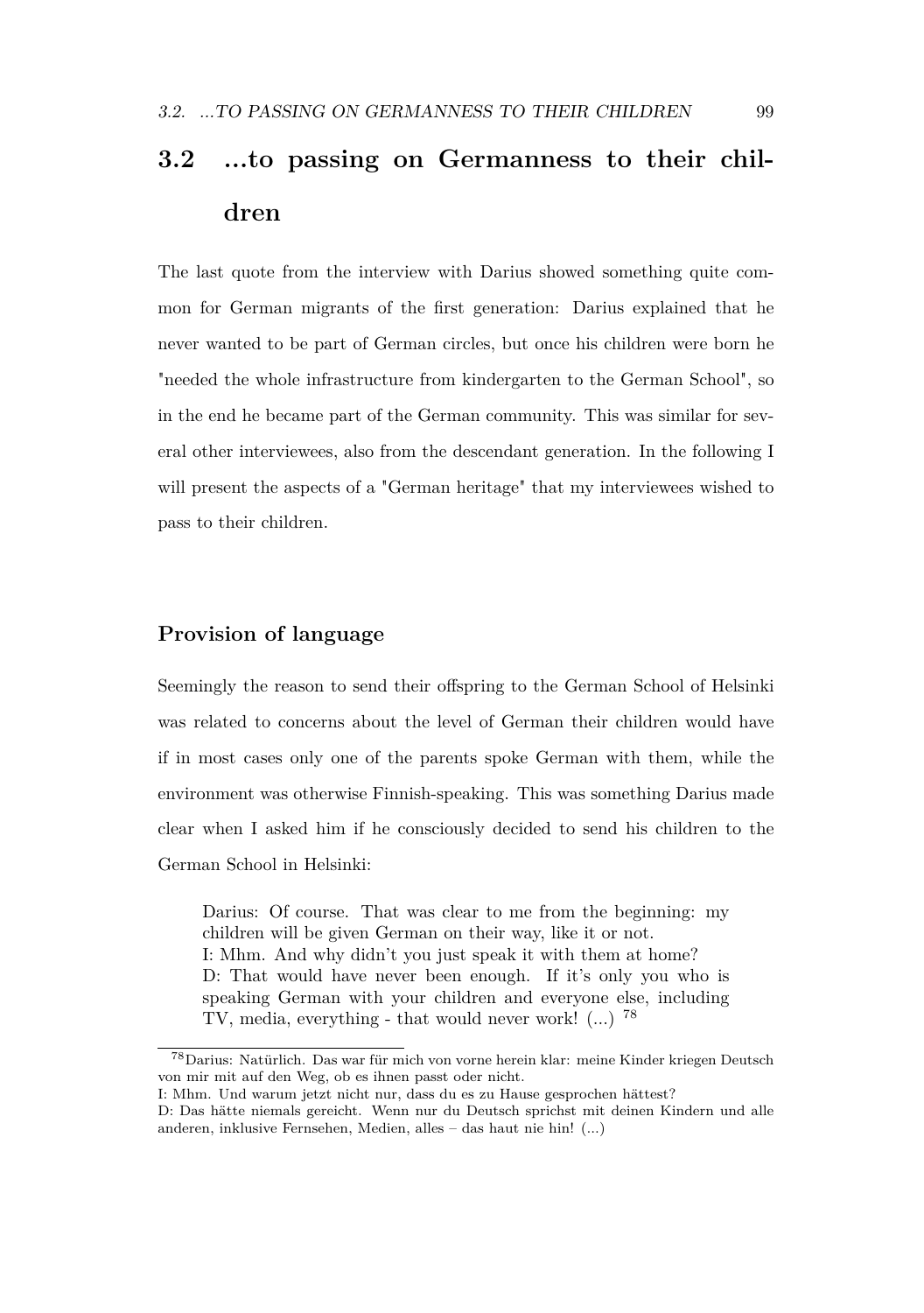Dominik acknowledges that it was his wife's wish to send their children to a German kindergarten and school, as she had been there as a student:

Dominik: He went - well, our children are being raised bilingually: my wife speaks Finnish, I speak German with them. (...) [About the German School:] Primarily that was the wish of my wife, because she has been there herself, but that is also — we knew what the school accomplishes; we knew that Finnish doesn't get disregarded there, but instead bilingual children are being taught in two mothertongues and therefore we knew that it would be taken care of, so that there wouldn't be any problems and otherwise we tried — we did also have the idea of giving them also an understanding of German culture. They will pick up on Finnish automatically, but so that they also get the German.

I: To what extent is there a cultural education at the German School? D: Yes, well, simply language culture! And then in primary school in general studies, geography a lot is  $\left| \text{in German} \right|$  — then — music lessons, voluntary afternoon childcare can be obtained in German and then there is school theatre and such things as well. <sup>79</sup>

For Dominik and his wife, the decision to send their children to the German School was obvious, because they knew that it is not an all-German learning environment, perhaps unlike what the name might suggest. Instead - and this is something that was also explained in detail by other interviewees - there are different lines, depending on the level of German a student speaks. Dominik and his wife were sure that their children, whom they raised to be bilingual, would not be taught only in German, but also in Finnish. This was of great importance for them, knowing that neither of the two sides would be neglected. However,

<sup>79</sup>Dominik: Der ging – also, die Kinder wachsen komplett zweisprachig auf, meine Frau redet Finnisch, ich rede Deutsch mit ihnen. (...) [Zur Deutschen Schule:] Das war vor allem der Wunsch meiner Frau, weil sie selber dort gewesen war, aber es ist schon auch — wir wussten eben, was die Schule leistet, wir wussten, dass dort auch Finnisch nicht ausgeblendet wird, sondern zweisprachige Kinder haben dann zwei Muttersprachen unterrichtet und dadurch wussten wir, dass sich darum gekümmert wird, dass da keine Probleme aufkommen und ansonsten versuchten — war schon eine Idee dahinter, dass wir ihnen die deutsche Kultur auch nahe bringen. Das Finnische kriegen sie automatisch mit drumrum, aber dass sie das Deutsche eben auch noch mitkriegen.

I: Inwieweit findet da kulturelle Bildung auch an der Deutschen Schule statt?

D: Ja, also, einfach die Sprach-Kultur! Und dann wird natürlich in der Grundschule im Sachkundeunterricht, Erdkunde wird viel — Dann die — Musikunterricht, freiwillige Nachmittagsbetreuung kann auf Deutsch erhalten werden und dann gibt es noch Schultheater und solche Sachen auch.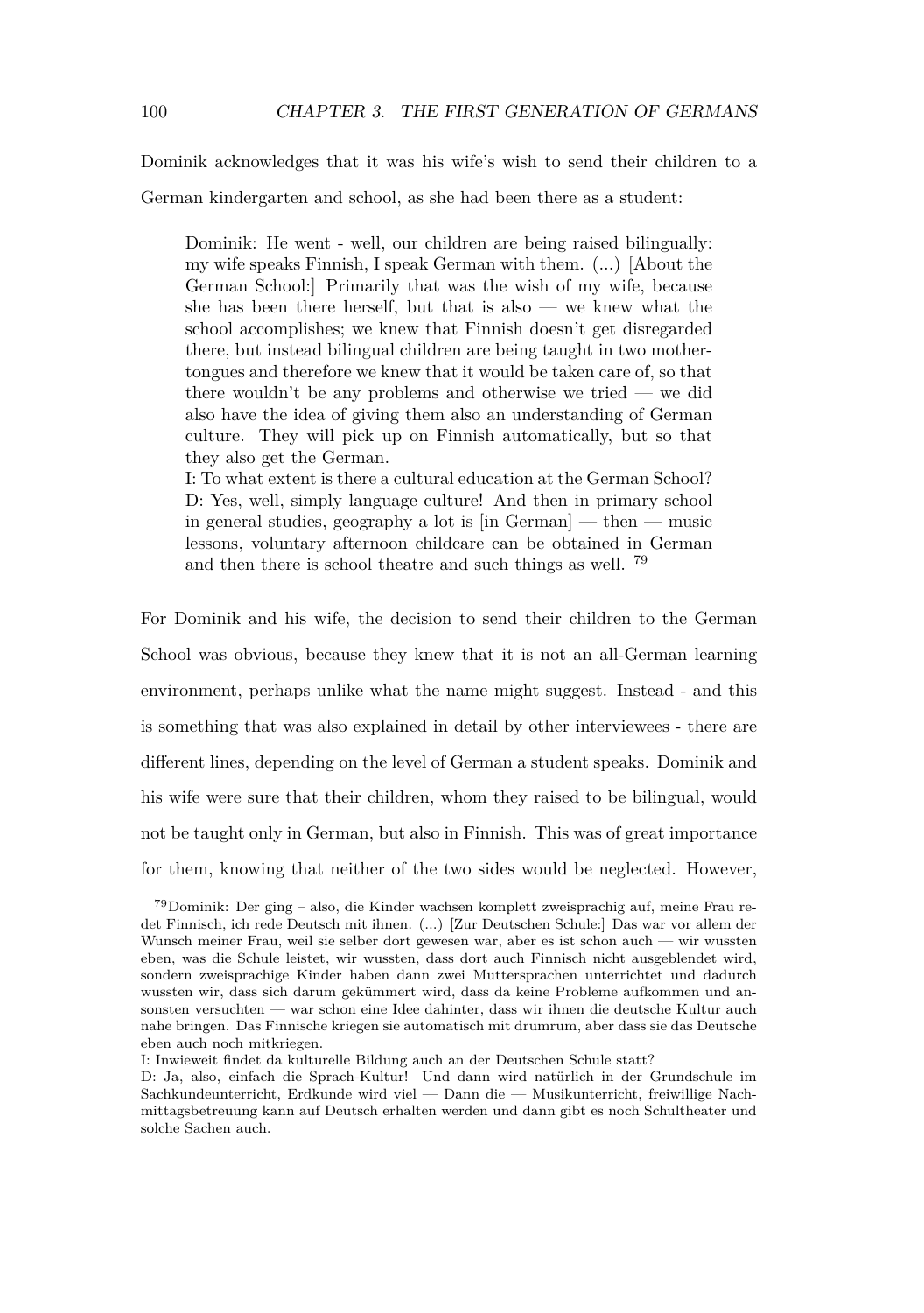as Dominik stated, his children would have "gotten the Finnish automatically", but he still wanted them to know about German culture. Interestingly, when I asked him about ways the German School supports German culture, he took a step back and defined it as "language culture". This is a reminder of what Susan Condor observed in her study on national pride among British people. Condor builds many of her arguments by drawing on Michael Billig's concept of banal nationalism (1995), with which he describes the tendency of people consciously distancing themselves from nationalism, but then still using nationalistic terms and reasoning in their everyday speech without questioning them or even being aware of them<sup>80</sup>. The same became visible in Condor's research, and as she illustrated, this tendency could show up in many ways. In one of the excerpts, Condor presented information about behaviour similar to Dominik's. When one interviewee first claimed Britain to be different from other countries, the interviewer did "not allow the respondent's (potentially banal) reference to the 'differentness' of 'this country' to pass without comment<sup>81</sup>. Instead, she chased it up, which led to the respondent "rejecting the formulation of the question" $82$ as well as her own previous statement. This is what I see in the interview with Dominik, though the question remains why he did so. In Lotta Weckström's work on second-generation Finns in Sweden, comparable situations occurred. According to her, on the one hand the participants of her study "challenged the notion of clear-cut borders and maneuvered successfully in the greyzone, [on the other hand] they still made use of concepts actually originating from the dichotomy of us and them." However, Weckström explained it differently than Condor did, stating that people "have restricted ways of talking about particular events available to them", so they tend to draw on the vocabulary they know,

<sup>80</sup>See Condor 2000. 177.<br><sup>81</sup>Ibid. 183.<br><sup>82</sup>Ibid. 183.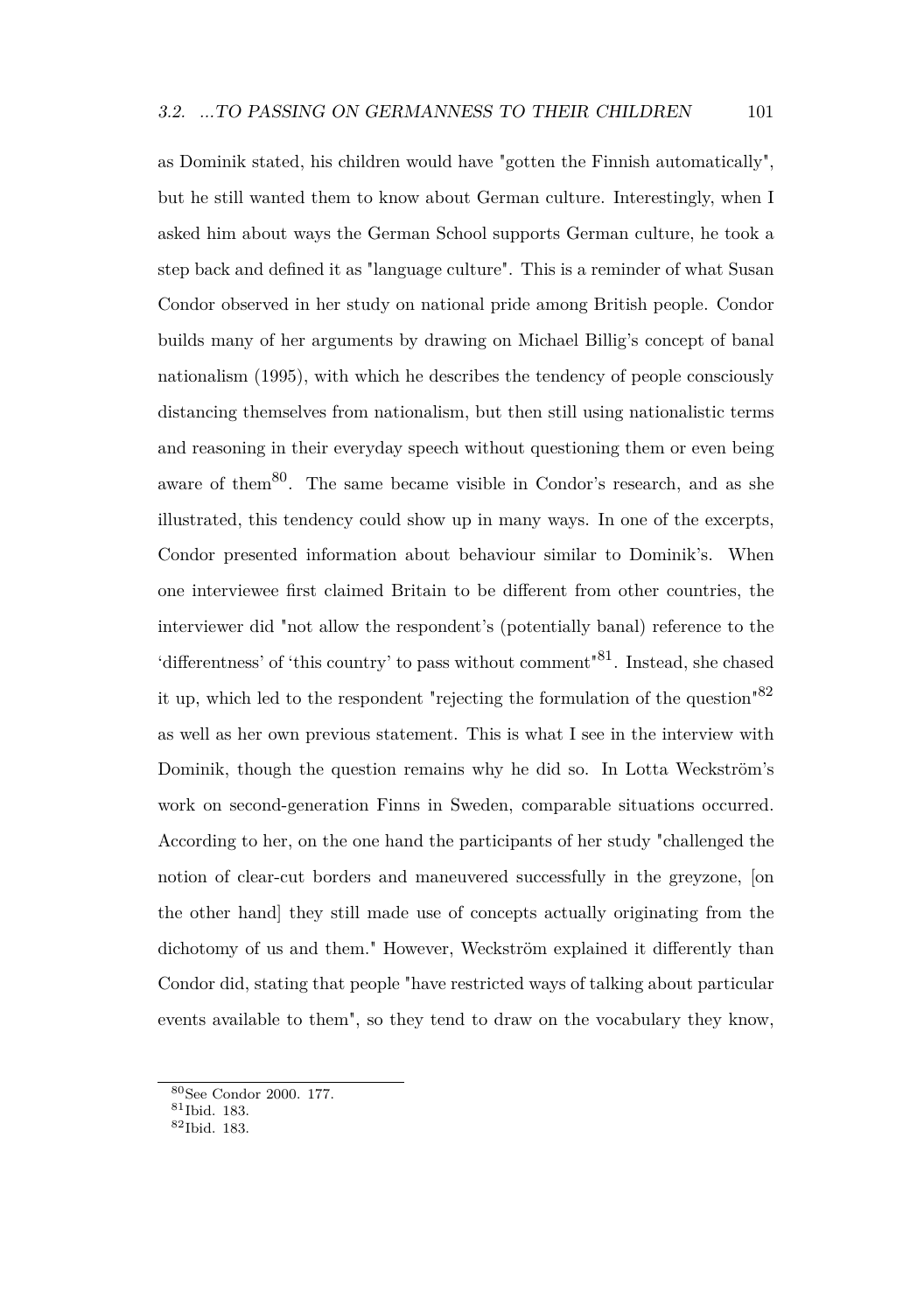even if they might intellectually not support the ideas behind those words.<sup>83</sup> As Dominik previously described, he did not feel comfortable at the gatherings of the Internet forum for Germans in Finland. Even though his social surrounding was "primarily Finnish", he still conceded that "through the German School" he also gradually started having German friends<sup>84</sup>, so he did not merely become part of German institutions, but the influence also took place in the private sphere.

Passing on German language to their children was something every interviewee (with children) at least tried to do, though some admitted not having succeeded in it. Stuart Hall explained that the "act of positioning" in order to affirm and defend an ethnic representation often draws upon "solid points of reference" such as history, language and culture<sup>85</sup>. As I explained previously, for Germans the idea of feeling pride for Germany's history and culture does not come without difficulties, so it is not surprising that none of my interviewees mentioned that they consciously wanted to strengthen the German identity of their children. Instead it seemed very important to them to support their children's language abilities in Finnish as well as German, as if compared to the problematic German history and culture, language appears to be a "safe thing".

### **Difficulties concerning language**

Admittedly it became obvious in some interviews that raising children bilingually could also create issues and tensions within a family. When I asked Dirk about the way he had brought up his children, he explains that he tried to speak German to them, while his wife spoke Finnish. Somehow they always replied

 $83$ Weckström 2011. 122.<br> $84$ Dominik: Mehrheitlich finnisch. Also, über die Schule hat man natürlich schon ein paar Freunde gewonnen, Eltern, aber mehrheitlich doch finnisch. <sup>85</sup>See Berchem 2011. 614.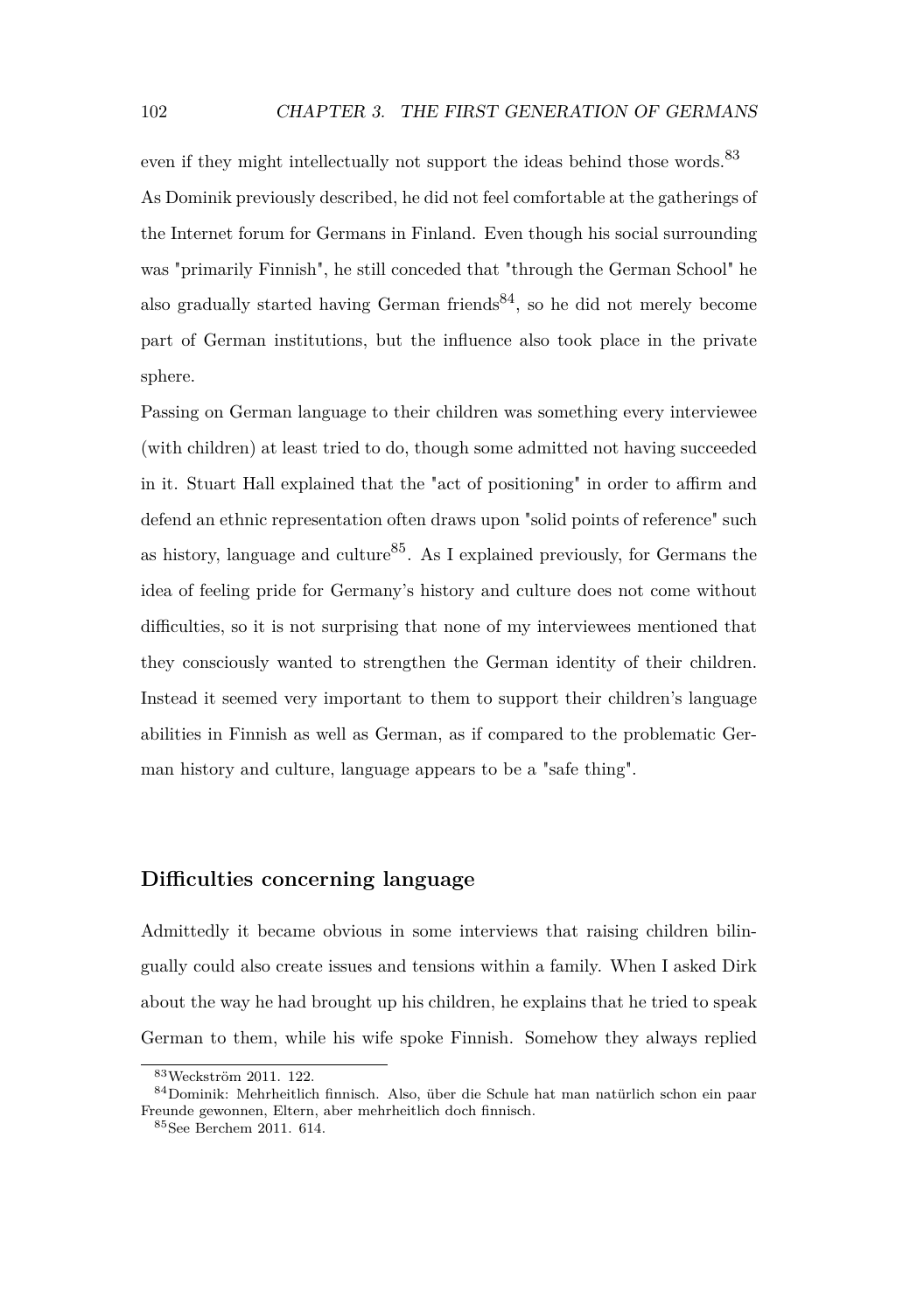in Finnish, which is something also Darius described: The latter told me how a stranger heard him and his child talking in public and approached them, snapping at him: "If you want to raise your son so that he will speak German to you, you have to make him believe that you don't understand any Finnish!"<sup>86</sup>. As Darius explains, he first wondered about the utility of this advice as he knew that his son was well aware of him understanding Finnish. As a matter of fact Darius does not explicitly say that he followed this advice, but expresses pride in having succeeded and that his children now are fluent in Finnish as well as German. Dirk, on the other hand told me that he tried to speak German with his children consistently, which also meant that while he was training his son's football team, he still continued to say things in German, if they were directed at his son. What followed was what Dirk calls an "Aha-experience":

Dirk:  $(...)$  when I was football trainer I once said something on the pitch to my son in German and few minutes later I notice: "My son is gone", has disappeared all of a sudden. I didn't know at all what has happened, he was gone. I ask the others: "Where did Leo go?" - "Yes, he left." - I say: "Eh, why did he leave? He can't just have left!" - He was six or seven years old, he had just started going to school, it must have been around that time. (...) And I told the others: "Hey, I'll go home for a second, I'll check if he is home, I have to know where he is!"; go home and there is is, crying at my wife's and I say: "Oh boy, did you hurt yourself or what is wrong?" and then he yells at me, pounds against my chest and tells me in Finnish: "On the pitch you will never ever say anything in German to me!" - And he was angry! He was almost bursting with anger. And what had happened? Someone from the other team must have - not even teased, but made a derogatory comment about me as the trainer saying something to my son that the others can't understand, and blamed him for it. And he felt hurt.

I: But that is understandable, from a logic point of view.

D: Absolutely understandable from a logic point of view! I mean,

<sup>86</sup>Darius: (...) Kann mich an eine Szene erinnern, da war ich mit meinem Sohn schwimmen, da war er vier oder — Und da war irgend so ein obergescheiter älterer Herr, der hat mich angeschnauzt und gesagt: "Wenn Sie Ihren Sohn so erziehen wollen, dass er Deutsch mit Ihnen redet, dann müssen Sie ihm klar machen, dass Sie kein Finnisch verstehen." - "Ich versteh doch Finnisch, das weiß er doch!" - "Ja, aber Sie dürfen nicht reagieren, wenn er Finnisch mit Ihnen redet." und da meinte ich (lacht): "Mein Sohn hält mich doch für einen Vollidioten! Das geht doch gar nicht!"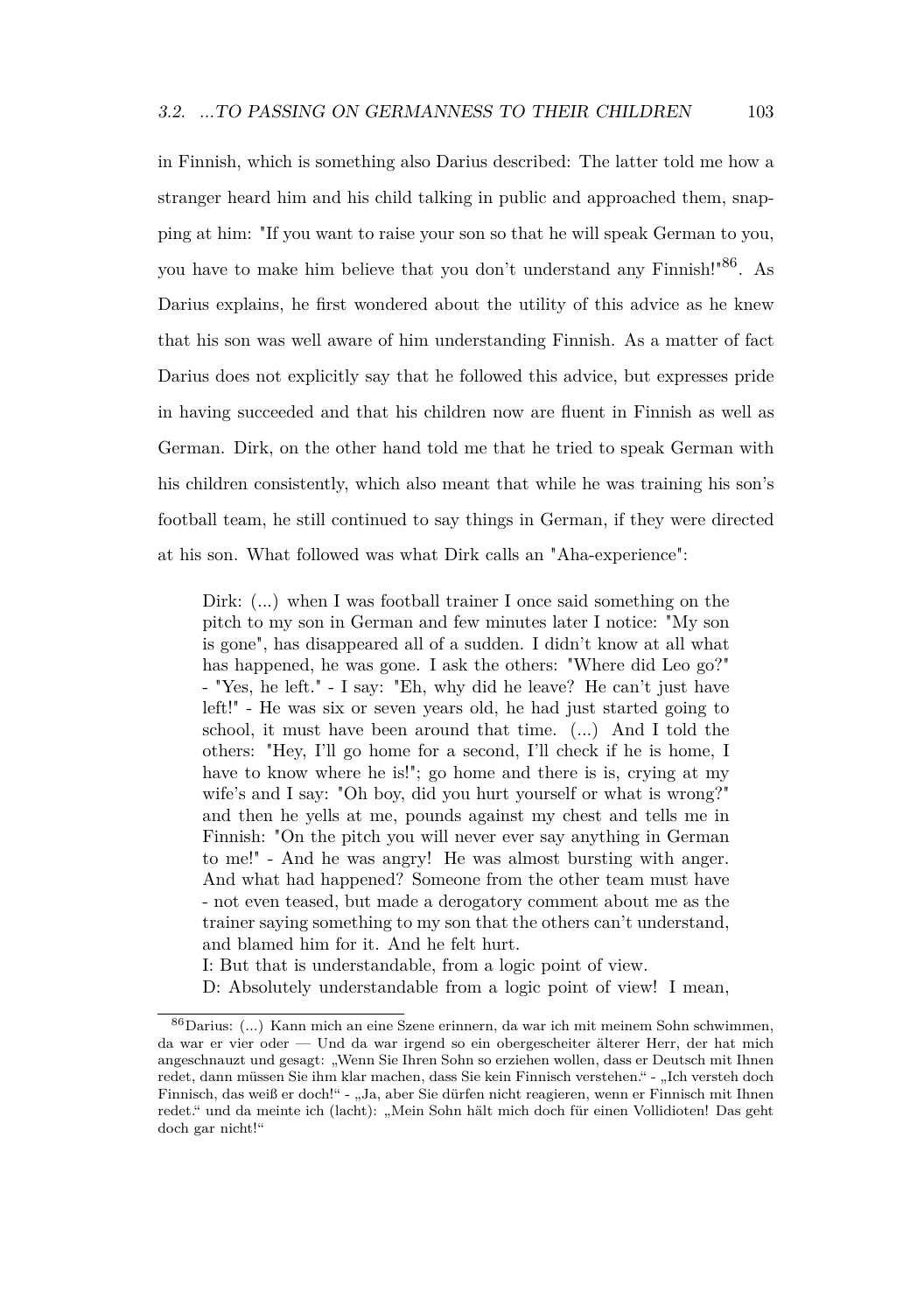the boy reacted completely logically, but at that point he told me clearly: "Never ever talk to me in German on the pitch!" and for that reason I was a bit — I then talked Finnish with him, but German at home; my wife knows German very well, but somehow it became established that our language of communication at home was Finnish rather than German and yes, in the end — the result of the whole thing is that my sons have Finnish as their mother-tongue, and have German as a very, very good foreign language, understand German fluently, and speak German if they have to.<sup>87</sup>

This quote shows how difficult it can be to raise children to be bilingual. Even if one has the best of intentions, it may fail due to practical issues, or in this case, the child himself refusing to be spoken to in German, in this case, to avoid negative reactions from Finnish friends. What can be seen in both Darius's and Dirk's stories is a phenomenon that is quite common in bilingual families where a parent speaks both of the languages in question. As Darius said, his son knew very well that Darius would understand if he answered in Finnish. The result can be a much stronger ability to understand than to actually speak German. In the case of Dirk's children, he admits that they might speak "1/4" German and "3/4" Finnish, but when they were in Germany, he did, however, speak

<sup>87</sup>Dirk: (...) als ich Fußballtrainer war, hab ich zu meinem Sohn mal auf dem Fußballplatz etwas auf Deutsch gesagt und stelle ein paar Minuten später fest: "Mein Sohn ist weg", war auf einmal verschwunden. Ich wusste überhaupt nicht, was los war, er war weg. Ich frag die anderen: "Wo ist denn der Leo hin?" - "Ja, der ist weg." - Ich sag: "Ja, wieso ist der WEG? Der kann doch nicht einfach weg sein!" - Da war der sechs oder sieben oder so, da war er gerade in die Schule gekommen, zu der Zeit muss das gewesen sein. (...) Und ich hab den anderen gesagt: "Du, ich geh mal ganz kurz nach Hause, ich guck mal, ob der zu Hause ist, ich muss wissen, wo der ist!"; geh nach Hause und da ist der zu Hause, heulend bei meiner Frau und ich sag "Mensch, hast du dich verletzt oder was ist?" und da schreit der mich an und trommelt mir auf die Brust und sagt mir auf Finnisch: "Auf dem Sportplatz sagst du nie mehr zu mir irgendwas auf Deutsch!" - Und der war wütend! Der ist geplatzt vor Zorn. Und was war passiert? Irgendjemand hatte ihn von der anderen Gruppe – gar nicht mal gehänselt, sondern irgendwie eine abfällige Bemerkung gemacht, dass ich als Trainer meinem Sohn was gesagt hab, das die anderen nicht verstehen und haben ihm das angelastet. Und er fühlte sich da verletzt.

I: Aber das ist auch verständlich, von der Logik her.

D: Von der Logik her total verständlich! Ich meine, der Junge hat total logisch reagiert, aber hat mir also klipp und klar gesagt "Red' mich nie wieder auf Deutsch auf dem Fußballplatz an!" und dadurch hab ich natürlich auch so ein bisschen — dann hab ich da Finnisch mit ihm geredet, zu Hause Deutsch; meine Frau kann zwar sehr gut Deutsch, aber es hat sich dann so ein bisschen eingebürgert, dass zu Hause praktisch die Kommunikationssprache eher Finnisch war als Deutsch und ja, im Endeffekt — das Fazit aus der ganzen Geschichte ist die, meine Söhne haben Finnisch als Muttersprache, haben Deutsch als eine sehr sehr gute Fremdsprache, verstehen fließend Deutsch, sprechen Deutsch, wenn sie müssen.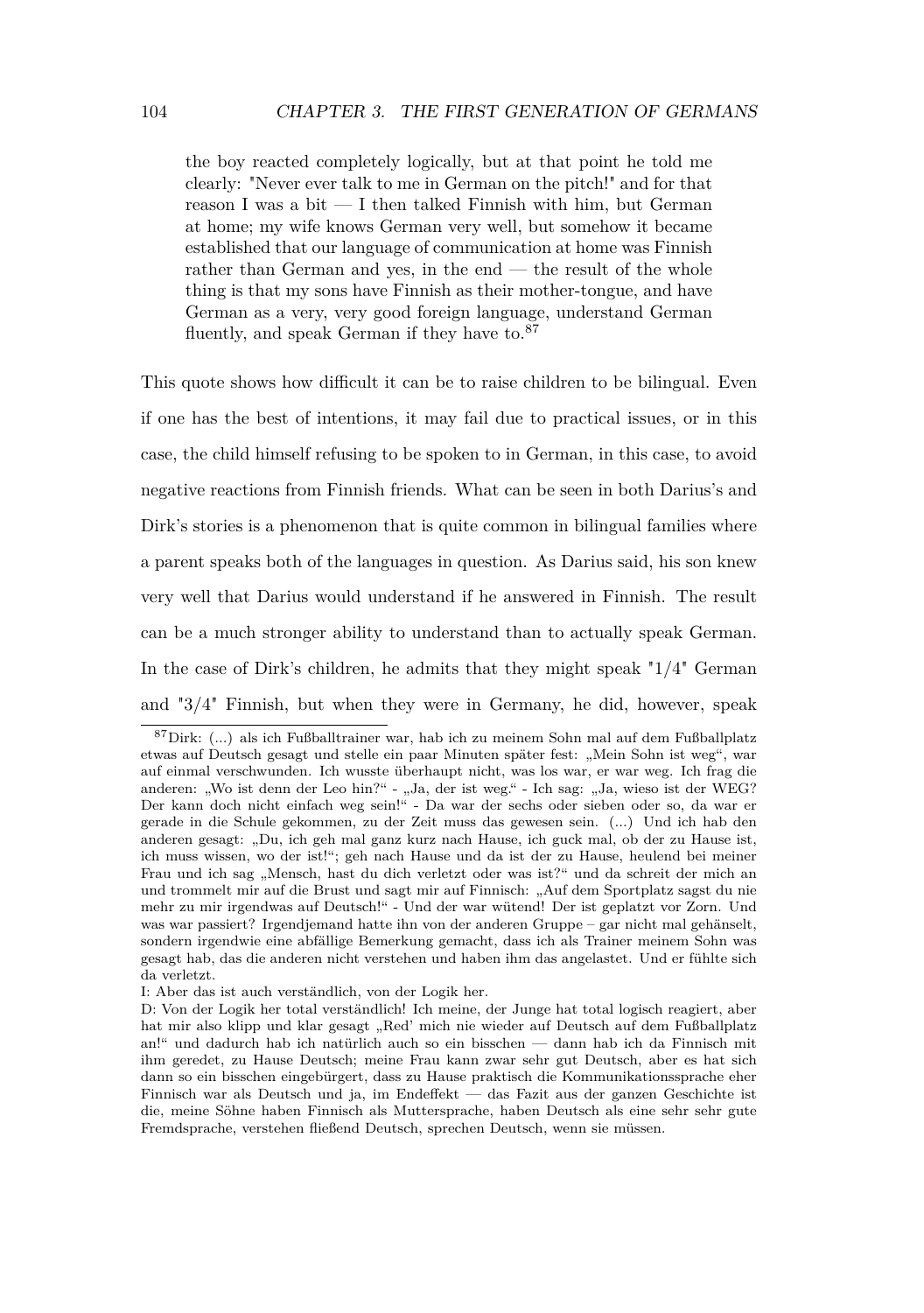only German with them. Nowadays, as Dirk told me, seeming both amazed and pleased at the same time, they have what he calls a "German self-confidence":

I: (...) But when you were somewhere else for example, did you then speak German with your children once in a while? Dirk: Yes, yes, well, when we were in Germany, I always spoke German, yes. Then all of a sudden the language changed. And they also have a German — let's say self-confidence. (...) They are not at all shy, because their language has an accent or so, they have no problem at all with it; so, without hesitation I would just leave them somewhere in Germany and tell them: "OK, now look after yourself!", I am not worried that there would be any problems concerning communication or so.<sup>88</sup>

In the conversation with Dieter and his son Lari, another layer became visible, a problem stemming from one parent not being entirely fluent in both languages. Like my other interviewees, Dieter also tried to speak consistently German with his children. Moreover, he and his family lived in Germany for the first years of life of the two children and after they moved to Finland, both children went to the German School. Dieter describes how even in the first few years after they had moved to Finland, the children were speaking Finnish with their mother, German with him and for a while, when they were playing with each other, they still kept on using German. The latter is something that Lari, now in his 30s, does not recall: according to him, as long as he can remember, he and his brother were using Finnish with each other  $89$ . As a consequence, they

<sup>88</sup>I: (...) Aber wenn Sie jetzt zum Beispiel irgendwo unterwegs waren, haben Sie dann mit den Kindern trotzdem ab und zu Deutsch gesprochen?

Dirk: Ja ja, also, wenn wir in Deutschland waren, habe ich immer Deutsch gesprochen, ja. Dann auf einmal hat die ganze Sprache sich gewechselt. Und die haben also auch ein deutsches — ich sag mal, Selbstbewusstsein. (...) Die haben da überhaupt keine Scheu, dass da die Sprache mit Akzent ist oder so, die kommen da total mit zurecht; also, ich würde die ohne weiteres in Deutschland heute irgendwo aussetzen und sagen: "Seht zu, wie ihr zurecht kommt!", da habe ich also keine Angst, dass das da zu Kommunikationsstörungen führt oder

so. $\,^{89}{\rm Dieter:}$  Als die Kinder damals angefangen haben, die Sprache zu lernen, haben die natürlich Deutsch gelernt durch mich und natürlich auch durch die Umwelt und dann Lari auch durch den Kindergarten, er war in Deutschland im Kindergarten eine Zeitlang, und der Bruder hat dann mit ihm die ganze Zeit, als wir zu Anfang in Finnland waren, auch ziemlich lange noch Deutsch gesprochen. Also, wenn die beiden zusammen gespielt haben, dann haben sie auf Deutschgesprochen, wenn sie mit meiner Frau damals geredet haben, auf Finnisch, mit mir dann wiederum auf Deutsch, mit anderen Leuten auf Finnisch, aber wenn sie gespielt haben,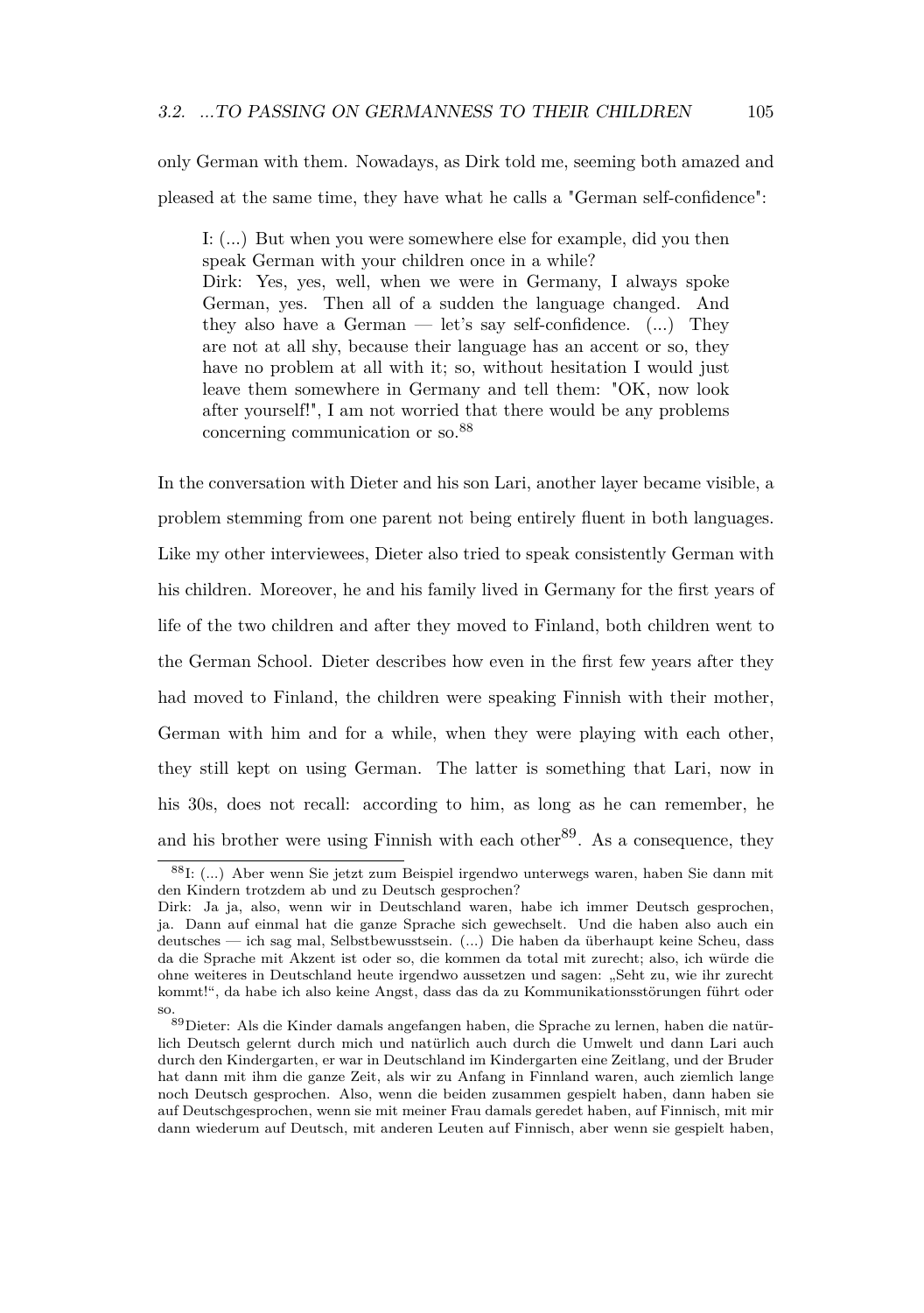turned out to be bilingual and at least concerning Lari, as a native speaker I could not notice any accent or mistakes in his German. As their mother was also fluent in German, Dieter was the only one who might have had a deficit in one of the two languages, namely Finnish. Even though Dieter presented himself as being capable of communicating in Finnish, and is also using it at his workplace, his second son apparently "still today" refuses to speak Finnish with him, but "naturally" uses German, even if this means that his Finnish wife is excluded from the conversation. Concerning this, an interesting discussion between Dieter and Lari evolved:

Dieter: Yes, it's a bit strange. My younger son absolutely doesn't speak Finnish with me, what I find — actually I find that really unsocial, since his wife doesn't speak German of course and his [Lari's] wife doesn't speak German. For me it would be natural to speak Finnish with them, so that everyone gets what we are talking about, but that doesn't work. It is actually a bit sad, because it conveys a certain exclusion from certain social events. One gets then the feeling that one is actually not as integrated as if one had grown up here.

I: Did you address this at any point?

D: Yes, we talked about this several times already, but...

Lari: I think that just comes from the backbone.

I: Yes, yes... Those are just... Habits.

D: Well, no, not habits, it's nature, it is natural for them to talk to me like that.

L: It's not as if one... It's not only about including people in a social context, it's also about interpersonal communication. If the expression is not at the best level, as it is with you [Dieter] in Finnish, then there is also a deficit in communication between us - at least that's how it feels to me. One does speak the same language, but one knows that it is not 100 percent valid.

D: Yes, although... One also doesn't really improve his language then.

L: No! We *can* speak Finnish once in a while, but as soon as it comes to detail, we have to speak German anyway.

D: No, we wouldn't have to, but... One is a bit inhibited somehow,

das war auf Deutsch, dann weil sie es so gelernt haben. Das war eigentlich ganz interessant. I: Und wann hat das dann aufgehört?

Lari: Daran kann ich mich nicht mehr erinnern. Soweit wie ich mich jetzt erinnern kann, spreche ich mit meinem Bruder Finnisch.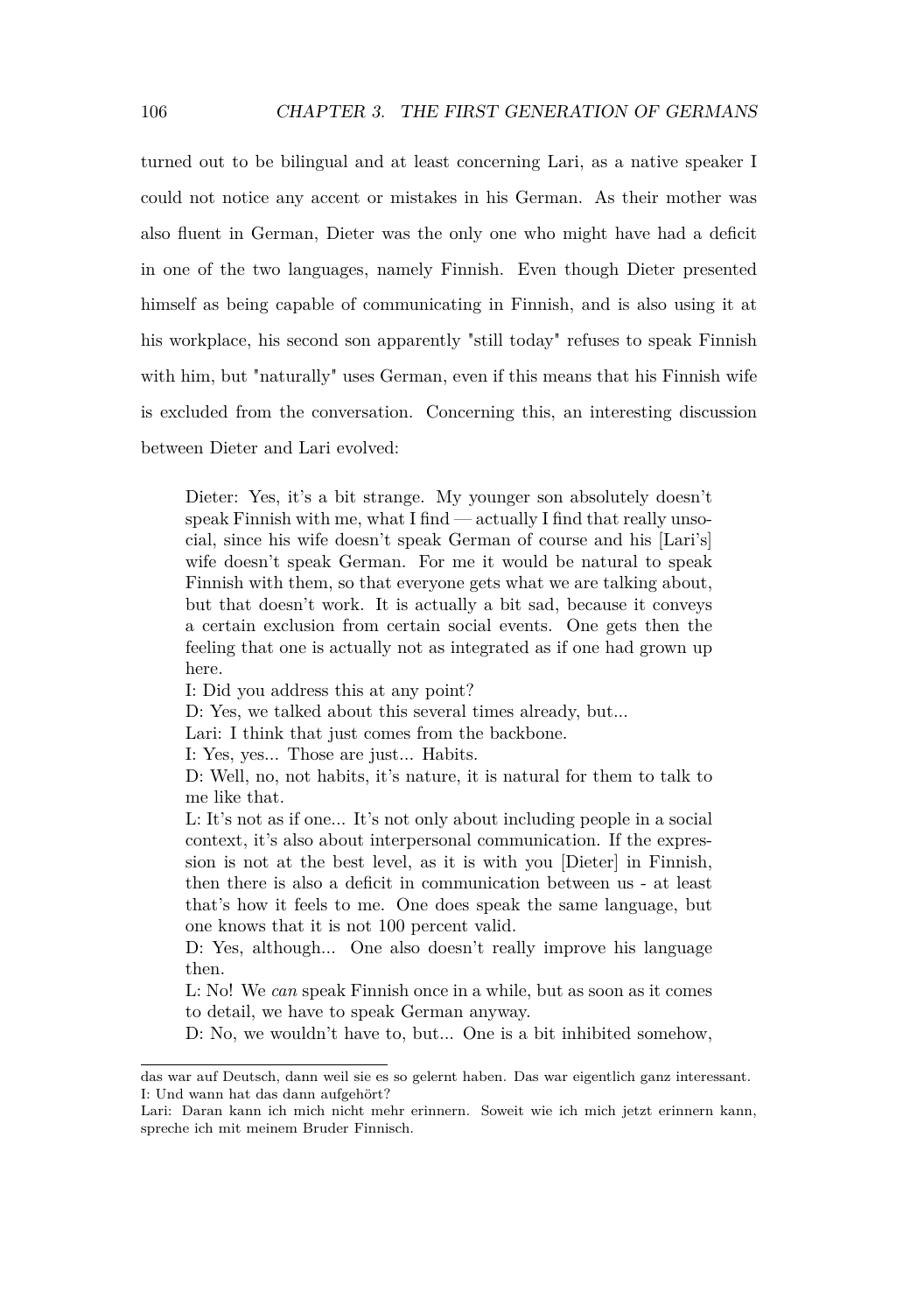that might be the reason.<sup>90</sup>

At this point of the interview, it showed how much it bothered Dieter as he experienced this as an exclusion of him, as the only one of the family who was not raised in Finland, whose mother-tongue was not Finnish and thus also as an insinuation of a deficit of language and integration. This points towards what Bönisch-Brednich claimed when stating that transnational migrants might take an "in-between" position between countries and cultures, while a true "inside" position would not be reached<sup>91</sup>. The discussion between Dieter and Lari might illustrate the other side of the shiny bilingualism coin: Indeed it might be desirable to raise children to be bilingual, as this also equips them with beneficial tools and knowledge for life, however, this does not come without some difficulties in everyday life. If both parents are not fluent in both languages, there might be always someone being excluded. This could be either because of an inability to understand what has been just said, or as in Dieter's case, the conflict was caused by experiences of unequal treatment within the family due to possibly exaggerated consideration, though well-meant and with good intentions.

- I: Hast du das mal angesprochen?
- D: Ja, da haben wir schon öfter drüber gesprochen, aber...
- Lari: Das kommt so aus dem Rückgrat, glaube ich.
- I: Ja, ja... Das sind einfach... Gewohnheiten.

<sup>90</sup>Dieter: Ja, es ist komisch. Mein jüngerer Sohn, der spricht absolut nicht Finnisch mit mir, was ich eigentlich — das finde ich eigentlich sehr unsozial, weil seine Frau natürlich kein Deutsch spricht und seine [Lari's] Frau spricht kein Deutsch. Für mich wär es natürlich, mit denen Finnisch zu reden, damit dann alle was mitkriegen, aber das funktioniert nicht. Ist ein bisschen schade eigentlich, weil es eine bestimmte Ausgrenzung von bestimmten sozialen Ereignissen vermittelt. Man hat dann immer irgendwie das Gefühl, man ist dann doch nicht so integriert, wie wenn man hier aufgewachsen ist.

D: Ja, nicht Gewohnheit, das ist die Natur, das ist natürlich für die, mit mir so zu reden. L: Es ist ja nicht so, dass man... Es geht ja nicht alleine darum, dass man versucht, Leute in einem sozialen Kontext zu integrieren, es geht auch um zwischenmenschliche Kommunikation. Wenn der Ausdruck nicht auf dem besten Niveau ist, wie bei dir [Dieter] auf Finnisch, das ist aber auch dann ein Defizit in der Kommunikation zwischen uns – das empfinde ich dann so. Man spricht dann zwar eine Sprache, aber man weiß, das hat nicht so die hundertprozentige Gültigkeit.

D: Ja, obwohl... Man lernt es dadurch ja auch nicht unbedingt besser.

L: Nein! Wir können uns auf Finnisch ja auch manchmal unterhalten, aber wenn es dann wirklich um Details geht, dann müssen wir sowieso Deutsch sprechen.

D: Nee, das muss man nicht, aber. . . Man ist da befangen sicherlich irgendwo, das ist vielleicht der Grund.  $(\ldots)$ 

 $^{91}$ See Bönisch-Brednich 2002b. 271.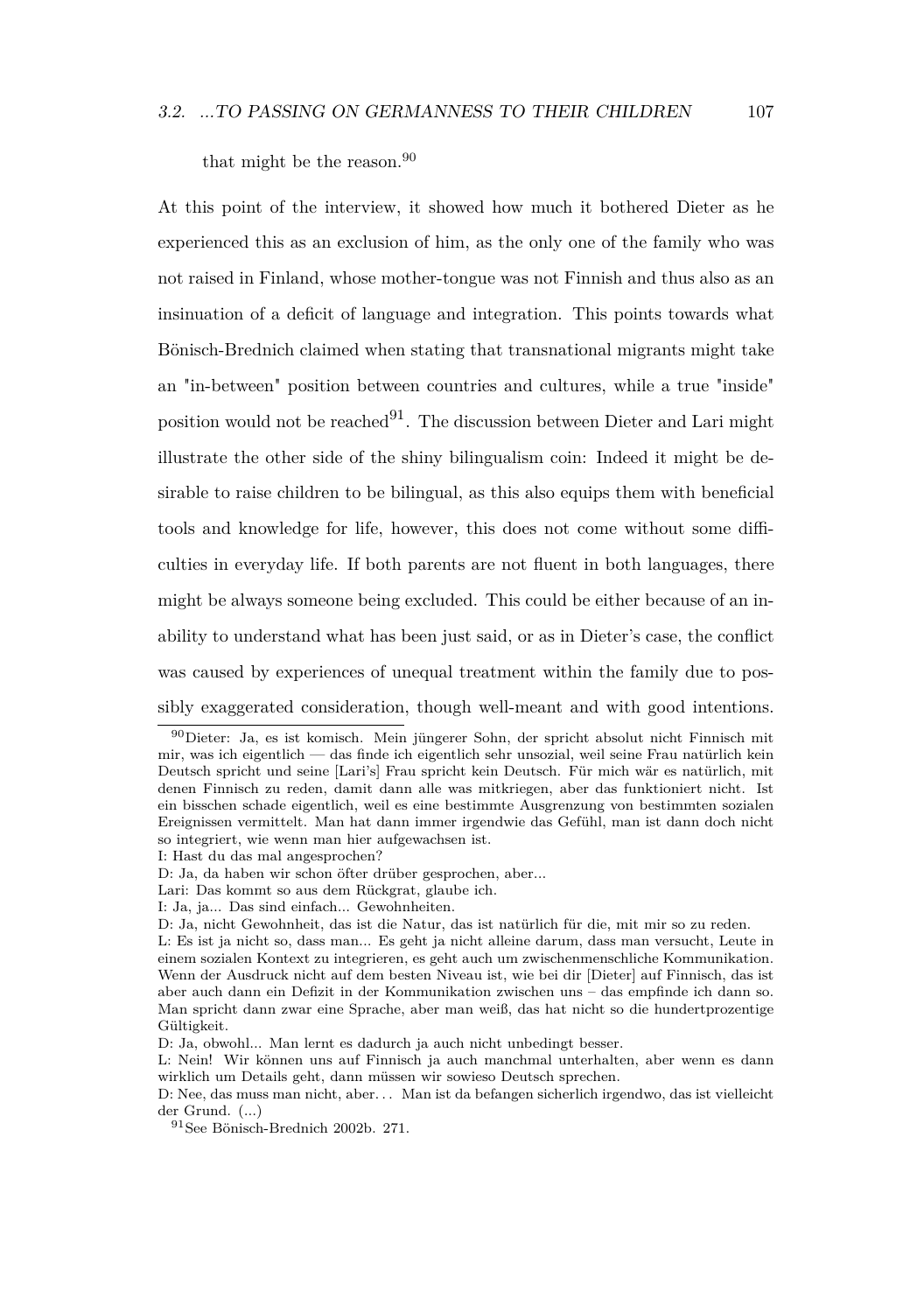Darius has a rather pragmatic view on this:

Darius: (thinks) That is completely normal: who starts having a bicultural relationship and produces children in this relationship, has to somehow come to terms with the situation or accept that he will be excluded. He could have also just learned the language.  $92$ 

Taking those excerpts to a more general stage, it is worth seeing them in the context of Aneta Pavlenko's research on "Emotions and Multilingualism"93. Besides providing an overall "technical" approach to multilinguals' use of their languages, she also makes an attempt to understand the reasons behind why someone who is fluent in more than one language chooses to use a certain language over another. Pavlenko includes not only bi-/multilinguals by birth in her study, but also people who acquired another language later in their lives. She suggests that languages "learned in the process of intense childhood socialization seem connected to the body through an intricate web of personal memories, images, sensory associations, and affective reactions, while languages learned later in life, in the classroom, or through limited socialization (for instance, the workplace) do not have the same sensual associations; they do not stir or evoke<sup> $194$ </sup>. Taking this as a starting point, it seems only natural that even though some of my interviewees became relatively fluent in the Finnish language, they still chose to speak German with their children. In our discussions, they explained that they just wanted their children to know both languages, however, I suppose that it might also be the obvious choice as this may be the language they might naturally feel emotionally more connected to. I will get back to this point when discussing the positions and attitudes of the descendant generation.

<sup>92</sup>Darius: (überlegt) Das ist völlig normal: wer eine bikulturelle Beziehung eingeht und in dieser Beziehung Kinder produziert, der muss sich entweder arrangieren oder damit abfinden, dass er ausgegrenzt ist. Er hätte es ja lernen können.<br><sup>93</sup>Pavlenko, Aneta: *Emotions and Multilingualism*. Cambridge: Cambridge University

Press, 2005.<br> $^{94}$ Ibid. 187.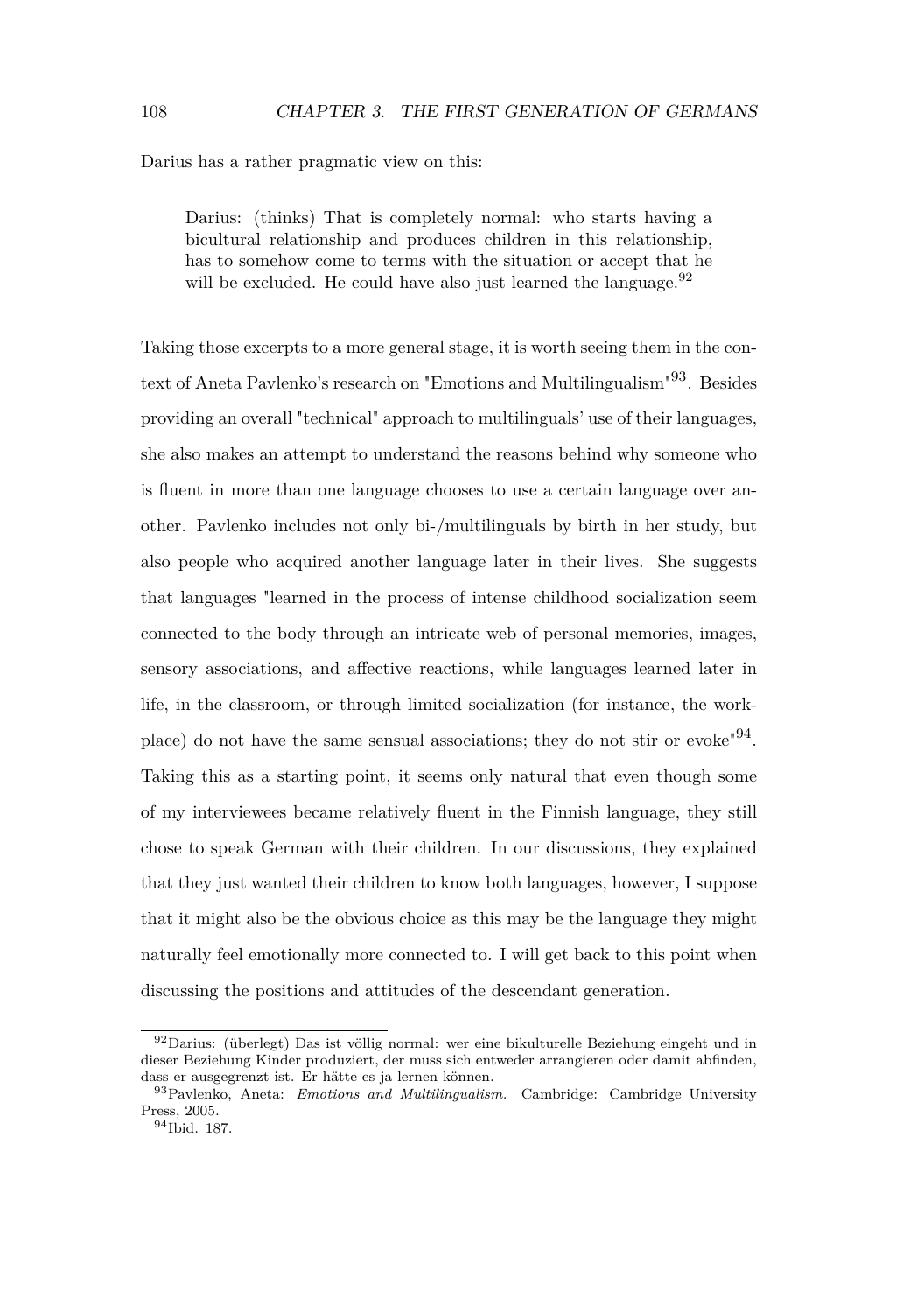### **Maintaining German traditions**

Language was a big topic in all my interviews. However, my interviewees with the first generation migrants also mentioned other aspects in their lives that they tried to pass onto their children, mostly related to holiday traditions, but also other smaller things in everyday life. While the latter seemed to be performed by the parent(s) themselves and were not actively transferred to their children, with holiday traditions it became obvious that those were performed *for* the children in particular.

What needs to be stressed here is that even though there certainly are holiday traditions which exist in one country, but not the other, often my interviewees' perception of what is a particularly German and what is a Finnish tradition may differ from historic facts. As Ilmar Talve illustrated in his publication on birthday and name day celebrations in Finland, those traditions originated from Germany, but then travelled via Denmark and Sweden into Finland<sup>95</sup>. Nowadays the name day might even be of bigger significance for Finns than it is for Germans, which could easily give the impression that this were a Finnish rather than a German tradition. The same can be suggested concerning other holiday traditions as described by my interviewees. Despite some of them labelling them as stemming clearly from the German side of their family, in some parts of Finland, people without a German family background might also have similar holiday traditions. When discussing holiday traditions, it thus needs to be kept in mind that it is not about true or false, but about *personal* ascriptions. What matters for both the first and the descendant generation, is that *for them* a certain way of spending a holiday is connected to their German, or respectively Finnish, background - and not if it is actually by definition a German or Finnish tradition.

<sup>95</sup>See Talve, Ilmar: *Namens- und Geburtstagstraditionen in Finnland.* Helsinki: Suomalainen tiedeakatemia, 1966. 78.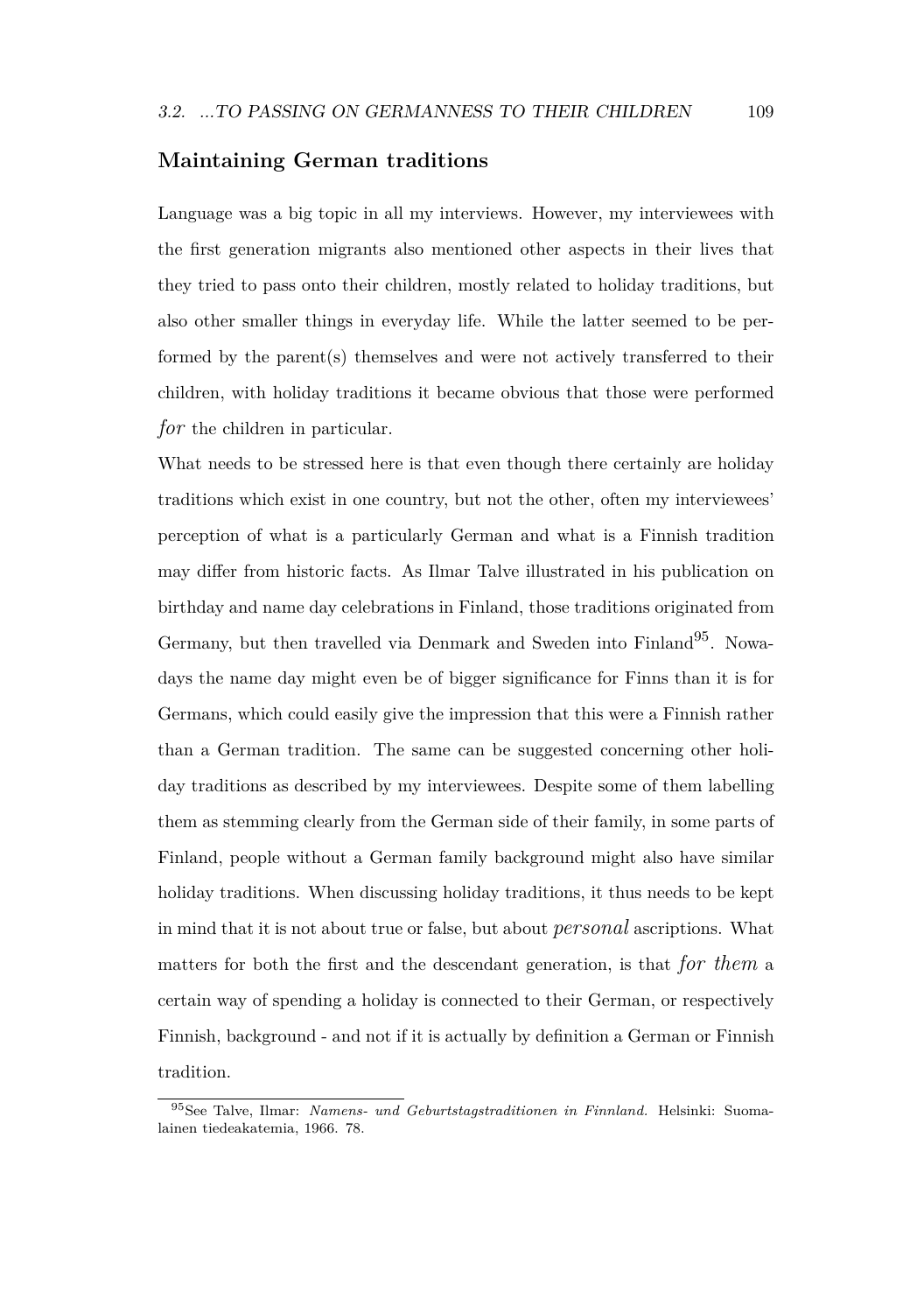One of those holiday traditions described in my interviews was Easter and the hunt for Easter eggs or baskets. As Dirk puts it, this is a "real German element" in his family life:

Dirk: (...) OK, real German elements can be found at Easter, so, still today there is no Easter without the hunt for Easter eggs, that's really something that is no particularly strong tradition in Finland.  $(...)$  So, even now that the children have grown up, well, one Easter egg still gets hidden and they are supposed to search for it.  $(laughs)<sup>96</sup>$ 

Most interviewees described following a "mix" of German and Finnish holiday traditions, confirming what Bönisch-Brednich wrote in reference to Homi Bhabha's concept of *hybridity*, namely that migrants actively chose what to pick from different cultures and thus live a "bricolage of cultural elements"97. However, Dieter and Lari, who stressed at several points that they considered themselves to be "more Finnish than German", once more told me that they usually tend to follow Finnish traditions on major holidays. Concerning the hunt for Easter eggs, Lari said that indeed they had this when they were children, but for them it was more about "hidden candies" than a conscious celebration of Easter<sup>98</sup>. Still, Dieter and Lari were the exception to the main tendency of actively performing certain traditions. Hunting for Easter baskets was one of the things almost all interviewees mentioned as German parts of their lives. Moreover, many descriptions referred to the other main holidays during the course of the (Christian) year and ways to spend those that Finkenstein described as traditions that are hard to maintain when you are alone<sup>99</sup>.

What I found particularly interesting was the depiction by Daniela, who was

<sup>96</sup>Dirk: (...) Also wirklich die deutschen Elemente, die finden sich an Ostern, also es gibt auch heute noch keine Ostern ohne Ostereier-Suchen, das ist also etwas, das in Finnland keine so starke Tradition ist. (...) Also, auch jetzt, wo die Kinder erwachsen sind, also ein Osterei

<sup>&</sup>lt;sup>97</sup>Bönisch-Brednich 2002a. 15, translated by author.  $98$ Lari: Ja. Schokoeier haben wir schon gesucht, aber das waren eher versteckte Bonbons als groß Ostern zu feiern. <sup>99</sup>Finkelstein, Kerstin: *Ausgewandert: Wie Deutsche in aller Welt leben.* <sup>2</sup>nd ed. Berlin:

Ch. Links Verlag, 2005. 232.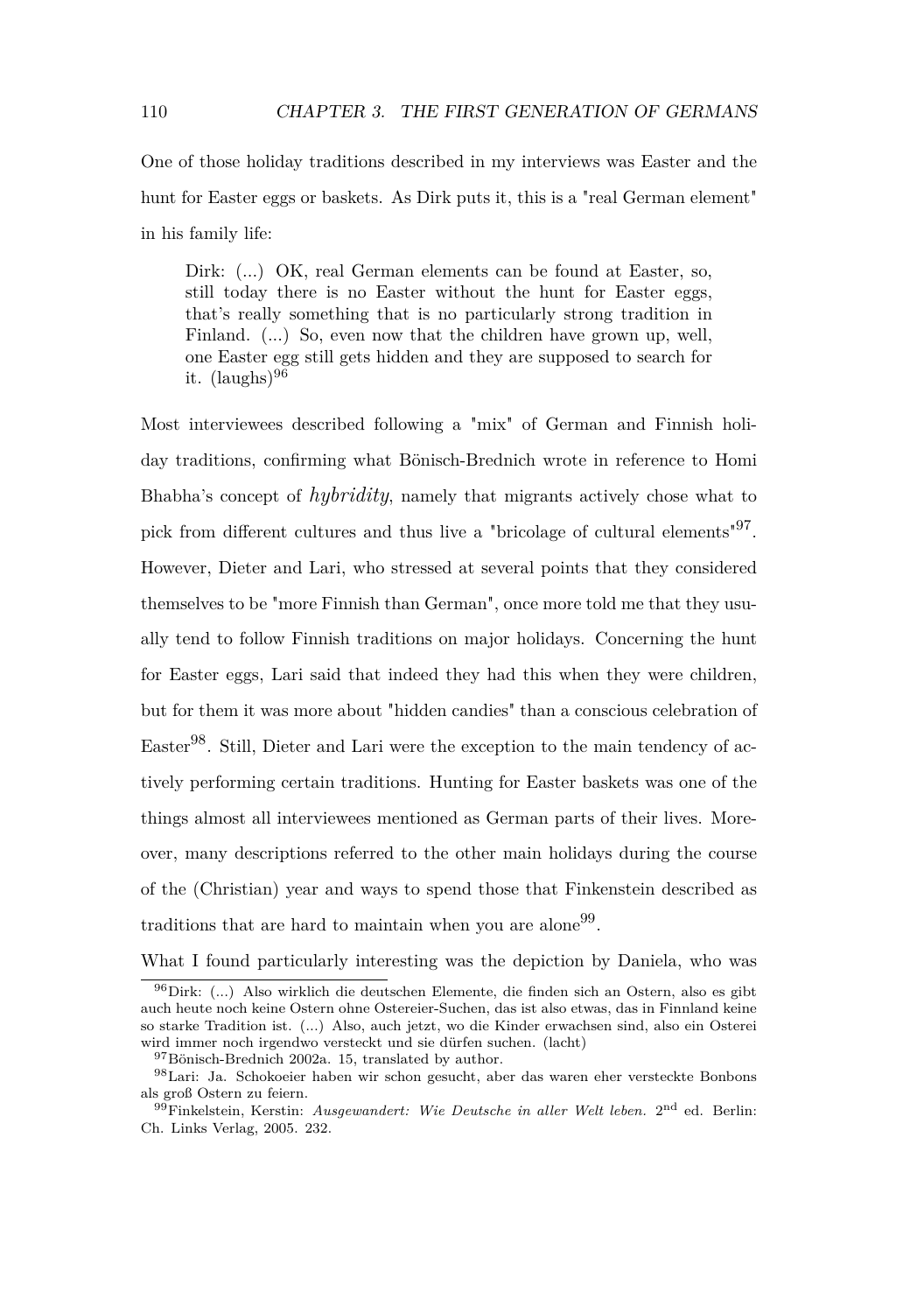working at a day-care. As she told me neither she nor her Finnish boyfriend felt associated with church or religion and according to Daniela the same went for her child. Nonetheless, she seemed to be one of the more active of my interviewees when it came to maintaining and spreading German traditions. Not only with her son and her son's classmates, but also with her day-care children she performed activities like crafting lanterns for the St. Martin-parade organised by the German parish in Helsinki each November. Moreover, she told her daycare children about hanging a sock on St. Nicholas (06.12.), which, according to statements from my interviewees, is no tradition celebrated in Finland and even collides with Finnish Independence Day. Daniela told me that she "created her own tradition"<sup>100</sup> of inviting her son's classmates to join them both colouring and hunting for Easter eggs as well as baking Christmas cookies, which did in fact exist in Finland as well, but were of a different kind and with less variety<sup>101</sup>. For Daniela, knowing about those traditions and promoting them in Finland, filled her with pride of being German:

Daniela:  $(...)$  Therefore, in that sense I am quite proud of, eh, being German and knowing those traditions and give others an understanding of them.<sup>102</sup>

Daniela's interview shows what Fortier describes by citing Butler (1990) as a "stylized repetition of acts" which produces "an effect of substantialization and naturalization of cultural belonging", meaning that "ethnicity may be lived as a deeply felt, embodied, core identity<sup>"103</sup>. Daniela was one of the few interviewees who consciously performed traditions she knew from Germany and linked them to "being German" and moreover "being proud to be German". Daniela

<sup>100</sup>Daniela: Also, ich hab' das schon, eh, seit einigen Jahren hab ich so eine eigene Tradition ausgerufen, obwohl das ist jetzt nicht meine Erfindung, das macht ja in Deutschland eigentlich jeder, dass man Ostereier bemalt und Osternester sucht.

<sup>101</sup>Daniela: (...) Und das ist auch wirklich so, ehm, bei finnischem Weihnachtsgebäck ist nicht unbedingt so 'ne Vielfalt, muss man schon leider so zugeben.

<sup>102</sup>Daniela: (...) Deswegen, in dem Sinne bin ich dann schon stolz, dass ich, eh, dass ich eine Deutsche bin und ich diese Tradition kenne und sie anderen nahe bringen kann.

<sup>103</sup>Fortier 2000. 6.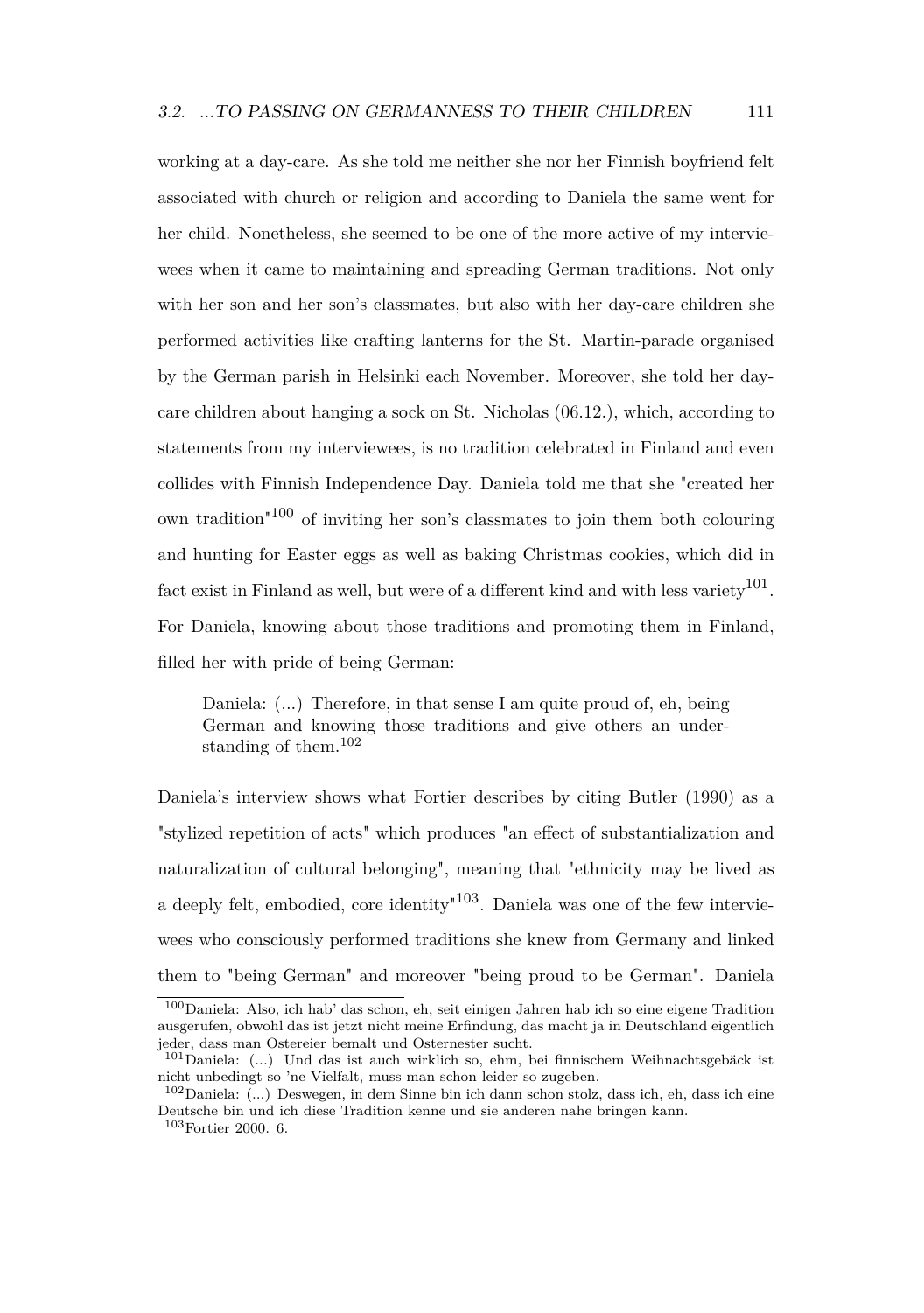seemed to enjoy consciously living her idea of a German heritage; she even organised a workshop for baking German Christmas cookies in her neighbourhood, which apparently was quite successful<sup>104</sup>. For her, this heritage seemed to be directly linked to the major annual holidays, which are all related to church and Christian faith. Even though she described herself and her family as nonreligious, with herself having resigned from church, she took pleasure in telling her Finnish day-care children about the background of for instance St. Martin or St. Nicholas. Somehow this seems to be inconsistent in itself, but apparently Daniela separates a religious faith from the traditions and the stories behind those and considers them to be worth being maintained and spread.

Unlike Daniela, Dominik, who seemed to be as active as Daniela in performing traditions he knew from Germany, did care about the Christian background behind these holidays. In the interview, he went through the different dates following the liturgical year, starting from Easter. He explained that his grandfather was a pastor, which influenced the way he and his family spend certain days of the year. For instance it was important for Dominik to teach his children that Christmas is the "feast of the Lord", which is why the "Christ Child" is coming and not Santa Claus, as is common in Finland:

Dominik: (...) We noticed that at Christmas: to us Christ Child is coming and not Santa Claus. Which stems from my parents' home, since my grandfather was a pastor and my father took that over from him. It is the feast of the Lord and not Santa Claus, it doesn't say anything about him in the bible. So, to us Christ Child came and that's what they had to fight out a bit in kindergarten - so, in the Finnish kindergarten, they had to fight that out a bit.<sup>105</sup>

 $^{104}\rm{Daniela:}$   $(\ldots)$  Da hatte ich mich angemeldet, dass ich so einen Plätzchen-back-Kurs mache an einem Sonntag. Und da ist auch ein guter Zulauf gekommen, weil die Leute sehr interessiert waren an deutschen Weihnachtsplätzchen.

<sup>105</sup>Dominik: (...) An Weihnachten haben wir's gemerkt: bei uns kommt das Christkind und nicht der Weihnachtsmann. Was wiederum aus meinem Elternhaus kommt, weil mein Großvater war Pfarrer und mein Vater hat's entsprechend übernommen. Das ist das Fest des Herren und nicht der Weihnachtsmann, davon steht nichts in der Bibel. Da kam bei uns eben auch das Christkind und das haben die im Kindergarten dann ein bisschen ausfechten, also im finnischen Kindergarten, ein bisschen ausfechten müssen.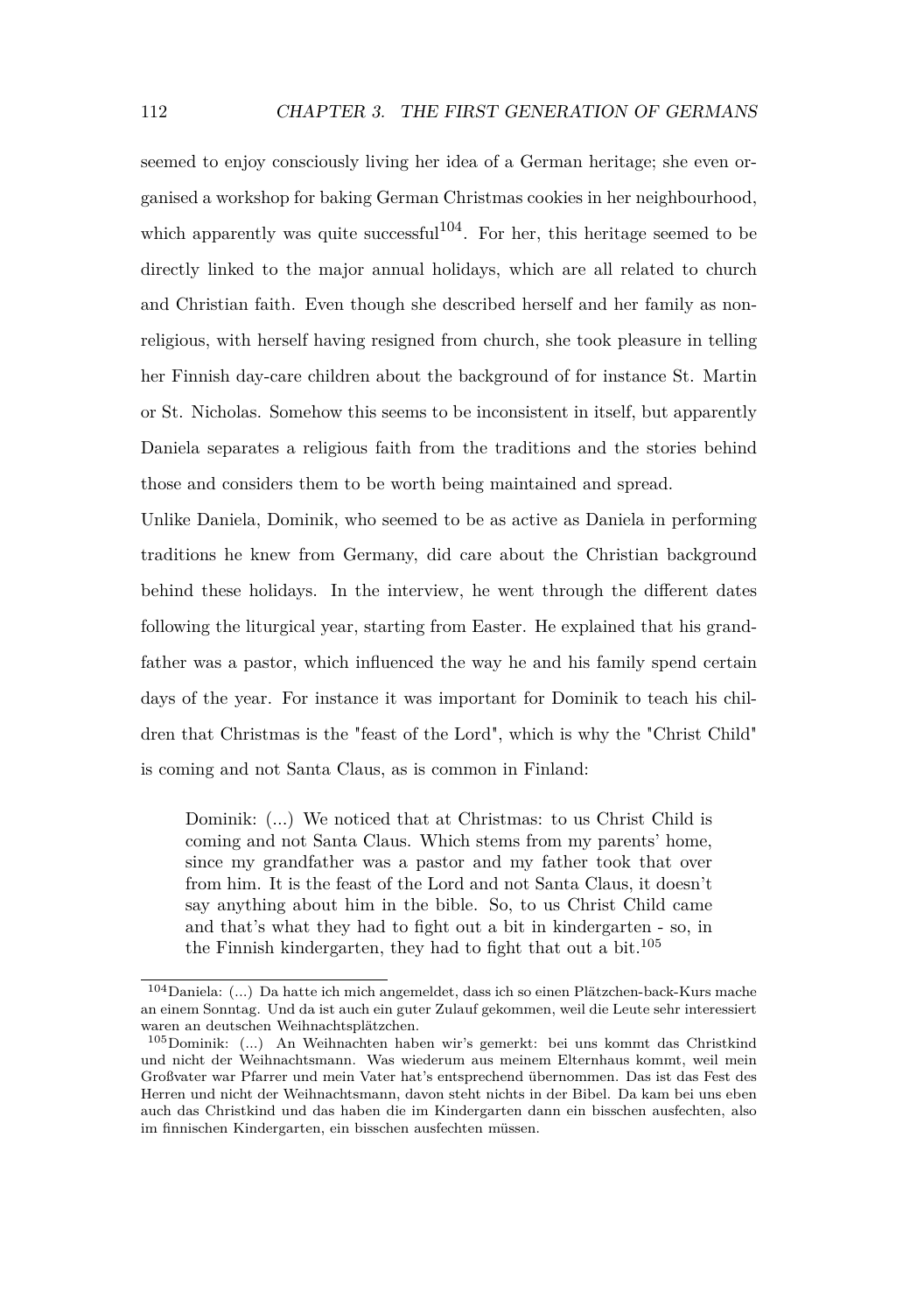A bit earlier, Dominik explained that his wife's family was quite atheistic, so "there are not that many traditions from her side", which is why nowadays he and his family might follow more of the traditions he knows from Germany - but "by far not all of them"<sup>106</sup>. However, he acknowledges that they usually try to take "something from both sides", such as having a Finnish traditional dessert mämmi for Easter as well as pasha, a dish made from curd cheese, originating from Eastern Orthodox areas. The latter was traditionally eaten by his own family, and as Dominik adds, ironically he likes mämmi, while his Finnish wife does not.<sup>107</sup> Also, on the  $6<sup>th</sup>$  of December, his family includes both the "German" St. Nicholas Day *and* the Finnish Independence Day, having a sock filled with candy in the morning and then the student parade as well as watching the president's gala on TV in the evening<sup>108</sup>. This is something we will also come across in the interviews with the descendant generation, which showed that many did not see a reason for deciding for just one of those traditions. Instead there were hybrid moments in which many interviewees crafted a new or at least combined way of doing things and simply included several aspects into one day. In this context, Dominik mentioned something that also arose in other discussions:

Dominik:  $(...)$  Yeah, that is an observation I have made quite often, that here in Finland many customs do exist at least in outline all over the country, while, when Finns ask me: "How is it in Germany?", I can just shrug - it's different: A classic example is Christmas.<sup>109</sup>

<sup>106</sup>Dominik: (...)Am Ostersonntag mach' ich gerne Eier in Senfsoße, das ist auch von mir zu Hause und da — mein Elternhaus moderat religiös war, mein Schwiegervater war absoluter Atheist, sind da von ihrer Seite weniger Traditionen da; da mach' ich eben aus meiner Familie ein bisschen was. Auch nicht – bei weitem nicht alles.

<sup>107</sup>Dominik: (...) Ostern haben wir jetzt. Da wird von beiden Seiten was genommen, also Mämmi, diese Osterspeise. - Schmeckt mir, meiner Frau nicht! (beide lachen) (...) Dann machen wir manchmal Pashka, diese russische Osterspeise. - War bei mir zumindest zu Hause üblich, dass man die gegessen hat.

<sup>108</sup>Dominik: (...) Das wird beides gemacht. Morgens hängt dann der Nikolaussocken an der Tür und abends wird dann das ganze Programm – erst die Parade und dann der Empfang am Schluss.

<sup>109</sup>Dominik: (...) Ja, das ist eine Beobachtung, die ich oft gemacht habe, dass hier in Finnland viele Sitten zumindest in Grundzügen landesweit vorhanden sind, wohingegen, wenn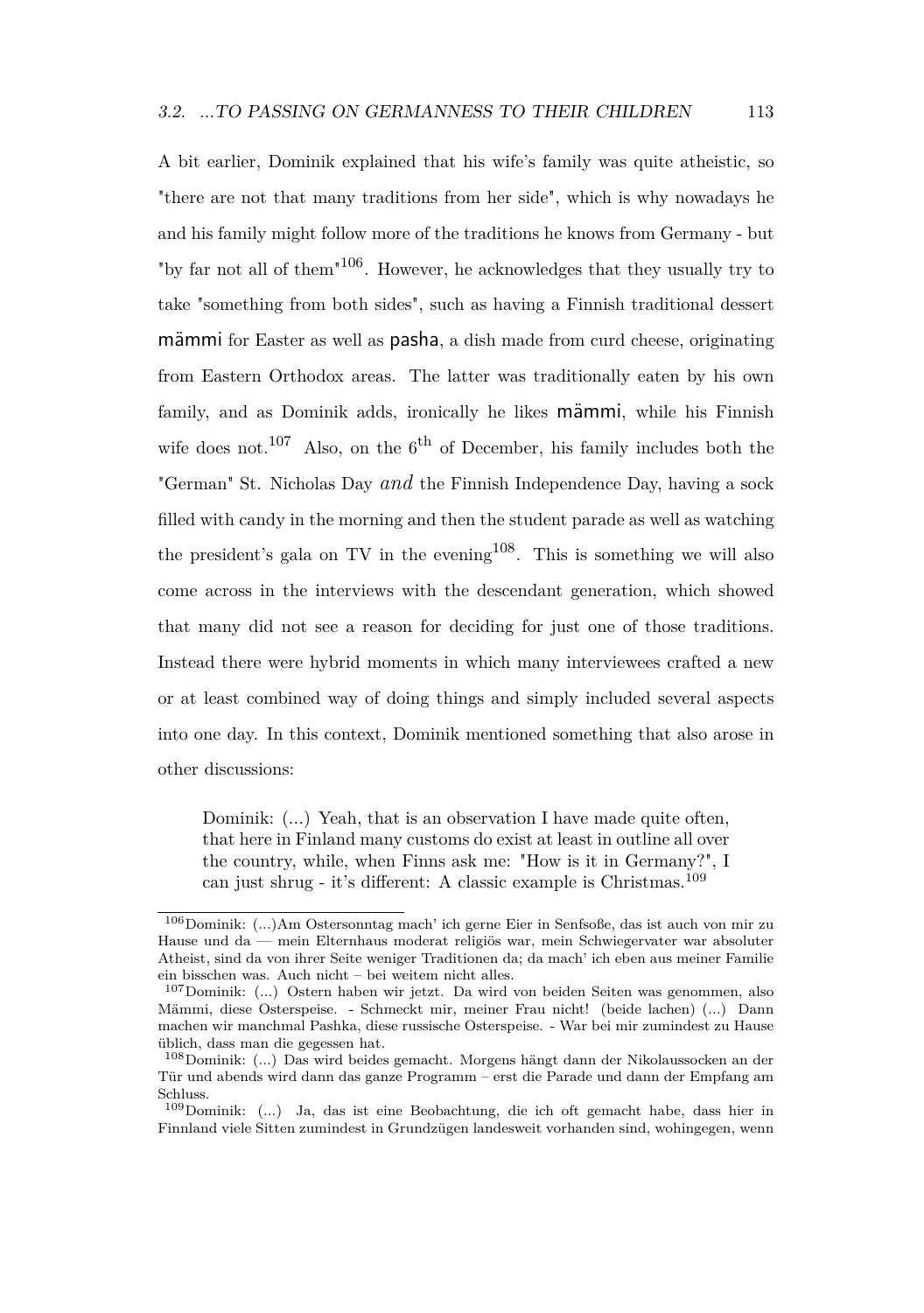This point was raised in several interviews, even with the descendant generation. When being asked if they spend certain holidays in a particular Finnish or German way, many were wondering for instance "what a German Christmas" would look like. This links to what Steven Dijkstra, Karin Geuijen and Arie De Ruijter described, namely that despite a common view of "one nation - one culture", reality looks different. Considering the history of European nation states, the fact that they were often incorporating several formerly independent states with a great variety of regional cultures<sup>110</sup>, serves as an explanation for heterogeneity within each of our contemporary nation states. In Paul Drechsel's, Bettina Schmidt's and Bernhard Gölz' publication on culture in the age of globalisation the authors reflect on this aspect in a very compelling way, saying that what "makes" a culture is the difference between its ingredients. By this, they refer to the idea of Bavarian culture being part of German culture, just as Hessian and Swabian cultures also are. However, they are not identical with it and also not identical with the other local cultures taken to be German. Therefore, what unites them is the difference between them - something that disagrees with "common assumptions" of culture, but answers the "logic of the differentiation of modern societies<sup>"111</sup>.

An awareness of this heterogeneity was contrasted by Dennis with what he perceives as homogeneity in Finnish holiday rituals:

Dennis: (...) First of all you have to know that the celebrations for Christmas... even in Germany there is no uniform ritual. Okay, there is the distribution of presents, but even that differs between all families (...) I'm more into Finnish Christmas. I: In what way?

D: There is one thing one can say about Finns: if they know how to do anything well, it is to keep Christmas traditions. And that countrywide.

mich die Finnen dann fragen: "Wie ist es in Deutschland?", kann ich nur mit den Achseln zucken – unterschiedlich: Klassiker Weihnachten.

 $^{110}\rm{See}$  Dijkstra; Geuijen; and De Ruijter 2001. 55.  $^{111}\rm{Drechsel}$ ; Schmidt; and Gölz 2000. 17.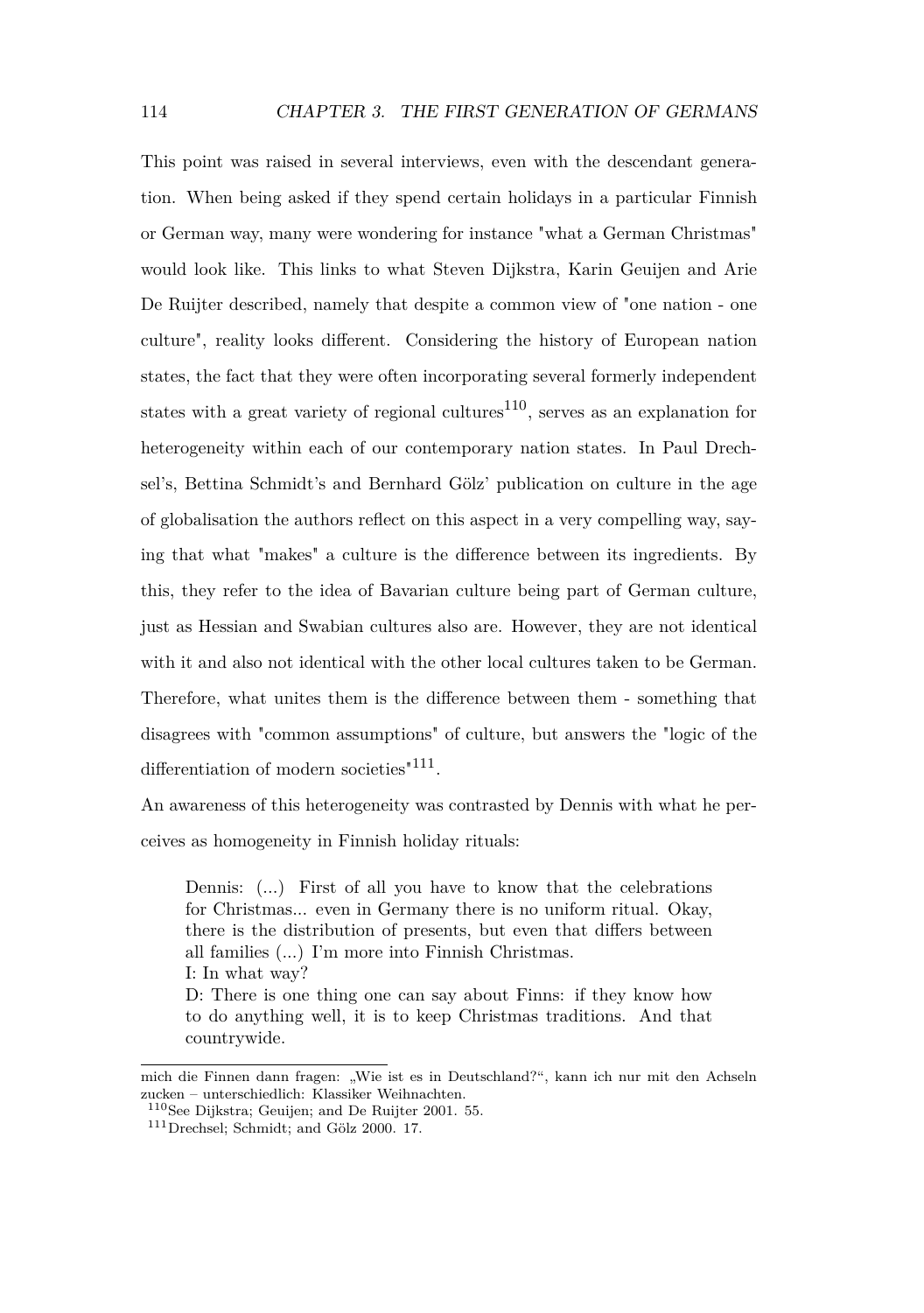I: Mhm. Like what for example?

D: Christmas dinner. It doesn't matter if you are in Turku or in Utsjoki, on Christmas you have the same things on the table. Without those it is not Christmas dinner, every Finn will tell you that. (...) it's those casseroles and the ham, that is the Christmas dinner. And if you want to sell Christmas dinner without any ham to a Finn... Even vegetarians would rebel. It's something written in stone somewhere.<sup>112</sup>

He continues by naming two German Christmas dishes, fried goose, and carp, and explained that depending on where someone comes from in Germany, they will eat either of those for Christmas dinner. Several of my interviewees, regardless of their generation, expressed uncertainty when it came to a "German Christmas". In contrast to this, it is even more interesting that not only Dennis, but all interviewees claimed the existence of a homogeneity of Finnish Christmas traditions. It is debatable whether the fact that my respondents, especially those from the descendant generations, had a hard time picturing a German Christmas suggests a stronger affinity to a "Finnish" than a "German identity". Instead some hinted that it could be that in Finland, Christmas does in fact have certain fixed components which thus turn into common knowledge, while the way Germans celebrate Christmas is more diverse and harder to generalise, as the regional cultures in Germany were shaped by multiple and highly different outer influences. However, another interpretation could be that while the participants of the first generation of German migrants had a more distinct knowledge of traditions practised in Germany, respectively an awareness of the

<sup>112</sup>Dennis: (...) Erst einmal ist es so, dass du die Feiern an Weihnachten... Die ist selbst in Deutschland nicht wirklich ein Einheitsritual. Es gibt, ja, die Bescherung, aber die ist in jeder Familie anders (...) Ich bin eher der Typ, der so in Richtung finnische Weihnachten geht. I: Inwiefern?

D: Das muss man über die Finnen sagen: wenn sie eines können, dann ist das Weihnachtstraditionen beibehalten. Und die landesweit.

I: Mhm. Was zum Beispiel?

D: Das Weihnachtsessen. Das ist egal, ob du in Turku sitzt oder in Utsjoki, du hast die gleichen Sachen auf dem Tisch stehen, an Weihnachten. Ohne die ist es kein Weihnachtsfest, sagt dir jeder Finne. (...) das sind die Aufläufe und der Schinken, das ist Weihnachtsessen. Und wenn du einem Finnen Weihnachtsessen verkaufen willst ohne Schinken... Da sind selbst Vegetarier, die rebellieren. Das ist so eine Sache, das ist festgeschrieben irgendwo.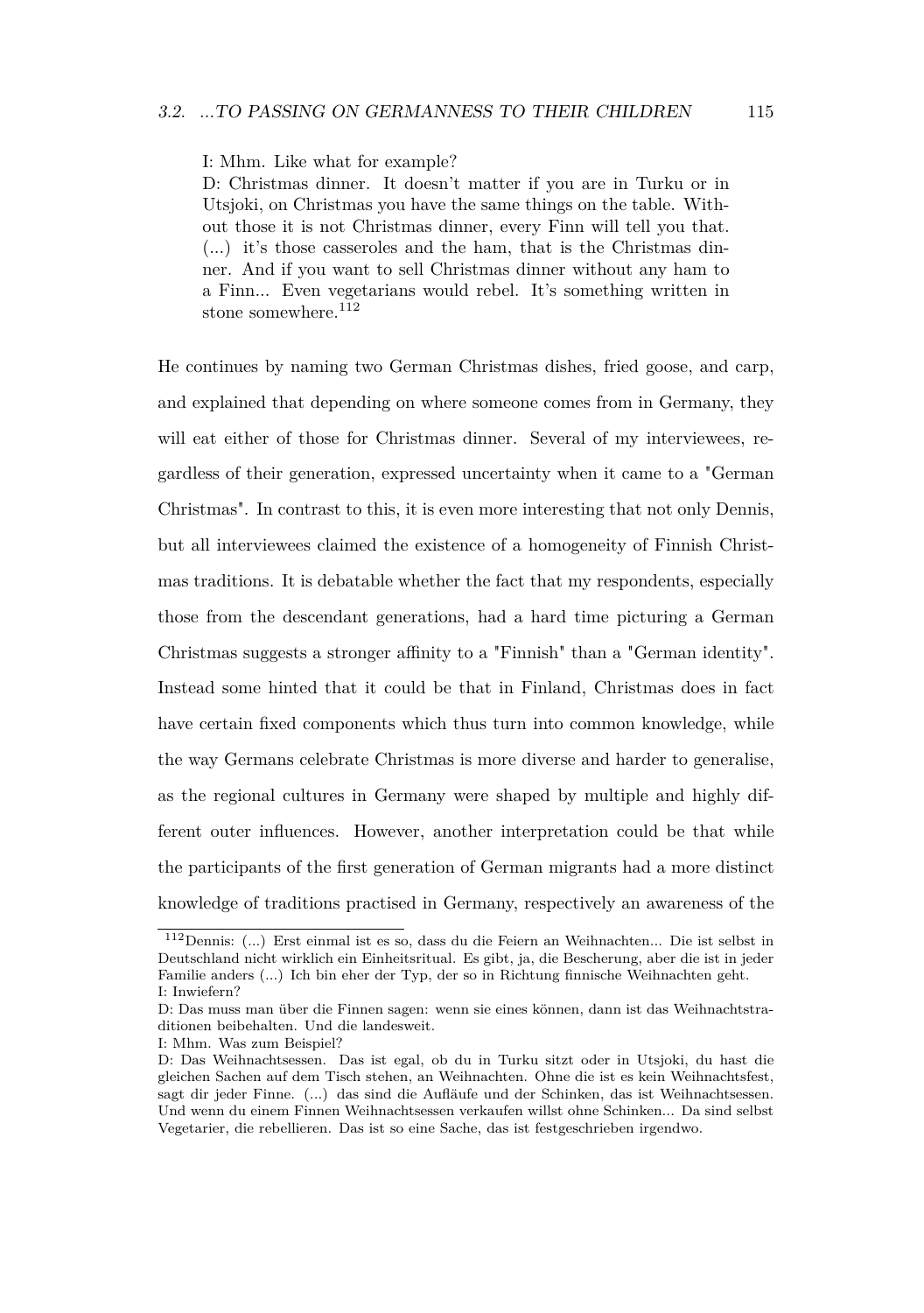heterogeneity of those traditions, they lacked similar detailed insights into traditions in Finland.

Feeling affiliated to a country and what one regards as its culture certainly affects the perceptions and evaluations of the experiences one has there. As shown previously, Dieter and his son Lari actively created the image of themselves feeling closer to Finland, Finns and Finnishness than the German equivalents. When Lari and his brother were children they did hunt for Easter baskets and also had "Nicholas stockings" on the  $6^{\text{th}}$  of December as "an exception to the otherwise Finnish holiday traditions", but as Lari stressed, this simply meant "more candy than usual" for them<sup>113</sup>. Furthermore, he explains that he might know of the concept of **Fasching**, a carnival at which both children and adults wear costumes and originally tried to chase away winter, or also other traditions like the lantern procession on St. Martin's Day, but only due to his years at the German kindergarten and School. Lari argues that attending a German school was not all about the language but also "a certain cultural integration". However, to him those activities always felt more like a show, a performance made for others: "those are festivities, they are celebrated like this in Germany" - and he adds that "one participates in them a few times and that was about it", meaning that he did not carry on with it after graduating from school.<sup>114</sup> What I suggest here is that Lari's personal perception stands in direct correlation to his disconnectedness from his German background. This will get clearer

<sup>113</sup>Lari: (...) Wir haben eine Ausnahmeregelung an den ansonsten finnischen Feiertagen mal gehabt, dass wir als Kind immer einen Nikolaus-Strumpf bekommen haben. Das ist etwas, das man in Finnland nicht macht eigentlich. Der Nikolaustag ist ja hier auch der Unabhängigkeitstag, da passt das ganz gut zusammen. Sprich, wir haben mehr Bonbons bekommen an einem bestimmten Tag.

<sup>114</sup>Lari: (...) Ich weiß, dass es Fasching gibt, gab es im Kindergarten, dann gab es auch Laternenfest im Kindergarten. Natürlich, wenn man hier in einer deutschen Schule, in einem deutschen Kindergarten gewesen ist, man wird — es ist nicht nur Lernen auf Deutsch oder Lernen nach dem deutschen Schulbuch, es gibt auch eine gewissen kulturelle Integration. Aber das ist irgendwie auch eher so Vorführung, wie: das sind Feste, die werden in Deutschland so gefeiert. Und dann macht man das ein paar Mal mit und das war's. Das hört dann auch in der Schule dann auf, das wird dann nicht so durchgezogen.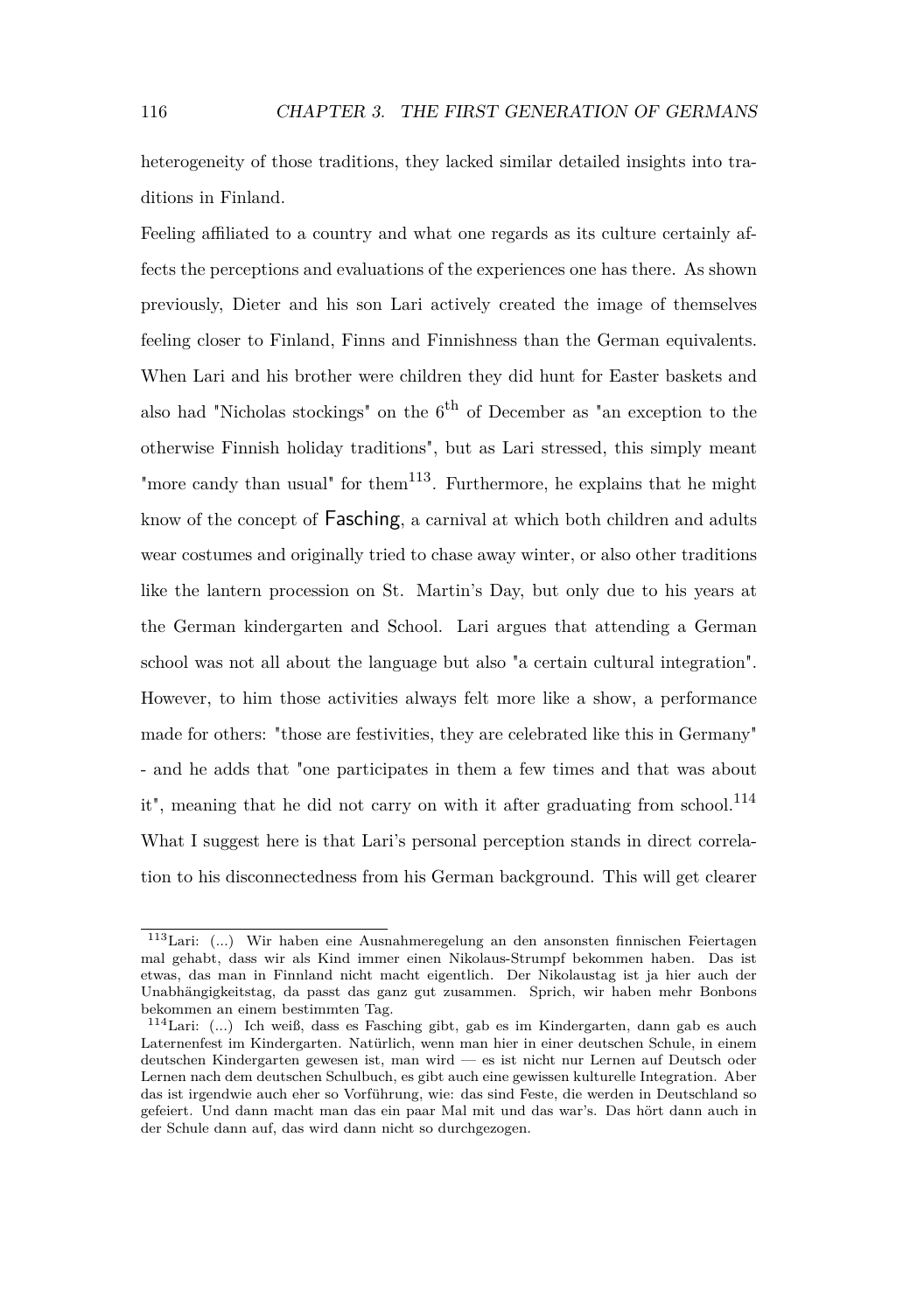once put into context with statements of other interviewees of the descendant generation in chapter 4.

According to what has been divulged during the interviews with the first generation of German migrants, language and holiday traditions were the two major things they actively tried to pass on to their children as part of some sort of German heritage. However, there were other small aspects in everyday life that they "brought" from Germany: habits, but also thoughts and attitudes. Obviously, those things shape their lives, even if they are not always aware of it, and thus can be taken to have an impact on their children also.

Interestingly, those small, everyday life habits were not mentioned on a large scale in the first generation interviews but can be found primarily within those with the descendant generation. Besides Dirk, who told me about a "family tradition" of watching  $B$ undesliga<sup>115</sup> with his son every Saturday as well as a classic crime series Tatort with his wife, the only other field discussed was food. In the introduction I mentioned the idea of "soul food" - something Hanna Snellman referred to as "heritage food" for migrants and "a way of remembering the land of their birth and their homeland". Drawing on Holak (2014), Snellman goes so far as to picture heritage food as a "direct link to a person's cultural identity".<sup>116</sup>

Having this in mind, it is worth paying attention to Dieter's and Lari's discussion around food: For a longer sequence, the two were chatting about having sweet breakfast with rolls and jam as something for instance Lari's Finnish girlfriend and Finns in general "just don't get"<sup>117</sup>. Talking about breakfast habits

 $115\,\mathrm{German}$  football. 116Snellman, Hanna: "An Ethnography of Nostalgia: Nordic Museum Curators Interviewing Finnish Immigrants in Sweden." In Koskinen-Koivisto, Eerika; and Hanna Snellman (Eds.): *Journal of Finnish Studies* 19, no. 2 (2016). 158. <sup>117</sup>Lari: Ich esse immer noch wochenends süßes Frühstück.

Dieter: Hm... Brötchen und so... Aufgebackene Brötchen.

L: Brötchenvariationen, solche Sachen, aber mit Marmelade. Das ist etwas, das meine Fre-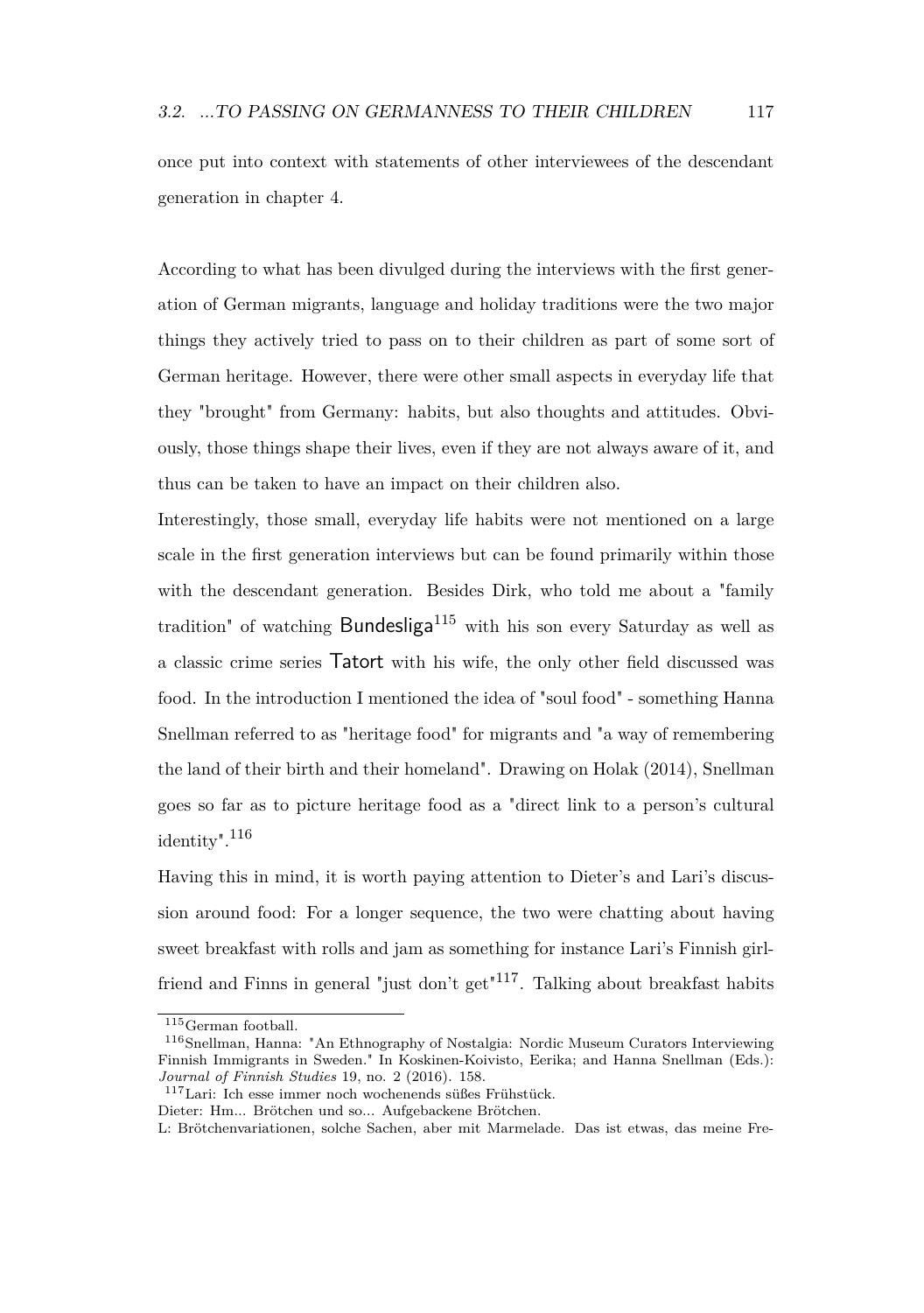makes Dieter pondering about missing German bakeries:

Dieter:  $(...)$  Okay, what I do miss is for instance a bakery that sells those buns and not like here a tiny piece of cake for four euro eighty or so.

Lari: There I'm once more a Finn, I don't need buns, I'd also take pulla<sup>118</sup>. (laughs)

D: I also prefer pulla, now that I'm thinking about it. I like eating pulla, but I also like eating Berliner<sup>119</sup> in Germany or  $-$  this coffeehouse atmosphere, that for example is something I miss here. That is actually something I like a lot in Germany. Or not only in Germany, actually in Europe. Just to go somewhere and to sit of course preferably outside in the sun.<sup>120</sup>

Here, Dieter's talk refers to something I call the "culture of missing", as he admits missing German bakeries with their variety of buns. At this point his son Lari butts in, stressing that he was "a Finn" in this matter, as he would prefer Finnish pulla over German buns. Interestingly, Dieter then withdraws his previous point and states that he would also prefer pulla, yet liking certain German pastries and missing what he calls a "coffeehouse atmosphere" which he sees in Germany and Europe, but apparently not in Finland. Taking this quote as a starting point, one could suggest that what someone eats, drinks, misses or consumes in other ways can be linked to how he perceives himself. So, if Lari defines himself in this moment as "a Finn" *because* of his food preferences, and if Dieter then adjusts his previous statement in order not to be seen as "a German", this seems to confirm my assumption. For this reason, it does not come as a surprise that other interviewees also related to similar themes when

undin überhaupt nicht versteht: etwas Süßes zum Frühstück, das geht bei den Finnen nicht in den Kopf rein.<br><sup>118</sup> Finnish pastry.

 $^{119}\rm{Filled}$  German pastry. 120 Dieter: (...) Also, was ich vermisse, ist zum Beispiel ein Bäcker, der also Teilchen hat und nicht wie hier ein kleines Eckchen Kuchen für vier Euro achtzig oder so.

Lari: Da bin ich wieder Finne, ich brauche keine Teilchen, ich nehme auch Pulla. (lacht)

D: Ich esse auch lieber Pulla, wenn ich das so sehe. Ich esse gerne Pulla, ich esse aber auch gerne Berliner in Deutschland oder so — diese Kaffeehaus-Atmosphäre, sowas fehlt mir hier zum Beispiel. Das ist eigentlich etwas, das ich sehr sehr gerne hab in Deutschland. Oder nicht nur in Deutschland, eigentlich in Europa. Mal irgendwo hin zu gehen und natürlich möglichst dann draußen in der Sonne zu sitzen.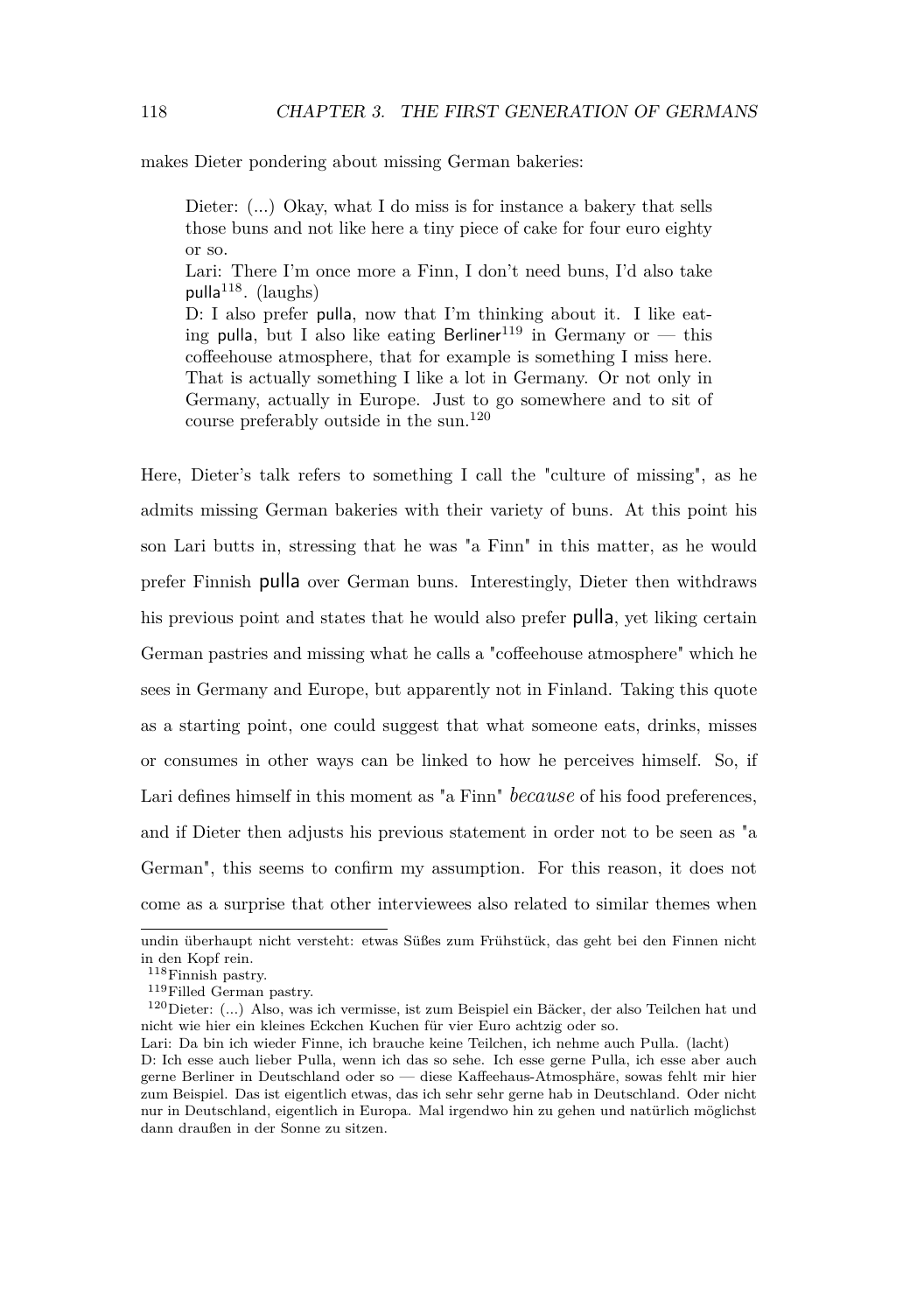trying to work out and label Finnish and German aspects in their life and their person. However, those small "German influences" turned out to be much more present in the interviews with the descendant generation. They were the ones who pointed out minor but noticeable aspects in their lives that differed from what they could see in their friends' families, which could be linked to having a German-Finnish background. As I will get back to their point of view and the way they negotiate their own position between or within German and Finnish culture later-on, I will now end this chapter with few summarising words.

## **3.3 Summarising reflections**

As initially claimed, in the discussions with first generation migrants from Germany I found a discrepancy between a personal disconnectedness to what I described as Germanness and the wish to pass some of this Germanness on to their children. Feeling distant from Germany, Germans and a conscious identification with those showed in different ways. While some of my interviewees expressed this directly, sometimes describing the difficult relationship Germans have with a German identity, others did so in reference to Finnish nationalism. Another way of demonstrating disconnectedness from Germanness was to stress how "un-German" someone was, often linked to revealing a negative view on Germany, Germans in general and more specifically in Finland. Here, another aspect came into the picture, which was the extent to which someone interacted within "German circles" in Finland. It showed that in many cases, my respondents consciously avoid(ed) organised gatherings of Germans or German institutions in Helsinki, for instance. However, some changed their mind at some point of their lives. For different reasons some of them came in touch with those groups and institutions and realised that their presumptions had been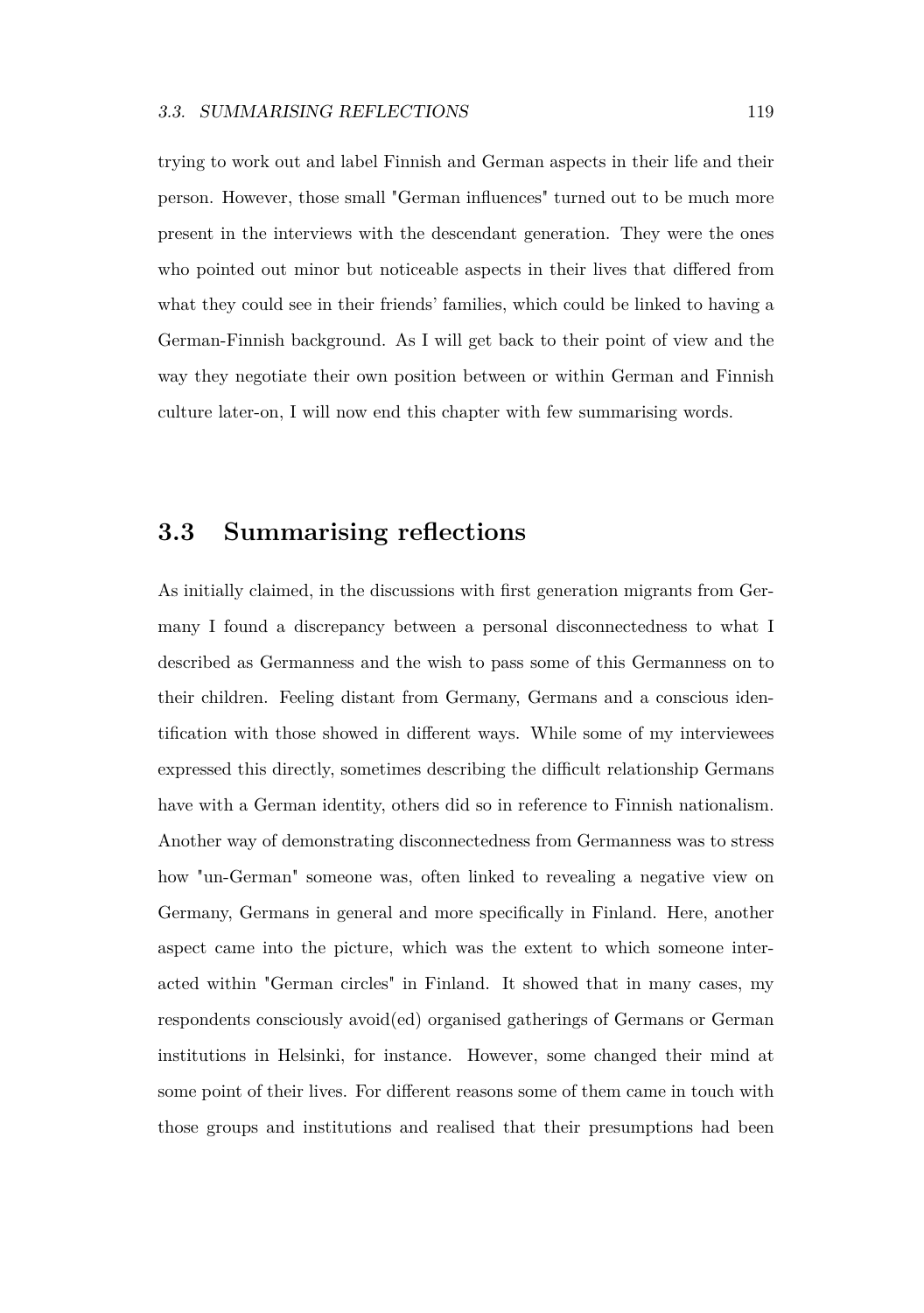wrong. One of the main motivations for seeking contact with German facilities was the birth of the first child, which, to put it in the words of one interviewee, made them require "the whole infrastructure, from kindergarten to the German School". Having children, and this leads us to the second part of the beforementioned discrepancy, is connected to passing some Germanness to them. Even if most of my interviewees did not feel attached to Germany, Germans or being German, apparently it was still important for them to provide their children with the German language and cultural assets they "brought" from Germany. As well as the two major themes, language and holiday traditions, my discussion partners also described smaller aspects of their lives which, despite all the disconnectedness, still stem from a German socialisation. Certainly much more remained unmentioned, possibly because the first generation migrant interviewees were not aware of them. However, traces of those could be found in the conversations with the descendant generations, which is where this work will proceed.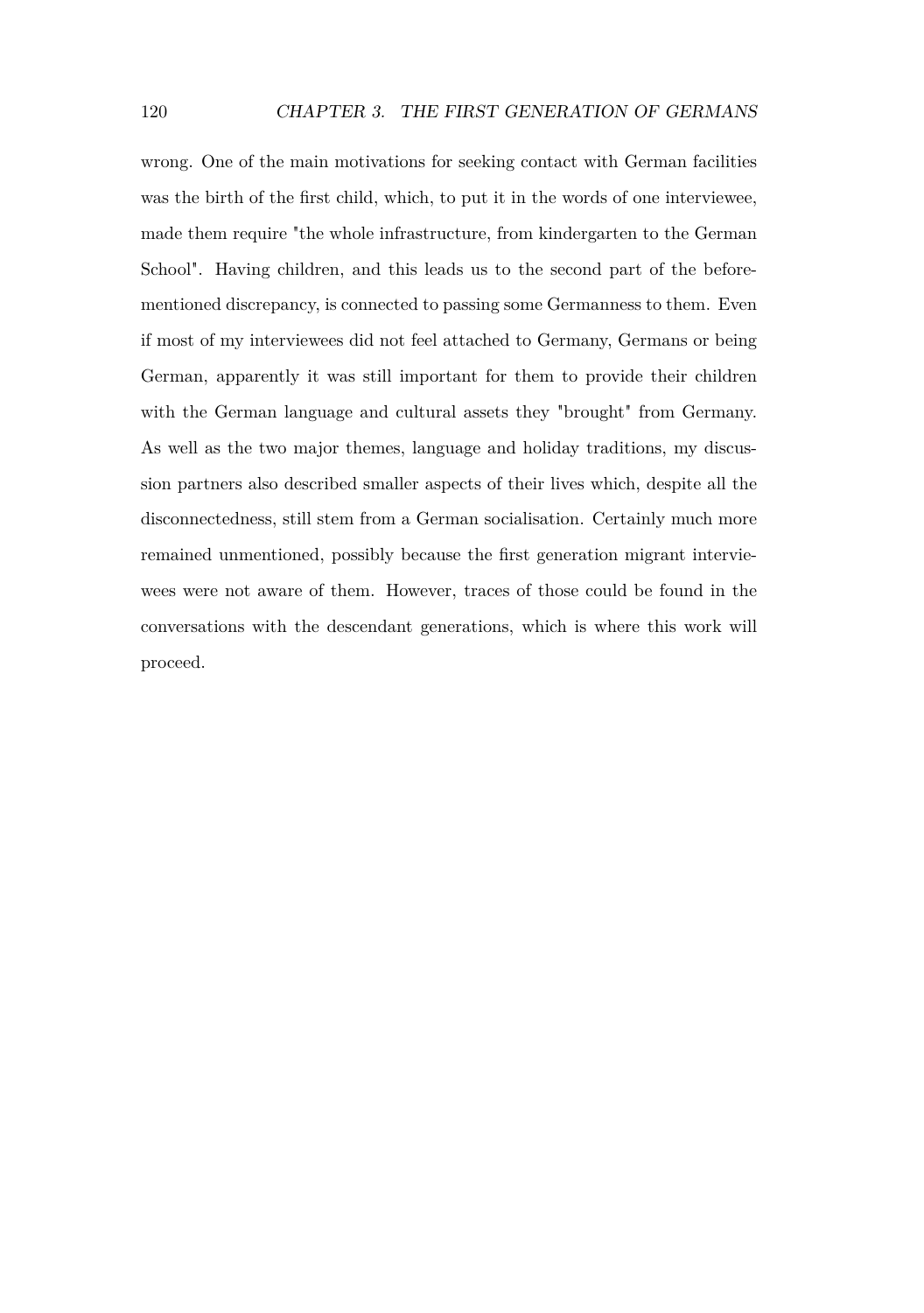# **Chapter 4**

# **Descendants of Germans in Helsinki**

Few interviewees of the first generation German migrants explained exactly what the reasons for wanting to pass some Germanness on to their offspring were, but nonetheless they did. Most important reason seemed to be the aspect of language and certain holiday traditions, but as the discussions with descendants of Germans showed, they received much more German socialisation than the parent generation might be aware of.

In this chapter I want to focus on ways German descendants in Helsinki negotiate their own position between the cultures, or rather within the cultural frameworks surrounding them. Several aspects are involved in this process that Ina-Maria Greverus calls a "**persönliche** $[\mathsf{s}]$  **ldentitätsmanagement** $[\mathsf{s}]$ **"** $^1,$ a personal identity management. Berchem describes it as a common concept in social and cultural sciences to see "ethnic identity as a perpetual socialisation process  $(\ldots)$ , in which knowledge about group-specific culturality, own

 $1_{\text{Berchem referring to Ina-Maria Greverus (1981:224); In Berchem 2011. 61.}}$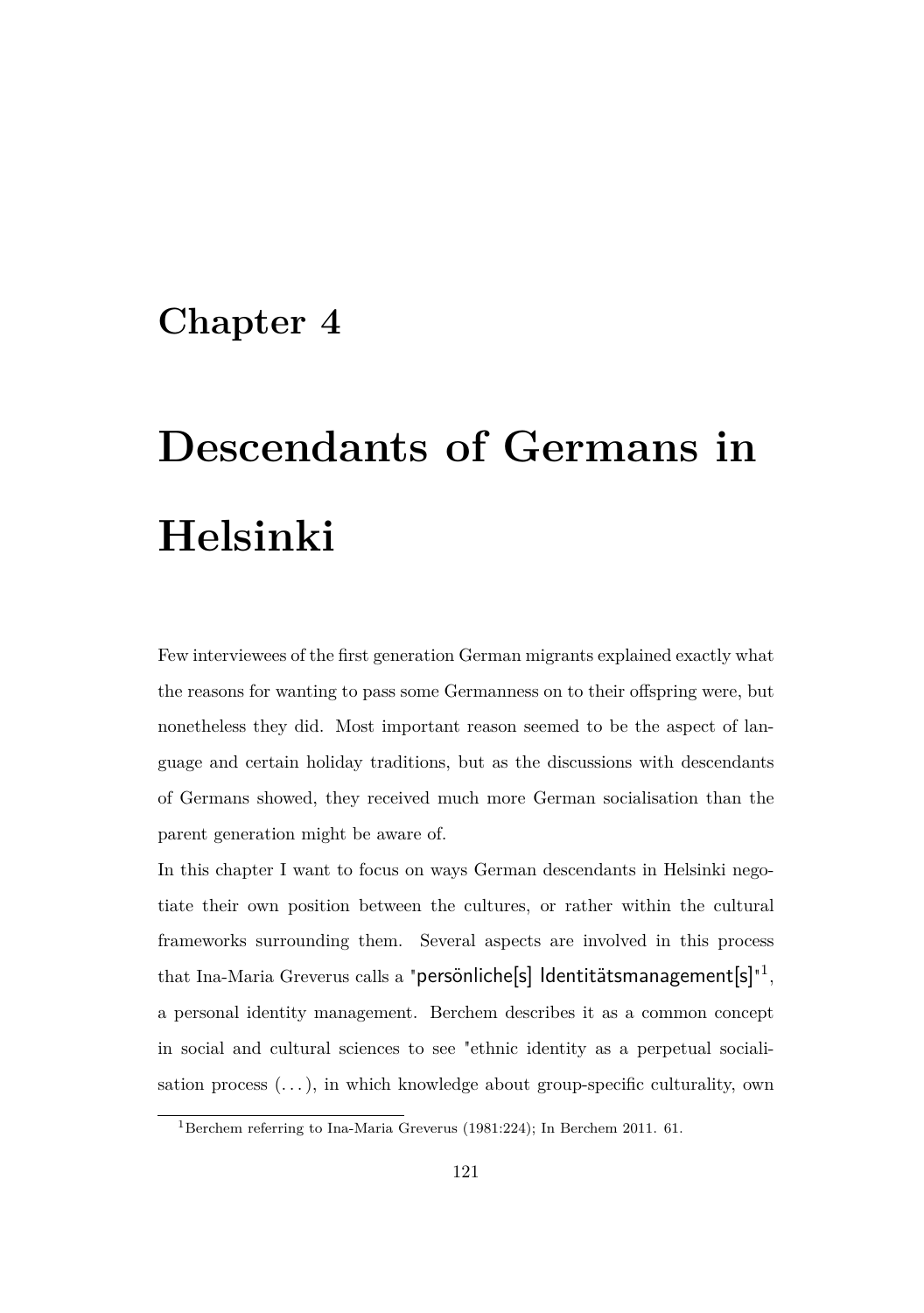and strange, is developed through situation-dependent in- and exclusion of specific cultural features or traditions. This knowledge is oriented towards the living environment and results in the emergence of convergent as well as opposing identities."<sup>2</sup> In this context, the role of the *Other* can not be stressed enough. As Ralf Richter explained by drawing on Carl-Friedrich Graumann's "Identifikationskonzept" (1983), one may distinguish between three modes: First, the ability of humans to categorise their surrounding, which is described by the term *identification of*. The second mode Graumann names is *being identified* by others. We are "confronted with role expectations" which we have to grapple with and which influence our identity. Last, Graumann describes the *identification with* as "the most individualistic pattern". If people see their expectations being represented by "groups, objects and ideas", those can become "models of their mindscape".<sup>3</sup>

Those interpretations imply that the way someone sees themself is neither given nor unchangeable, but rather it depends on and is shaped and influenced by multiple factors. What those factors were in the cases of the people I talked to, will be discussed in the course of the following chapters.

# **4.1 The importance of language for belonging**

As became apparent in the previous chapter about the "first generation German migrants" in Helsinki, language was of major importance in the interviews.

 $2B$ erchem 2011. 63, modified translation for a better understanding by the author; original: "ethnische Identität (als) ein immerwährender Sozialisationsprozess (. . . ), in dem anhand von situationsspezifischer In- und Exklusion bestimmter kultureller Merkmale oder Traditionen ein an der Lebenswelt orientiertes Wissen über gruppenspezifische Eigen- und Fremdkulturalität entwickelt wird, so dass konvergente sowie oppositionelle Identitäten entstehen". <sup>3</sup>See Richter, Ralf: "Ortsbezogene Identität: Die kognitive Repräsentanz von Orten im Ze-

ichen zunehmender Wohnmobilität." In Hömke, Maik: *Mobilität und Identität: Widerspruch in der modernen Gesellschaft.* Wiesbaden: Springer Fachmedien, 2013. 18 f.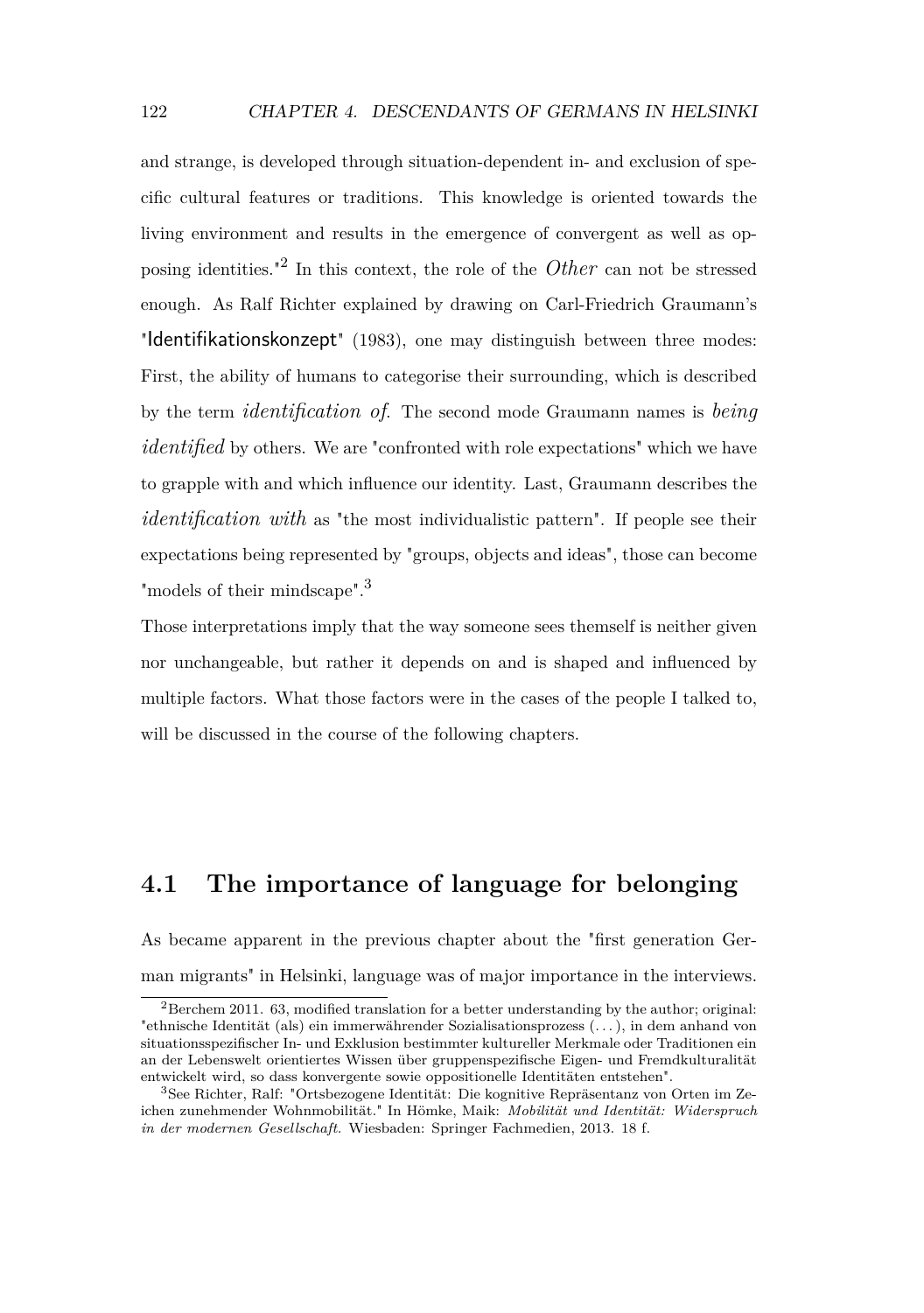Even though many of the respondents of the first generation could not relate to Germany or Germanness and even avoided Germans and German circles in Finland intentionally, their attitude often changed once their children were born. Similar tendencies could be observed when talking to descendants of Germans living in today's Helsinki. One longer sequence from the interview with Henning showed this descriptively:

Henning: (...) But there was a specific moment in which I, when the German inside me became exceptionally important and more and more important. And this is something I only understood afterwards and that was basically when my first daughter was born. Until then, I always thought it was something nice and a blessing that I am German and Finnish and I am very happy that I have both nationalities nowadays, because that describes me best. Back in the days I had phases, when as a student at the German School, I was rather German and then strong phases in which I was rather Finnish and it was kind of a search, until as an adult, as a young adult I finally understood: "You are stupid! Why do you make things complicated, you are simply both! You *are* both!" – I am *both*! That's why it is so incredibly important to me to have both nationalities and I will never give up either one of them. If I had to choose, it would be – ehm dramatically difficult, that would be really bad! And that is why it was so important for me that my children have both. They do, fortunately. But as I said, this point when my daughter was born – until then it was normality for me. I know German and I can consume things in German, TV, radio, music, the whole culture we get from Germany. I know how to behave in Germany, with Germans – I know exactly how to behave in Finland... And in Finland I am German, in Germany I am Finnish – these are exactly those things and that was totally normal and I knew how it is. But when the children were born – all of a sudden I had to make a decision, what are you going to do and how important is it for you? And then I had to think, is this the language of your heart? Should you use German or Finnish with your children? What should you  $do?$  – And then I just decided — if it is not the language of the heart, it will become it. I don't really bother, but it is important for me that my children learn to speak German. And from the first moment onward I spoke German. Consequently with my children and I went through with it.<sup>4</sup>

<sup>4</sup>Henning: (...) Aber es gab einen bestimmten Moment, in dem ich, wo plötzlich das Deutsche mir ausserordentlich wichtig wurde und immer wichtiger wurde. Und das hab' ich jetzt erst im Nachhinein kapiert und das war eigentlich, als meine erste Tochter geboren wurde.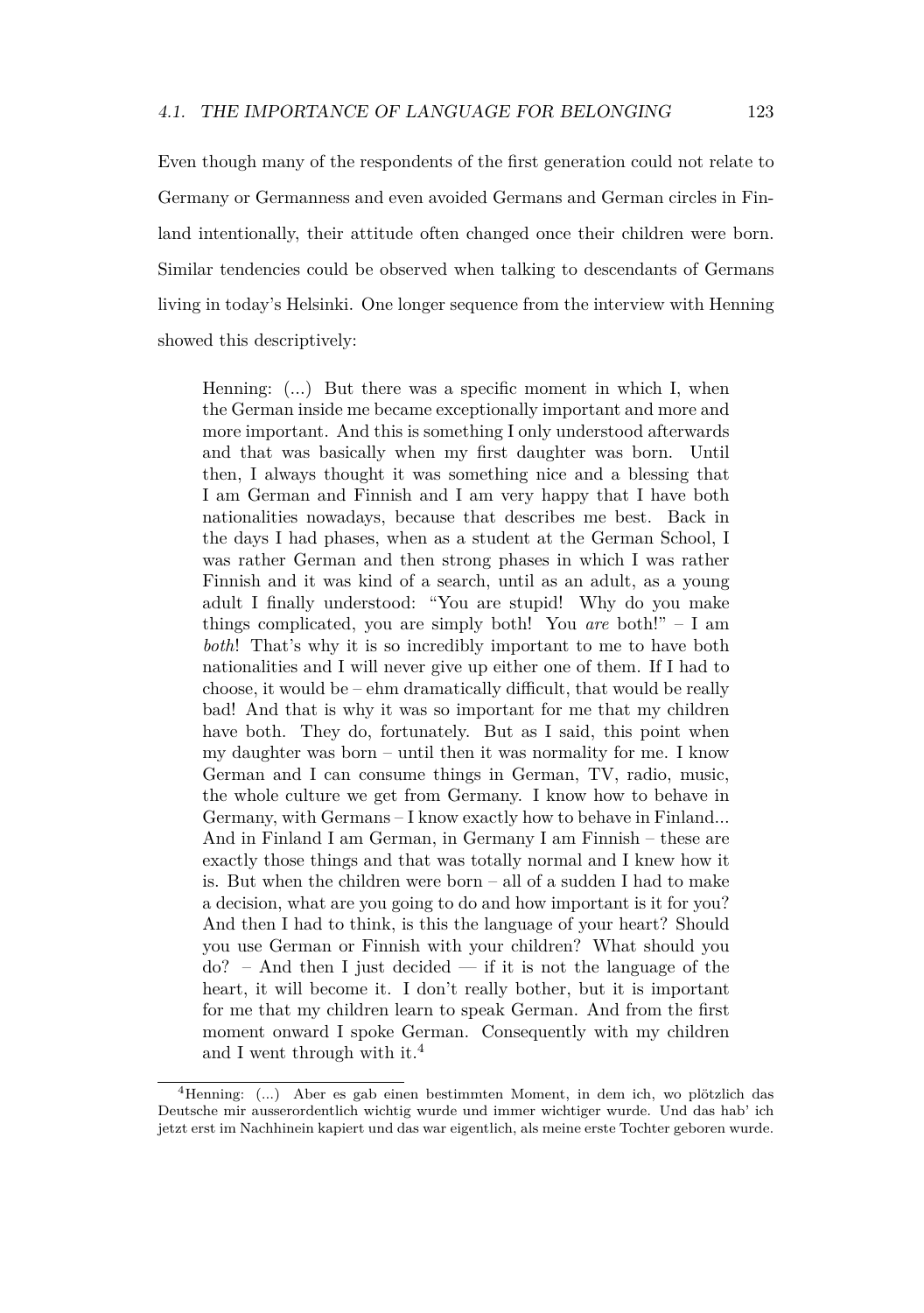Henning was born and raised in Finland, even though he had spent several years for studying and working in Germany. He was in the lucky situation of being able to choose freely between the two languages, as his German father had ensured right from the beginning that he got a balanced education, both in German and in Finnish. His feeling of belonging changed several times in his life though. It took him a while to realise that there was no need for him to decide between feeling Finnish and feeling German, that instead he is just both and that there does not have to be a conflict in this. This confirms what Stefan Wolff claimed about bilingualism, namely that it creates the opportunity to "construct a plural identity that manages to overcome traditional ethnic boundaries"5.

However, for Henning the birth of his first child meant a conscious decision about what the "language of his heart" was, which would be the one he would speak with his child(ren). In our second meeting, after he had read one of the

hab's durchgezogen. <sup>5</sup>Wolff, Stefan (Ed.): *German minorities in Europe: Ethnic Identity and Cultural Belonging.* New York/Oxford: Berghahn Books, 2000. 10.

Weil bis dahin hatte ich immer gedacht, das ist eine schöne Sache und ein Segen, dass ich Deutscher und Finne bin und ich bin sehr froh darüber, dass ich beide Staatsangehörigkeiten habe heutzutage, weil das mich am allerbesten irgendwie beschreibt. Ich hatte früher meine Phasen, hier auch an der Schule als Schüler, wo ich eher deutsch war und dann ganz starke Phasen, wo ich eher Finne war und das war so ein Suchen, bis ich dann als Erwachsener, junger Erwachsener kapiert habe, "Du bist ganz blöd! Warum machst du dir solche Schwierigkeiten, du bist eben beides! Du *bist* eben beides!" - Ich bin *beides*! Ich bin sowohl Finne als auch Deutscher und so fühle ich mich auch! Und deswegen ist es auch für mich wahnsinnig wichtig, dass ich beide Staatsangehörigkeiten habe und ich werde sie auch nie weggeben. Und wenn ich wählen müsste, wär's für mich - ehm dramatisch schwierig, das wär' ganz schlimm! Und deswegen ist es auch wichtig für mich, dass meine Kinder beide haben. Haben sie zum Glück. Aber wie gesagt, dieser Punkt, der war - als meine Tochter geboren wurde, bis dahin war's ja für mich eine Normalität eigentlich. Ich kann ja Deutsch und ich kann Sachen auf Deutsch konsumieren, Fernsehen, Radio, Musik, die ganze Kultur, die wir aus Deutschland kriegen. Aber genauso gut das Finnische. Ich kann mit den deutschen Leuten - ich weiss, wie ich mich benehme in Deutschland, mit den Deutschen, gegenüber einem Deutschen oder Deutscher - ich weiss genau, wie ich mich in Finnland benehme... Und in Finnland bin ich ein Deutscher, in Deutschland bin ich ein Finne - das sind gerade diese Sachen und das war ja ganz normal und ich wusste, wie es ist. Aber als die Kinder dann kamen — Plötzlich stand ich vor der Wahl, was machst du jetzt und wie wichtig ist dir das? Und dann musste ich natürlich überlegen, ist das jetzt die Sprache deines Herzens? Sollst du mit deinen Kindern Deutsch sprechen oder Finnisch sprechen? Was sollst du machen? - Und dann hab' ich mich einfach entschlossen, dass — wenn's nicht die Sprache des Herzens ist, dann wird es die. Ich kümmer mich nicht drum, aber es ist für mich wichtig, dass meine Kinder Deutsch lernen. Und ich hab' vom ersten Moment an, hab' ich Deutsch gesprochen. Konsequent mit meinen Kindern und ich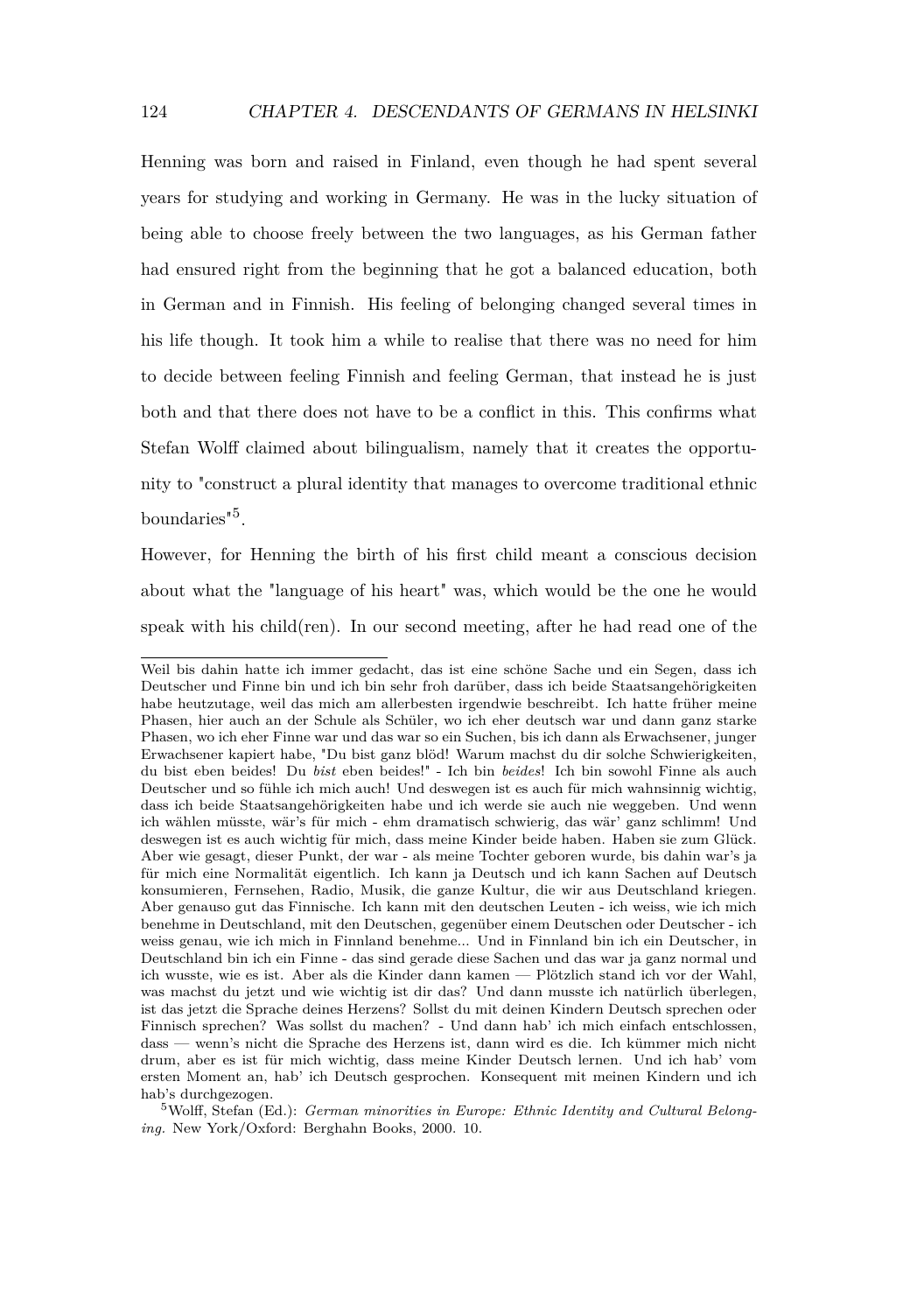last drafts of my thesis, he elaborated on his previous quote: Henning expressed strong disagreement on his brother's choice of speaking Finnish to his first child for it being the language of his heart. Henning explained to me that for him as well, Finnish was his stronger and more natural language, however, he knew already back then that his children would benefit from being raised bilingual and *therefore* he had consciously decided that "if [German] [was] not the language of the heart, it [would] become it". During our second meeting he continued telling me that it by now is like that, but *only with his children*.

In Lotta Weckström's study on "second-generation" Finns in Sweden, a similar phenomenon became visible. She referred to statements by Burck and Kramsch who claimed that threats from outside could "trigger a fight for survival and lift languages on a pedestal", while Weckström objects by stating that "language can become accentuated in an individual's life for other reasons, such as childbirth, migration, or other changes in the social environment.<sup> $6$ </sup> As a matter of fact, some participants in her study were talking about one of their languages being the "language of the heart", even though they linked this to only one language being the one with which it feels natural to express affections. Tuomi-Nikula's article on Finnish descendants in Germany presents a surprisingly similarity in how people refer to their languages. As one of her interviewees explained, German was more her "head language", the language of her thoughts and in which she had studied at school, while Finnish was the language of her heart, the language that was "more emotional" for her<sup>7</sup>. However, as Weckström stresses, these differentiations between the domains of the languages had nothing to do with being more proficient in one of the two. $8\,$  It was certainly the same with

<sup>6</sup>Weckström 2011. 55.

<sup>7</sup>See Tuomi-Nikula, Outi: "Se suomalainen puoli minussa - Suomalais-saksalaisten perheiden lasten näkemyksiä Suomesta, suomalaisuudesta, identiteetistä ja muutosta Suomeen." In Tuomi-Nikula, Outi; Riina Haanpää; and Tarja Laine (Eds.): *Takaisin Suomeen? Euroopan ulkosuomalaisten ja heidän lastensa ajatuksia Suomesta maahanmuuton kohteena.*, *Kulttuurituotannon ja maisemantutkimuksen julkaisuja* 42 (2013). 102. <sup>8</sup>See Weckström 2011. 87 ff.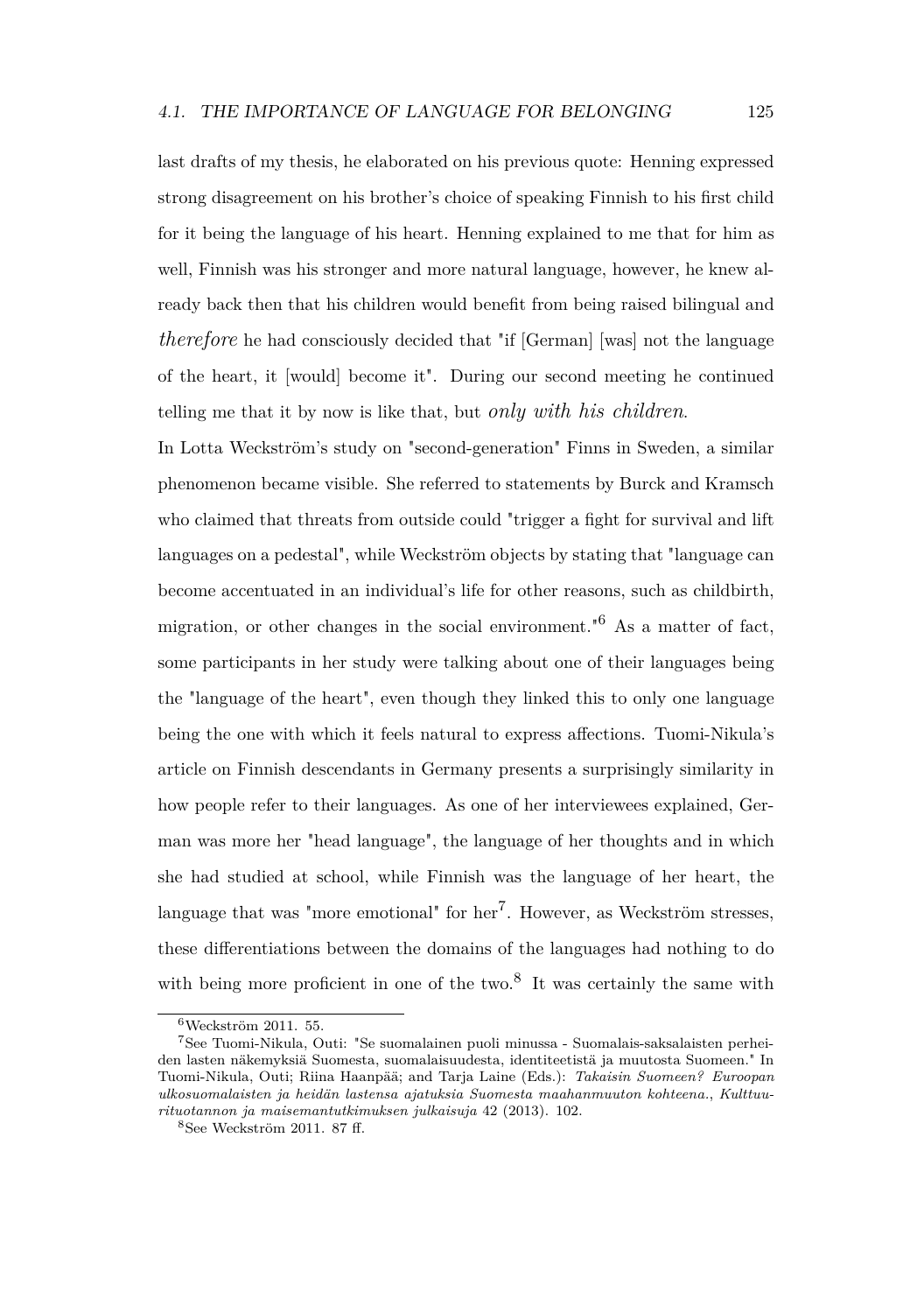Henning, who seemed fluent in both languages and yet decided in favour of German to be the language he would use with his children.

Coming back to Aneta Pavlenko's study on "Emotions and Multilingualism" that was mentioned earlier when the first generation's choice of language use with their children was discussed, it is interesting to contrast Henning's statement with her findings. Pavlenko listed three factors influencing the "language choice and use in emotional expression", namely an individual, contextual and linguistic one. According to those, a person's choice and usage of language may depend on their proficiency, multicompetence and the age in which they acquired the respective languages, but moreover also their "emotionality" and their "perceived language prestige and authority".<sup>9</sup> Having this in mind, I wondered about how to position Henning's decision within these factors. Having been born and raised in Finland, with a German father and a Finnish mother, and having gone to German School and moreover studied for some time in Germany, he certainly was equally fluent in both German and Finnish. Therefore, his own language proficiency could not have determined his decision, and also his own emotional positioning between a German and a Finnish identification was coined by shifting orientations. Henning does not give an exact reason or explanation of what exactly made him decide that German would just become the language of his heart, but as Pavlenko acknowledges, there might be also a "freedom of self-expression"<sup>10</sup> of people speaking several languages, regardless when they acquired them.

Here it is interesting to draw parallels to findings from other studies, above all Viktorija L.A. Čeginskas' doctoral thesis about "multicultural individuals" $^{11}$ . Unlike my respondents, Čeginskas' participants were not raised in the countries of their parents, who were of both different national and linguistic background.

<sup>&</sup>lt;sup>9</sup>Pavlenko 2005. 148.<br><sup>10</sup>Ibid. 148. <sup>11</sup>See Čeginskas 2015.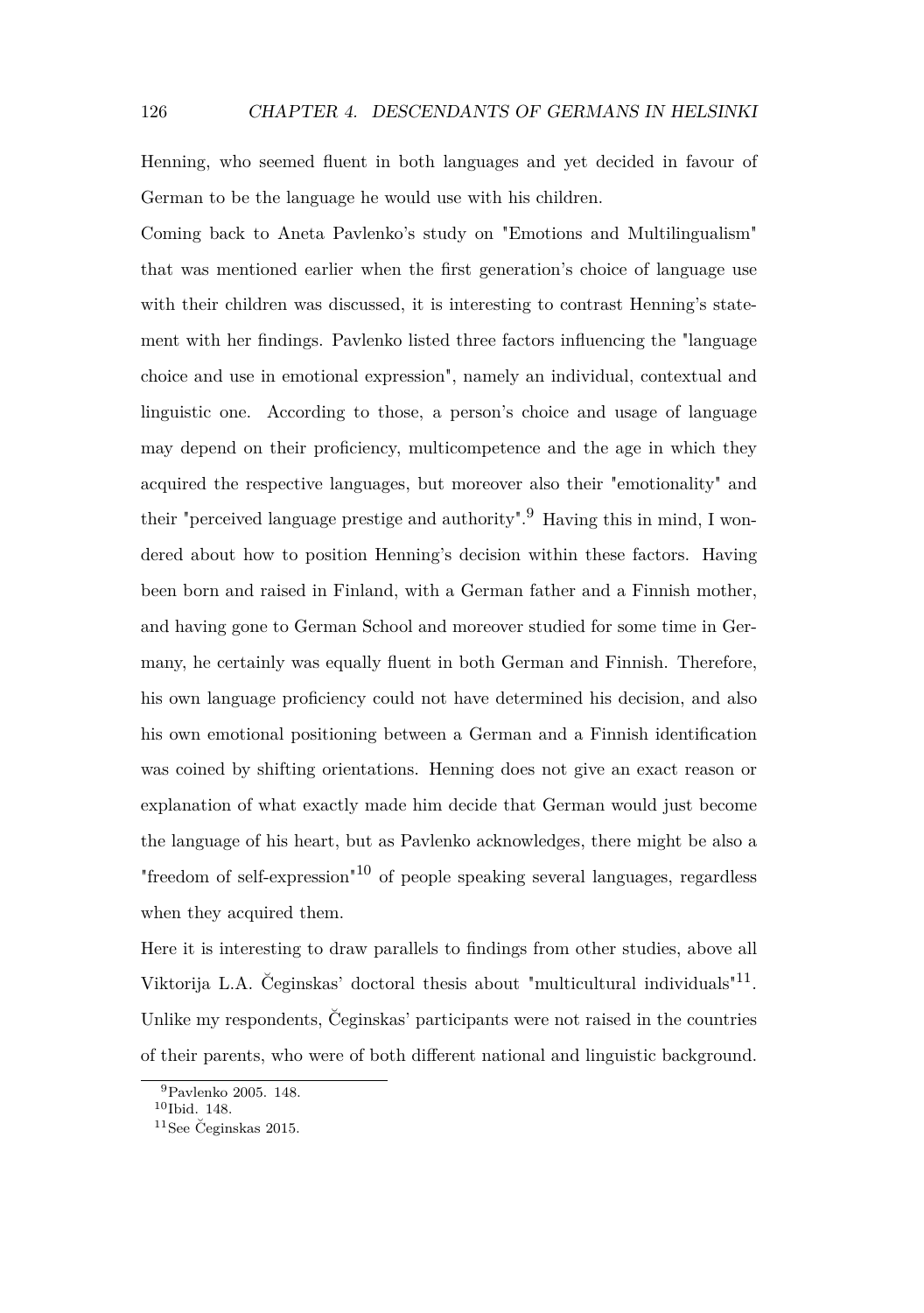According to Čeginskas, a person can not transmit multiple languages to their children and thus has to focus on one. This consequently means that this person is "limiting her-/himself to predominantly one culture"<sup>12</sup>, possibly causing conflicts both in themself, but also with their social environment. In a way it seemed that this decision about which language and therefore also culture to pass on to one's children, was at least less complicated for the people I talked to. As all of them were living in Finland at the time of the interview, they could be sure that the child's environment would be Finnish-speaking, so proficiency in Finnish was ensured, while their children's German was up to them. The environment often seemed to be a determining factor on the language spoken in my interviewee's families. For instance Lennard, who was in his mid-20s at the time of the interview and who had moved to Finland when he was twelve years old, told me that his Finnish mother always spoke Finnish with him while living in Germany, but as soon as they moved to Finland, this switched to German.<sup>13</sup> This attempt to stay fluent in the language which is not surrounding you in your everyday life caused several interviewees to look for strategies of how to maintain or even improve their other language skills, for instance through longer stays in the country in question. Now I would like to elaborate further on the link between language and a feeling of belonging.

As previously mentioned, all interviewees who had children endeavoured to raise them to be bilingual; sometimes more, sometimes less successfully. The importance of language did not necessarily always show as obviously as in Henning's interview, but came more disguised in the interviews with other participants.

<sup>13</sup>Lennard: (...) Es ist lustig: in Deutschland haben wir Finnisch gesprochen, aber an dem Tag, als wir nach Finnland gezogen sind, haben wir plötzlich Deutsch gesprochen. I.: Ah! Dass sie drinnen bleibt, wahrscheinlich, oder?

 $12$ Čeginskas 2015. 75.

Lennard: Ja, das kam aber irgendwie automatisch, wir haben da nicht drüber geredet, plötzlich war das dann so rum. (...)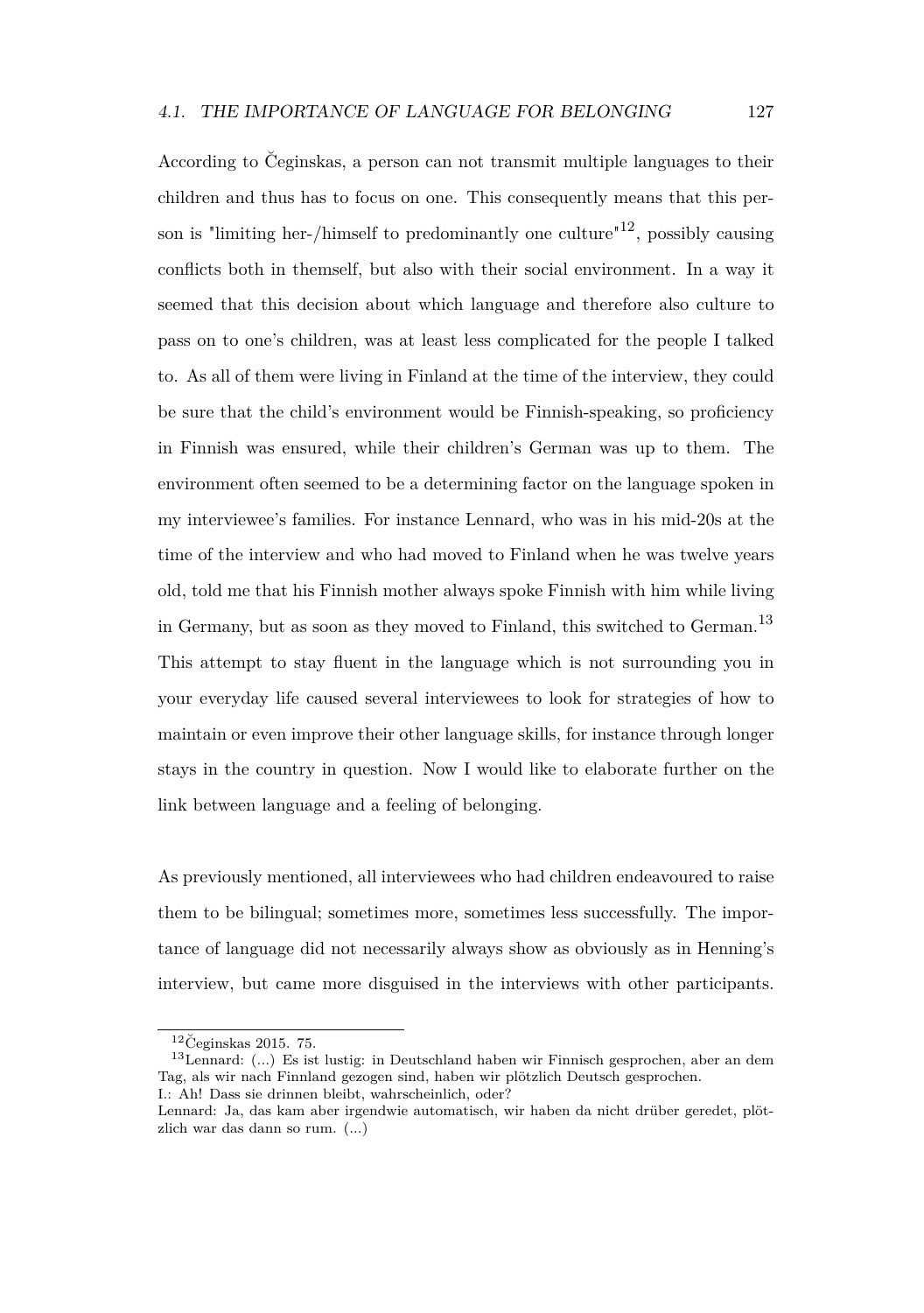It became visible in the first E-mail with which people contacted me and introduced themselves as having been raised bilingual or - as was the case for a few as "one of that generation that was not raised bilingually"<sup>14</sup> on the recommendation of the paediatricians their mothers consulted. This was one of the first things my interviewees mentioned, even without me asking for it specifically. Instead, I began each interview by asking them to introduce themselves, when and where they were born, where raised - their background stories. In this context, different memories related to language were unveiled, both positive and negative ones.

Some told me of having had problems at school because of the language. Lennard for instance admitted that during his first years at a Finnish school, he was mocked because of his pronunciation, while Harri (in his 50s), who was sent to a German boarding school once a year for several weeks, explained that as a child he mixed up languages so that he ended up repeating grades. Several others told me that especially as children they used to speak a mixture of Finnish and German that "no one understood"<sup>15</sup>, something that Lasse, the only Finnish-Finnish person I interviewed, who came to Finland as an adult, compared to Creole. As he put it:

Lasse:  $(...)$  And my Finnish was for a long time just  $a - I$  don't know, one could compare it almost to some sort of Creole (laughs), so a weird kind of Finnish, that, ehm, well, that is grammatically not at all correct.  $^{16}$ 

Lasse got back to his usage of language at several other points of the interview. He explained that with his siblings he always used Finnish, which soon became

<sup>&</sup>lt;sup>14</sup>See first E-mail of Lena in which she introduced herself:  $"(...)$  aufgewachsen in Deutsch-<br>land, seit 1999 fest in Finland, die Generation die nicht zweisprachig aufgewachsen ist."

 $15$ Heli: Zweisprachig, ja. Und das, also, ich weiss noch, es gab Probleme, weil als wir klein waren, da hat uns keiner verstanden, also, wir haben Deutsch und Finnisch dann gemixt. I.: Ach! (beide lachen) Eine eigene Sprache draus gemacht!

Heli: Eine eigene Sprache, ja.<br><sup>16</sup>Lasse: (...) Und mein Finnisch war lange Zeit nur so ein — ich weiss nicht, man könnte es eigentlich fast mit so einem Kreolisch vergleichen (lacht), also komisches Finnisch, das, ehm, also, das also grammatikalisch überhaupt nicht richtig ist. (...)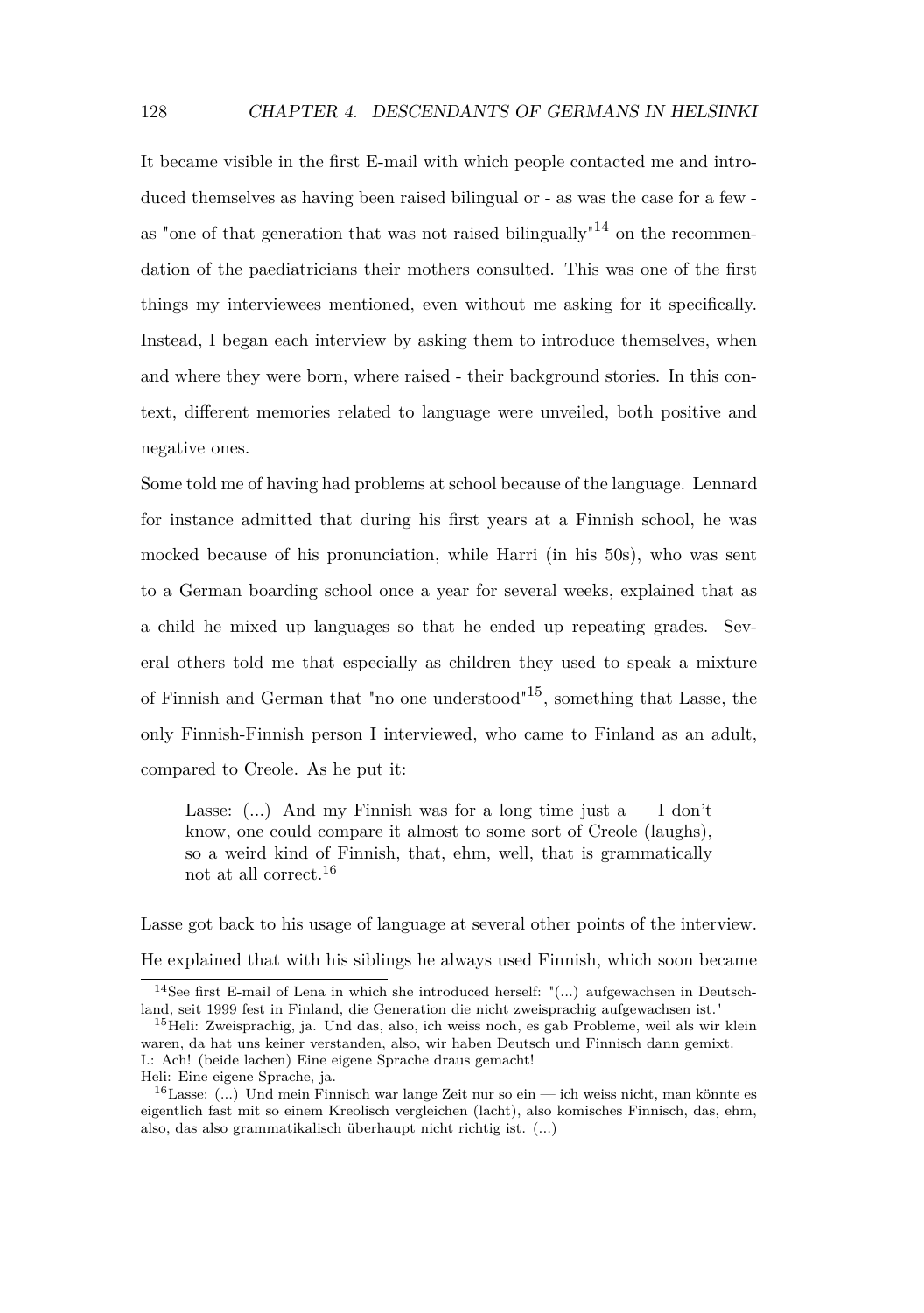a "Geheimsprache", a secret language that as a matter of fact "no Finn understood"17. Lasse seemed to evaluate language as something very central for having a certain identity. In the next excerpt from his interview something interesting gets visible:

Lasse: (...) I would say, by now I belong to a third culture. That's what my girlfriend said during our discussions about Germany and Finland, since I feel that I belong to neither Finland nor to Germany completely. First of all language is a really important point, of identity, because I speak better German than Finnish. It took quite a while for me to admit that my Finnish is not that good. Ehm, the funny thing is that I am somehow a language-chameleon: I am really good in communicating through sayings and phrases. That also means that people don't immediately under — don't immediately notice - don't *immediately* notice that *I am not a Finn.* <sup>18</sup> (Last emphasis added by author)

As explained previously, Lasse was the only person I talked to who had no German family background as such, but who had lived all his life in Germany, before he moved to Helsinki as an adult. For that reason, his comment that (due to him using a lot of phrases) people in Finland didn't notice immediately that "he is not a Finn" puzzled me, especially since he also did not try to relativise it after having said it. After explaining that people in Finland usually take him to be Finland-Swedish, assuming that his main language would be Swedish and therefore he might not be that fluent in Finnish, he reasons that he is "more of a Germany-Finn than a Finland-German"19. What is particularly striking here is

<sup>17</sup>Lasse: (...) Und mit meinen Geschwistern - ich hab' vier Schwestern - hab' ich immer Finnisch gesprochen, das wurde so zu einer Geheimsprache.

I.: Weil's keiner versteh sollte...

Lasse: Aber kein Finne hat uns verstanden!  $18$ Lasse: (...) Ich würde sagen, ich gehöre zu einer dritten Kultur inzwischen. Es hat meine Freundin angebracht, also, in unserer Diskussion über Deutschland und Finnland, weil ich fühl mich nicht zu Finnland und auch nicht zu Deutschland komplett zugehörig. Einmal ist die Sprache ein ganz wichtiger Punkt, von der Identität, weil ich sprech' besser Deutsch als Finnisch. Es hat lange gedauert, bis ich mir das eingestanden habe, dass mein Finnisch nicht so gut ist. Ehm, lustigerweise bin ich auch ein bisschen so ein Sprach-Chamäleon: Ich kann sehr gut in Floskeln und in Phrasen kommunizieren. Das bedeutet auch, dass Menschen nicht sofort verst — nicht sofort erkennen - nicht *sofort* erkennen, *dass ich kein Finne bin*. (Last

<sup>&</sup>lt;sup>19</sup>Lasse: (...) Jetzt, wenn ich so genau überlege, ehm, — doch, ja, ich würd' sagen, ich bin glaub' ich jetzt immer so ein Deutschland-Finne, mehr als ein Finnland-Deutscher.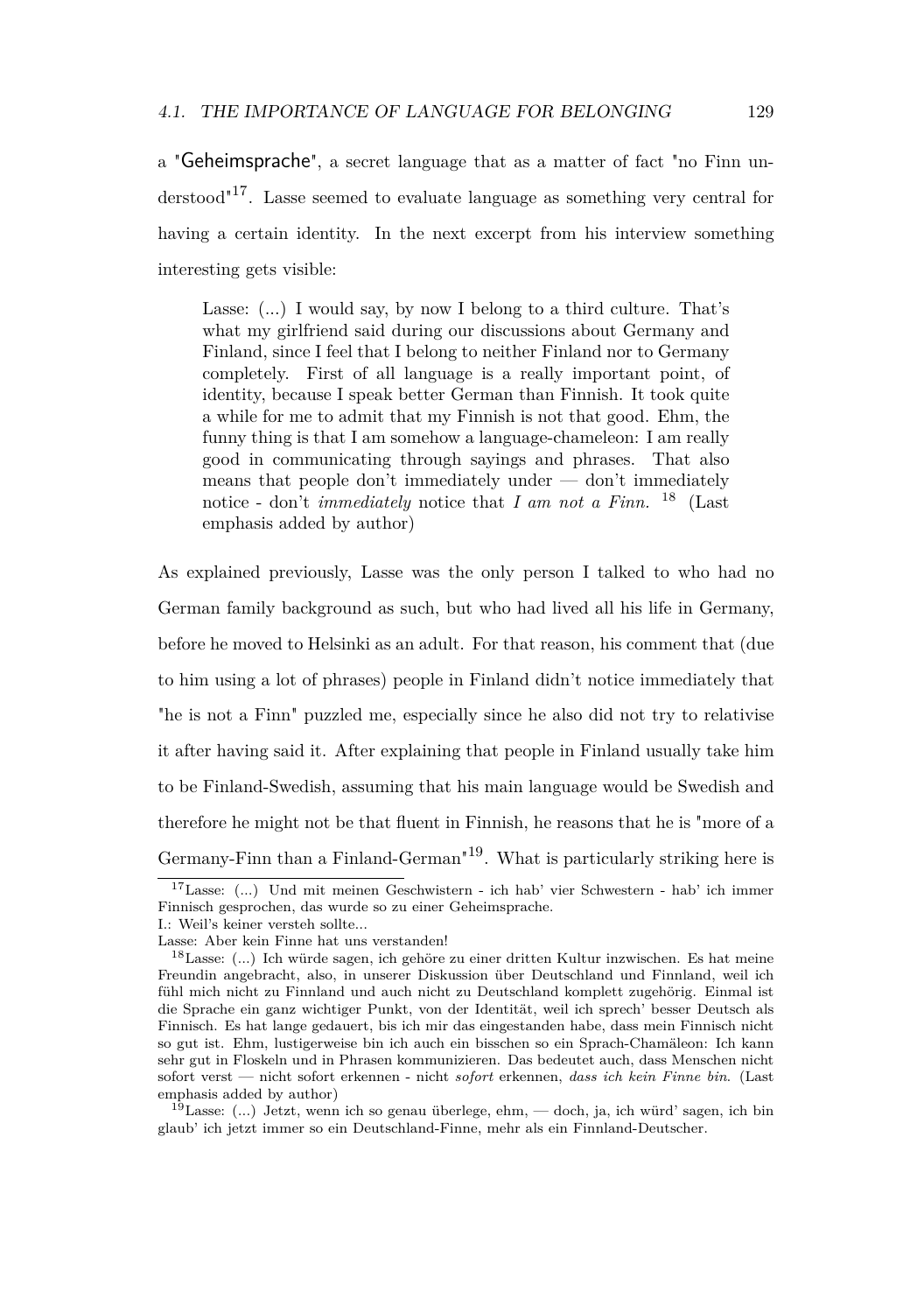that for Lasse, belonging to this "third culture" seems to be something exclusive. It seems likely that Lasse's girlfriend, who brought up this term, was familiar with Ruth and John Useem's concept of a *third culture* as the "shared lifestyle" of the expatriate community" which differentiates from a person's "first" (home) and "second" (host) culture<sup>20</sup>. Ruth Useem in particular amplified this with the widely known term *Third Culture Kids (TCKs)* to describe "children who accompany their parents into another society<sup>"21</sup>. While this first seems to suit some of my participants as well, the original definition actually focusses on a rather specific group of children of missionaries, diplomats and expatriates for instance, who know beforehand that they would be going to a country for a specified amount of time and expected either repatriation or to be moved further at some point. As scholars like David Pollock, Ruth Van Reken and the authors in Saija Benjamin's and Fred Dervin's publication<sup>22</sup> discussed, the concept of TCKs comes with several weak points and also for my own study it is only applicable to some extent. Nonetheless, I will refer to it or its criticisms at several points as it serves as an interesting background of comparison.

Regarding the passage from Lasse's interview above, he demarcates his "third culture" from "Finnish" and "German culture" by saying that "he is not a Finn". This matches Useems idea of a third culture, as described above, and moreover can be linked to what David Gutiérrez calls a "third space", enabling migrants to "escape the grasp of the nation-state and the host or home societies" $^{23}$ . This is something no other interviewee did, even though all of them could also fall into the category of at least *Cross Culture Kids (CCKs)*, a progression of the TCK concept by Ruth Van Reken "to include all children grown up deeply

<sup>&</sup>lt;sup>20</sup>Pollock, David C.; and Ruth E. Van Reken: *Third Culture Kids: Growing Up Among Worlds*. 2<sup>nd</sup> ed. Boston/London: Nicholas Brealey, 2009. 15.

<sup>&</sup>lt;sup>21</sup> Ibid. 15.<br><sup>22</sup> Benjamin, Saija; and Fred Dervin (Eds.): *Migration, Diversity, and Education: Beyond Third Culture Kids.* London: Palgrave Macmillan UK, 2015.<br><sup>23</sup>See Smith 2006. 6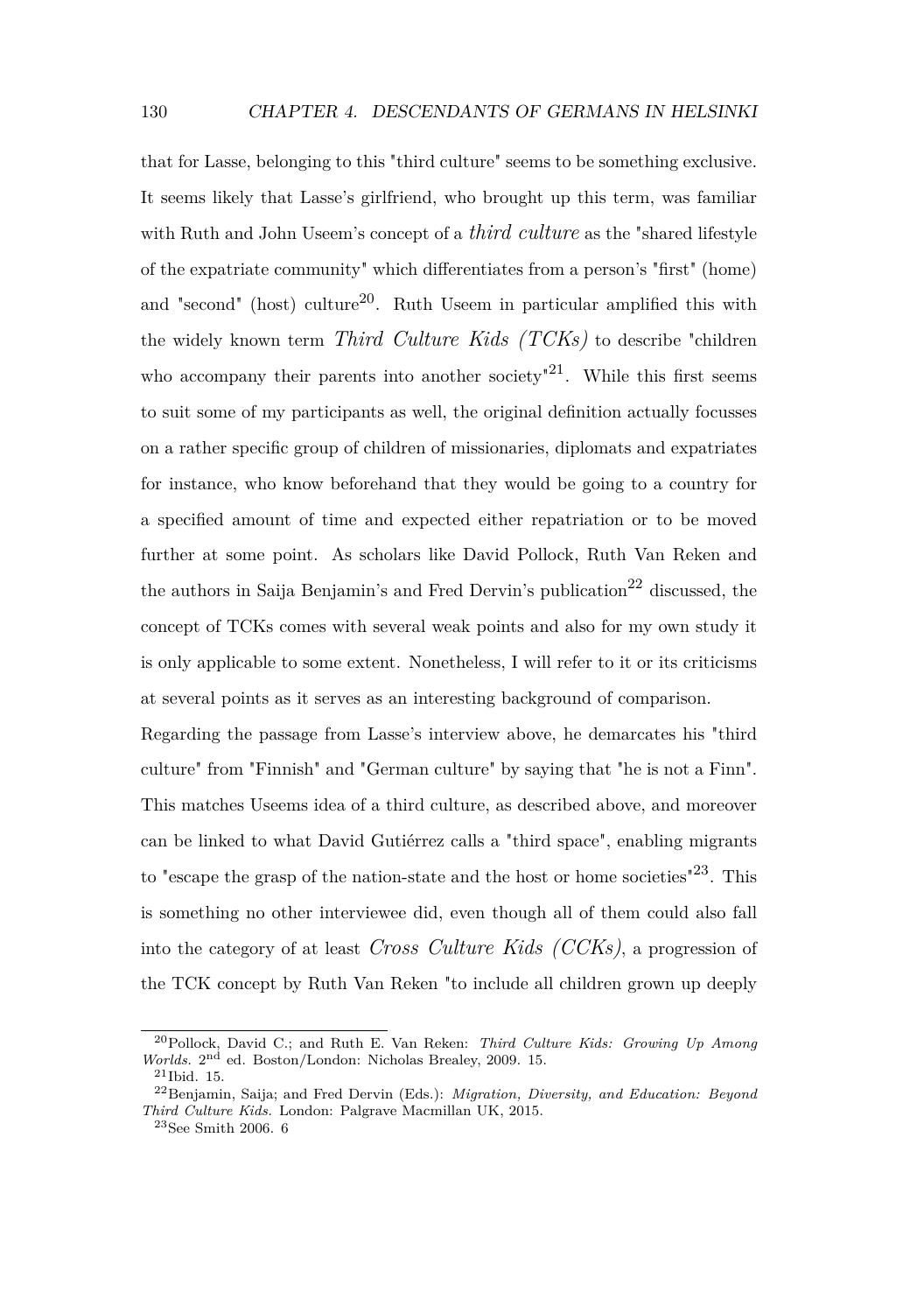interacting with two or more cultural worlds during childhood<sup> $"24$ </sup>. Most of them had a similar tendency of having both aspects they considered to be of German and Finnish origin, and furthermore told me of having mixed the German and Finnish language either as children or still today. However, they still did not seem to regard it in a way that this would make them *not* belong to the Finnish and/or German group. Reminding us of what Henning mentioned above, positioning oneself in these complex ideas can be also a process. Henning understood only with time that the German and Finnish parts do not have to be absolute, but that instead he may also feel related to both of them at the same time. So even though most of my interviewees told me about having an "as-well-as" position in which they blend aspects stemming from different sources, they still felt like being part of *both* Germanness *and* Finnishness.

Not all of my discussion partners of the descendant generation were bilingual in the way many people understand it to be, namely that both languages were equally strong. As I mentioned earlier, some introduced themselves as being part of a generation which was raised with only one language as the paediatricians their mothers consulted believed that being brought up with two languages would cause harm to the child's development. As a matter of fact, until the 1960s, psychology and linguistics held the belief that bilingualism and cognitive development were negatively associated and saw bilingualism as "the cause of immigrant children's mental retardation" they thought they saw. Only gradually and through different studies this changed until a "positive association of bilingualism with cognitive development has become commonly accepted in the contemporary literature."<sup>25</sup>

Not knowing both languages of the parents caused obvious problems in every-

 $\frac{24 \text{Pollock}}{25 \text{See Portes}}$ ; and Rumbaut 2001. 115 ff.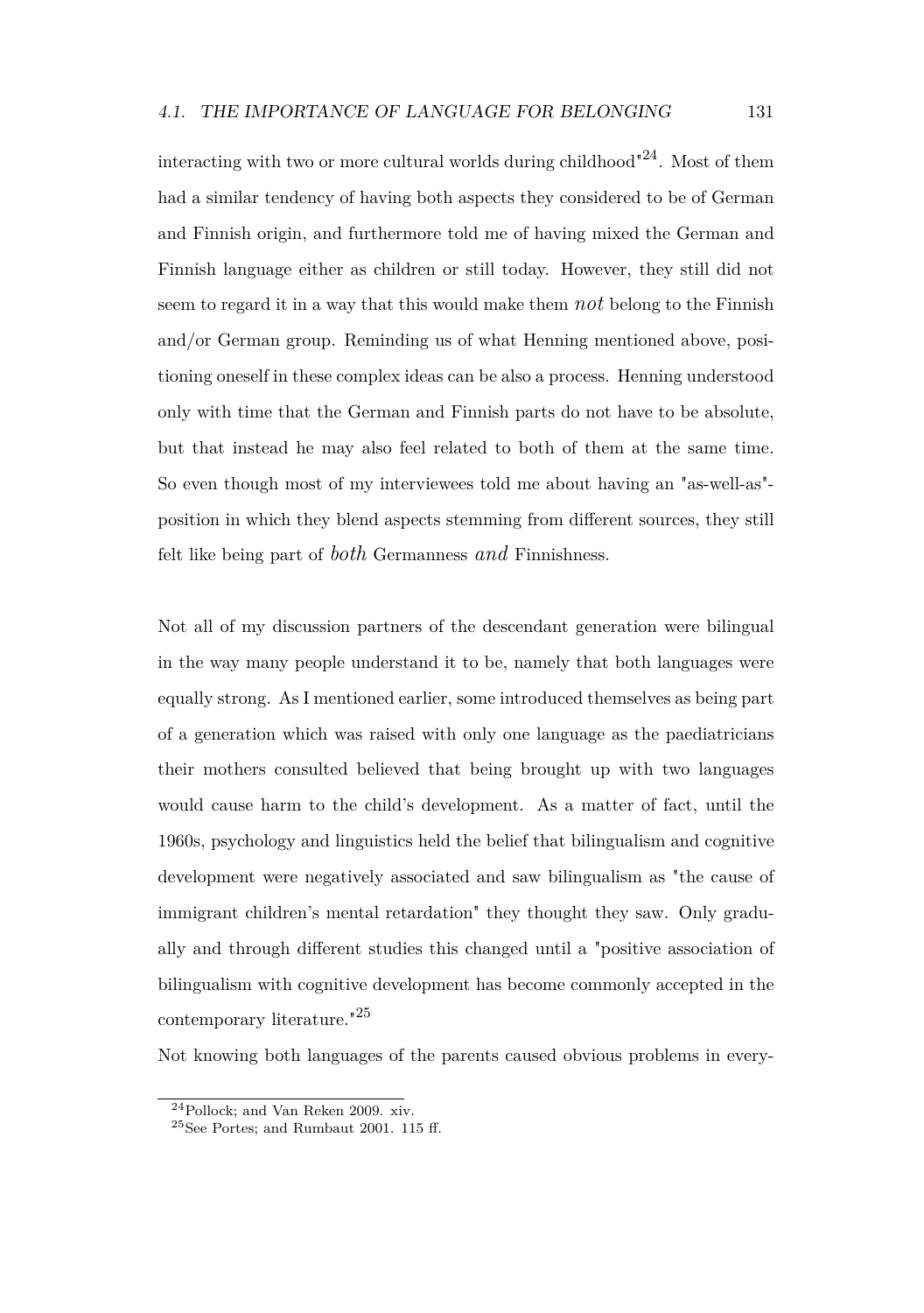day life, for instance not being able to understand relatives, but especially when someone then decided to move to the other country in question. Besides bare practical aspects, this inability to communicate in both languages triggered negative feelings in some of the people I spoke to. For instance Linda, in her 40s, was raised in Germany with her Finnish mother speaking German to her. During the summer months, she often went to see her Finnish relatives with her mother. She explains:

Linda: (...) And ehm, I soon started to be quite annoyed that I didn't know any Finnish, because people always approached me in Finnish, because I also look so Finnish and eh, I always had to answer "En ymmärrä suomea", so "I don't understand any Finnish" and eh, also with the relatives, so, eh, that I had to use cousins as translators and then again had to use English, because the older generation, for example my aunt and my grandmother, they didn't know any foreign language, neither German nor English.<sup>26</sup>

Also at another point Linda emphasises her Finnish appearance, saying that she looks "100 percent Finnish", which could hint that the perception of others played (plays?) an integral part in her feeling of belonging, considering how much it apparently bothered her that she could not answer the expectation of others assuming her to be Finnish. A reverse picture was given by participants of other studies, for instance Verkuyten's and de Wolf's research on Chinese descendants living in the Netherlands. They, who have lived all or most of their lives in the Netherlands, described it as disturbing that even though they were fluent in Dutch and partly even felt more Dutch than Chinese, they were still perceived as Chinese, solely based on their outer appearance<sup>27</sup>. Unlike Linda, for them there was nothing that could be done about this mis-conception. Linda,

<sup>26</sup>Linda: (...) Und ehm, mich hat das dann schon relativ schnell genervt, dass ich kein Finnisch konnte, weil ich angesprochen wurde immer auf Finnisch, weil ich auch so Finnisch aussehe und eh, ich immer antworten musste "En ymmärä suomea", also "Ich verstehe kein Finnisch" und eh, auch in der Verwandtschaft, also, eh, dass ich Cousinen benutzen musste als Dolmetscherin und dann wiederum Englisch benutzen musste, weil doch die ältere Generation eben zum Beispiel meine Tante und meine Grossmutter, die konnten keine Fremdsprache, also weder Deutsch noch Englisch.<br><sup>27</sup>See Verkuyten; Wolf 2002. 371-399.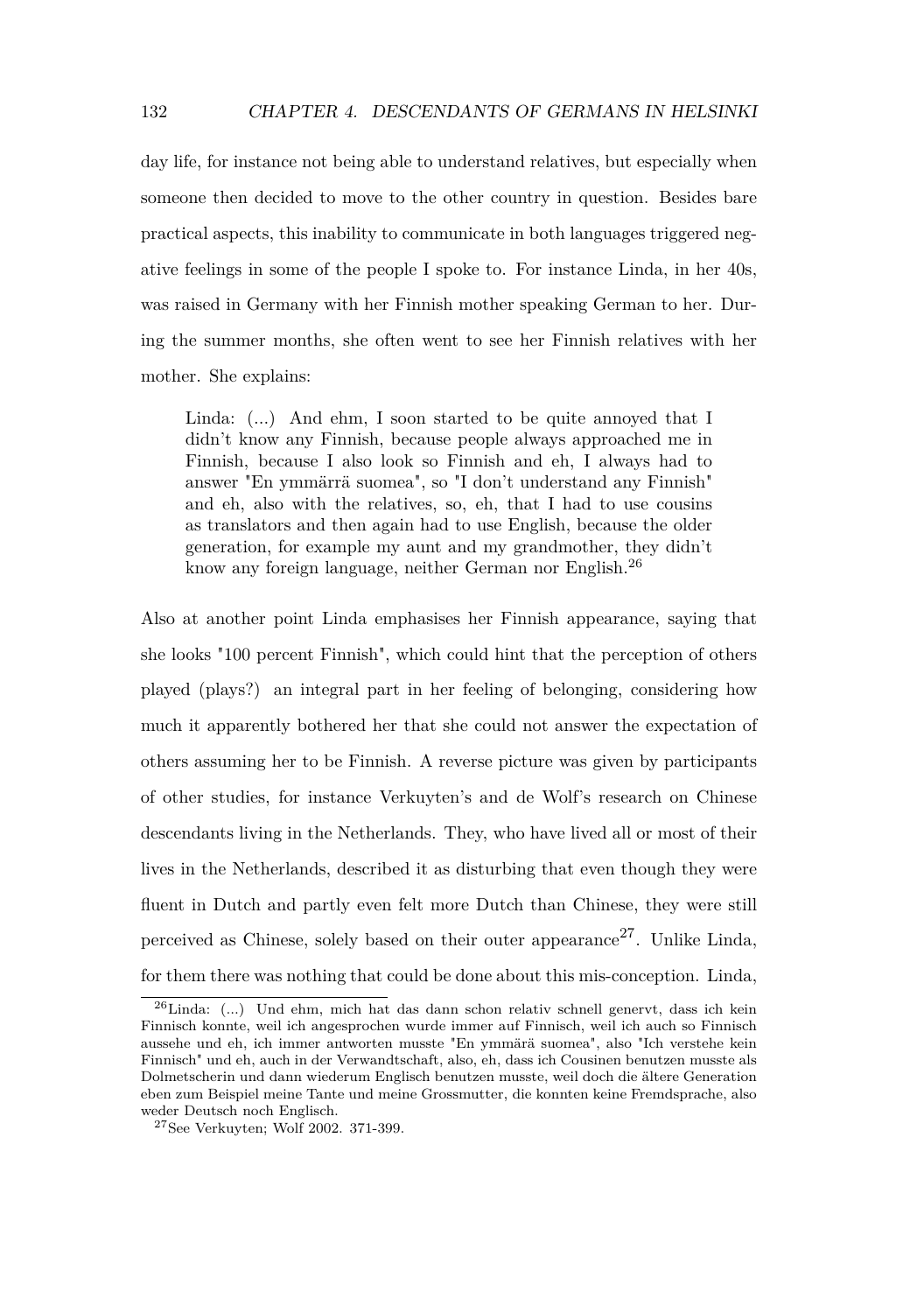on the other hand, thought to herself after high school graduation: "Either you learn Finnish *now* or it will never work!<sup>"28</sup>, which is why her first attempt to settle down in Finland brought her there as an Au-pair. Thereafter it took her several years with stages in different European countries before she finally moved to Helsinki to stay. During the interview she expressed pride of being by now fluent in Finnish to the extent that she is able to "produce several sentences without any mistakes<sup>"29</sup>. Obtaining Finnish fluency meant more for Linda than learning a language, but rather it was a confirmation of what she always considered to be part of her. When introducing herself she said: "(...) but somehow I realised quite early that I was not really a typical German, because, eh, my mother is from Finland<sup>30</sup>. At a later point when describing the time she first moved to Finland, Linda told me that she then had what she called "a clickexperience, like an 'A-ha, here are your roots!'<sup>"31</sup>. Even though she felt related to Finland as the country where her roots lie, she suffered because people did not perceive her as a Finn, due to the lack of linguistic capital<sup>32</sup>. As Hurrivet Babacan states, "identity is two-pronged"33, meaning that it is shaped by selfperception and the perception of others. Linda might have always perceived herself as "not totally German", maybe she felt even closely attached to Finnish self-identification, however, the perceptions by the Finnish reference group was

 $^{28}\mbox{Linda: } (\ldots)$ und dann hab' ich mich entschieden: "Entweder, du lernst  $jetzt$ Finnisch oder es funktioniert nie!"

 $^{29}$ Linda: (...) und mein Finnisch ist so gut, dass, ehm, dass ich es sogar schaffe, mehrere Sätze hintereinander ohne irgendeinen Fehler zu produzieren (lacht kurz)<br><sup>30</sup>Linda: (...), aber irgendwie ist mir schon relativ schnell klar geworden, dass so eine ganz

typische Deutsche war ich dann doch nicht, weil eh, meine Mutter aus Finnland kommt <sup>31</sup>Linda: (...) ein "Klick", das war wie so ein Kick-Erlebnis, so "A-ha, hier sind deine

Wurzeln!"  $\,$   $\,$   $\,$   $\,$  32With this I draw back to Pierre Bourdieu's concept of social capital. He considers cultural

identity as part of a person's capital, which consists among others of incorporated aspects like clothes, language, accent, manners, taste and education. Often those are taken to be of uneconomic nature and part of a person's character. However, they are shaped by early imprinting, often in relation with financial and social status of the parents. See Bienfait 2006.

<sup>112. 33</sup>Babacan, Hurriyet: "Immigration, Nation-state and Belonging." In Babacan, Alperhan: *Migration, belonging and the nation state.* Newcastle: Cambridge Scholars Publishing, 2010. 14.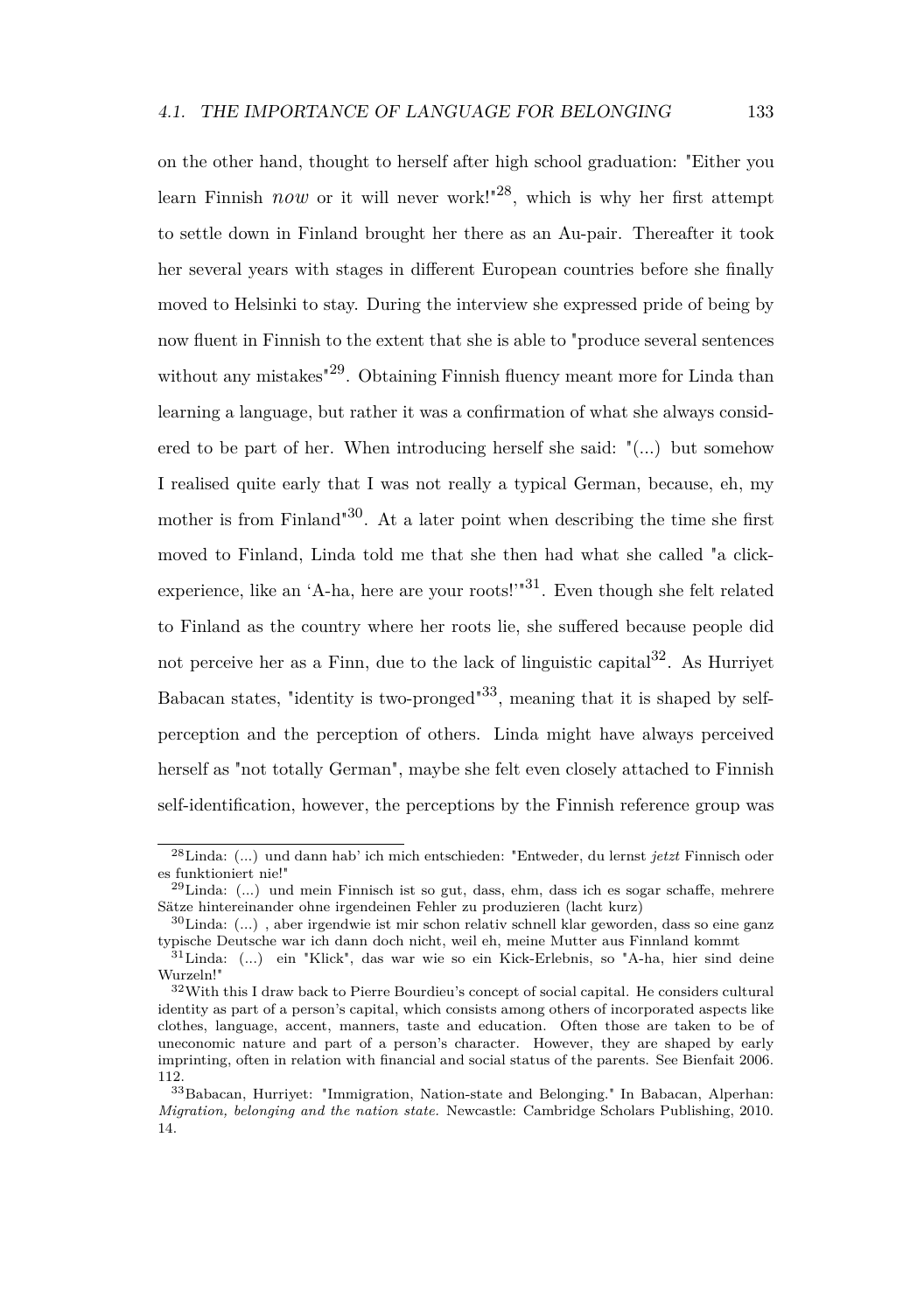a different one. Not sounding Finnish meant exclusion from this group, which stood in sharp contrast to how Linda saw herself - or to phrase it differently: the reflection in the "mirrors of the judgment of others", as Caroline Hornstein-Tomić puts it, were mismatched with how Linda thought she would present herself<sup>34</sup>. Becoming fluent in Finnish as her *meant-to-be-mother-tonque* denoted a completion of Linda's bicultural (self-)identification.<sup>35</sup>

We all know how much language and emotions are interlinked. Sometimes it is hard to formulate what we feel, to find the right words to express our thoughts. Sometimes a specific word can bring us to tears, make us laugh, set us in a certain mood. Indeed, words are powerful and referring to Henning's excerpt in which he described his decision to pass German onto his children, each of us has a language of the heart. Does the language we use when we think or dream say something about the constitution of our soul? Does someone with a bilingual background thinking in only one of their languages necessarily feel more related to the corresponding country? As Ceginskas suggests, the degree to which someone is fluent in a language does not always determine how strong they feels emotionally connected to it, neither does the age at which they obtained it  $36$ - something that supported also by other scholars such as Weckström<sup>37</sup>. However, it seems safe to say that having been brought up with a language does mean much more than knowing the vocabulary. Everyone who has learned or is learning a foreign language is well aware of the fact that knowing the words does not equal understanding the language. How often do we understand the literal content of what has been said, but still we do not get the actual message (jokes

 $34$ See Hornstein-Tomić 2011. 425, translated by the author.<br> $35$ Similar findings became visible in Čeginskas' doctoral thesis: Her interlocutors did not simply feel in-between, thus when people detected a "foreign" accent, this set them "apart from cultures to which they feel connections", Čeginskas 2015. 87.

 $36$ Čeginskas 2015. 62.

<sup>37</sup>See Weckström 2011. 89.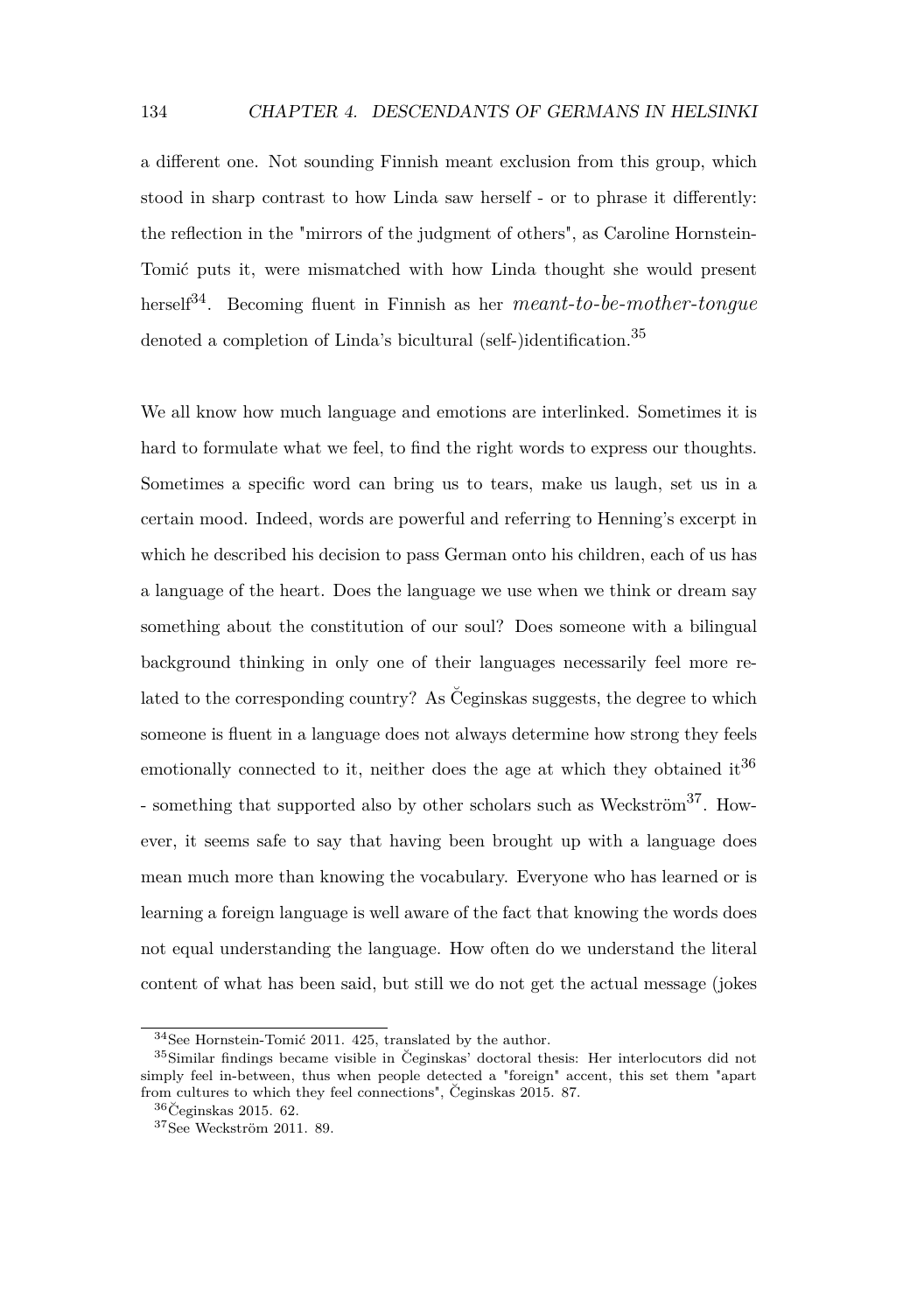are the best example for this). How it feels for someone who was raised with both a German and a Finnish background as well as language, was explained by Larissa, who moved to Finland in her mid-20s:

Larissa: And basically when translating I also have — when I speak the language, I also think German and then I also have the whole cultural background. And when I speak Finnish, I also think Finnish and, eh, my emotions are then also Finnish. So, let's say I would translate from German to English, I would consider English to be just a tool to make people understand something, but somehow, ehm, simply translating from German to Finnish, so much more comes along with that, because one has to switch somehow, somehow while translating, that is actually quite exhausting sometimes.  $(laughs)<sup>38</sup>$ 

Larissa grew up in Germany and another European country in which she learned an additional Germanic language, so as a matter of fact, for part of her life she was even trilingual. However, in this sequence and also during the whole interview, she referred to German and Finnish as her mother-tongues. She explains exactly what I also feel about my mother-tongue and my foreign languages. Even though I was reared monolingually, I can express myself in English. However, for me as well it feels that I might be able to deliver a message, but the small nuances, implications, cultural references - all this I only have in my mother-tongue, German. In this language I can put things straight - and if I am missing words, I might also just invent some new ones that supposedly only other natives can understand. Taking what Larissa said as a basis, it seems that in principle this is equally true when being bilingual. The difference becomes apparent when Larissa has to translate from German to Finnish and vice versa. She describes it as tricky and exhausting, as those two languages are not bare

<sup>38</sup>Larissa: Und ich hab' auch beim Übersetzen im Grunde — wenn ich die Sprache spreche, dann denke ich auch Deutsch und dann hab' ich auch diesen ganzen kulturellen Hintergrund. Und wenn ich Finnisch spreche, dann denke ich auch auf Finnisch und, eh, meine Emotionen sind dann auch finnisch. Also, wenn ich vielleicht vom Deutschen ins Englische übersetzen würde, dann würde ich das Englische nur als ein Werkzeug empfinden, um den Leuten was klar zu machen, aber irgendwie, ehm einfach nur so vom Deutschen ins Finnische übersetzen, da kommt so viel mit dann irgendwie gleichzeitig, weil man dann irgendwie so umswitchen muss, irgendwie beim Übersetzen, das ist richtig anstrengend zum Teil irgendwie. (lacht)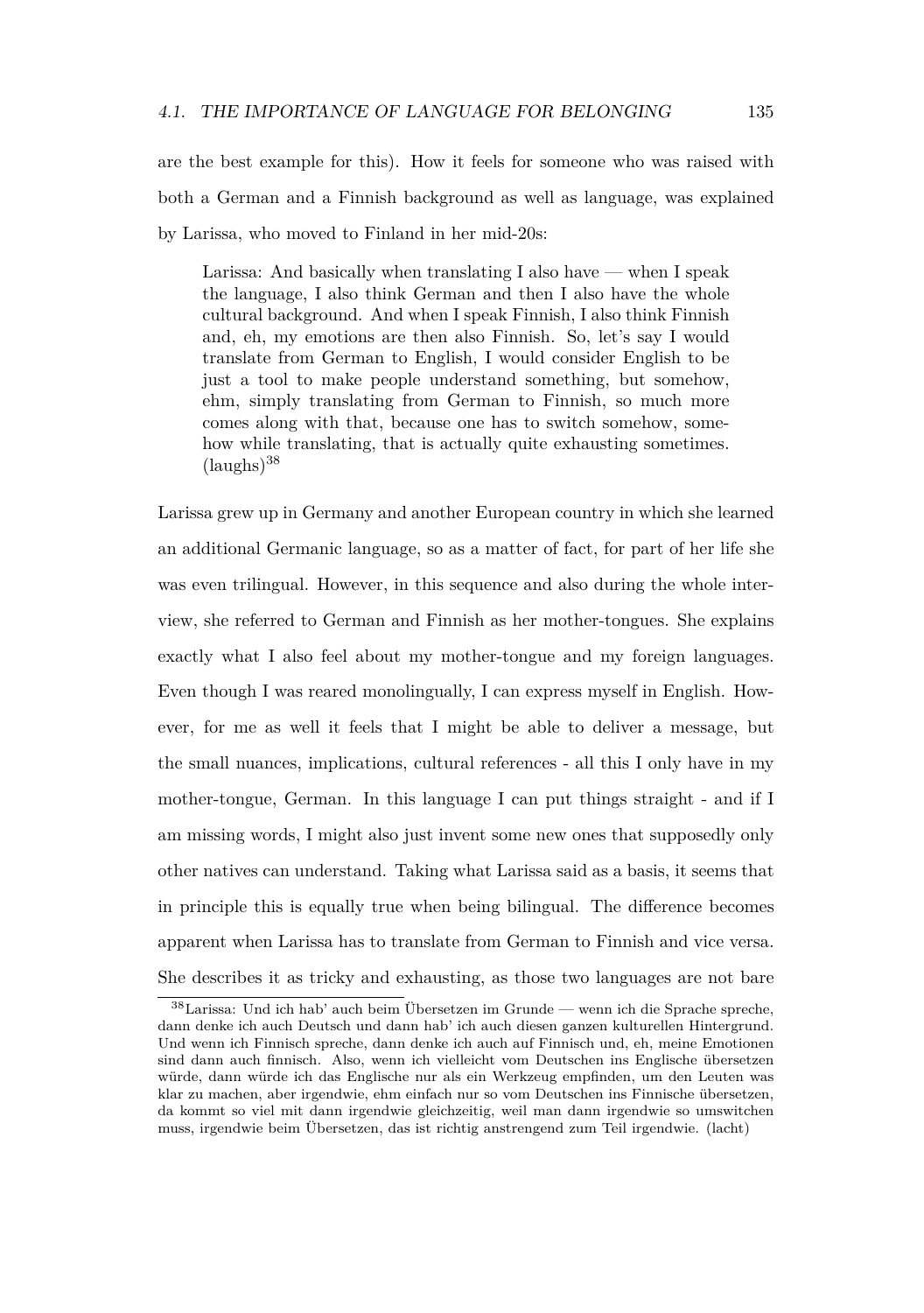tools for her as it is the case for English. She has both cultural backgrounds, she knows about the unnamed meanings in both languages. When translating from one to the other, her mind has to do additional code-switching. For Larissa those two languages are closely linked to their cultural background. Language therefore can be regarded as a way not only to express your own thoughts, but also as a way to personalise the socialisation that has influenced us to an extent that we sometimes are not even completely aware of. I consider socialisation as something that is continuously "implanted" from outside into us, even though it is also not an all-passive process, but is to some extent subject to our choice of what we want to adopt or reject. We are not born with the values and ways of thinking that we develop later on. What remains unclear is the degree to which the development of opinions and ways to see the world is shaped by our surroundings and the society we live in at certain stages of our lives. However, in situations like the one described by Larissa, the interconnection between how to express oneself and one's background manifests. This links back to what John Gumperz describes as a communicative competence, which enables us to detect the norms and social values of a group and to act accordingly  $39$ . Putting Larissa's statement into another context, I adduce Bernardino Di Croce's work about "second generation migrants in Germany". He quotes a German-Turkish woman who describes something her grand-father always said to her: "Bir dil, bir insan, iki dil, iki insan.", equals "One language, one person, two languages, two persons", which points out that in every language one is another person, with varying personalities.  $40$  For Larissa this would mean that when switching from one (cultural) language to the other, she simultaneously switches between two personalities, which might serve as an explanation why it feels exhausting

<sup>&</sup>lt;sup>39</sup>See Schellenberger 2011. 178.<br><sup>40</sup>See Di Croce, Bernardino; Manfred Budzinski; and Verein Migration & Integration in der Bundesrepublik Deutschland e. V. (Eds.): *(Nicht) Auf Augenhöhe. Erfahrungen und Lebensgeschichten zum Thema Migration und Zweiter Generation in Deutschland.* Karlsruhe: von Loeper Literaturverlag, 2009. 33.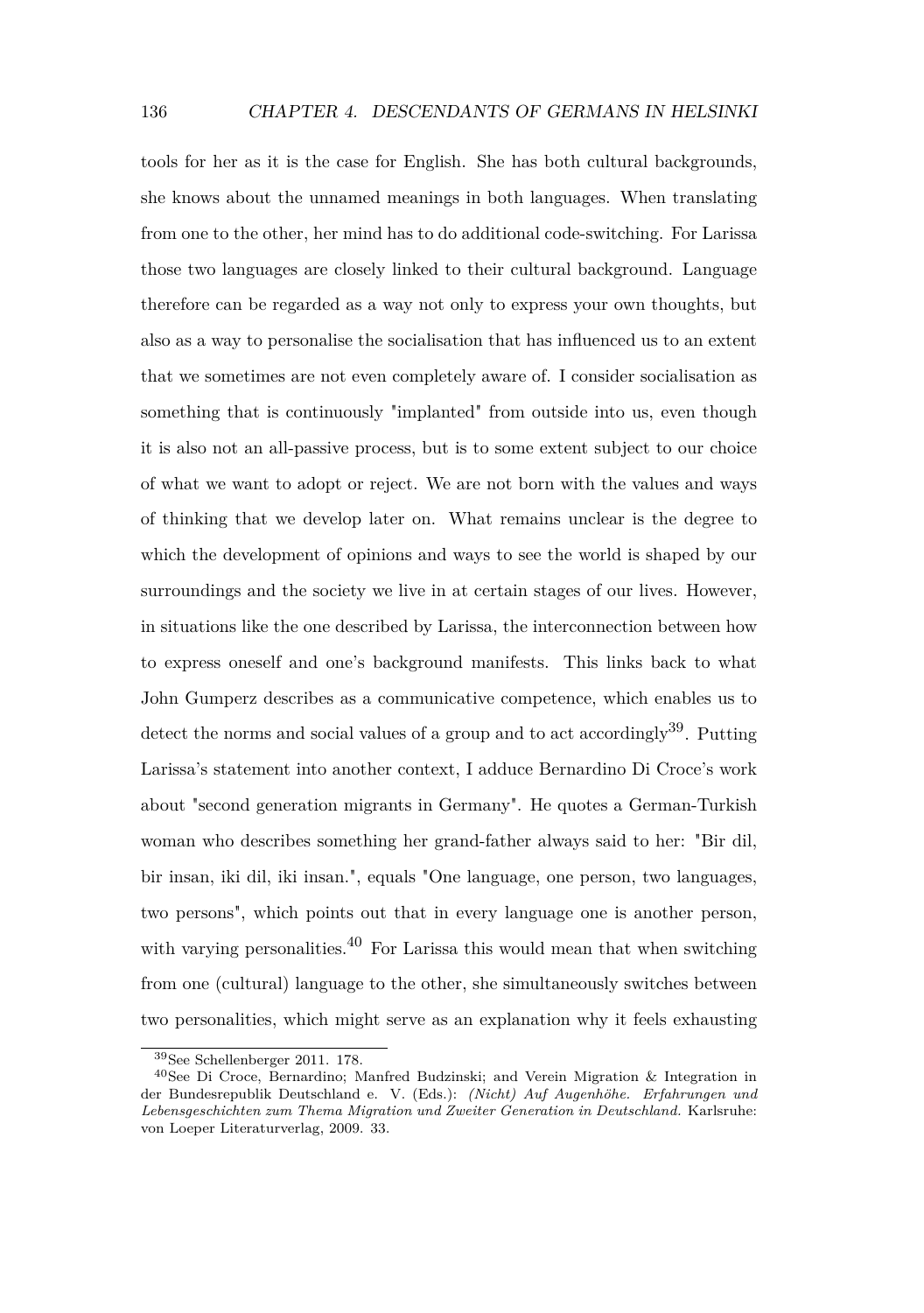at times. Using the image of language as a "tool" reminds of Lotta Weckström's reference to Mantila's elaborations on the different levels of language awareness. From such a point of view, Larissa's description can be positioned within the second and the third, possibly also the fourth level. While English serves solely as a tool to transport a message (second level), Finnish and German are closely linked to emotions and expressing emotions (third level), and can be seen as a "signifier for one's identity and personality<sup> $n41$ </sup>. Nonetheless, as Weckström continues, one should not regard those levels as exclusive or one being superior over the other, as often several of them may be involved simultaneously in the evaluation of a certain language.<sup>42</sup>

Putting this sequence in another context by comparing it to Čeginskas' results as presented in her thesis, some differences become visible. Apparently Ceginskas' ˘ interviewees, who have grown up with multilingual family backgrounds, "claimed to be most comfortable when able to switch from one language to the other" as they described it "as a normal experience, (...) as a typical family experience"43. In those *multi*lingual families seemingly it was normal to speak more than two languages in everyday live, even between members of a family, so having to switch from one to another language was not problematised by them. Looking at my interviews with the descendant generation, almost half of the participants told me that they either spoke German exclusively at home, or at least more German than Finnish. Seven out of those eleven persons admitted having (had) issues because of this, though not all were related to switching languages. However, those who explained about having trouble with this, were also part of the group, in which one language was dominant within the family. Of course research on such a small scale can not serve to give definite proof on this matter, but still I suggest that the degree to which someone is familiar with

 $^{41}$  Weckström 2011. 82  $^{42}$  See Ibid. 82.  $^{43}$  Čeginskas 2015. 63.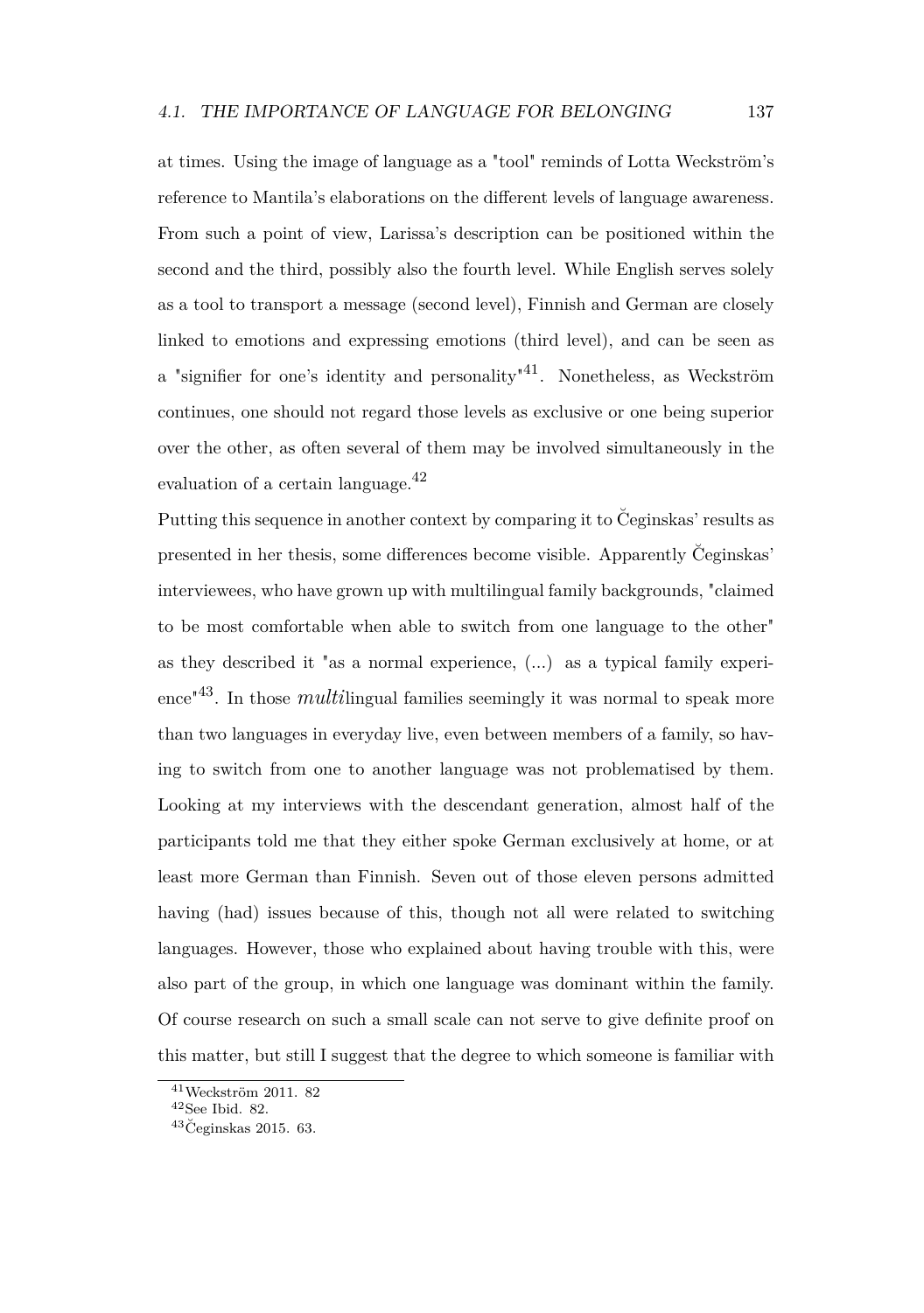switching between languages determines how they feel about this act.

As was shown in the sequence from Lasse's interview in which he reflected on his own language (un-)proficiencies, language can be regarded as a central component of an identification, as both a self-perception or a partner perception. Drawing on Gumperz (1992), Weckström states that "language and ethnic identity [are] reciprocally related. Thus language use influences the formation of ethnic identity and ethnic identity influences language attitudes and language use.<sup>"44</sup> Sometimes the sound of a language is enough to remind us of something, of a memory, of a place, of "home". One interviewee, Lukas, who came to Finland aged six, told me that whenever there is something German on television, even if "it is something completely dorky", he has to watch it, "just to hear the language<sup>"45</sup>. He explains that nowadays most of his surrounding is Finnish-speaking, and as he puts it:

Lukas:  $(...)$  and when one hears German somehow, then, then, eh, reminds that of one's other side and one likes to listen to it  $(...).<sup>46</sup>$ 

Having those "two sides" to choose from was considered as a "blessing"<sup>47</sup> by several of the people I talked to. Helga (in her 40s), who had lived in Germany a few times as an adult, even calls it "an abundance" having grown up with two languages and two cultures:

Helga: (...) I think, it has always been rather an abundance to be able to do many things and many are envious about this, especially those who would have had the opportunity, but didn't get having the two cultures and two languages. I know many who for example have a totally German name, don't speak one word of German, so

 $^{44}$ Weckström 2011. 91.  $^{45}$ Lukas: (...) Aber wenn jetzt irgendwie deutsch - im finnischen Fernsehen was deutsches kommt oder so, dann schau' ich mir das gerne an, auch wenn auf anderen Sendern irgendwas interessanteres — auch wenn's irgendwas total beklopptes ist, einfach nur, um die Sprache zu hören, oder...<br><sup>46</sup>Lukas: (...) und wenn man dann Deutsch irgendwie hört, dann, dann eh, erinnert das

einen immer an die andere Seite noch und man hört da gerne zu  $(\ldots)$ .<br><sup>47</sup>See interview with Henning.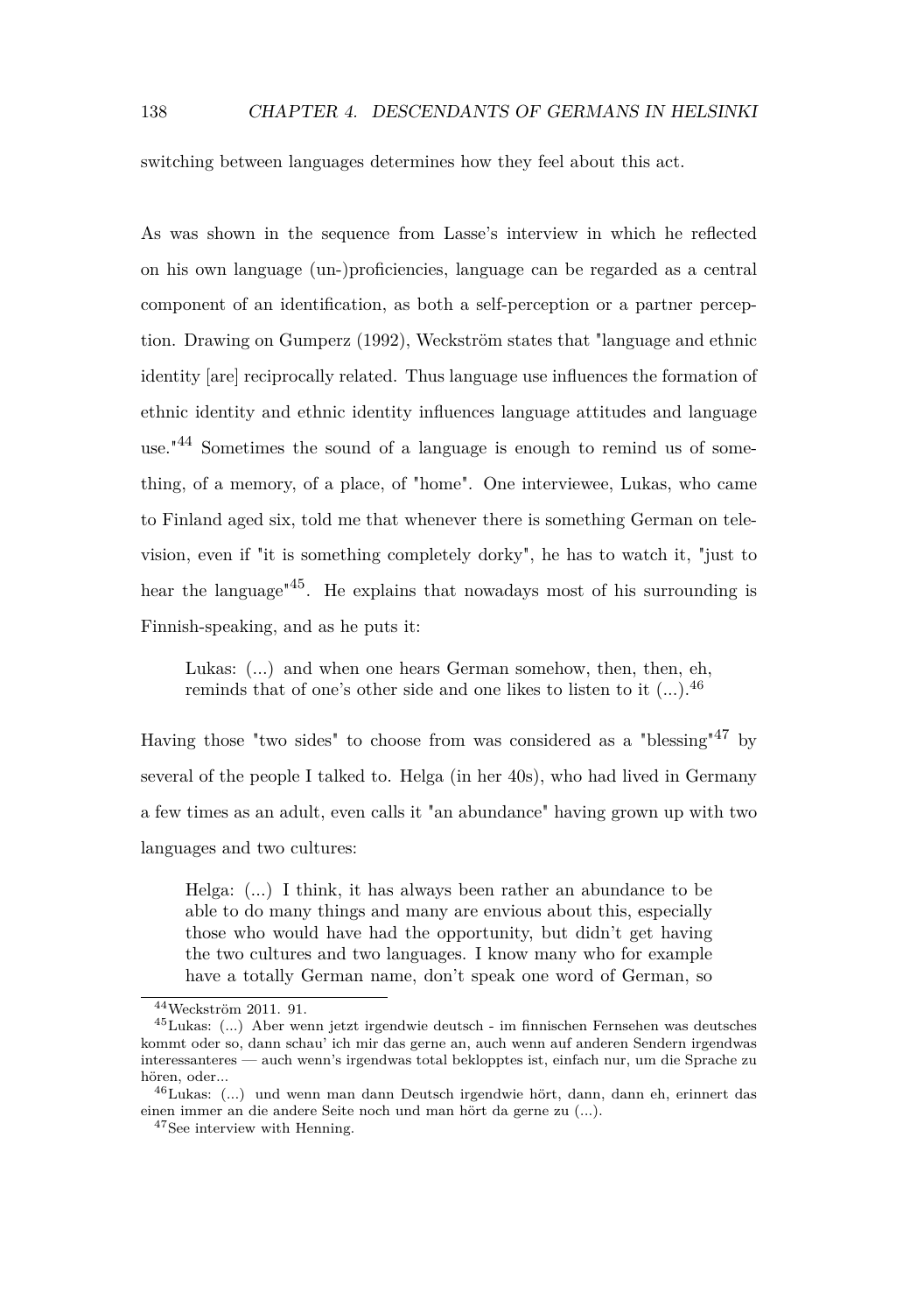#### 4.2. DRAWING AND DE-CONSTRUCTING BOUNDARIES, NEGOTIATING POSITIONS139

they basically only got the name and so to say this 'Explain this, why do you have such a weird name!' (laughs), but then didn't get all those good things, the advantages, that come with it. <sup>48</sup>

This links to the experiences of Linda, and also Lasse, both of whom have either a "Finnish look" and/or a Finnish name, but for a long time lacked the benefit of also being bilingual, which would have confirmed the expectations of others. The constellation described by Helga was also familiar to some of the participants in Ceginskas' study: they experienced a "serious mismatch between ˘ [their] personal self-representation and the ways others perceived [them]" and therefore occasionally "challenge[d] their social worlds' more rigid definition of belonging"49. Nevertheless there are more ways to feel a certain belonging than just language. In the next chapter I will analyse multiple ways my interviewees negotiated their own positions and identifications more into detail.

# **4.2 Drawing and de-constructing boundaries, negotiating positions**

In the previous chapter, it became clear that for many people I talked to, language was of essential importance for a certain feeling of belonging. Moreover, this feeling of belonging turned out to be very vague in nature. During the same conversation, several ways of positioning oneself could become visible. While taking a position, one often draws boundaries, in this case between German and Finnish identification, between what one considers to be German and Finnish culture, between Germanness and Finnishness.

<sup>48</sup>Helga: (...) ich denk', es ist eher immer ein Reichtum gewesen, dass man viele Sachen kann und viele beneiden einen auch, vor allem die, die die Möglichkeit gehabt hätten, aber es nicht bekommen haben, die zwei Kulturen und zwei Sprachen zu haben. Ich kenn' auch Viele, die haben zum Beispiel einen völlig deutschen Namen, können aber kein Wort Deutsch, also haben sozusagen nur den Namen bekommen und sozusagen die "Erklär das mal, wieso hast du so einen komischen Namen!" (lacht), aber dann nichts von den guten Sachen, von den Vorteilen, die da mit kommen.

 $49$ Čeginskas 2015. 80.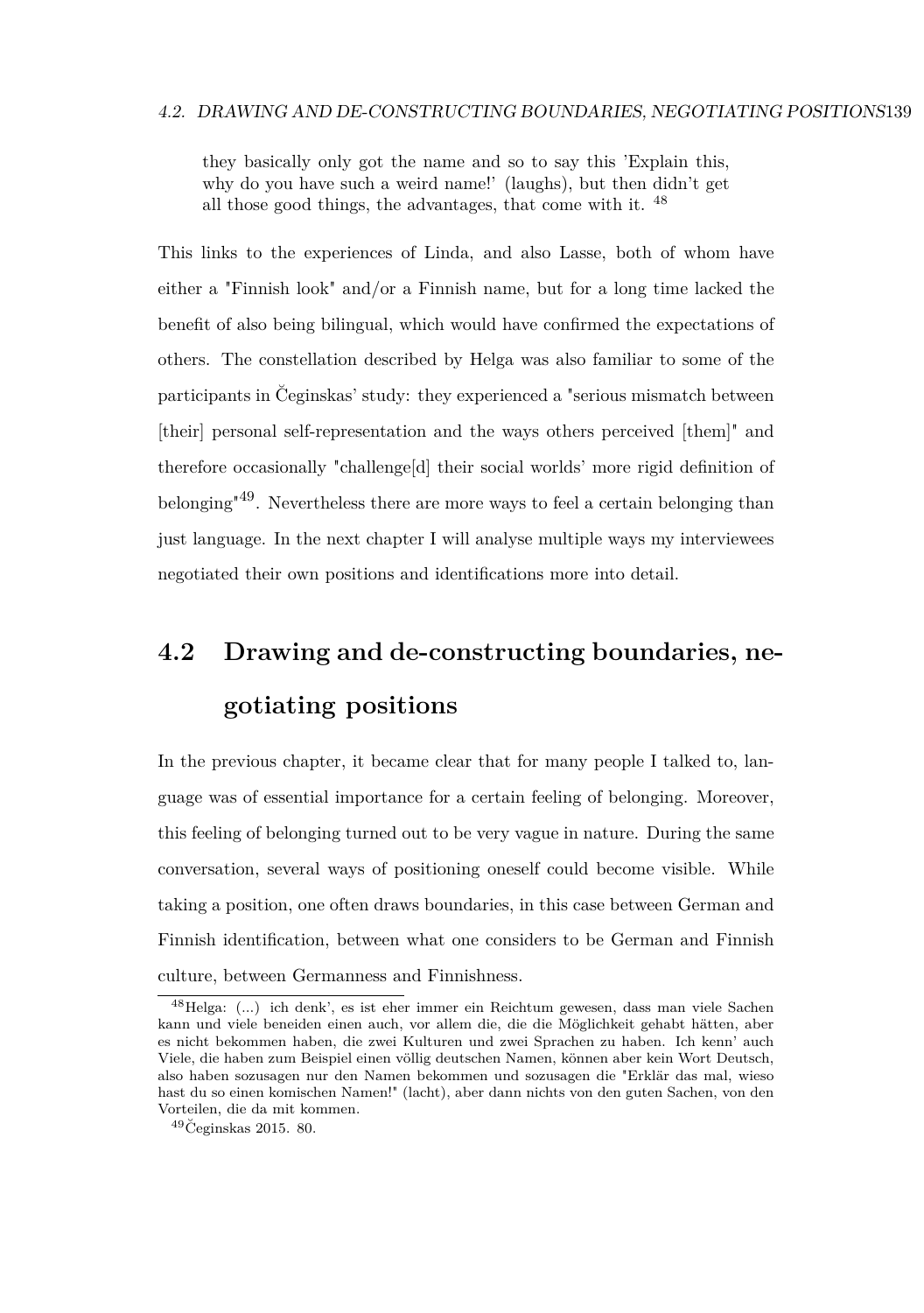Moments where this constructing and de-constructing of boundaries showed were often related to habits in everyday life, traditions on holidays, but also more interior aspects like attitudes, manners and ways of thinking. A comparable differentiation was made by Nina Glick Schiller, who distinguished between "ways of being" and "ways of belonging" in a transnational social field, with the former describing "actual practices and social relations individuals engage in" and the latter referring to "emotional connections to persons or localities that are elsewhere and to practices that signal a conscious connection to, or identification with, a particular group"50. This categorisation between an "inner" and an "outer" expression of belonging has already been described by Birman (1994), although he referred to it as "psychological acculturation" and "behavioural acculturation". According to him, the latter would mostly occur with first generation migrants, while their descendants would be more concerned with "questions about identity constructions" as an identification with both cultures might not be taken for granted.<sup>51</sup> Despite this, when it comes to the interviews I did with descendants of Germans in contemporary Helsinki, they did talk to a significant extent about aspects that could fall into the category of Birman's behavioural acculturation. While some interlocutors expressed their feeling of belonging on a general basis, others used the aforementioned aspects to approach a selfdefinition, describing the way they considered themselves to be Finnish and/or German. Furthermore, some positioned themselves by using stereotypes or referring to the way others perceive them as a tool to illustrate their position within or between the two cultures. Sometimes my discussion partners expressed an "as-well-as" position, and a resentment at having to decide between a German and a Finnish side, suggesting that they be both. First I was drawn to consider this as a trace of hybridity and understood it as a way to take existing cultural

 $^{50}$ Wessendorf 2013. 51 f.  $^{51}$ Ruhs 2009. 28 f., translated by author.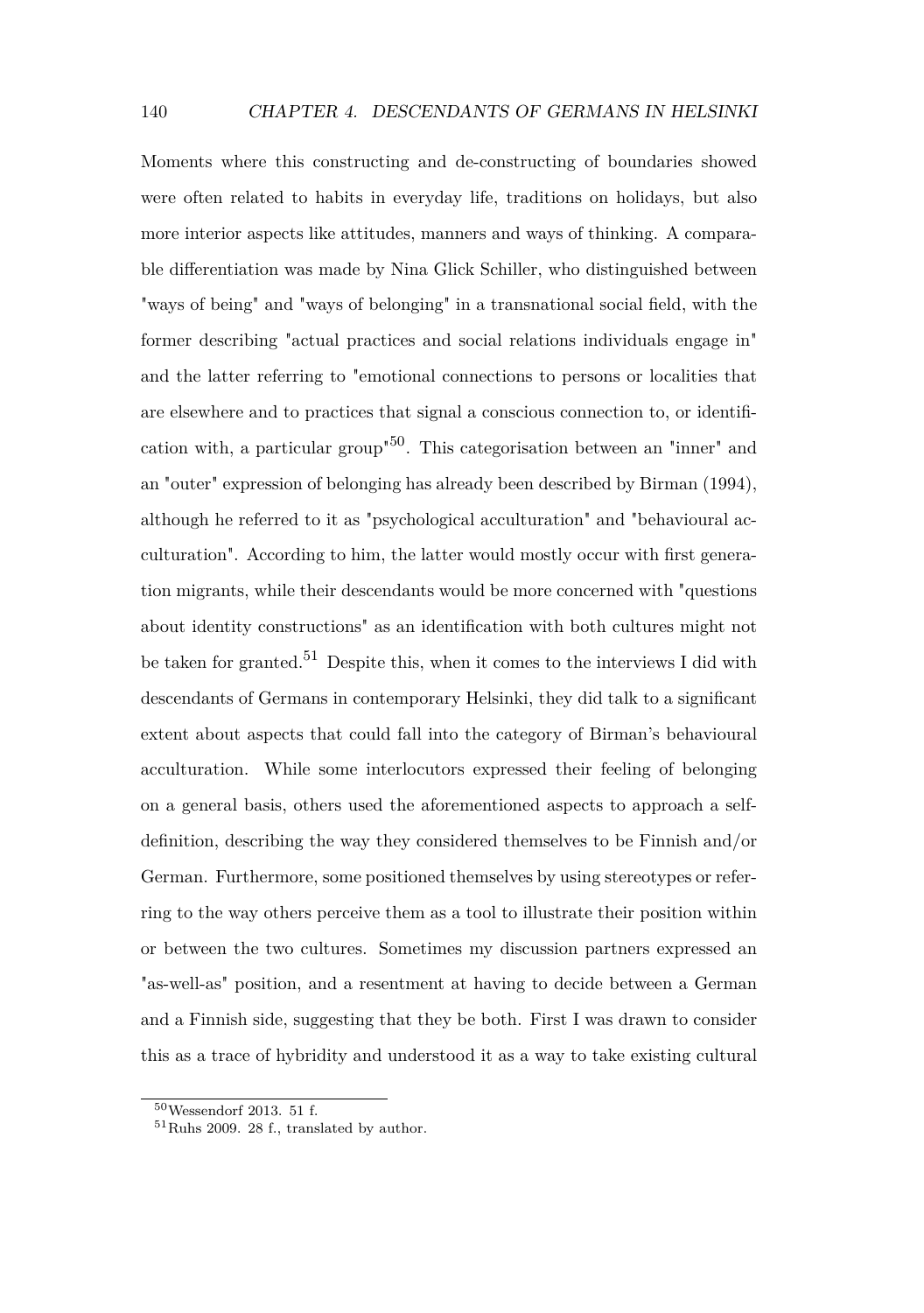aspects to create something new from it. After further reconsideration, I realised that even if they said they are both and wanted to position themselves *within both* cultures, simultaneously they still used categorisations and thus maintained the boundaries it first seemed they would de-construct. This made me wonder about the term and according to what my interviewees presented, I started to imagine rather hybrid tendencies, not a blending of the two cultures, but of mixing them. Thinking of the well-known picture of cultural melting pots, I would describe the situation as being something of a fruit salad - a unit in which one still sees the single components, rather than a smoothie or pulp in which one could only guess what the ingredients are. Using the category of hybridity certainly depends on the definition, which I will try to discuss and clarify in the excerpts in question.

What remains certain is that the elements involved in the process of positioning are complex and unstable. As Laura Hirvi wrote, with recourse to Sherry Ortner, "cultural frameworks offer people a script for how to navigate through their everyday lives, what habitus to display, and what roles to enact<sup>52</sup>. However, she adds, those "scripts underlying a performance" can be modified over time, which Hirvi considers to be of particular importance for migrants who "deal with several, sometimes contradictory, cultural maps that compete for the right to guide their behaviour" and need to develop tactics for fulfilling this task.<sup>53</sup> In the talks I had with descendants of Germans in Helsinki, this shift of behaviour and attitudes became visible as well: it was addressed, but in most cases not problematised. In the following I want to use examples from my interviews to illustrate strategies of my interviewees in negotiating their position between or within what they see as German and/or Finnish culture, starting with tangible aspects in their lives and continuing with more interior processes related to self-

<sup>52</sup>Hirvi, Laura: *Identities in Practice: Trans-Atlantic Ethnography of Sikh. Immigrants in Finland and in California.* Helsinki: Finnish Literature Society, 2013. 27. <sup>53</sup>Ibid. 27.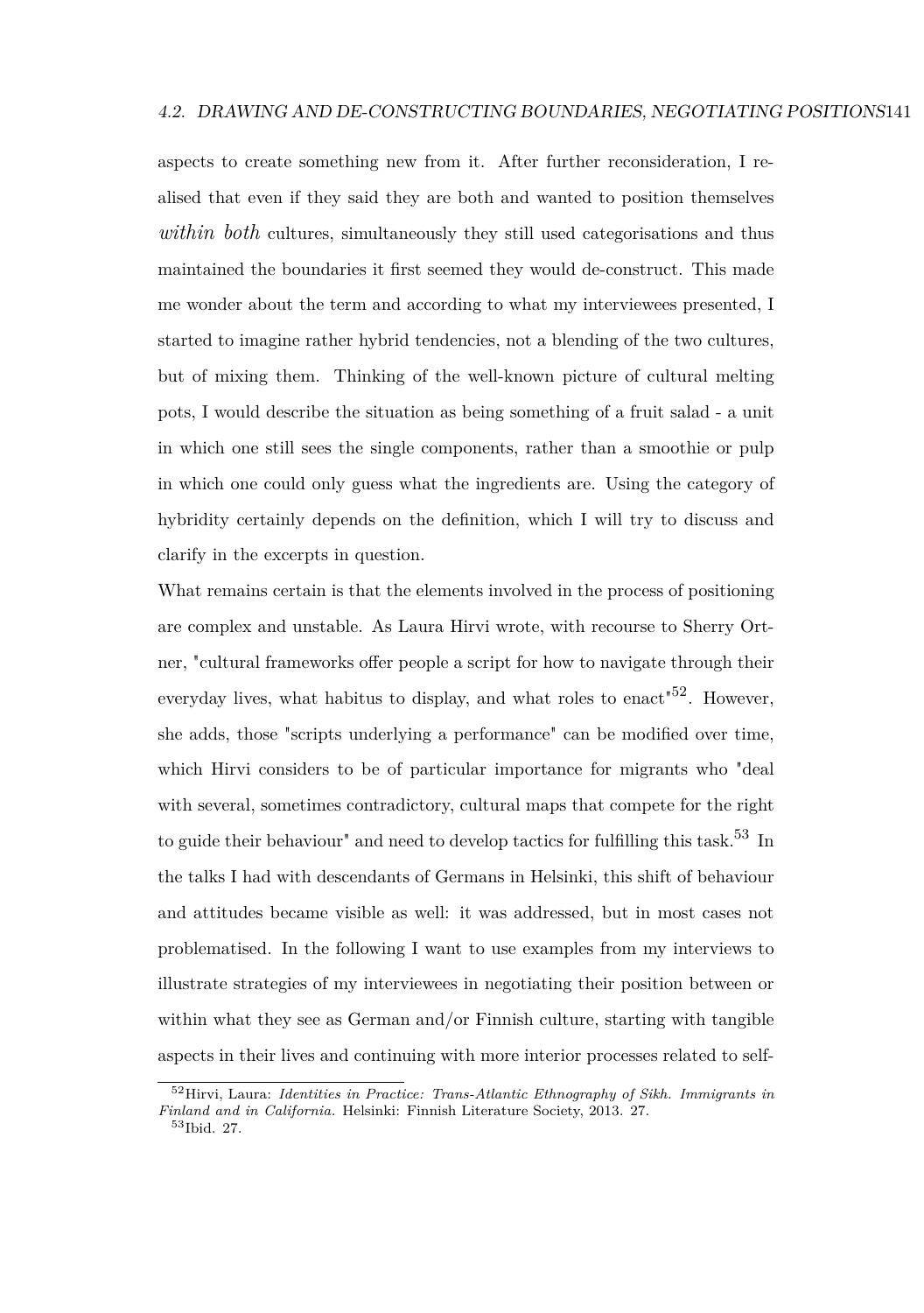identification.

## **4.2.1 Manifestations of belonging**

When being asked how Germanness and Finnishness possibly showed in their lives, most of my discussion partners first thought of rather practical matters, before they tried to analyse their character and self-positioning. This is in line with Floya Anthias' observations on "belonging", in which she stresses the link between a personal feeling of belonging and cultural practices by explaining that "we articulate our belonging through our practices, and our practices give rise to our sense of belonging"54. Also Harry Goulbourne found in his study on Caribbean and Italian migrants in the U.K. that the "participation in transnational family rituals, cultural practices and activities was a key means of maintaining understandings of ethnic identity, and notions of home and belongingness"55. This points towards what Anne-Marie Fortier described by stating that if we take identities to be performative, it equally means "that they are constructed by the very 'expressions' that are said to be [their] results<sup>56</sup>. Following these ideas, the section at hand will begin with presenting those "manifestations of belonging", linking to my interviewees' descriptions of everyday life practices, habits as well as the meaning of concrete objects like a passport. Only then I will proceed to how they positioned themselves between or within German and Finnish frameworks, how they reflected on themselves and evaluated their transcultural background.

 $^{54}$ Anthias 2011. 208.<br> $^{55}$ Goulbourne 2010. 100.<br> $^{56}$ Fortier 2000. 6.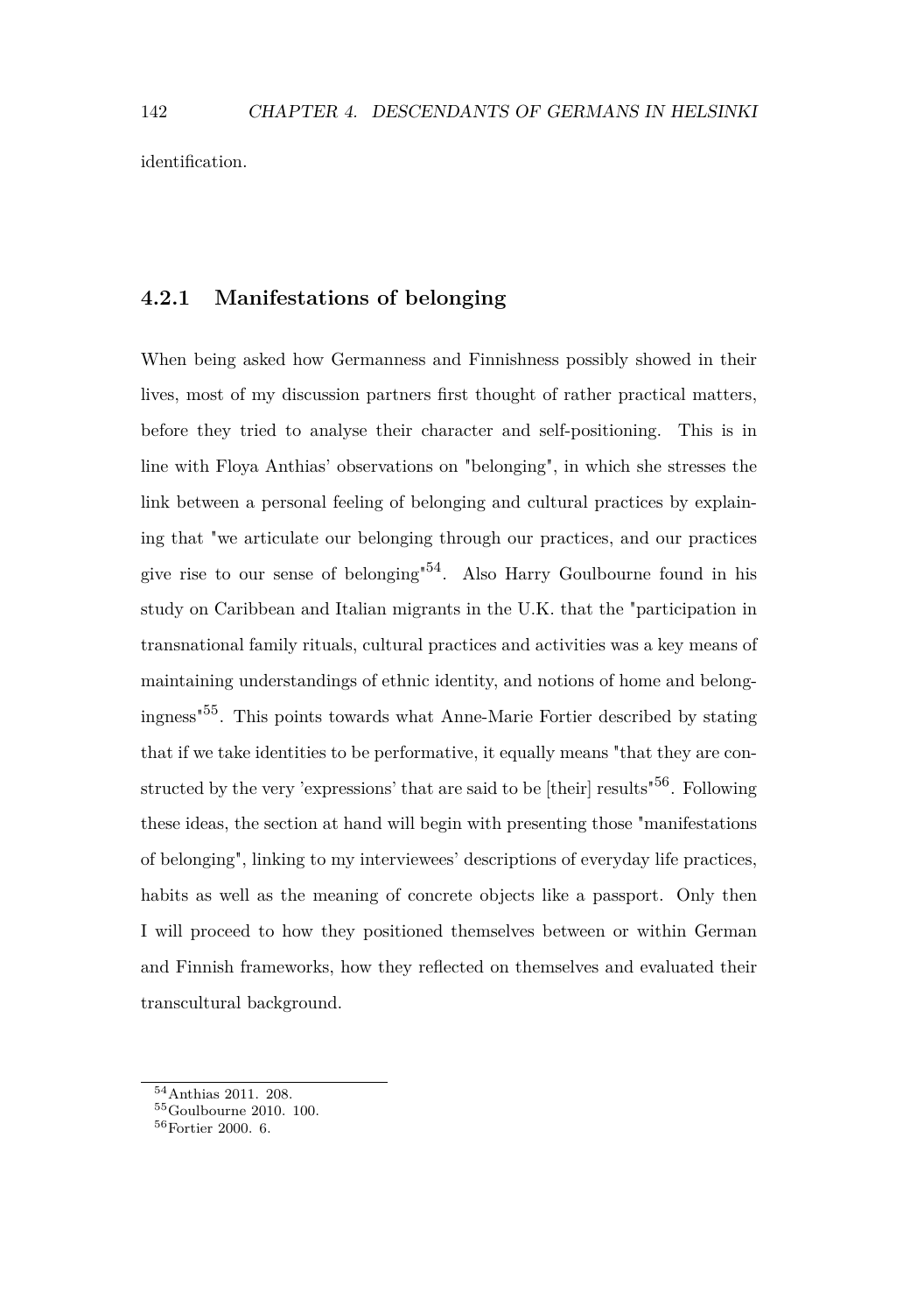#### **Food culture and holiday traditions**

When it comes to tangible matters, it seems only consistent that - like in the interviews with the parent generation - the most discussed aspects circulated around food culture and holiday traditions. If those themes were of central importance for the parent's generation, even if most were not literally related to the participants of the descendant generation, it appears as a logical consequence that we will find the same topics to be of importance for the children's generation. Regarding those, some interviewees presented rather distinct viewpoints on what seizable parts of their lives they considered to be of German or Finnish background, while others found them harder to define, or then claimed to have a mixture of both.

Like other participants<sup>57</sup>. Helena gave several precise examples of food stemming from her German part of the family. Mostly those were linked to Christmas, for instance Weihnachtsstollen<sup>58</sup>, Marzipankartoffeln<sup>59</sup>, red cabbage and food related to the regional background of her father. However, Helena also told me of food practices in everyday life, like eating jam on bread or the whole family having breakfast together, in which she dissociates herself from other Finns. Helena, in her 20s, had never stayed in Germany for longer than to visit relatives. Even though she links certain traditions clearly to having a German respectively Finnish background, she admits:

Helena: (...) Ehm — that we actually always have breakfast together - I don't know if that — It's hard to tell, because I never lived in a Finnish family or was raised [there], therefore it all seems normal to me. (...)<sup>60</sup>

 $^{57}\text{See}$  for instance interview with Linda and Hannah.<br> $^{58}\text{Christmas}$  stollen, a baked yeast bread with raisins and spices.<br> $^{59}\text{"Marzipan potatoes", Christmas candy.}$   $^{60}\text{Helena: } (\ldots)$  Ehm — dass wir immer eigentlich zusammen frühstücken - ich we ob das — Das ist schwer zu sagen, weil ich noch nie in einer finnischen Familie gewohnt hab' oder aufgewachsen bin, deswegen kommt mir alles ganz normal vor. (...)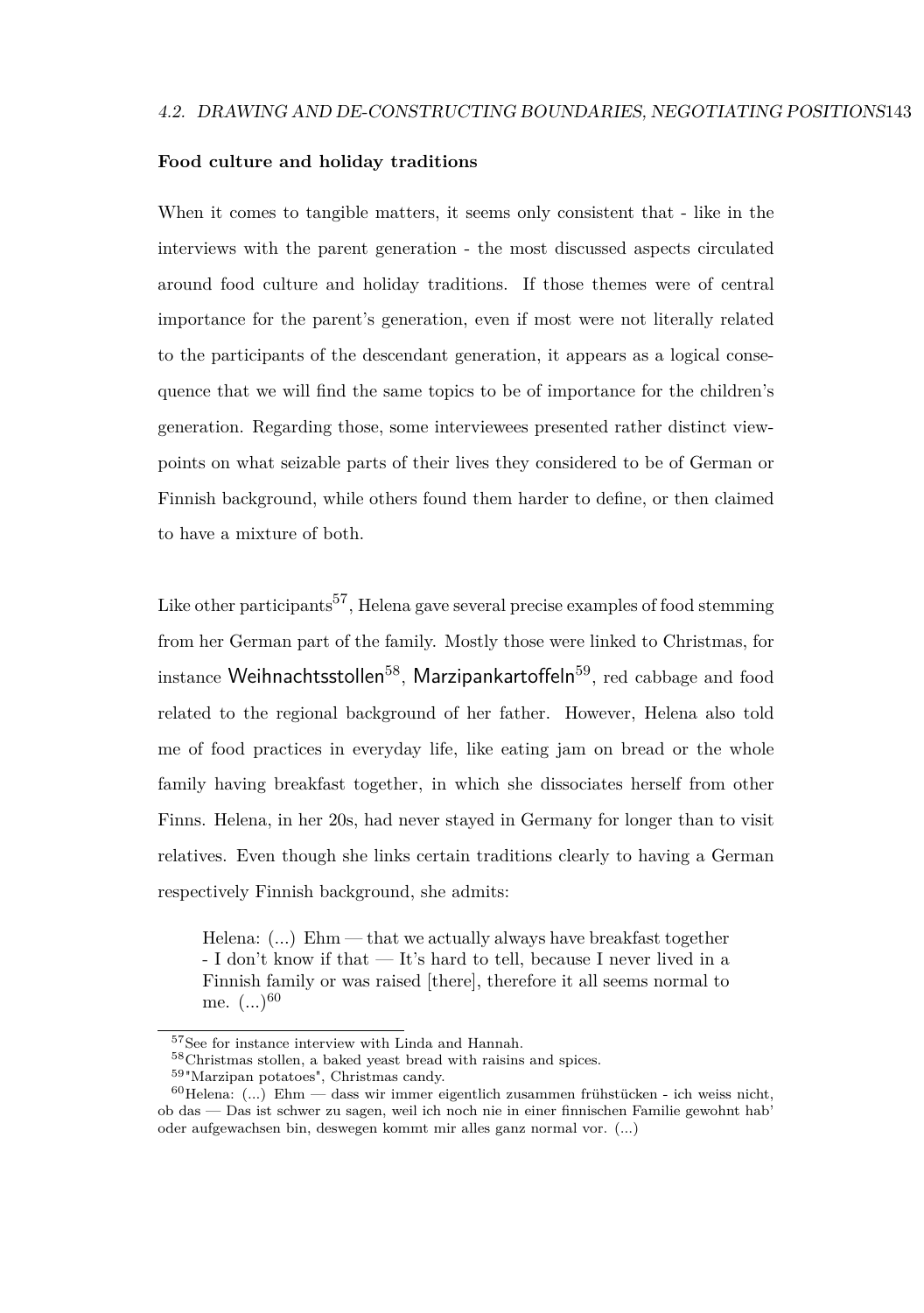Concerning specific aspects Helena appears to be sure about how to label them, while at other moments of the interview she hesitates, acknowledging how subjective her viewpoint is. Later in the interview, when describing her experiences when in contact with Germans, both when she was an exchange student in countries other than Germany and Finland as well as when visiting her relatives in Germany, she distances herself from what she considers to be typical German eating habits, namely consuming a lot of bread, pastries and hearty meals. In this context, Helena tells of "the fitness rush" that hit Finland few years ago, within which she positions herself, having salad for lunch with Finnish friends and bringing own, healthy food when visiting her German grandmother<sup>61</sup>. In Helena's account, something becomes visible that I deem to be quite common for many of the people I talked to: even though most of my interlocutors *do* use labels and *do* consider certain aspects in life to be there precisely *because* of their mixed family background, still they find it impossible to draw absolute and definite lines. Using Helena's interview to illustrate this, it shows that she does regard certain aspects of her life to be of German or Finnish origin and also distinguishes between German and Finnish lifestyles - yet she acknowledges that since she has never lived in a Finnish-Finnish family, she can not be absolutely sure about the accuracy of her words. Having this in mind, it might be worth thinking of "family" culture rather than "national" cultures, as also showed in other interviews in this study.

Instead of taking clearly separated positions between German- and Finnishness,

 $^{61}\rm{He}$ ena: (...) vor ein paar Jahren hat's ja diesen Fitness-Boom und so gesunde Ernährung, sowas, angefangen. Das ist jetzt in, also ist es normaler, sowas leichtes zu essen, Salate - auch wenn ich mich hier mit Freunden treffe, essen wir immer nur - gehen wir zu Teatteri oder Esplanade, essen einen Salat, ganz normal! (lacht) Und das ist auch ein, ja, Essen. Und in Deutschland isst man eher richtig deftige Sachen. (lacht) (...) Ehm, aber immer, wenn wir nach Deutschland gehen, unsere Oma besuchen, gibt's immer Brötchen und nichts anderes. In den letzten Jahren haben wir auch selber angefangen, unser eigenes Essen dort zu kaufen,mehr Salat und mehr Joghurt und so gesunde Sachen.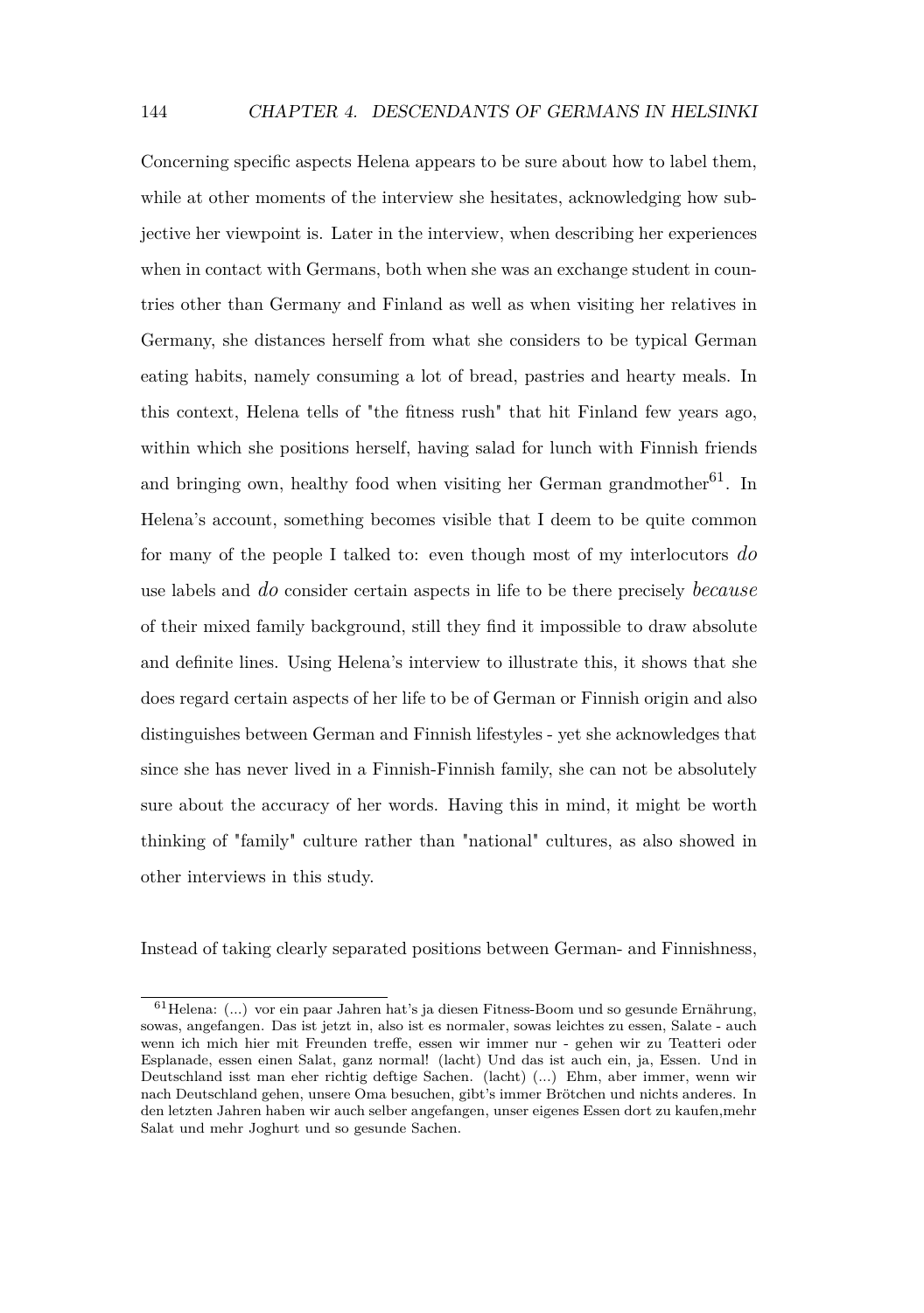many of my interviewees preferred explaining that their practices in everyday life are more of a mixture of habits they regarded to be Finnish and German. Ceginskas' study on people with multicultural background reported on similar ˘ tendencies. As Ceginskas puts it, by "producing their personal myth of mixed ˘ origin and belonging", her interlocutors "contribute[d] to de-constructing dominant myths of cultural exclusivity and purity, belonging, and identity", having plural attachments which Čeginskas described as social and cultural capital  ${}^{62}$ . Throughout my interview material, most interestingly with the first generation migrants as well as their descendants, something similar became apparent. Based on what I was told, a division of the statements into broadly speaking two groups became visible: On the one hand, some interviewees pictured a combination of elements they defined as either German or Finnish. On the other hand, some claimed having blended traditions, but admitted not being able to name the components.

When being asked directly about the holiday traditions they practise, participants like Linda and Laura both told me of having a mixture, with Linda even emphasising the deliberate and personal composition of "her" mix $63$ . Laura, in her 50s, starts and also concludes by saying she had "mostly Finnish traditions". However, when she intermittently briefly describes specific holidays, she uses different categorisations, namely her Christmas to be Finnish, Easter as "a mixed thing" and her children "still insisting on celebrating St. Nicholas".<sup>64</sup> In contrast to this, which appears to be a differentiation between single holidays

 $62$ Čeginskas 2015. 91.

<sup>63</sup>Linda: Also, ich denke, ich hab' mir da so einen, so einen eigenen Mix zusammengestellt, der aus verschiedenen Elementen besteht. (...) <sup>64</sup>Laura: Hauptsächlich finnische Traditionen, also, wir halten uns an Ostern - naja gut,

mein, vielleicht, Ostern ist so ein gemischtes Ding. Also Weihnachten feiern wir finnisch, Ostern mit Osterhase und mit Eier-Bemalen. - Osterhase gibt's hier nicht, aber Eier werden hier auch bemalt und an Ostersträucher oder wie auch immer, dieser ganze Osterschmuck, das ist wahrscheinlich eher dann die deutsche Tradition. Nikolaus bestehen die Kinder immer noch drauf, dass der gefeiert wird oder — dass an Nikolaus gedacht wird, aber sonst eher die finnischen Traditionen.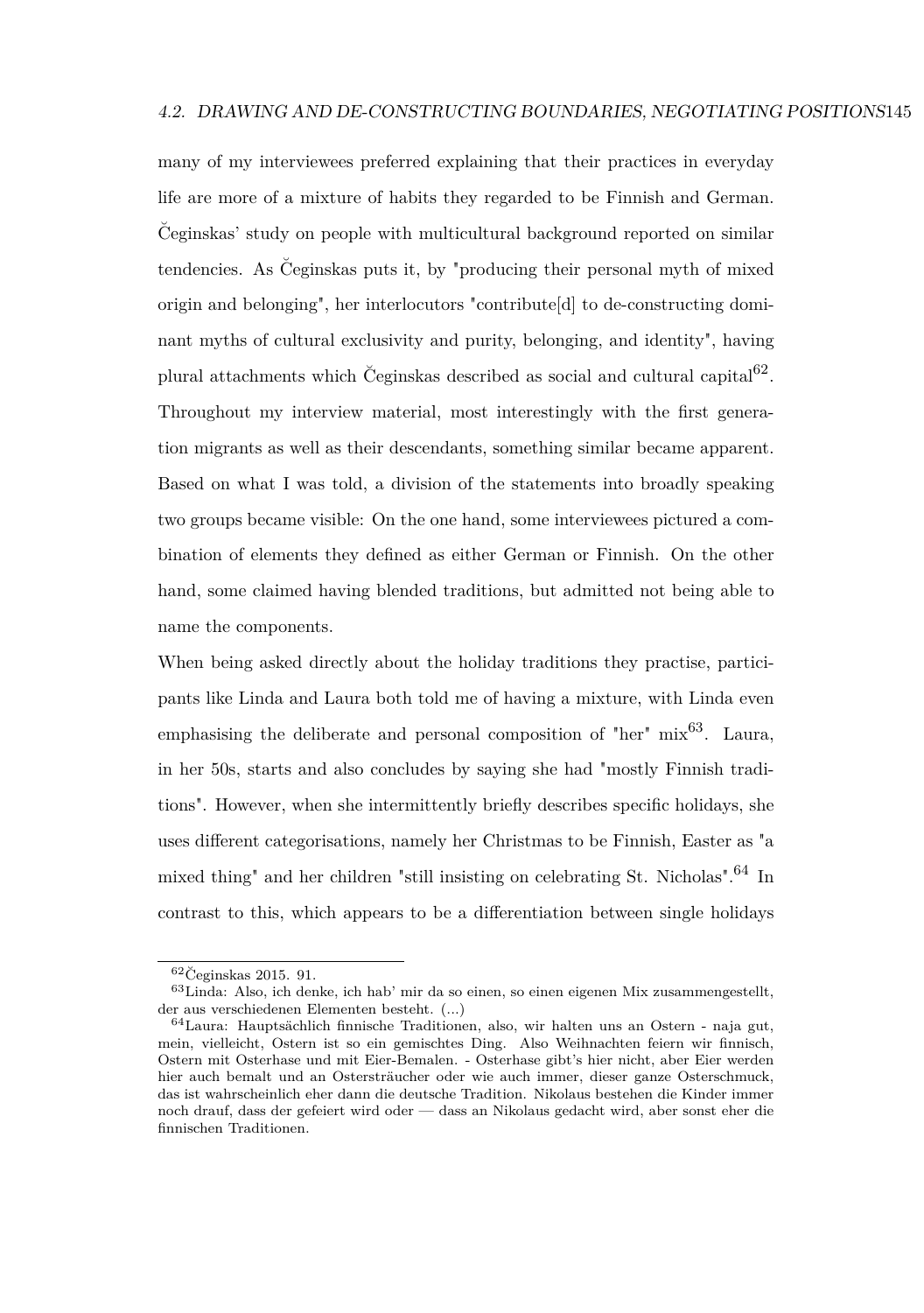with either German or Finnish attributions, Linda's way of spending holidays seems to be a more balanced mixture of traditions she deems to be German or respectively Finnish. Taking several holidays as a point of reference, Linda describes a colourful combination of for instance German culinary traditions, but then also a *simultaneous* existence of German *and* Finnish holiday decoration. At other moments of her description she distinguishes between her own way of spending a day and things she performs for her niece and nephew. For this, she is taking 6 December as an example, when on the one hand she usually participates in decidedly Finnish traditions such as putting two blue-white candles in the window and watching the president's gala on television, gossiping about the guests' dresses, but on the other hand, she also prepares Nicholasstockings for the children.

Going through the sequences in which my interviewees described having a mix of German and Finnish traditions, one gets the impression that they seem to have *chosen not to choose*. Wherever a holiday tradition exists, regardless of its cultural background, and given they consider it to be worthy of the celebration, they adopt it, incorporate it into their lives. Bönisch-Brednich stated that migrants are "no longer seen as passive creatures moving from one culture to the next", but instead decide themselves for themselves what part they want to adopt, therefore craft some sort of "bricolage of cultural elements that vary depending on the situation in life<sup>65</sup>. Even though she primarily referred to first generation migrants in New Zealand, same can be said about "my" descendants of Germans in contemporary Helsinki. Despite this, Laura Hirvi, who studied Sikh immigrants and their descendants in Helsinki and Yuba City (California), argued that people with migrant background are by no means free to pick whatever seems suitable for them, but their choice is "conditioned by the particular

 $65B\ddot{\text{o}}$ nisch-Brednich 2002a. 15, translated by author.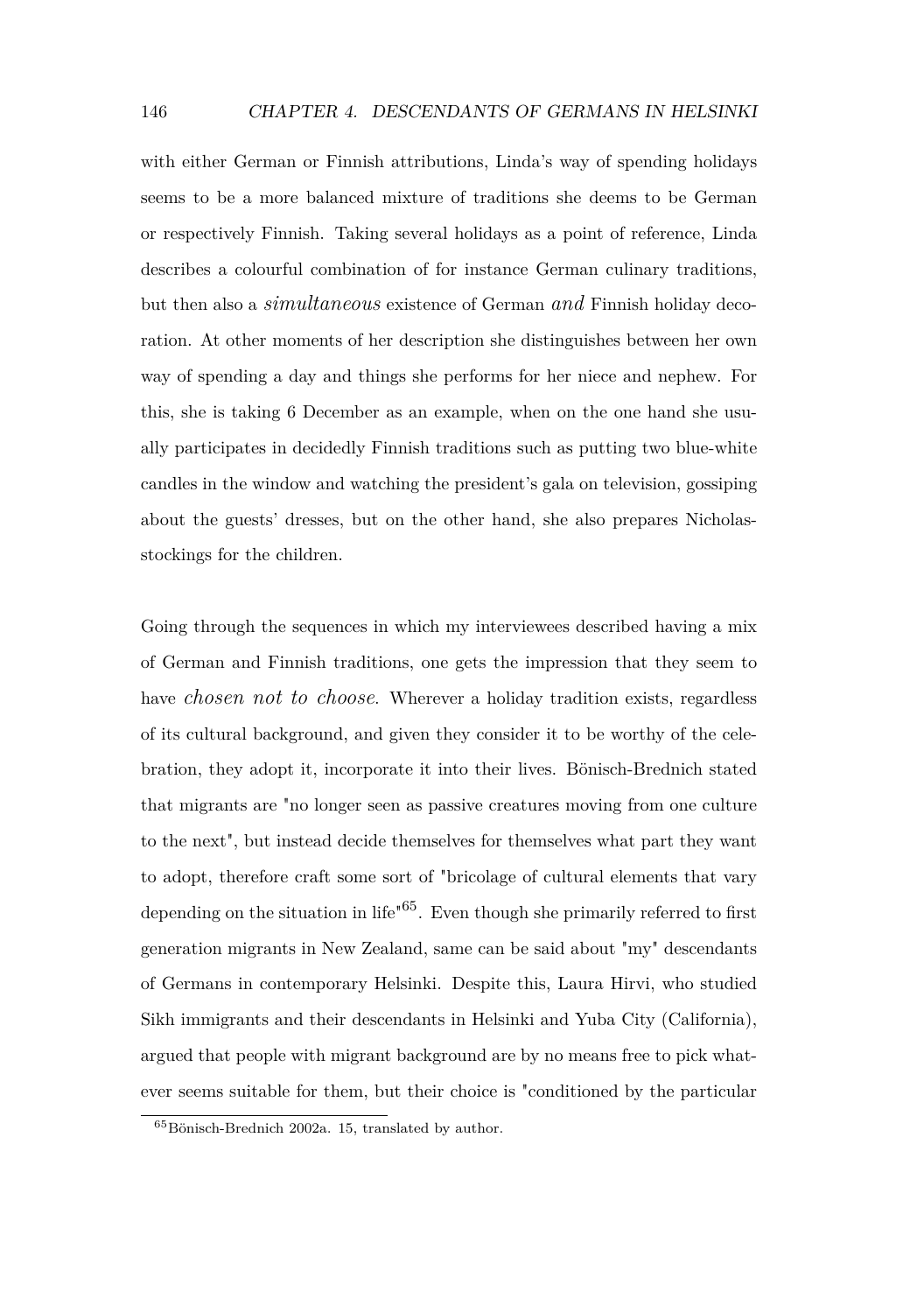historical, political and cultural contexts<sup>66</sup>. I certainly agree with this, and am sure that this is particularly true for groups of migrants with a visible foreign background, who might feel repelled and discriminated against by the majority population. Certainly such experiences have considerable impact on the way people with migrant backgrounds live out their cultural practices  $67$ .

In my study, this showed in a different nuance: Few described moments of discrimination, such as Henning, who explained to me how the negative experiences of his father and his own childhood still influenced him today, resulting in him not writing a 'letter to the editor' of newspapers or lowering his voice when publicly speaking German to his children. However, most of my interviewees claimed that they never had been discriminated against for being of German descent, and taking this as a starting point, it is not surprising that they indeed made it sound like a deliberate choice of who they wanted to be and what they wanted to do. In most of the passages where the study's participants talked about how they created a mix of traditions and habits, they described it either as an active and deliberate choice, like in the interview with Linda, Laura and also Helga later on in this chapter, or made it sound like a natural thing that just happened. I suggest that the fact that few of my interviewees experienced something negative on account of their German-Finnish background might have rather led to them actually having the freedom of decision about what they want to adopt, similar to what Bönisch-Brednich described in her study and moreover also to what Vertovec and Rogers (1998) referred to as "multiple cultural competences" a person can choose to use  $68$ .

At the beginning of this chapter I was pondering about the extent to which my interviewees expressed hybrid behaviour and mentioned that using the label of

<sup>&</sup>lt;sup>66</sup>Hirvi 2013. 25. <sup>67</sup>See for instance the reflections of Wessendorf 2013. 35; also Weckström 2011. 68, 150; and Verkuyten; and Wolf 2002. 383.  $68$ Wessendorf 2013. 107.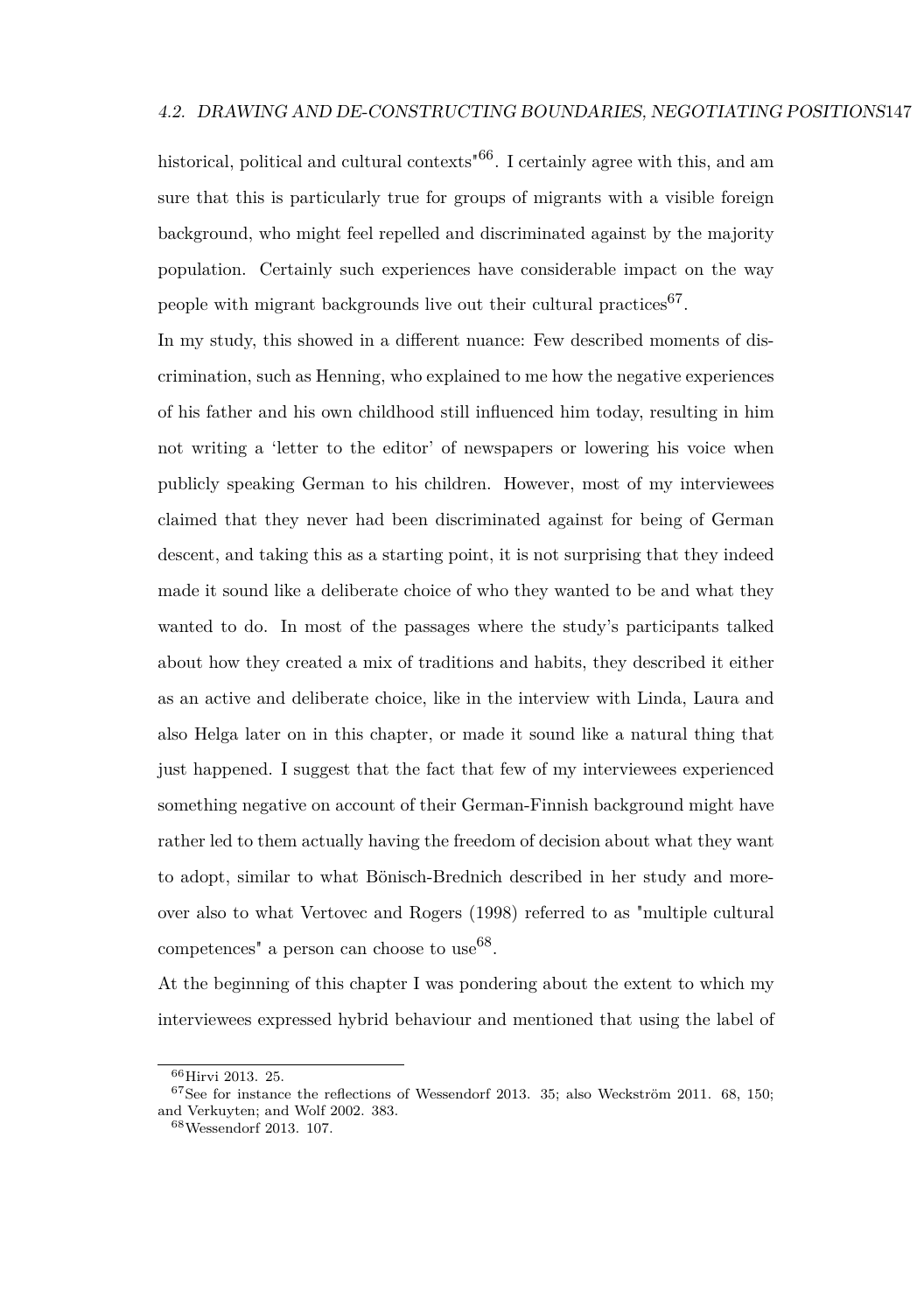hybridity certainly depends on the exact definition. Thinking of it as a way to take aspects of German and Finnish backgrounds and crafting something new from them, one could ask how many of my interlocutors this was actually the case for. However, if we take Agathe Bienfait's definition as a starting position in which she explained that hybridity does not mean a "fusion of cultures", but instead a "juxtaposition and a non-stop shifting, coalising moment of identification"69, we could call these tendencies a kind of hybridity as well. Moreover, Bienfait stresses that hybridity "emerges in dialogue [and] is based on the negotiation of identity positions in interactions $\sqrt[70]{\ }$  - something which can be traced in my interviews, as I tried and try to show. This inclusion of different elements is something that became verbalised in the interview with Helga, who pictures the way they spend the aforementioned sixth of December in her family:

Helga: (...) and to us St. Nicholas comes as well, even though it is also the Finnish Independence Day, that all has to  $-$  Every celebration and every chocolate egg has to (laughs) has to be utilised! I.: Yes. And how did you then celebrate this with St. Nicholas, I mean, did you —

Helga: St. Nicholas comes in the morning. And the Independence Day is in the evening, so one can combine that very well.

I.: Doesn't overlap, no.

Helga: No, no no and I mean, children don't even think like that, I think. And I'm not that patriotic that I somehow think that this is a holy day, where you're not allowed to do anything else.<sup>71</sup>

As Helga puts it, she does not see a reason to decide between Finnish and German traditions, neither when it comes to the sixth of December nor on

I.: Überschneidet sich nicht, ja.

<sup>&</sup>lt;sup>69</sup>Bienfait 2006. 93, translated by author.<br><sup>70</sup>Ibid. 93. <sup>71</sup>Helga: (...) und bei uns kommt auch der Nikolaus, obgleich es ja der finnische Selbständigkeitstag ist, das muss ja alles — Jede Feier und jedes Schokoladenei muss ja (lacht) genutzt werden!

I.: Ja. Und wie habt ihr das dann gefeiert mit dem Nikolaus, ich meine, habt ihr —

Helga: Nikolaus kommt ja früh. Und Selbständigkeitstag ist ja am Abend, also kann man das ja schön kombinieren.

Helga: Nee, nee nee und ich mein', Kinder denken da auch gar nicht so dran, denke ich. Ich bin auch nicht so patriotisch, dass ich da irgendwie denke, das ist ein heiliger Tag, an dem man nicht irgendwas Anderes machen darf.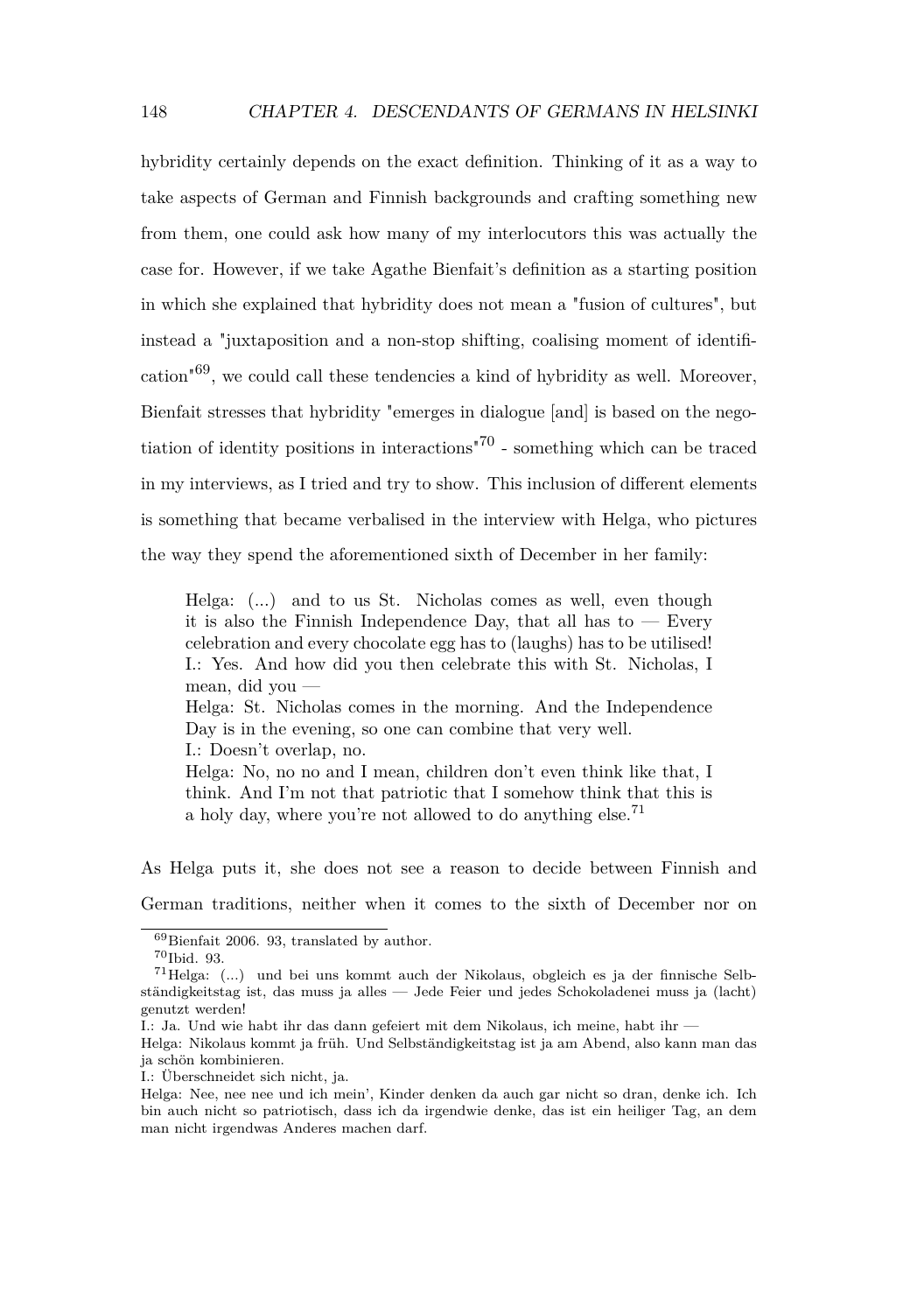other occasions, briefly pointing towards Easter and the hunt for chocolate eggs which many of my interviewees considered not to be part of a original Finnish Easter, even though this turned out to be debatable, as will be discussed below. Here, I want to point towards Bienfait's criticism of Pierre Bourdieu's idea of an actor coined by society, by which he lay focus on the restricting nature of society for the individual freedom. According to Bienfait, this "habitual coining" only "sets the range of possibilities and the way how practices are performed".<sup>72</sup> As a result, the way people act and behave and perform might be influenced by the society in which they grew up, however, they might very well be able to modify, adapt and individualise it. Moreover, Pirkkoliisa Ahponen refers to Vertovec when she explains that a "positive use of multicultural differences demands that the designers have the capacities to self-consciously select the aspects that can be used to form new cultural constellations"73. This links to what Susanne Wessendorf illustrated by drawing on the work of Hollinger, Gans and White, saying that "individuals make 'ethnic choices' and pick particular types of cultural practices that best fit the context"74. This dependency on the context will also show in chapter 4.2.2, but going back to the interview with Helga, when being asked later what other aspects of her life she considers herself to be German, she once more emphasises the option of being able to choose and combine:

I.: Yes. And are there other things in your every day life, that in some way are related to Germany? Well, those could be certain habits, eating habits or when one thinks of your apartment - are there certain things through which one can see, OK, that's not a typical Finnish household, but things go a bit differently there, or...? Helga: Well, I guess for this someone else would have to come and have a look at it...

<sup>72</sup>Bienfait 2006. 110, translated by author. <sup>73</sup>Ahponen, Pirkkoliisa; Päivi Harinen; and Ville-Samuli Haverinen (Eds.): *Dislocation of Civic Cultural Borderlines: Methodological Nationalism, Transnational Reality and Cosmopolitan Dreams*. Cham/Heidelberg/New York/Dodrecht/London: Springer International Publishing, 2016. 185. <sup>74</sup>Wessendorf 2013. 10.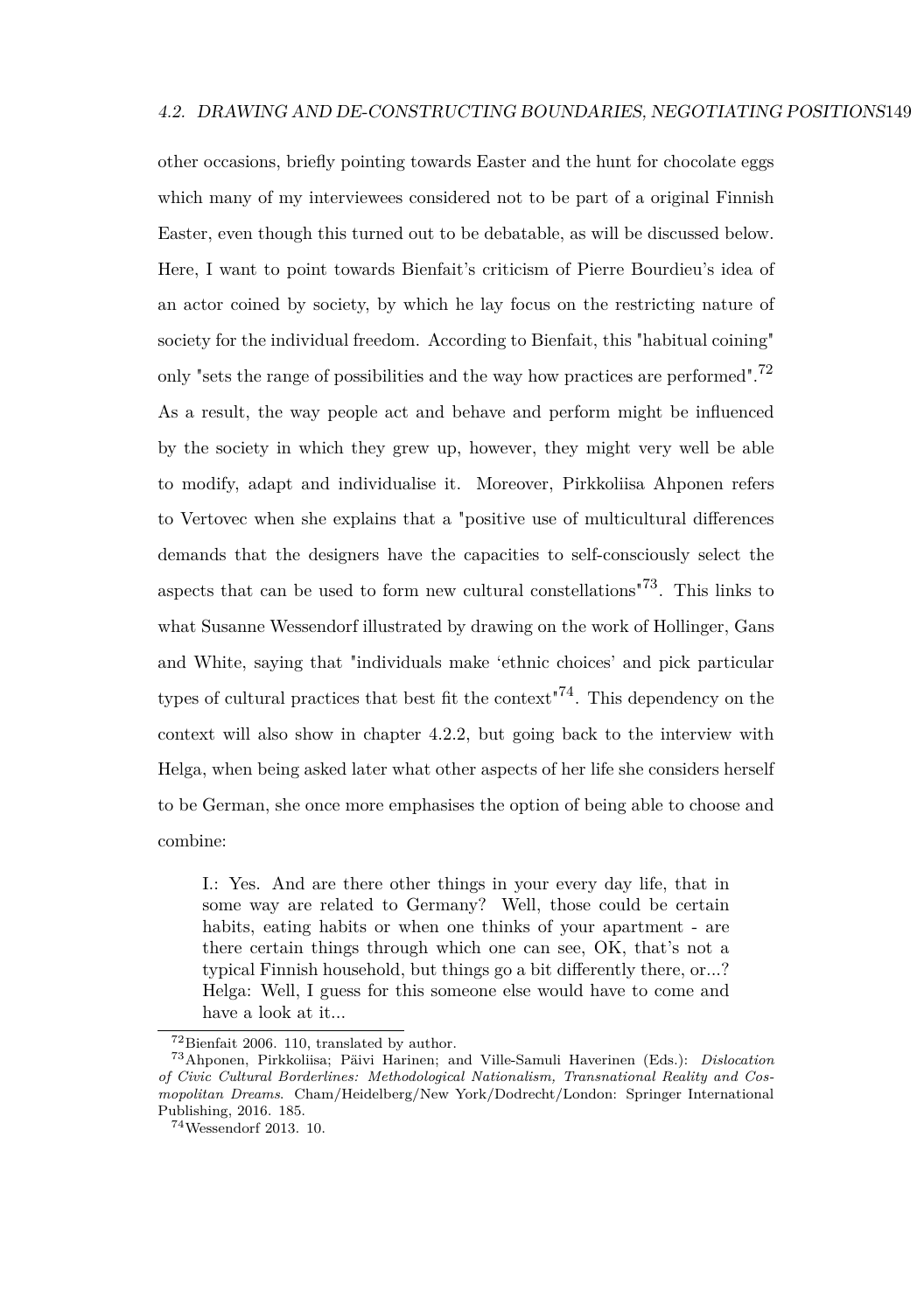I.: Hm.

Helga: I think so, I think, probably there is quite a lot, because one does take the best aspects of everything that one got to see. What could there be...?<sup>75</sup>

In this quote, several aspects show out. First, Helga articulates a personal choice of what one considers to be best from all that one has seen so far, while not explicitly referring to her German-Finnish background. Secondly, Helga's words link to what I tried to show previously by citing Helena, namely the awareness of a remaining uncertainty about what makes oneself or one's life different from that of "normal" Finns or Germans. When I asked Helga about her home and if she or others would describe it as typically Finnish, she hesitates, obviously finding it hard to tell herself by stating that an outsider would probably be more likely to spot possible differences. After giving it a thought, Helga continues by talking about food practices, but she does so by referring to how her daughter sees her cooking in comparison to her (Finnish-Finnish) father's way of preparing food. Here again it seems to be impossible for Helga to autonomously detect aspects that distance her from the German or Finnish reference group, possibly due to her insider-position within both groups.

This inability to define clearly the German or Finnish aspects in one's life also showed in discussions I had with Heiko (in his 40s) and Heli (in her 50s). Like Helga, they were born and raised in Finland with only temporary and relatively short stays in Germany. While Heiko describes some holiday traditions and related aspects he regards as German, he still admits that sometimes he might

<sup>75</sup>I.: Ja. Und gibt's bei dir im Alltag dann andere Dinge, die dich jetzt, die in irgendeiner Form mit Deutschland zu tun haben? Also, ob das jetzt gewissen Gewohnheiten sind, Essensgewohnheiten oder wenn man an deine Wohnung denkt - gibt's da bestimmte Dinge, an denen man sieht, OK, das ist jetzt kein typisch finnischer Haushalt, sondern da laufen die Dinge ein bisschen anders, oder...?

Helga: Tja, da müsste jemand anderes reinkommen, wahrscheinlich...

I.: Hm.

Helga: Ich denke schon, ich denke, wahrscheinlich ziemlich viel, weil man nimmt sich ja die besseren Seiten von Allem, was man so gesehen hat. Was könnte es da geben...?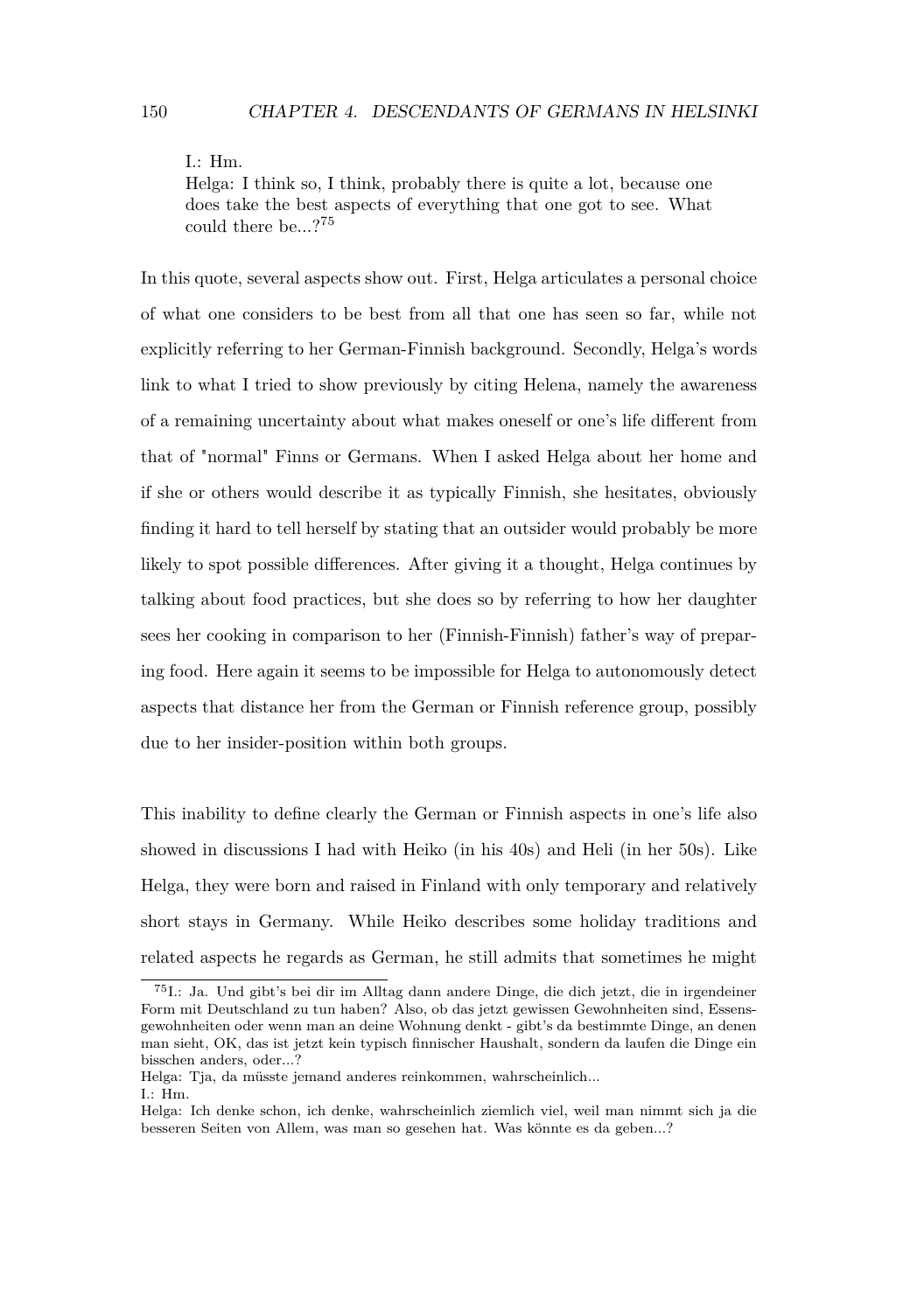not know whether something has a German or a Finnish background and states that they "took a bit of everything"<sup>76</sup>. When being asked what "things in life" she regards as German or Finnish, also Heli expresses uncertainty:

I.: And apart from that, nowadays, what things do you have in your life that are rather German than Finnish? (...) Heli: Oh well... Well, I'm not really aware of all those things, well, somehow customs remained, well  $I - I$  don't know, hm. (thinks) I can't tell... Somehow that's more of a backbone, what is there. I don't really know, well — that's just some kind of mixed, well, that is then also passed on to my children, well, they partly obtain it as well, one passes it on.<sup>77</sup>

Overall and having the whole conversation in mind, Heli in particular did not appear to possess a distinct German self-identification. Even though she describes herself as "more open-minded and more lively than a Finn" and having a "mixture of both cultures", she still identifies consciously as a  $\text{Finn}^{\text{78}}$ . Following Kalscheuer's line of argument, this part of Heli's interview can indeed be regarded as a trace of hybridity. According to Kalscheuer, in a "transdifferent space the own and the strange" stop being differentiable, and moreover hybridity finds amplification by adding the component of transnationality, meaning having cultural and social aspects that stretch beyond national borders.<sup>79</sup> However, Heli was one of the few interviewees who expressed what I initially regarded as hybridity, namely understanding it as a "new blend" of components. As initially

<sup>76</sup>Heiko: (...) Also, bei uns, ja, vielleicht oft wusste ich nicht, was jetzt deutsch und was finnisch ist — wir haben von allem was genommen, würde ich sagen. <sup>77</sup>I.: Und ansonsten heutzutage, was hast du so für Dinge in deinem Leben, die schon eher

deutsch sind als finnisch? (...)

Heli: Tja... Also, mir ist das alles nicht so bewusst, also, das ist einfach irgendwie Sitten sind geblieben, also ich — Ich weiss auch nicht, hm. (überlegt) Ich kann's nicht sagen... Das ist eigentlich eher so ein Rückgrat, was da so ist. Ich weiss wirklich nicht, also — das ist einfach so ein gemischtes, also, das wird dann auch an meine Kinder übertragen, also, (...) die bekommen das ja auch teilweise mit, da gibt man das dann weiter. <sup>78</sup>Heli: (...) also, ich fühl' mich nicht, also, mehr eine Finnin als eine Deutsche, das schon.

Aber ich bin auch nicht eine ganz, eine ganz — nicht, wie soll ich sagen? Nicht ganz finnisch, weil ich eben aufgeschlossener oder lebendiger bin, als eine Finnin normalerweise. Das ist schon. Beide Kulturen irgendwie so gemischt. (...) Obwohl ich hier manchmal merke: "Hmm, bist doch mehr finnisch!" (lacht) Das ist schon, das ist sehr interessant, das ab und zu mal zu merken, also, dass man doch bisschen anders denkt! (lacht) <sup>79</sup>Ruokonen-Engler 2012. 83.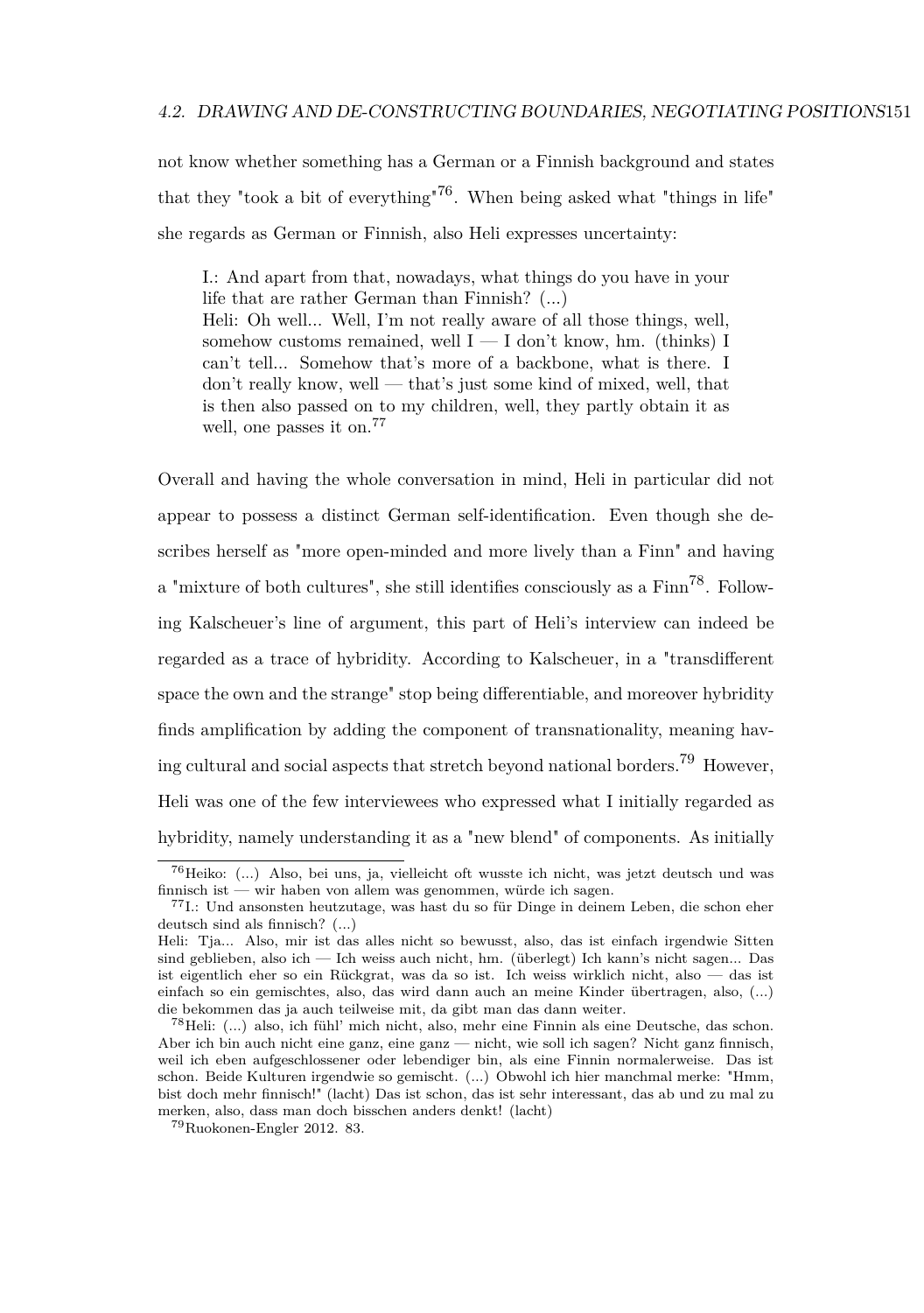claimed above, most other participants did describe a mix of traditions, but yet were conscious about the supposed origin of those, which is why I argue these descriptions do not show hybridity in the sense of a hard-to-define-blend, but rather they are a stirring or new combination of seemingly distinct German and Finnish particles.

A possible explanation for what we find in Heli's interview is the constellation of her family: As she explains, her German mother was a young adult when she came to Finland, so while in Heli's childhood the "differences" concerning habits and holiday traditions were bigger, Heli explains that with the years her mother's "polarity got reversed" so that by now the family maintains rather Finnish customs<sup>80</sup>. Contrasting this with viewpoints from the 1940s, when Alfred Schütz referred to culture as a text that students first have to study, reflect upon the "structure of the own", before they can learn the basic structure of "the new", from which they can create their "own vocabulary"<sup>81</sup>, one could say that it is hard to reflect on the "own" and the "other", if no contrast is experienced. Or how Risse put it: the clearer that the border of a group or community is, "the more 'real' its psychological existence becomes in people's self-concepts<sup>"82</sup>. For Heli this means that since her mother stopped living out her Germanness quite early, Heli experienced a differentiation between the traditions only to a limited extent and therefore today she is not conscious of possible differences between German and Finnish cultural frameworks in her own life.

This sequence from Heli's interview shows something that should not be left aside, namely that it is possible for a person to fall in line more with another socialisation, consciously or subconsciously. The story of Heli's mother, who was

<sup>80</sup>Heli: Mmm, naja, in der Kindheit haben wir, also, da war der Unterschied grösser, aber so langsam — also, wie gesagt, meine Mutter, die ist ja mit 19 Jahren gekommen und hat sich auch immer mehr umgepolt, dass das jetzt auch irgendwie mehr nach den finnischen Sitten alles läuft. $(\ldots)$ 

<sup>&</sup>lt;sup>81</sup>See Bönisch-Brednich 2002a. 217, translated by author.  $82R$  isse 2010. 26.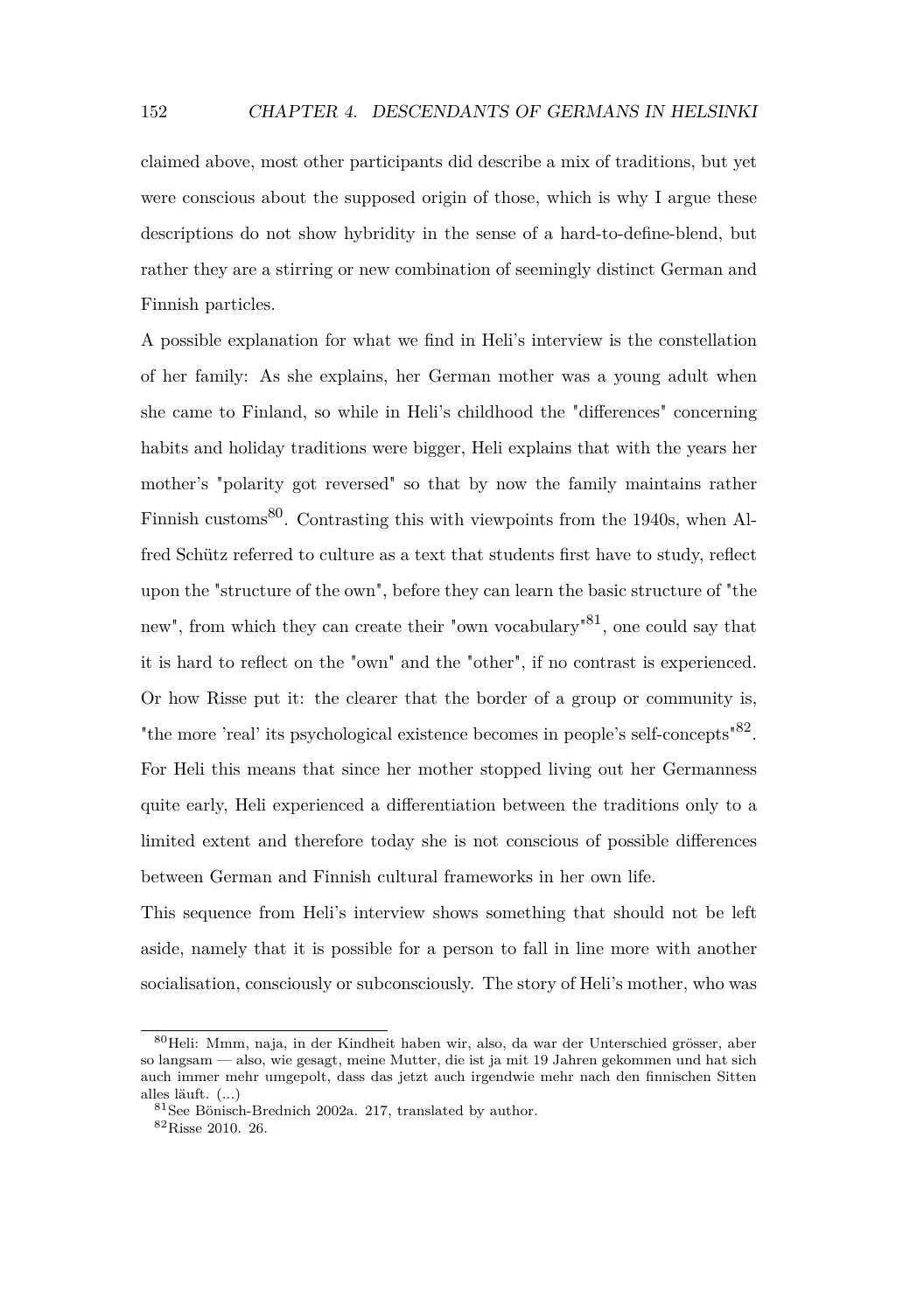quite young when she moved to Finland and therefore with time she started to adopt Finnish habits and traditions, is one example of this process, which resulted in Heli being unaware of particularly German parts in her own life.

In the same way that a single person moulds their life can change with time and surroundings, traditions of a specific country can also change, again with time and outer influence. This links to Jan Nederveen Pieterse's paradigms of culture and globalisation (1999), as presented by Ruokonen-Engler. Pieterse's second paradigm describes "cultural convergence" as an "increasing convergence", "homogenisation" or "McDonaldization" of cultural differences<sup>83</sup>. Like white wedding dresses or a Coca-Cola-Santa in red invading most parts of the world, similar tendencies could also be found on a smaller scale in the scope of my interviews. For instance when it comes to Easter traditions and the hunt for Easter baskets, most of my interviewees clearly and without hesitating labelled this as stemming from the German side of their family, as something otherwise uncommon in Finland. When mentioning this to my (Finnish) supervisor, she told me "Oh! But we have this, too!", which first engulfed me in doubts about how to evaluate my interviewees' words, wondering if they mistakenly labelled this Easter hunt as German. Furthermore, a few interviewees expressed uncertainty about this particular custom. Harri even consulted his Finnish wife and asked if the hunt for Easter eggs came only from his side or whether it also came from her side. Harri's wife replied by clarifying that this had only recently become more common in Finland, but was not part of the "Finnish-speaking world" before, pointing out that it might be different for Finland-Swedish families or those with a German background<sup>84</sup>. While Harri was wondering about

<sup>83</sup>Ruokonen-Engler 2012. 79, translated by author. <sup>84</sup>Harri: Ich würde sagen, Ostern ist also — [Harri's Frau], hat man in Finnland Eier versteckt oder kommt das aus Deutschland? Also, dass das von unserer Familie kommt, weiß ich.

Harri's Frau: Was?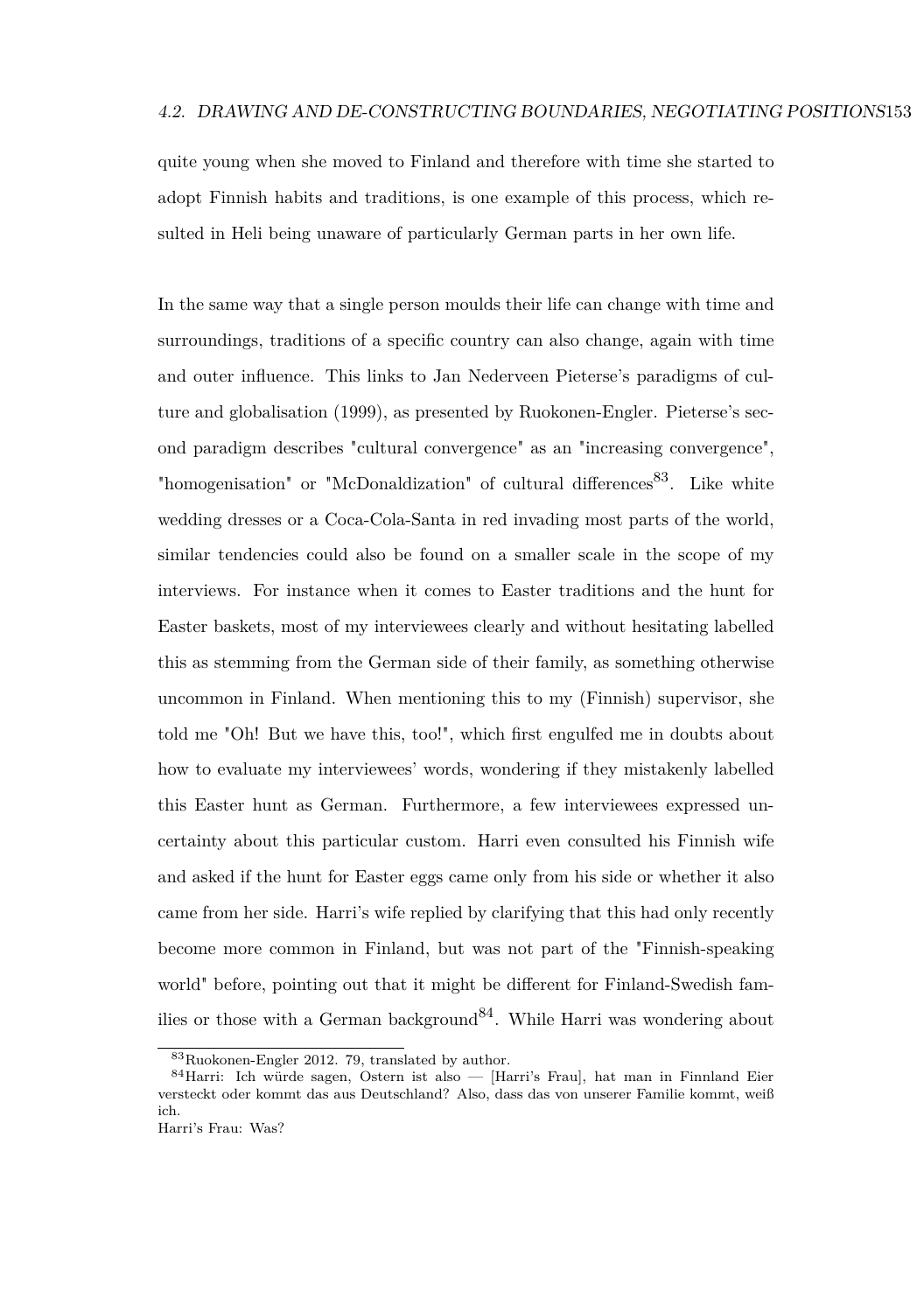the origin of those Easter traditions, another interviewee, Laura, linked them not exclusively to a German background, stating that people in Finland would also paint and colour eggs, but having an Easter Rabbit bringing Easter treats and having other Easter decoration was a "rather German tradition"<sup>85</sup>.

In the previous chapter on the first generation of German migrants, I referred back to Ilmar Talve who wrote that supposedly "national traditions" can change over time, wander to other areas and become part of the local culture there. As a result, it might not always be possible to differentiate clearly between Finnish or German culture, as the boundaries are in fact more blurry than might have been expected. As Rebecca Friedman and Markus Thiel stated, culture is moulded by many individuals and groups, "cultural determinants – indeed, whole cultures – can change"86. With respect to European history, what might be seen nowadays as a national tradition, has in fact been shaped by numerous influences from many different directions. As a result, several nationalities might actually share similar traditions, which can not be clearly distinguished from each other. If someone celebrates St. Nicholas, it might very well be that they regard this as being related with their German background, a way for them to practice this part of their ethnicity. Meanwhile, people with other nationalities, coming from other countries, might also share similar traditions and would also claim those to be part of their cultural heritage. This goes in line with what Bienfait

Harri: Zu Ostern Eier-verstecken, ist das ein finnischer Brauch auch oder kommt der aus unserer Familie, dass wir das —

Harri's Frau: Das kommt aus eurer Familie, aber ich glaube, das ist jetzt auch ein bisschen verbreitet in Finnland, dass das in Finnland auch jemand es macht heutzutage, aber als ich Kind war, da hat es -

Harri: Hat das keiner gemacht.

Harri's Frau: Nee. Aber dann weiß ich nicht, ich kenne die schwedischsprachigen Kreise nicht so gut, ob es vielleicht auch da ist. Und es gibt natürlich viele Familien, wo die ganzen Gebräuche — also, es gibt so viele Deutschstämmige, aber ich finde, in der finnischsprachigen Welt nicht. <sup>85</sup>Laura: Hauptsächlich finnische Traditionen, also, wir halten uns an Ostern - naja gut,

mein, vielleicht, Ostern ist so ein gemischtes Ding. Also Weihnachten feiern wir finnisch, Ostern mit Osterhase und mit Eier-Bemalen. - Osterhase gibt's hier nicht, aber Eier werden hier auch bemalt und an Ostersträucher oder wie auch immer, dieser ganze Osterschmuck, das ist wahrscheinlich eher dann die deutsche Tradition.  $(\ldots)$   $^{86}\rm{Friedman;}$  and Thiel 2012. 3.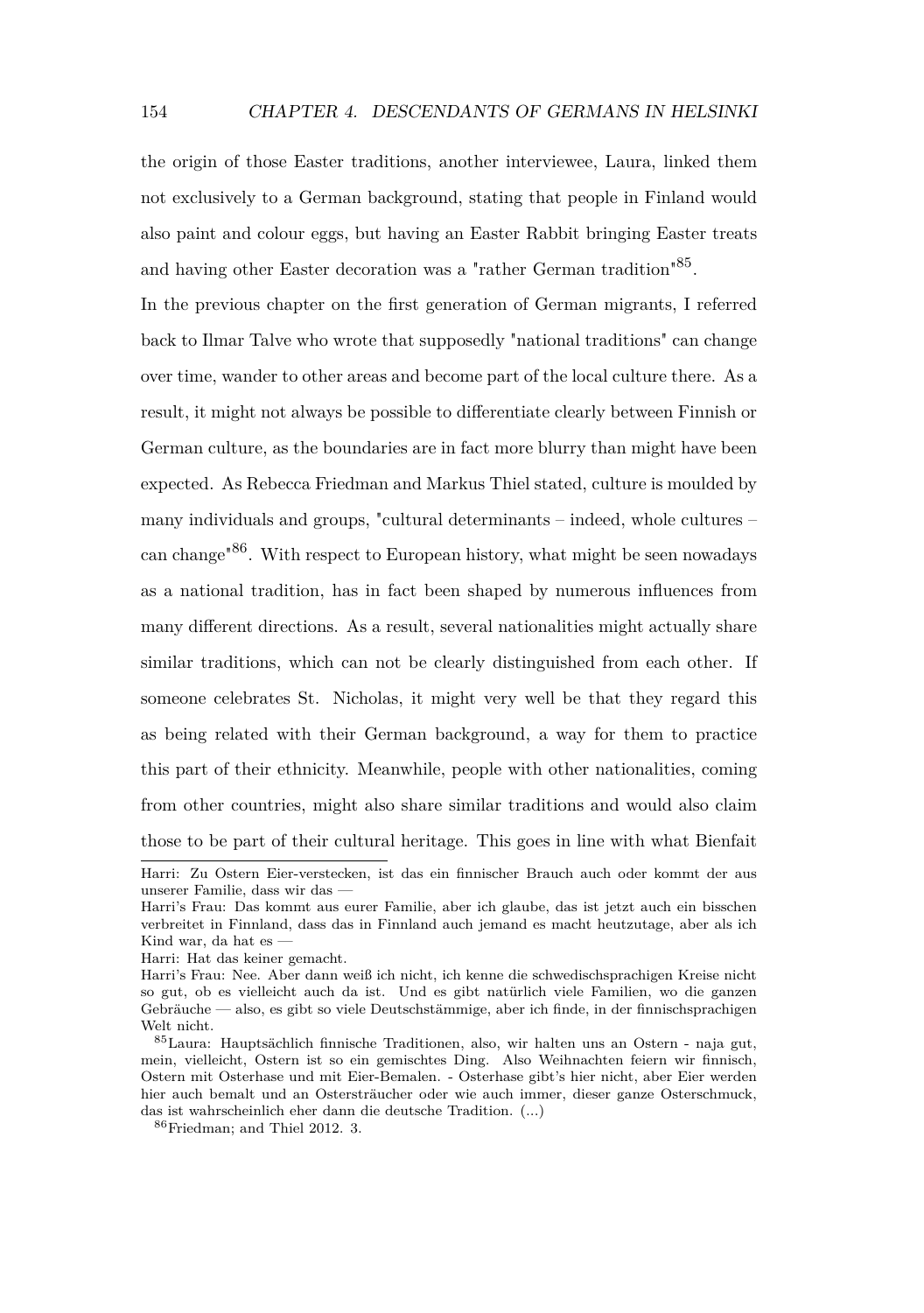wrote, namely that "culture is not simply a sphere of compliance in unison, but rather a venue for conflicts about the right reading and interpretation<sup>87</sup>. However, taking those seemingly national traditions as a tool to express a personal identification is a common, but questionable strategy, which in its problematic nature, explains possible inconsistencies in my interviews.

### **The passport - more than a travel document**

Even though a passport is not unchangeable or absolute, as one is able to apply for another passport under certain circumstances, it does impose official labels on a person and is thus sometimes taken to be an embodiment of how this person is most likely to identify themself. A person may carry one of those labels in the form of a national passport and is thus the legal citizen of a nation. However, for that person to say that they *officially belong* to the group in question, they might also consider themself not to be part of it, meaning that their *personal belonging* lies somewhere other than where the official status might suggest.<sup>88</sup>

In the discussions I had with descendants of Germans in Helsinki, some reflections were made on precisely this matter, the link between officially carrying a nationality and the person's emotional sense of belonging. It goes without saying that some participants expressed quite rational reasons for having one particular passport or for having both German and Finnish passports. Reasons given included that the Finnish passport was considered to be the "best" when it comes to applying for visas  $89$  or something in favour of keeping a German

<sup>&</sup>lt;sup>87</sup>Bienfait 2006. 20, translated by author.<br><sup>88</sup>For reflections on the meaning of passports see for instance Svensson, Birgitta: "Passet – ett dokument över individuell identitet." In Svensson, Birgitta (Ed.): *Föremål för forskning. Trettio forskare om det kultur-historiska museimaterialets möjligheter.* Värnamo: Nordiska museets förlag, 2005.  $89$ See interview with Hans/Jonas as well as Lukas.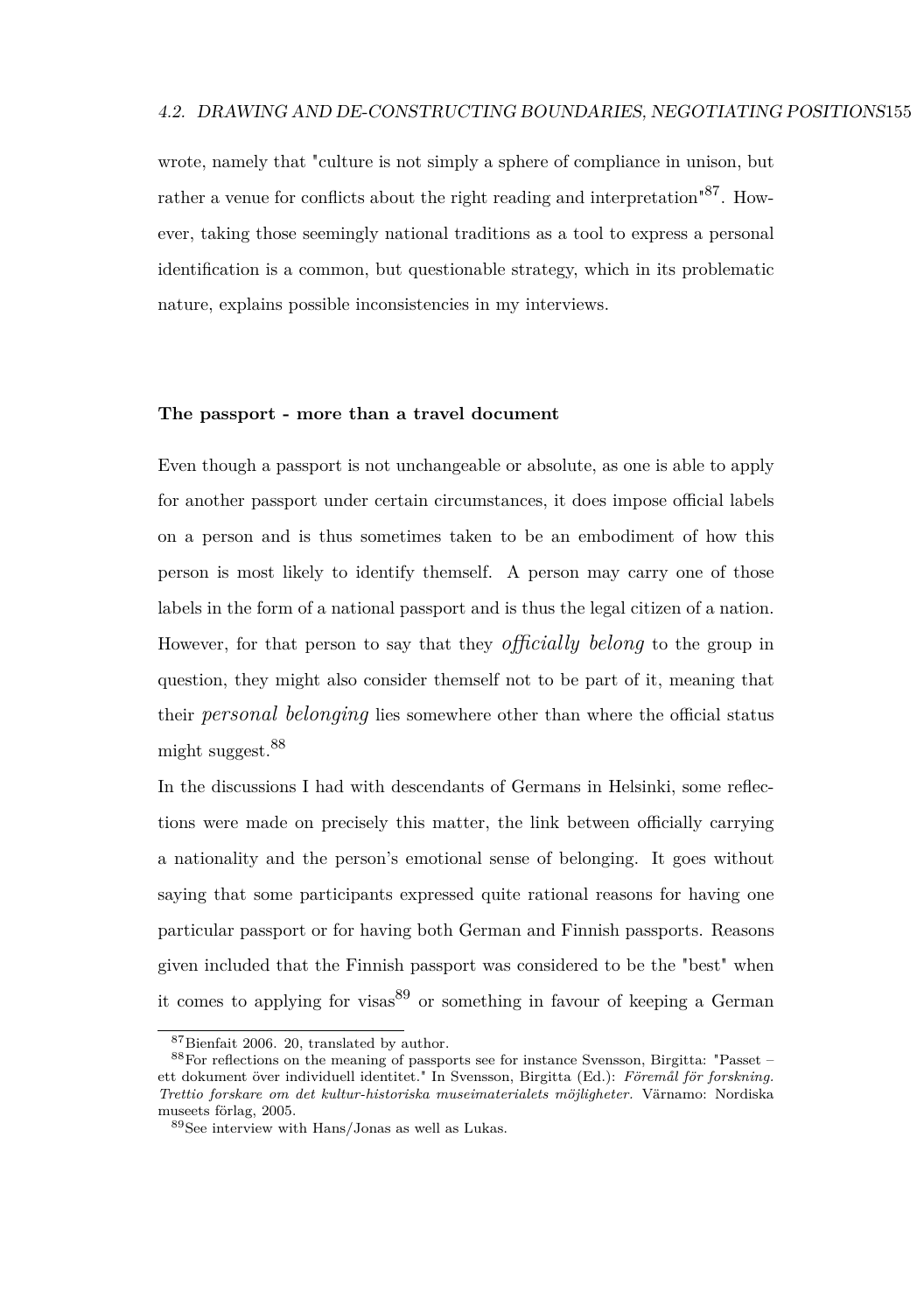passport was that in case of being abroad and having trouble, one could find a large and influential German embassy "everywhere", while Finland sometimes would not even have its own embassy as such  $90$ . These thoughts were interesting to hear, but of greater interest to me and my research was the question what emotional aspects were involved in carrying only one or having two passports as from an outsider's point of view, a passport could be regarded as the absolute and official manifestation of belonging to a group.

To put it briefly, most of the participants of my study who talked about their relationship to their passport(s), tended to regard it/them as some sort of manifestation of their identity, of how they position themselves. Not all of them were in the possession of both a German and a Finnish passports by birth, but they had either applied for the second at a later point of their life, or were intending to do so. Here it needs to be explained that before 2000, it was not possible to have dual citizenship in the European Union, with national legislation in the various countries regulating the exact procedures and requirements.

For instance, Laura told me that she had been planning to obtain Finnish citizenship for the last 20 years. She explains that until ten years ago, she would have had to cede her German citizenship, which she "somehow didn't want to do". - At the same time, she admits that now, it would be possible to have both, but it feels "too inconvenient to commit to paper" and to justify to the German authorities why she still wants to keep her German passport.<sup>91</sup> Unlike her chil-

 $^{90}\rm{See}$  interview with Hans/Jonas.  $^{91}\rm{Li}$ : Hm. Ich denke, es gibt immer diese Klischees von wie Deutsche sind, wie Finnen sind und ich find' das ja immer interessant, zu fragen, wie man selbst sich darin sieht, ob man sagt: "Ich bin so ein bisschen dazwischen..."

Laura: Ich bin wahrscheinlich eher dazwischen, es ist mir schon wichtig, irgendwie — also, ich hab' jetzt schon ewig, schon seit 20 Jahren überleg' ich, ob ich auch die finnische Staatsangehörigkeit haben wollte. Und das ist eigentlich erst seit zehn Jahren möglich, dass man beide Staatsangehörigkeiten haben kann, also bis dahin hätte man die deutsche angeben müssen. Und ehm, das wollte ich dann irgendwie doch nicht. — Ja, ich hab's immer noch nicht gepackt, den Antrag zu stellen, weil das eben voraussetzt, dass ich für die deutschen Behörden das begründe, wieso ich immer noch den deutschen Pass haben möchte. Und das ist mir irgendwie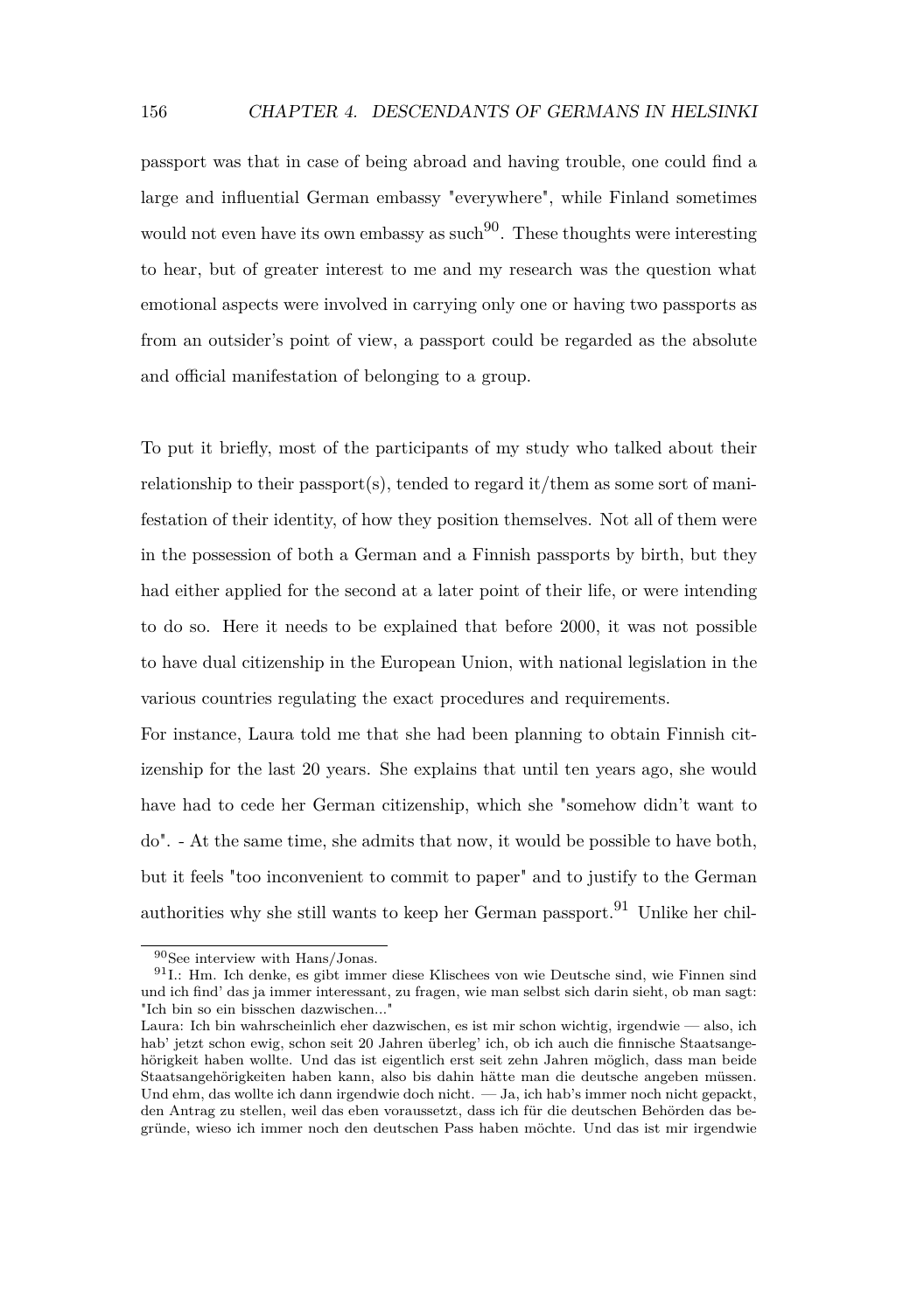## 4.2. DRAWING AND DE-CONSTRUCTING BOUNDARIES, NEGOTIATING POSITIONS157

dren, neither Laura nor her siblings have both nationalities and passports, but

as she qualifies:

Laura:  $(...)$  But to be honest, it doesn't really make a difference what you have. But specifically when it comes to citizenship, well, as soon as it starts getting concrete, when you want to apply for the other citizenship, then you actually do start thinking about what the identity actually is, I think. - If it has a meaning for you, this second passport.

I.: Yes. And... What was the reason why you didn't want to cede the German passport, I mean, does that has a concrete reason?

Laura: Well, that doesn't really have a concrete reason, it's just some sort of emotional something.

I.: Hm. Although you were quite young when you came here, right? And still this —

Laura: There *is* then somehow the bonding to Germany, after all. Although as I said I would never — consider living there, let's put it like this. I don't want to move there, two weeks of holiday are enough and then I want to leave again.  $(laughs)^{92}$ 

Laura refers to an "emotional something" that attaches her to Germany, where her father stems from and where she was born, but never lived except for those few early childhood years. She leaves no doubt that this connection is not strong enough for her to feel the desire to move to Germany, but sees her centre of life in Finland instead. From a rational point of view, there would not be much reason for her to keep her German citizenship, even if Laura still appears to feel resentment about cutting down those few moments of attachment with Germany, were it the real estate her family still owns there or in this case, her

zu umständlich, das auf Papier zu bringen.<br><sup>92</sup>Laura: (...) Aber ehrlich gesagt macht's ja auch nicht wirklich 'nen Unterschied, was man jetzt hat. Aber gerade da im Bezug auf die Staatsangehörigkeit, also, wenn es wirklich dann konkret wird, wenn du die andere Staatsangehörigkeit beantragen möchtest, dann macht man sich dann doch Gedanken, wie die Identität jetzt eigentlich ist, glaube ich. - Ob das eine Bedeutung hat für dich, dieser zweite Pass.

I.: Ja. Und... Was war jetzt so dein Grund, weswegen du den deutschen Pass jetzt nicht abgeben wolltest, ich meine, hat das einen konkreten Grund?

Laura: Na, das hat wirklich keinen konkreten Grund, es ist nur so ein emotionales Irgendwas. I.: Hm. Wobei du schon recht jung warst, als du hierher gekommen bist, ne? Und trotzdem diesen —

Laura: Da ist dann *doch* irgendwie die Anbindung an Deutschland da, trotzdem. Obwohl ich wie gesagt nie — gedenke, dort zu wohnen, sagen wir mal so. Ich möchte da nicht hinziehen, mir reicht gerade so zwei Wochen Urlaub und dann will ich wieder weg. (lacht)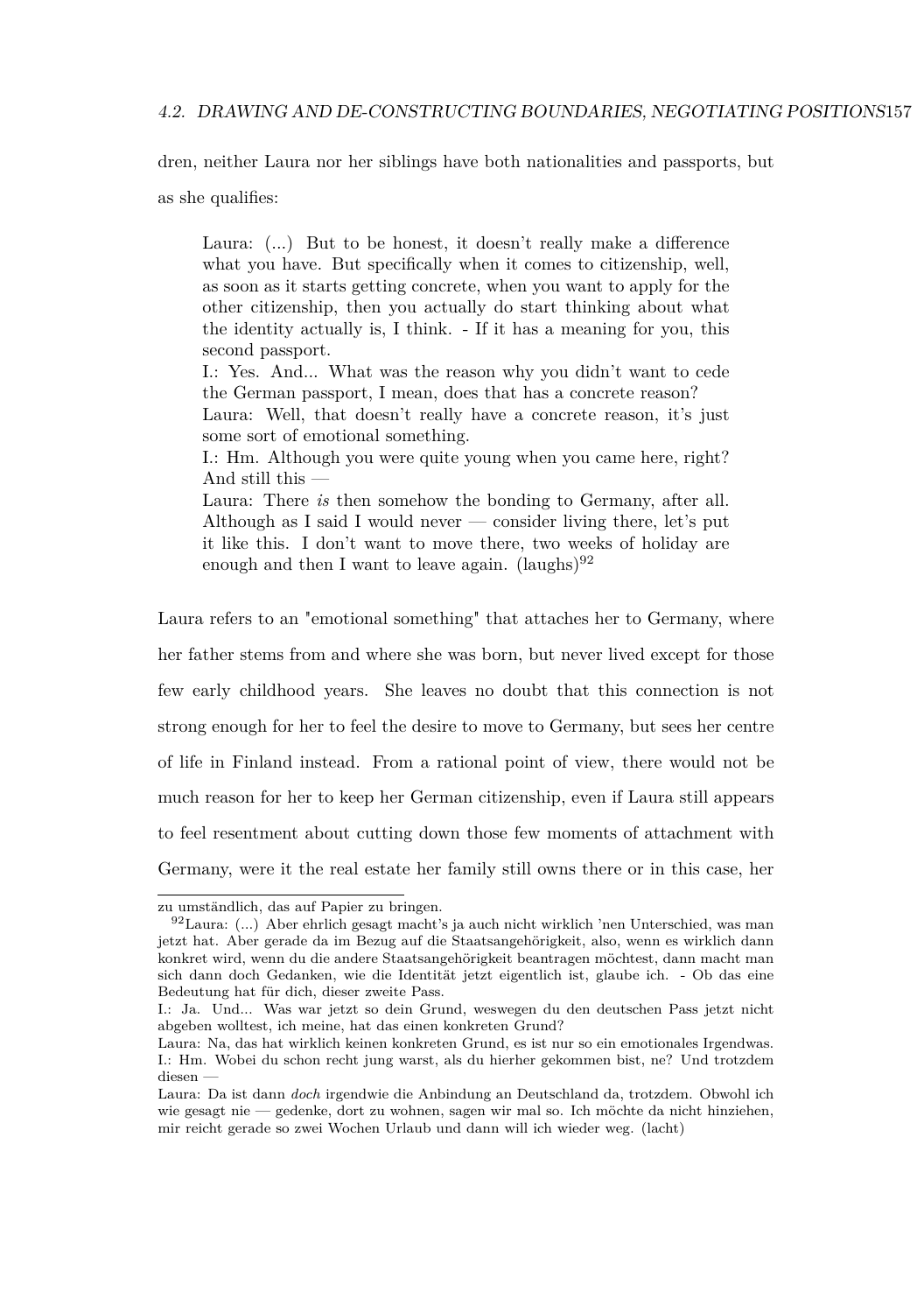passport.

Other people I talked to also made direct reference to having a certain passport and the place of residence. Henrikki (in his 80s), who lived some of his childhood years in Germany, states that he kept his Finnish citizenship because he and his family had always wished to return to Finland, which in those days would have "meant a big trouble" without having a Finnish passport<sup>93</sup>. For him, carrying Finnish and not German citizenship was at first sight linked to pragmatic reasons, but at a closer look, it was also related to his inner and emotional connection to Finland, taking shape in his urge to move back there. Lukas would not have the difficulties Henrikki had to face decades ago, as he was born in Germany in the 1980s and moved to Finland as a child. Moreover, he expresses a similar attitude as Laura. Like her, at the time of the interview, he possessed only a German passport. He was hindered only by the years he had to wait until he was no longer required to sign up for the Finnish national service. He displayed firm intentions to claim Finnish citizenship as soon as he turned 28. He explains:

Lukas: I don't remember anymore how exactly it works. When I enquired about it some years ago, somehow one would have had to pay to be able to keep their German passport or so, but I definitely want to have dual [citizenship], see, I absolutely don't see why I should cede the German one.

Lukas: If there is an offer, I won't say No, but I see, well, I don't orientate myself towards Germany, to work there. But ehm, I do want German, I mean, it is part of my identity, I am German and I don't want to cede that. The reason why I want a Finnish passport is actually and primarily so that I'm allowed to vote here and such things, that I get such things in Finland.  $(...)^{94}$ 

I.: And why? Well, simply, if you plan to — or do you think of living in Germany at some point, or...?

<sup>93</sup>Henrikki: Also, die Frage hat sich natürlich oft gestellt, soll man die deutsche Staatsangehörigkeit annehmen, aber bei uns war eigentlich immer der Wunsch vorhanden gewesen, wieder zurück zu kehren und dann hätte das eine grosse Schwierigkeit bedeutet.<br><sup>94</sup>Lukas: Ich weiss gar nicht mehr, wie das jetzt genau geht. Als ich mich vor ein paar Jahren

mal erkundigt hab', hätte man irgendwie zahlen müssen, dass man den deutschen behalten kann oder so, aber ich will auf jeden Fall doppelt haben, also den deutschen abgeben, seh ich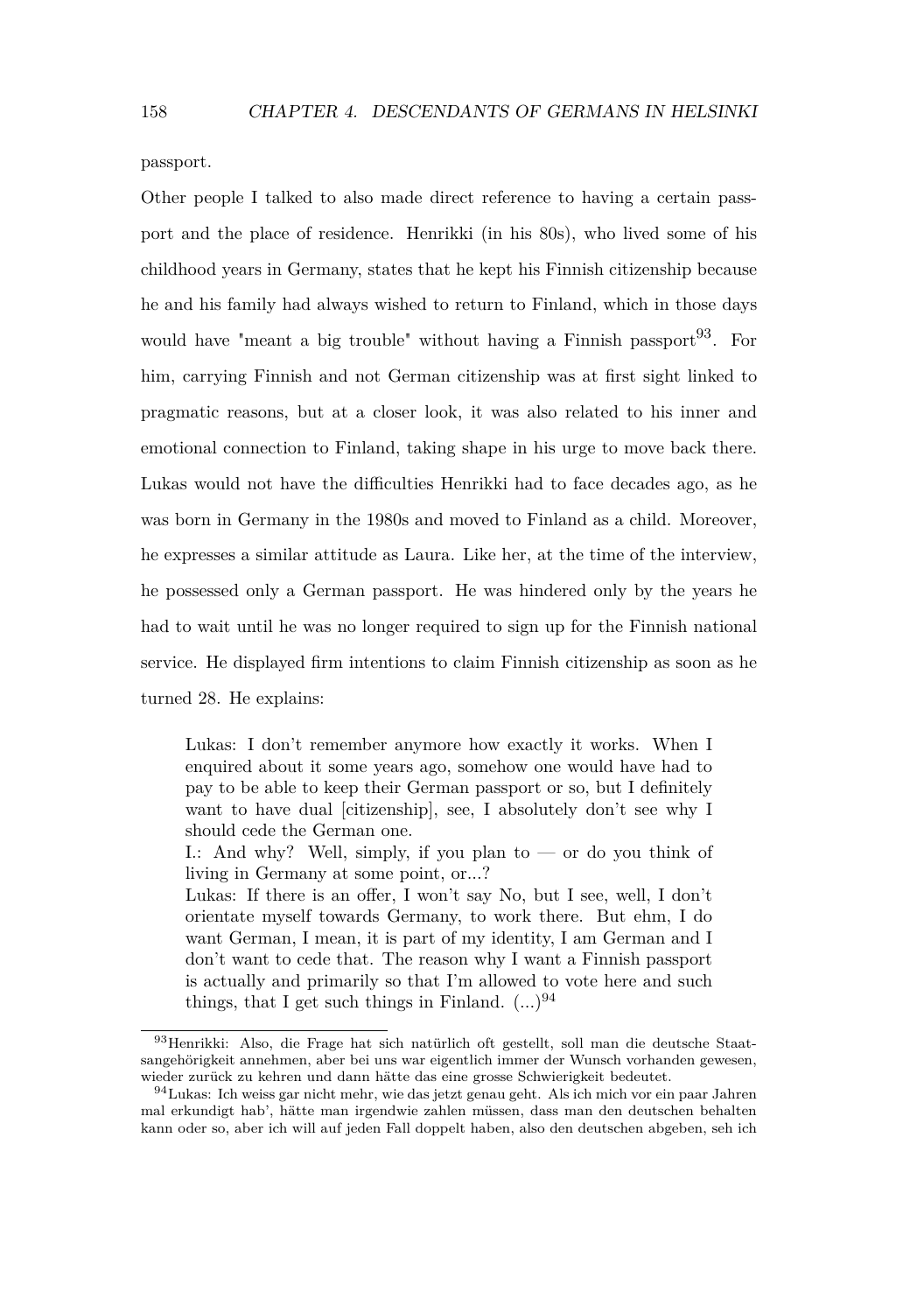Even though Lukas acknowledges that he does not literally plan to move to Germany (though unlike Laura he would also not feel repelled by the thought of it), he attributes great value to his German passport. While he names practical aspects like the right to vote or also the easier access to visas as a reason to apply for Finnish citizenship, the ownership of his German passport falls into a different sphere. For Lukas, carrying the German passport is closely linked to how he positions himself, saying that German was part of his identity, an articulated German identity that he did not want to abandon, even if he was living somewhere else. The same was also expressed by Lena (in her 40s), who moved to Finland only as a young adult. After having explained that she had always felt a bit different, also in Germany, wondering if that was related to her being of "bi-county-al"<sup>95</sup> background, I asked her:

I.: Do you think others perceived you like that as well? Well, German friends, in school...?

Lena: I don't think so. I also — you can't discuss that with someone who doesn't know that, well, that's something I always kept to myself. And ehm, that was quite funny, because for instance my brother got his Finnish passport when he was 18 and somehow we missed the time frame for me and now I've been having my Finnish passport for only three years or so. And that was something that was very important for me, that I still get it, that I have this now also officially. I am indeed two — well, I would, I think, I wouldn't have - some colleagues of mine, they now also applied for a Finnish passport and that's something I don't think I would have done, only because I now live here, but because I had the feeling that is so, I have to somehow express it officially, what as a matter of fact I am

nicht ein.

I.: Und warum? Also, einfach, wenn du vorhast — oder hast du vor, auch mal in Deutschland zu leben, oder...?

Lukas: Wenn das Angebot kommt, sag' ich nicht Nein, aber ich sehe, also, ich orientiere mich nicht nach Deutschland, da arbeiten zu gehen. Aber ehm, ich will deutsch schon, also, es ist Teil meiner Identität, ich bin Deutscher und ich will das auch nicht abgeben. Warum ich einen finnischen Pass will, liegt eigentlich auch nur hauptsächlich daran, dass ich hier wählen

 $95$ In an excerpt I will show later, Lena uses the term "zweiländerisch" which is not a proper German word, therefore I came up with the translation "bi-country-al". The reason why Lena uses this, rather than for instance "binational", remains open to speculation. I suggest that it might be due to her having obtained dual citizenship only few years before the interview took place and I could imagine that she would have felt imprecise if she had used "binational", since as a matter of fact in the years to which she is referring, she was not officially binational.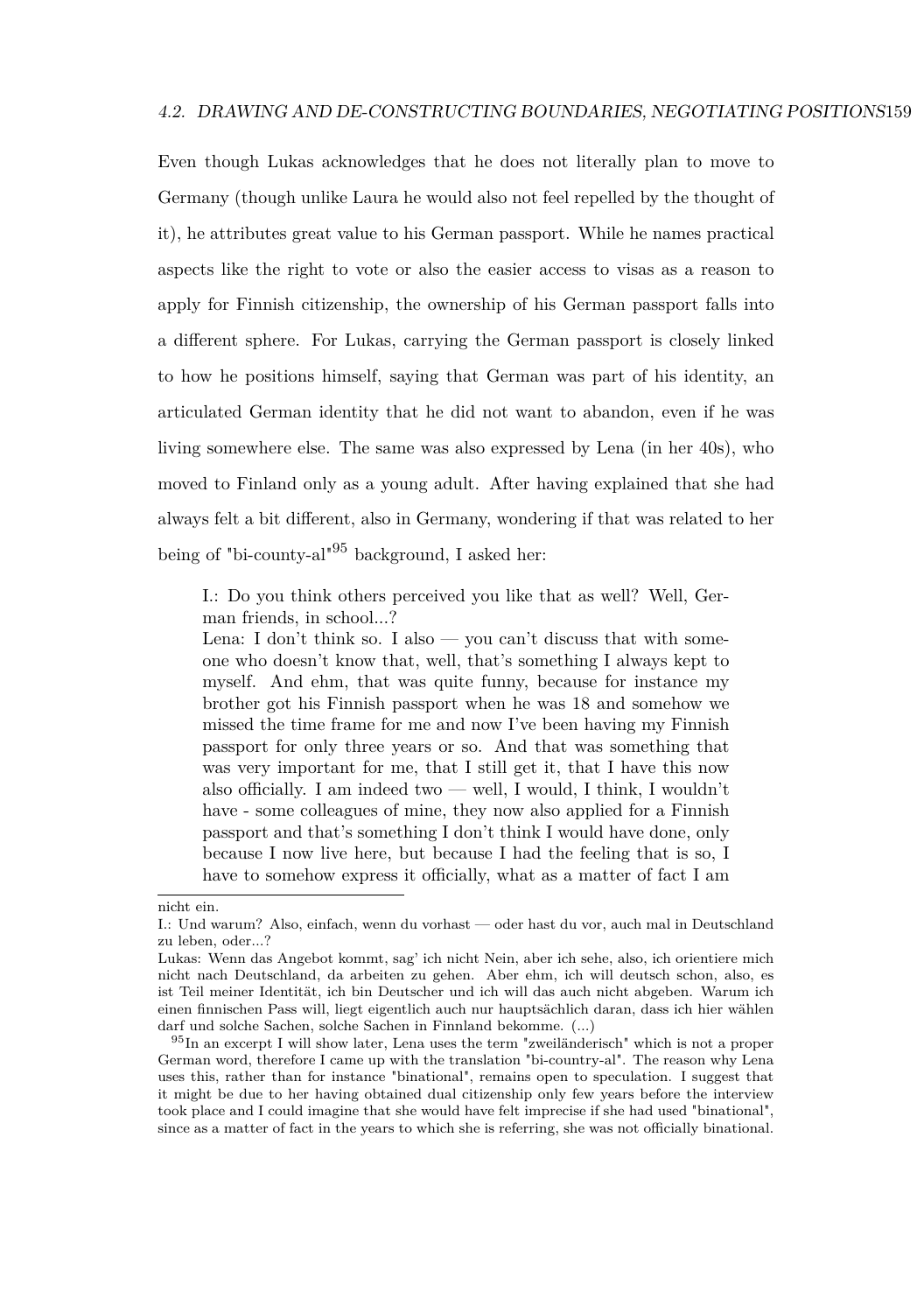# by birth, so two  $-$ <sup>96</sup>

In many parts of today's world, possessing a passport of one nation-state is often taken for granted. While many people don't reflect about it too much, for others this document contains much more than just legal attributions. As the excerpt from Lena's interview shows, people who feel attached to a certain place, who strongly identify with this place, may experience this document as a confirmation that they also officially belong and are part of life there. Lena and Lukas illustrated this very well, just like Henning, who said that having both nationalities "describes  $\left[\text{him}\right]$  best<sup> $.97$ </sup> and that he would consider it to be "dramatically difficult [and] really bad" if he was made to choose  $98$ . This illustrates the emotional connection between possessing both citizenships, embodied in two passports, and a conscious bi-cultural identification.

This emotional aspect of holding a passport became visible in many other studies like the one by Čeginskas' research on "multicultural people" $99$  as well as that by Mark Terkessidis, who focussed on descendants of Turks in Germany. At the time of his study, it was not yet possible to have both the Turkish and the German passport and as Terkessidis puts it, his interlocutors expressed the view that if they are Turkish, they can not be German, they can only absorb German

<sup>96</sup>I.: Meinst du, das haben andere auch so wahrgenommen? Also, deutsche Freunde, in der Schule...?

Lena: Glaub' ich nicht. Ich hab' auch — das kann man auch nicht mit jemandem besprechen, der das nicht kennt, also, das ist was, dass ich immer für mich behalten hab. Und ehm, das war dann ganz lustig, weil mein Bruder hat zum Beispiel schon mit 18 den finnischen Pass bekommen und wir haben bei mir irgendwie so ein Fenster verpasst und ich hab' jetzt meinen finnischen Pass erst seit drei Jahren oder so. Und das war jetzt auch irgendwas, das mir sehr wichtig war, dass ich den noch bekomme, das ich das jetzt auch offiziell hab'. Ich bin tatsächlich zwei — also, ich würde, ich glaube, ich hätte ihn mir jetzt nicht - so Kolleginnen von mir, die haben sich auch einen finnischen Pass beantragt und das hätte ich glaub' ich nicht gemacht, nur weil ich hier wohne, aber weil ich das Gefühl gehabt hab', das ist so, das muss ich jetzt auch irgendwie so offiziell ausdrücken, was ich tatsächlich so von Geburt aus

bin, so zwei — 97Henning: (...) Weil bis dahin hatte ich immer gedacht, das ist eine schöne Sache und ein Segen, dass ich Deutscher und Finne bin und ich bin sehr froh darüber, dass ich beide Staatsangehörigkeiten habe heutzutage, weil das mich am allerbesten irgendwie beschreibt (...)<br><sup>98</sup>See following quote below.<br><sup>99</sup>See Čeginskas 2015. 101.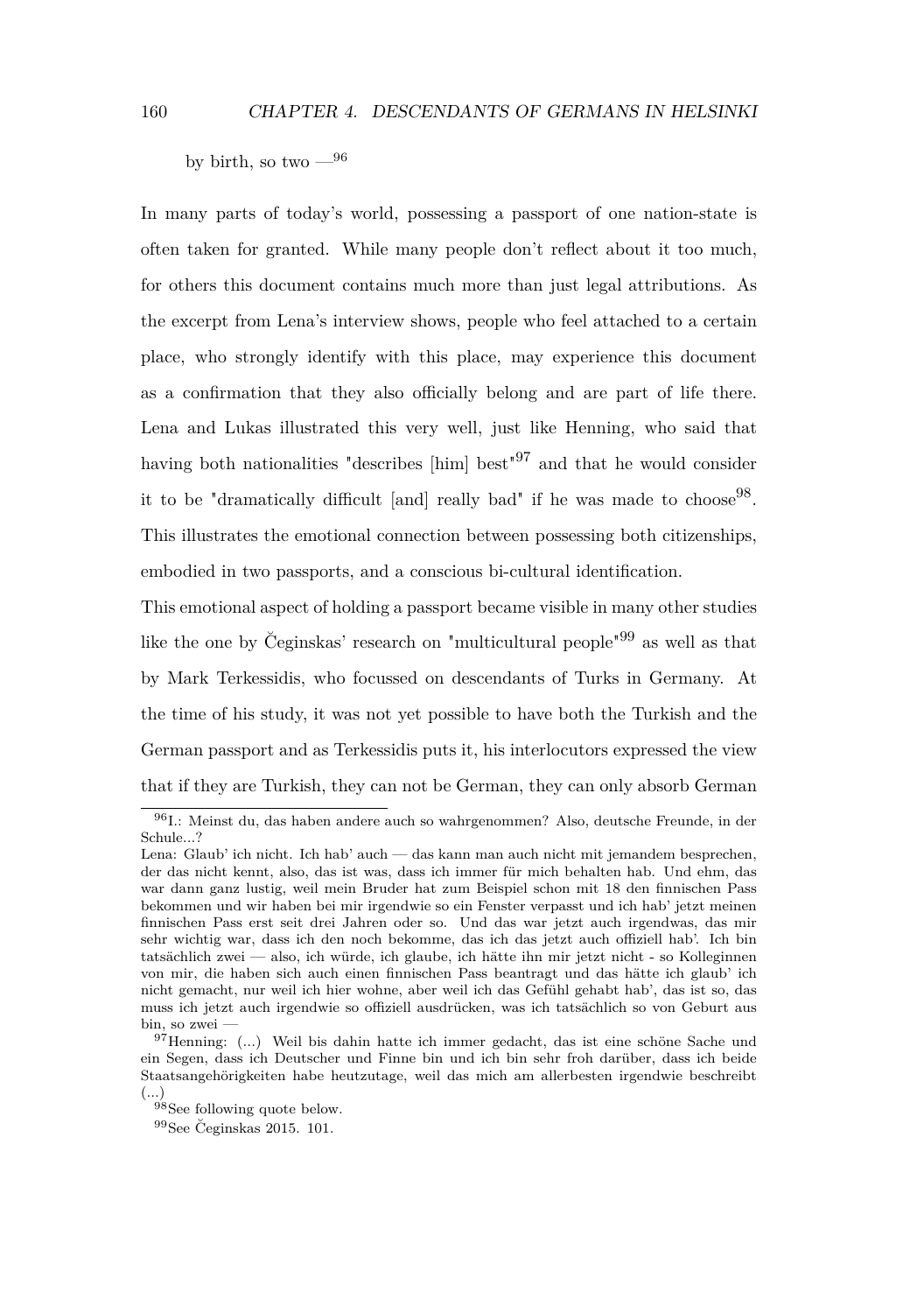elements over the years. One of his interviewees told him that if he had to take German nationality and simultaneously had to give up the Turkish, it would mean a "change of his own character".<sup>100</sup> For my interviewees the situation was more fortunate and as for instance Henning expressed, he highly appreciated being able to have both nationalities:

Henning: (...) I am a Finn as well as a German and that is how I feel! And that's why it is extremely important for me to have both nationalities and I will never give them away. And if I had to choose, that would be - ehm dramatically difficult for me, that would be really bad! And that is why it is also important for me that my children have both.  $(...)^{101}$ 

This conscious bi-cultural identification with Germanness and Finnishness did not only show in practical, tangible aspects in the lives of the people I talked to. It was also expressed in reflections upon oneself, the way someone saw themself, often in contrast to how others perceived them. Those more complex matters will be presented in the following chapter.

# **4.2.2 Articulating belonging**

Referring back to the earlier quote from Henning<sup>102</sup> in which he reflected on the years of struggling between feeling German and feeling Finnish and the turning point when he understood that there is no need for him to decide, this describes a tendency common to the discussions I had with the descendant generation. While some made general statements of how they see themselves now, others described an inter-dependence of their self-identification to other factors, among

 $^{100}\text{Terkessidis}$  2004. 135, translation by author.  $^{101}\text{Henning: } (\ldots)$  Ich bin sowohl Finne als auch Deutscher und so fühle ich mich auch! Und deswegen ist es auch für mich wahnsinnig wichtig, dass ich beide Staatsangehörigkeiten habe und ich werde sie auch nie weggeben. Und wenn ich wählen müsste, wär's für mich - ehm dramatisch schwierig, das wär' ganz schlimm! Und deswegen ist es auch wichtig für mich, dass meine Kinder beide haben. (...)

 $102$ See Chapter 4.1: "The Importance of language for belonging".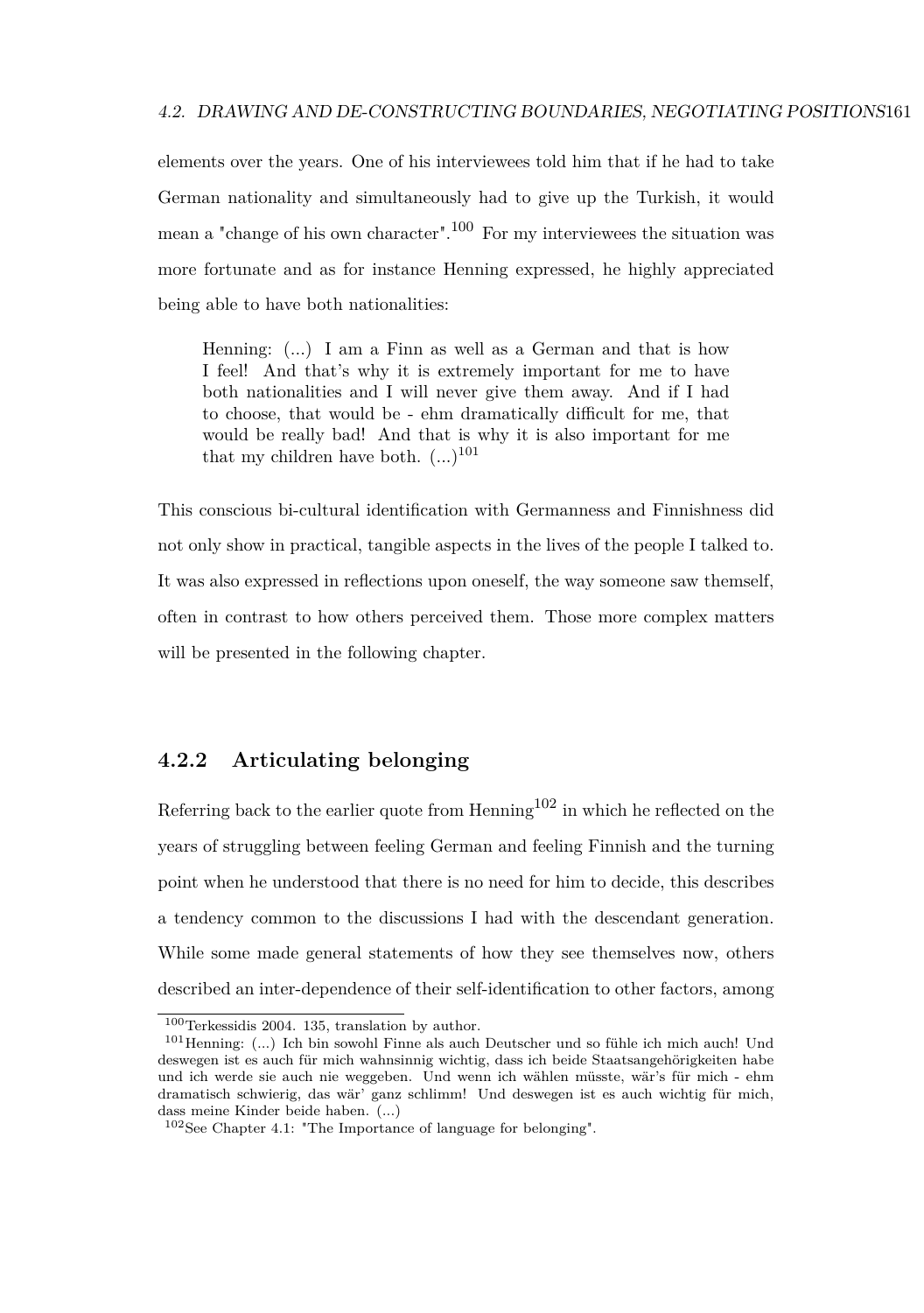them time, place and people. This supports scholars like Barth (1969), Anderson (1991) and Hall (1996) suggesting a "constructed nature" of ethnic identity, which can be "situational and vary according to the surroundings, the language that is spoken, and the life span of the person who is experiencing, describing, or memorizing an identity."<sup>103</sup> I will present the different and flexible variations that were found in my data in the following part.

#### **Locating the Self**

Even though most people would agree that a feeling of belonging is not tangible, some of my discussion partners even tried to define it in numbers. While for instance Linda explains that depending on the situation, she sometimes feels 100 per cent German, sometimes 100 per cent Finnish, sometimes  $50-50^{104}$ , others like Larissa seem to have a more stable, yet not unconditional distribution of identification:

I: (...) just the question that I briefly wanted to ask, ehm, well, if you rather see yourself as a German or a Finn, previously you said at some point that, I think, you do  $- I$  don't know if I remember correctly, but that in some context you did feel more like a German. And how is it now? After all those years here [in Finland]? Larissa: Ehm... (thinks) Hm, OK — what shall I say? (laughs briefly) 60% German, 40% Finnish. Or maybe even more Finnish, I don't know. But no, well, I would say, I do feel a *little bit* more German than Finnish. And I don't know, if there was the situation that I had to side with something, which side it would be, that is, that I can't tell. (laughs) No idea! $105$ 

 $^{103}\rm{Weckström}$ 2011. 121. 104 Larissa: (...) Ehm, also, ich würde sagen, ich bin einfach beides. Ich bin manchmal 100% deutsch, manchmal 100% finnisch und manchmal bin ich 50-50, das ist irgendwie immer je nach Situation.

<sup>105</sup>I.: (...) nur die Frage, die ich vielleicht noch kurz stellen wollte, ehm, also, ob du dich eher als Deutsche oder als Finnin siehst, du hattest nämlich vorhin mal gesagt, dass du dich schon glaub' ich — ich weiss nicht, ob ich's richtig in Erinnerung habe, aber dass du dich in irgendeinem Zusammenhang glaube ich mehr als Deutsche gefühlt hast. Und wie ist es jetzt? So nach den Jahren hier?

Larissa: Ehm... (überlegt) Hm, na gut — was soll ich sagen? (lacht kurz) 60% deutsch, 40% finnisch. Oder vielleicht noch mehr finnisch, weiss nicht. Aber doch, also, ich würde sagen,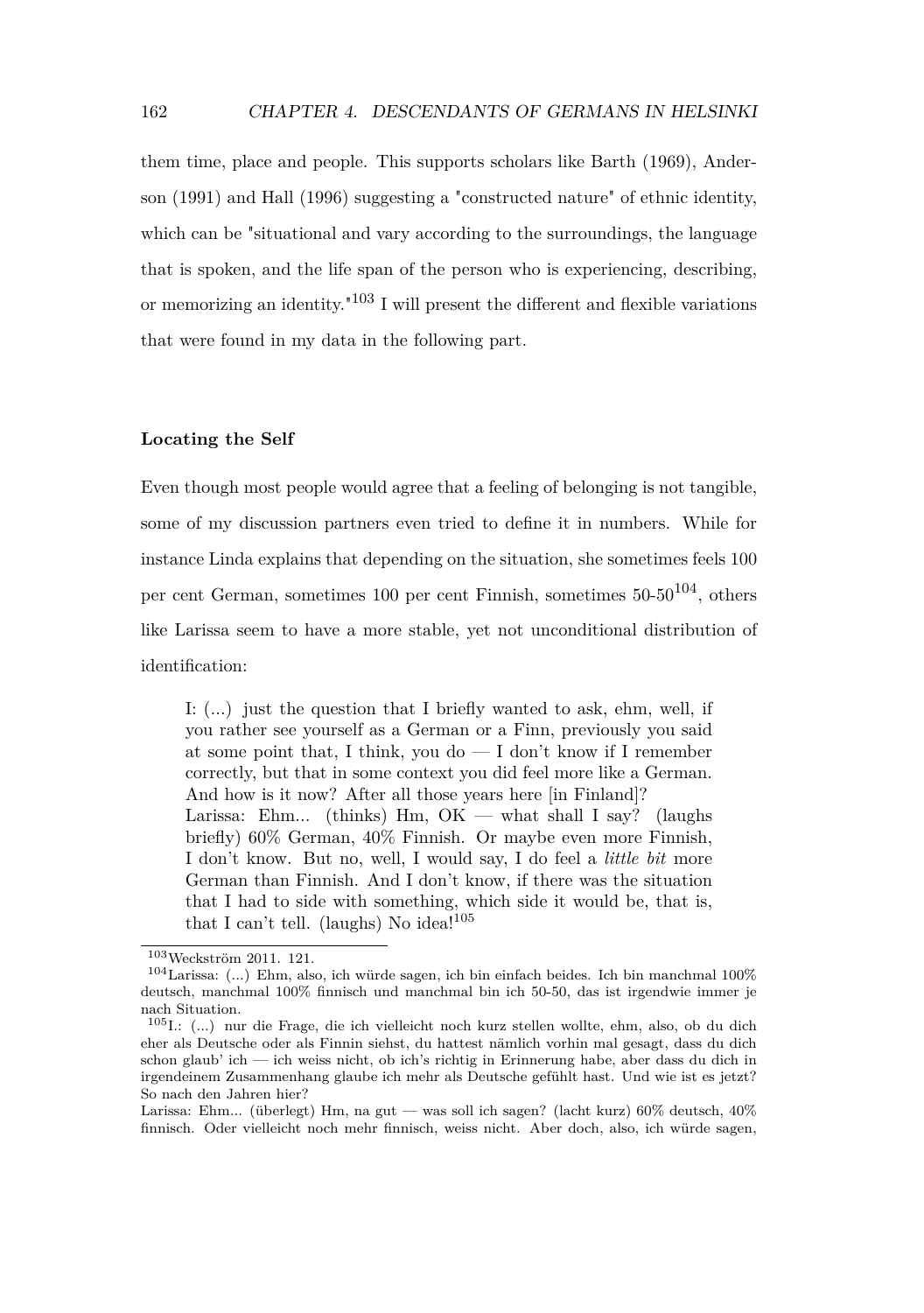Larissa, who had been living in Finland for about ten years at the point of the interview, expresses having an almost balanced feeling of belonging with a slightly stronger emphasis on feeling German. However, when asked if she could imagine going back to Germany, she explains that she would not mind returning (given that her family would accompany her), but in the end she believes that she would be happier in Finland. As a reason she mentions her gut instincts, explaining that when she was still living in Germany, she always wanted to move to Finland, whereas during the years that she has been living in Finland, she never seriously wished to go back to Germany, even though she always wanted to leave the door open to do so.<sup>106</sup> Referring to a property her family still owns in Germany, she explains that she would not want to sell it, that it was important to her as she "feel[s] somehow attached to Germany or to [her]  ${\sf Heimat}^{\rm n107}.$  The emotional meaning of having or keeping real estates in the other country was also visible in few other interviews. Wessendorf described findings that resembled this in her study on Swiss-Italian descendants in Switzerland to whom "owning property in Italy not only legitimizes the return as a strategically possible, final conclusion to the migration plan, it also provides a symbol for the (re- )united family and an investment that links future generations to their country of origin." In this context, Wessendorf gives credit to Olwig who calls such properties "cultural sites", which tie "to homeland in much more concrete ways

ein *bisschen* mehr deutsch als finnisch fühle ich mich schon. Und ich weiss auch nicht, wenn es darauf ankommen würde, welches, eh, auf welche Seite ich mich schlagen würde, das ist, das kann ich so nicht sagen. (lacht) Keine Ahnung!

<sup>106</sup>Larissa: (...) Aber, also, ich würde schon, ja, ich könnte schon nach Deutschland ziehen, aber letztendlich würde ich glaube ich *glücklicher* in Finnland werden.

I.: Wieso meinst du das, woran machst du das fest?

Larissa: (holt Luft) Ja, das ist ein Bauchgefühl irgendwie. Ja, das ist ein Bauchgefühl. Also, ich bin in Deutschland aufgewachsen, da wollte ich immer nach Finnland und eh, jetzt, da ich in Finnland bin, teilweise... Teilweise wollte ich, aber nicht so *richtig ernsthaft*, zurück nach Deutschland. Na gut, ich *könnte* nach Deutschland, aber wenn ich wählen müsste, würde ich dann schon in Finnland bleiben. Ja. Aber immer mit der Option, dass ich mal nach Deutschland kommen kann (...).

<sup>107</sup>Larissa: (...) Also, das ist mir schon wichtig, weil ich mich halt doch irgendwie mit Deutschland oder mit meiner Heimat verbunden fühle.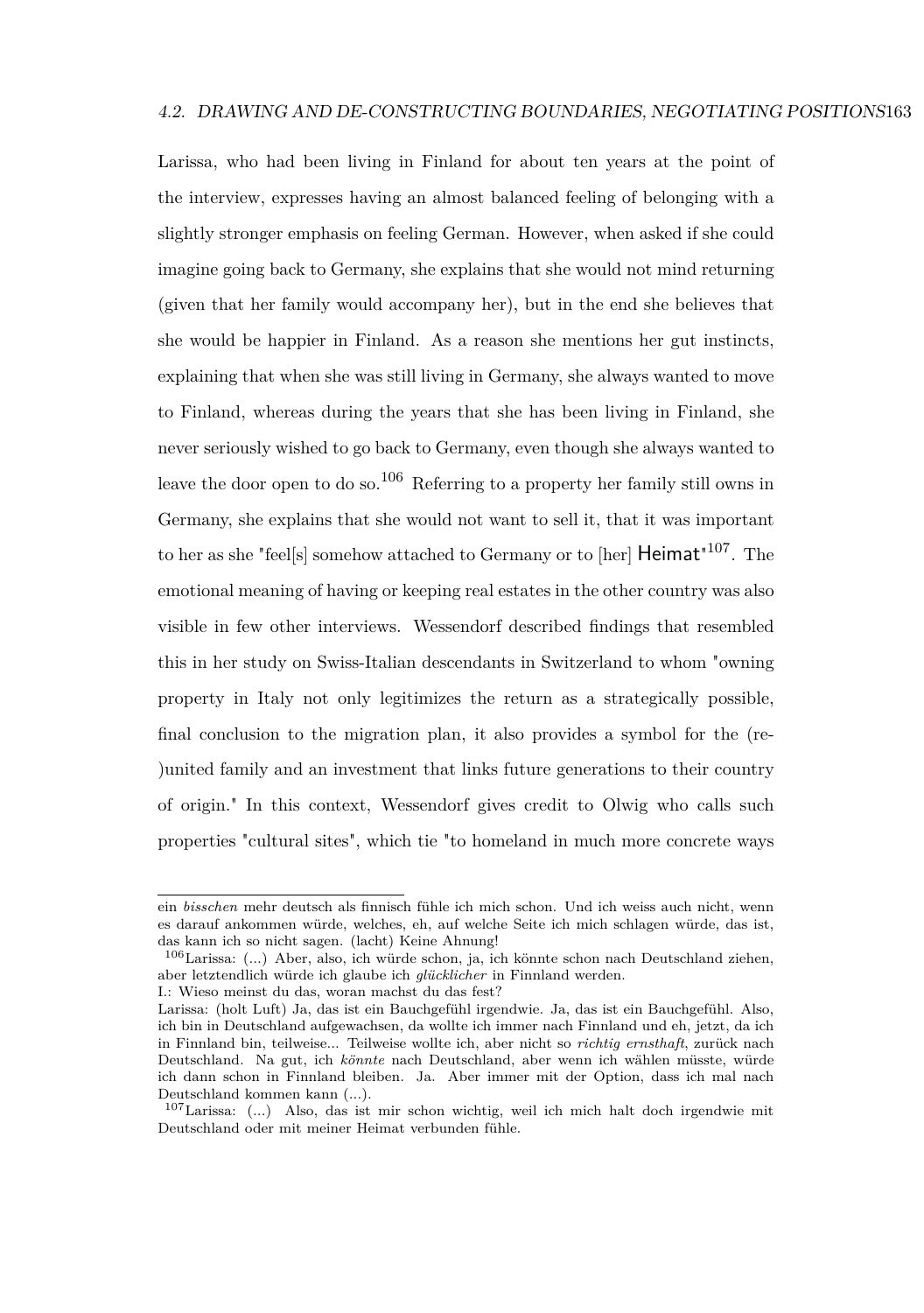than through the imagined worlds erected by the creative resources of fantasy"  $(Olwig 1997:35)$ ".<sup>108</sup>

As well as Larissa, another interviewee, Lennard, also refers to the concept of Heimat when locating his "self", telling me that "even though [he is] through and through Finnish", he would "still call Germany [his] Heimat".<sup>109</sup> Lennard proceeds:

Lennard: I wouldn't tell that to anyone here. (laughs briefly) But time and again I do feel very - because you just asked about feelings - anyway, I feel *very* much at home in Germany! — Don't know if one can have two Heimat— Heimat— Is there a plural of "Heimat"? (laughs) I: One Heimat, two Heimat — s?

Lennard: Heimats, (I. laughs) I don't know, no, but I always feel very comfortable in Germany.<sup>110</sup>

Both Lennard and Larissa connect the idea of Heimat with the country they were brought up in, which is Germany, and at the same time Lennard reflects on whether it was possible to have two "Heimats". Indeed, a colloquial understanding of Heimat seems to be that it is linked to the place of birth or childhood, language and acquired affinities. However, as Knut Petzold argues by referring to Weichhart (2006), Heimat can be also regarded as a place where an individual establishes an "I-world-congruence", which may also be on vacation, at a second residency or in a second or even third Heimat. According to Petzold, it is "insignificant" if a person was born at a certain place. What matters instead is if they consider a place to increase the revenues of their actions. $111$  More-

<sup>&</sup>lt;sup>108</sup>Wessendorf 2013. 31<br><sup>109</sup>Lennard: Ich weiss nicht, ob sich das blöd anhört, ich bin jetzt wirklich schon seit [Jahr] hier und ich bin auch wirklich durch und durch Finne, aber Heimat würde ich trotzdem immer noch Deutschland nennen.

<sup>110</sup>Lennard: Würde ich hier niemandem erzählen. (lacht kurz) Aber ich fühl' mich immer wieder sehr - weil du gerade Gefühle angesprochen hast - also, ich fühl' mich in Deutschland *sehr* heimisch! — Weiss nicht, ob man zwei Heimat— Heimat— Gibt's eine Mehrzahl von "Heimat"? (lacht)

I: Eine Heimat, zwei Heimat—en?

Lennard: Heimaten, (I. lacht) weiss ich nicht, nee, aber fühl' mich immer sehr wohl in Deutschland.

 $^{111}$ "(...) dass er die betreffenden Orte mehr oder weniger positiv hinsichtlich der Steigerung der eigenen Handlungserträge bewertet." In Petzold, Knut: "Mobilität und Identität. Eine the-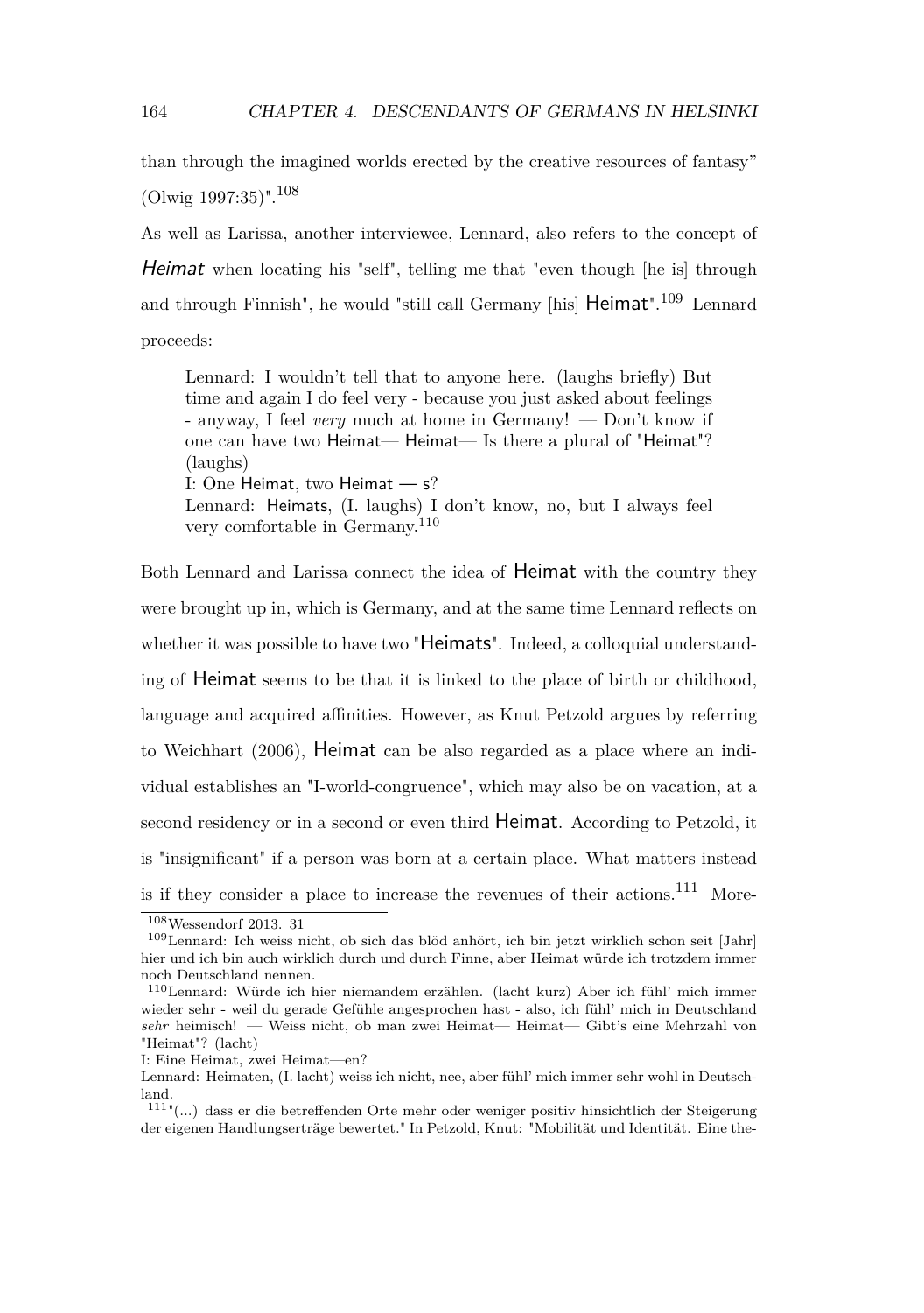over, in his reflections on different kinds of migration, Heinz Fassmann defined what he called a "temporary journeying" by at least two alternative centres of life and a "high intensity of interaction with the society of origin $112$ . - And as Wessendorf rightfully stressed by drawing on Vertovec, "belonging, loyalty and sense of attachment are not parts of a zero-sum game based on a single place<sup> $113$ </sup>, which implies that, as Lennard suggested, it certainly is possible to have several Heimats. In Weckström's study on Finnish descendants in Sweden, a slightly different picture came in use. As she explained, many of her participants were drawing on the metaphor of roots, even though those were not always taken as "solid and anchoring". Instead they should be seen as "flexible mental constructions that can connect and be tied to any place or entity, for that matter". In Weckström's material they were sometimes presented as "floating and mobile", just like roots of a waterlily that enable the flower to "continue living and flourishing also in another source of water than where it originally started to grow", as one of Weckström's interviewees illustrated it.  $^{114}$ 

Even though these are interesting approaches to the concept of "roots" and Heimat, nevertheless when it comes to the people I talked to, they seemed to share a more traditional view on it. Moreover, the concept above does not seem to describe the simultaneous existence of feelings of belonging that showed in my interviews. - In the interviews I did not ask directly where someone considers their Heimat to be. As a matter of fact, I even tried to avoid this term as to me it comes with historical baggage of the 1930s and 40s and sounds rather heavy and old-fashioned, though describing "home" as the place where you feel

oretische und eine empirische Exploration am Beispiel multilokaler Akteure." In Hömke, Maik: *Mobilität und Identität: Widerspruch in der modernen Gesellschaft.* Wiesbaden: Springer Fachmedien, 2013. 92.

<sup>112</sup>Fassmann, Heinz: "Von der Migration zur transnationalen Mobilität." In Csáky, Moritz; and Elisabeth Großegger (Eds.): *Jenseits von Grenzen: Transnationales, translokales*  $Gedächtnis.$  Wien: Praesens Verlag, 2007. 11.  $^{113}\text{Wessendorf}$  2013. 8.  $^{114}\text{Wekström}$  2011. 137.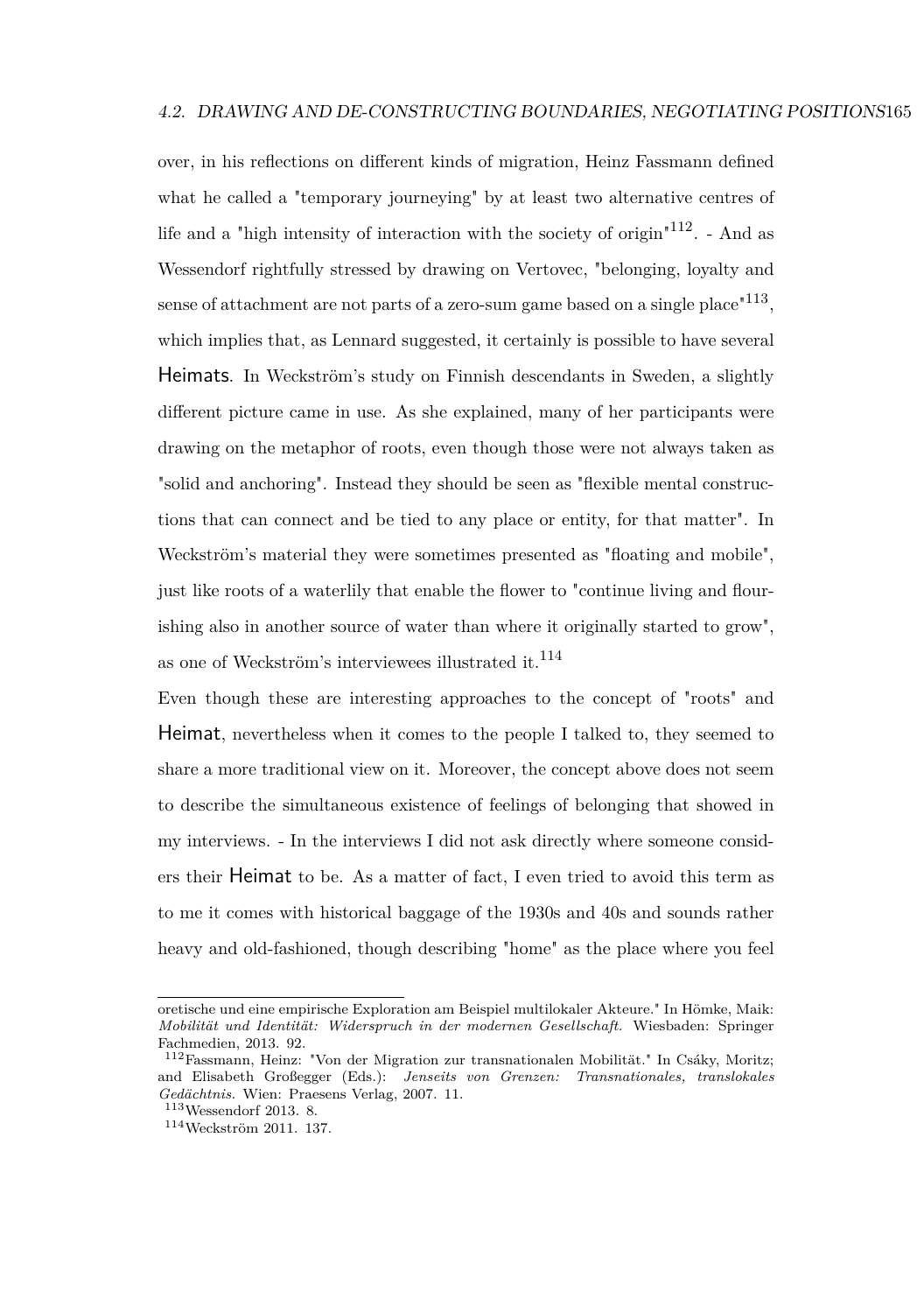you have your roots in a compact way. Instead, it was my interlocutors who brought it up. Lena shares an interesting point of view. As she explains, she considers herself to be Bavarian rather than German:

Lena: Although, when it comes to Germans, within the course of the years I started to be a bit more friend— well, I think, I have to say, actually I am Bavarian, at first place, then German. Because I don't know Germany, that is also something that was a little bit of a disadvantage of us always travelling to Finland in my holidays and my father is not really a travel person and doesn't have any relatives, that means I never travelled within Germany.<sup>115</sup>

Lena explains that she even feels closer to Austria than the rest of Germany and admits that she does not have any affinity to Germany - rather to Finland, she adds. She continues giving her definition of connectedness - with which she implies that this is how she feels about Bavaria:

Lena: It [Germany] is really, honestly it is a strange country to me, I have to say.  $Ehm$  — (thinks) No, that's a bit exaggerated, of course I know Germany, I do read and I also read about Germany. I.: But this connectedness...

Lena: But this connectedness, I think it is for every person, it is tied to where someone is from. So, the, this feeling of "There I am from and there I know the ropes, there I know the customs and practices!", I think it is like that for everyone, that it — refers to [uses the English term], how is that called, that it refers to that...<sup>116</sup>

What showed in Lena's interview was that on the one hand she describes having

a feeling of connectedness to Bavaria, as she grew up there, being familiar with

<sup>115</sup>Lena: Obwohl, da bin ich auch jetzt den Deutschen gegenüber bin jetzt im Lauf' der Jahre so ein bisschen freund — also, ich find', ich muss sagen, ich bin eigentlich Bayer, zuallererst, dann deutsch. Weil, ich kenn' Deutschland nicht, das ist auch so was, das so ein bissl der Nachteil war von dem, dass wir in meinen Ferien immer nach Finnland gefahren sind und mein Vater eigentlich kein Reisemensch ist und auch keine Verwandten hat, das heisst, ich bin nie in Deutschland rumgereist.

 $116$ Lena: Es ist mir echt, es ist mir ehrlich ein fremdes Land, muss ich sagen. Ehm  $-$ (überlegt) Nee, das ist schon übertrieben, natürlich kenn' ich Deutschland schon, ich les' ja auch und ich les' auch über Deutschland.

I.: Aber so diese Verbundenheit...

Lena: Aber die Verbundenheit, finde ich, ist ja glaube ich bei jedem Menschen, die hat damit zu tun, wo man her ist. Also, das, dieses Gefühl von "Da bin ich her und da kenn' ich mich aus, da weiss ich die Sitten und Gebräuche!", das ist bei jedem Menschen glaub' ich so, dass es sich zurück — refer to, wie heisst das, sich zurück — darauf bezieht...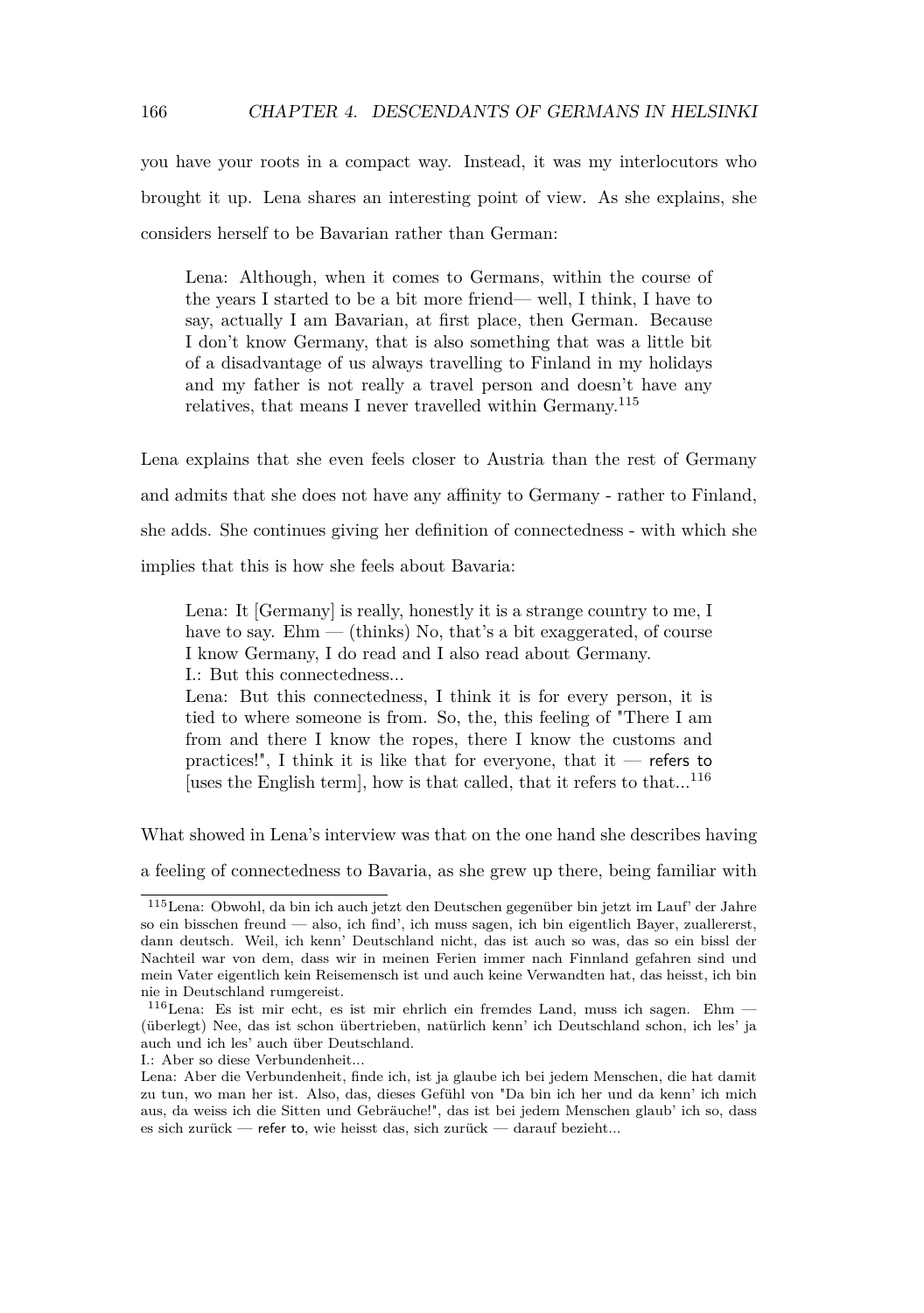the customs and traditions there. Nevertheless, she also reflects on her character and explains that while her "German I" is a rather pragmatic one, if she feels "surges of emotion in [her] chest", it is always related to something Finnish, never German<sup>117</sup>. This ambivalence in Lena's feeling of belonging is something significant for many of my interviewees. At a later point, Lena quotes a famous part of Goethe's **Faust**, saying:

Lena: (...) Well, I often [thought of] the quote by Goethe, so "Two souls alas! are dwelling in my breast!", because I didn't know exactly, what am I actually? Am I German? Am I Finnish? But I also don't know if that is, *because* I am bilingual - or bi-country-al, or that I, that this is part of my personality - I don't know how to distinguish this. Ehm, that I always have this feeling, something is *a little bit* different about me.<sup>118</sup>

Taking the quotes from Lena's interview as a whole, it shows a multifaceted and colourful picture of how she sees herself, feeling close to her Bavarian Heimat, but also emotionally attached to Finland, wondering about the extent to which her self-perceived otherness stands in direct relation to her "bi-country-al" background. As an explanation, she names never having travelled Germany, but only having lived in Bavaria and always having spent her holidays in Finland. Those two are Lena's places of reference, and she shows awareness of the different nature of those categories. As Lena explains, she always thinks of "Finland as a whole", while concerning Germany she distinguishes between "Bavaria and the rest", stating that Germany was more diverse than Finland which makes her "picture of Finland much simpler/easier<sup>"119</sup>. In Lena's interview, and also

 $117$ Lena: (...) Und genau, das Lustige ist, ehm, das hatte ich früher immer gemerkt, also, mein deutsches Ich ist so dieses, ehm, nüchterne, (...) da kommen dann so diese emotionalen Wallungen im Brustkorb und das hab' ich *nur* mit finnischen Sachen, mit deutschen überhaupt

gar nicht! <sup>118</sup>Lena: (...) Also, mir ist oft dieses Zitat von Goethe, so "Zwei Seelen wohnen ach! in meiner Brust!", weil ich wusste nicht so ganz genau, was bin ich eigentlich? Bin ich jetzt deutsch? Bin ich finnisch? Aber das weiss ich eben auch nicht, ob das damit zusammen hängt, *dass* ich zweisprachig - oder zweiländerisch bin, oder dass ich, dass das meine Persönlichkeitseigenschaft ist - ich weiss nicht, wie man das unterscheiden kann. Ehm, dass ich immer das Gefühl hab', ein  $bisschen$  was ist anders bei mir.

<sup>&</sup>lt;sup>119</sup>Lena: (...) Aber bei Finnland find' ich, ist für mich eher so das ganze Land und in Deutschland unterscheid' ich so zwischen, naja, Bayern und der Rest. Weil, naja, weil Finnland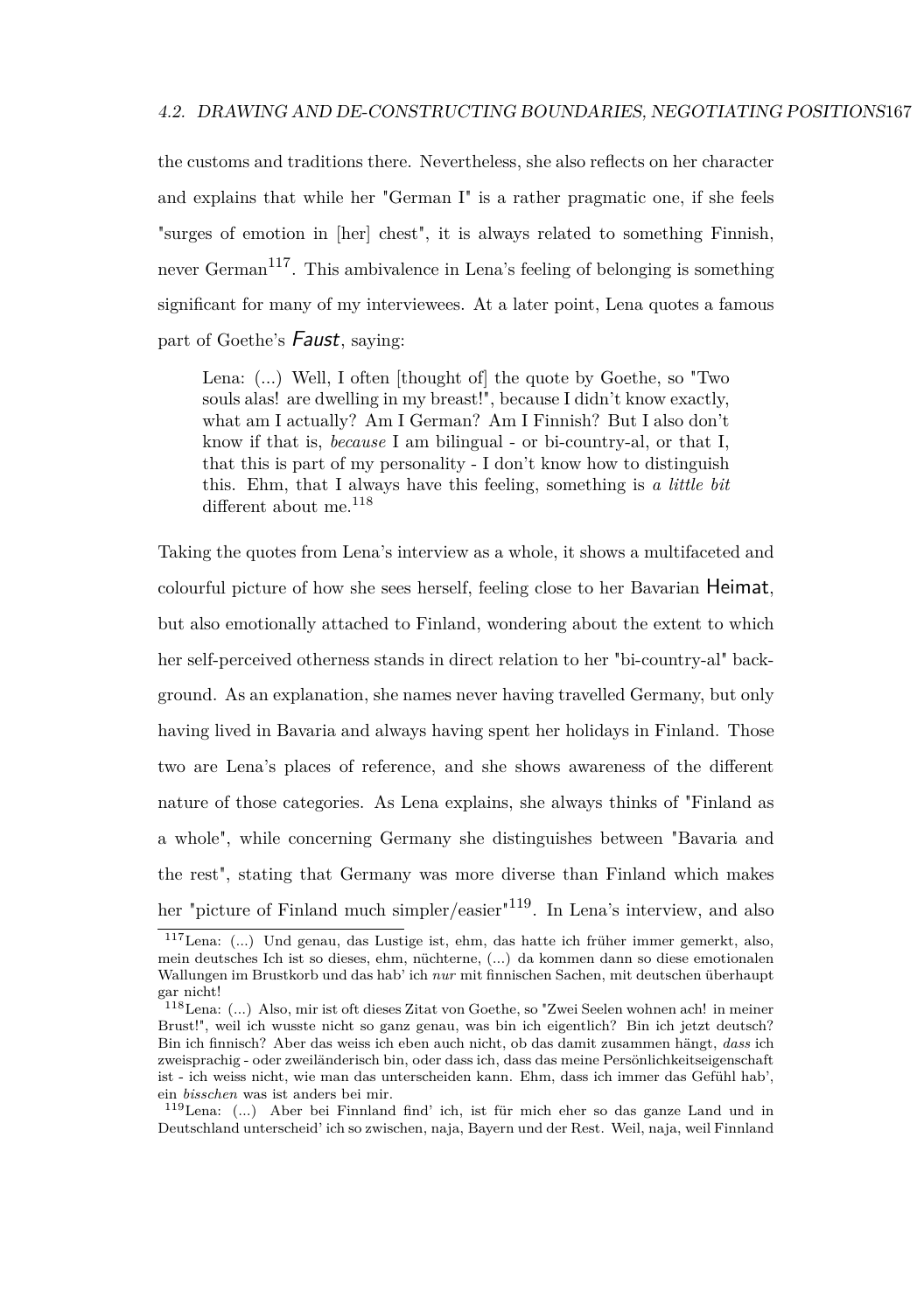in others, it shows clearly how important it is to resign from "methodological nationalism" that ignores "regional and cultural differences within each nationstates and  $(...)$  differences within national and ethnic population<sup> $120$ </sup>, as Glick Schiller suggested. However, at times I realised how hard it can be to abandon the "ethnic lens", with which researchers would rely on "ethnic boundaries to define the unit of study<sup> $121$ </sup>, as this is what many of my interviewees still used themselves.

Even though Lena and a few others emphasised regional over national identification, most of my interviewees discussed their feeling of belonging as being limited to German- and/or Finnishness. At this point I want to address a common problem of research, namely that the way researchers pose their questions has considerable impact on the nature of the answers they will get. If I asked about German-/Finnishness and myself used such terminologies, it is most likely that this in turn supported my interviewees to draw on such concepts. In her research on Croatian migrants and their descendants in Germany, Jasna Čapo tried to compare them to Jean Monnet's *Homo Europaeus* as "transnational, "postnational" political actor(s) who would rise above parochial attachments to locality or nation". Even though Capo states that her interviewees would certainly match this in their attitude, "they cannot identify themselves as such because they live in the context in which discourses about identity continue to be framed in terms of loyalty to unique nations and nation-states".<sup>122</sup> In the great majority of my interviews I had a similar impression. Between the lines many of my interviewees deconstructed ideas of uniquely defined ethnic identi-

auch nicht so, Finnland ist so gleich auch. Deutschland ist ja so divers, da hast du ja alles, da hast du von Bergen bis zum Meer, bis zum Flachland, bis zum Hügelland, alles dabei und so riesig und so unüberschaubar und Finnland ist eigentlich Seen und Wälder überall wo du hingehst. Und ich glaub', das macht auch dieses, dieses Finnland-Bild viel einfacher. $^{120}\rm{Glick}$  Schiller 2012. 29.

 $121$  [bid. 29. 122] Capo, Jasna: "Frames of Nationality, Experiences of Belonging: The Post-Migration Generation in Germany and Croatia." In Bardoshi, Nebi; Gilles de Rapper; and Pierre Sintès: *Pratiques sociales et configurations locales dans les Balkans.* Tirana: UET Press 2013. 192.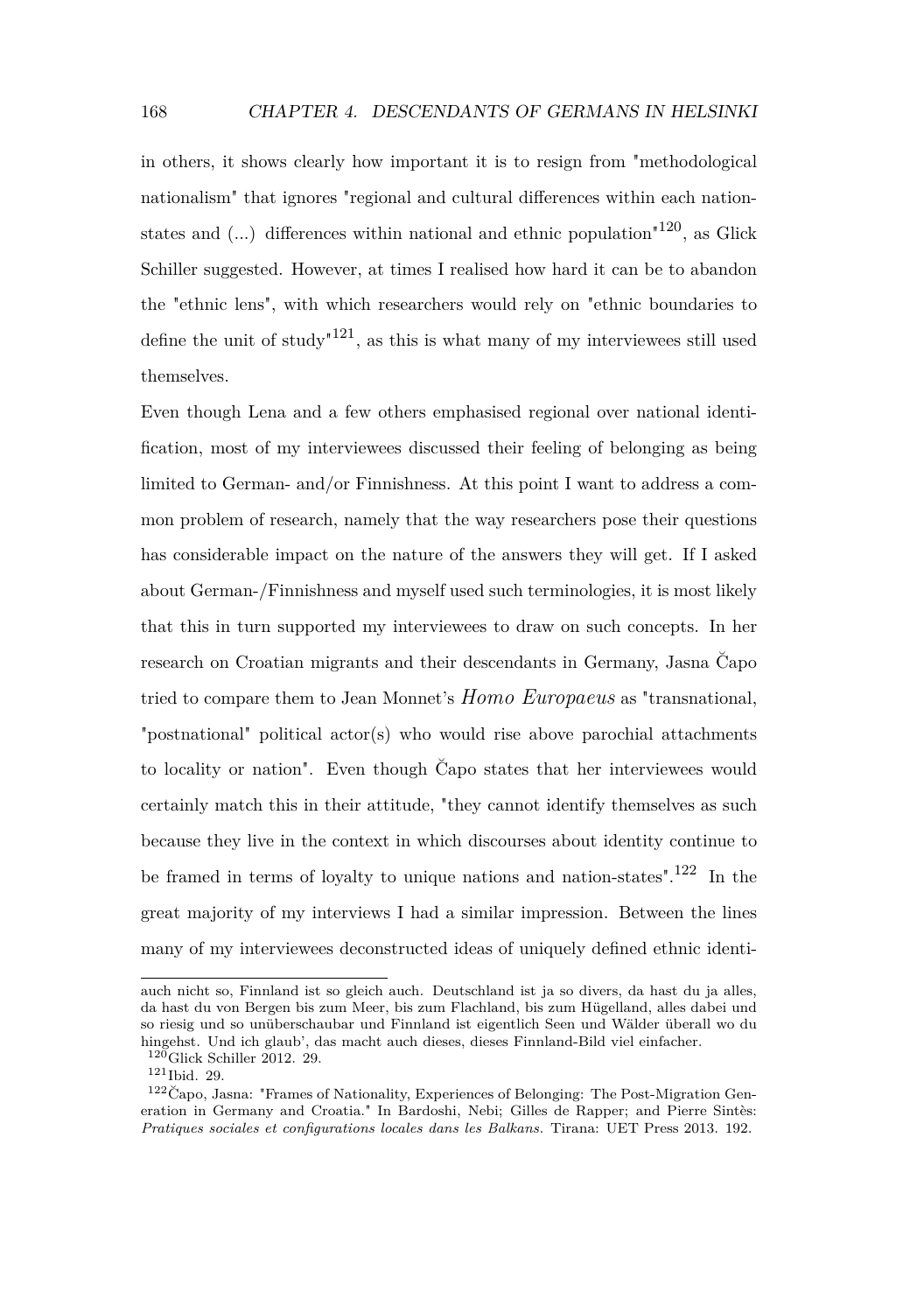ties, but in their actual verbalisations they still drew on national terminology and thus categories. Nonetheless, a few interviewees declared explicitly that they would not see themselves in the two categories, German and a Finnish, and questioned their absolute nature.

Hauke for instance expresses a rather sophisticated view on national identification and nation-states throughout his whole interview. As his parents were already quite mobile for professional reasons during his early childhood years and still today lead a truly transnational life, Hauke grew up in several countries, speaking more than two languages. Even as an adult, he continued this lifestyle and studied in several countries. In our conversation, Hauke presented himself as a "world citizen", criticising the concept of a nation state while referring to the young and constructed nature of those<sup>123</sup>. Considering Hauke's international background, one could link his positioning as a world citizen to Deutsch's transactionalist theory (1957), in which he suggested that "transnational relations of national populations, such as frequent foreign travel, knowledge of foreign languages, and foreign friends have also been demonstrated to increase identification with larger regional units<sup> $124$ </sup>. However, I also wish to point towards Val Colic-Peisker's reflections on the correlation between mobility and the extent of a personal "community commitment". Colic-Peisker asks if high mobility weakens a person's sense of community commitment and instead increases individualism, but as she continues, she acknowledges that it might be too simple to state that "in intensely mobile and relatively privileged professionals local and national identifications have been replaced by professional and cosmopolitan orientations".<sup>125</sup> This is also mirrored in Hauke's interview.

<sup>123</sup>Hauke: (...) Ehm, aber ja, ich find' ja, ich hab' vorhin erwähnt, dass ich Ländergrenzen nicht mag, weil the concept of a nation state, also dieses nation state ist ja, wenn man das mal genauer untersucht, dann erstens ist es kein besonders alter Begriff, also - wenige hundert Jahre alt, ehm und andererseits fördert das nun nicht wirklich den Frieden. $^{124}\rm{Braun;}$  and Müller 2012. 264.

 $^{125}\mathrm{Colic-Peisker.}$  Val: "Crisis of Community in the Era of Mobility?" In Babacan, Alperhan; and Supriya Singh (Eds.): *Migration, Belonging and the Nation State.* Newcastle: Cambridge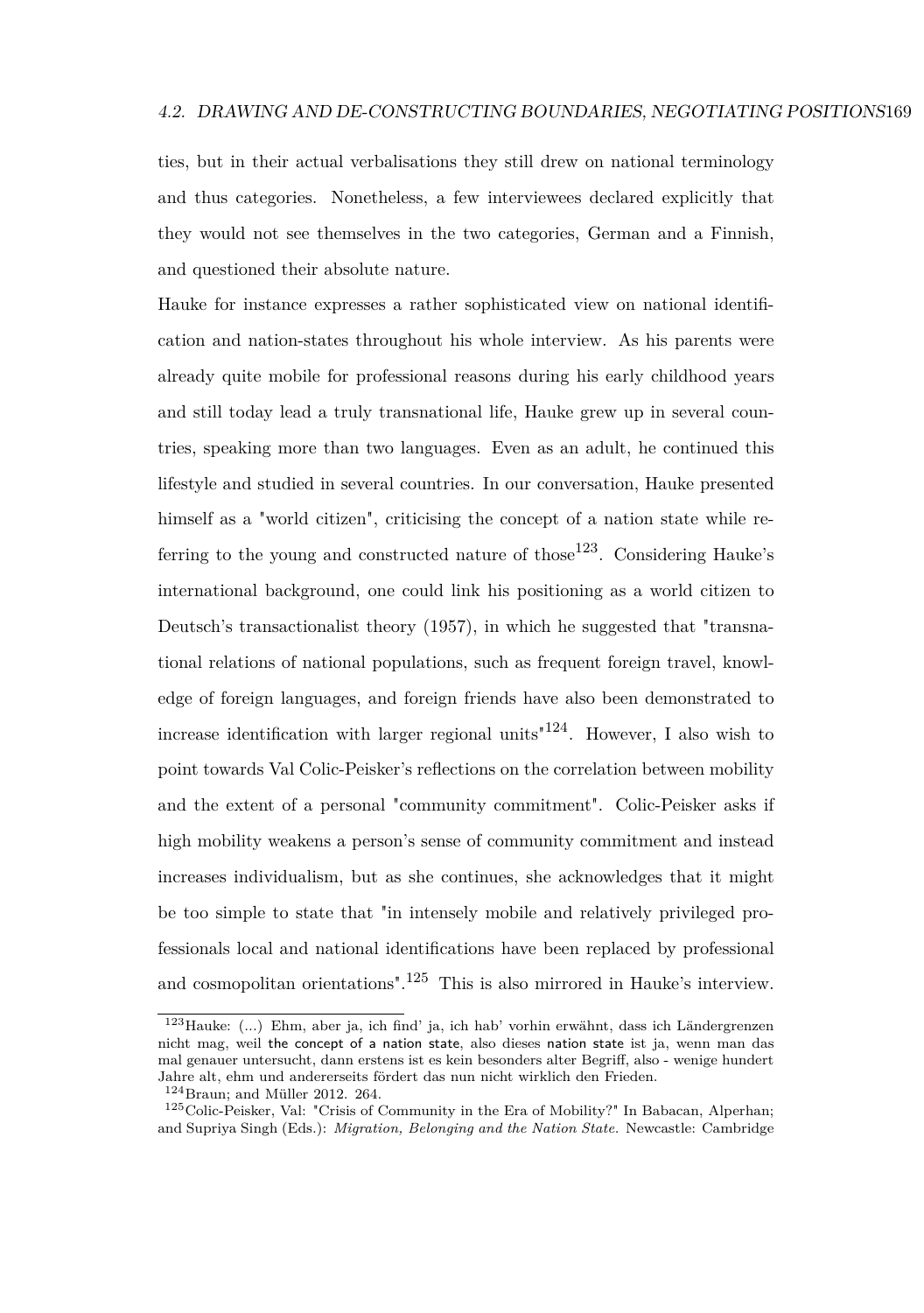Although he expresses a highly critical view on categories such as a nation state and nationality, and described his complex biography in detail at the beginning of the interview, as he goes on, he still relates solely to Germany and Finland as "his countries". Furthermore, he elaborates:

Hauke: (...) Even though I am saying that I am as Finnish as Finns and as German as — you, for instance, still I am not *only* German and not *only* Finn, at the same time I am not only German *and* Finn, if you put that into one box! I just don't like putting myself into the German-German box, but also not into the Finnish box, but also not into the German-Finnish box.<sup>126</sup>

Considering Hauke's mobile background, which resembles the high mobility of classic TCKs, as well as his critical thoughts on the concept of nation states, it seems reasonable to link this to Joanna Yoshi Grote's concept of *NatioNILism*. With this Grote tried to "move beyond identifying each other solely in terms of belonging toward geographical location<sup> $127$ </sup> and to create a more positive picture than the "nation-less-ness" of many TCKs. For her, NatioNILism forms an empowering concept to describe a "belonging tied strongly and proudly to a comfortable lack of belonging to nation"128. Hauke's remarks seem to fit in there to some extent as he refuses to apply an only-Finnish, only-German, but moreover also an only-German-Finnish category to himself. Nonetheless, he still claims to be "as Finnish as Finns and as German as [me]", but does not see himself limited to those labels. Many other interviewees expressed similar viewpoints, but with slight variations. In order to illustrate this, I have chosen to present a quotation from Helena:

Helena: In the past I always said, no, I still think like that: Ehm,

Scholars Publishing, 2010. 79.

<sup>126</sup>Hauke: (...) (...) Obwohl ich sage, dass ich genauso finnisch bin wie Finnen und genauso deutsch bin wie — du, zum Beispiel, bin ich auch trotzdem nicht *nur* Deutscher und nicht *nur* Finne, ich bin aber auch nicht nur Deutscher *und* Finne, wenn man das in eine Box tut! Ich mag mich halt nicht in die deutsch-deutsche Box, aber auch nicht in die finnische Box, aber auch nicht in die deutsch-finnische Box tun.

<sup>127</sup>Grote, Joanna Yoshi: "NatioNILism: The Space of Nation-Less Belonging." In Benjamin; and Dervin 2015. 119.

<sup>128</sup>Ibid. 111.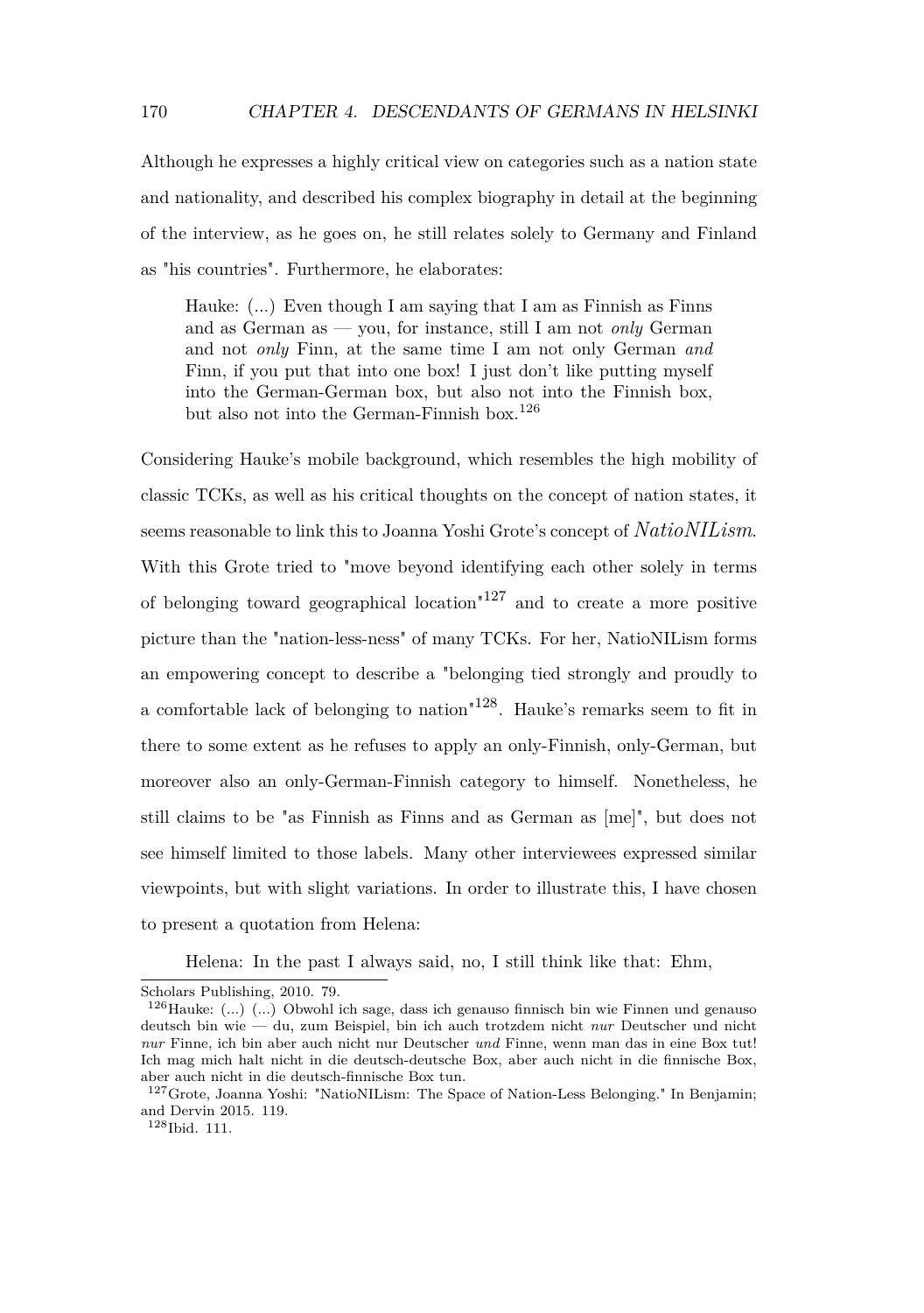in Finland I don't really feel like a Finn, but somehow a little bit — yeah, both, German and Finnish and that is only natural, and in Germany as well, I don't really feel completely German. Ehm, yeah. I.: And if you are somewhere else? I mean, you've been to numerous exchanges and... (...) were you more of a Finn or more of a German [there]?

Helena: Ah! Mmmm, more of a Finn. Because I grew up in Finland.  $(...)^{129}$ 

In both passages a complex way of positioning becomes apparent. Both Hauke and Helena refer to German, Finnish and German-Finnish categorisations, but stress that they are none of those exclusively. Contrasting the statements of my interlocutors with other studies, one thing strikes me as interesting: Unlike Weckström's Finnish descendants in Sweden<sup>130</sup>, no one referred to themself as an immigrant or pondered the official categories of themself. Weckström's participants did in fact reflect upon such categories, but unlike me, Weckström admittedly addressed those topics directly. Her interviewees linked terms like "immigrant" to people of darker skin or Muslims and only rarely positioned themselves in those frameworks. In my interviews, I did not ask about the usage of such categories, nonetheless it is interesting to see how people I talked with "naturally" referred to themselves and as it showed, did not use categories like "migrants" on themselves.

What becomes visible in the sequences above, is that one's own feeling of belonging depends on exterior aspects, in this case the place where someone is at a certain point in life - so both place, time and furthermore the aforementioned Other play a significant role in the way someone feels about themself.

<sup>129</sup>Helena: Früher hab' ich immer gesagt, nein, das find' ich immer noch: Ehm, in Finnland fühle ich mich nicht als Finnin, sondern irgendwie ein bisschen — ja, beides, deutsch und finnisch und das ist ja ganz natürlich, und in Deutschland auch, fühl' ich mich nicht ganz als Deutsche. Ehm, ja.

I.: Und wenn du woanders bist? Ich meine, du warst ja bei ganz vielen Austauschen und... (...) warst du [dort] eher Finne oder eher Deutsche?

Helena: Ah! Mmmm, eher Finne. Weil ich in Finnland aufgewachsen bin. (...) <sup>130</sup>See Weckström 2011. 111 f.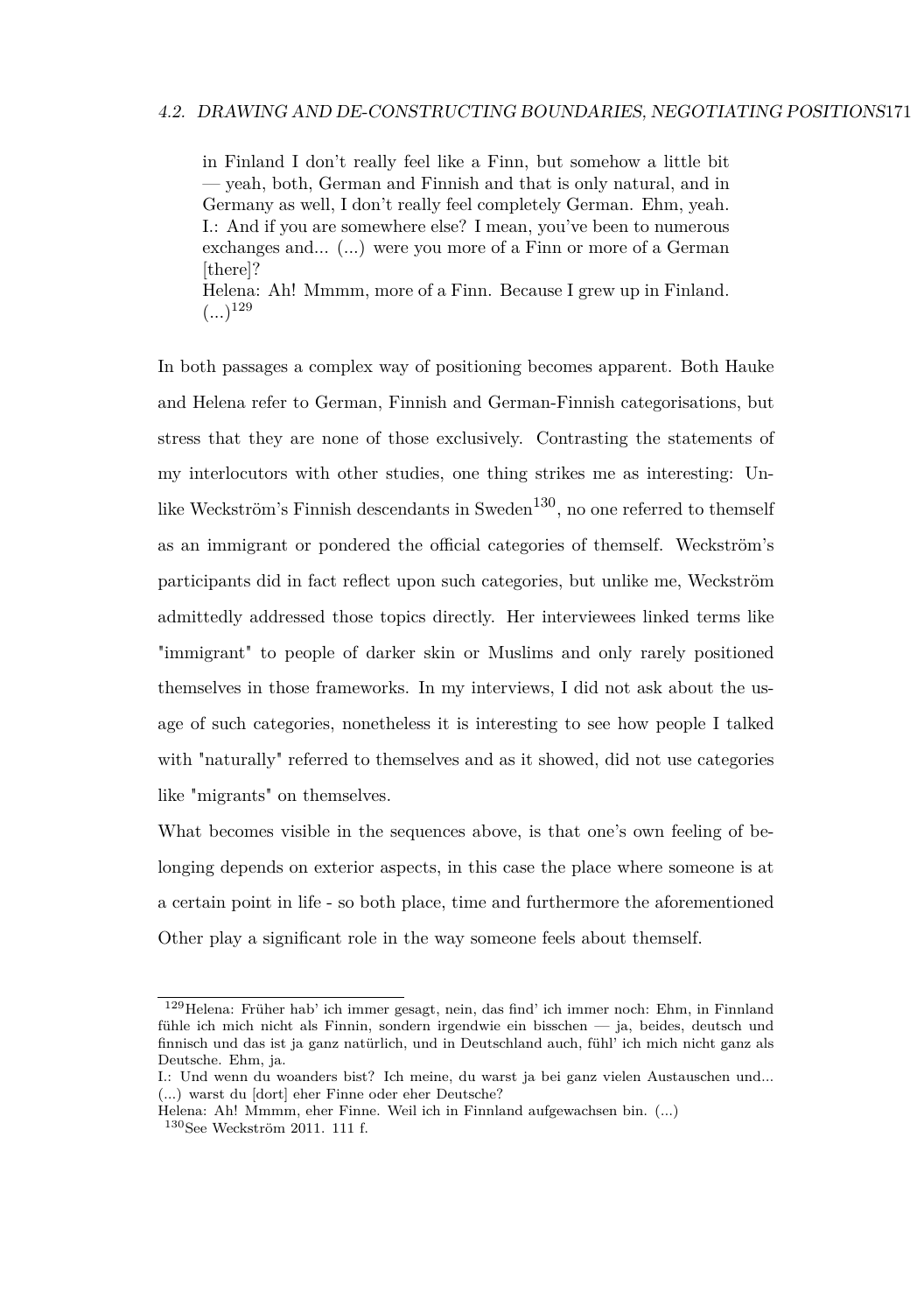### **Dependence on place, time and the Other**

The dependence on place becomes arrestingly visible in an excerpt from an interview with Hans and Jonas. Both were born in Finland, but unlike his father Hans (in his 50s), Jonas (in his mid-20s) spent five years of his childhood in Germany and in another European country, before the family moved back to Finland. As an adult, Jonas decided to move to Germany for a while and shortly before the interview returned from there. As he explains, having lived in Germany even strengthened his Finnish identification:

Jonas: But I realise that when I am in Germany, then I do feel a lot, a lot Finnish. Well, then we spend much time with Finnish friends, well, there we really want to be Finnish; of course one is a bit homesick for Finland or not homesick, but one does miss Finnish things and then one sometimes prepares Finnish food and spends Juhannus<sup>131</sup> and such days, of course, and such things, so there is a big influence from Finland compared to the German influence in my Finnish everyday life.

Hans: Yes, actually it's funny, especially regarding Jonas, who from all our family lived the longest in Germany, three years in [German city], but probably he is most Finnish.

Jonas: Yes, but maybe that is because one sees the contrast and then learns to appreciate the Finnish things and then one identifies even more as a Finn, when one lives there.<sup>132</sup>

Jonas' family maintains frequent contact to Germany, but he still describes that when being there, he consciously feels the Finnish influence, and this part of him getting stronger through a confrontation with German society. He continues

<sup>&</sup>lt;sup>131</sup>Finnish term for midsummer, celebrated towards the end of June.<br><sup>132</sup>Jonas: Aber ich merk' das, wenn ich in Deutschland bin, dann fühl' ich da sehr, sehr viel Finnisches. Also, da machen wir mit finnischen Freunden, also sehr viel, also, da wollten wir wirklich finnisch sein; man hat natürlich ein bisschen Heimweh nach Finnland oder nicht Heimweh, sondern man vermisst finnische Sachen und dann macht man finnisches Essen ab und zu und verbringt Juhannus und solche Tage natürlich und so was, also das ist sehr grosser Einfluss aus Finnland im Vergleich zum deutschen Einfluss bei mir in dem finnischen Alltag. Hans: Ja, ist eigentlich lustig, bei Jonas gerade, der von uns allen in der Familie am meisten jetzt in Deutschland gelebt hat, drei Jahre in [deutsche Stadt], aber er ist am meisten Finne wahrscheinlich.

Jonas: Ja, aber das kann auch daran liegen, dass man den Kontrast sieht und dann die finnischen Sachen schätzen lernt und dann identifiziert man sich noch stärker als Finne, wenn man da lebt.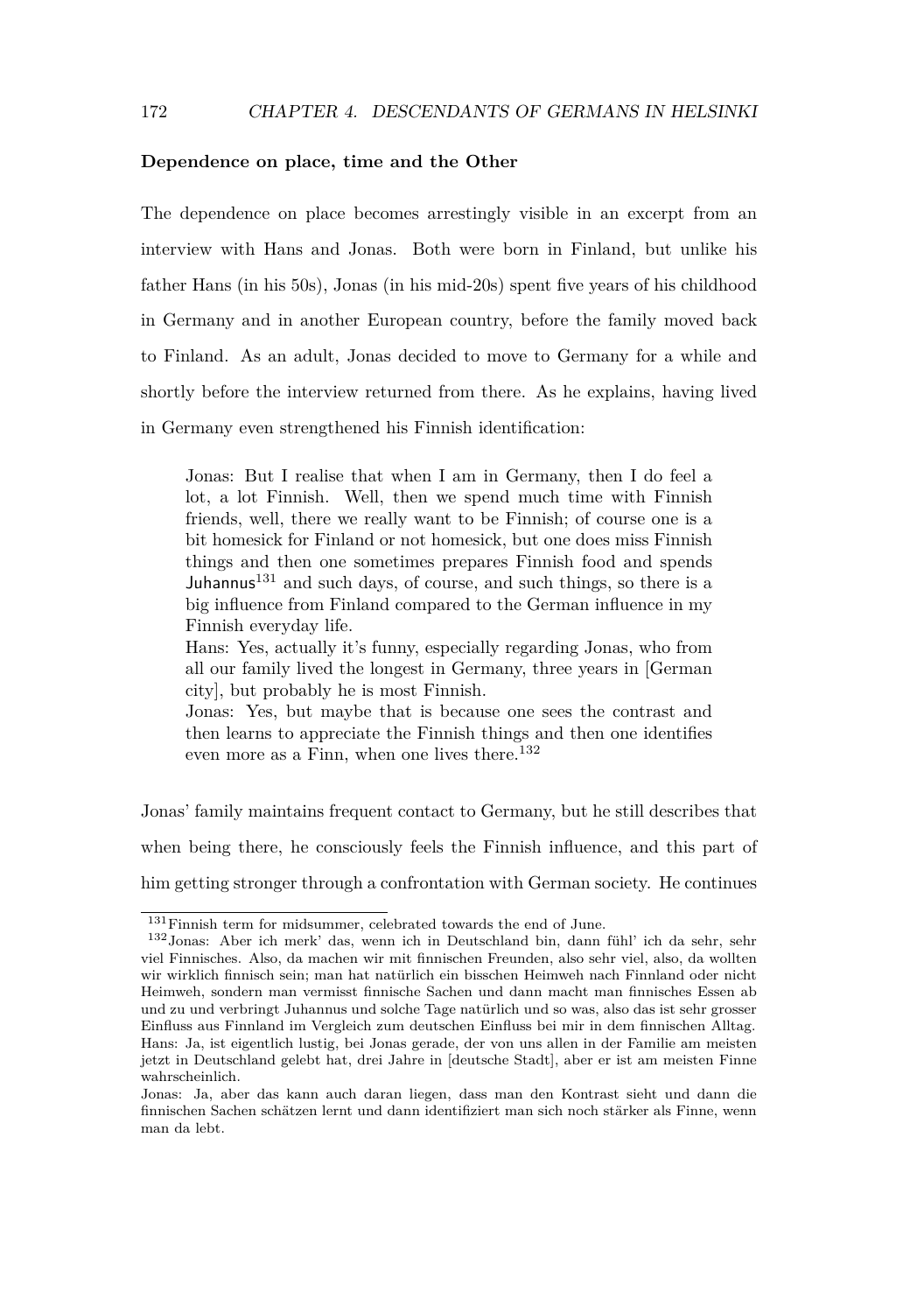explaining that yet he does not feel "like being abroad" in Germany and when I asked him to elaborate on this, he explained:

Jonas: It is different, I mean, you once put it very well (addressing Hans), it's like one is 99% sure how things go, but there is always this small uncertainty. But in Finland it is of course basically always 100% certain, how everything, how all things go and one knows the ropes  $(...).^{133}$ 

This "small uncertainty", not knowing how some things work in Germany, was made the subject of discussion by participants in Lotta Weckström's study on Finnish descendants in Sweden<sup>134</sup> and apparently made a difference also for other interviewees in my research. Unlike Jonas in the citation above, Laura, who came to Finland before school enrolment, does feel like a foreigner in Germany and gives as a reason her inability to understand the processes of authority there. She depicts the situation of her saying that she is German and expresses annoyance about people consequently expecting her to know how things work:

Laura: Yes and stuff that has to do with authorities that work differently here. And ehm, if you tell them there [in Germany] that yes, you are German, yes, *then you actually should know how it's working here* - and that is simply not true.<sup>135</sup>

For her it is obvious that only because she carries German nationality, she might still lack German socialisation or knowledge that is otherwise expected of fellow-Germans. In situations like this, when being confronted with expectations of other Germans, Laura develops a concrete feeling of "otherness" when being in Germany, despite, but in fact caused by, her "official" belonging through her citizenship.

<sup>133</sup>Jonas: Ist schon anders, ich meine, du hast es mal gut gesagt (an Hans), das ist so, dass man sich 99% sicher ist, wie alle Sachen laufen, aber dann ist immer die kleine Unsicherheit. Aber in Finnland ist natürlich immer eigentlich 100% sicher, wie alles, wie alle Sachen laufen und man kennt sich aus (...).

<sup>134</sup>See Weckström 2011. 130, where for instance one interviewee describes her getting a touristy feeling when forgetting to weigh fruits by herself in Finnish supermarkets.

<sup>135</sup>Laura: Ja und auch so Behördensachen, die hier anders laufen. Und ehm, wenn du da sagst, ja du bist Deutsche, ja, *dann müsstest du das doch wissen, wie das hier geht* - und das stimmt ja ganz einfach nicht.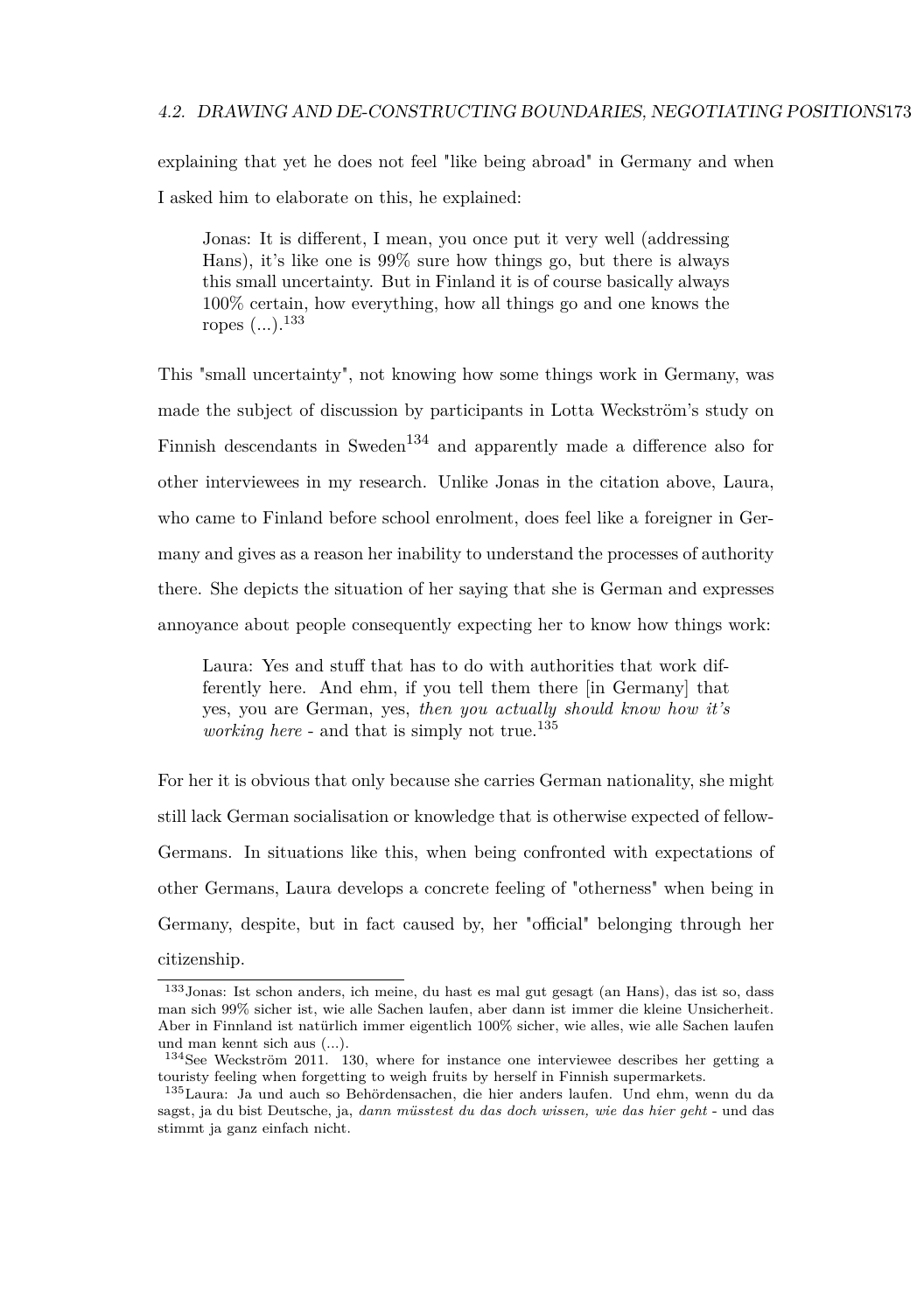Adding another nuance of how a certain place may influence a person's feeling of belonging, I draw back to what Lasse, the Finnish-Finnish interviewee, told me. In the conversation I had with him, he illustrated how a personal view of a place, country or its inhabitants may shift when one's own location changes. Lasse depicts inter-human situations which he used to regard as normal while he was still living in Germany, and which now that he had been living in Finland for several months started to feel different for him. Just as described in the chapter on the first generation German migrants, occasional visits to Germany can also become "trips of comparison"<sup>136</sup> for their descendants. In his remarks, Lasse reflects on the way people talk to each other in Germany and look each other straight in the eye, which, according to him, is considered impolite in Finland<sup>137</sup>. Moreover Lasse expresses a positive view of the stereotypical silence that is maintained between Finns: While in Germany this was considered as "the awkward silence", according to Lasse it was more of a "Good that we don't have to talk right now, how nice!" for Finns, as otherwise they might "end up *having to* tell too many personal things<sup>"138</sup>. Lasse claims to have "noted that immediately" and tells an anecdote about him spending few days back in the city where he grew up. He met a friend in a bar and after ten minutes during which Lasse mostly listened, the friend looked at him and said: "One really notices that you just spent four months in Finland!<sup> $139$ </sup>. As Lasse puts it, his

<sup>&</sup>lt;sup>136</sup>Bönisch-Brednich 2002a. 300, translated by author.<br><sup>137</sup>Lasse: Ich hab' jetzt gemerkt, also, als ich in Berlin gelebt habe, hab' ich das immer so als so was Normales angenommen, wenn man unfreundlich ist und das zeigt, fand ich das freundlich. Jetzt find' ich das ziemlich *unverschämt*, wenn mir in [deutsche Stadt] mir jemand direkt in die Augen schaut oder — irgendwie mich anschnauzt oder so...

<sup>138</sup>Lasse: (...) Man ist dann halt hier auch so - man ist lieber miteinander nebeneinander, schweigend, als dass man die ganze Zeit redet. Weil wenn man die ganze Zeit redet, würde man ja vielleicht irgendwie doch zu viele persönliche Sachen über sich erzählen *müssen*, und wenn man dann so schweigt, dann akzeptiert man so, dass man jetzt gerade einfach nicht reden möchte. Das Schweigen ist tatsächlich so, dass das, was in Deutschland so als unangenehmes Schweigen begriffen wird, ist hier mehr so ein: "Gut, dass wir jetzt gerade nicht miteinander reden müssen, schön!" (...)

<sup>139</sup>Lasse: Ah ja, ja, das habe ich hier sofort gemerkt. Als ich nämlich hier vier Monate verbracht habe und, also, am Stück, und dann nach [deutsche Stadt] gefahren bin, bin ich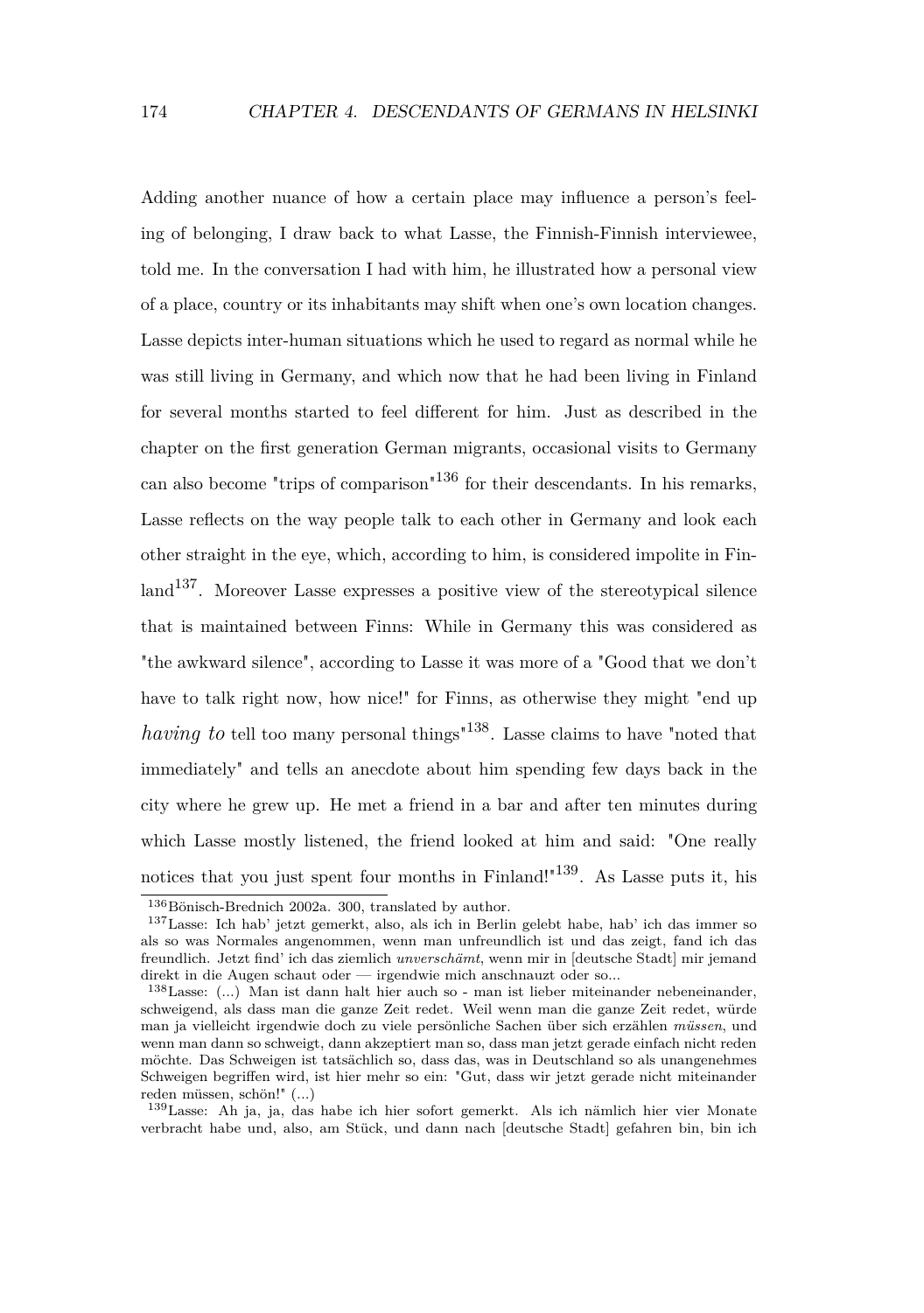own view on the aforementioned aspects turned into something positive, as he now considers people remaining silent *with each other* to be an "absolutely honest way of communicating" and adds that it is not just about what someone says, but that this silence might also tells something about their condition.  $^{140}\,$ Even though Lasse "only" has a Finnish family background, he was still born and raised in Germany, with a German socialisation. However, knowing about his family background, being in regular contact with Finland and then having moved there as an adult, he presented himself as having adopted a *Finnish lens*. Not only does he *know* how a Finnish view on certain matters looks like, Lasse was and is in the position to evaluate both views, and possibly to decide consciously which one fits him and his personal viewpoint best. Still, this ability was created by him being confronted on a frequent basis with life in Finland, which apparently made him re-think what before seemed normal to him, thus causing him re-position within a German-Finnish framework.

The sequence of Lasse and his re-positioning due to a change of location brings us to the next factor influencing a feeling of belonging. Directly linked to a place is the aspect of socialisation, of the Other and of an inter-human surrounding. Drawing on Stuart Hall (1994), Ruokonen-Engler describes "ethnicity as social positioning" as something not exclusively done by people with a migrant background, but by every member of society. It is an active as well as a passive positioning, meaning that one positions themself, but also gets positioned by

sofort in eine Bar und hab' mich da hingesetzt, hab' mir ein Bier gekauft. Und ich hab' da glaube ich eine halbe Stunde gewartet, weil ich ein Treffen mit einem Freund hatte. Und der schaute mich so nach zehn Minuten, als er da ankam, so zehn Minuten angeschaut habe und ich irgendwie ganz viel nur zugehört habe, so: "Man merkt echt, dass du jetzt gerade vier Monate in Finnland warst!" (lacht)

<sup>140</sup>Lasse: (...) Dass das Miteinander einfach irgendwo sein, dass es so eine ehrliche Art, miteinander zu kommunizieren ist, weil man kommuniziert erstaunlich viel über Schweigen. Das vergisst man dann immer so, dass, ehm, dass nicht immer nur das, was man sagt irgendwie das Wichtige ist, sondern auch das, was der Andere gerade - in was für einem Zustand er ist.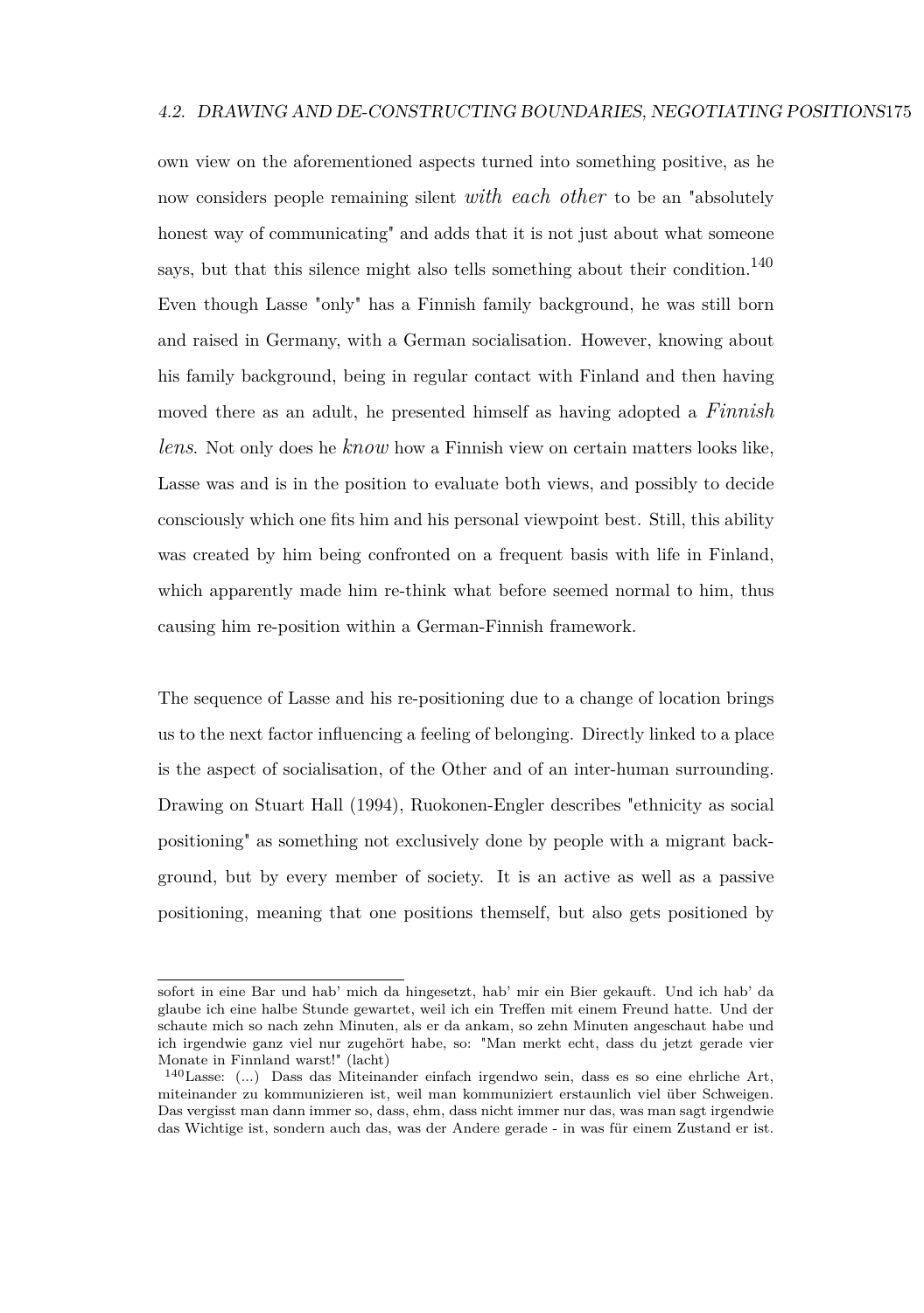others.<sup>141</sup> In many cases, my interlocutors related to a German or Finnish reference group, expressing an often evaluating picture of them in order to associate or disassociate from it. To illustrate this, I present a citation from the interview with Larissa in which she describes how a certain tendency in what she perceives as Finnish behaviour had a strengthening effect on her own self-positioning of that time.

Larissa:  $(...)$  Yes, there were times, when I somehow felt more German, well, when I was annoyed by something in Finland, "Woah, they are always so virtuous, always stand in line" and blablabla and "Phew, they are so shy here in Finland", where I still was a bit more German, when I came here, and then I also thought: "No, well, actually I am German, maybe I should just go back" and... But when I go back to Germany, then I notice certain character traits in Germans, somehow, that is - yes. There are positive and negative things, somehow.  $(laughs)^{142}$ 

In the citation above Larissa also refers to situational reference groups, but moreover, she makes it sound as if her attitude towards certain things changed over time. She names some attitudes that annoyed her when she was "still (...) a bit more German", more influenced by what seemed normal for her back then, having grown up with a German socialisation. She does not state whether her view on those specific points changed, but instead acknowledges the simultaneous existence of things she considers as positive and negative, implying that both Finland and Germany, Finns and Germans always possess sides that she approves or disapproves.

This dependence on a feeling of belonging to particular contexts is also discussed in Wessendorf's study on Swiss-Italian descendants. Wessendorf claims

 $^{141}\text{See Ruokonen-Engler 2012.}$ 69. 142 Larissa: (...) Ja, es gab so Zeiten, wo ich mich doch irgendwie mehr deutsch gefühlt hab', also, wenn mich was in Finnland aufgeregt hat, "Boah, die sind immer alle so brav, die stehen immer alle an" und blablabla und "Hach, die sind so schüchtern hier in Finnland", wo ich halt noch ein bisschen deutscher war, als ich hierher gekommen bin, da dachte ich auch so "Nee, also, eigentlich bin ich ja Deutsche, vielleicht sollte ich ja zurück gehen" und... Aber wenn ich wieder nach Deutschland gehe, dann fallen mir wieder bei Deutschen so bestimmte Charaktereigenschaften auf, irgendwie, das ist halt - ja. Es gibt halt positive und negative Dinge, irgendwie. (lacht)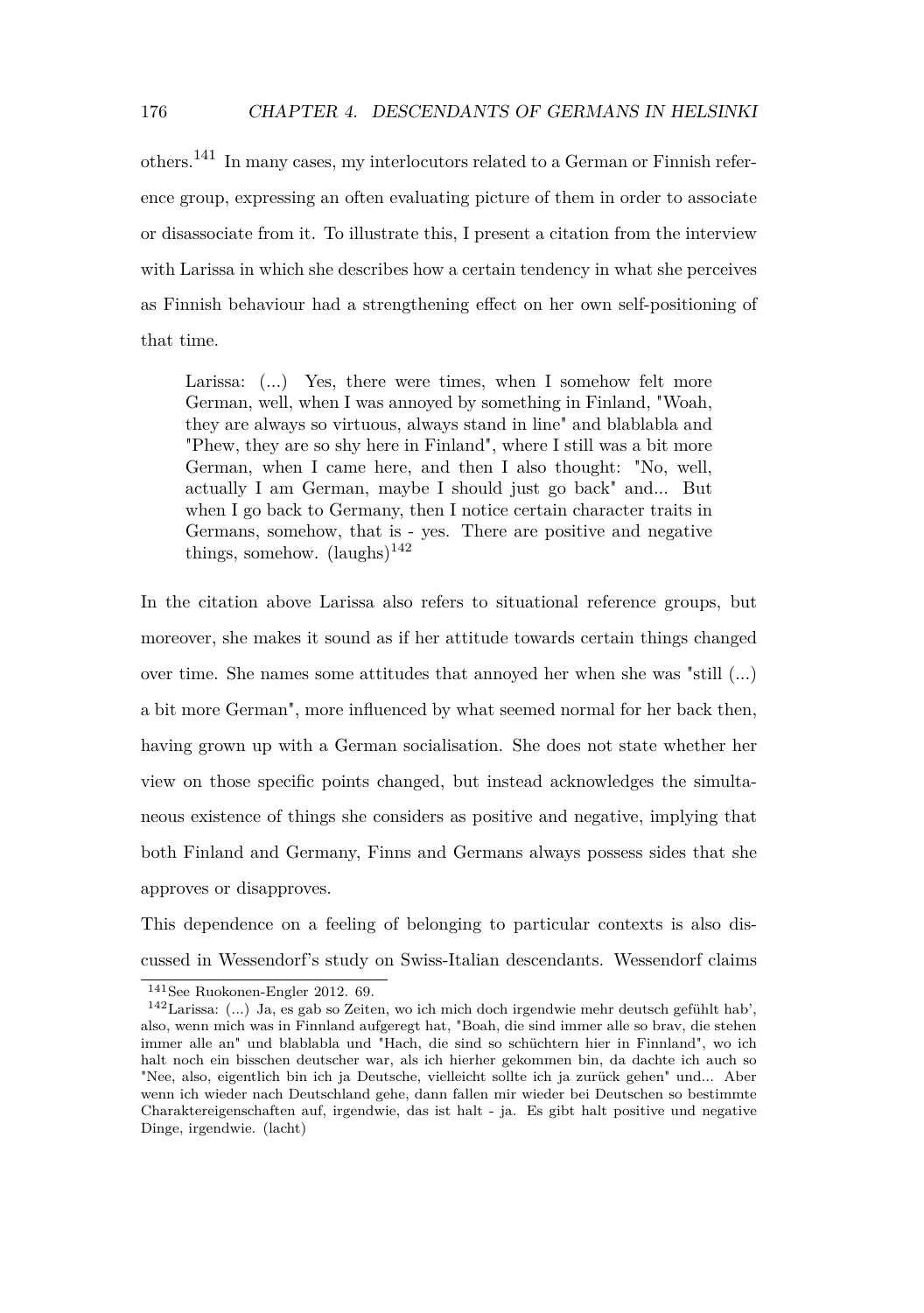that "patterns of identifications shift according to context and situation" and explained that even though some of her interlocutors might have distanced themselves from what she calls "typical Italians" in Switzerland, this would not consequently mean that they would "completely detach[ed] themselves from everything Italian", nor would they "reject the Italian part of their background". Instead, the extent to which they stress their background and the dimension of their affiliation to it depends on the context and specific situation, moreover the people surrounding them.<sup>143</sup>

A remarkably multifaceted and differentiated picture of belonging was drawn by Hannah, who spent all her life in Finland, with annual summer holidays in Germany. As Hannah first states, she regards herself as being more of a Finn, as she feels attached to nature and needs to have to possibility to escape to her mökki<sup>144</sup> at a lake<sup>145</sup>, and as she considers Germany to be rather crowded, she could not imagine moving there. Still, Hannah expresses her appreciation for the German language and culture and acknowledges:

Hannah: Yeah, I guess, many others have already said the same, but hm... I think, I always kind of have the feeling, still today, that I do feel more like a Finn when I am in Germany and then [notice] the differences in the, I don't know, personality is of course a bit tricky, but still, some things that are indeed a bit different there. Eh, in Finland especially, when we are for instance at my husband's family, I do notice some differences, where for example the [her] family culture of the German side becomes clearly visible.<sup>146</sup>

<sup>&</sup>lt;sup>143</sup>Wessendorf 2013. 141 ff.<br><sup>144</sup>Finnish term for a cottage in the countryside, sometimes without running water or electricity, where people tend to spend especially their summer months.

<sup>145</sup>Hannah: (...) Also, ich fühl' mich in der Hinsicht schon mehr als Finnin und auch mit der Natur und mit solchen Sachen sehr verbunden, es ist mir schon sehr wichtig, dass wenn da, wenn man aufs Mökki kommt und einen See hat in der Nähe und...

<sup>146</sup>Hannah: Ja, ich glaub', das haben schon Viele bestimmt so gesagt, aber hm... Ich glaub', ich hab' auch immer so ein bisschen das Gefühl, immer noch, dass ich halt in Deutschland mich eher als Finne empfinde und dann halt die Unterschiede in der, ich weiss nicht, in der Persönlichkeit ist natürlich immer so ein bisschen schwierig, aber trotzdem also, einige Sachen, die dann schon anders sind. Eh, in Finnland vor allem, wenn wir zum Beispiel mit der Familie von meinem Mann zusammen sind, merke ich einige Unterschiede, wo zum Beispiel die Familienkultur von der [ihrer] deutschen Seite dann stark aufkommt und so.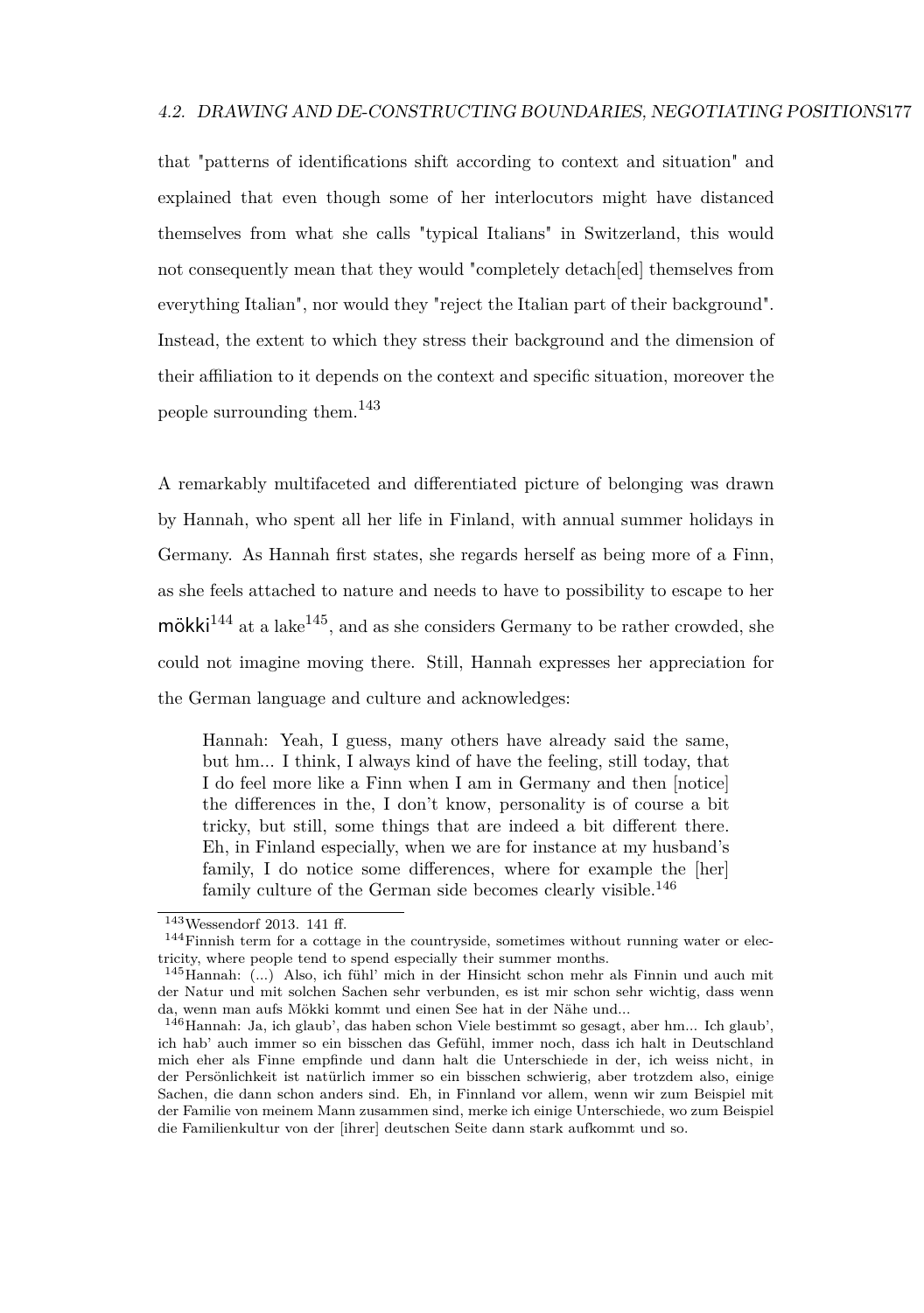Here, but also later on Hannah reflects on the way her (Finnish) husband's family interacts with each other in contrast to her own family. In this context Hannah refers to how discussions are held, the general tone of voice and choice of words, which she considers to be much more polite in her (German-Finnish) than her husband's (Finnish-Finnish) family, even though the discussions might even turn quite heated sometimes. Despite this point at which Hannah draws a boundary, she shortly after relativises it again:

Hannah: (...) Although I realised some years ago that this is not a matter of culture as a whole, but also family culture, education and everything behind it, because at some point I was in totally different circles in Germany, where things went a bit differently (laughs briefly) and first that was for me like this: "Ah, somehow not all Germans do it like that".<sup>147</sup>

As Hannah explains, when having been confronted with Germans in Germany, she understood that the things she had previously considered to be typically German, actually are not universally valid for all Germans but might be more a matter of what she calls "family culture" as well as education. Instead, the German reference group also turned out to be eclectic, - and yet in contrast to this complex group Hannah still recognises the differences between "German and Finnish", while simultaneously in Finland she does not feel completely Finnish either<sup>148</sup>. When asking her to elaborate on that by giving examples, Hannah illustrates the interdependence of her feeling of belonging in relation to others:

Hannah: Ehm, well, in Finland I would say that I am rather social, but in Germany I notice that, that many people somehow also, in a clique already filled this role, then I can easily be - well, not unsocial, but less social. I don't really feel the urge to be the one who is

 $^{147}\mathrm{Hannah:}$  (...) Wobei ich vor ein paar Jahren erst gemerkt hab', dass das ja auch eine Sache nicht nur der Kultur als Ganzes, sondern auch Familienkultur, Bildung und alles, was dahinter steckt, weil ich dann in ganz anderen Kreisen mal auch in Deutschland war, wo das dann eher anders zuging (lacht kurz) und das war für mich erst so: "Ah, das machen nicht alle Deutsche irgendwie".

<sup>148</sup>Hannah: (...) irgendwie in Finnland bin ich jetzt nicht nur eine Finnin, weil wir hatten auch eine andere Kultur und so, und in Deutschland merkt man dann eher die Unterschiede von deutsch und finnisch irgendwie.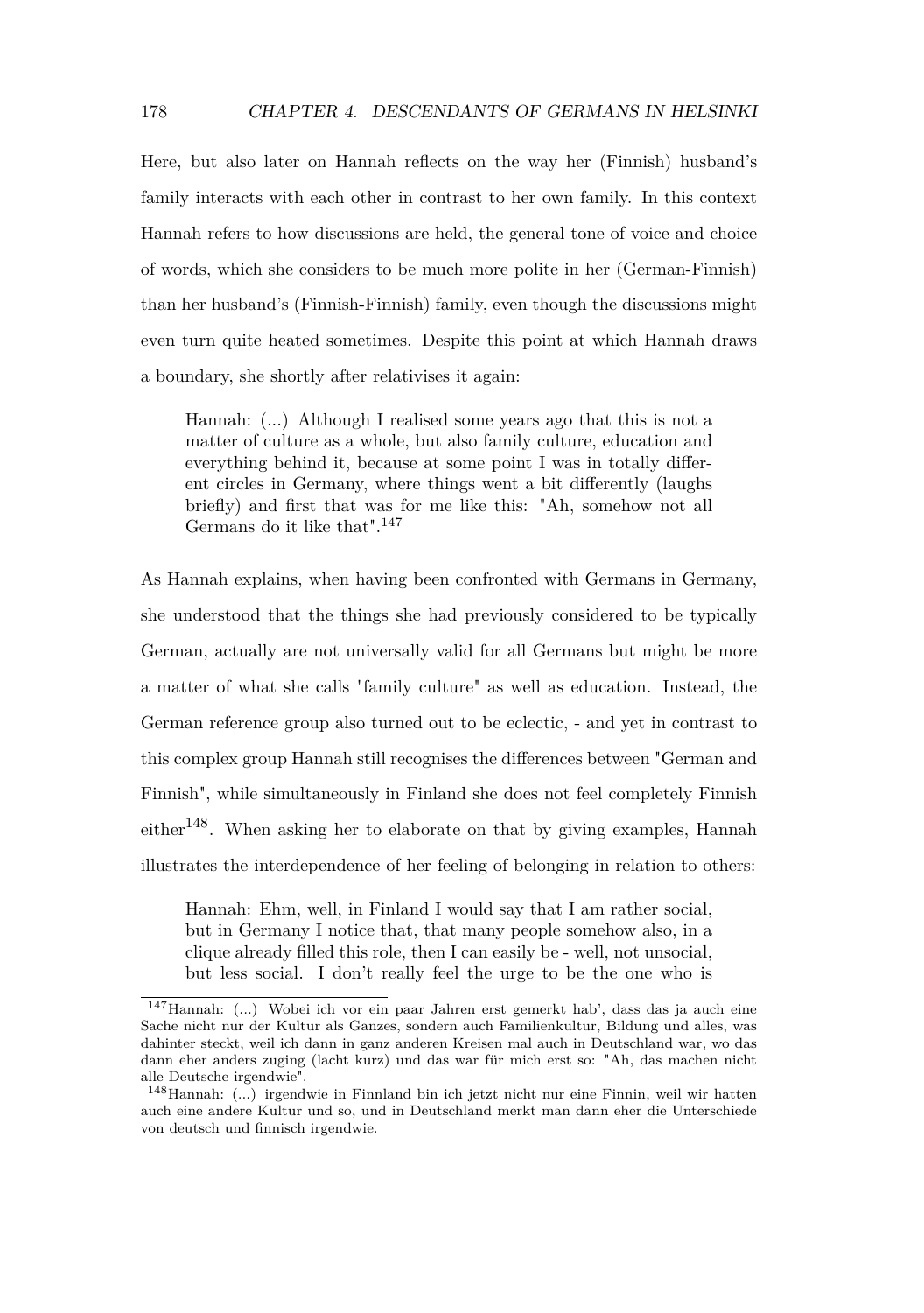## 4.2. DRAWING AND DE-CONSTRUCTING BOUNDARIES, NEGOTIATING POSITIONS179

pursuing talks or conversing with people. That I'm more likely to have in Finland, for example especially in my circle of friends, when new people join, then I am really trying to make sure that I got to know everyone and talked to everyone and I think Finns are not that worried about this in their everyday life. And in Germany I'm often a bit, a bit, ehm more restrained and notice that I need more quietness and somehow to be alone and such things, where a clear difference exists, because I was, ehm, actually for many summers in the past years alone at the mökki, for two, three months and many people in Germany say they could never ever do this and how one can live so lonely, without electricity and running water - and there one does notice that concerning few things one grew up differently. But for sure that is also a difference between countryside and city, not only culture. But somehow both is part of this, probably.<sup>149</sup>

Hannah describes how her own behaviour, which broadly speaking is also an outcome of someone's personality as well as socialisation, changes depending on where she is and how people around her act. This might be universally true, but Hannah differentiates clearly between the way she acts when she is in Germany and respectively when in Finland, adapting to the social constellations at both places. Ceginskas discovered something similar in her research on "multicultural individuals" and refers to it as "flexible relativism", which she defines as the possibility to stress certain components depending on situation and counterpart "without losing the sense of possessing interdependent and multiple other bonds"150. Also, other scholars came to similar conclusions, for instance Paul

<sup>149</sup>Hannah: Ehm, also, in Finnland würde ich sagen, dass ich dann eher sozial bin, in Deutschland merke ich aber, dass das, dass viele Leute auch irgendwie dann in der, in einem Freundeskreis dann schon diese Rolle übernommen haben, dann kann ich mich ganz ruhig auch erst mal - na, nicht unsozial, aber weniger sozial verhalten. Ich hab' nicht so unbedingt den Drang, dann diejenige zu sein, die jetzt irgendwie ein Gespräch weiterführt oder mit Leuten konversiert. Das hab' ich eher in Finnland, zum Beispiel gerade in meinem Freundeskreis, wenn dann auch noch neue Leute dazukommen, dann bin ich irgendwie ganz genau, dass ich alle Leute kennen gelernt habe und mit allen was gesprochen habe und ich glaub', Finnen machen sich da nicht so Stress darüber im Alltag. Und in Deutschland bin ich dann oft halt bisschen, bisschen, ehm zurückhaltender und merke, dass ich mehr Ruhe brauche und irgendwie schon das Alleinesein und sowas, wo es auch ganz stark einen Unterschied gibt, weil ich auch, ehm, also ganz viele Sommer lang, jetzt in den letzten Jahren, alleine war auf dem Mökki, zwei, drei Monate lang und viele Leute in Deutschland sagen, die könnten das überhaupt nicht machen und wie kann man denn so alleine wohnen, ohne Strom und fliessendes Wasser - und da merkt man halt schon, dass man irgendwie auch anders aufgewachsen ist in manchen Dingen. Aber das ist natürlich auch ein Unterschied zwischen Land und Stadt, nicht nur Kultur. Aber irgendwie ist da beides dabei, wahrscheinlich.

 $150$ Čeginskas 2015. 93.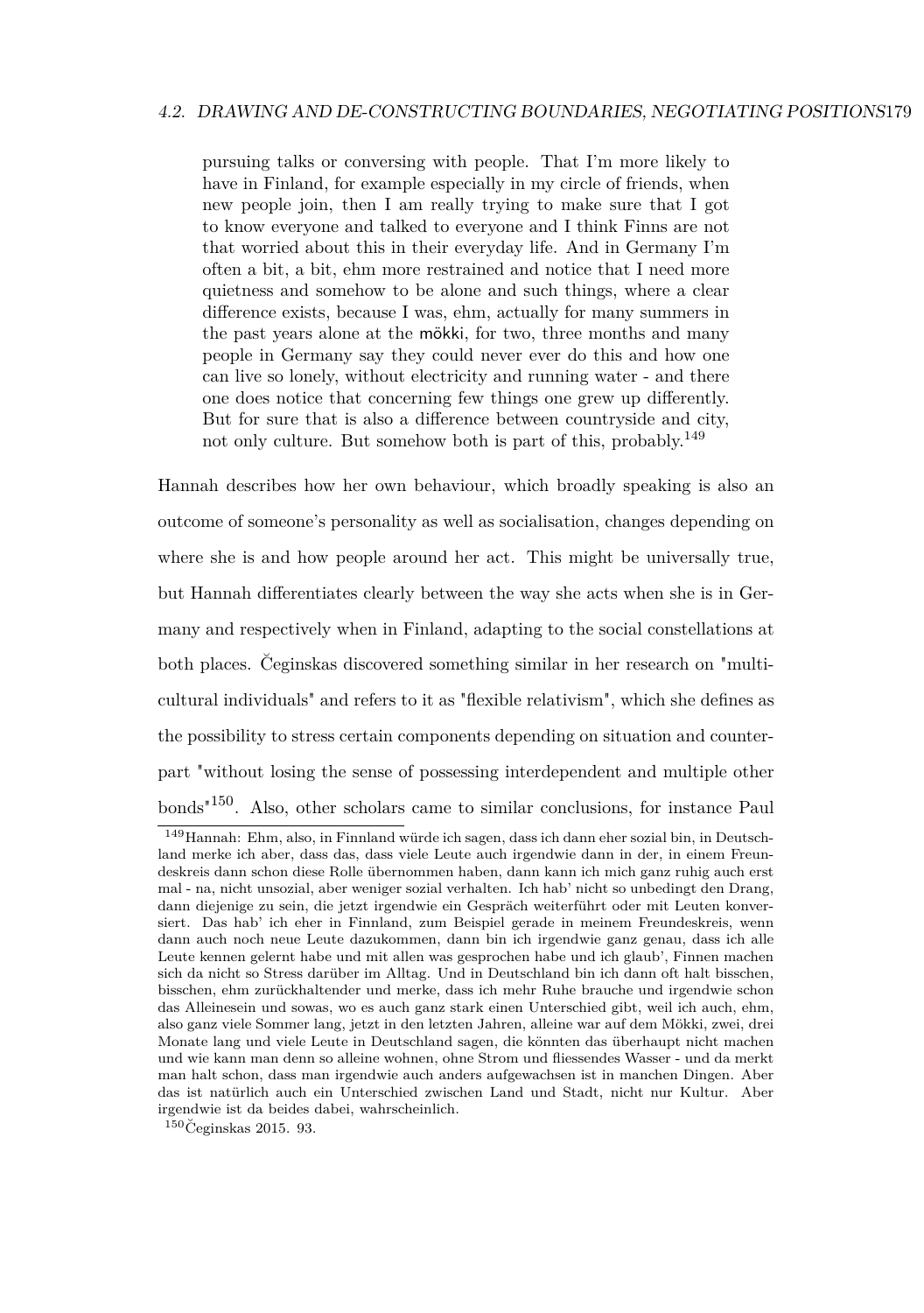Drechsel et al., who claimed it to be possible to "stabilise intercultural relationships and to produce commonalities without losing the respective cultural identity by 'switching' between the cultures depending to the context<sup> $151$ </sup>. A tendency that resembles this becomes visible in my talk with Lukas. On the one hand, his family background is German and he also attended the German school in Helsinki, but on the other hand, he spent most of his life in Helsinki. When I asked him in the course of the interview if he could position himself and where and why this would be. Lukas' answer first seems like the typical response to expect:

Lukas: M-hm. In general I always see myself as - I am always German when I'm in Finland, and when I'm in Germany, I'm a Finn. So I am always the opposite. Eh, or that is how I introduce myself, when someone asks me.  $(...)$ <sup>152</sup>

Lukas' description can be put into the context of Fang's metaphor of culture as an ocean, as presented by Grote, picturing a simultaneous existence of "all elements  $(...)$ , and situation and context dictate which surface<sup> $153$ </sup>. This illustrates exactly the phenomenon of feeling a certain side of oneself stronger in one situation, and weaker in another. While Hannah defines herself as being less social when in Germany, Lukas at another point chooses referring to others, explaining that in Finland he is *taken* to be social and extrovert, meanwhile people in Germany would easily see him as  $rese$ reserved<sup>154</sup>. As Nicole Tressoldi put it, humans have the "need to be classified in order to be recognizable and

 $151$  Drechsel; Schmidt; and Gölz 2000. 24., translated by author, original: möglich "interkulturelle Bez. zu stabilisieren und Gemeinsamkeiten zu erzeugen, ohne daß die jeweilige kulturelle Identität verloren geht, indem man je nach Umständen zwischen den Kulturen  $,\!$  switcht'."

 $^{152}\rm Lukas:$  M-hm. Generell seh' ich mich ja immer als - ich bin immer deutsch, wenn ich in Finnland bin und wenn ich in Deutschland bin, dann bin ich Finne. Also ich bin immer so das Umgekehrte. Eh, oder so stell' ich mich vor, wenn ich jetzt, wenn mich jemand fragt.  $(...)$ <sup>153</sup>Grote, in Benjamin; and Dervin 2015. 103.

 $154$ Lukas: (...) Ehm, ich denke mal, dass ich in Finnland oft als sehr, eh, sozial und extrovert und bisschen, bisschen freier und vielleicht bisschen schneller Auto fahr' als die Finnen und so, also, da bin ich in solchen mehr deutsch. Aber wenn ich in Deutschland wäre, würde ich denke ich mal sehr schnell als zurückhaltend oder eh, denke ich mal eingestuft.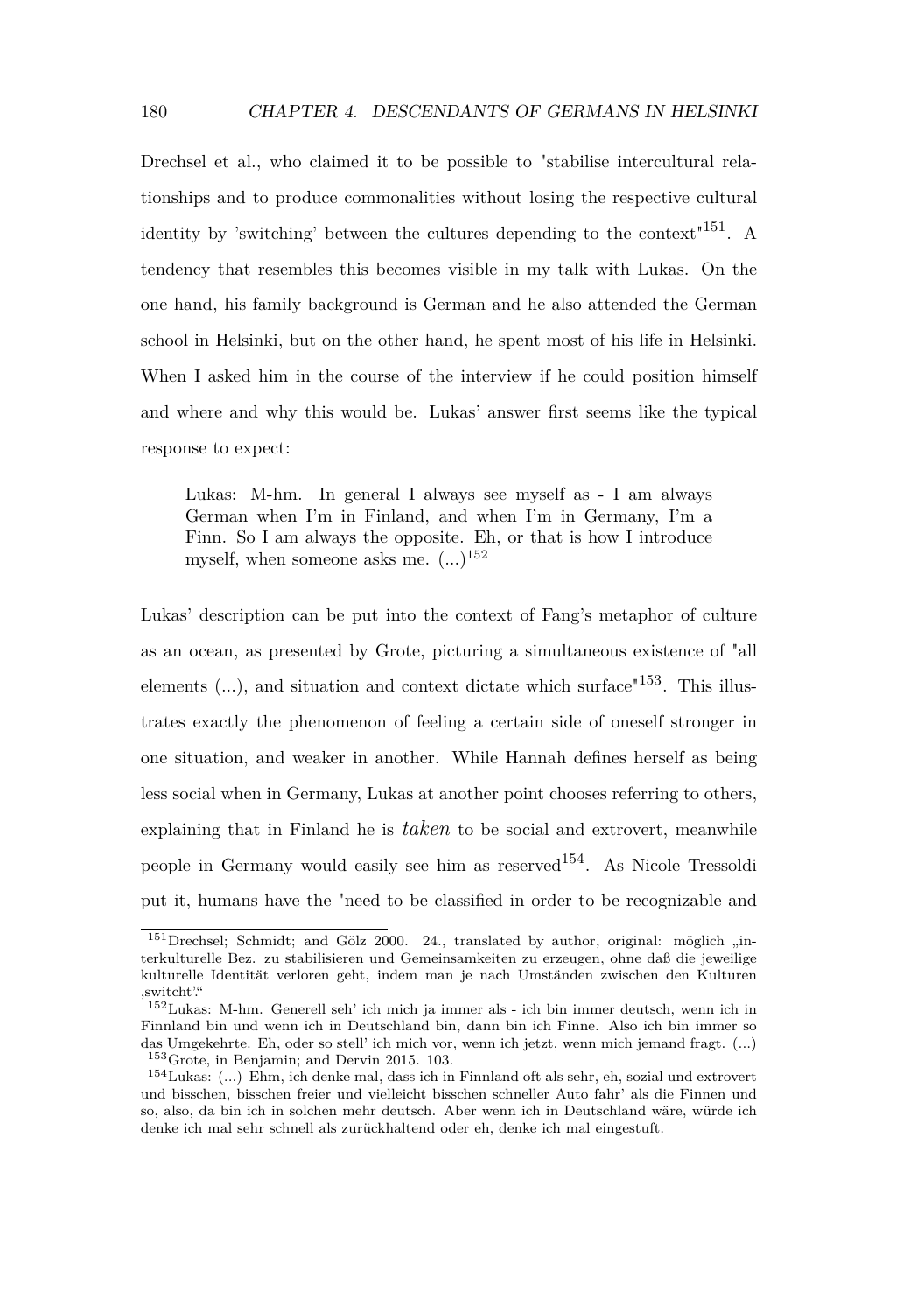to recognize"155, which can also be detected in Lukas's and many other interviews I made: the picture others - Verkuyten and de Wolf named them "corroborating witnesses<sup> $156$ </sup> - have of them has direct impact on my interviewees' self-perception. What strikes one as interesting is that Lukas explains how his own behaviour is actually shaped by how people in his social surrounding are acting:

Lukas:  $(...)$  Or that in Finland, because people are more quiet there, that I then am more outgoing and if I were in Germany and everyone else talked so much, that I don't interrupt the whole time and so on. Yeah, for example I don't interrupt — Finns don't interrupt, you know, one always waits until the other one is done talking, while in Germany people always shout right into the sentence. (I. laughs) Often. And something like this I don't-Iwouldn't even be able to do that.  $(...)^{157}$ 

Seeing those two sequences of Lukas's interview in the correlation they de facto formed, it shows not only that the way someone perceives themself is influenced by how others see him/her, but also that *their behaviour* has a direct and strong impact on the person's *own behaviour* - and thus also on the label others *therefore* impose onto this person. This reciprocal effect of those aspects adds another, interesting layer to the dependence of a feeling of belonging on the Other.

Unfortunately, this did not show up as obvious in the other interviews. Instead, the usage of characterisations of the German and Finnish reference group was much more common in order to position oneself. While differentiating between "groups" as "internal definitions", and "categories" as "external definition imposed on us by others outside our group", Richard Jenkins explains that people

<sup>&</sup>lt;sup>155</sup>Tressoldi 2014. 83.<br><sup>156</sup>Verkuyten; and Wolf 2002. 388.<br><sup>157</sup>Lukas: (...) Oder dass ich eben in Finnland, weil die anderen Leute ruhiger sind, dass ich da mehr rauskomme und wenn ich in Deutschland wäre und alle anderen so viel reden, dass ich da nicht die ganze Zeit dazwischen rede und so. Ja, zum Beispiel unterbreche ich — die Finnen unterbrechen sich ja nicht, man wartet immer, bis der andere fertig ist und während in Deutschland wird halt immer drauf - mitten im Satz drauf geschrien. (I. lacht) Oft. Und sowas mach' ich zum Beispiel - könnte ich gar nicht so richtig. (...)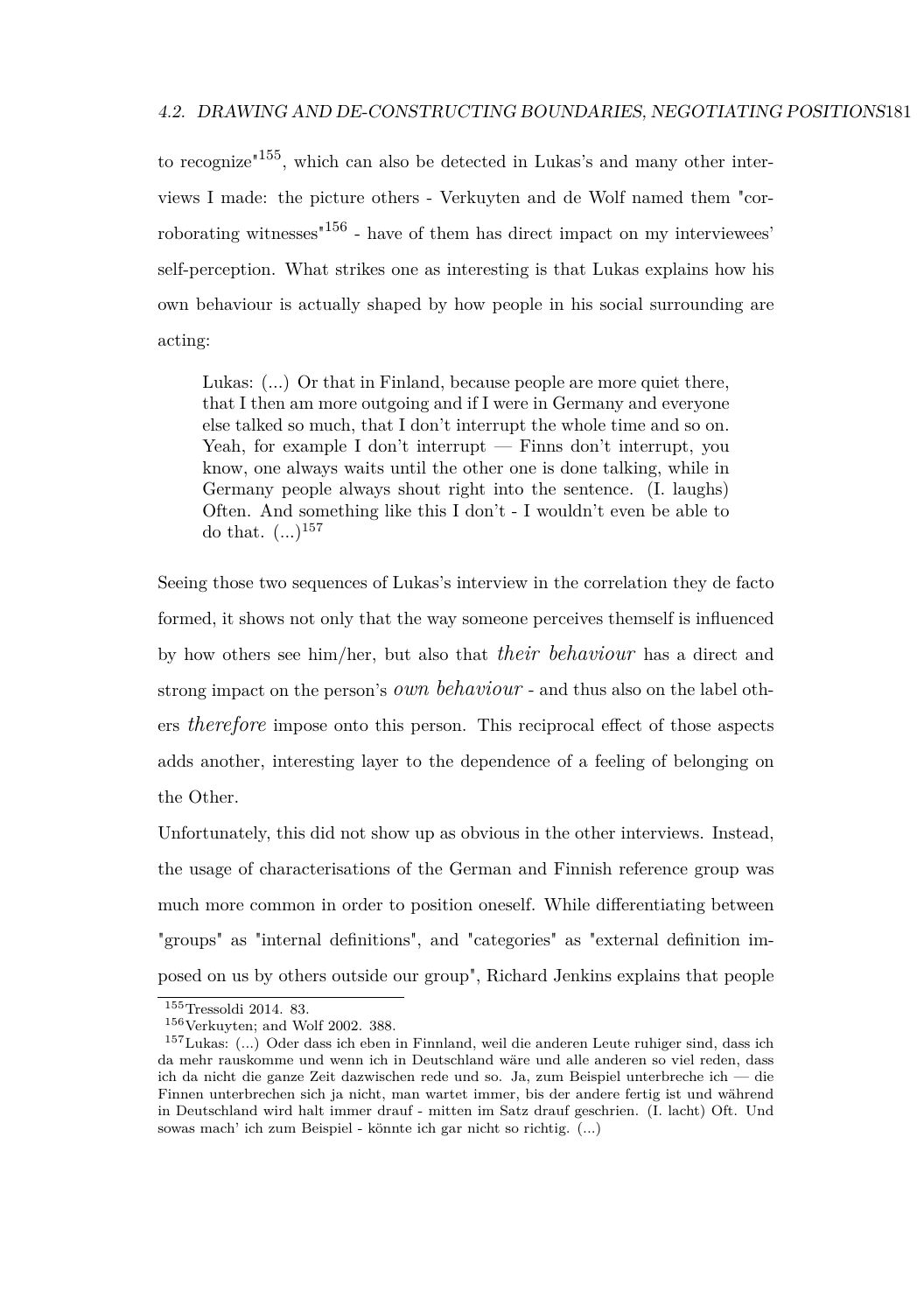will "renegotiate their own group identity" under the experience of being categorised by others<sup>158</sup>. Similar phenomena have been described in other empirical research such as in Wessendorf's study on Swiss-Italian descendants in Switzerland in which she stressed the importance of the different reference groups<sup>159</sup> and certainly this also became visible in many of my interviews. For instance, as Linda described it, her childhood and youth in Germany surely coined her as a person, shaping certain character traits which now seemingly make her German. She puts it as follows:

Linda:  $(...)$  I think, well, my thinking, my brain or my  $- I$  am German socialised, that is what is most German about myself. Ehm and, my heart is rather Finnish. (...) I have learned to think German. Well, somehow this analytical, this "There must be order!", somehow this structured approach, systematic approach, ehm, certain things.  $(...)$ <sup>160</sup>

Linda continues by picturing Finns as non-critical, unable to verbalise their opinion, while for her Germans are taught to be critical, reflexive and keen to debate. This is where Linda feels "100% German, (...) so German, hard to be more German", while immediately relativising, saying that in other (social) situations she then again feels differently<sup>161</sup>.

Drawing on stereotypes of what one considers as typically German or typically Finnish turned out to be a common way of trying to describe oneself or other

 $158$  Koskela, Kaisu: "Boundaries of Belonging: Highly Skilled Migrants and the Migrant Hierarchy in Finland." Journal of Finnish Studies 17, no. 1; 2 (2014). 31.

<sup>&</sup>lt;sup>159</sup> See Wessendorf 2013. 140 ff.<br><sup>160</sup> Linda: (...) ich glaube, also, mein Denken, mein Gehirn oder mein — ich bin deutsch sozialisiert, das ist das, was bei mir am stärksten deutsch ist. Ehm und, mein Herz ist eigentlich finnisch. (...) Ich habe gelernt, deutsch zu denken. Also, irgendwie dieses Analytische, dieses "Ordnung muss sein", irgendwie dieses gegliederte Vorgehen, systematische Vorgehen, ehm, so

gewisse Dinge. (...)<br><sup>161</sup>Linda: (...) Und das vermisse ich bei vielen Anderen. Dieses kritische, dieses — Und deswegen, da fühl' ich mich 100% als Deutsche, was das so angeht. Und die Finnen, die immer nur dasitzen und ihre Meinung nicht sagen und wenn man *irgendwie* versucht, sie herauszufordern: "Ich weiss nicht, ich weiss nicht, ich weiss nicht!" kommt als Kommentar. Irgendwie... Da denke ich: "Oah, ich bin sowas von deutsch, das geht gar nicht deutscher!" Ehm, aber dann natürlich fühle ich mich dann auch wiederum nicht deutsch, wenn ich jetzt mit Deutschen zusammen bin und Deutsche irgendwie diskutieren, die keine Ahnung haben vom Leben im Ausland. (...)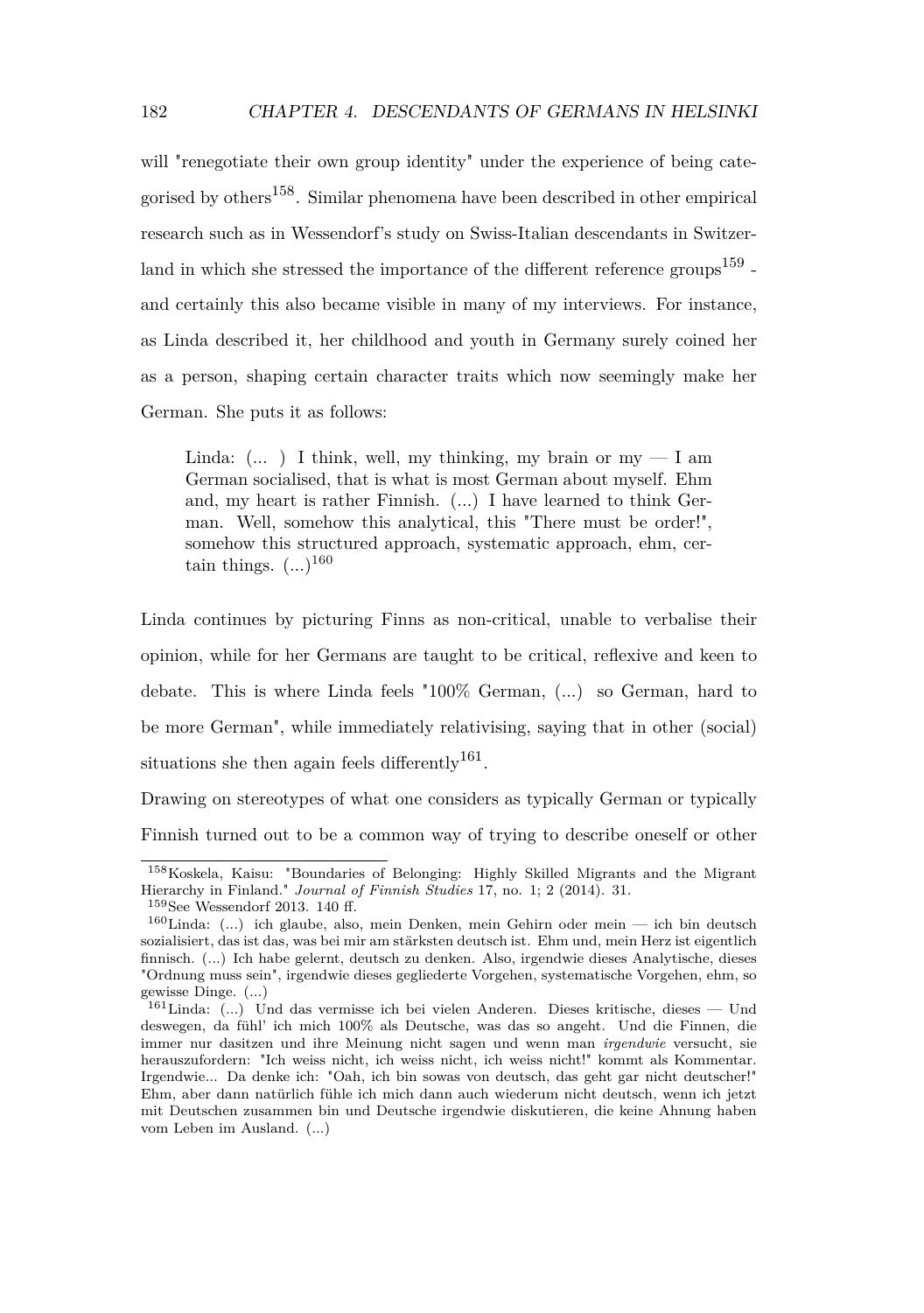Germans/Finns. This is in line with what Marianne Noh stated, namely that "(a)n individual's sense of self is largely based on sweeping generalizations or stereotypes of social groups of peoples $162$ . Wessendorf also described the idea of a certain mentality as a means to differentiate in order "to describe the differences in ways of thinking and behaviour, cultural values and practices between themselves and people of other origins." She made a comparison to Bourdieu's (1977) concept of *habitus* that refers to "a system of dispositions consisting of durable and acquired schemes of perception, thought and practices".<sup>163</sup>

However, while some of my interviewees did refer to those stereotypes, they chose to use them in order to distance themselves from them. When I asked Jan (in his 20s), who could be regarded as part of a third generation of Germans in Finland, what makes him German or Finnish, he states that his friends consider him to be an "atypical German". Jan explains that unlike the Finnish picture of Germans as being punctual and systematic, he is not like this, yet he is also not a "typical Finn" as he is not "asocial".<sup>164</sup> Still, most interviewees used those stereotypes without reflecting on them, while for instance Harri, after I asked him to elaborate further on his previously presented self-description, added:

Harri: I can't really tell. Those are somehow — you see, I would be insecure, do we talk about a "Harri-gene" or a "German-gen", well

<sup>162</sup>Noh, Marianne: "From Model Minority to Second-Generation Stereotypes. Korean-Canadian and Korean American Accounts." In Wilkes-Karraker 2013. 108. $^{163}\rm{Wessendorf}$ 2013.  $62.$ 

 $164$ Jan: Meine Freunde sagen mir immer, dass ich die undeutscheste — Ich weiß nicht, ob das ein Wort ist. Untypical...

I.: Untypisch, ja.

Jan: Ein untypischer Deutscher bin. Also, ich... Die Finnen sprechen immer über deutsche Pünktlichkeit, dass die Deutschen effektiv sind und so weiter – ich bin ziemlich anders. Aber dann bin ich auch nicht der stereotypische Finne. In vielen... In many ways.

I.: Ja, in vielen Dingen. Was zum Beispiel?

Jan: Naja, ich bin nicht asozial. (lacht) So sind ja die finnischen Stereotypen.

I.: Du meinst, extrovertiert und introvertiert.

Jan: Ja, genau. Viele deutsche Stereotypen hab ich ja nicht. Aber ich sehe deutsch aus, also, das sagen viele Finnen, dass ich nicht typisch finnisch aussehe. Viele fragen ja, ob ich finnisch-schwedisch bin, dann sage ich denen "Nee, ich bin halb Deutscher".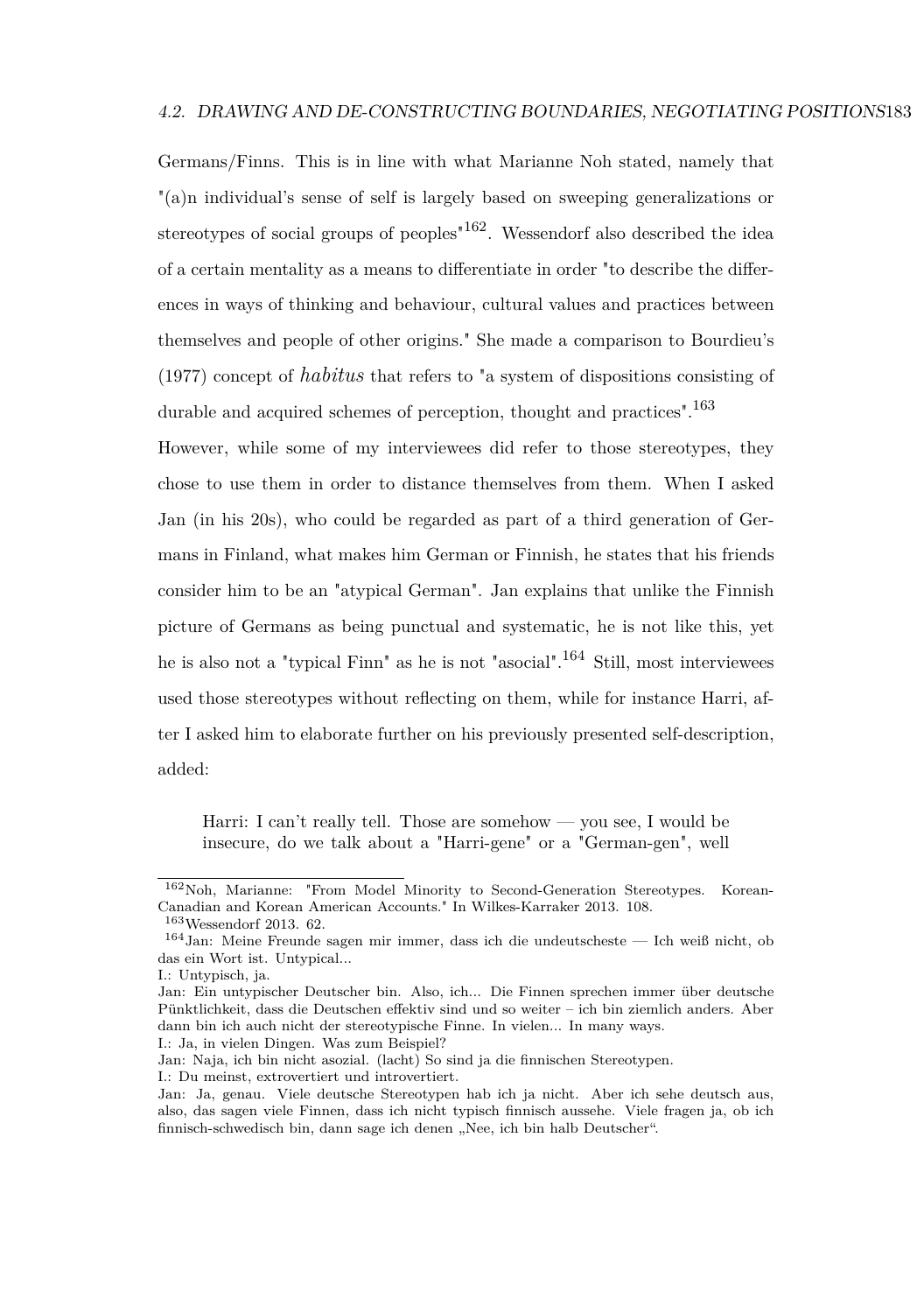— that would mix a bit with this matter.<sup>165</sup>

I deem this to be a very important point and am surprised that none of the other interviewees reflected on it, but instead they accepted me suggesting those admittedly stiff categories of Germanness and Finnishness and did in fact use these categories by themselves. Nonetheless Harri's comment points towards a significant question: Certainly one gets shaped by their surroundings and socialisation. However, there might be a part of our own person, our personality, our character that makes us act, think and feel in a certain way. The extent to which this part occurs stays unclear, however, we need to be aware of the fact that the words of my interlocutors can not be put solely into a German-Finnish framework, but still have to be taken as unique stories, forming a flexible and changeable picture based on a person's experiences, but also their personality.

As shown above, many of the participants in my study chose to use labels to describe what they regarded as German or Finnish in order to express their personal position within those frameworks. In most cases they charged those labels either positively or negatively and depending on this, my interviewees positioned themselves to be close to a certain attribute, or tried to distance themselves from it. Despite this, also opposing attitudes about one and the same aspect were described. This ambivalence showed up most clearly in the conversation I had with Lukas and serves as a manifestation of an as-well-asposition I presented before:

Lukas: It is always the same things that are good in some situations and bad in others. So, for example I sometimes see the Finnish reservation or politeness, which also exists in a work-environment, I find them quite pleasant, on the other hand one sometimes gets annoyed, why the other doesn't just say what he thinks, why does

 $^{165}\rm{Harri:}$ Kann ich nicht direkt sagen. Das sind dann irgendwie so — guck mal, ich wäre unsicher, sprechen wir da jetzt über das "Harri-Gen" oder das "Deutsche-Gen", also — würde sich ein bisschen vermischen mit der Sache.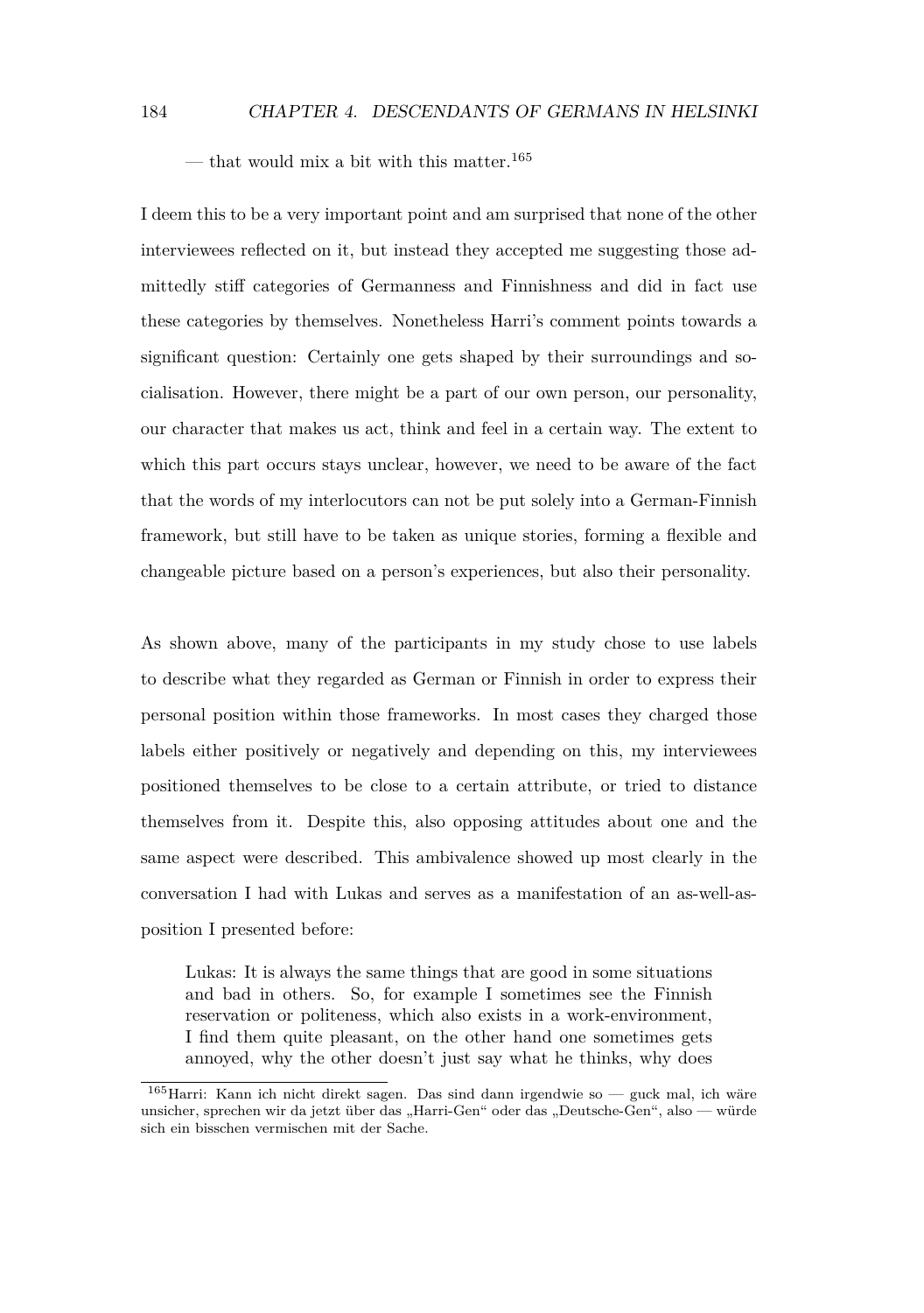#### 4.2. DRAWING AND DE-CONSTRUCTING BOUNDARIES, NEGOTIATING POSITIONS185

he always have to be so reluctant - it's always the same, the same things that in some situations one gets annoyed at and in other one likes them. (...) And in Germany, I think, sometimes there is too much straightforwardness or that one — needs to talk the whole time.  $(laughs)^{166}$ 

Thinking of what other interlocutors told me and putting the single quotes in a mutual context, the same, seemingly contradictory positions can be found, also from the first generation migrants. While interviewees like Doris and Darius complained about Germans getting too close to each other, Doris for instance also expressed awareness about foreigners complaining about too much distance between people in Finland and even seeing the less intimate social life as a reason to leave<sup>167</sup>. References to aspects of life in Germany or Finland or also certain behavioural patterns of Germans and Finns served as landmarks on the path of (self-)positioning, and the fact that some points were sometimes seen as *both* positive *and* negative by one and the same interlocutor might also tell us a lot about a person's location, once more giving proof that the world comes in many different shades between black and white.

As this passage illustrated, strategies of positioning oneself were miscellaneous, ranging from concrete aspects like traditions, habits or the meaning of passports to more interior processes such as a personal self-perception or the perception through respectively in contrast to others. Moreover, those strategies were by no means absolute and unchangeable. Instead, the participants in my study explained how their feeling of belonging changed during their lives and how they

 $^{166}\rm{Lukas:}$  Das sind immer so die gleichen Sachen, die in manchen Situationen gut sind und in manchen schlecht. Also, ich seh' zum Beispiel manchmal die finnische Zurückhaltung oder die Höflichkeit, die es ja auch im Arbeitsfeld oder so gibt, finde ich ganz angenehm, zum anderen Teil ärgert man sich manchmal auch, warum der andere nicht einfach sagt, was er denkt, warum er immer so zurückhaltend sein muss - das sind immer die gleichen, die gleichen Sachen, die einen in manchen Situationen ärgern und in manchen toll findet. (...) Und in Deutschland, denke ich mal, manchmal das zu direkte oder dass man da zu — die ganze Zeit reden müsste. (lacht)

<sup>167</sup>See interview with Doris.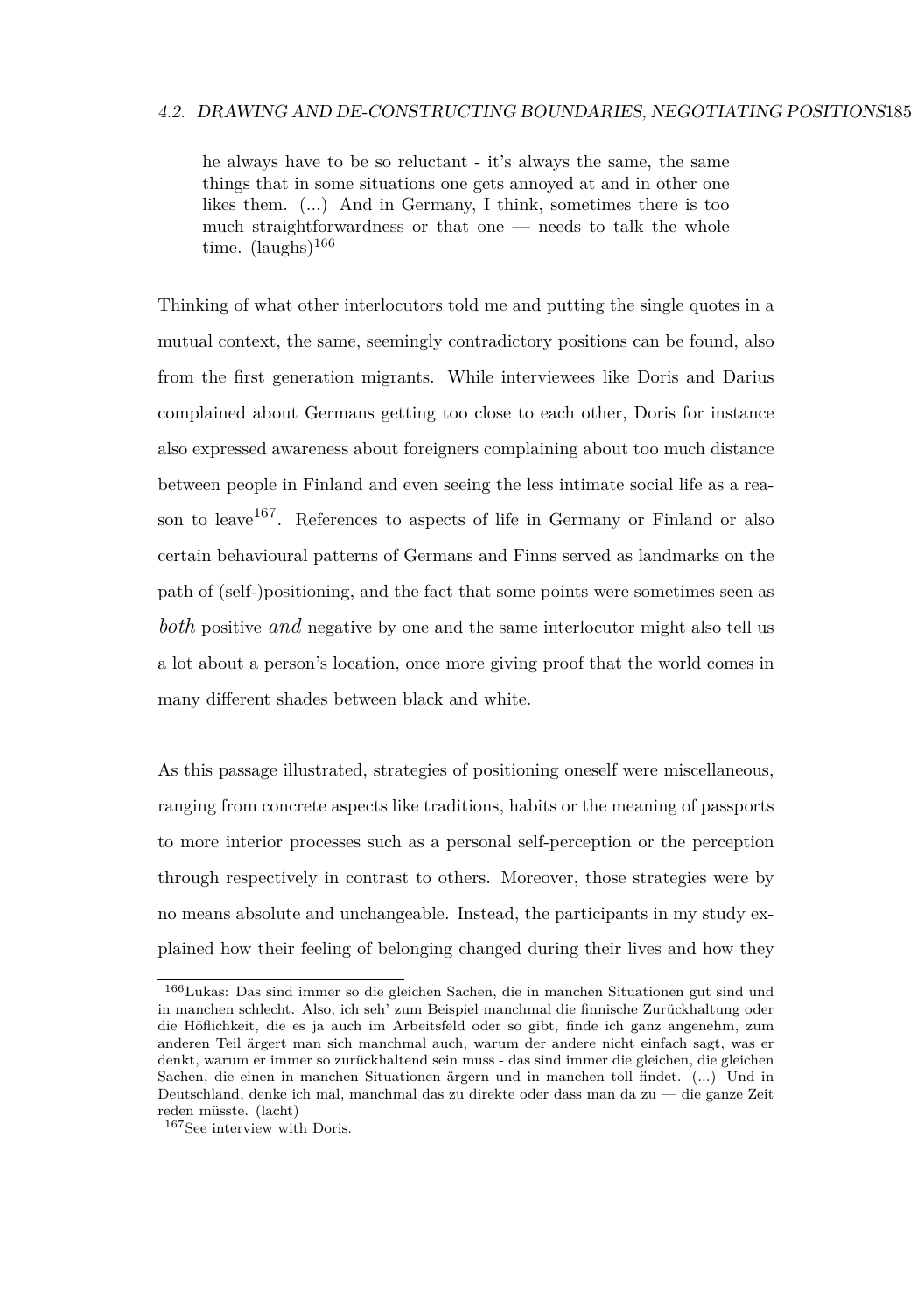often were of situational character, depending on place and people. They confirmed what Stuart Hall stated about identity as being "fluid and flexible"<sup>168</sup>, even though I dare say this is not only true for people of migrant background, but for every single one of us. Nevertheless, as many people are coined by ideas of nation-states with national cultures and identities, it seems particularly interesting to explore the numerous variations in the process of self-identification when looking at people who grew up with several of such frameworks. What appeared to be unequivocal was an overall positive attitude towards possessing a bi-cultural or even a multi-cultural background, which will be presented in the next section on the "impact of mobility".

# **4.3 The impact of mobility**

As I illustrated, for descendants of migrants the knowledge of their family history forms grounds for specific manifestations of self-understanding. These can be vague and blurry at times, or tangible at other times. Furthermore, this self-understanding of migrants' descendants may have considerable impact on their life-choices and strategies to find their place in the world. In the following pages I will present how the mobility of this descendant generation influenced their life, the choices they made and the paths they took. It links to Helen Lee's call to look at descendants of migrants as people who are "actively engaging in transnational practices themselves" rather than being only "passively transnational" through their parent's and ancestors' movements<sup>169</sup>.

 $\frac{168}{169}$ Hirvi 2013. 23.<br><sup>169</sup>See Lee 2008. 11.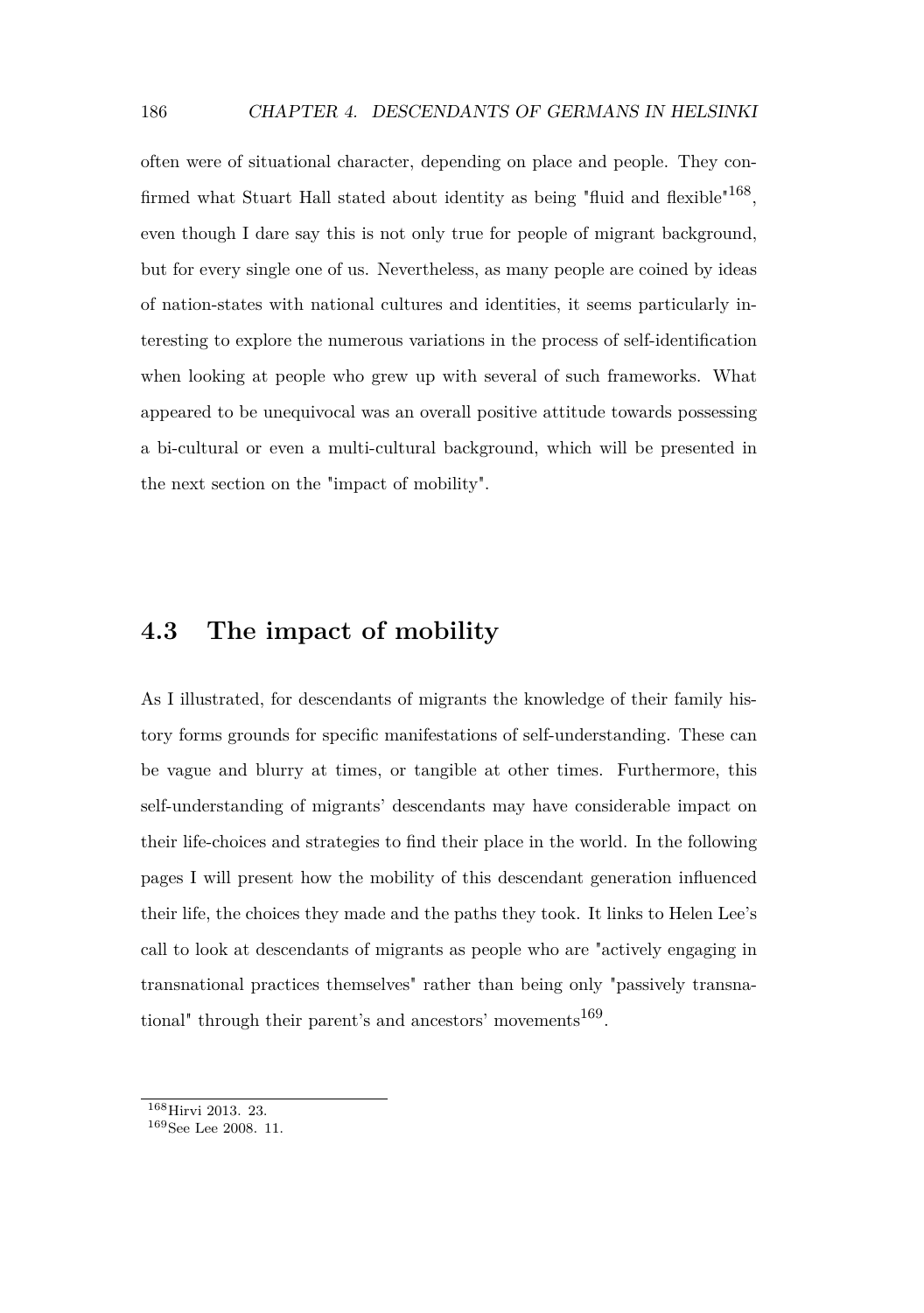#### **4.3.1 Summer illusions vs. reality**

I argue that the mobile life my interviewees experienced even as children had great influence on their life choices and their personal feeling of belonging. All of them had frequent contacts with two countries, Germany and Finland. Some lived longer periods in the other country, others went there only for the summer months. Those annual trips should not be regarded solely as holidays, as for the families they often meant more than that. They helped to cure possible home-sickness of the parent(s), helped to maintain and strengthen transnational family ties and contacts as well as raising bilingual children and with a knowledge of both German and Finnish culture.

For many interviewees, those stays were characterised by nice experiences, and several described having developed a "summer-illusion" or "holiday-illusion" of Germany, or respectively, Finland: - a thoroughly good picture of freedom in different interpretations, being allowed to do things they normally were not allowed to do, getting to eat things they did not have at home, and just enjoying the days with fewer restrictions. Lari, who was born in the Germany of the 1980s and moved with his German-Finnish family to Finland aged six, pictures vivid memories of his vacations in Germany:

Lari: As a child that was, that was always like holiday, of course. As a child it always was very, very nice there. Everyone was happy that you were there, one got loads of —

I: Attention —

Lari: Yes, attention, always got those fifty or a hundred Marks from someone or fifty Marks from the godfather and then we went to Karstadt<sup>170</sup> and I got my Herpa-lorries<sup>171</sup>, which you couldn't get in Finland, there was Nutella<sup>172</sup>, which wasn't available in Finland, and then there was Hohes  $C^{173}$ , which wasn't available in Finland, then at the bakery you got those cherry-ehm-lollipops, which were

 $170\,\mathrm{German}$  chain of shopping malls. 171Toy.<br>
172Chocolate spread. 173Brand of orange juice.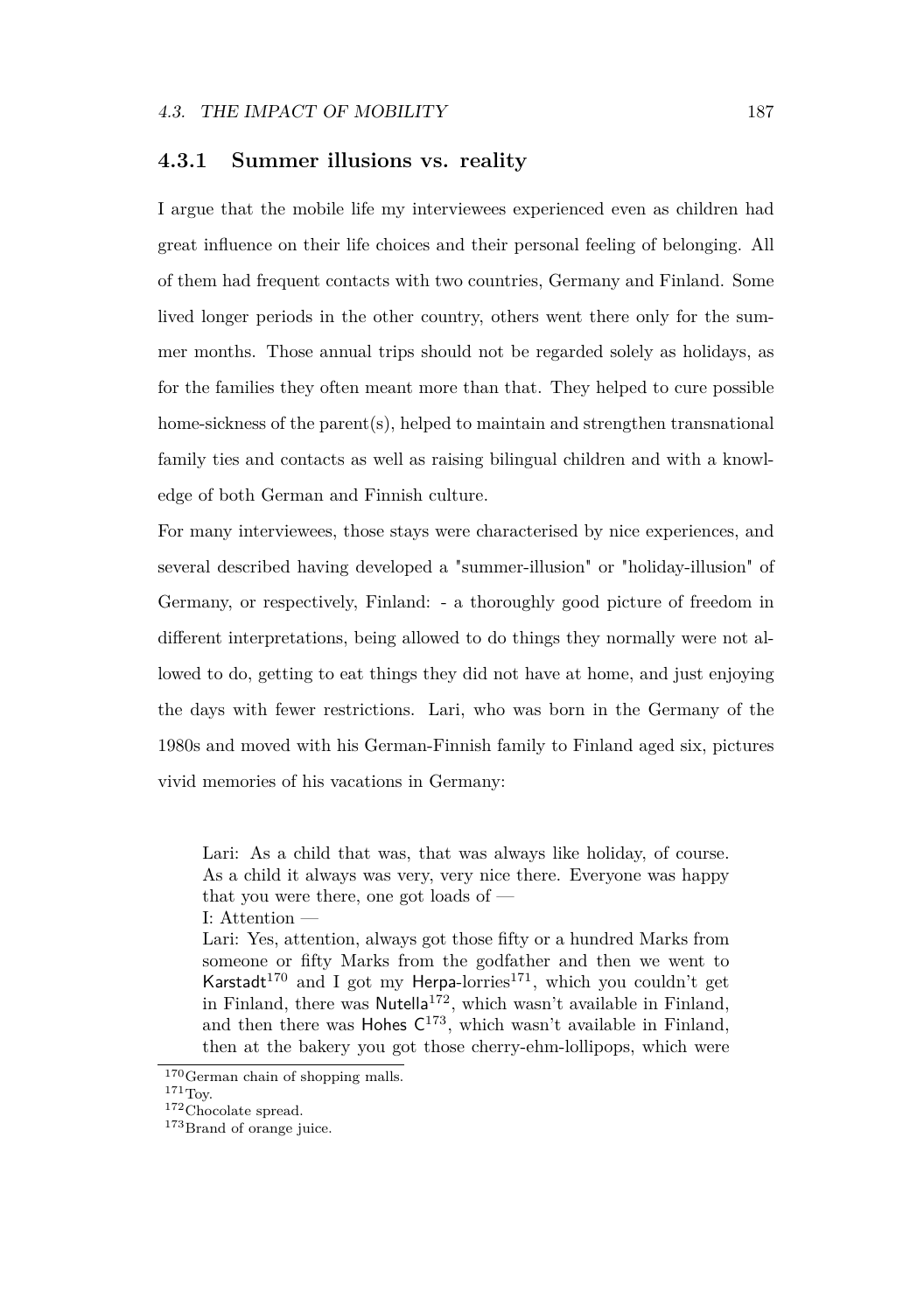not available in Finland — first of all one did not go to a bakery in Finland and then those cherry lollipops were not available. That was very nice. And there were croquettes and Holzfäller-steak and such things. One always had some certain things.

Then at ages 13, 14, 15 actually, during the teenage years, I was of the opinion that, immediately, as soon as I could, I would move to Germany, where the world is still ideal and well. Because, at ages 13, 14, 15 it already was kind of OK in Germany to go to a pub, one was kind of allowed to do such adult things, one could accompany other people, even if it was in a familial circle, one was allowed to go with them to the pub. And then there were the children and the adults and then one maybe even got a small beer with 15 and was allowed to play billiards - that was actually the big life. That was absolutely awesome. - Unthinkable in Finland!  $(...)^{174}$ 

Similar positive views could be found in sequences in which people described their summer months in Finland, just with different explanations for them, for instance the quiet and peacefulness when being at the family's mökki and being so close to nature. For others, their positive image of Finland was constructed by what they heard about it from afar, for instance the sports and unusual competitions Finland is known for worldwide<sup>175</sup>. These observations go along

I.: Handy-Weitwerfen, ja...

 $^{174}\rm{L}$ . Als Kind war das, das war natürlich immer Urlaub. Als Kind, das war immer sehr sehr schön da. Alle haben sich gefreut, dass man da war, man hat unheimlich viel — I.: Aufmerksamkeit —

Lari: Ja, Aufmerksamkeit bekommen, hat dann auch immer diese fünfzig oder hundert Mark von irgendwem bekommen oder fünfzig Mark vom Patenonkel und sind wir dann nach Karstadt gegangen und dann habe ich meine Herpa-LKWs gekauft, die man in Finnland nicht bekam, da gab es Nutella, das es in Finnland nicht gab, und dann gab es Hohes C, das es in Finnland nicht gab, dann gab es beim Bäcker diese Kirsch-ehm-lutscher, die es in Finnland erst einmal ist man in Finnland nicht zum Bäcker und dann gab es nicht diese Kirschlutscher. Das war sehr schön. Und Kroketten gab es dann und Holzfäller-Steak und solche Sachen. Man hat immer so bestimmte Sachen gehabt.

Dann mit 13, 14, 15 eigentlich, wo dann so die Teenagerjahre waren, da war ich dann eigentlich der Meinung, sofort, wenn ich kann, ziehe ich dann nach Deutschland, da ist die Welt noch heil und gut. Weil, mit 13, 14, 15 war es in Deutschland dann schon halbwegs OK, in die Kneipe zu gehen, man durfte halbwegs so Erwachsenensachen machen, man konnte irgendwo mit Leuten mit, auch wenn es in familiären Kreisen war, man durfte mit in die Kneipe. Und dann waren die Kinder da und die Erwachsenen da und dann hat man vielleicht sogar ein kleines Bier bekommen mit 15 und durfte Billard spielen – das war eigentlich so das große Leben. Das war absolut geil. - In Finnland unvorstellbar! (...)

<sup>175</sup>Lasse: (...) Und so das war für mich immer so das Finnische, dass man diese freien Sachen macht und dann hab' ich gehört von diesen Stiefel-Weitwürfen und —

Lasse: Handy-Weitwürfen und sowas, und so was hat schon mein Finnlandbild geprägt (...) so ein Bild von Finnland, das halt so nicht existiert. So aus Ski-Weitsprung und ach... Skispringen und Sisu und dieses, das ist geprägt von lauter so positiven Sachen. Und wahrscheinlich total verklärtes und romantisches Bild von Finnland (...).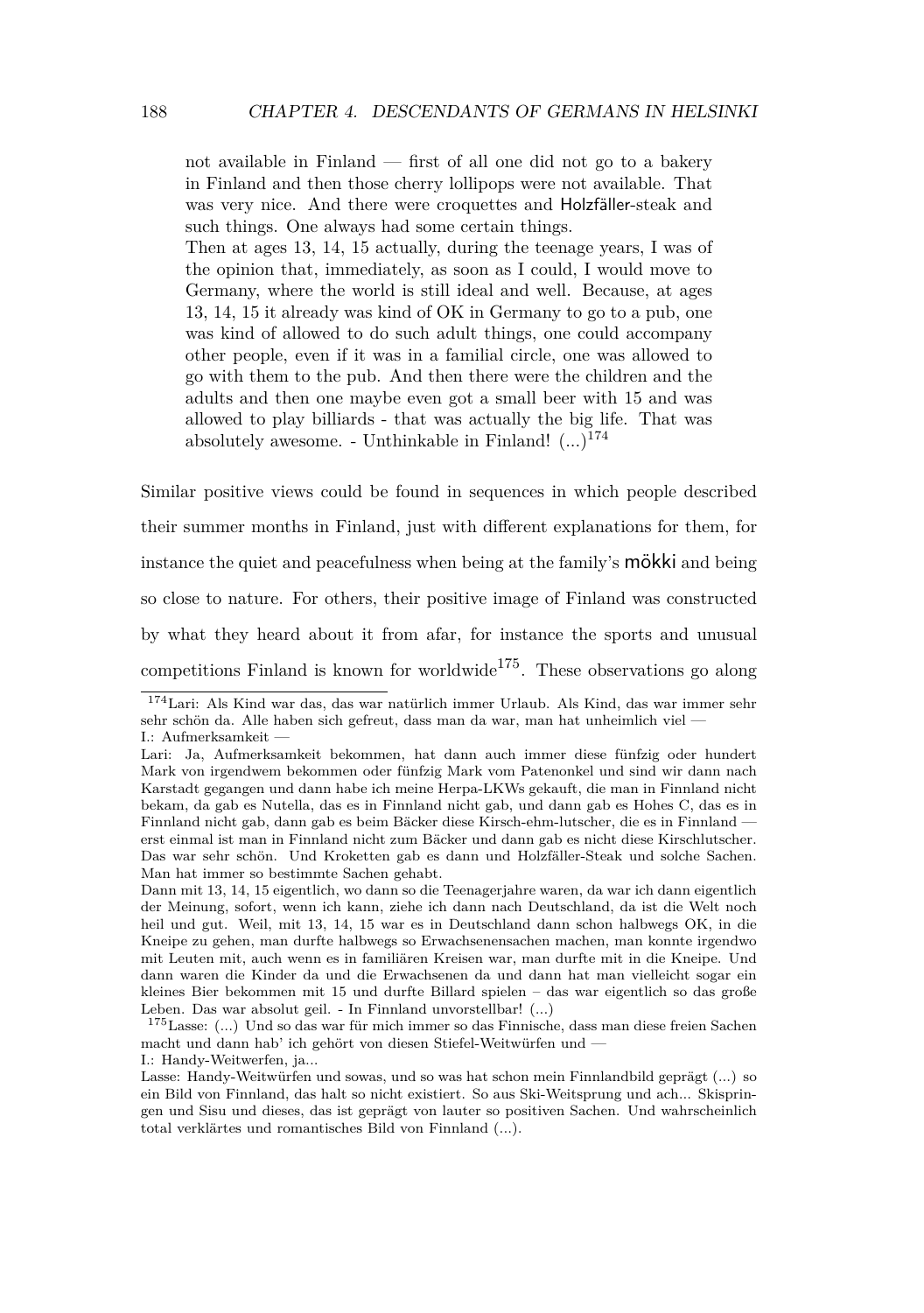the line of what other scholars also found out, for instance Helen Lee, who even goes so far as calling those visits one of the most important "strategies" to connect children with the home country of the parent(s) and to "reaffirm their sense of cultural identity<sup>"176</sup>.

As seen in the excerpt from Lari's interview, in which he elaborates on childhood memories of his holiday trips to Germany, those "illusions"<sup>177</sup> my interlocutors had of the other country often resulted in the desire to move there. Many of them did and what often followed, was a clash between the summer illusion and "reality", as perceived once actually living there<sup>178</sup>. Going back to the talk I had with Lari, he continued telling me how, as a young adult, he had his first experiences of working life with Germany and Germans:

Lari: (...) and that was basically the first time that I was there outside of that holiday context. And actually, thinking of the countries of Europe, Germany was not my thing. (...) Germany was, (...) where it was always grey, the streets were bad, where people were grumpy, where you have trouble with officials, where everyday communication between people is actually quite arrogant and aggressive; didn't like it at all. Then I had years of break from Germany again. (...) But now I can separate a bit better again between holiday-Germany and profession-Germany, I still don't like the profession-Germany, but for a holiday it's quite OK. I like going to [Germany] for a long weekend or a week; longer I don't really need to be there.

I do like eating my rolls for breakfast [father Dieter agrees], then I eat Currywurst or... - For me a German dish is Döner. No, seriously! When I go to [Germany], I won't be looking for Bratwurst<sup>179</sup>, I will be looking for Döner<sup>180</sup>. And I'm quite happy, Monday morning at breakfast there will be Mohnbrötchen<sup>181</sup>; Nutella is not the thing anymore, as nowadays it's also available here, and jams are also available here. Only in the 90s Finland got (incompr.) for the

 $^{176}\rm{Lee}$  2008. 20.  $^{177}\rm{When}$  using this term, I draw on terms used in the interviews in order to describe idealistic pictures my interviewees got during their visits, which emerged due to the exceptional situation when being on holiday.

<sup>178</sup>I do not want to imply that experiences while being on holiday were not "real". However, it refers to descriptions of holiday impressions as "illusions", which thus consequently leads to calling everyday life experiences "reality".

<sup>&</sup>lt;sup>179</sup>German fried sausage.<br><sup>180</sup>Doner/Kebab. <sup>181</sup>Buns with poppy seeds.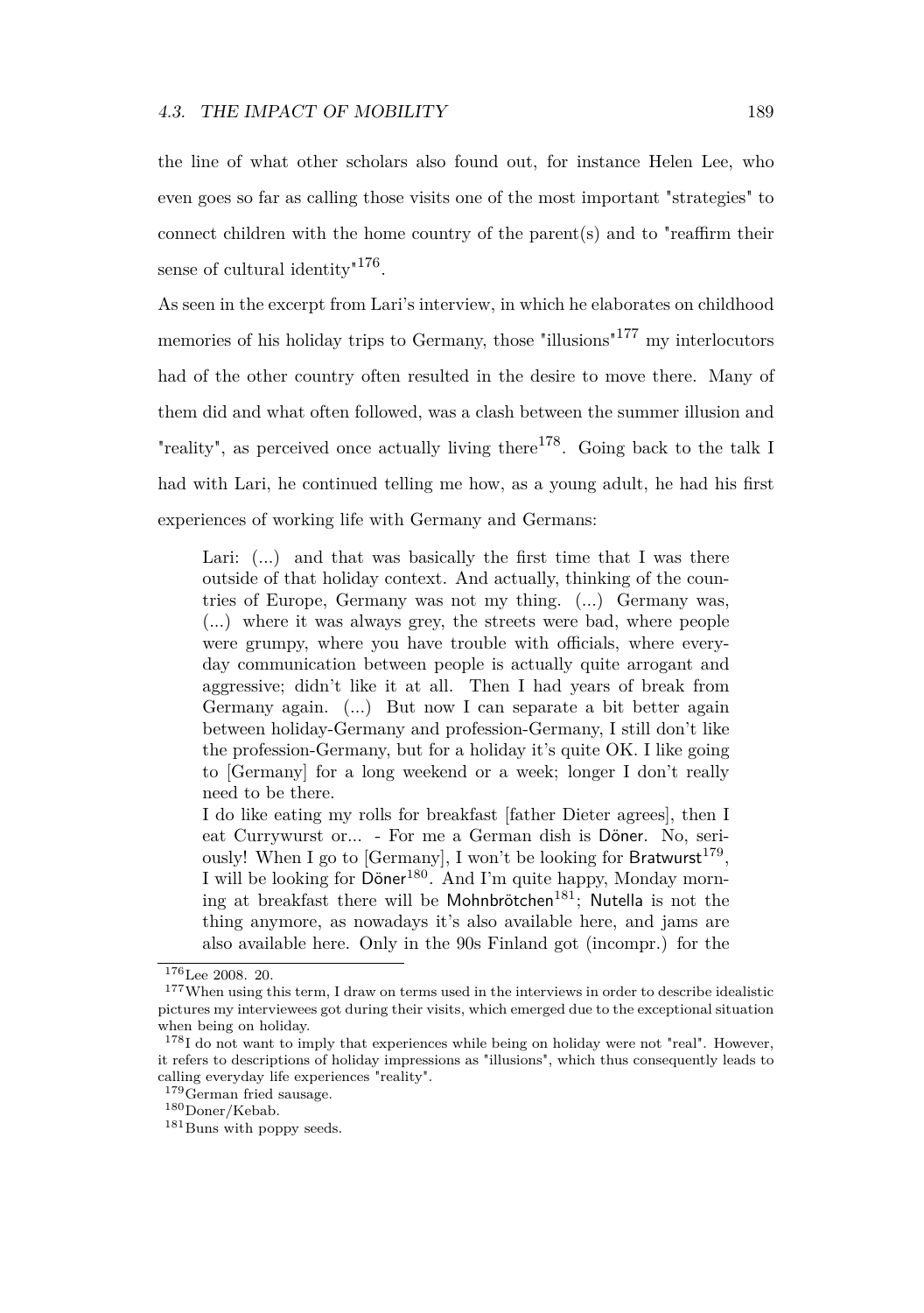first time orange juice in supermarkets with ehm... fruit pulp, until then that was basically only available in Germany. So that's also no reason anymore for going to Germany.<sup>182</sup>

Before Lari unfolded all those memories, he had stated that he "just started thinking about it" and realised that he had "a certain diversity" in his attitude towards Germany and explains that the way he thought about it as a child was different from when he was a teenager, which yet again was different when he was 20, 25 and today.<sup>183</sup> For him, the contact he had with Germany at different stages of his life was shaped by multiple impressions which then had great impact on his attitude towards the country and in this his wish to go or live there.

Lari's remarks show what I consider to be true for many people of mixed ethnic or otherwise transnational background: even his early childhood experiences were coined by an intense relationship to two countries and cultures, more intense as probably is the case for children whose international contacts are restricted to media or a few weeks of vacation. Similar statements were made

in Deutschland. Ist also auch kein Grund mehr, nach Deutschland zu fahren.

<sup>182</sup>Lari: (...) und das war eigentlich das erste Mal, das ich so außerhalb von diesem Urlaubskontext da gewesen bin. Und da war eigentlich so, wenn man jetzt an die Länder in Europa denkt, Deutschland nicht mein Ding. (...) Deutschland war da (...) das, wo es immer grau war, die Straßen schlecht waren, wo die Leute stinkig sind, wo man Ärger mit den Beamten hat, wo die Kommunikation zwischen Leuten im Alltag eigentlich unheimlich arrogant und aggressiv ist; hat mir überhaupt nicht gefallen. Dann hatte ich auch jahrelang wieder Pause mit Deutschland. (...) Ich kann das jetzt aber auch wieder ein bisschen besser trennen, was Urlaub-Deutschland ist und was Beruf-Deutschland ist, ich mag das Beruf-Deutschland immer noch nicht gerne, aber für den Urlaub ist es ganz OK. Ich fahr gerne mal nach [Deutschland], für ein langes Wochenende oder eine Woche; mehr muss ich das dann auch nicht haben. Ich esse meine Brötchen ganz gerne zum Frühstück [Vater Dieter stimmt zu], ich esse dann die Curry-Wurst oder... - Für mich ist ja ein deutsches Essen ein Döner schon. Nee, ehrlich! Wenn ich nach [Deutschland] fahre, ich such mir keine Bratwurst, ich such mir einen Döner. Und ich bin ganz zufrieden, Montag beim Frühstück gibt es wieder Mohnbrötchen; Nutella ist nicht mehr so das Ding, weil Nutella gibt es heutzutage auch hier, und Marmeladen gibt es heutzutage schon hier. Finnland bekam ja erst Mitte 90er mit (unv.) das erste Mal einen O-Saft in die Supermärkte mit ehm. . . Obstfleisch drin, bis dahin gab es das eigentlich nur

 $183$ Lari: Ich habe eigentlich so eine — Ich habe gerade eben angefangen, darüber nachzudenken, aber ich habe eigentlich so eine gewisse Diversität in der Einstellung gegenüber Deutschland, die sich eigentlich über die Jahre aufgebaut hat. So, wie ich als Kind gedacht habe, so habe ich nicht mehr als Teenager gedacht, so habe ich nicht mehr mit 20 gedacht, so habe ich nicht mehr mit 25 gedacht und so denke ich wiederum heute nicht mehr. Ich habe jetzt so im Laufe der Jahre unheimlich viele verschiedene Einstellungen zu dem Ganzen gehabt.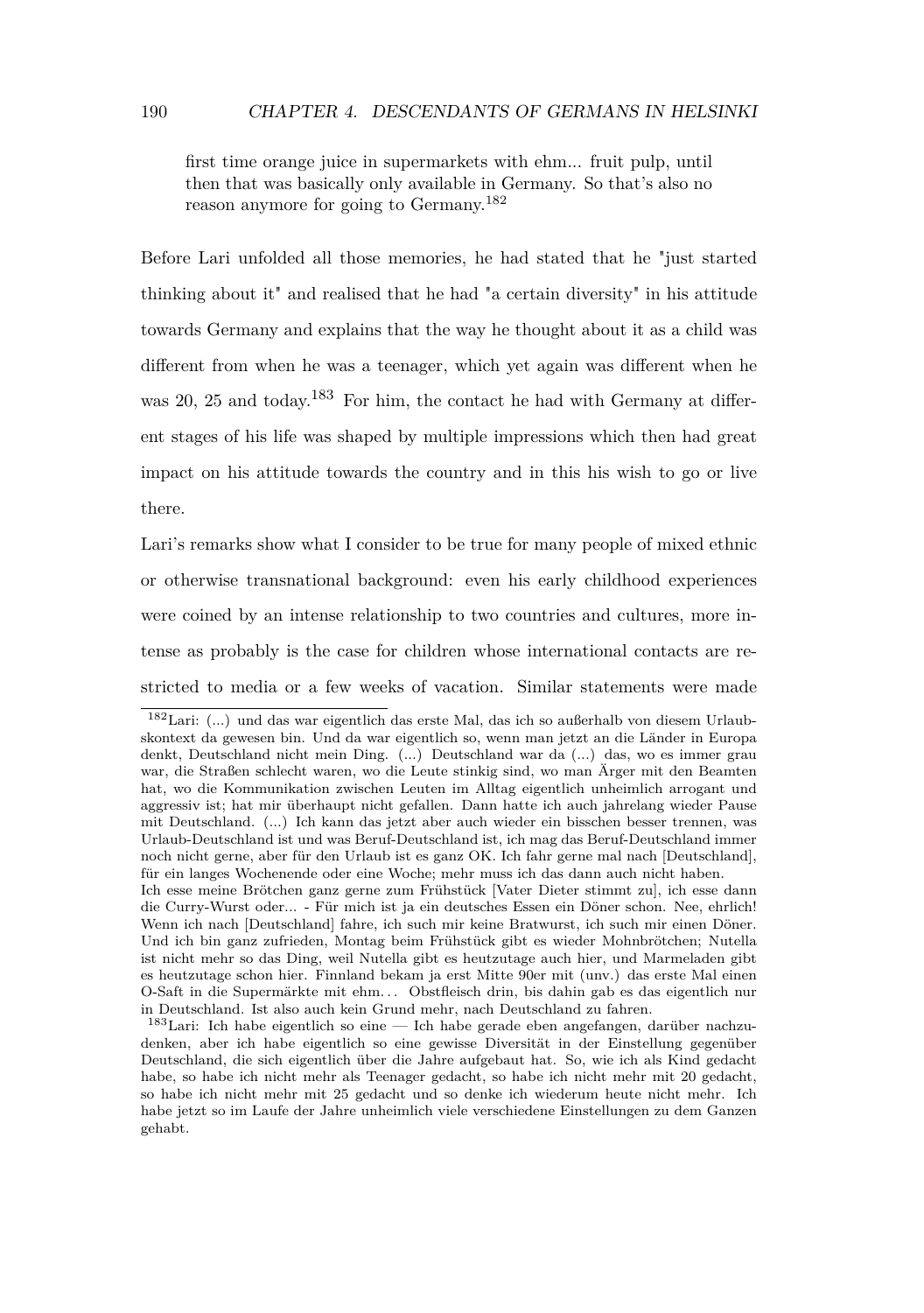by scholars such as Michael Braun and Walter Müller, who stressed that "migrants can relate, in addition to supra-national units, to two different countries in a much more encompassing sense than members of national populations with transnational contacts"184.

However, even though Lari was sure he would move to Germany when he was a teenager, he never did, as his adult experiences with "profession Germany" were apparently already disillusioning him enough to change his mind. As he acknowledges, he enjoys going there once in a while for short private trips, but living and working there is not an option for him. By describing how certain things, particularly related to cuisine, lost meaning for him, Lari in a sense deconstructs his summer illusion of Germany. It once more underlines how his attitude towards Germany changed with time and - in this case also with the effects of globalisation such as the increased mobility of goods worldwide.

Concerning possible illusions about the respective country, growing up with both German and Finnish influences could also entail other consequences. Here, I want to draw on the interview with Hans and Jonas, one of the two fatherson conversations I had. As I explained earlier, both Hans and Jonas went to Germany to work for a while, and pictured the time as follows:

Hans: (...) And I thought that it would be like my second home, Germany - that was quite a culture shock for me. Even though I did not have any problems with the language, but the way people worked [there], was completely different than what I was used to from Finland. - So, that was really exhausting for me there. (...) There was too much friction between people, all the time with someone else, someone complained about something or wanted something differently. One wasn't used to that here  $(...)$ .

Jonas: But I think with you that was different, with me the shock was much smaller, because my expectations were completely different (...). I went there as a Finn and you are so much more German and maybe you had the expectation that you could just - access

<sup>184</sup>Braun; and Müller 2012. 264.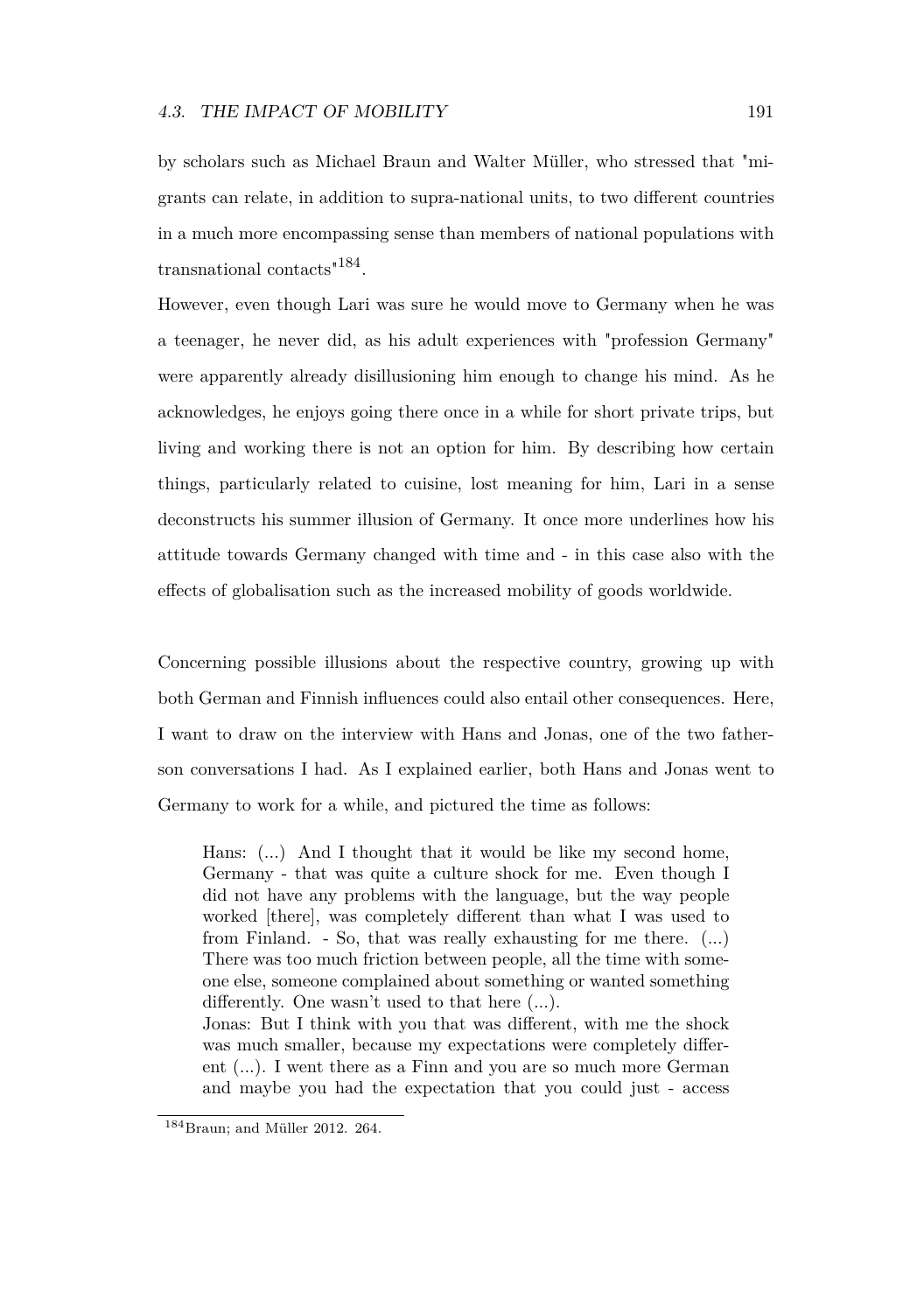straight away.<sup>185</sup>

Hans grew up bilingually and with Finnish-German socialisation. Apparently he clearly identified strongly as German and believed he could simply slip into German society and become part of it without difficulty. A bit further below, Hans adds that he had to learn that Germans abroad are different than Germans in Germany, therefore his impression of Germans was based on wrong grounds as it was drawn on Finland-Germans, who were "more open, more flexible" than Germans living in Germany.<sup>186</sup> This can be seen in the light of John Gumperz' differentiation between "linguistic competence" and the "much more significant communication competence", which enables "in a world of strangers (...) to detect the social norms and values of the group and to act according and conformally to them<sup> $187$ </sup>. Regarding the remark by Hans, his son Jonas explains that his father was "so much more" German than himself and this made him have too high expectations which were bound to lead to disappointment. As presented earlier, when Jonas went to Germany to work there, he "went there as a Finn", with different expectations than his father used to have. It becomes visible here how someone's mobility and opportunities are interlinked with their self-identification. Hans, whose German identification was stronger than that of his son, was confronted with what he calls a "culture shock", when living and

<sup>185</sup>Hans: Und ich dachte, das wäre wie eine zweite Heimat, Deutschland - das war ein gewaltiger Kulturschock für mich. Also, obwohl ich schon von der Sprache her wirklich nichts, keine Probleme hatte, aber die Art, wie die Leute [dort] gearbeitet haben, das war total anders, als ich das gewöhnt war in Finnland. - Also, es war für mich schon sehr anstrengend da. (...) Das ist irgendwie - das machte zu viele Reibereien mit den Leuten, ständig mit irgendjemandem, also jemand hat sich über irgendwas beschwert oder wollte was anders. Das war man her nicht gewohnt (...).

Jonas: Aber ich glaub', bei dir war das anders, also bei mir war der Schock kleiner, weil meine Erwartungen waren ganz anders (...). Und ich, ich bin als Finne hingegangen eigentlich schon und du bist viel mehr deutsch und du hattest vielleicht die Erwartungen auch mehr, dass du — direkt einsteigen kannst

<sup>186</sup>Hans: (...) Und ich dachte eigentlich, (...) ich würde Deutsche gut kennen und kennen, wie die denken, aber so Auslandsdeutsche sind ganz anders als Deutsche im Inland. Hier im Ausland, gerade die Deutschen, die in Finnland wohnen, sind vom Charakter her - ich weiss nicht, ob man das sagen kann - irgendwie offener, flexibler.

<sup>187</sup>Schellenberger 2011. 178, translated by author.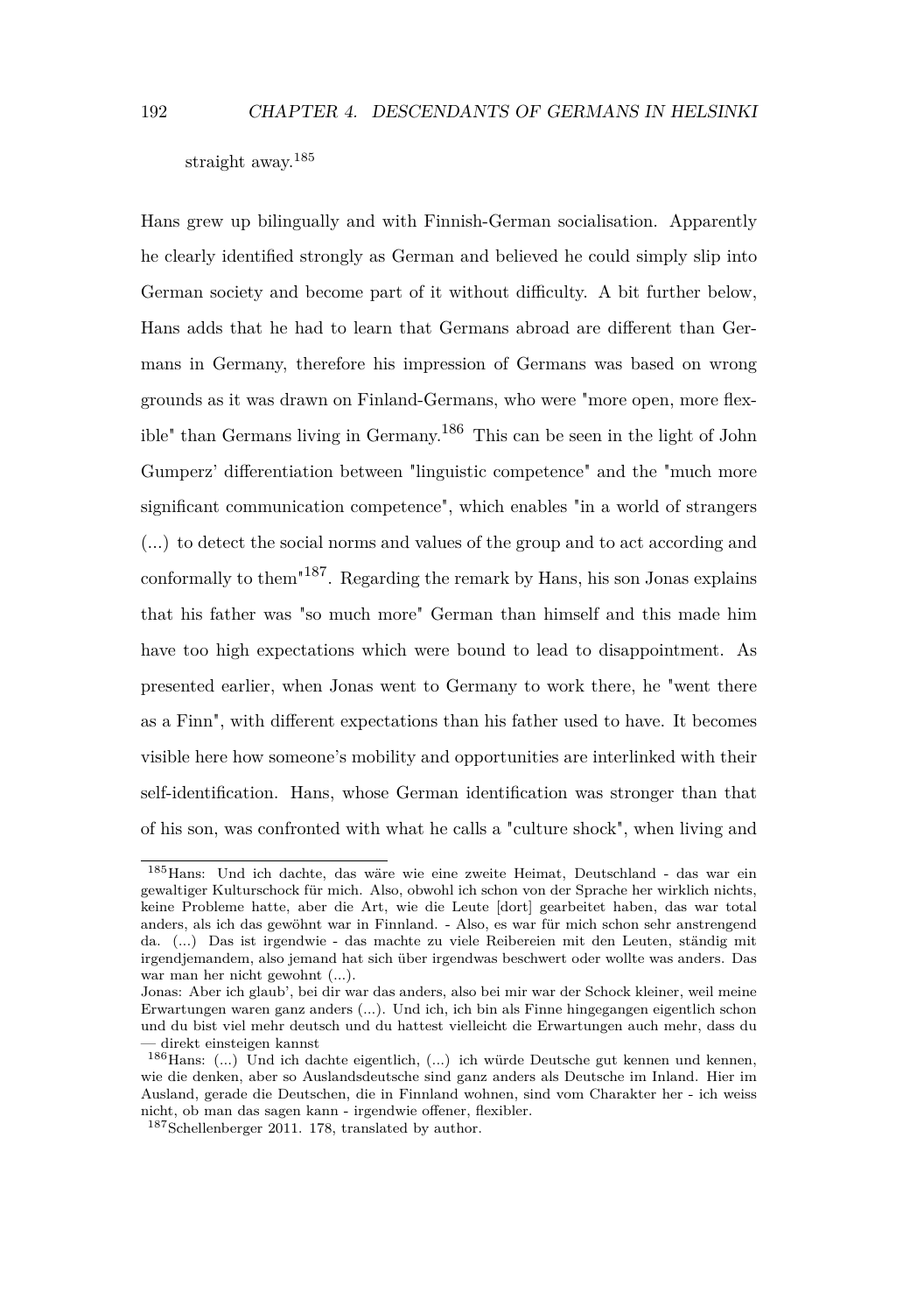working in Germany for the first time. On the other hand, his son Jonas, who said that he went to Germany "as a Finn", experienced even a strengthening of his Finnish identification when living there as he started to miss "Finnish things".<sup>188</sup>

The inter-connectedness between visits to the parents' country of origin and a personal feeling of belonging was discovered by other scholars, for instance Lotta Weckström in her study on Finnish descendants in Sweden<sup>189</sup>, but also Susanne Wessendorf, whose research focused on descendants of Italians living in Switzerland. According to her findings, positive experiences when being on holiday in Italy could strengthen a feeling of belonging to Italy while "experiences of exclusion could lead to a feeling of detachment and an increased awareness of cultural difference<sup> $190$ </sup>. Moreover, a "feeling of belonging, fed by their parents' nostalgia for the homeland and by their dream of returning to Italy, can change radically once members of the second generation settle there and are confronted with the realities of everyday life. In this way, certain ties of 'being rooted' in southern Italy are called into question and the homeland evolves into a more differentiated picture."<sup>191</sup> Even if some of my interviewees described having experienced a cultural shock, it did not seem to have gone as far as Christian Triebe suggested concerning TCKs. Triebe depicted TCKs who returned to their passport country, and in confrontation with non-TCKs there lost "a sense of who they are" and thus turned into "non-persons"192. Instead, their reactions to moving to the "other" country appear closer to Weckström's and Wessendorf's remarks, namely a re-positioning of the personal identification in one way or the other.

 $^{188}\text{See }$ chapter 4.2.2, page 161. 189<br>See Weckström 2011. 132 f. 190Wessendorf 2013. 139. 191<br/>Thid. 109. 192Triebel, Christian: "Non-Place Kids? Marc Augé's Non-Place and Third Culture Kids." In Benjamin; and Dervin 2015. 98.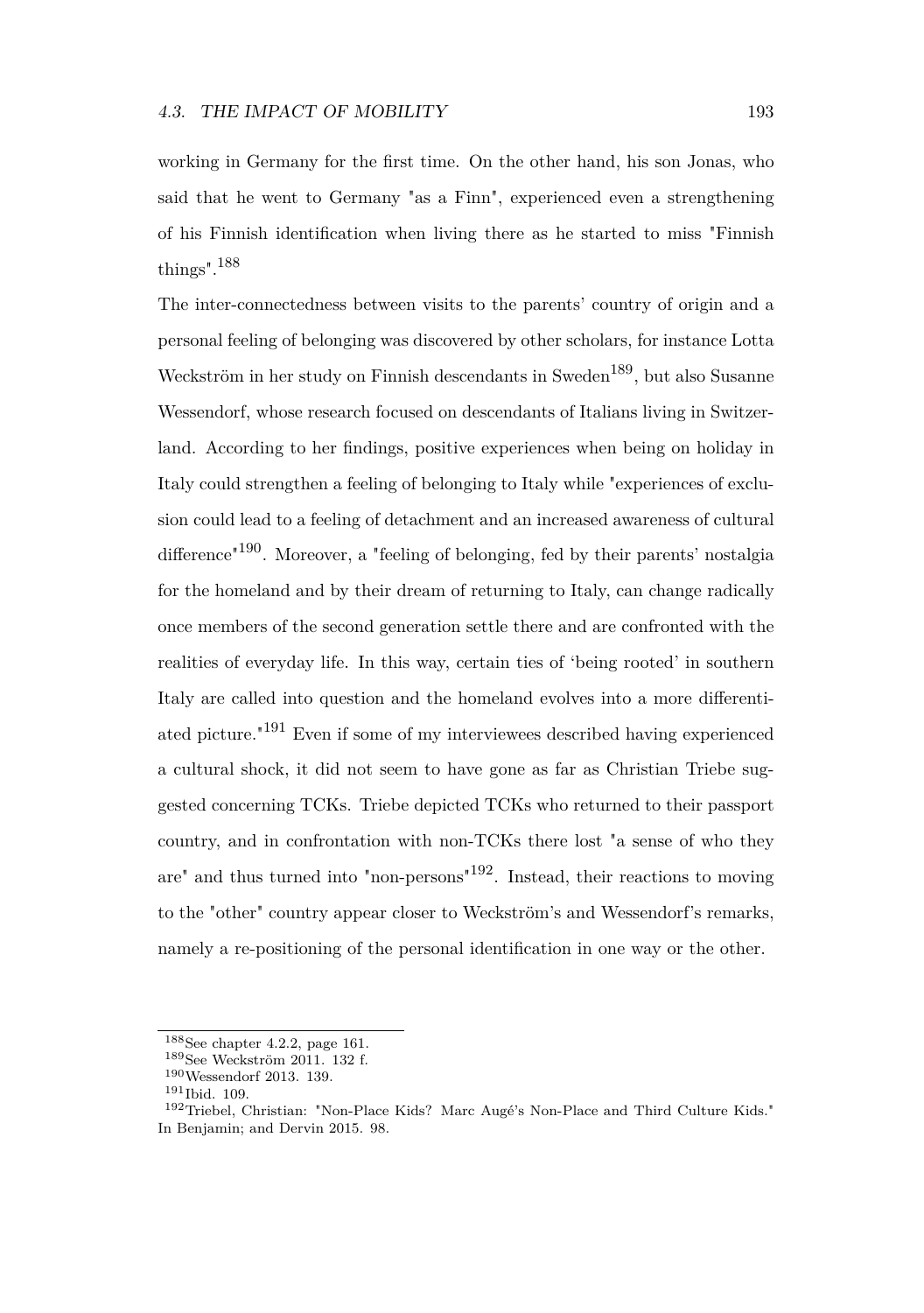### **4.3.2 Life strategies**

Having the opportunity to go to another country to see if one would want to live there, is nothing uncommon for people with a considerably wealthy background. However, going to the other country of one's ethnically mixed family might have a different meaning, as those countries are often closely attached to one's picture of oneself, one's self-identification and feeling of belonging. Like Jonas, who experienced a strengthening of his personal Finnishness when living in Germany for some years, others also went to the respective country to try if that is where they feel most at home. Jan for example decided to spend an exchange semester in Germany and as he put it, for him it was not about the studies as such, but about being able to live in Germany once in his life. He describes his experiences there as follows:

Jan: (...) But my priority was not academic; I wanted to live in Germany once in my life. (...) Well, I wanted to get this feeling of home, but there one realises that one is a bit more Finnish. You notice it, when I'm speaking German; many people answered immediately in English. Such a feeling of... (thinks) belong, so I belong here - [he uses the English expressions here] I.: "to belong" Jan: Belongingness, I didn't really get that there; that's also because of the language. But yes, I could imagine that I end up living or working in Germany.<sup>193</sup>

It shows that even though Jan really wanted to feel at home there, he could not, as he still felt more Finnish there. He links this to not being fluent in German, so by people responding in English, his feeling of not belonging there got even stronger. I dare say that there are many people who learn a language, travel

I.: "Zugehören"

 $^{193}\rm{Jan:}$   $(...)$  Aber meine Priorität war nicht akademisch; ich wollte einmal in meinem Leben in Deutschland wohnen. (...) Naja, ich wollte ein bisschen Daheim-Gefühl kriegen, aber da merkt man ja, dass ich ein bisschen mehr Finnisch bin. Das merkt man ja, wenn ich Deutsch spreche; viele Leute haben sofort auf Englisch geantwortet. So ein Gefühl von... (überlegt) belong, also I belong here –

Jan: Zugehörigkeit, so etwas habe ich nicht so richtig gekriegt; das ist auch wegen der Sprache. Aber ja, ich könnte gut denken, dass ich irgendwann in Deutschland wohne oder arbeite.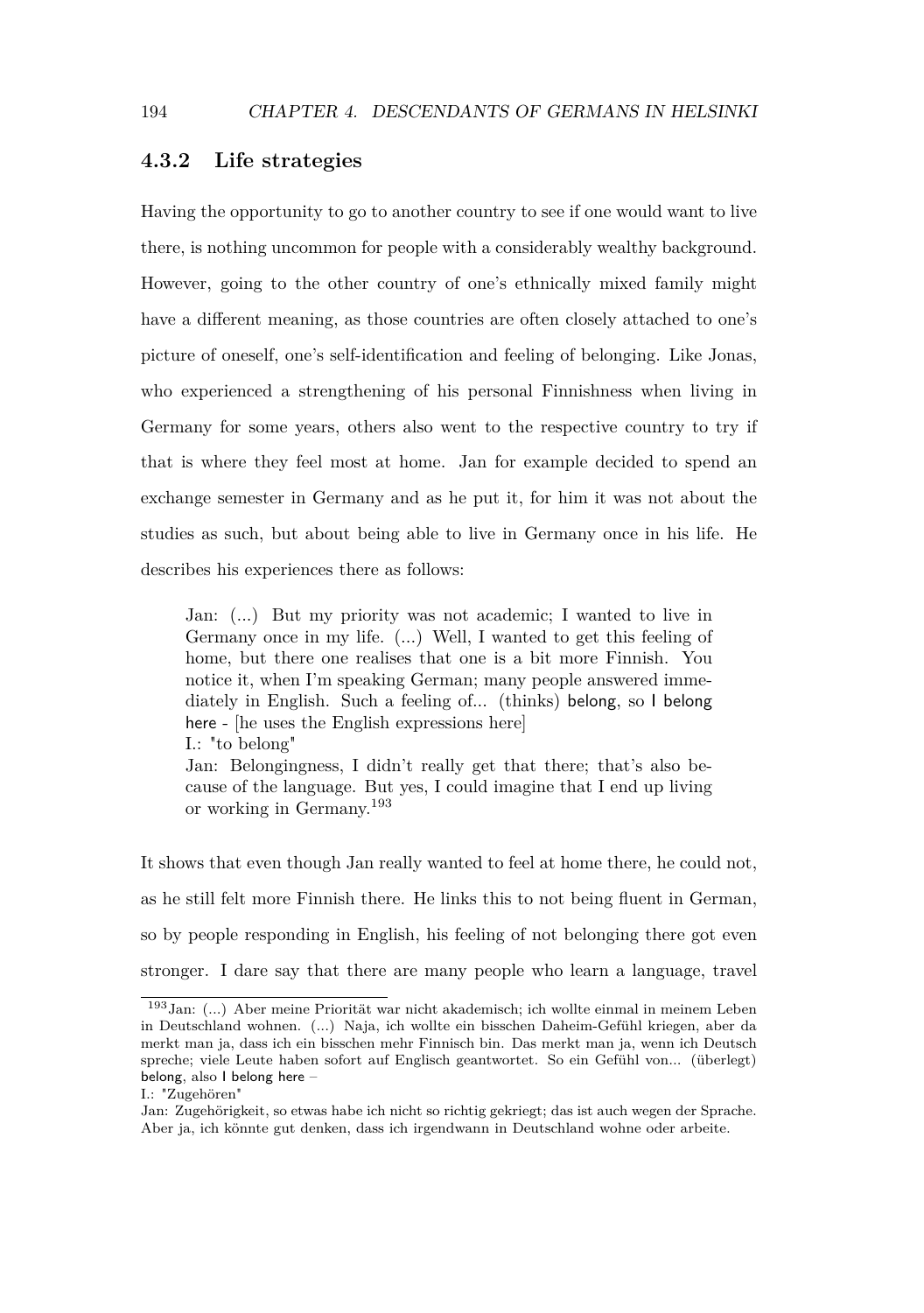the country in question and feel frustrated when locals respond in English. It signals clearly that one is an outsider, not part of the local community, and is obviously and clearly perceived and marked as such. However, for someone who has this mixed family background and who grew up knowing that he has roots in both Germany and Finland, reactions like this might feel different. This makes decisions about moving to Germany or Finland respectively, and the experiences there highly emotionally loaded - at a level that might be different from that of people who lack such an ethnic background.

Based on findings from my data, I claim that many descendants of migrants have a more favourable initial situation when it comes to moving to the country of their family, as they often can draw on linguistic and social capital stemming from their background. Thanks to the recent history of their families, descendants of migrants inherit what Kevin Hannam, Mimi Sheller and John Urry referred to as "tools"<sup>194</sup> that give them comparably easy access to their own mobile life. Those tools can be in the form of dual citizenship, social networks in both countries, but of course also social capital such as language and cultural knowledge of both places. Thus, for many of them it is relatively easy to "just go" to the other country, to try and see if they want to stay or would rather return. This strategy of trial-and-error became strongly visible in the talk I had with Heiko, in which he described a time during his early adult years in which he struggled to find his spot in life:

Heiko: And that was of course quite a critical phase for me, and okay, I was in Germany and then I came back to Finland and then I also wasn't really satisfied in Finland. And then the Finnish culture: "No, it's better in Germany!" and then I quickly went back to Germany and after a while in Germany: "No, that's also shit there!" and again. But it was just such a time, maybe two years, when I

<sup>194</sup>Hannam, Kevin; Mimi Sheller; and John Urry: "Editorial: Mobilities, Immobilities and Moorings." *Mobilities* 1, no. 1 (March 2006). 12.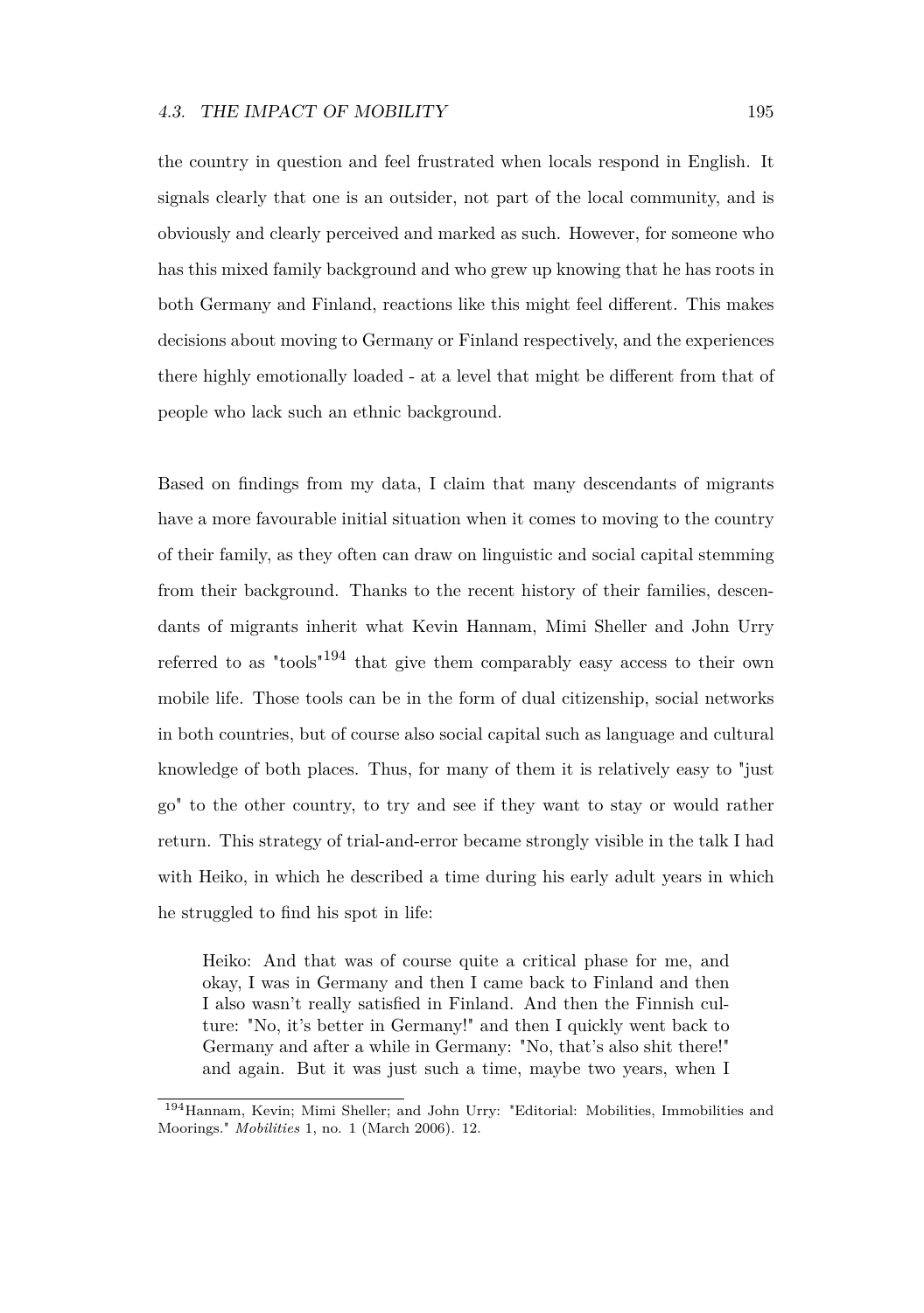didn't really know myself.  $(...)$ <sup>195</sup>

For Heiko, those years after high school were characterised by a search for direction for his life and a place to call home, a place that he felt he belonged to. This process apparently was not easy for Heiko and he ended up going back and forth between Finland and Germany, always finding reasons to leave again. When I asked him what it was that he did or did not like in the two countries, among other things, he told me of a greater openness between people in Germany. Referring to his stays in Germany as a child, he expresses appreciation of people in the neighbourhood knowing and greeting each other. Heiko does not particularly say why he decided to stay in Finland in the end, however, at the beginning of his reflections he stresses that Finland was his "**Heimat**, somehow<sup>196</sup>. Statements like Heiko's show something quite common for today's mobility and migration, which can no longer be seen as a one-way-street, but instead could rather be compared to moving from one place to another, yet not being limited to a "two-way-journey"<sup>197</sup> either. Furthermore, those sequences support what Harry Goulbourne also warned about, namely not to underestimate "identity and belongingness (...) as crucial elements driving the motor of transnational family experience<sup>"198</sup>.

Other interviewees also went back and forth between Germany and Finland - for instance it took Lena several attempts to settle down in Finland, her mother's

<sup>195</sup>Heiko: (...) Und das war natürlich so eine kritische Phase bei mir und gut, da war ich in Deutschland und dann kam ich nach Finnland zurück und dann war ich in Finnland auch nicht richtig zufrieden. Und dann die finnische Kultur: "Nein, es ist besser in Deutschland!" und dann bin ich schnell mal wieder zurück nach Deutschland und nach einer Weile in Deutschland: "Nein, das ist auch scheisse hier!" na und wieder. Aber das war so eine Zeit, so ein, zwei Jahre, wo ich nicht richtig wusste. (...)

<sup>196</sup>Heiko: Ne, das war immer so ein Gedanke, meine Heimat ist schon Finnland, für mich irgendwie. (...)

<sup>197</sup>Østergaard-Nielsen, Eva (Ed.): *International Migration and Sending Countries. Perceptions, Policies and Transnational Relations.* Basingstoke/Hampshire/New York: Palgrave Macmillan, 2003. 13.

<sup>198</sup>Goulbourne 2010. 6.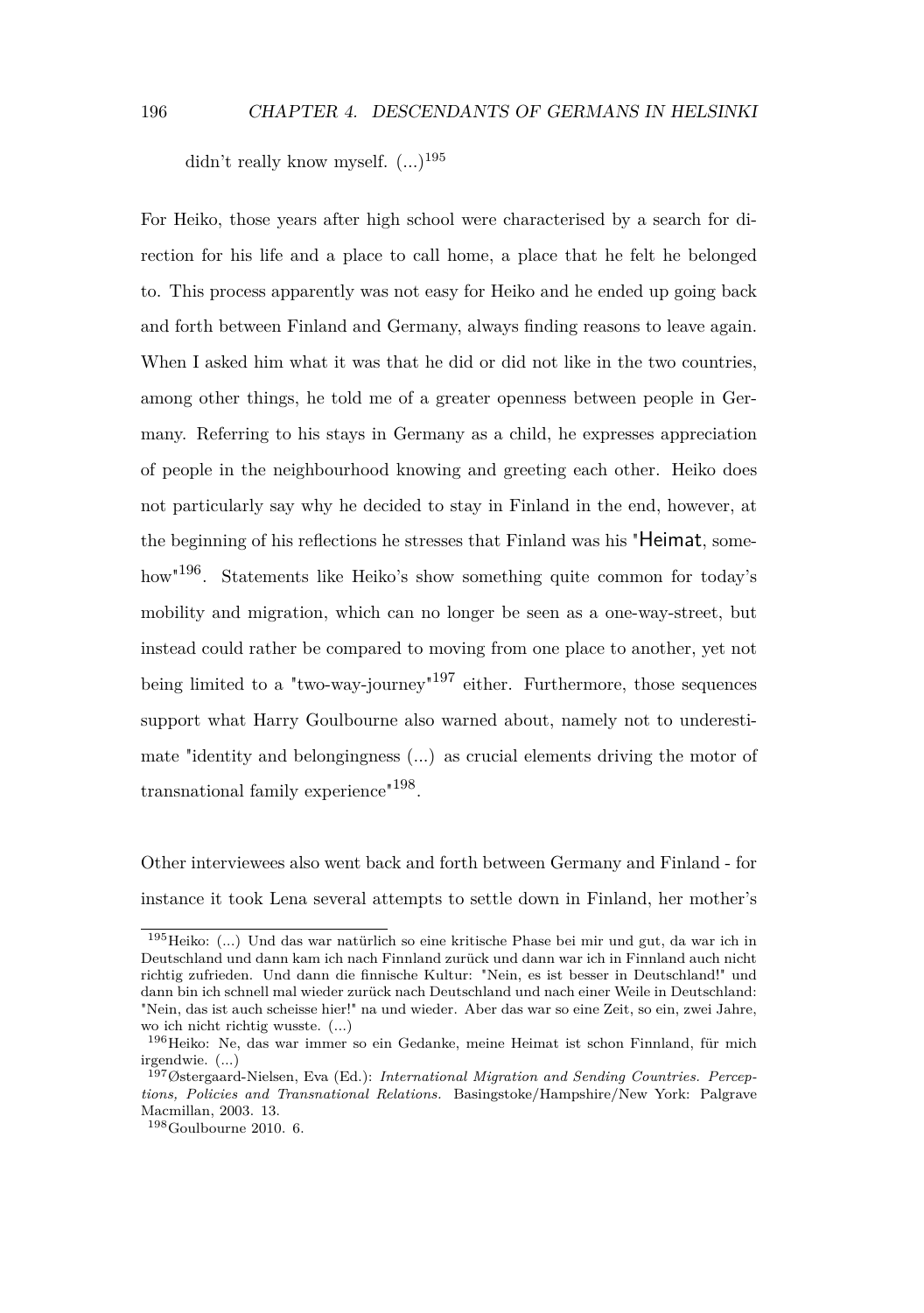home country. Lena explains that even though her family was not particularly wealthy and even though getting to Finland was far less easy than it is nowadays, they still managed to go there once a year for the summer months, also because "the  $Heimat$  was important for [her] mother"<sup>199</sup>. As she puts it, despite those summer vacations, at that point she did not really have her own relationship to Finland, but rather "ran alongside", while her mother re-established her ties to her home country and family during what Lena calls her mother's "soul holidays"200. After high school Lena did an internship in Finland, but admits that it was initially not her idea to do it there, but rather that she ended up doing it due to suggestions of relatives and thanks to their connections. During this time she realised that she might like it there and decided to move to Finland to do an apprenticeship. Lena explains that "only then" she started to develop her own relationship to Finland, learned the language properly and met the man she later would marry. Despite all this, Lena soon felt that she had to leave:

Lena:  $(...)$  And then I also met the Finn I later married, but I just had to leave at all costs, that was around 1990 and I just had to return again, because for me that was — there's a Finnish word called 'ankee'<sup>201</sup>, that is somehow — it just was too different from Germany, well, I was used to, I don't know, you can just go around the corner to eat at a Greek restaurant and everything is available and here nothing was available, that really was —  $Ostblock^{202}$  and as a child I never realised that, because my summer-Finland basically was, ehm — that really was pure summer and mökki and so on, all those adventures that one experiences there, but this real life here with the, with the darkness and  $- I$  mean, in the supermarkets of those days, for me the picture is always: Chinese cabbage and Edam cheese. And I thought, I can't live here, that is - that won't work.

<sup>199</sup>Lena: (...) und dann die finnischen Verwandten, die aber so wichtig waren und auch die Heimat war also wichtig für meine Mutter, dass wir jeden Sommer nach Finnland gefahren sind. Und das war damals, (...) man ist nicht einfach mal eben schnell irgendwo hingeflogen, wie heute, also heute fährt man, was weiss ich, echt zum Kaffeetrinken fliegt man schnell irgendwo hin, aber obwohl meine Eltern sicherlich nicht, ehm, wohlhabend waren, war das jedes Jahr drin, dass wir mit dem Auto hoch nach Finnland gefahren sind. (...)

<sup>200</sup>Lena: (...) So diese Seelen-Urlaube für unsere Mutter eigentlich, dass die heimfahren konnte, ihre eigene Sprache sprechen konnte und wir sind halt so nebenher gelaufen.  $^{201}\mathrm{Finnish}$  for "drab", "mirthless".<br> $^{202}\mathrm{''Eastern}$  Bloc".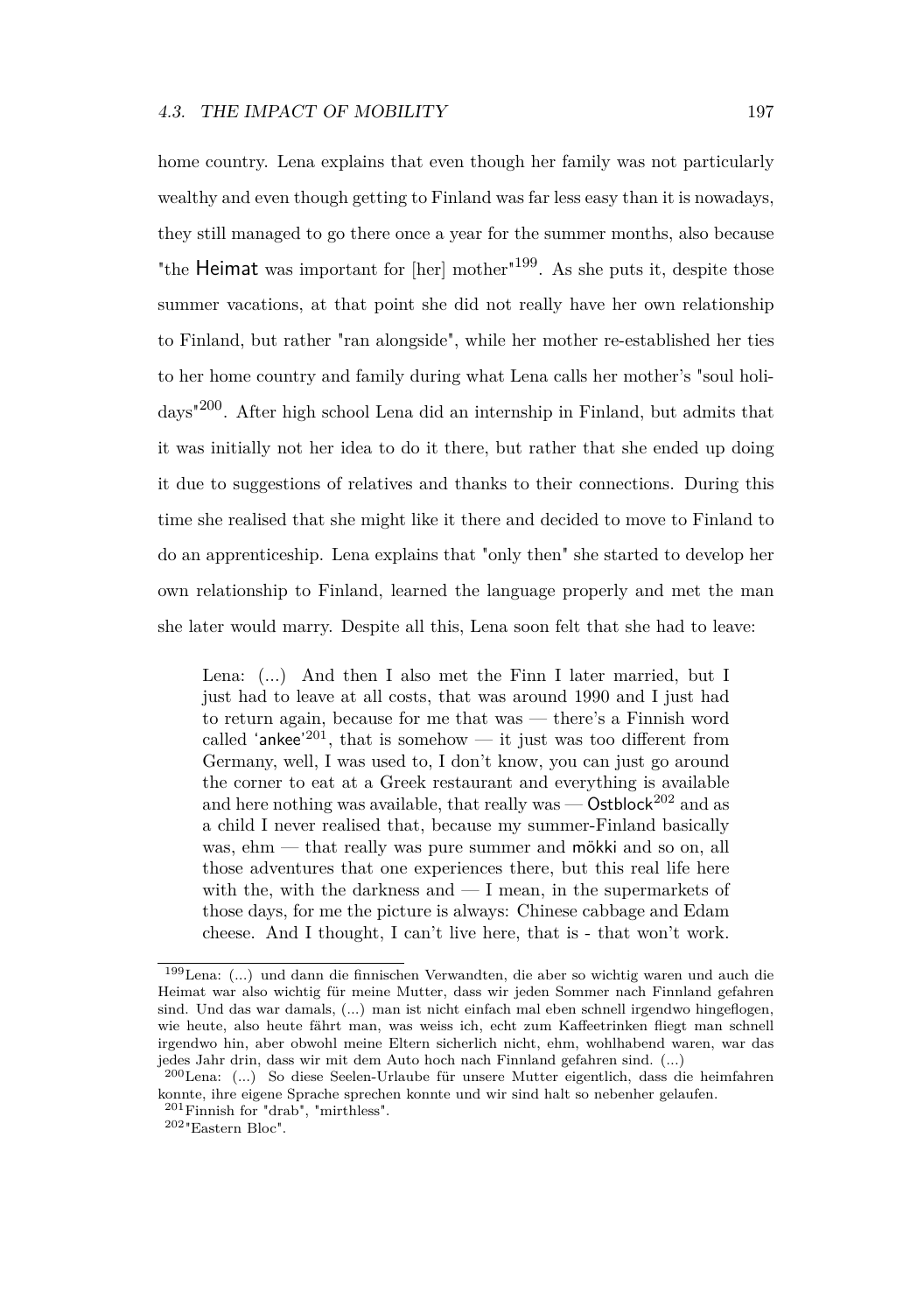And then I went back again —  $^{\rm 203}$ 

Lena also experienced a clash of summer-illusions and reality, as did Lari and Hans. For her, this was related to Finland giving her the feeling of "Ostblock", of the former Eastern Bloc, lacking exotic food and ethnic restaurants. This was mentioned in a few other interviews, for instance with Dennis who first came to Finland in the mid-90s. Here it shows how important it is to bear in mind that the participants of this study are not a homogeneous group. Certainly someone who came to Finland later, broadly speaking from 2000 onward, would describe their impressions differently than someone who came in the early 90s, when Finland as a matter of fact was comparably less-wealthy and life was indeed much more sparse than after Finland joined the European Union in 1995. Moreover, it is advisable to point out that both Lena and Dennis grew up in Western Germany, so this must also have influenced their **Ostblock** impression to a great extent. As all interviewees who addressed this theme indeed came from the Federal Republic of Germany, I can only assume that someone who came to Finland during the same era, but from German Democratic Republic, might have felt differently.

When I asked Lena what the reasons were for her to give Finland another chance, she explained that again it was more by accident. In the meantime she had started and given up studying in Germany, but heard of a temporary job offer in Helsinki and felt that "Ah, it doesn't really matter where I do nothing

<sup>203</sup>Lena: (...) Und dann hab' ich auch den Finnen kennen gelernt, den ich später geheiratet hab', aber ich musste damals unbedingt gehen, das war also so um 1990 und ich musste dann einfach wieder zurück, weil das war mir, das war — es gibt ein finnisches Wort, das heisst 'ankke', das ist so — es war halt zu anders als Deutschland, also, ich bin das gewohnt gewesen, weiss nicht, da geht man mal schnell um die Ecke zum Griechen zum Essen und alles ist vorhanden und hier war halt nichts vorhanden, das war wirklich, das war — Ostblock und das hab' ich aber als Kind nie mitbekommen, weil mein Sommer-Finnland war halt immer so, ehm — das war so voller Sommer und Mökki und so, diese ganzen Abenteuer, die man da erlebt, aber dieses echte Hier-Leben mit der, mit der Dunkelheit und dem — Ich sag' mal, in den Supermärkten damals, für mich ist das Bild immer: Chinakohl und Edamkäse. Und ich dachte, ich kann hier nicht wohnen, das ist mir - das geht nicht. Und dann bin ich wieder zurück —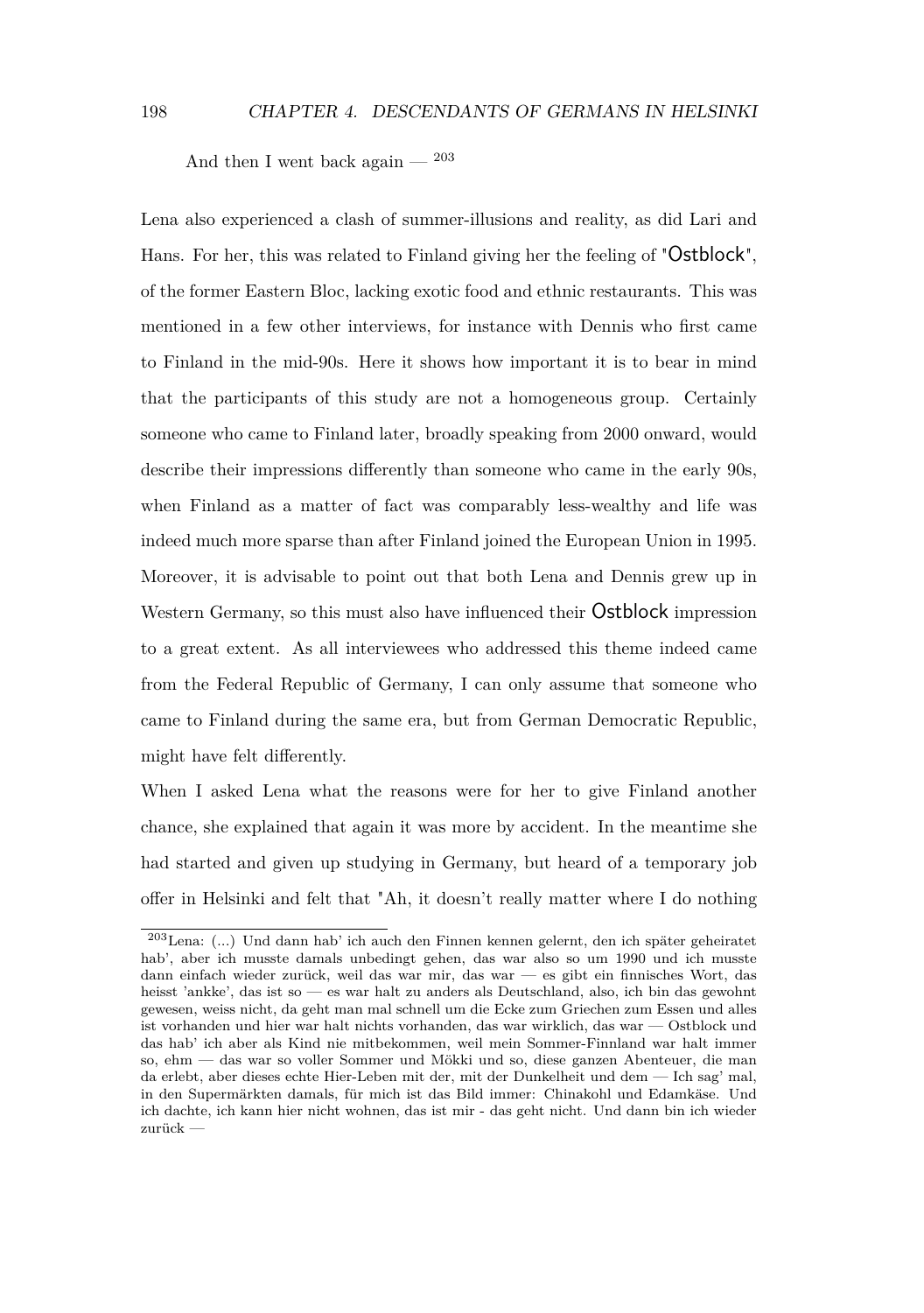or where I hang out<sup> $1204$ </sup>. From this citation it seems like Lena's decisions were mostly made by accident. Lena says:

Lena: (...) Well, I think my life has been totally, most of the time it was rather without a plan, most things, it was usually kind of like "Ah, let's wait and see, let's go just here..." - so, as a child I never had the feeling that I desperately want to, ehm, go to Finland, to see how it is to live in the country of my mother. Because, you know, there are many who say that they are consciously doing that, for me that was all more by accident.<sup>205</sup>

Even if the moments in which Lena decided for or against moving to Finland feel like pure coincidences to her, still I argue that the fact that her focus seemed to point exclusively towards Finland, tells a different story. She may not have actively felt the wish to move to Finland, but the opportunities that made her do so were strongly related to her family background, to her connections and ties with and to Finland. At a later point of the interview, Lena describes how much she feels at home in her apartment in Helsinki and acknowledges:

Lena:  $(...)$  And that just happens to be in Helsinki and I do believe however that it is not by accident in Helsinki, but it is quite consciously here.<sup>206</sup>

Throughout most of her accounts about how she ended up in Finland, Lena depicted it as all pure coincidence and concatenation of circumstances. However, later on, when talking about her apartment in which she had been living for many years and which is the reason why she feels at home in Helsinki, it seems like in the process of talking, Lena realises that it is more than just coincidence and suggests that it is "supposed" to be like this. This sequence as well as the

 $^{204}$ Lena: (...) und dann hab' ich über jemanden erfahren, dass die so eine [Angestellte] suchen, und dann hab' ich gedacht: "Ach, das ist ja jetzt egal, wo ich jetzt nichts mache oder wo ich abhänge!" und bin halt dann deshalb her.

<sup>205</sup>Lena: (...) Also ich glaub', eben mein Leben ist völlig, das ist meistens eher ungeplant gewesen, die meisten Dinge, das ist immer so "Ach, schau' 'mer mal, gehen 'mer mal her..." also, ich hatte nie so das Gefühl als Kind, ich möchte unbedingt mal, ehm, mal nach Finnland, mal sehen, wie's so ist, im Land meiner Mutter zu leben. Weil es gibt ja so viele, die sagen, sie machen das ganz bewusst, das ist bei mir eigentlich alles eher Zufall gewesen.

<sup>206</sup>Lena: (...) Und das ist jetzt aber zufällig in Helsinki und ich glaub' aber, dass es nicht zufällig in Helsinki ist, sondern es ist schon ganz bewusst hier.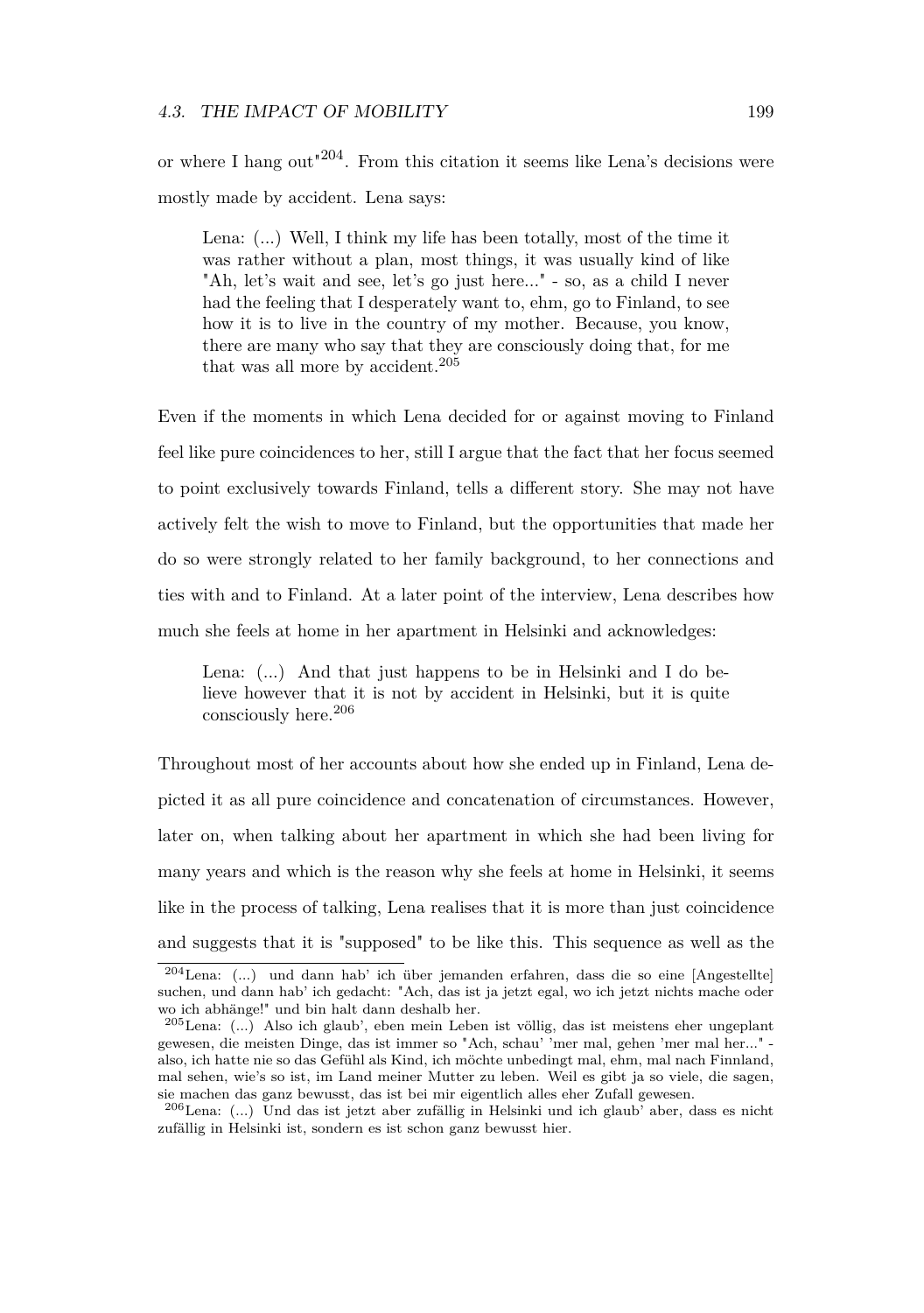others above serve as examples of the characteristics of a transnational life as Alejandro Portes and Josh DeWind defined it, namely a "ceaseless back-andforth movement, enabling migrants to sustain a prescence in two societies and cultures and to exploit the economic and political opportunities created by such dual lives"207.

As shown above, the close relationship my interviewees already had with Finland and Germany as children, certainly had an impact on their life choices and feeling of belonging. Many of those who decided as adults to move to the respective country, experienced a clash between how they expected life would be there and how it then really turned out to be. Nevertheless, even if they realised that their centre of life, or Heimat, is now in Finland, none of my interviewees had decided to abandon Germany from their life completely.

For some of those who were born and raised in Germany and moved to Finland at later points in their lives, it seemed as if Germany remained as some kind of backup plan to the life in Finland. This links broadly to concepts like the *myth of return* as described by Muhammad Anwar in  $1979^{208}$ , and to Katharina Scherke's *identity anchor*. According to Scherke the latter serves as a reason for descendants of migrants having thoughts of "return", even if those thoughts might not even be "concrete wishes"<sup>209</sup>. However, what I saw in my interview material showed yet another nuance of such aspects of transnational life:

In several talks it became clear that even though most interviewees considered Finland to be their home, many still wanted to ensure that they maintained

<sup>207</sup>Portes; and DeWind 2007. 9. <sup>208</sup>Anwar, Muhammad: *The Myth of Return: Pakistanis in Britain.* London: Heinemann Educational Books, 1979.

<sup>209</sup>See Scherke, Katharina: "Transnationalität als Herausforderung für die soziologische Migrationsforschung." In Marinelli-König 2011. 81.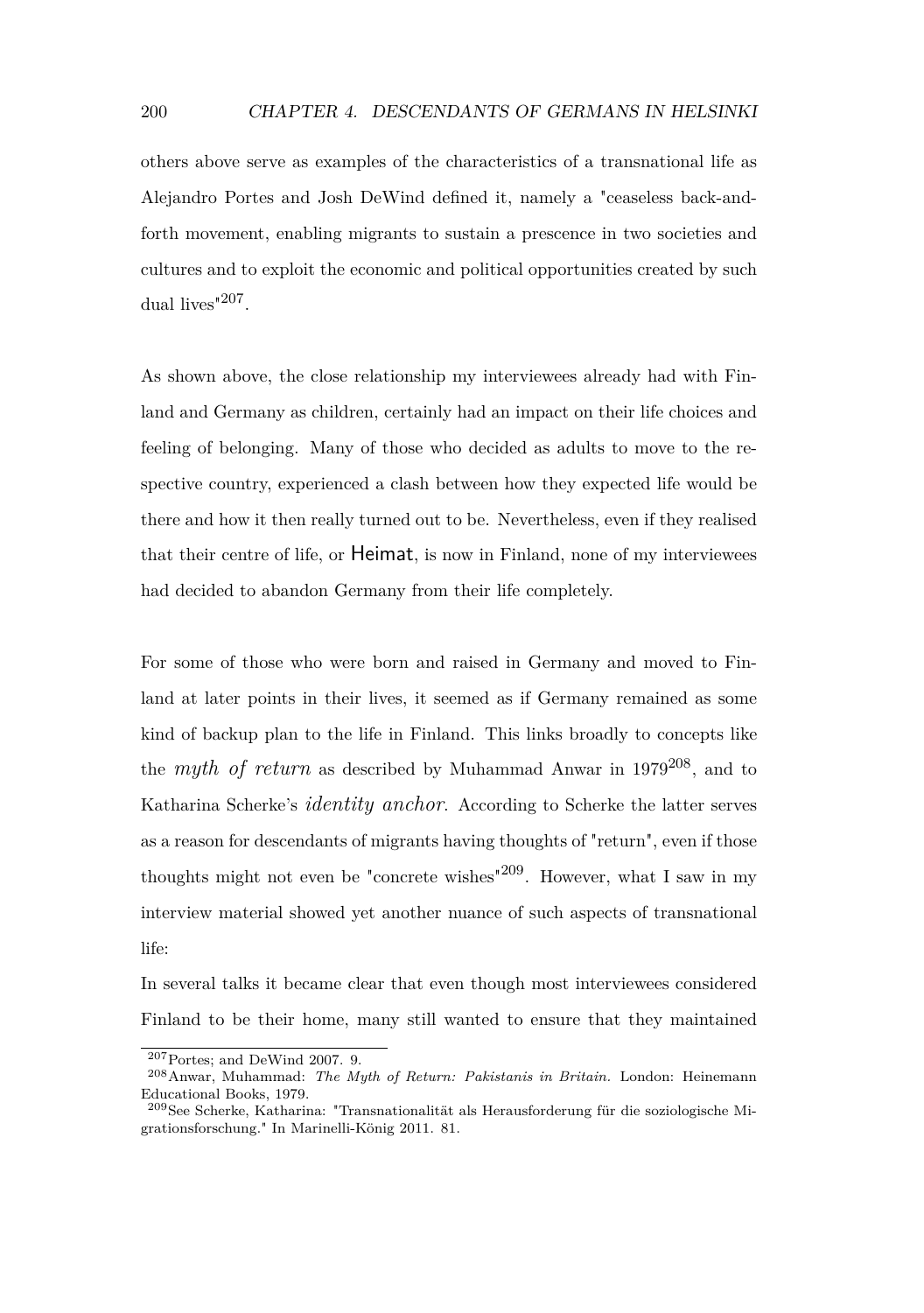a physical connection to Germany, even though they were not planning to return there. Unlike participants in Anwar's study on Pakistanis in Britain, my interviewees did not direct their energy and focus of life towards Germany, so their ties seemed less tangible. But at the same time, they went further than Scherke's "identity anchor", as they did in fact result in practical considerations and actions, like owning real estate in both countries. That this was also for emotional reasons shows in an excerpt from the interview with Larissa:

Larissa: (...) Well, I would, yes, I could move to Germany again, but I think I would become *happier* in Finland. (...) (takes a breath) Yes, that's a gut feeling somehow. Yes, that's just a gut feeling. I mean, I grew up in Germany and I always wanted to go to Finland, and now I am in Finland, partly... Partly I wanted to return to Germany, but I was never *really serious* about it. Okay, I *could* go to Germany, but if I had to choose, I would stay in Finland. Yes. But then always with the option of being able to go to Germany from time to time, well, my father still lives in Germany and we have a house there and I would, even if my father was not alive anymore, I would want to keep the house. Or selling it and buying a small apartment in [German city X], that I somehow there  $-$  That I somehow have a, well, domicile in X. That is important to me, because I somehow feel connected to Germany or to my Heimat. <sup>210</sup>.

Larissa was not the only one who described it in such a way, as a connection to Heimat. As she came to Finland in her mid-20s, it does not come as a big surprise that she refers to Germany by using a rather emotionally charged expression such as Heimat. However, others with a different background feel

<sup>210</sup>Larissa: Aber, also, ich würde schon, ja, ich könnte schon nach Deutschland ziehen, aber letztendlich würde ich glaube ich *glücklicher* in Finnland werden. (...) (holt Luft) (holt Luft) Ja, das ist ein Bauchgefühl irgendwie. Ja, das ist ein Bauchgefühl. Also, ich bin in Deutschland aufgewachsen, da wollte ich immer nach Finnland und eh, jetzt, da ich in Finnland bin, teilweise... Teilweise wollte ich, aber nicht so *richtig ernsthaft*, zurück nach Deutschland. Na gut, ich *könnte* nach Deutschland, aber wenn ich wählen müsste, würde ich dann schon in Finnland bleiben. Ja. Aber immer mit der Option, dass ich mal nach Deutschland kommen kann. also, mein Vater lebt ja noch in Deutschland und wir haben da ein Haus und ich würde dann auch, also, wenn mein Vater nicht mehr leben würde, würde ich auch das Haus behalten wollen. Oder halt es verkaufen und eine kleine Wohnung in [deutsche Stadt X] kaufen, dass ich da irgendwie das — Dass ich da irgendwie in X, also, ein Domizil habe. Also, das ist mir schon wichtig, weil ich mich halt doch irgendwie mit Deutschland oder mit meiner Heimat verbunden fühle.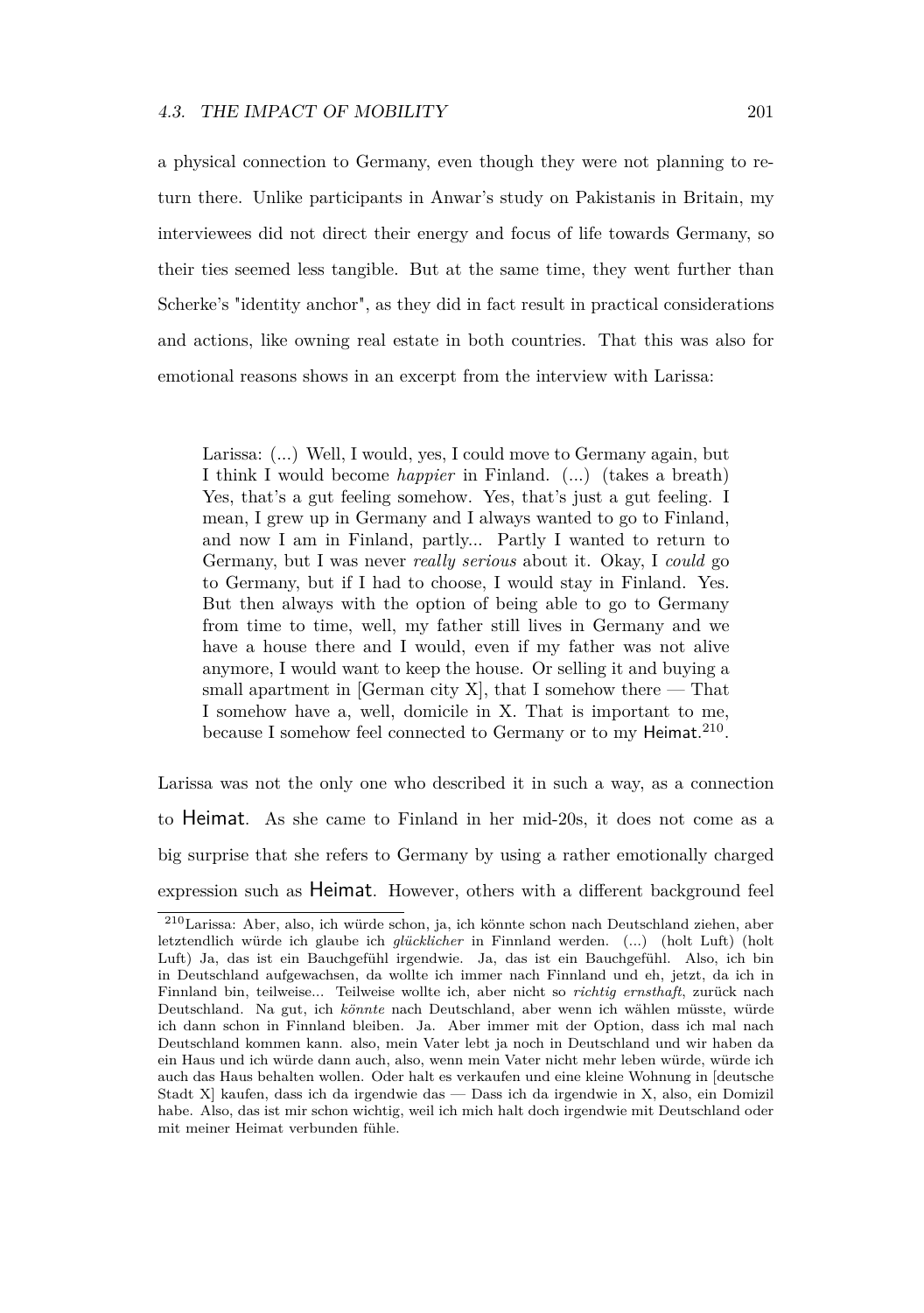similar. Laura, who had most of her early socialisation in Finland, describes how she would find it sad if they were selling her father's parental home, if there was "nothing left in Germany, no connection, if all would disappear". This attitude was unlike that of her siblings, who do not care about it.<sup>211</sup>

As I tried to show with those sequences, for some of my interlocutors keeping a property in Germany to which they could easily return, sometimes served as a way to *live* an emotional connection and a feeling of belonging to both countries and cultures and to give those more tangibility. Drawing back on Lena, whose trial-and-error path to settling down in Finland I presented earlier, another nuance becomes visible:

Lena:  $(...)$  the way it is right now for me, ehm, I think, that's perfect, well, I have my life here [in Helsinki], I have work, I also have friends and certain things that I do here, but I totally enjoy it to escape on and off and to go home or somewhere else - well, to stay *only* at one place, ehm, I wouldn't like that at all. Because all my friends say I should come back to [Germany], then I say: 'And then? Then I'm there!' - well, I think, I wouldn't go to Finland just like that, but the other way round I do. Then I could always stay at my parents' place for example, so, everything is so simple! One just goes there, everything is how it used to be, but one gets the advantages from it. So, sometimes I just call people and say: 'Phew, I only have time tonight, do you have time?' and one takes the time, that's just such a luxury that one has when being as a guest at the place where one is from. That's also what my mother liked a lot when she came here [to Finland], that everything is a bit like at home, but a little bit better (both laugh), because one gets courted. <sup>212</sup>

<sup>211</sup>Laura: Na, ich merk' das eben, dass ich mir Gedanken drüber mache: was passiert dann, wenn meine Eltern nicht mehr können? Ich fände es schade, wenn das jetzt verkauft wird irgendwie und wir *nichts* mehr da in Deutschland haben, also, keinen Kontakt mehr haben oder wenn es wegfällt. Bei meinen Geschwistern ist das anders, die interessieren sich überhaupt nicht dafür.

<sup>212</sup>Lena: (...) so wie es mir jetzt geht, ehm, denke ich, ist das einfach optimal, also, ich hab hier so mein Leben, die Arbeit, hab auch Freunde und bestimmte Sachen, die ich hier mache, aber ich geniess' das total, dann mal wieder auszubrechen und wieder heimzufahren oder irgendwoanders hinzufahren - also, dass ich *nur* an einem Ort wäre, ehm, würde mir überhaupt nicht gefallen. Weil immer meine ganzen Freunde sagen, ich soll wieder zurück nach [Deutschland] kommen, dann sag' ich: 'Und dann? Dann bin ich da!' - also, dann würde ich glaub' ich nicht so einfach nach Finnland fahren, aber andersrum schon. Da könnte ich immer bei meinen Eltern wohnen zum Beispiel, also, alles so einfach! Man kommt einfach hin, ist alles wie früher, aber man kriegt so diesen Vorteil von dem. Also, ich ruf' teilweise Leute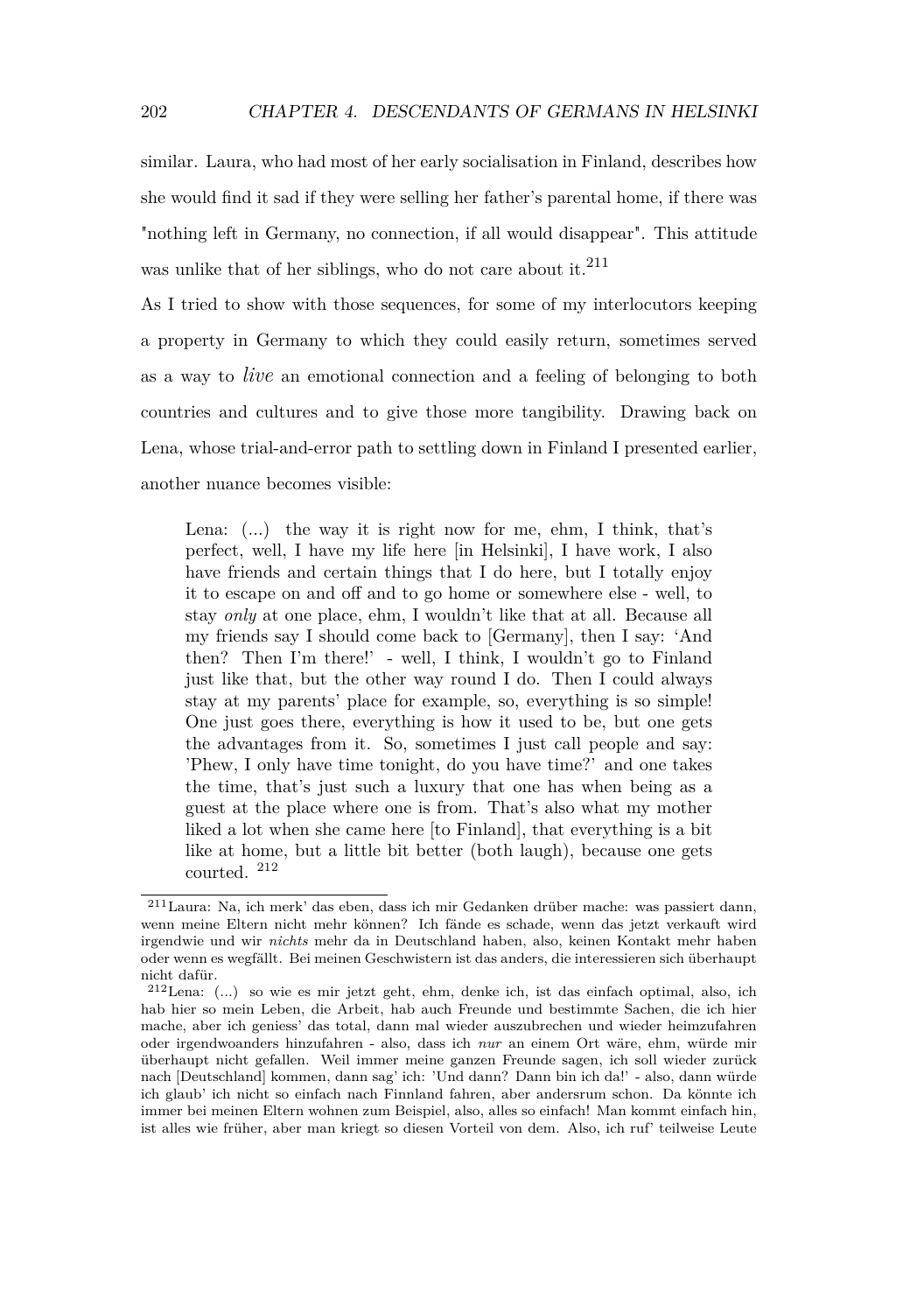Here, several of the aforementioned aspects become apparent: First, Lena signals an understanding that when returning to Germany for some days, she basically experiences what I previously referred to as a "holiday illusion", just that she is aware of it's unreal character. In Wessendorf's study on Swiss-Italian descendants a similar phenomenon became visible, for instance when her interviewees described how much they always enjoyed visiting their relatives in Italy and that this family feeling was one of the main reasons for them moving there. Once living there, they had to realise that their relatives were stuck in their own life, thus did not have much time for them the way they did when Wessendorf's interviewees only came for a short stay.<sup>213</sup>

Coming back to Lena, she highly appreciates being able to travel back to her former home Germany (and also to other places), where she feels at home again while still keeping her current life in Finland. This links directly to the concept of transnationality, the intention of which is to give expression to migration not being necessarily tied to a loss of familiar surrounding and human relationships. Instead it acknowledges the possibility of migrants living in several societies at the same time, which would make them "rooted in several places" rather than "up-rooted"<sup>214</sup>. Coming back to the interview with Lena, her gratitude for the privileges she has due to her transcultural and transnational background becomes even more obvious in another excerpt from her interview:

Lena: Ehm, and that as a half-German-half-Finn you're in the lucky

an und sag': 'Boah, ich hab' nur heute Abend Zeit, hast du Zeit?' und man nimmt sich die Zeit, das ist einfach so ein Luxus, den man hat, wenn man Gast da ist, wo man herkommt. Das ist auch das, was meiner Mutter dann gut gefallen hat, als sie immer hierher gekommen ist, dass alles irgendwie ein bisschen so wie zu Hause ist, aber so ein bisschen besser (beide lachen), weil man ja so hofiert wird. $^{213}\mathrm{See}$ Wessendorf 2013. 122.

 $214$ Original: "Migration nicht mehr zwangsläufig an den Verlust der vertrauten Umgebung und menschlicher Beziehungen gekoppelt. Der Begriff Transmigration will zum Ausdruck bringen, daß in heutiger Zeit viele Migranten nicht die Brücken zur Heimat abbrechen, und sich in der Fremde neu akklimatisieren, assimilieren und re-sozialisieren (...), sondern in mehreren Gesellschaften gleichzeitig, also transnational, leben. (...) Migranten wären dann nicht mehr als Entwurzelte (...), sondern als an mehreren Orten Verwurzelte zu begreifen." In Schellenberger 2011. 12 f., translated by author.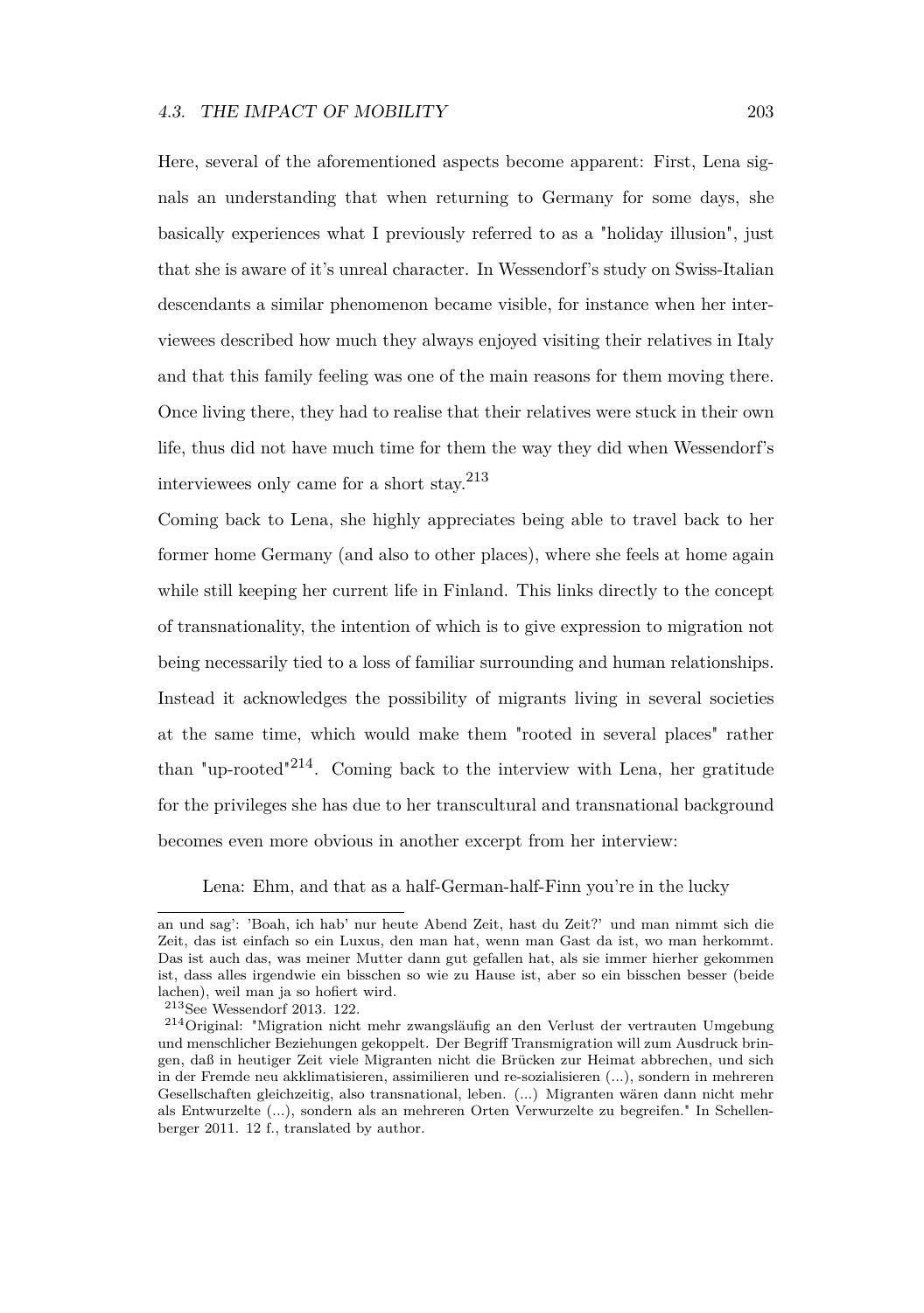position of always being able to go there, yeah, well, I often think about people who *have* to leave their country and who won't get this sense of Heimat back, never again, that is, ehm, this being-cut-off from a part of yourself. And yes, that's why I think — well, we are in such a lucky position, I mean us half-German, half-Finnish. I.: Hm, also because one can choose...

Lena: One can choose, one can seek everything, one won't be  $-1$ have never been dissed for what I am actually doing here, that is — Someone who is black, probably gets to hear this three times a day, what he is actually doing in Finland... <sup>215</sup>

In those two quotations Lena expresses her awareness of the "lucky position" she and people with similar background are in. She knows that - unlike others who lost their home and were forced to leave - she could always return to Germany or then back to Finland. She knows that her migration to Finland does not have to be final or unchangeable and that she could return to Germany if she wanted to. Lotta Weckström's Finnish-Swedish interviewees found themselves in a similar position and reflected on "visible differences and the fact that unlike the color of one's skin, a Finnish background doesn't (sic) show <sup>216</sup>. Her interlocutors often spoke "of the image of Swedes as a homogeneous group consisting of blond and blue-eyed people<sup> $217$ </sup> and similar tendencies showed in my data, though mostly more hidden, for instance when Linda claimed that she looked "100 percent Finnish" or when Hannah told me that people might have commented that she was a bit "darker" than other Finns. I will reflect upon this a bit further in the chapter summary, but concerning this excerpt, Lena's words illustrate what other participants in this study also seemed to possess, namely

<sup>215</sup>Lena: Ehm, und dass man halt als Halb-Deutscher-Halb-Finne eigentlich in der glücklichen Lage ist, ständig halt da hingehen zu können, ja, also, ich denke immer an Menschen, die ihr Land verlassen *müssen* und dieses Heimatgefühl nicht wieder bekommen, jemals, das ist, ehm, dieses Abgeschnitten-Sein von einem Teil von einem Selbst. Und ja, deshalb finde ich's — also wir sind so in einer so glücklichen Lage, also wir halb-deutsch, halb-finnisch. I.: Hm, weil man auch wählen kann...

Lena: Man kann wählen, man kann alles aufsuchen, man wird jetzt nicht — ich bin nie blöd angeredet worden, was man eigentlich hier macht, das ist — Jemand, der schwarz ist, der muss sich das wahrscheinlich drei mal am Tag anhören, was er eigentlich in Finnland macht...  $^{216}$ Weckström 2011. 87.<br><sup>217</sup>Ibid. 108.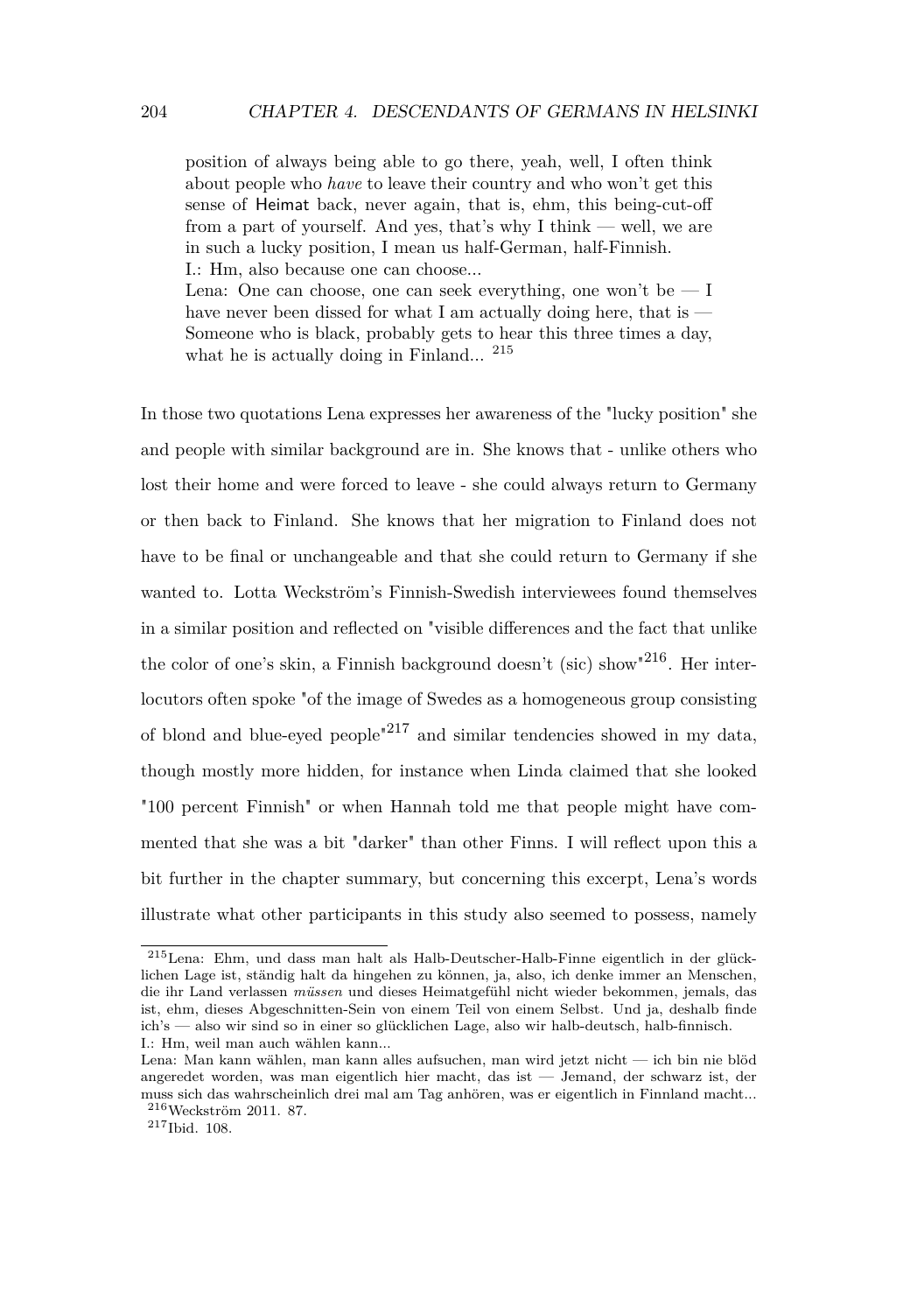a "mobile mindset".

### **4.3.3 Mobile mindset**

The option of being able to just move to Germany or Finland had considerable impact on how my interviewees perceived and positioned themselves. Most of them had put their focus on those two countries. Those seemed to be the places they felt closest to, those were the countries they had most experiences with, and thus many seemed to build or at least had built their life around them. However, some of the people I talked to also expressed a more general openness that they linked directly to having been brought up with an ethnically mixed family background. This matches with findings from other studies claiming the "high mobility aspirations"<sup>218</sup> of people with a migrant family history.

Referring back to Lena, who was wondering if having been raised as what she calls "bi-country-al"<sup>219</sup> made her more open in general. When I asked her if she could imagine going back to Germany, she explained:

Lena: I can imagine everything. Well, I can also imagine going somewhere completely different. I just started (...) learning Spanish and ehm, yes, it would be great to go somewhere completely different, to adjust myself to something different, to learn a new language, everything.

I.: Do you think, it's some kind of openness that you have, because you grew up between two cultures - or with two cultures, is that somehow —

Lena: Well.

 $I :=$  that it made you a bit more open, did it?

Lena: I sometimes ask that myself if that's it or if it is simply some

 $^{218}\mathrm{Juhasz};$  and Mey 2003. 35. 219 Lena: (...) manchmal hatte ich so dieses Gefühl, ob ich, ob man so ein bissl was anderes ist. (...) Also, mir ist oft dieses Zitat von Goethe, so "Zwei Seelen wohnen ach! in meiner Brust!", weil ich wusste nicht so ganz genau, was bin ich eigentlich? Bin ich jetzt deutsch? Bin ich finnisch? Aber das weiss ich eben auch nicht, ob das damit zusammen hängt, dass ich zweisprachig - oder zweiländerisch bin, oder dass ich, dass das meine Persönlichkeitseigenschaft ist - ich weiss nicht, wie man das unterscheiden kann. Ehm, dass ich immer das Gefühl hab', ein *bisschen* was ist anders bei mir.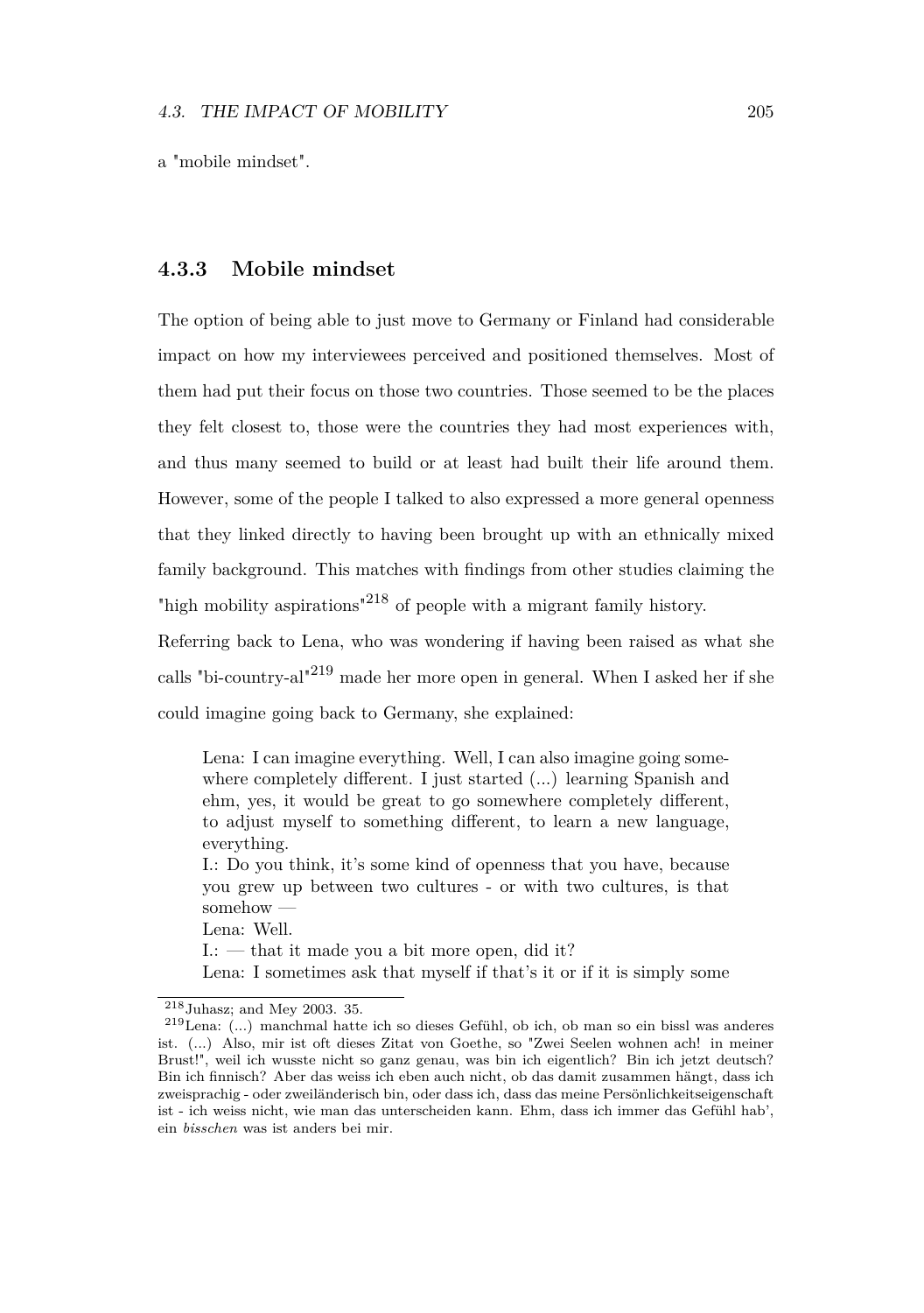kind of personality trait.  $(...)$  <sup>220</sup>

At this moment, Lena continues explaining that when she was younger, she always felt a bit different, living in what she describes as at that point a still "homogeneous" Germany. Also later in the interview, when talking about behavioural patterns and character traits, Lena again wondered how much of someone's personality is due to their background and to what extent they are born with it. Even though Lena acknowledges that she might be more open, flexible or just a bit "different" than others, she consciously leaves room for interpretation about the inter-connection of this and her "bi-country-al" background.

In the section about "Articulating belonging" I referred to Hauke, who was raised highly transnationally and called himself a "world citizen". His attitude did not only show in his own self-positioning as being neither part of an "only German", "only Finnish" nor "only German-Finnish" box, but had also practical consequences for his life. Hauke studied in several countries of the world and that this was not by coincidence becomes clear when looking at his interview more into detail:

Even at the beginning when summarising his background, Hauke explains that after high school graduation, he would not have wanted to study in Finland, *because* he had stayed there for several years and "actually wanted to leave  $a\gamma^{221}$ . However, a certain study program was still convincing enough for

<sup>220</sup>Lena: Ich kann mir alles vorstellen. Also, ich kann auch mir vorstellen, noch mal woanders hinzugehen. Ich hab' jetzt angefangen, (...) Spanisch zu lernen und ehm, ja, wär toll, nochmal irgendwo hinzugehen, sich nochmal auf irgendwas anderes einzustellen, eine neue Sprache zu lernen, alles.

I.: Meinst du, das ist so eine Offenheit, die du hast, weil du so zwischen zwei Kulturen - oder mit zwei Kulturen aufgewachsen bist, ist das irgendwie —

Lena: Naja.

I.: — dich weng offener gemacht hat, oder?

Lena: Frag' ich mich auch manchmal, ob das was ist oder ob das einfach so eine Persönlichkeitseigenschaft ist. (...)

<sup>221</sup>Hauke: (...) Ich wollte eigentlich nicht zurück nach Finnland, weil ich '98 bis 2004 in Finnland war und wollte eigentlich wieder weg, aber — rein inhaltlich war das [Studien-] Programm in [Finnische Stadt Y] (...) dann inhaltlich doch überzeugend (...).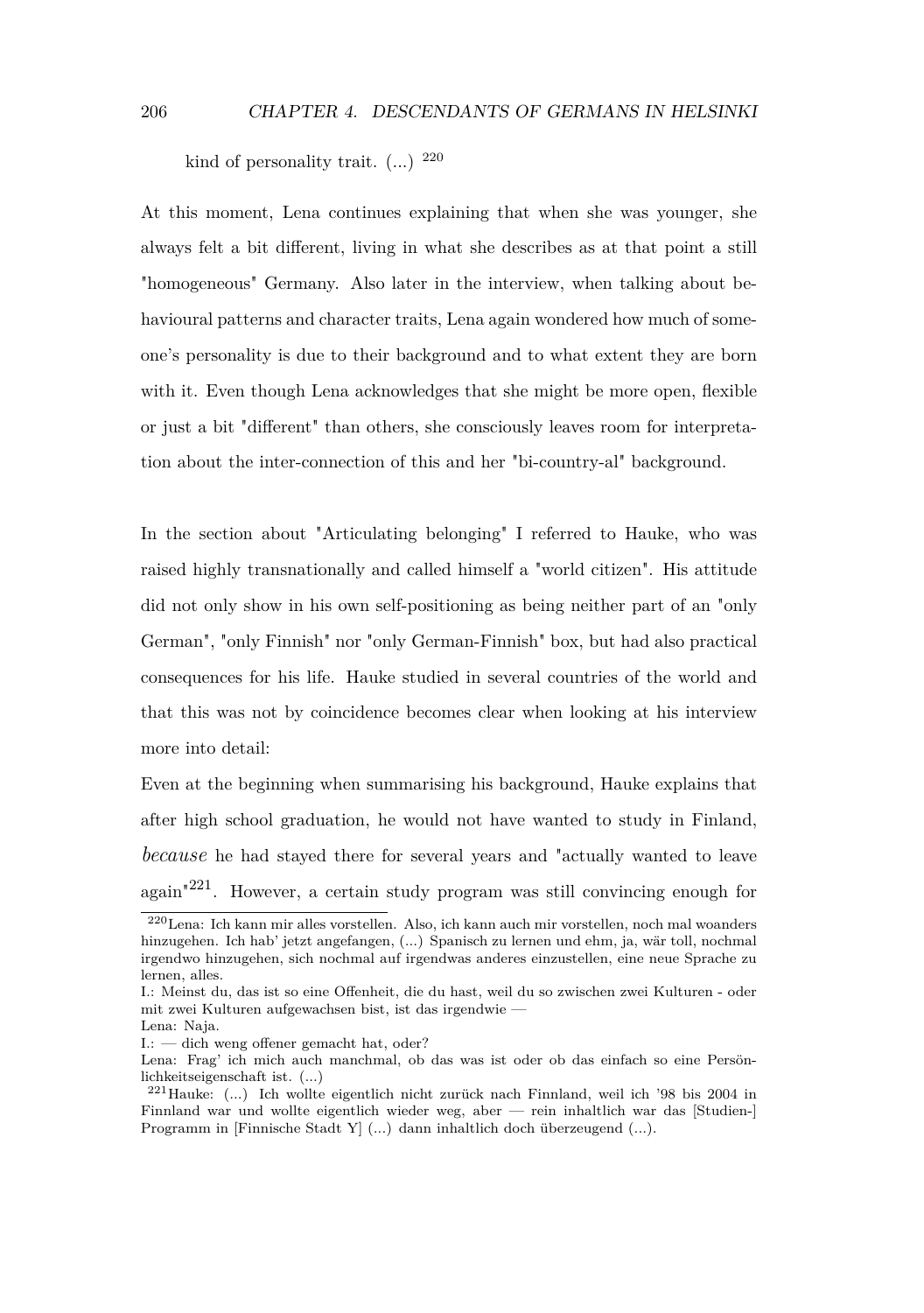him to study there, but nonetheless he spent several semesters at other univer-

sities abroad and explained:

Hauke: (...) Ehm, well, I wouldn't stand it for too long in Finland, well, then I'd rather go to Spain again or something like this or South America, to have a bit more life around me again.<sup>222</sup>

For Hauke this thought was not only about Finland, but a general feeling about

not being able to stay in a place for too long:

Hauke: (...) That means, if I had to imagine that, regardless in which country, doesn't matter, and may it be ever so beautiful, the country, to stay somewhere forever or even only for five years, *oah*, I would suffocate! No, well, I definitely have to move around.<sup>223</sup>

As Hauke explains, he needs a change once in a while and in view of his very mobile childhood, in which he never stayed longer than a few years at one place, it seems natural that this mobile lifestyle eventually became part of his character. This not only affects his own choice of being mobile, but goes further into the field of everyday preferences when living somewhere:

Hauke:  $(...)$  and if I am in a group of people for example, where there are only Finns, when I'm surrounded only by Finns, then it's a bit too Finnish for me, so  $I$  — when I throw a party here - I do a lot, eh, organise events in Helsinki and I like keeping that always international. And not just because I see myself as an international world citizen, but also because for me an exclusively Finnish group would be a bit too boring.<sup>224</sup>

Both of those quotes illustrate some of the features attributed to TCKs as well:

As Pollock/Van Reken explain, many TCKs develop what they call an "inner

<sup>222</sup>Hauke: (...) Ehm, also, ich würde es jetzt nicht allzu lange in Finnland aushalten, also, da geh' ich mal lieber wieder nach Spanien oder irgendwie sowas oder Südamerika, um ein bisschen mehr Leben um mich zu haben.

<sup>223</sup>Hauke: (...) Das heisst, wenn ich mir jetzt vorstellen müsste, dass ich egal in welchem Land, egal, und wenn's noch so schön wäre, das Land, irgendwo für immer oder sogar auch nur fünf Jahre sein müsste, *oah*, da würde ich ja ersticken! Nee, also, da muss ich mich schon bewegen.

<sup>224</sup>Hauke: (...) und wenn ich dann zum Beispiel in einer Gruppe von Menschen bin, wo nur Finnen sind, wenn ich nur von Finnen umgeben bin, dann ist mir das dann etwas zu finnisch, also ich — wenn ich hier eine Party veranstalte - ich mach' ziemlich viel eh, veranstalte Events in Helsinki und ich mach' das immer ganz gerne international. Und eben nicht nur deswegen, weil ich selbst mich als internationaler world citizen sehe, sondern auch, weil eine rein finnische Gruppe ich meistens etwas zu langweilig finde.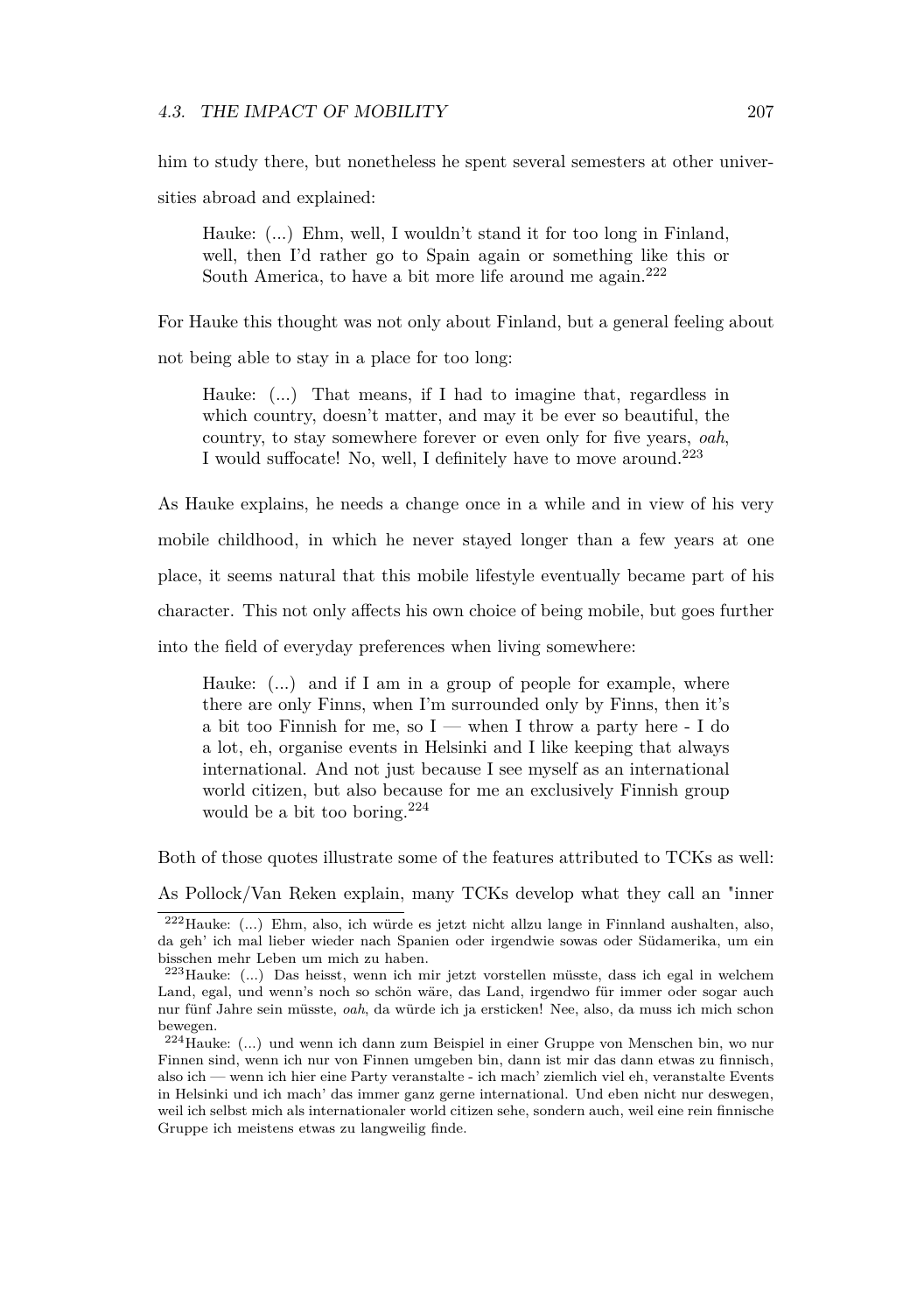migratory instinct" or also a "rolling stone instinct", resulting in an inability to settle down, but getting "itchy feet" and a desire to move on after a while  $225$ . Furthermore, it resembles what Gabrielle Désilets described by drawing on Vertovec, saying that TCKs "feel at 'home' in cosmopolitan and 'Super-diverse' (Vertovec 2007) multicultural cities<sup>"226</sup>, which I interpret as a preference for "multicultural" social life in general.

Of all the people I talked to, Hauke was the one who had the strongest and most pronounced mobile mindset, who showed that he had reflected upon it a lot and led this mobile and transnational lifestyle consciously and deliberately. Most others still had their focus on Germany and Finland as their orientation frameworks for life. It appears to be how Knut Petzold described it, namely that it was more likely that "multiple local identifications emerge than one single cosmopolitical commitment to one overarching plane" $227$ . Considering Hauke's background, which can be described as much more international than the background of my other interviewees, one could link his positioning as a world citizen to Deutsch's transactionalist theory (1957). Deutsch suggested that "transnational relations of national populations, such as frequent foreign travel, knowledge of foreign languages, and foreign friends have also been demonstrated to increase identification with larger regional units<sup>"228</sup>. However, Val Colic-Peisker's reflections on the correlation between mobility and the extent of a personal "community commitment" should be remembered. Colic-Peisker asks if high mobility weakens a person's sense of community commitment and instead increases individualism, but as she continues, she acknowledges that it might be too simple to state that "in intensely mobile and relatively privileged professionals local and national identifications have been replaced by professional

 $^{225}$ Pollock; and Van Reken 2009. 128.  $^{226}$ Désilets, in Benjamin; and Dervin 2015. 159.  $^{227}$ Petzold 2013. 96, translated by author.  $^{228}$ Braun; and Müller 2012. 264.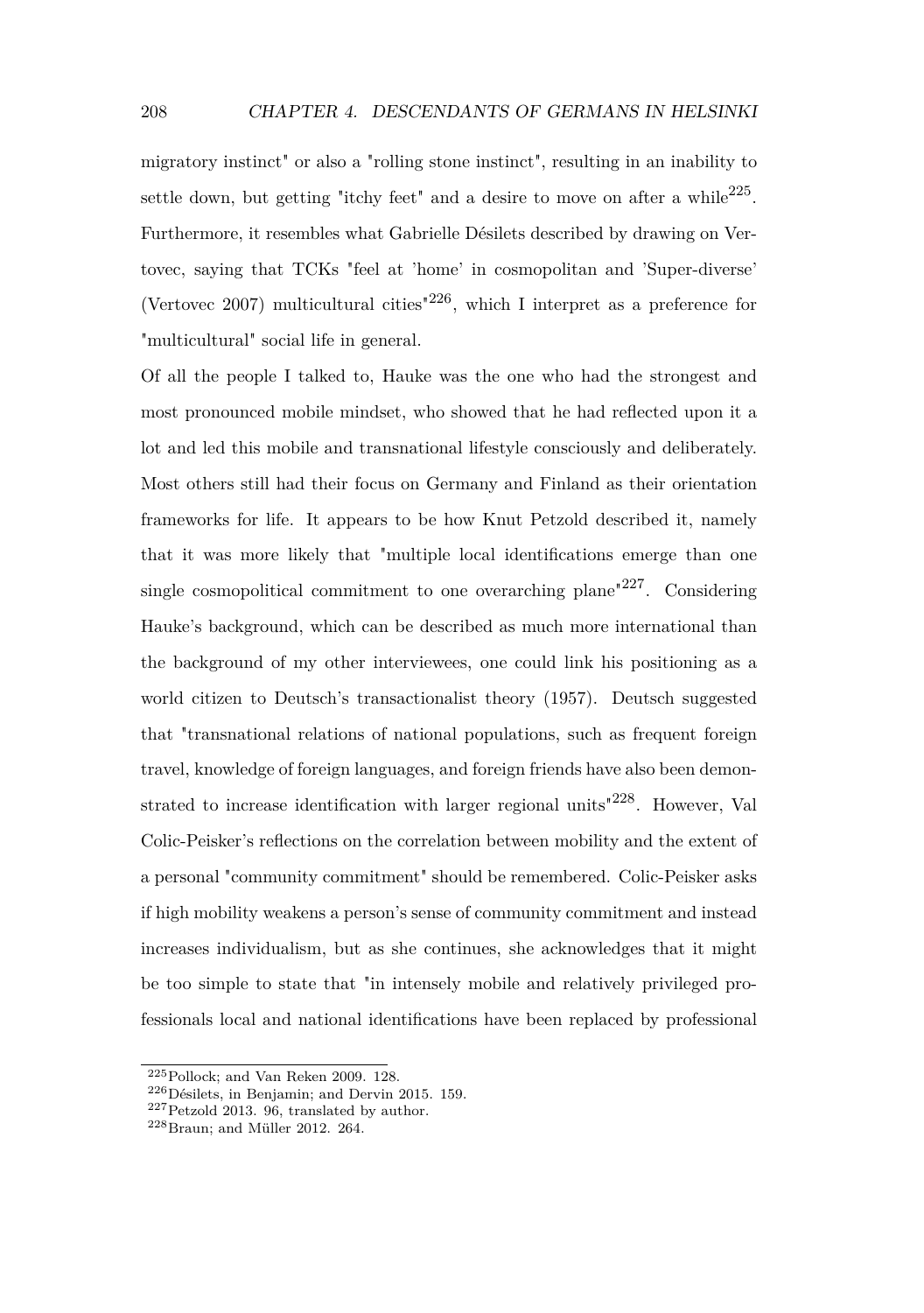and cosmopolitan orientations".<sup>229</sup> The scope of this research is too small to draw solid conclusions on this matter, but based on the material at hand it still seems that the level of a person's mobility and mobile lifestyle might indeed have a significant effect on his/her self-consciousness as a "global citizen" or "cosmopolitanist". This may be linked to the elaborations of Gabrielle Désilets who drew on Roudometof (2005) when stating that even though there might not be a "direct correlation between heightened mobility and cosmopolitanism", still a transnational upbringing has the power to "affect(s) the isomorphism between identity and place (...) and leads to the construction of cosmopolitan identifications (forms of identifications that reach beyond the confine of single nation-states)"230.

When the posture towards having grown up with a mixed cultural background came up for discussion, almost all of my participants expressed a positive view. This corresponds to general tendencies in migration studies, where concepts like Interkulturelle Zwischenwelten (Gemende 2002), *the third chair* (Baudauria 2002) or Bhabha's *third space* replaced pictures of inner strifes and conflicts<sup>231</sup>. Some of them named pragmatic reasons like being able to learn languages easier than mono-lingual people<sup>232</sup> or other practical aspects of being fluent in both languages. Often those linked directly to the possibility of choosing how to present oneself, especially in countries where Germans do not have the best reputation<sup>233</sup>. Even within Finland, carrying a German name and passport could come in handy as Lutz described with an anecdote of how he was once stopped by the Finnish police for driving too fast. Lutz told me that as he had a German license plate at that point and as his name sounded

<sup>&</sup>lt;sup>229</sup>Colic-Peisker 2010. 79.<br><sup>230</sup>Désilets, in Benjamin; and Dervin 2015. 146.<br><sup>231</sup>See Ruokonen-Engler 2012. 81.<br><sup>232</sup>See interview with Helga. 233See interview with Helga, Lutz.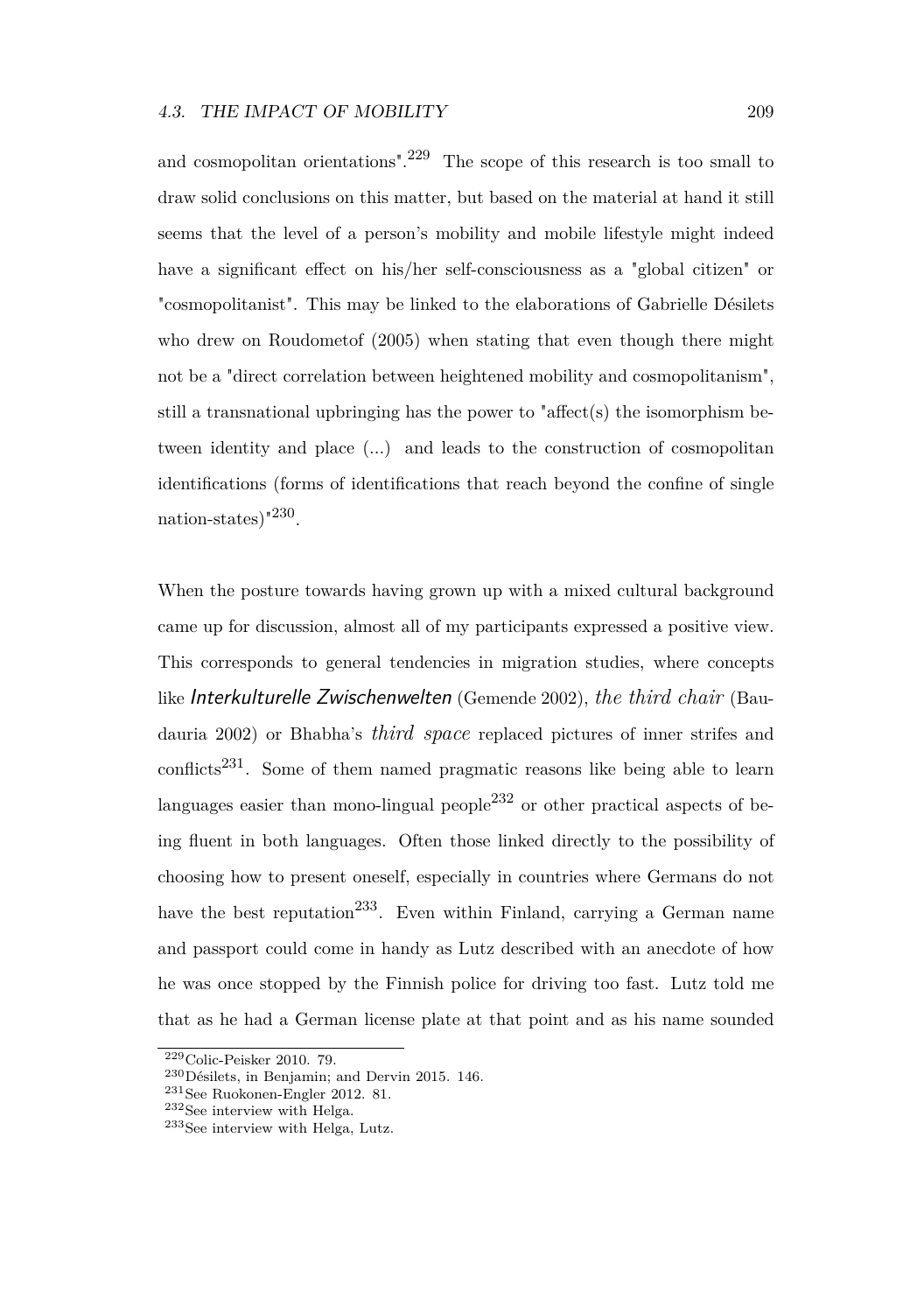rather German, he just pretended not to understand any Finnish and finally got away without any further consequences  $234$ .

As in the previous passage, those descriptions were interesting to hear, however, it struck me as more important to examine the emotional attitude my interviewees had concerning the way they had been brought up. Obviously, every person, regardless of their ethnic background, holds several identities and as Glick Schiller rightfully stated<sup>235</sup>, it is important to bare in mind that not only specified groups of people (in this case people with a Finnish-German family background) are heterogeneous in their views, but moreover, the frame of reference of the national populations (here German or Finnish) consists of numerous individuals who identify to a varying intensity with their nationality. However, I suggest that people who have acquired diverse cultural knowledge, were it through more extensive travel, personal contacts or through having a mixed ethnic family background, possibly tend to reflect to a greater extent about themselves, their character, what shapes them and where they feel attached to. As each person is an individual with unique experiences, it does not come as a surprise that there are variations in my interviewees' views on having grown up with both a German and a Finnish influence.

Some of them perceived their ethnic background as a reason why they are "more open than normal Finns"236, also towards other cultures - something that the

<sup>234</sup>I.: Mmm. Ich musst' jetzt gerade daran denken: In der Situation, wenn man ehm, dann von der deutschen Polizei angehalten wird, dann wär's eigentlich die Situation, wo man sich wirklich dann als Ausländer auch geben könnte, so, aber das ist dann natürlich dein Name, der verrät's dann! (lacht)

Lutz: Also, das hab' ich dann *hier* gemacht, also, wenn sie mich hier dann erwischt haben, dann hab' ich nur Deutsch gesprochen. Das war auch sehr lustig. Da bin ich zu schnell gefahren und dann haben sie mich angehalten. Und ich hatte ein deutsches Kennzeichen damals. Und die sprachen kein Englisch und haben das dann auf Schwedisch versucht und ich hab' dann immer nur Deutsch gesprochen und Englisch. Und meine Frau sass neben mir und die konnte sich - also, die musste sich beherrschen und dann der eine wollte mich dann zur Polizeistation mitnehmen und der andere hat gesagt: "Ach, lass' ihn doch fahren! Es ist viertel vor fünf!"

 $^{235}$ See Glick Schiller 2012. 29.<br> $^{236}$ See interview with Heli.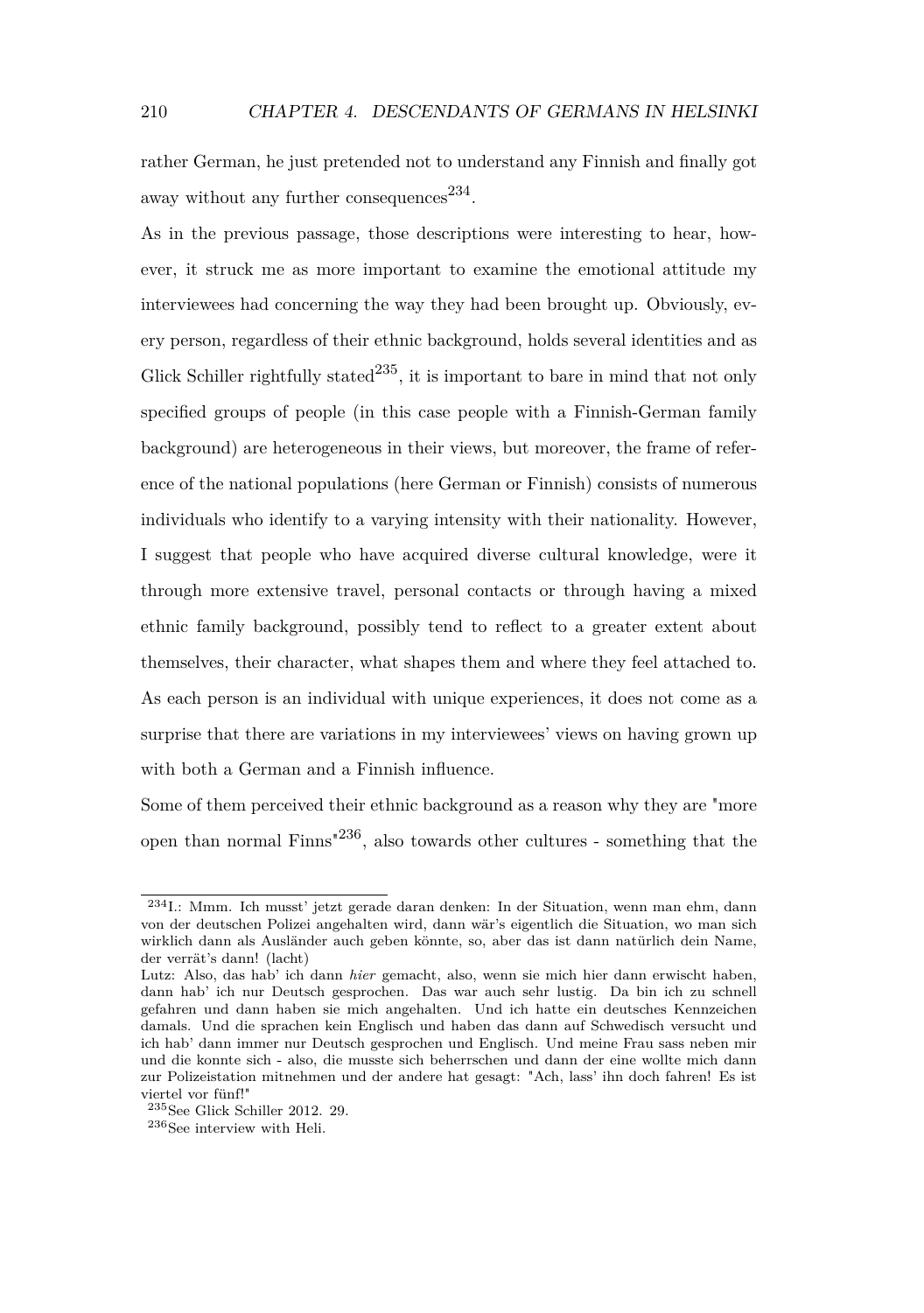participants in Tuomi-Nikula's study on Finnish descendants in Germany also described about themselves<sup>237</sup>. For instance, while Laura finds it hard to name concrete advantages, she still describes having a bi-lingual and bi-cultural background as an "enrichment":

I.: But how do *you* feel about it? I mean, do you have the impression that this, this, bi-lingual and bi-cultural, eh, cultural background of yours, that it — well, how do you feel about it? Did it bring any benefits with it or, ehm, change you? Laura: I do think that it is an enrichment, of course. And that's why it was also important for me that the children experience this as well or obtain it right from home. Ehm, what kind of profits that would have brought, I wouldn't know. Simply mentally.  $(\text{laughs})^{238}$ 

After I finished recording the interview with another person, Henning, he referred to the slogan used by the German TV channel Zweites Deutsches Fernsehen<sup>239</sup>: "Mit dem Zweiten sieht man besser!", meaning "You see better through the second!". Henning described how, thanks to his family background, he is able to see both the advantages as well as the disadvantages of both Germany and Finland, pointing out that he possesses two different perspectives something he highly appreciates. This is reminiscent of what Ruokonen-Engler described with reference to Finnish female migrants living in Germany, as a resolving of the borders between "Heimat und Fremde", between home and outland, in which migrants are able to have a "privileged sight" and a "unique two-sided perspective on inside and outside<sup>"240</sup>. Tschernokoshewa called the same phenomenon a "stereoview", describing migrants developing multiple perspectives, learning languages and behaviour patterns and "participating in dif-

 $^{237}\rm{See}$ Tuomi-Nikula 2013. 116.  $^{238}\rm{Li}$  Aber wie empfindest  $du$  das? Ich meine, hast du das Gefühl, dass diese, diese, zweisprachige und zweikulturelle, eh, kultureller Hintergrund von dir, dass es — also, wie empfindest du den? Hat der dir Vorteile verschafft oder, ehm dich verändert?

Laura: Ich finde schon, dass es 'ne Bereicherung ist, natürlich. Und deswegen war das auch für mich wichtig, dass die Kinder auch das miterleben oder mitkriegen von Haus aus. Ehm, was für Nutzen das jetzt gebracht hat, wüsste ich nicht. Einfach so geistlich. (lacht)

 $^{239}$  Second German Television", state-owned TV-channel.  $^{240}\rm{Ruokonen-Engler}$  2012. 81.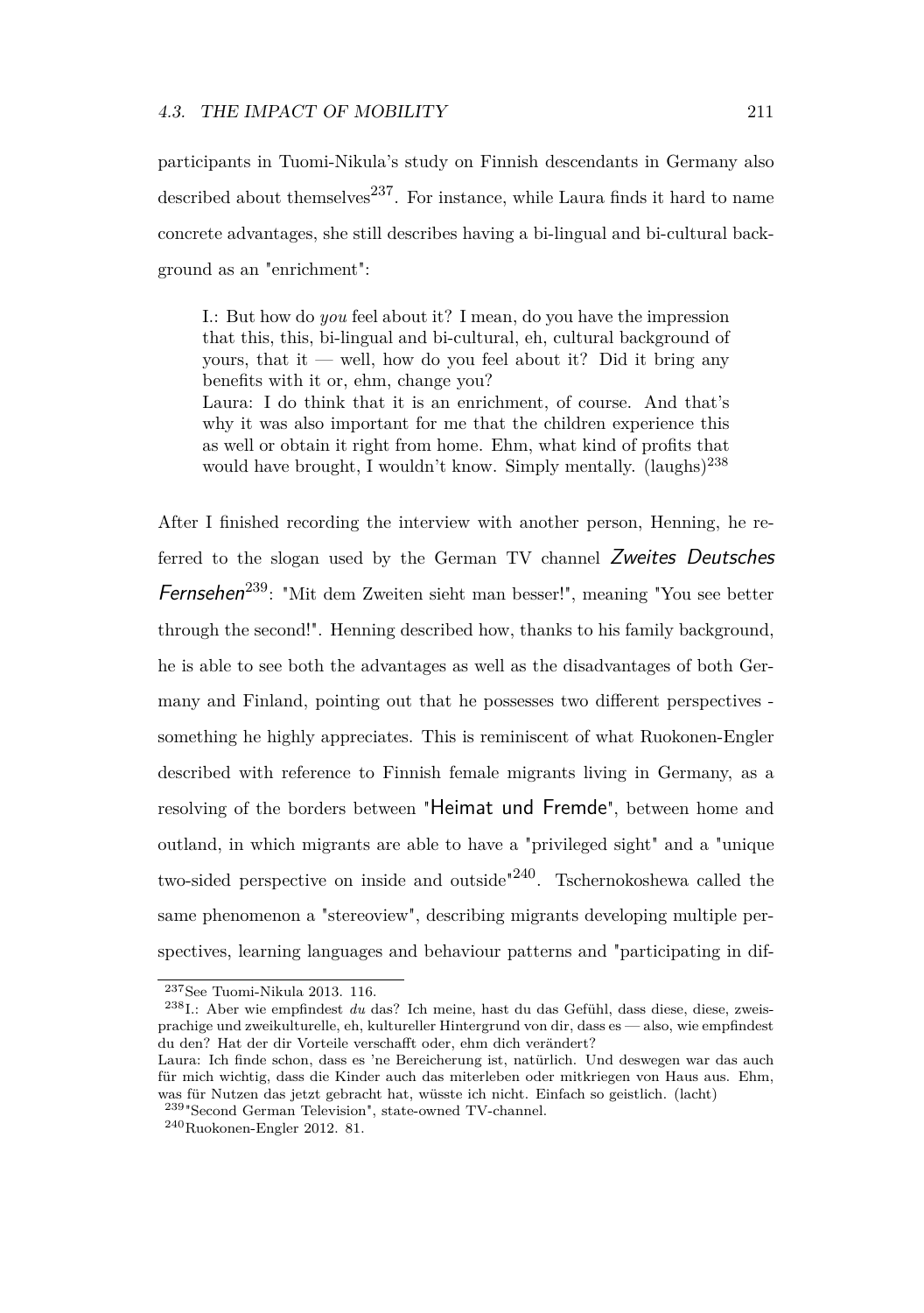ferent realities<sup> $241$ </sup>. Even though certainly there is not *one* perspective of migrants or migrant's descendants, and even though those tendencies will differ from each other, yet both groups claim to share a more multifaceted view on the respective countries than "natives" possibly do.

Heiko expressed something similar as Henning. After reflecting on pictures of Finns, Finland-Swedes and Germans, he concludes:

Heiko: In this sense, I mean, it is nice to see the different cultures and you don't belong to any of them 100 per cent, but you can choose it. Would you prefer this or that and so, and I think that is — that is nice.  $^{242}$ 

Depicting one's own position in relation to (not-)belonging to German or Finnish culture was done in several ways, as shown earlier by presenting  $Hauke's^{243}$  and Helena's<sup>244</sup> view. Here, Heiko describes a viewpoint comparable to Hauke's, stating that he was not absolutely Finnish or Finland-Swedish, but also not absolutely German and thus is finding himself in the "nice" situation of being able to choose which one he prefers to be.

The possibility of choosing who you want to be, how you want to present yourself and thus how you want to be seen by others was something that other interviewees also referred to. In the sequence of the interview with Lena presented earlier, she reflected on her "lucky position" of being able to go and live in Finland and in Germany, without it having to be irreversible. She expressed gratitude at being able to keep her German Heimat, though living in her other home Finland, and always having the option to return there. Once more, this supports

 $^{241}\rm Tschernokoshewa$  2005. 20. 242 Heiko: So gesehen, ich mein', es ist schön, die verschiedenen Kulturen zu sehen und du gehörst eigentlich hundertprozentig zu keiner Kultur, sondern du kannst dir dann aussuchen. Möchtest du das oder das und so, und das finde ich schon — das ist schön.

<sup>243</sup>Hauke claimed not to fit into to an only-Finnish, not to an only-German, but yet also not to an only-Finnish-German box, while still being as Finnish as other Finns and as German as me.

 $^{244}\mathrm{He}$ lena described herself as being German as well as Finnish, but none of them exclusively.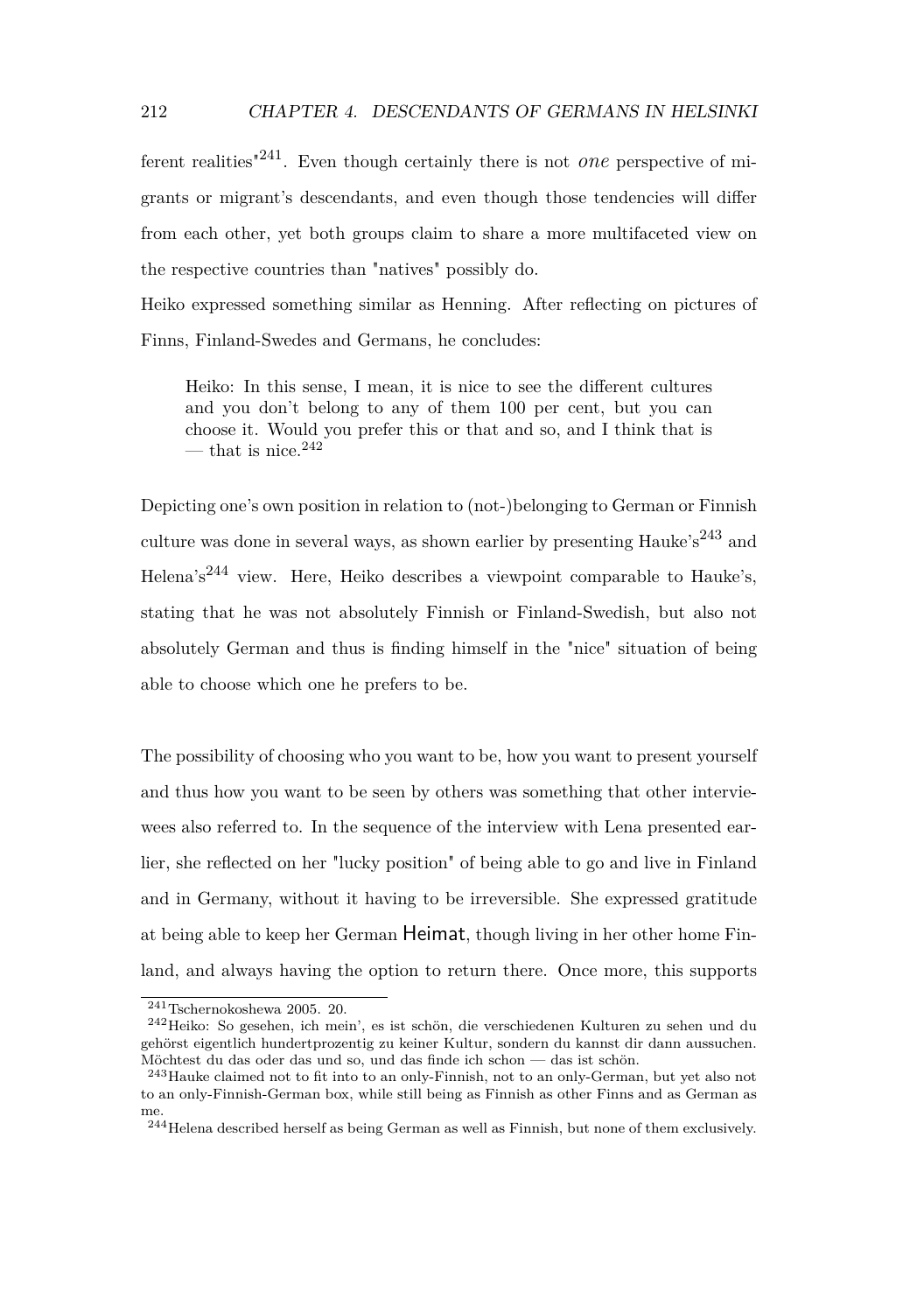Østergaard-Nielsen's suggestion to regard migration as something other than a simple one-way-street, but still it would go further than a "two-way-journey"<sup>245</sup>. Moreover, Lena raises the subject of being in a privileged position as unlike it is the case for people with a darker skin colour, no one can spot her un-Finnish part at first sight. She - and also my other interviewees - are in a similar position than what Pollock and Van Reken call "total chameleon(s)" when referring to TCKs who are visually not different from the host society and thus form a "hidden diversity"<sup>246</sup>.

Most interestingly, Lennard has a different view on this matter. He also appreciates his family background, however, it is exactly the idea of being different from the other Finns in Finland that he likes most. When I talked to him about his social life and mentioned that there seem to be Germans who like staying amongst other Germans and then some who consciously avoid them, he admitted:

Lennard: Okay, since it's anonymous: I do have a little bit, such a slight feeling that I like being different. Well, I like being a Finn and then having this German status and then myself joking about Germans - I like being different. Maybe that's why among other Germans, especially at those gatherings, I might not feel that — I.: Not that special. Lennard: Yes, precisely.  $(...)^{247}$ 

In contrast to Lena, who appreciates being able to blend in both into German and Finnish society, Lennard consciously decides to stick out from the Finnish reference group by stressing his personal Germanness and playing with it. Stefan Wolff wrote that the "desire for meaning, which cannot be satisfied without

 $^{245}\rm{Østergaard-Nielsen}$ 2003. 13. 246 Pollock; and Van Reken 2009. 102. 247<br/>Lennard: Also, weil's anonym ist: ein bisschen, so ein kleines Gefühl hab' ich, dass es mir gefällt, anders zu sein. Also, mir gefällt es, ein Finne zu sein und dann diesen deutschen Status zu haben und dann eben selbst auch sehr gerne Witze über Deutsche - gefällt mir, anders zu sein. Vielleicht fühl' ich mich dann unter Deutschen, gerade an dem Stammtisch, vielleicht dann nicht mehr so —

I.: Nicht so besonders.

Lennard: Ja, genau. (...)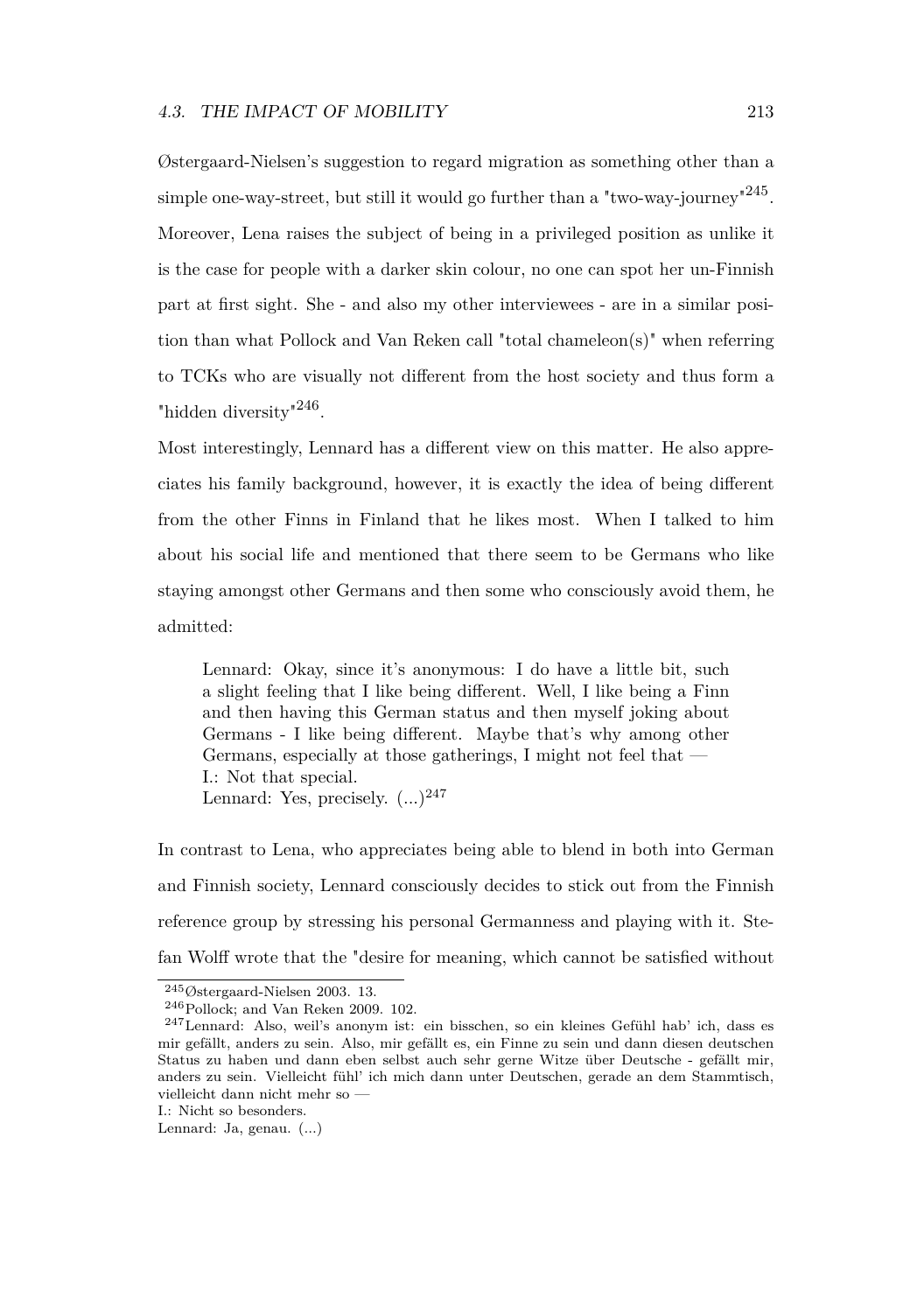a secure and accepted position in a familiar cultural environment, is an elementary human need<sup>"248</sup>. For Lennard, this means that he gains a personal meaning by taking a position that only he can fill, being "the familiar one", a "person who can stress familiarity if needed but who is also perceived as different  $249$ . As Lennard explained at another point of the interview, in Finland he is "more of a German" than he was a Finn in Germany and refers to situations in his work life when colleagues joke about his Germanness. Here again he adds that he likes to join those jokes, which strengthens the statement from above that he actually enjoys being perceived as different from the others - even though apparently he would not admit this aloud.<sup>250</sup> Viktorika Ceginskas noticed the same attitude in some of the participants of her study, who reacted with "different strategies" to the confrontation "with labels of otherness and difference". While for some these (self-)categorisations enabled them to "produce feelings of connection with multiple identity markers (...)", others consciously maintain "a certain amount of otherness".251. Also in Wessendorf's study on Swiss-Italian descendants she described some interviewees who used their Italianness like a "trademark"252. Unlike Pollock's and Van Reken's idea of an "anti-identity" with which some TCKs stress their differentness, leaving them lonely and cut off from others at times, the aforementioned descriptions as well as the remarks of Lennard picture rather a maintenance of a "positive otherness".

 $^{248}$ Wolff 2000. 3.<br> $^{249}$ Čeginskas 2015. 99

<sup>250</sup>I.: Hm, ja. Aber gibt es so bestimmte Sachen an dir selbst, die du auch, wo du merkst: "OK, da bin ich Deutscher!", also vom Verhalten, vom Denken, oder vom...

Lennard: Also definitiv in den sozialen Sachen und — ich glaub', da muss ich fast ein bisschen drüber nachdenken. (überlegt) Ich bin hier mehr der Deutsche, als was ich in Deutschland der Finne war. Und ich, eh, das gefällt mir auch. In der Arbeit, Kumpel machen Witze über mich, oder über Deutschland - also, im positiven Sinne und ich mach' da auch immer ganz gerne mit. Aber dass ich jetzt wirklich so von Grund aus anders geschaltet wäre, würde ich nicht unterschreiben.

 $251$ Čeginskas 2015. 110.

<sup>252</sup>Wessendorf 2013. 51.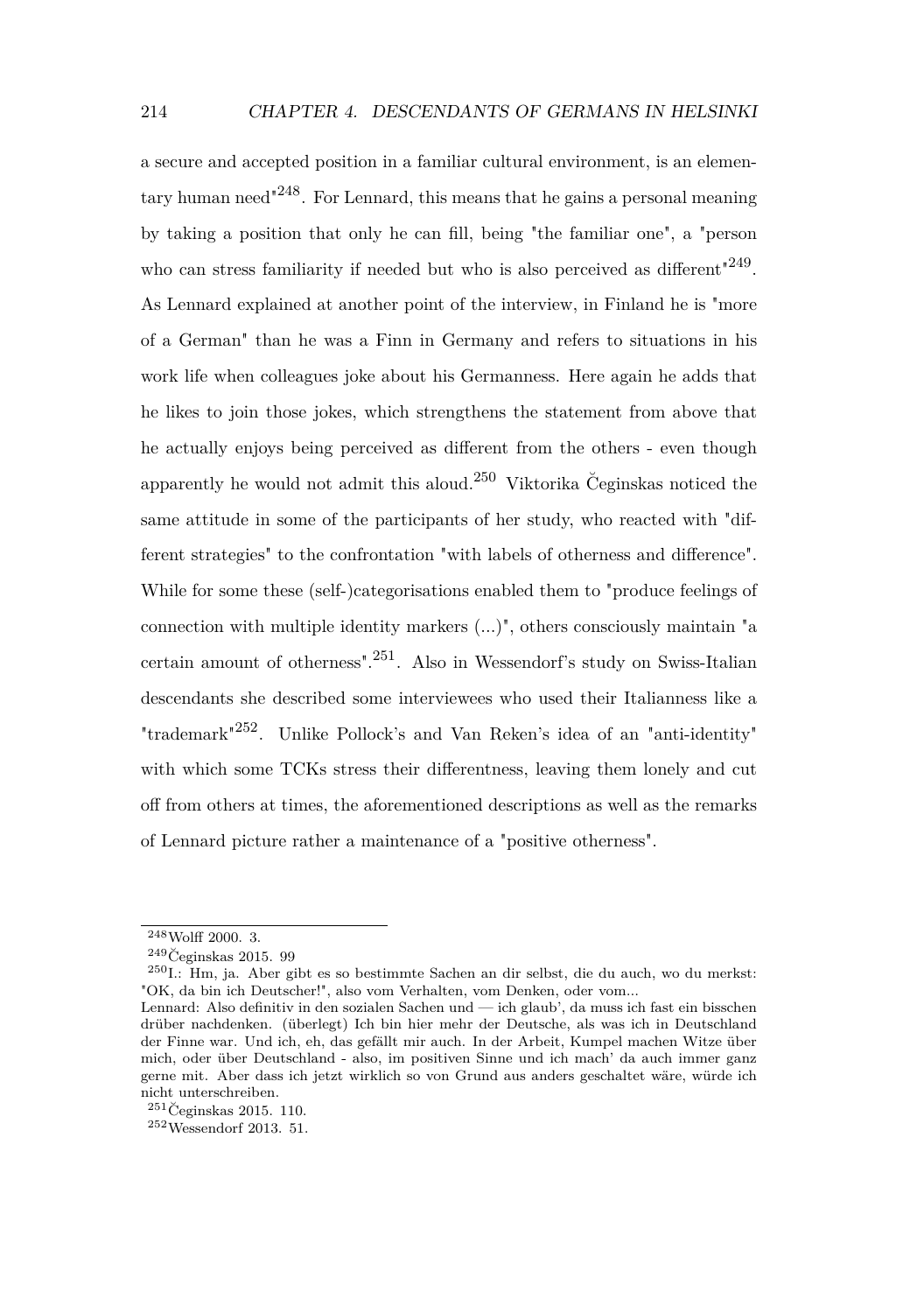# **4.4 Summarising reflections**

Just as in the analysis of the interviews with the first generation of German migrants, it also showed in the talks I had with the descendant generation that language was one of the means to define one's sense of belonging. Moreover, for the descendants the birth of their first child often turned out to be a changing point that could lead to a conscious decision to pass the German language onto them - which in many cases could also be closely linked to their own positioning. Of those interviewees who were themselves raised with the two languages, German and Finnish, some described having spoken a simultaneous mix of those languages, like a secret language hard to understand for outsiders - and one could insinuate that this could serve as a metaphor for the belonging of migrants' descendants. However, language could also have a negative effect on belonging, namely when it was (is) related to exclusion of those who were (are) not equally fluent in both languages. Even if they regarded themselves as German and/or Finnish, due to the lack of fluency in the respective language they might not have been seen as such by others, causing bad feelings and consequences for someone's self-concept. This was not the only moment in which the perception by others proved to be determining for the self-image and feeling of belonging of my interviewees.

In the process of positioning, language was not the only means; other aspects were also involved which could be of a tangible, but also a more abstract, nature. While some my interviewees of the descendant generation referred to habits, customs, traditions or then concrete objects like passports or real estates, others described their own attitudes, behaviour or ways of thinking in order to get hold of their own position within German- and Finnishness. My interviewees used different strategies and approaches of positioning themselves, yet they were not absolute about those. Instead, they often described an as-well-as-position of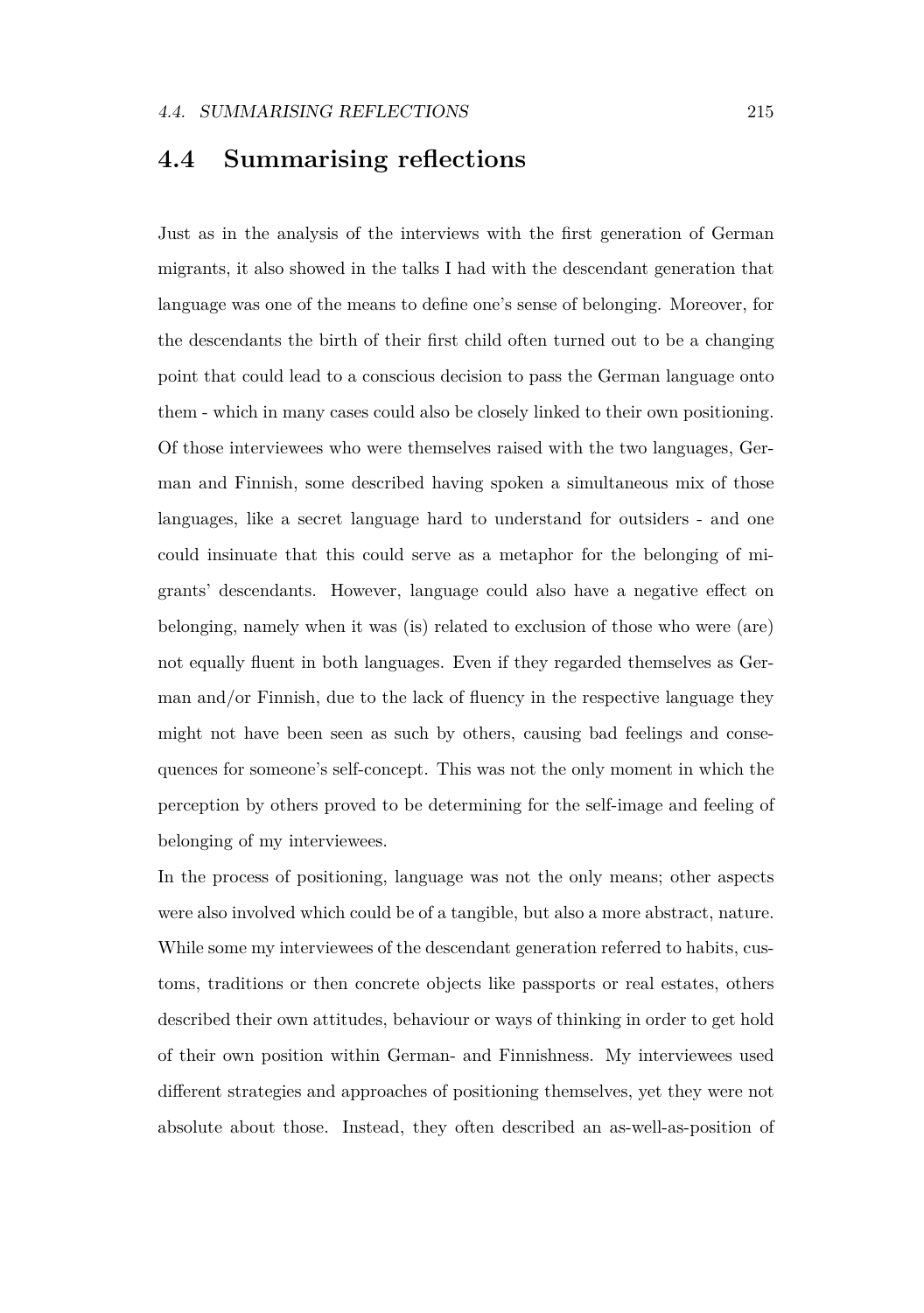being German *and* Finnish that could moreover be subject to and shift with time, place and (social) surrounding. This as-well-as showed in various ways and made me wonder about its possibly hybrid nature. The extent to which the term *hybridity* is applicable depends on its definition: certainly most of my interviewees did not present an undefinable cultural blend, but instead an awareness of the various ingredients of "their cultural mix".

In all their descriptions, my interviewees showed that they had chosen not to choose, but rather pictured conscious, active and deliberate choices in how to lead their lives and in belonging to both German, Finnish but also German-Finnish self-identifications. However, such choices for sure can not be seen as detached from outer influences:

Once put into context with other migration-related studies, it becomes apparent that precisely the circumstance of German and Finnish culture (respectively what people take as such) not being too far away from each other, actually enabled the aforementioned freedom of choice. Some interviewees, like Lena, reflected consciously about her "lucky position" of being able to go back and forth, of living in Finland without "being dissed", which she directly links to being as white as the majority population. Even though the ideas behind a German or Finnish cultural concept may be further away than for instance the Finnish and Swedish in Weckström's study, their differences are apparently not regarded as severe enough to cause issues, thus it might be seen as a positive otherness which precisely allows my interviewees to embrace both of their backgrounds as for them it does not carry much risk of negative consequences with it.

Moreover, the fact that descendants of migrants, in this case of German-Finnish background, were confronted with a great amount of mobility throughout their lives, had considerable impact on their own decisions, paths and positioning.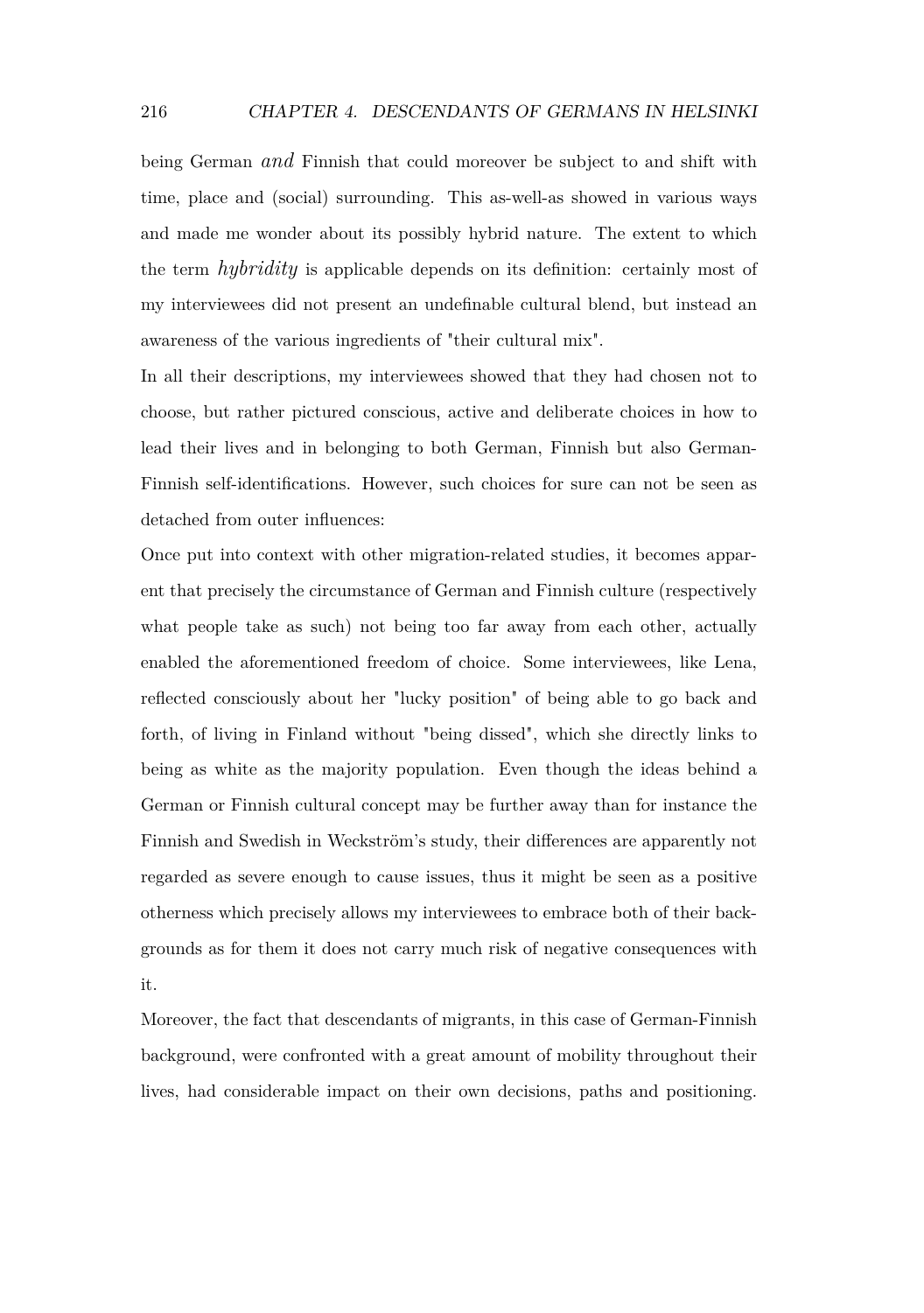As all of the people involved in this study were raised with the influence of two or even more cultural frameworks, ideas about themselves and about where they see their centre of life were formed in ways that are possibly different from people without such mixed family background. This goes in line with what Peggy Levitt suggested when she drew on Abelman and wrote that "(w)hether individuals ultimately forge or maintain some kind of cross-border connection largely depends on the extent to which they are brought up in transnational spaces<sup>1253</sup>. Even though the scale of my study might be too small to draw reliable conclusions on this matter, it did seem as if my interviewees' feeling of belonging and the resulting consequences were indeed affected by the transcultural ways in which they were brought up.

Their relationship to the countries involved were intense, and, I argue, more emotional than if they had only been there for a few weeks of school vacation. Often this resulted in idealistic pictures of the "other country" and the wish to move there when grown up, followed by disillusionment once they did. Others used the strategy of moving back and forth between the two countries, trying to find their place in life. While this is nothing uncommon for many people, for the descendants of migrants, the starting point is of a different nature: expectations and strong emotions are involved, which stem from having grown up with both cultures and the knowledge that "this" is where part of the family comes from. Moreover, having such a background also brings practical opportunities with it, like being able to draw on a family network in the other place or owning real estate to which one could return to, which both function as firming up of the otherwise rather emotional ties to a place. While most participants in the study had put their focus on Germany and Finland, some expressed openness in general, towards others, but also towards moving to new, unknown places.

<sup>253</sup>Levitt, Peggy: "Roots and Routes: Understanding the Lives of the Second Generation Transnationally." In *Journal of Ethnic and Migration Studies* 35, no. 7 (August 2009). 1228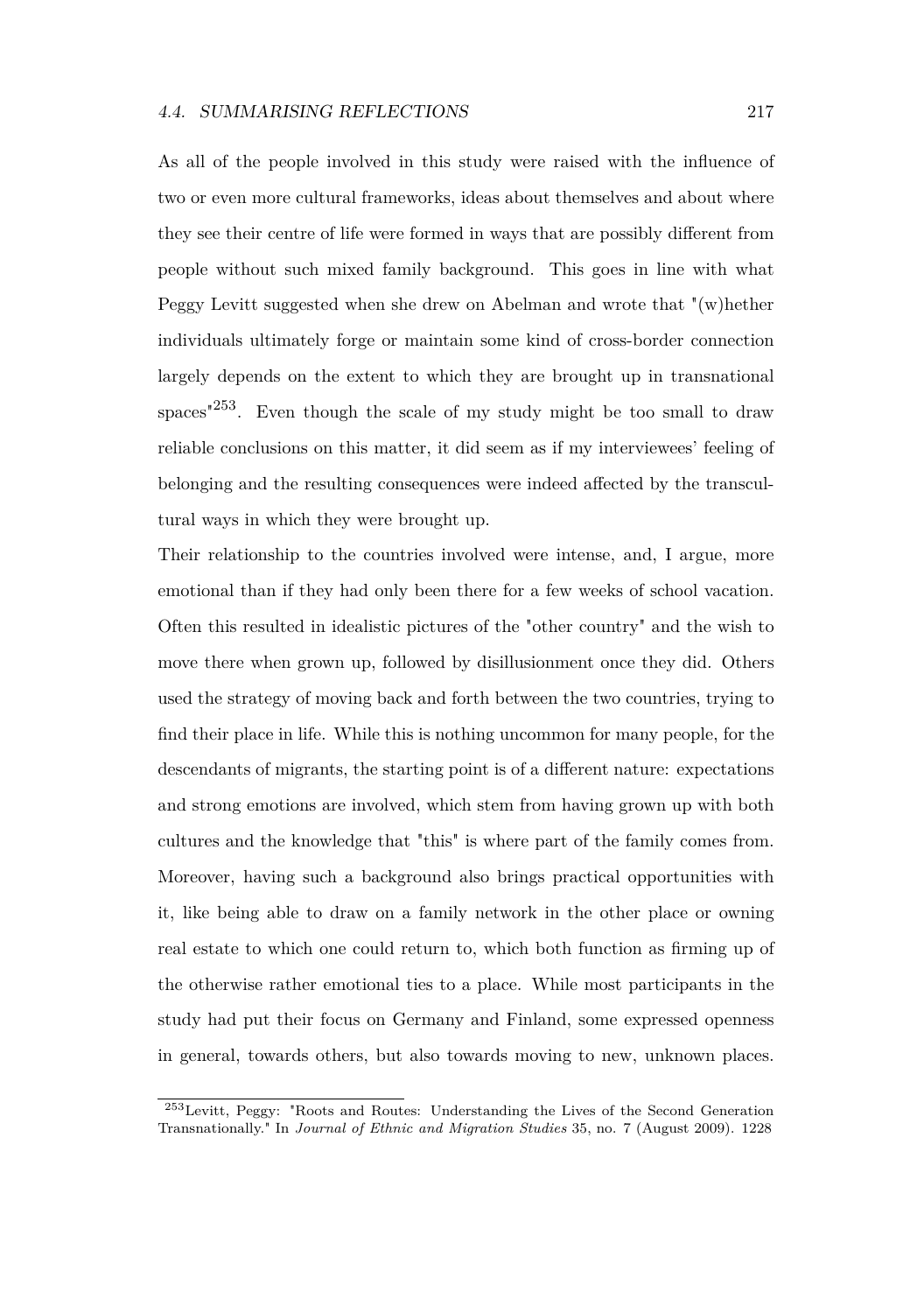This is linked to what I call a mobile mindset, a concept meant to describe the effects mobility can have on the mentality and personality of a person.

The excerpts drawn upon illustrate how the multifaceted paths of descendants of migrants can be. It is not enough to think of them in terms of "second generation migrants" living at the place where their parents once moved to, nor is it enough to see them as "return migrants" if they decide to go to the country their parents came from. Reality is much more complex, the emotions and thoughts involved in decision-making and life-strategies are much more complex. It is necessary to consider the versatile variations in the life course of mobile people in order to promote an acceptance and understanding of what people might perceive as "habitually and culturally different"254.

 $\frac{254}{P}$ Berchem 2011. 613, translated by author.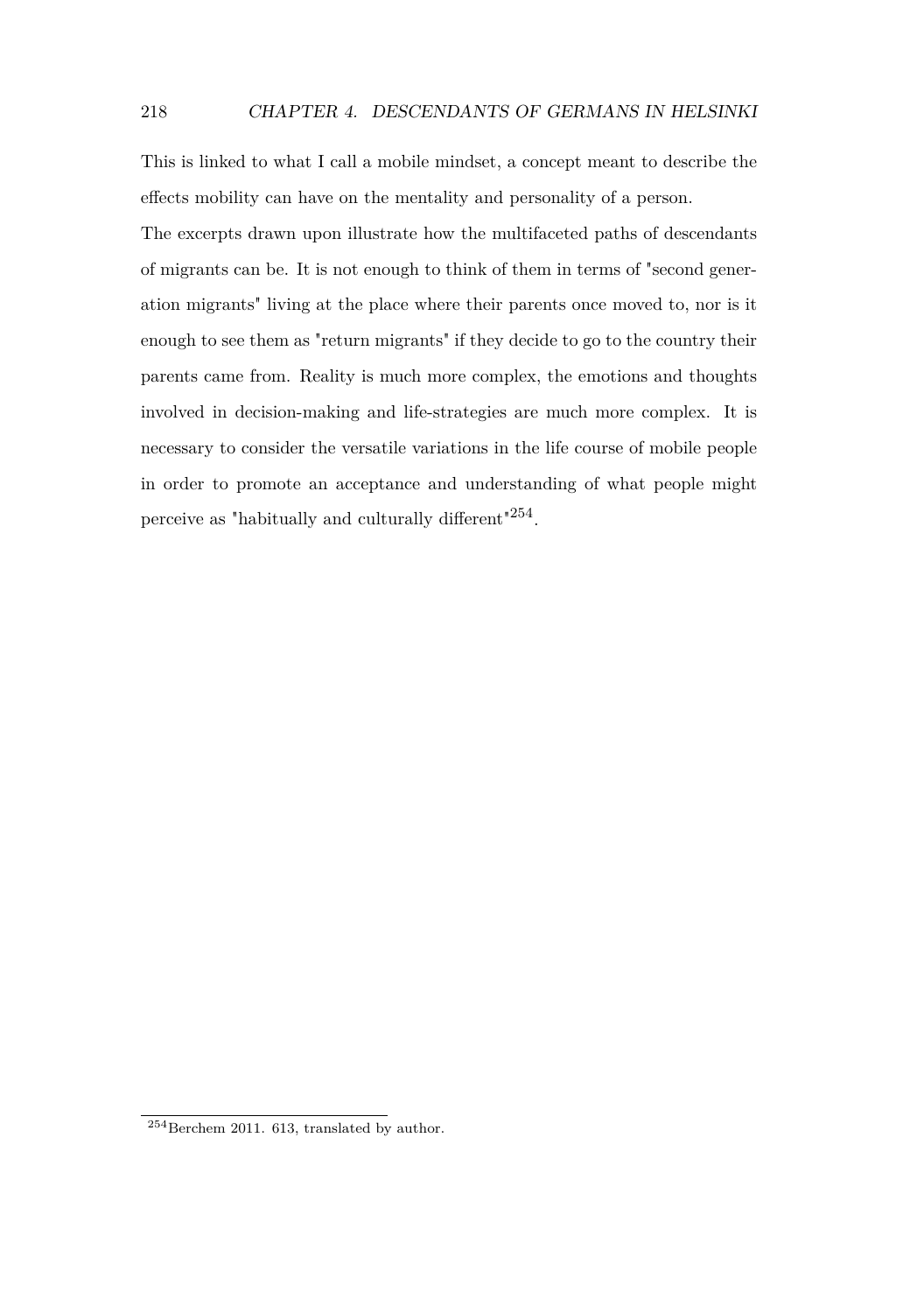## **Chapter 5**

# **Dismantling boundaries**

In this thesis many aspects have been discussed, shedding light on lives of Germans and their descendants living in contemporary Helsinki, the capital city of Finland. The aim of the research project was to find out more about their feeling of belonging, self-positioning and reflections on themselves. In this context I explored the aspects and strategies that were involved in such processes and what consequences could result from having this specific background.

The material for the research was based on 32 semi-structured interviews, out of which nine were held with "first generation" Germans who came to Finland in the more recent past. The remaining 23 interviewees were children and grandchildren of German, German-Finnish or even Finnish couples, who grew up with the influence of both German and Finnish culture.

To put the analysis into a nutshell, I will first go through the research questions stated in the introduction and answer them based on the findings of my empirical data as presented in the previous chapters. Thereafter I will draw final conclusions, linking the points that were addressed previously to broader ideas, questions and reflections.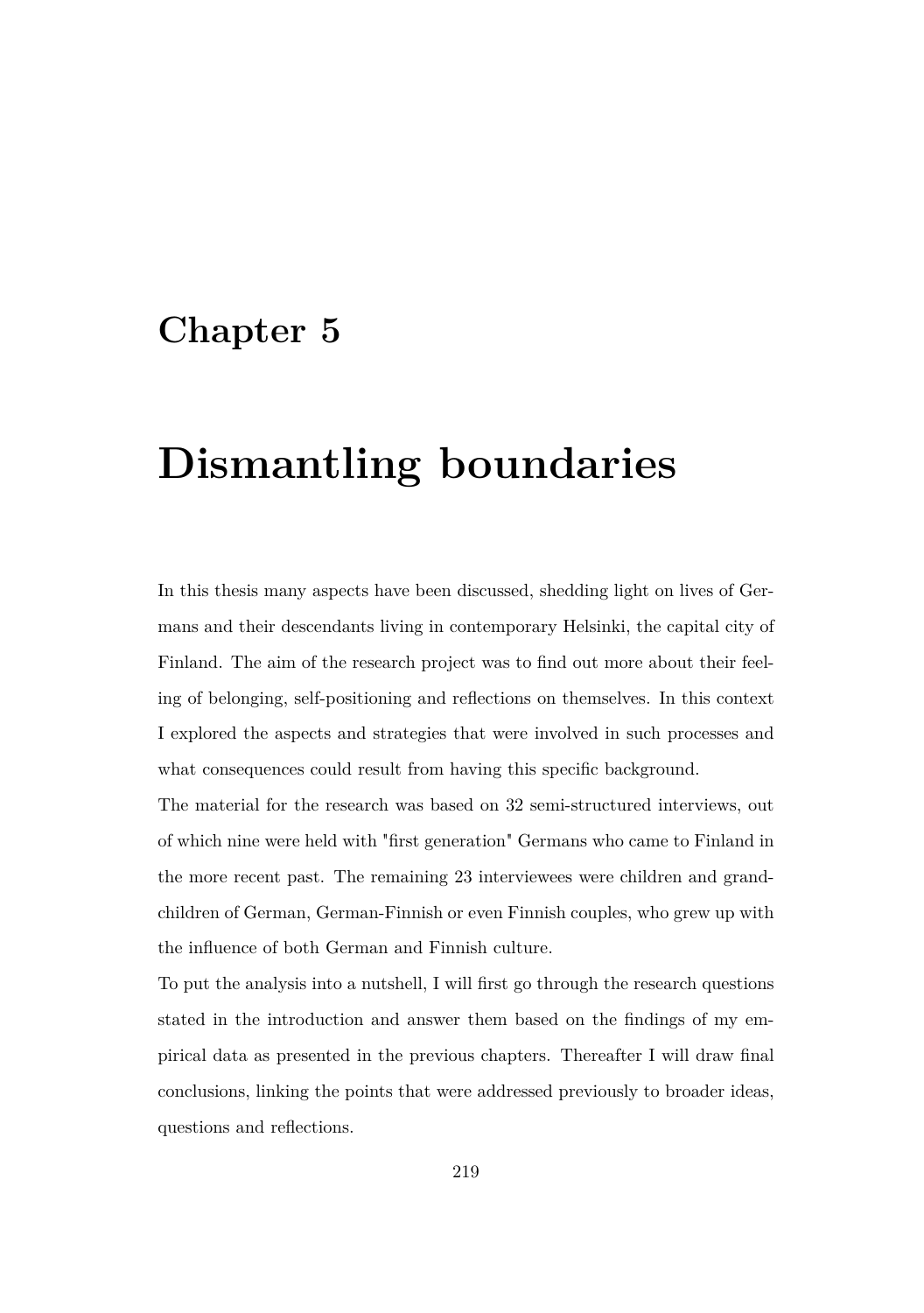#### **Research question 1: Drawing and deconstructing boundaries**

The first sub-question concerns the participants' definitions of "German- and Finnishness", where they draw or even deconstruct boundaries between such categories, and moreover where they position themselves regarding those concepts.

When being asked what they considered to be the "German" aspects in their lives, in most cases the first themes that were addressed pointed towards rather tangible matters. Here, talks often turned on food, for instance certain eating habits, which some interviewees making it sound as if those were German concepts by themselves. Moreover, participants also named specific dishes they regarded to be German aspects in their lives. Others referred to holiday-related food, mostly connected with Christmas. This reminds of what Hanna Snellman called "heritage food"<sup>1</sup> that can be seen as a direct link to someone's identity. Holiday traditions were another field my interviewees made recourse to in order to detect German- and/or Finnishness in their lives. Here, mostly three annual holidays were of central importance, namely Easter, St. Martin's Day and the sixth of December. Even though most interviewees clearly labelled some activities on those days as traditions stemming from the German part of their families, respectively as a tradition their family kept on doing in Finland, others expressed doubts about the origin of this tradition. However, it is hard to tell what holiday traditions are of Finnish or respectively of German origin, as there has always been influence from "outside" and in fact some of the traditions my interviewees described as part of their German family heritage may also be celebrated in certain parts of Finland by people without a German background. Nonetheless, what is of greater importance than facts about the origin of certain

<sup>1</sup>Snellman 2016. 158.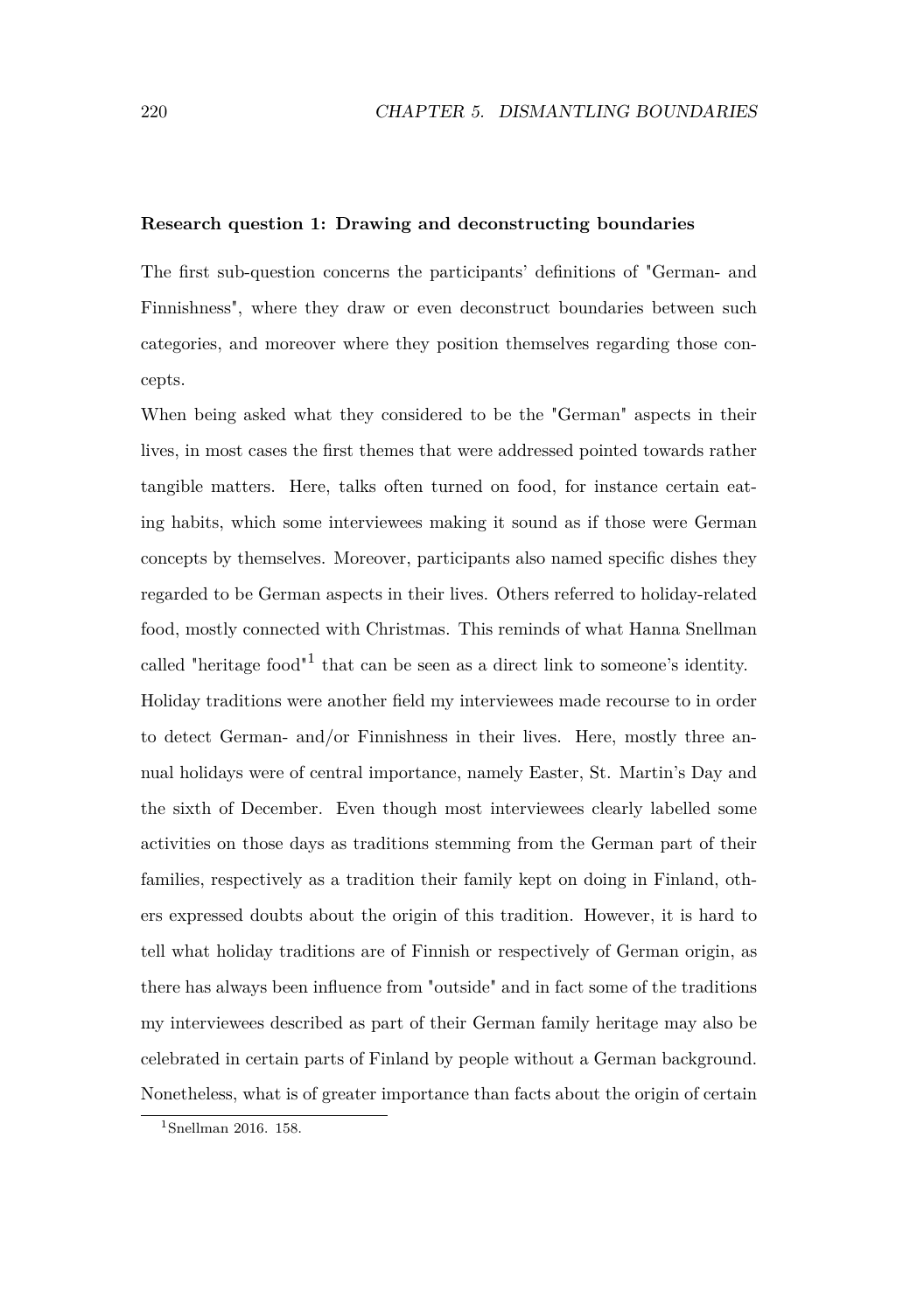traditions, is that the people I talked with described those aspects as part of *their* German-, respectively Finnishness, as something that connected *them* to their family history.

Most significant in the descriptions of ways of how to spend certain holidays was certainly the sixth of December. On this day two completely different concepts collide, but as my interviewees explained, this did not cause any issues for them. While in Finland the sixth of December is the biggest national holiday, the Finnish Independence Day, in Germany it is the day to remember St. Nicholas in whose celebration completely distinct activities are involved. However, it turned out that for my interviewees it was *not* an "either-or" decision. Instead, they explained that they simply chose to celebrate both, they *chose not to choose* and also on a more general basis they rather included aspects of different backgrounds in their lives.

The interviews I had with the participants of the study did not only remain on such corporeal levels, but went further into abstract spheres of interior qualities like character traits, or then behaviour they classified as "typically" German or Finnish. Unlike the interviewees of the first generation of German migrants, who expressed more elaborate pictures of how they thought Germans, and respectively Finns, tend to behave, those of the descendant generation chose other strategies to approach these aspects. Quite often they presented stereotypes of Finns and/or Germans, and seemed to be sometimes more, sometimes less conscious about the questionable nature of such stereotypes. When presenting ideas of how Germans or Finns "are" or "act", many interviewees either positioned themselves as one of them, or then used such references to distance themselves from those categories. In doing so, my interviewees occasionally did not only relate to general ideas of "the generic German/Finn", but instead collated themselves with how they see their German parent(s). Having others as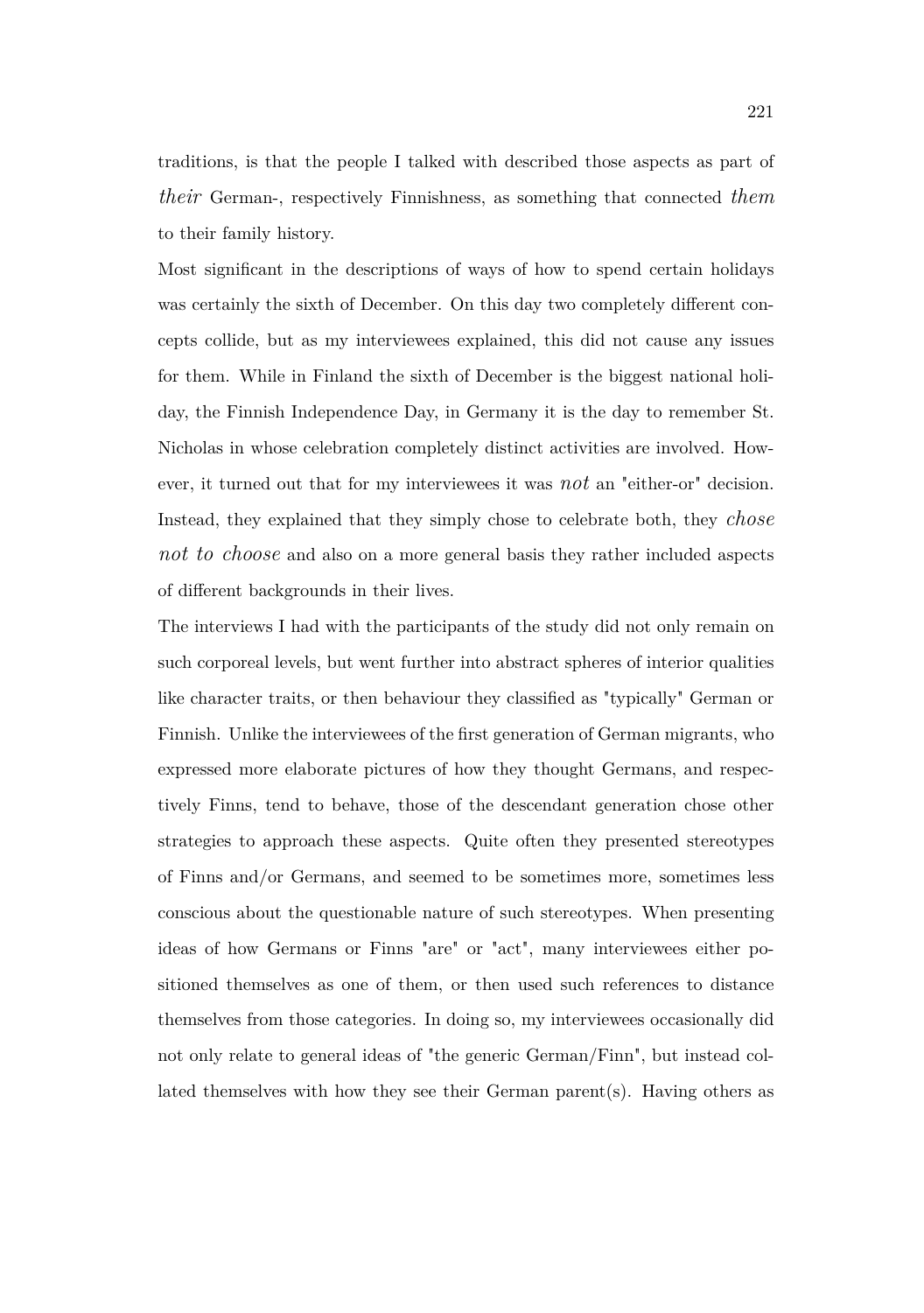a reference point could also come in yet another shape, namely by drawing on how friends and acquaintances without a German-Finnish background see them. In this context, part of my interviewees simply told me about such "external assessments" without much reflection on it, and I cautiously interpret this to be a sign of having no explicit objection to them. However, some interviewees once again used statements by others about their person in order to distance themselves from those ascriptions, so to tell me the ways they consider themselves *not* to be particularly German, or respectively Finnish.

Moreover, it became apparent in the interviews that such views on Germanor Finnishness could also change under certain circumstances, especially with time, place and social surrounding. As some interviewees told me, once they were more intensely in touch with the "other" country<sup>2</sup>, for instance through longer stays, especially outside a holiday context, their perspective on certain matters, and furthermore on themselves, could change drastically: Aspects of German or Finnish life they previously evaluated in a positive way could turn more negative, and vice versa. Besides this, some interviewees even described how they developed ambivalent viewpoints on certain things, so that concerning one and the same aspect, such as character traits and behavioural patterns, they could see simultaneously positive and negative sides of it.

Participants in the study often took such impressions of life in Germany or Finland and of behaviour they regarded as particularly German or respectively Finnish, in order to construct boundaries between the two categories, to define what they considered to be the essence of German- and Finnishness. Yet, there were participants of the study who expressed doubts about the accuracy of such definitions. For instance, in direct contact with Germans *in Germany*, German-Finnish interviewees could realise that what they had taken

<sup>2</sup>With this I refer to the country in which they did not grow up, but only knew from occasional visits, so with whose customs and people they might not have been as familiar as they were with the place they spend most of their previous lives.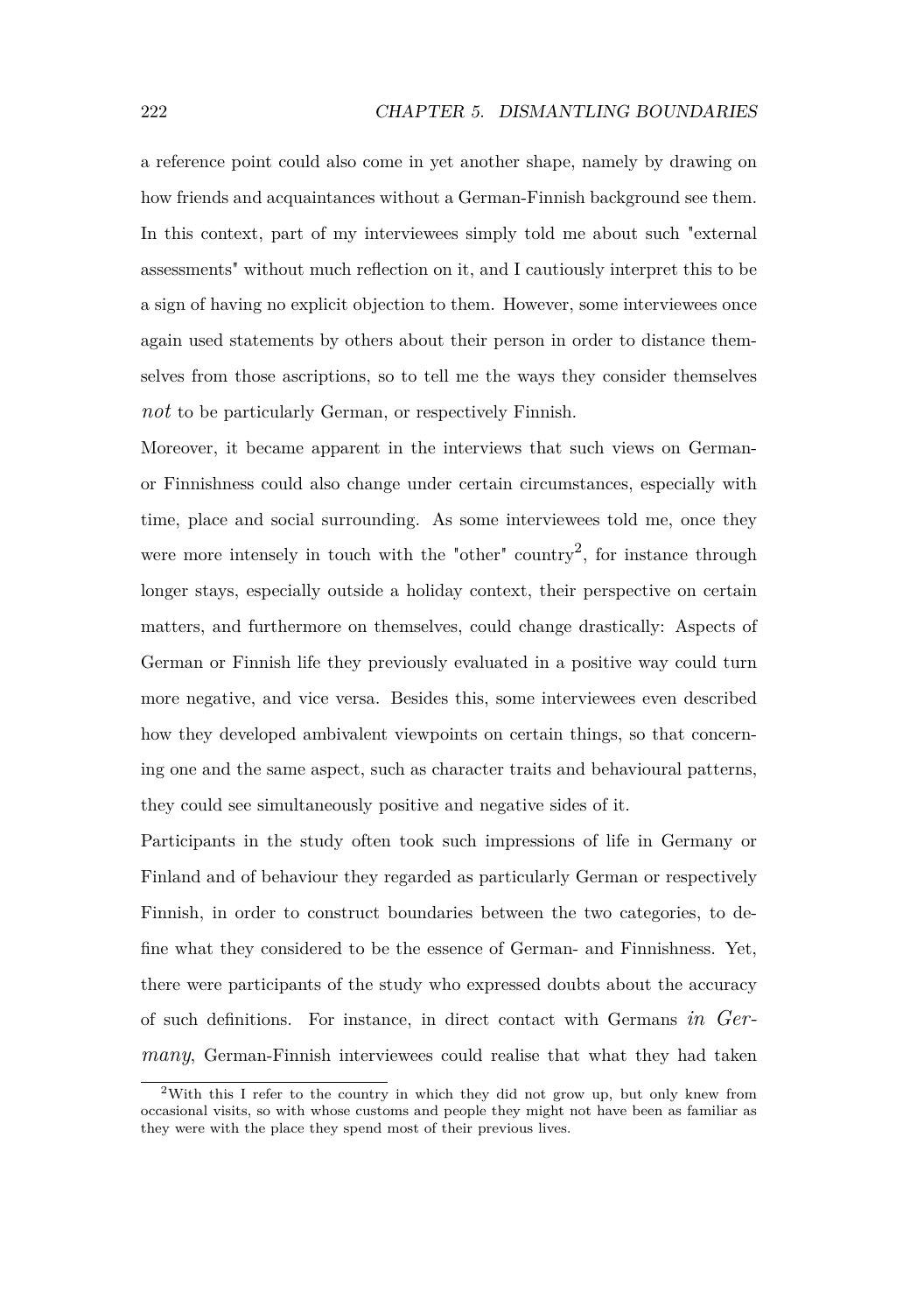to be "typical" German behaviour was in fact not what "all Germans do". As some interviewees explained, they then realised that it was not about culture as a whole, distinct and absolute concept, but also family culture, education and socialisation. Thus, for some participants a critical reflection on cultural determination started with having contacts to certain groups of people.

In my interview material, such attempts to deconstruct rigid ideas of boundaries between categories like German- and Finnishness were not always expressed obviously, but instead most interviewees did in fact draw on what they considered to be German or Finnish cultural markers. However, this does not mean that they necessarily took clear positions within such frameworks, that is by describing themselves as *either* German *or* Finnish. Instead, many identified themselves as being *as-well-as*, so German as well as Finnish. In my interviews this as-well-as was sometimes pictured as a simultaneous condition, in which one feels both at the same time, and at other times as if the feeling of belonging depended on the specific context.

Expressions of such as-well-as-positions came in different ways. While some literally described themselves as "100 per cent" German respectively Finnish, depending on the context, others explained that when in Germany, they might not feel absolutely German and at the same time in Finland they might not feel absolutely Finnish. Often it was in direct contact with German or Finns that my interviewees realised certain parts within themselves which they felt would differ from the norms of the respective groups. Once confronted with what they perceived as a gap between the two cultures, for instance with what they were taking to be typical German or Finnish behaviour, they felt less German or less Finnish. In this context, few reflected critically on whether this differentness they thought to feel within themselves originated from their "mixed" cultural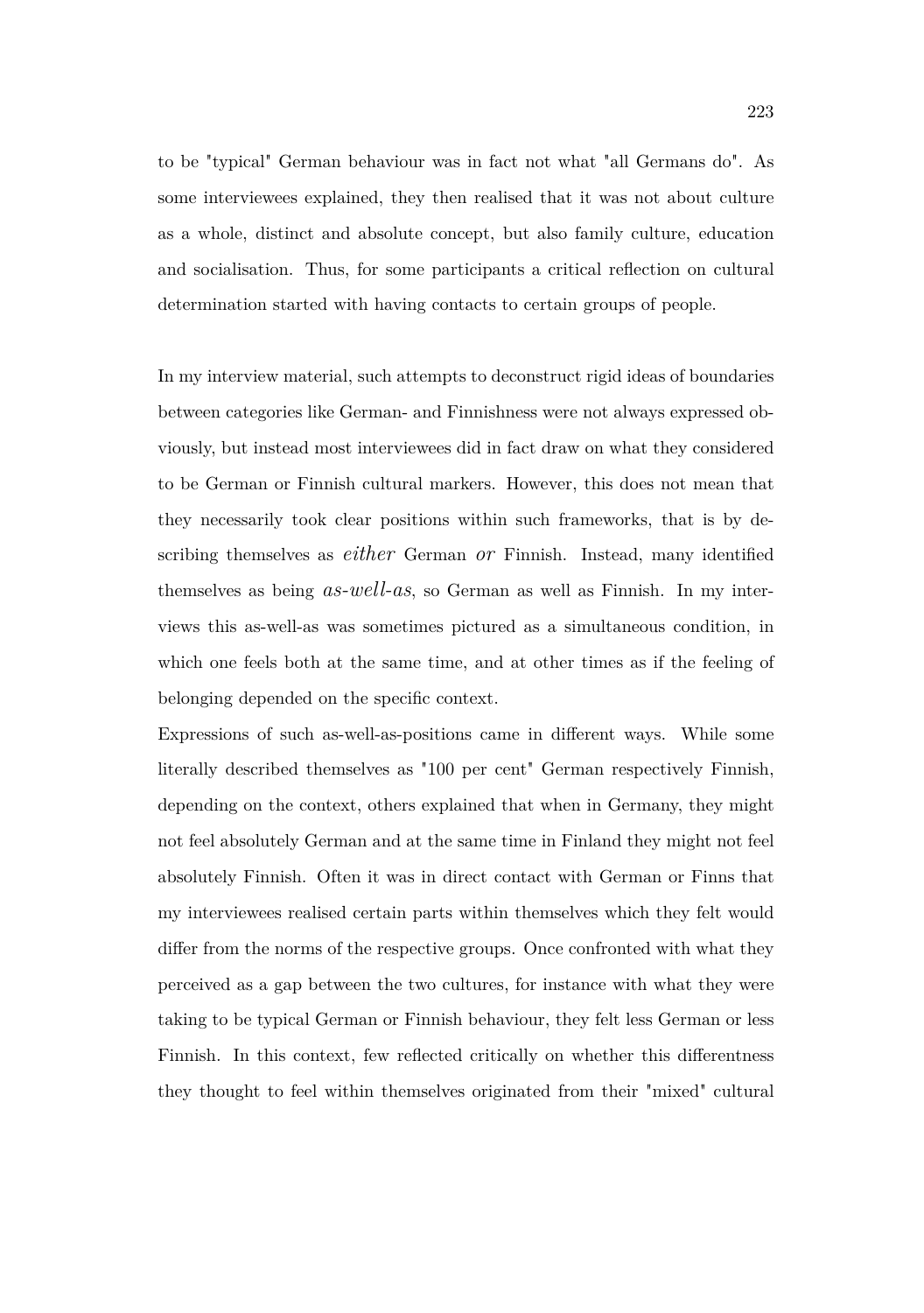background or if it was just a matter of their personality as such.

However, this "as-well-as" can in some cases be reinterpreted as a "neither-nor", since some interviewees made it sound like being "always a bit different" or then neither "only German", "only Finnish", nor "only German-Finnish". The latter was expressed by an interviewee who experienced an exceptionally high level of mobility throughout his life that took him to various countries, other than Finland and Germany. His intense contact to multiple cultural frameworks serves as an explanation of why he developed his flexible self-definition and refusal to put himself into exclusively German-Finnish boxes.

My interviewees' positioning in an as-well-as or respectively neither-nor manner are reminiscent of Gabrielle Désilets' reflections on TCKs' identities as being "diffused in space" rather than "placed". As a consequence, state-borders may in fact not lose their importance, but gain a different role, so that "identifications take place beyond instead of across numerous nation-states"3. When applied to my study, this serves as an explanation of why my interviewees did indeed draw on boundaries between what they regarded as German and Finnish culture on the one hand, but on the other hand, they also expressed eclectic perspectives on those and did not take those boundaries as absolute and rigid.

Furthermore, many interviewees explicitly elaborated on having an active choice - not only when it comes to cultural manifestations such as holiday traditions, but also concerning how they wanted to present themselves, how they wanted to be seen and what aspects of German- or Finnishness they wanted to incorporate into their lives. While some expressed appreciation of not belonging completely to either of those two categories and being able to choose who they want to be, others went so far as to state that they consciously maintained their differentness, since feeling "special" filled them with joy.

<sup>3</sup>Désilets, in Benjamin; and Dervin 2015. 151, 158.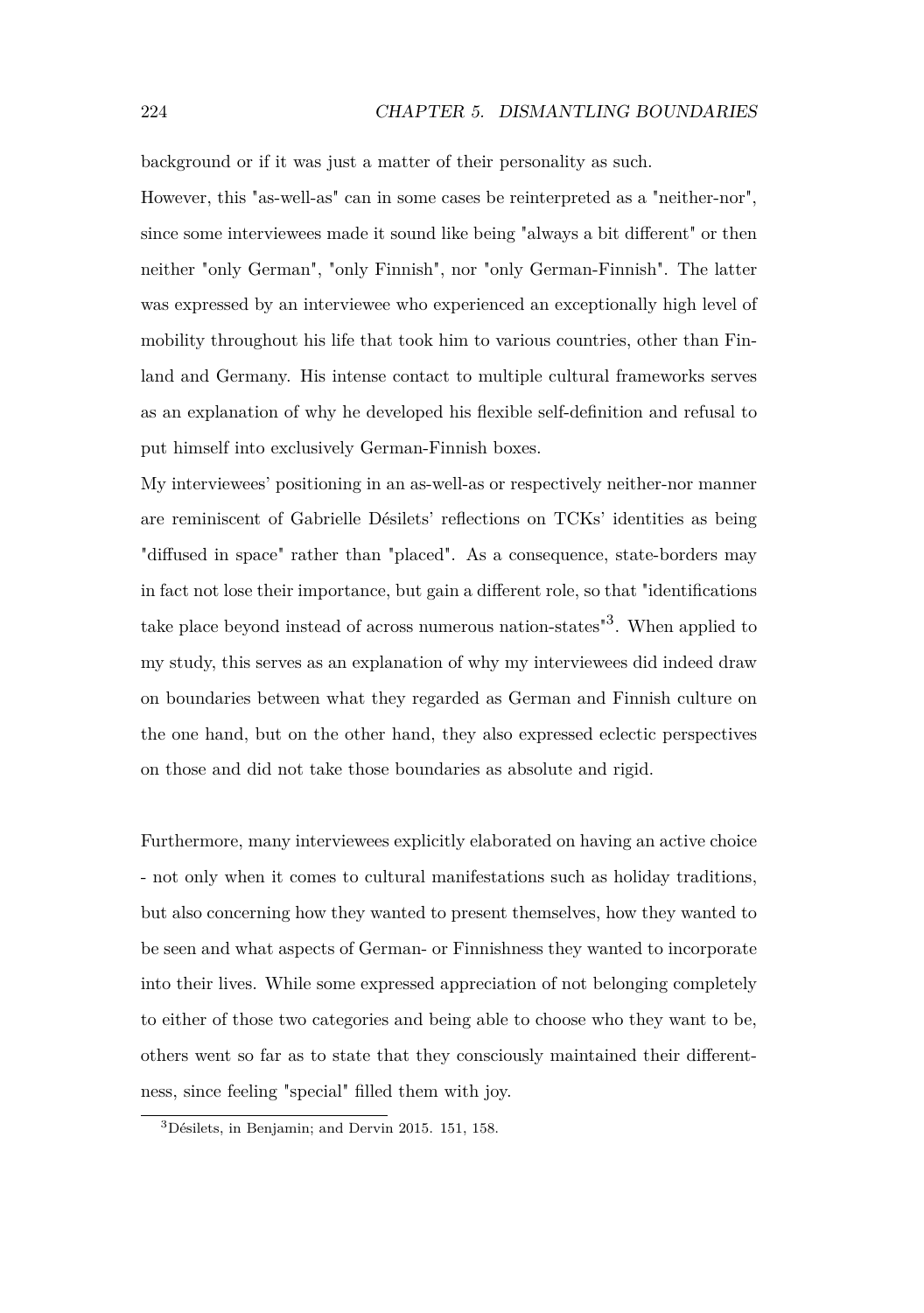It showed that most of my interviewees detected aspects in their lives and also within themselves that they clearly linked to their German, or their respectively Finnish background, thus in a way they maintained some boundaries between such cultural frameworks. However, this did not mean that they kept them strictly separated from each other, but rather chose from both sides. In the next part I will discuss the mechanisms involved in developing a certain feeling of belonging.

#### **Research question 2: The process of self-identification**

In the interview material that this study is built upon, several big themes were described that evidently had a major influence on my interviewees' process of self-identification. Looking at the first generation of German migrants, who in part were direct parents of some descendant interviewees, it showed that while they expressed discomfort regarding a strong "German identity", they still wanted to make sure that their children would "inherit" some Germanness. This reluctance is likely to be connected to what I consider to be a widely spread attitude in Germany. Even though this might well depend on the social background of a person and might have also changed in the light of the "European refugee crisis" that started in 2015, however, for many Germans it seems unthinkable to possess or express a distinct German national identity referable to Germany's guilt in the Second World War.

For the interviewees of the first generation of German migrants, this Germanness turned mostly on passing on "innocuous" aspects like the German language, but also holiday traditions and certain manners. For the sake of this, all of those who had children, decided to speak German with them, though not all actually sent their children to the German School of Helsinki. Reasons for deciding against it were for instance personal issues with school policies or then simply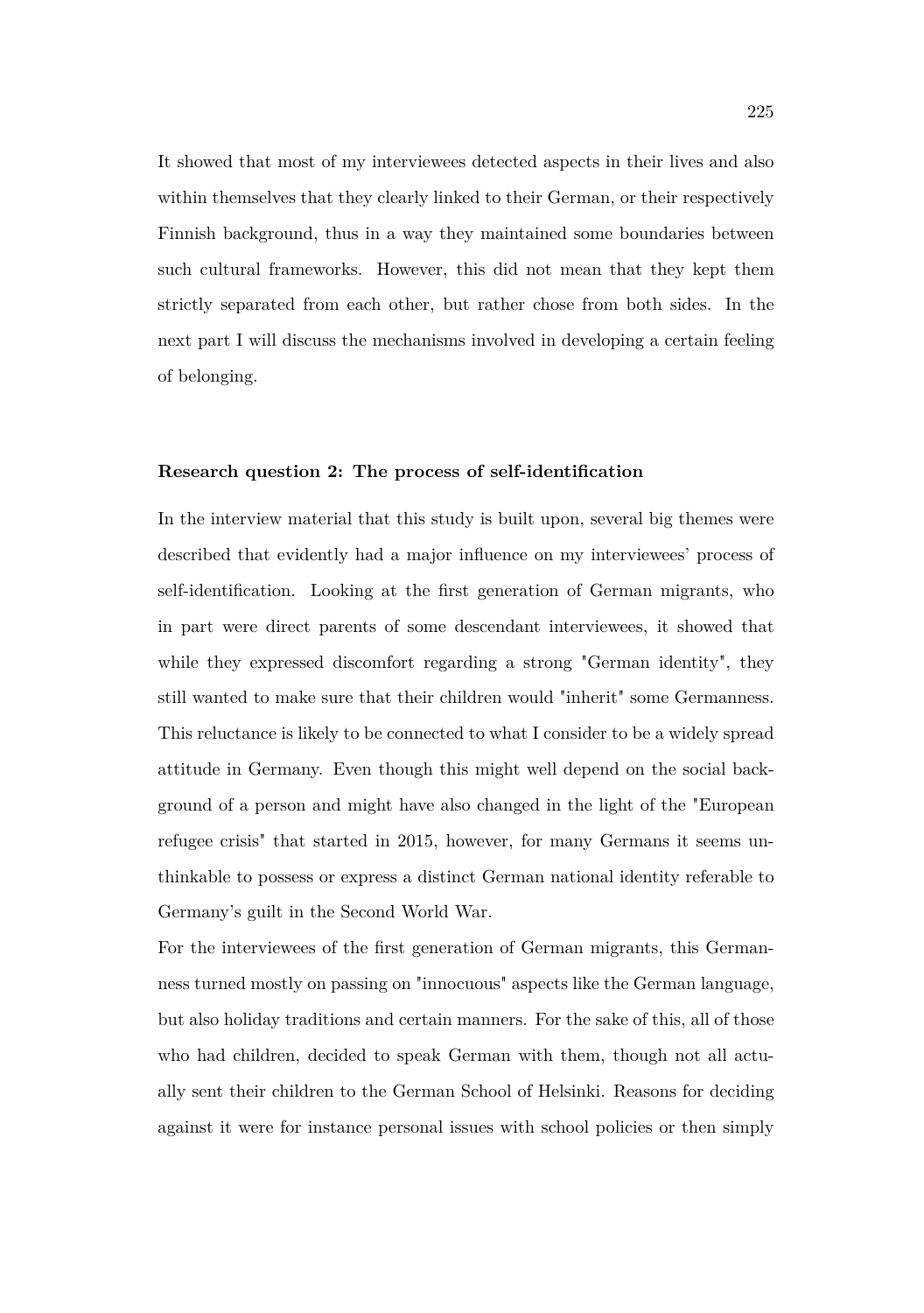related to practical issues such as the physical distance from home. Some interviewees explained that they chose to send their children to the German School particularly because they knew that students there would not be taught exclusively in German, but that both, German and Finnish language and culture, would be included in the education. Making sure that their children would also get to know other aspects of German culture (that is, features other than language) was a concern of most, though not all, participants from the first generation. Some, especially those who expressed a distinct aversion to German self-identification, seemed almost eager to picture their family life to be Finnish rather than German, and claimed that they spent significant annual holidays in a Finnish, and not a German way, and even if they did, they described it as if it never has had a deeper meaning for them.

The participants of the first generation might not have been aware of it, but as the interviews with the descendant generation showed, their way of life had a major impact on the way their children negotiated their feeling of belonging. Admittedly, I did interviews with only two pairs of father and son, in which such matters were directly traceable. However, they also showed in the individual statements of all the descendants involved in this study. The sum of those reflections therefore form the basis for the following deliberations.

When discussing their self-positioning between or within German-Finnish categories and their personal feeling of belonging, one of the major themes addressed related to language - just as it appeared in the interviews with the first generation of German migrants. Furthermore, the descendant generation did indeed relate to the same aspects that were of importance for the parent generation, for example the different holiday traditions, and mostly referred to those aspects as well, once they had their own children and had to decide on what to pass to them. This often included central aspects in life, things that are commonly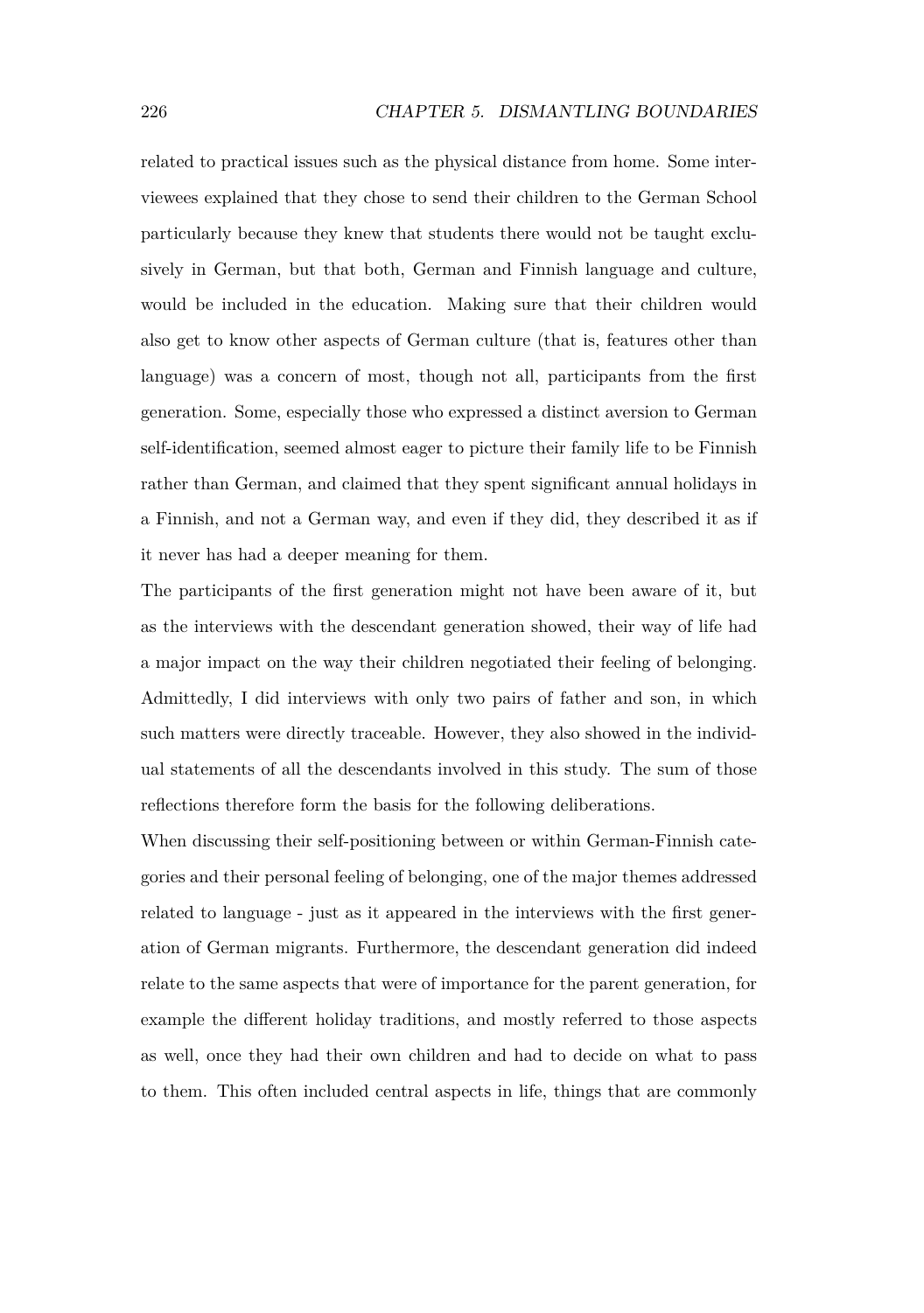connected with "culture", for instance food, traditions, habits and having a certain mentality, as described by Wessendorf<sup>4</sup>.

Most interestingly, their outer appearance was hardly ever addressed by my participants. This forms a sharp contrast to findings of other studies, which often deal with minority groups with a more visible foreign background. In such studies, participants tend to describe their incomprehension and bewilderment when being repeatedly confronted with the clash of how people see them and their own feeling of belonging. If this topic came up in our talks, my interviewees reflected on how they tend to blend in, both optically and socially. This made some reflect on how their freedom of self-positioning was related to perceived ethnic hierarchies, and some went so far as to compare their situation to the situation of people of different skin-colour. This group were continuously asked what they were doing in Finland, while the interviewees' own presence was pictured as remaining un-questioned by the Finnish majority. It showed that for my some of my interviewees the fact that they looked what some of them described as "100 per cent Finnish" sometimes caused issues of a different kind, namely when they were (at first sight) perceived as Finnish and in fact felt Finnish, but then for instance could not express themselves in Finnish, which felt to them as if it undermined their own self-identification.

Besides those aspects, something else turned out to be highly influential for my interviewees' self-identification, which was the fact that they had led a quite mobile life as children and mostly continued doing so as adults. As the interviews showed, the crucial role of mobility in the lives of my interviewees proved to be a factor that shaped their feeling of belonging, positioning and also life strategies to a great extent. Going to the other country, that is, the one where they did not live permanently, several times or even on a regular, often annual,

 $4$ Namely as a mean to differentiate in order "to describe the differences in ways of thinking and behaviour, cultural values and practices between themselves and people of other origins.", see: Wessendorf 2013. 62.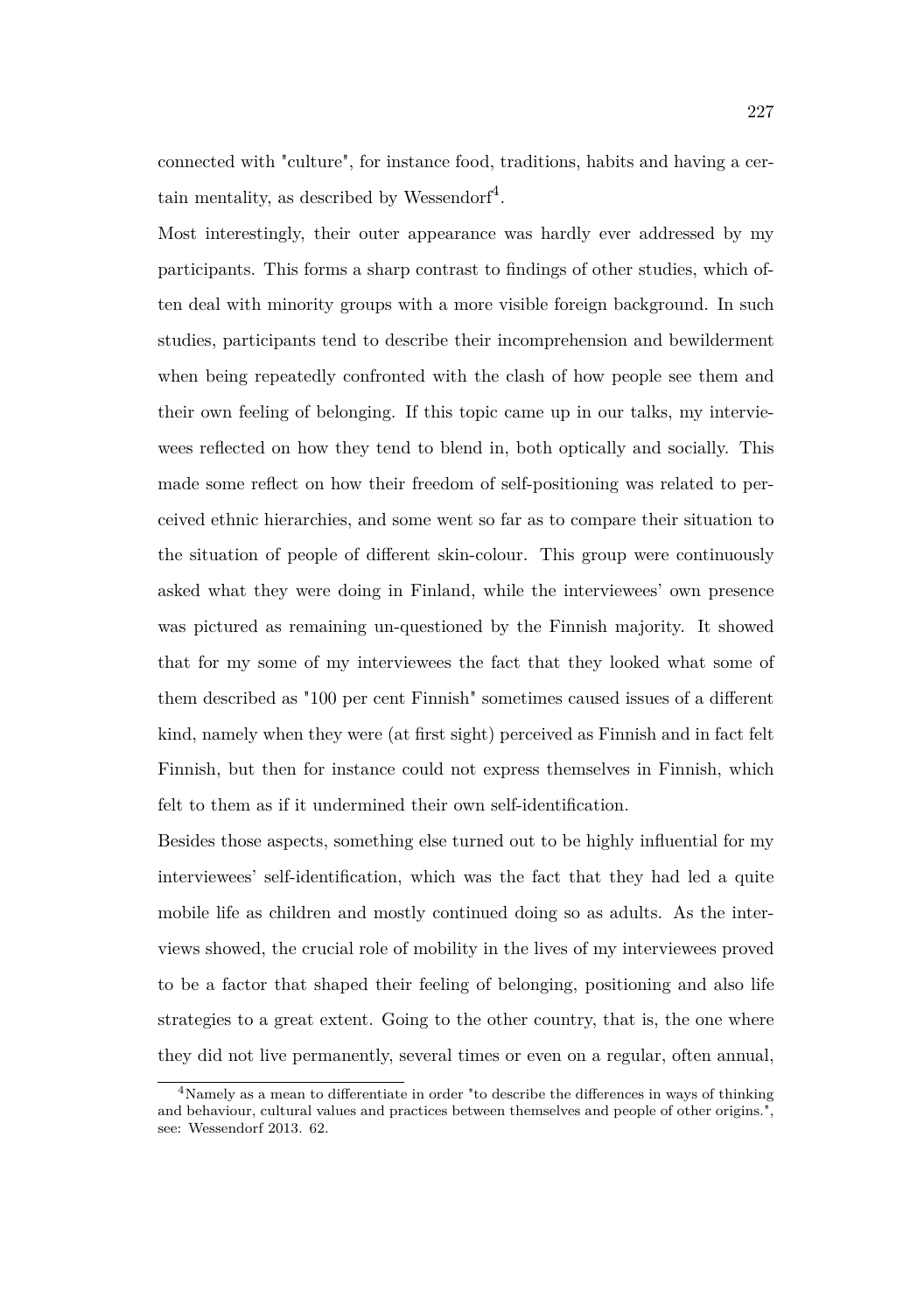basis was part of every interviewee's childhood memories. Those stays enabled establishing close emotional ties to both countries and as I argue, those ties are of a different kind than might be the case for people on holiday without having such family connections to draw on. Yet, those stays, which often took place during the summer vacation, could lead some interviewees to developing an idealistic, illusionary picture of life there. Many interviewees depicted vivid and overall positive memories of everyone taking time for them, being allowed to do things they were usually not allowed to do, and in general everything happening in an always relaxed holiday context. Having this idealistic picture in mind, it does not come as a surprise that some interviewees decided to move to the other country once they were grown up - followed by a clash and a disillusionment with reality. Once living there, many realised that everyday life was quite different than holiday life, and as mentioned earlier, the contact with other Germans or Finns in the respective country also made some of the participants of the descendant generation renegotiate their positions within German and Finnish frameworks. The act of moving to the other country is already pointing towards the third sub-question of my research, dealing with the personal consequences that could evolve from a person's self-positioning and feeling of belonging.

## **Research question 3: Personal consequences from a feeling of belonging**

As briefly outlined above, some of my interviewees told me of how they took advantage of the freedom of being able to just move to the other country for a while to find "their" place in the world, so to see if that is where they want to live and settle down for a while. For some, this was closely linked to a quest for self-discovery and a way of accepting their "other side". Here, some took advantage of being able to draw on family networks in the other country, for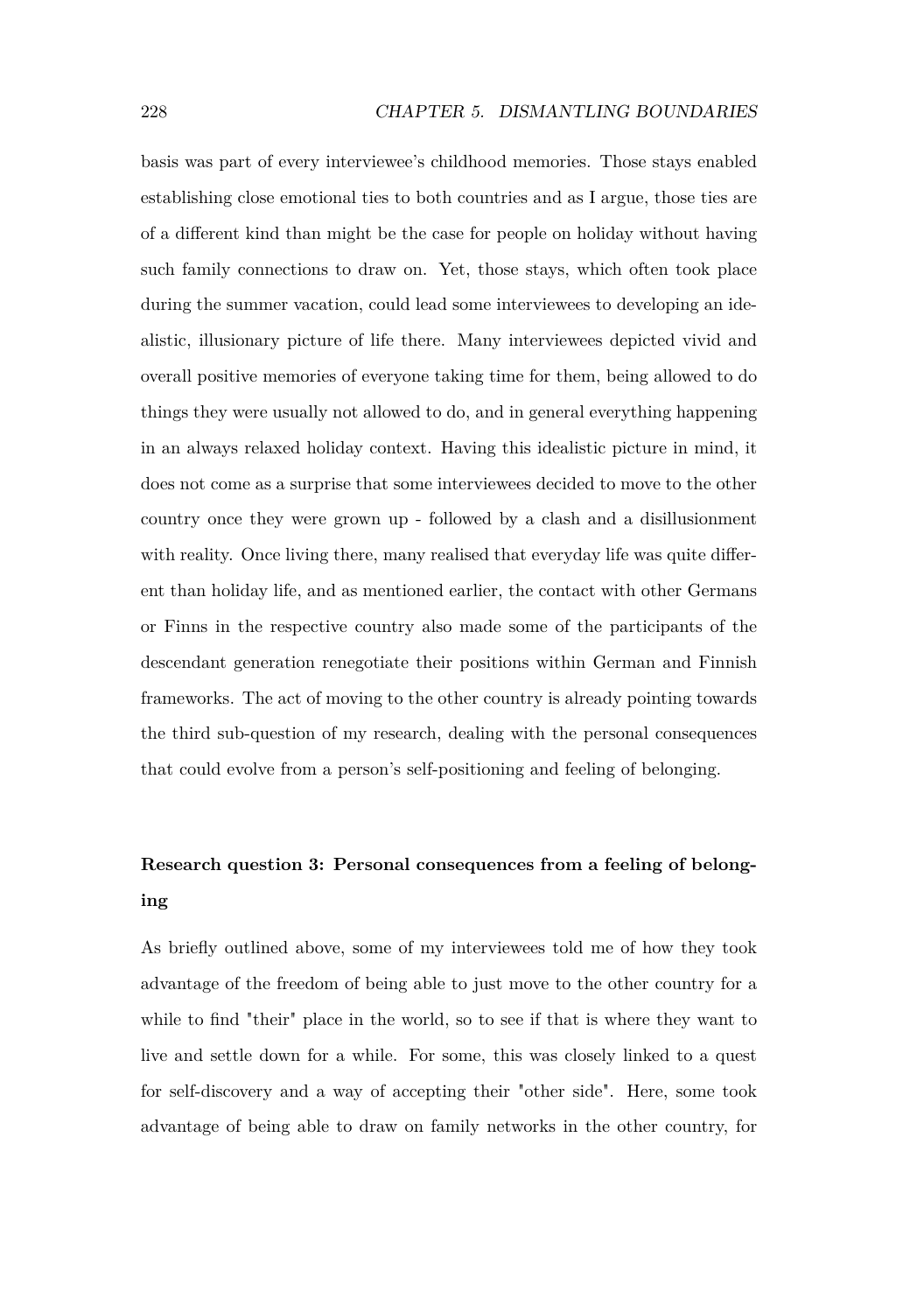instance when hearing of job offers through relatives. Even if the benefits of having a German-Finnish background were not as direct, in any case many of the participants were in the fortunate situation of having inherited other "tools" such as language proficiency or dual citizenship. Those provided a different starting point and made moving to the other country less risky and much easier than what might be the case for others without such background.

Some of the participants in my study even moved back and forth several times between Germany and Finland as for them the search for the place they wanted to stay and the search for their direction in life was not as easy as it seemingly was for others. Such life strategy can certainly be considered to be in part enabled by having a bi-cultural background, especially if one can rely on family networks. Some interviewees of the descendant generation reflected on precisely the luck of having "two Heimats", two homes, where they could always go without losing the other.

A way of keeping those two Heimats was by maintaining or even buying real estates in the other country, in the constellations in question in Germany. Even if the physical family bonds might not have been there any more or then regarding similar scenarios in future, some interviewees consciously decided to keep the houses or flats where the German part of their families came from. Others even bought own properties in Germany, just to enable going there spontaneously and frequently. None of those interviewees who owned or could inherit property in Germany, was actually planning on moving there, however, they explained that they wanted to keep the door open to do so. In other sequences of the interviews it showed that those apartments or houses were more than just plain objects: they did not only facilitate going to Germany, but in addition they also carried a high emotional value and could be seen as a manifestation of emotional ties to Germany, or of certain places there.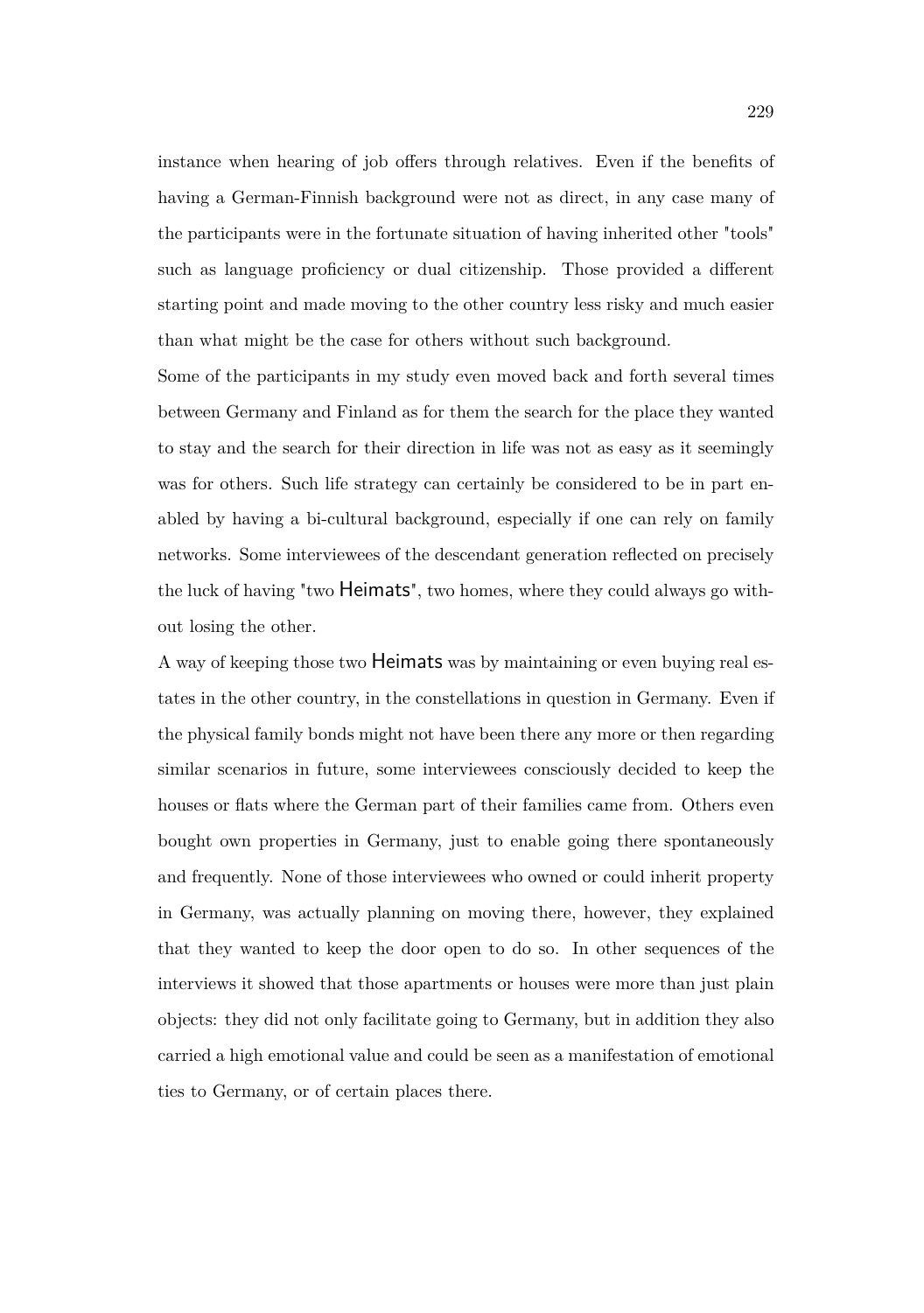I argue that those life strategies are linked to what I describe as a *mobile mindset*, a state of mind that showed out in different variations in the interviews with the descendant generation. As I outlined earlier, in many of their depictions a certain flexibility became visible, an unwillingness to settle down with the intention of living there until the end of their days and instead an openness towards staying on the move. This "staying on the move" might not even have to be limited to Germany and Finland, but for some interviewees could also mean taking into consideration or even moving for real to yet another place, where they have never been before.

My understanding of a mobile mindset goes further than solely an openness towards physical mobility, into the sphere of an overall openness of mind: towards other people, in general and also in particular towards people with different ethnic backgrounds. Even though this reminds one of the idea of cosmopolitanism as an "openness towards diversity"5, none of my interviewees actually referred to themself in such terms. However, they did describe being able to handle other cultural concepts more easily, explicitly due to their own "stereoview" as it made them "more open" than others.

This openness was one of the aspects my interviewees appreciated about themselves and about having grown up with the influence of different cultural frameworks. The third and final characteristic of the mobile mindset I found in my interview material was being aware of their particular situation and holding dear the benefits they connected with it. Several interviewees expressed appreciation of the opportunities they have due to their family background. They referred for instance to convenient skills such as learning languages easily, but also to other significant privileges they have. Many seemed to be aware of being in the position to move freely and without much risk, and some put their fortunate

 $5$ Désilet, in Benjamin; and Dervin 2015. 146.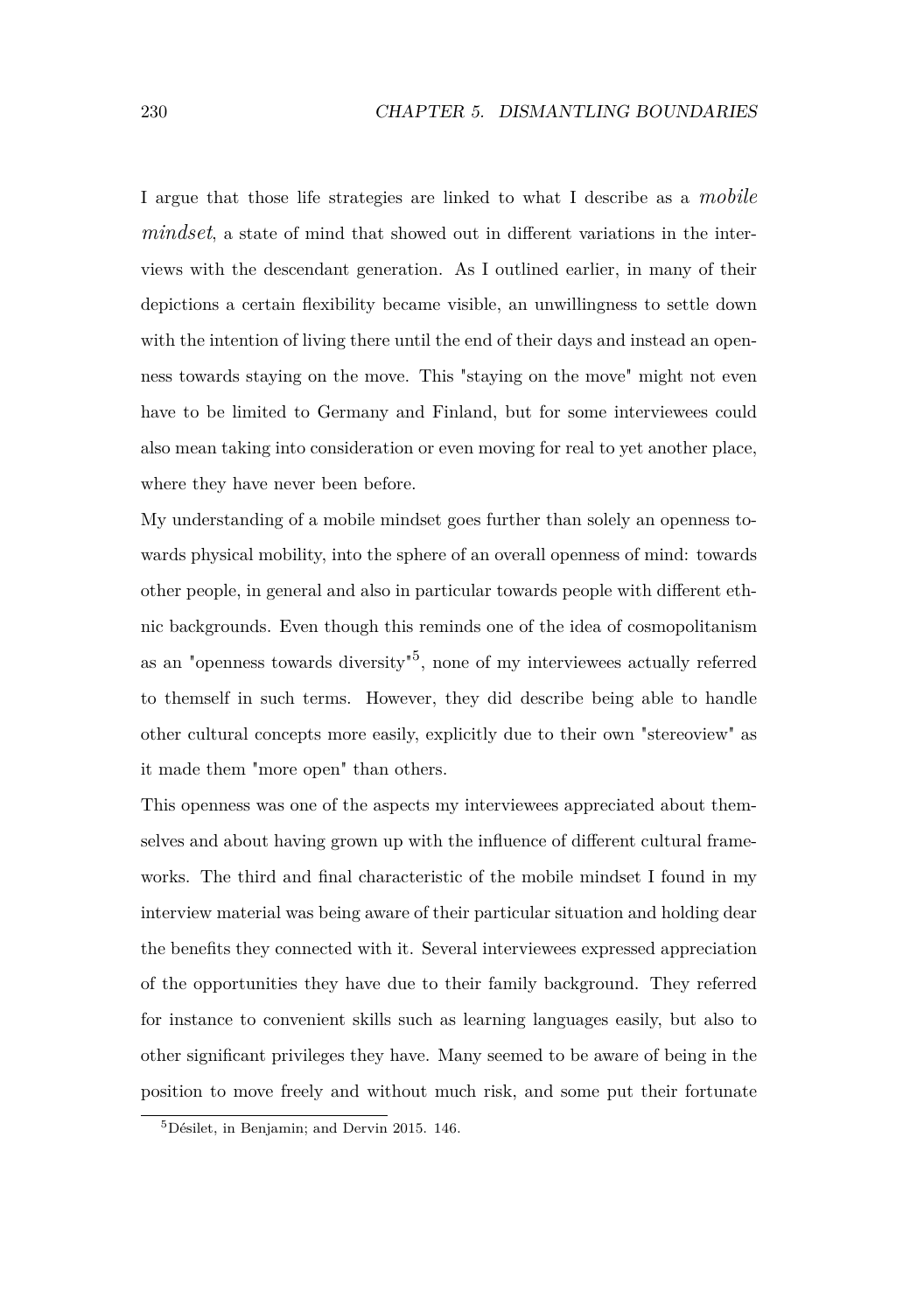situation straight when pointing out how much this differed from the experiences of people of other ethnic background. As one interviewee put it, she can move around without losing her home(s), while others knew that they could never return to where they came from. Being aware of their fortunate situation may serve as an explanation for having developed the mobile mindset I found in the interviews. Indeed, the situation of descendants of Germans in Finland is a rather specific one, which gives rise to certain questions that I will reflect upon in the following, concluding part.

#### **Conclusion: Why should we care?**

The face of the world has changed significantly in the past decades and centuries: People, who have always been moving to a certain extent, now do so over growing distances: they cross oceans, pass borders and settle down in a new place. Even though this increase in mobility is not accessible to all the world's population, the overall scale of it has expanded and changed significantly, especially throughout the past century. For more and more people migrating is not a definite concept any more, instead they are aware of having the option to move back or just further, so their moving is not as permanent as it might have been 200 years ago. Moreover, migration no longer means to leaving beloved ones behind and most likely never seeing them again. Instead, the technical revolution enables us to lead lives at a distant place and yet to stay in touch with the "old home": may it be by chatting via Whatsapp, following pictures on Facebook or by having calls on camera via Skype.

As a result of this change in mobility, an increasing number of people call several places their home, whose self-perception includes different concepts of culture, ethnicity, and ways of belonging. They are not uprooted, an expression that pictures rather painful and dangerous conditions of plant-like humans whose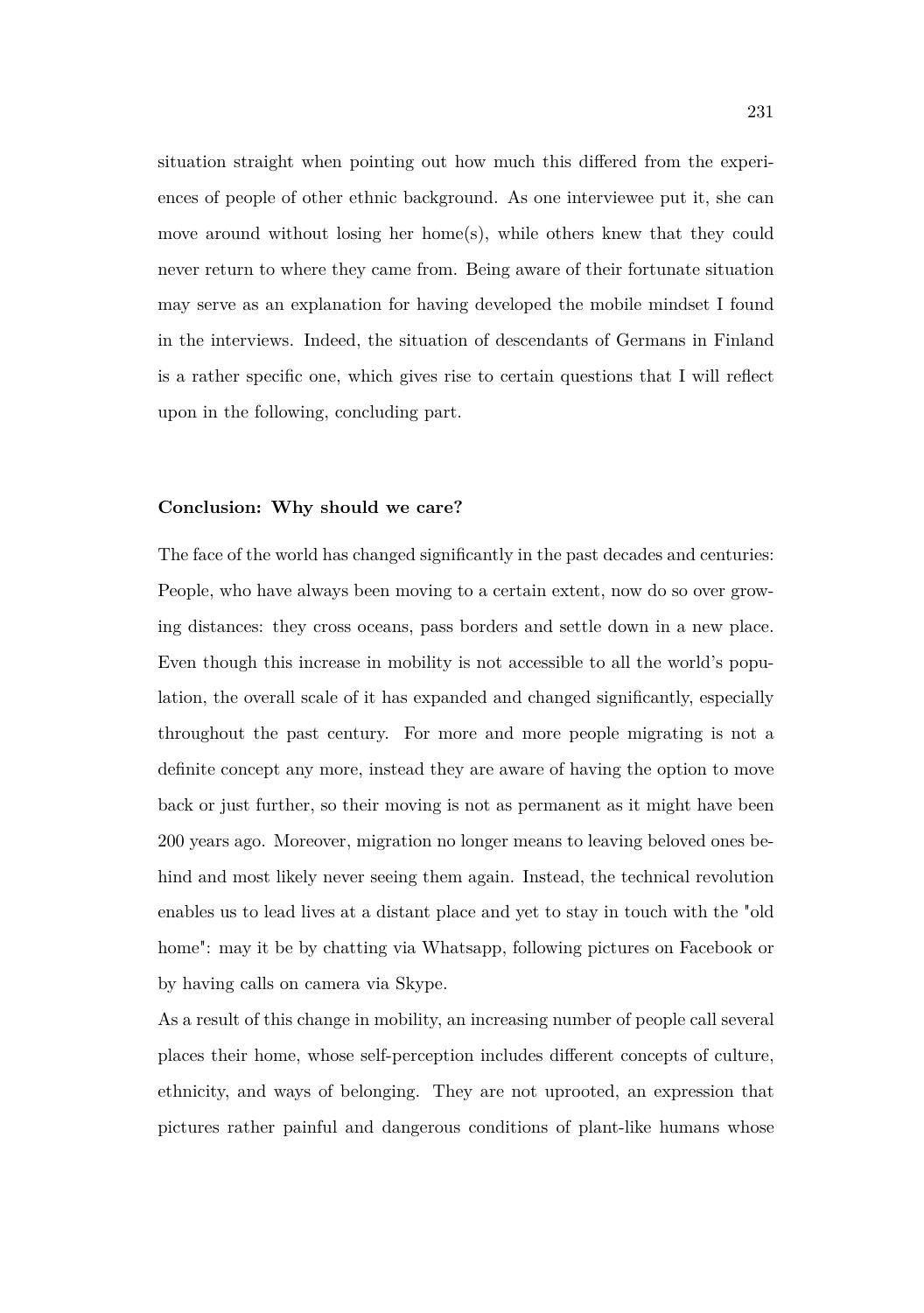destiny, once they are removed from their natural habitat and put somewhere else, remains uncertain. Instead, studies like mine show that for mobile people it is possible to live and be "rooted" in several places at the same time, or as Lotta Weckström put it, their roots could be also compared to the roots of water lilies that can in fact be put into other waters without causing too much danger to the plant<sup>6</sup>. Supporting a more positive viewpoint on descendants of migrants, away from ideas of being torn between countries and cultures by showing how people manage to embrace different cultural frameworks and belongings, is one of the efforts I hope this study has succeeded in.

Having other migration-related research in mind, it became clear why "belonging" had to turn out playing such a central role in my analysis. Unlike people who migrate for economic, educational or humanitarian reasons (even though in those cases other aspects could be involved in the decision to migrate), the descendants of German migrants had other motives for moving. For many of them it was about seeing where they come from, getting to know the country of their family and maintaining emotional ties to both Finland and Germany. Therefore, their decisions to move have to be seen in the light of negotiating their personal feeling of belonging. This feeling of belonging could shift and change many times in someone's life, and turned out to be of complex nature. Therefore I describe it as a *vague feeling of belonging* whose shape could depend on various factors, as described earlier.

Considering this, the analysis of the interviews of this study portrays people and human life itself as a process, which is not fixed, and does not stagnate at a certain point. Instead, they are ever-changing, and so is a person's selfidentification, belonging and the way they connect to others, places, attitudes or concepts about their background. We do not live in a world in which a person has to be "either-or", in which one can belong only to one group. Instead, one

 $6$ See Weckström 2011. 137.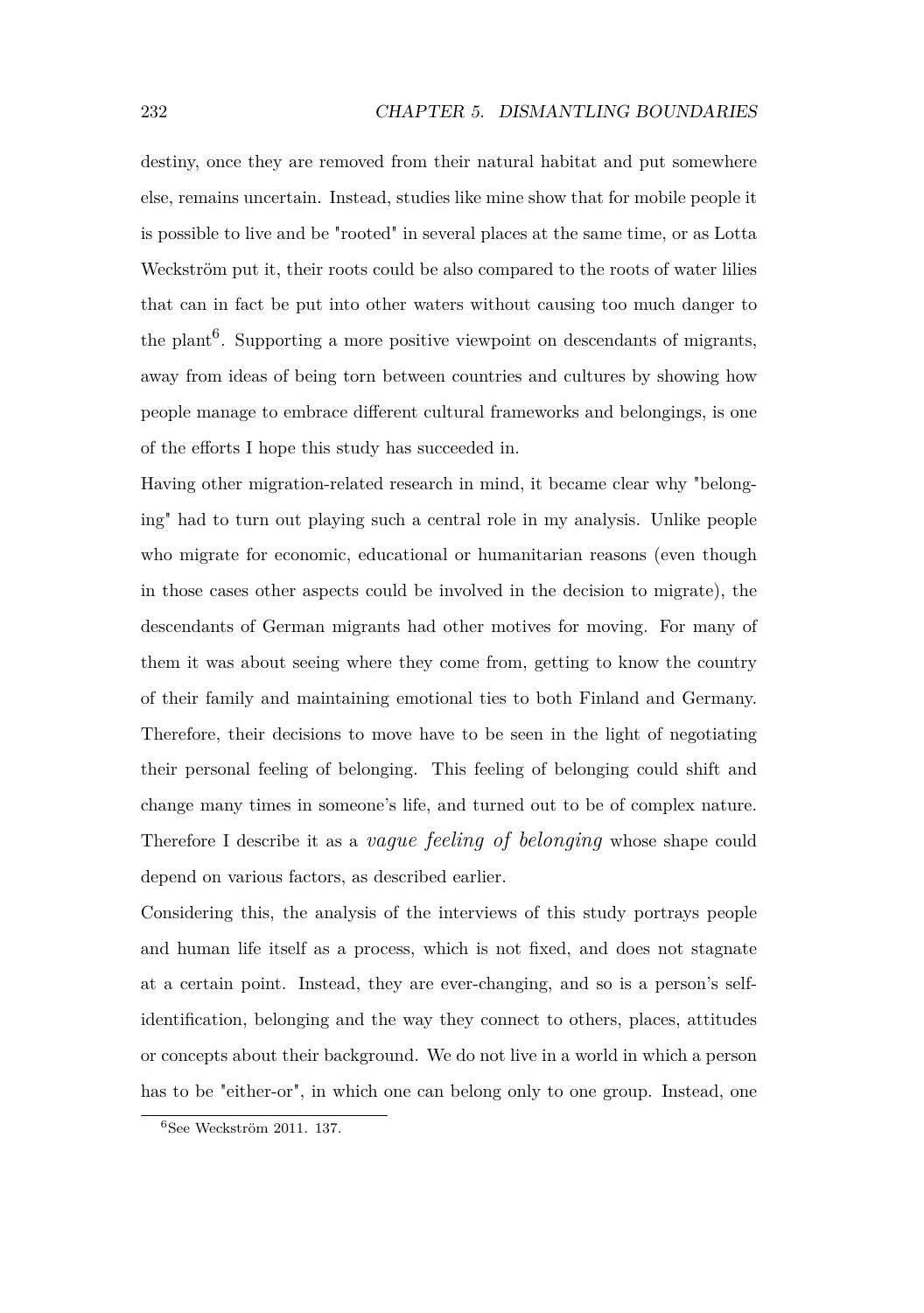can be as-well-as, even neither-nor, which gives reason to question widespread ideas behind national identities with all the implications, problematisations and consequences that often come with them. A bit further below I will reflect more on this, but first something else needs to be pointed out:

Even if this and other studies showed that a person's feeling of belonging does not have to be absolute and exclusive, it still has to be emphasised that this "freedom of choice", may it be connected to active "heritage maintenance" or identification processes, is not as free as it may first seem. Studies, which focused on marginalised migrant groups, showed how discrimination had a rather major influence on how someone handles their self-identification. In contrast to this, in most of the interviews in my research such aspects were not mentioned. Few experienced rejection or harassment due to their German background, which is why I suggest that my interviewees' "choice not to choose" was possible *precisely* because their "differentness" was not perceived as major enough to be seen as problematic. As one interviewee explained, he even enjoyed Finns in Finland perceiving him as a bit different, and consciously played with German stereotypes when being with them. I claim that a position like this is only possible for people of very selected ethnic backgrounds, namely those which for various reasons are not regarded as too different or otherwise problematic by the majority. Here, many might want to argue that it is about skin colour and possibly also religion. However, I suggest that while this might be generally true in many cases, the aspects that can be involved may go even further.

First of all, the historic conditions of the inter-relations between the respective countries play a significant role in this. Taking someone living in Finland who has a Russian or Estonian background as an example, I suggest that their experiences and ways of positioning would likely be yet of very different nature than of someone with a German background. Their presence is linked to more recent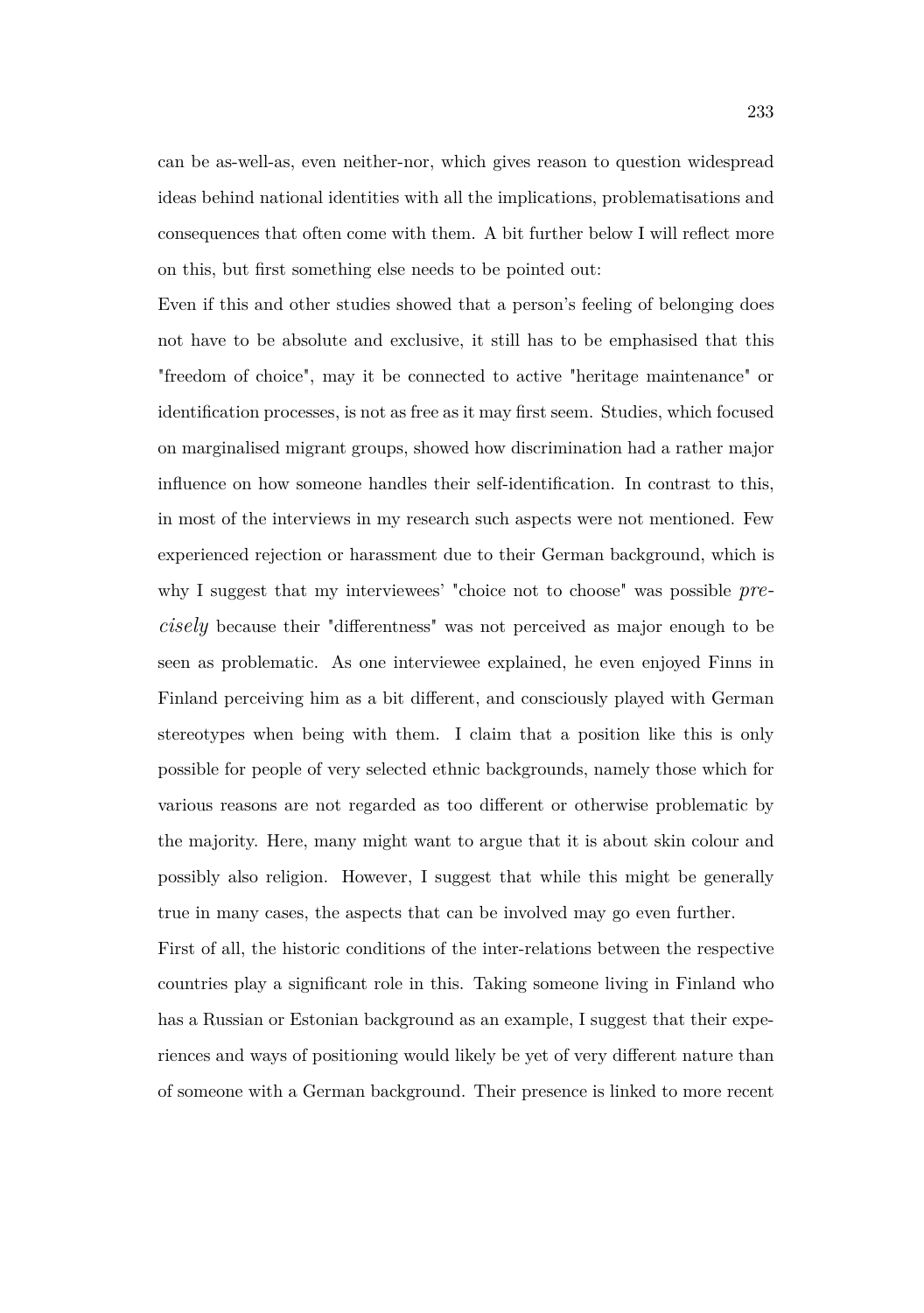historical events, so the way they are perceived by the majority population is coined by stronger bias and negative prejudices than it is the case for German descendants *in Finland*. The latter needs to be stressed, since - as the chapter on the history of Germans in Finland showed - apart from the occurrences of the Lapland War in 1945, the connections between Finland and German-speaking areas were coined by overall positive things. Unlike the case in other European countries, the Germans who came into Finnish territories did not threaten or suppress the local population - at most, German merchants were perceived as competition. What linked those two areas instead was rather an exchange of goods, labour and thoughts, that continued over centuries. I argue that this set the basis of a unique relationship, shaped by a largely mutual respect and appreciation - which in turn enables precisely the aforementioned "freedom of choice" descendants of Germans in Finland seem to have.

Second, I suggest that the constitution of the status of a certain group of foreigners in a country may also depend on the extent to which the local population feels familiar with them. In one of his recent publications, Zygmunt Bauman illustrates the various aspects involved in people being afraid of the  $\mathrm{Other}^7$ . According to him, for a long time humans were surrounded mostly by people they knew, which shaped our mindset until this day<sup>8</sup>. For this reason, being confronted by someone unknown can evoke fear inside us. As Bauman explains, "(s)trangers tend to create anxiety precisely because of being 'strange' – and so, fearsomely unpredictable, unlike the people with whom we interact daily and from whom we believe we know what to expect<sup>"9</sup>. Connecting this statement with the study at hand, one suggestion would be that Finns tend to be relatively familiar with what they regard as German culture. Many of them might have had German classes at high school, travelled to Germany, might listen to

 $^7\!$  Bauman, Zygmunt:  $\it Strangers$  at  $Our$   $Door,$  Cambridge: Polity, 2016.  $^8\!$  See Ibid. 71.

<sup>9</sup>Ibid. 8.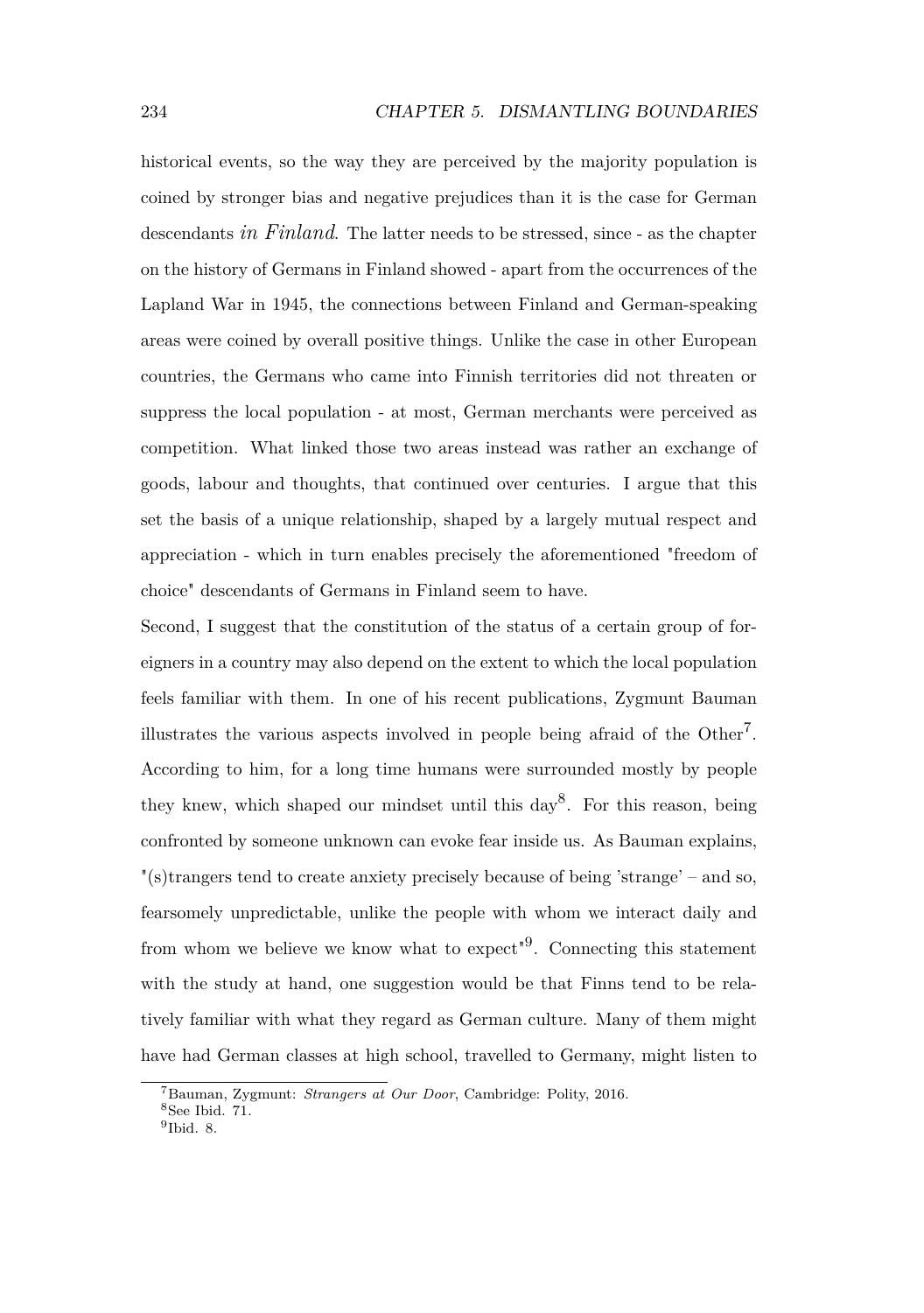German bands or watch German TV series. Besides the common idea of both Germany and Finland belonging to a "Western, industrialised world" and thus sharing mutual values, it might particularly be due to the quite high degree of cultural contact between the two countries that Germans are at least "familiar enough" for Finns to be accepted, if not appreciated. This background serves as another explanation for the "freedom of choice" participants of my study expressed in their interviews.

This illustrates how important it is to put qualitative research into a larger context. Just as Gabrielle Désilets urged taking the social context into consideration when discussing TCKs, the same is true for my study, since aspects such as the "country of origin, ethnicity, language, religion, gender, age, level of education, occupation, legal status, visa category and conditions, etc.<sup> $10$ </sup> determine a person's experiences which then shape their positioning. Only when connecting tendentially specific case studies to both their historic as well as societal background, and furthermore contrasting them with other studies, a full (or at least full*er*) understanding of the field becomes possible.

Reflecting on such matters gains significance when seeing them in the light of contemporary developments in Europe and other parts of the world. The last few years have been eventful for Europe. The so-called "European refugee crisis" has brought millions of people from Syria and other conflictual countries to Europe, polarising the local population. While many people volunteered to help the arrivals, others flocked together to create a negative atmosphere, expressing their disapproval on the events. Thoughts that might have been there all the time, lurking in certain circles and regulars' tables at the local pubs, were suddenly voiced louder, entered public and even political debates. It seems as though fear is spreading among many Europeans, a fear Bauman describes as

 $10$ Désilets, in Benjamin; and Dervin 2015. 146.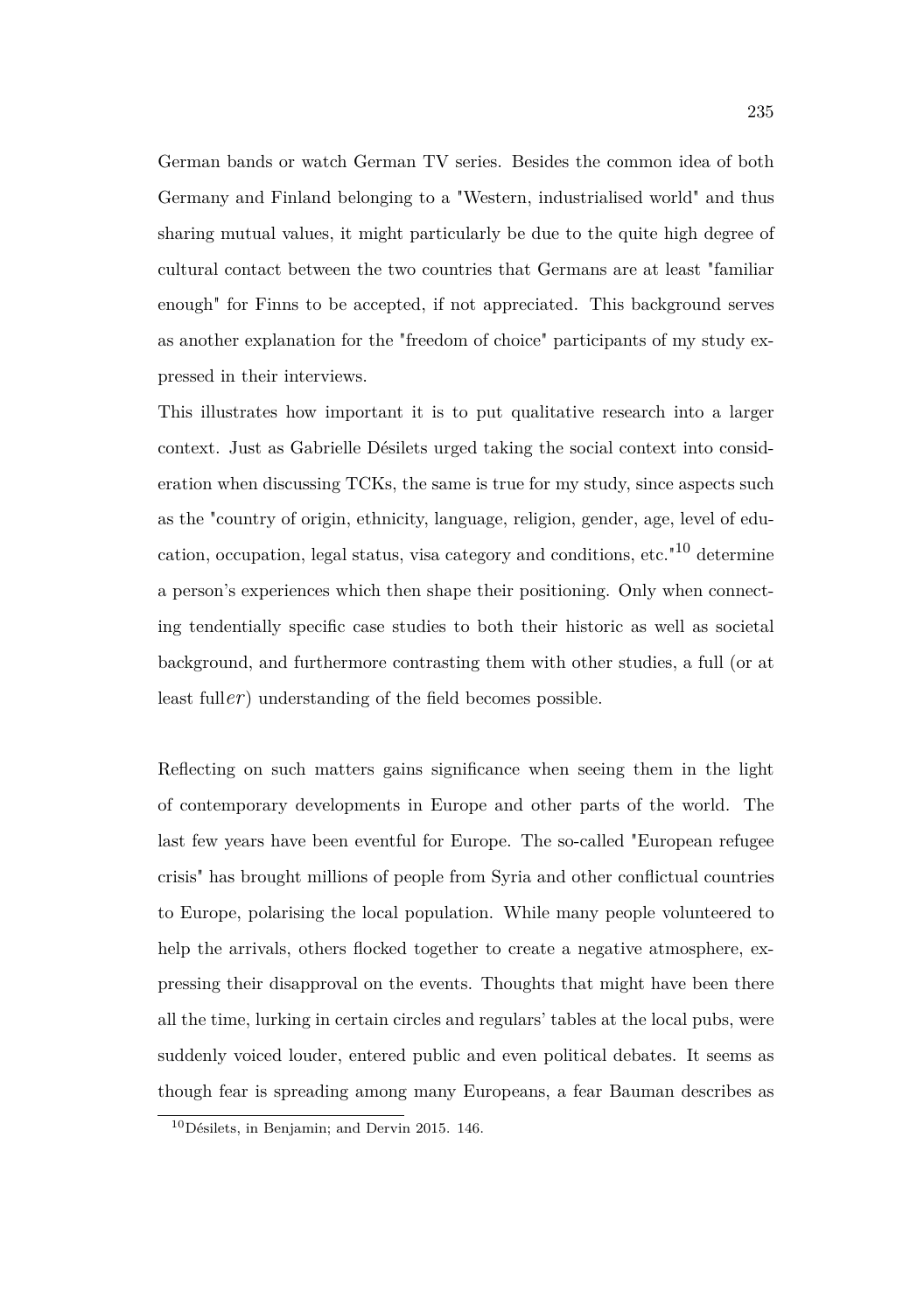"moral panic" $11$ , which comes in various shapes and with different consequences. Recent studies like one made by Bertelsmann Stiftung on "Fear of Globalisation or Conflict on Values<sup> $12$ </sup> tried to explore the connection between a shift towards populist political parties and worries of Europe's population. This study revealed that concerns about poverty, terror, war and crime were not significantly different between people who expressed fear of globalisation and those who did not. The difference between those two groups became apparent concerning thoughts on migration as such, with the former being more likely to express xenophobic remarks and feeling "strange in their own country"13. Certainly aspects like what the Bertelsmann-study calls a "competence competition with immigrants"<sup>14</sup> on the job market, thus economic fears, can not be left aside, however, it seems that abstract concerns might be involved in those shifts to the right: the fear of losing what people consider to be their national cultural heritage, but particularly the fear of the Other, nurtured by prejudice and generalisations. Meanwhile politicians, in their never ending attempt to keep or get voters, react to these concerns by closing their countries' borders, restricting legislation, and debating over the interpretations of human rights like freedom of religion, or then whether dual citizenship should be abandoned again, suggesting it undermining a person's loyalty towards one's "home country"<sup>15</sup>. As Zygmunt Bauman remarks, politicians utilise and nurture the existing insecurities to strengthen their *raison d'être*: By using the fear of people and supporting an atmosphere of a "state of emergency", many politicians try to

 $^{11}\rm{Bauman}$  2016. 1.  $^{12}\rm{See}$  Vries, Catherine de; and Isabell Hoffmann: "Globalisierungsangst oder Wertekonflikt? Wer in Europa populistische Parteien wählt und warum." *eupinions* (March 2016). https://www.bertelsmann-stiftung.de/fileadmin/files/user\_upload/EZ\_<br>eupinions\_Fear\_Studie\_2016\_DT.pdf (accessed 03.02.2017).

 $^{13}$ Ibid. 26.<br><sup>14</sup>Ibid. 8.<br><sup>15</sup>See political discussions in Germany in summer 2016, as portrayed in newspaper Zeit: http://www.zeit.de/politik/deutschland/2016-08/andreas-scheuer-csudoppelte-staatsbuergerschaft-abschaffen (accessed 01.12.2016).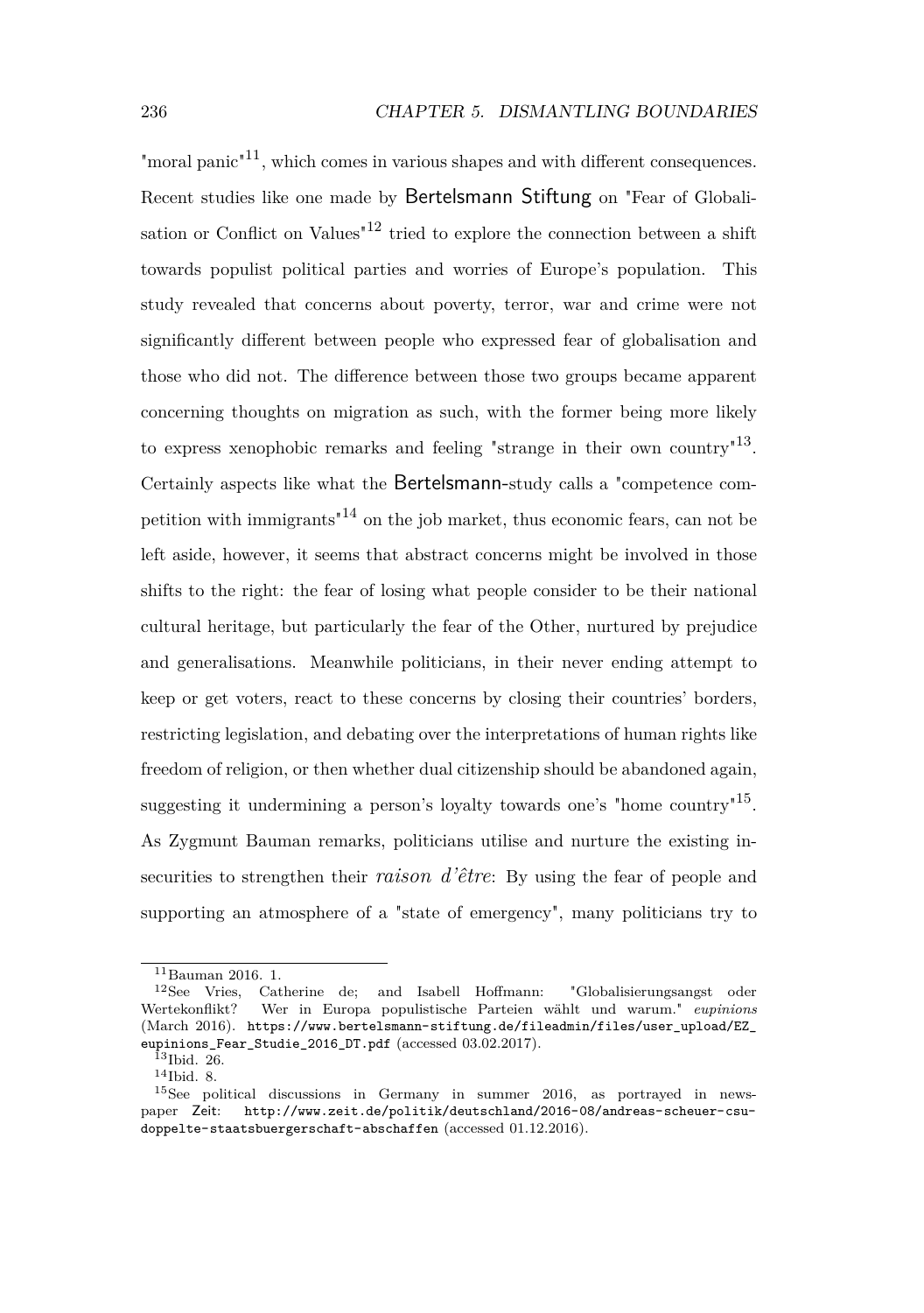create the image of authorities as those to protect people, and to shift the focus towards tasks they seem at first sight to be capable of tackling.<sup>16</sup>

In an atmosphere like the one at present, it is worth not becoming set on groups of people who tend to be perceived by the majority population as different, as part of the "infamous Other". Instead, paying attention to people with an otherwise inconspicuous migrant background might be a healthier strategy, in order to point out how colourful and multifaceted the "native" European population is. It is important to become aware that "we" are not and have never been completely isolated or detached from others. This links directly to an understanding of the interconnectedness of the world and the fact that there has always been migration, which I consider to be essential to create a counterweight against nationalistic and xenophobic ideologies. One possible consequence of this could be an overall attempt to challenge ideas of national cultures, ethnicities, people, and instead to look behind the constructed nature of such concepts. Once people become aware of how questionable it is to take rigid ideas of closed and exclusive cultural containers to set standards, the "Other" might not be seen any more as the big threat that it currently still appears to many. As Zygmunt Bauman puts it by drawing on Ulrich Beck (2006), mankind requires a "cosmopolitan awareness to match our cosmopolitan condition<sup> $17$ </sup> - and, if I may add, we need this urgently.

During my research I developed the idea of a "*mobile mindset*" of which I caught a glimpse in the conversations I had with some of my interviewees. While this discovery was of a rather accidental and unexpected nature, it still made me curious to find out more about it. For this reason I hope that in future

 $^{16}$ See Bauman 2016. 25 ff.  $^{17}$ Ibid. 66.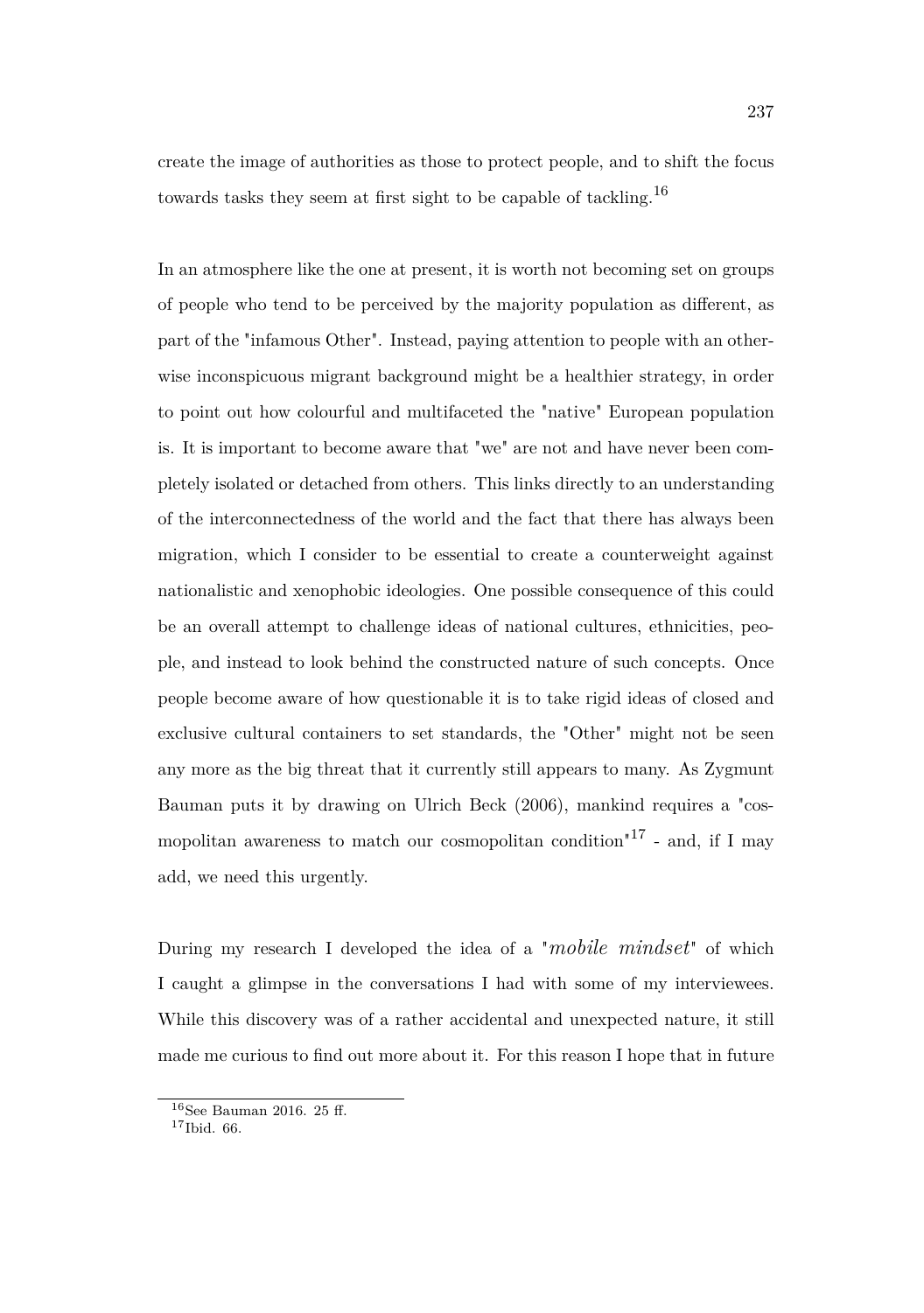I will be able to explore this mobile mindset further through strategic research pointed towards this concept. One idea would be to do comparable research on other migrant groups in Finland, which are on the one hand optically as inconspicuous as German descendants, thus blend in due to their physical appearance, but on the other hand, have a more problematic set-up due to the historic relationships between Finland and their country of origin. As hinted earlier, Estonian or Russian, even Swedish descendants could provide such a setting concerning Finland, and their experiences are likely to differ significantly from those of people with a German background, thus offer good grounds for comparison.

On a more general basis, I would suggest migration-related studies to continue questioning certain terminologies and the concepts behind them, and to reconsider their sometimes rather unreflected usage. While working on this study, I found myself confronted by the dilemma between drawing on terms because they seemingly described certain constellations easily, and then the need to challenge those terms. Admittedly, the latter happened in the process of working with my research material, but also stimulated by talks at conferences, conversations with other scholars and of course by reading research-related works.

While at the beginning I did not see reason to scrutinise terms like "culture", "generation", "identity" or "migrant", gradually I understood why they should be treated with caution. However, even though I could not fully support them any more, I soon felt as if I had reached the limits of a consequent criticism of the concepts: How should I deconstruct the picture of closed national cultures if some interviewees referred to them like this? Every time I wanted to type expressions such as "a German Christmas" or that something was done "in a German way", I had to remind myself to rephrase it, to stress in my formulations that this is not what I present as the absolute truth, but what I was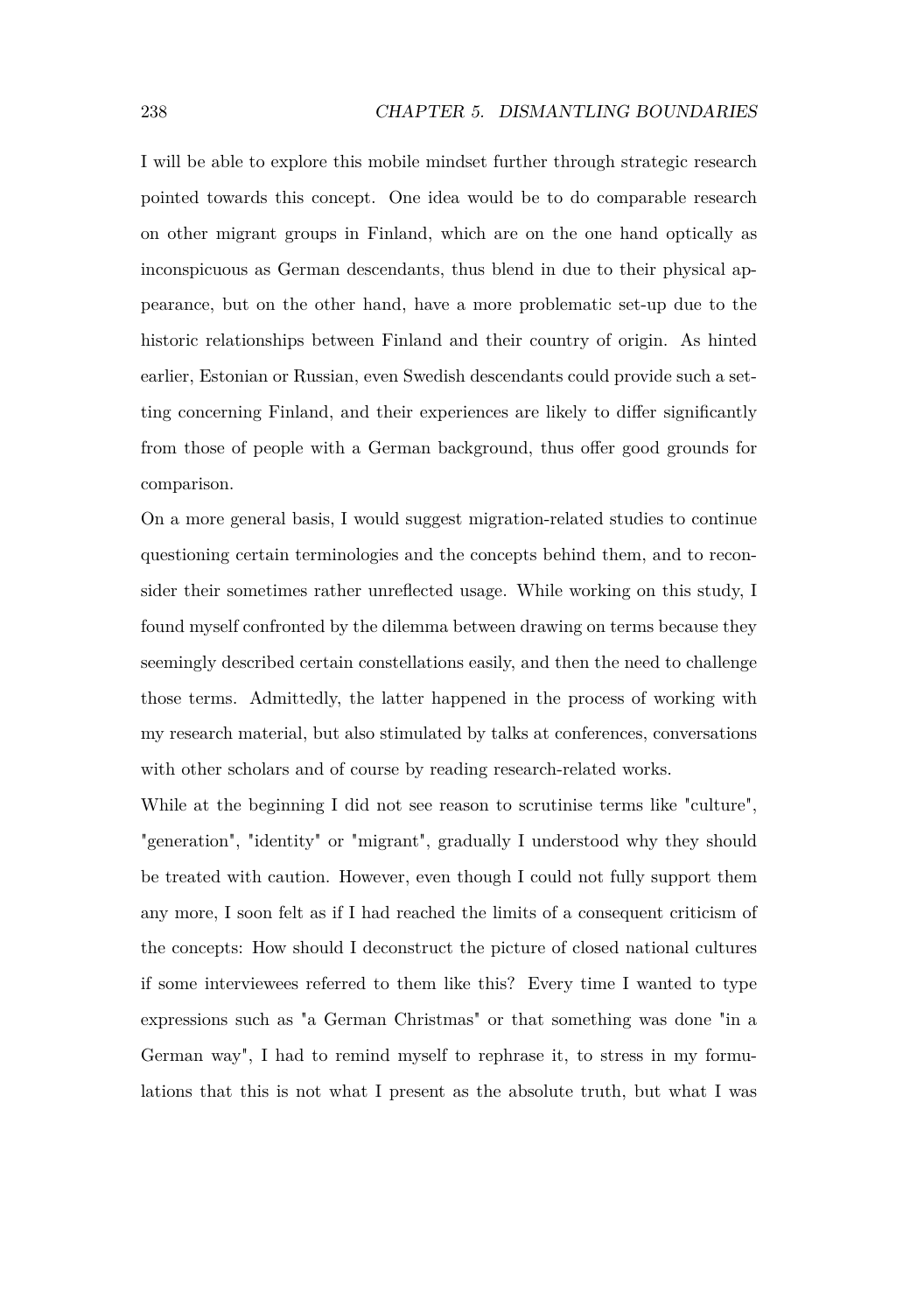presented in my interviews.

I do believe that by using certain terms - even if reflected upon and criticised in some initial point of a scholarly work, as it was also done in the one at hand - one strengthens their existence. A suggestion would be to become even more aware of how careful we all have to be when using certain terms, as they create pictures and impressions we might not want to create. But even if academia came up with ever more, well-designed and elaborated concepts to replace the outdated ones - what difference would it make if we can not change their reutilisation by the world outside of academia, which in turn often provides our research material?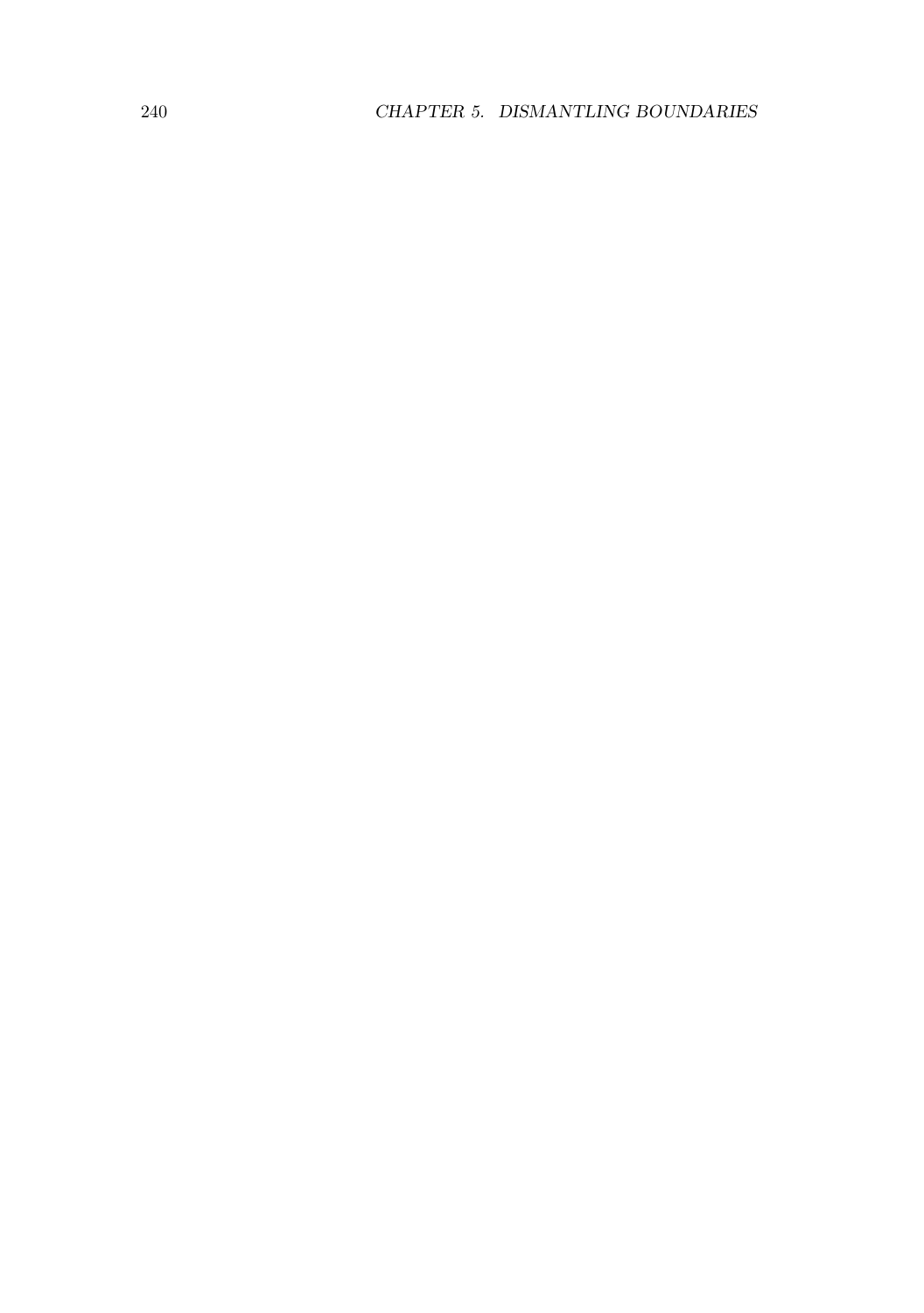## **Bibliography**

### **List of literature**

Ahponen, Pirkkoliisa; Päivi Harinen; and Ville-Samuli Haverinen (Eds.): *Dislocation of Civic Cultural Borderlines: Methodological Nationalism, Transnational Reality and Cosmopolitan Dreams*. Cham/Heidelberg/New York/Dodrecht/London: Springer International Publishing, 2016.

Ahti, Jäntti; and Marion Holtkamp (Eds.): *Finnisch-deutsche Kulturbeziehungen seit dem Mittelalter.: Vorträge des am Finnland-Institut in Deutschland, Berlin abgehaltenen Symposiums vom 17.-18. Mai 1996*. Berlin: Berlin Verlag Arno Spitz, 1998.

Alho, Olli (Ed.): "Deutsche in Finnland." In *Kulturlexikon Finnland*. 2nd ed. Helsinki: Finnish Literature Society, 1999. 62-65.

Anderson, Benedict: *Imagined communities: reflections on the origin and spread of nationalism*, London: Verso, 1983/1991/2006.

Anthias, Floya: "Intersections and Translocations: New Paradigms for Thinking about Cultural Diversity and Social Identities." In *European Educational Research Journal* 10, no. 2 (2011). 204-217.

Anwar, Muhammad: *The Myth of Return: Pakistanis in Britain.* London: Heinemann Educational Books, 1979.

Babacan, Hurriyet: "Immigration, Nation-state and Belonging." In Babacan, Alperhan: *Migration, belonging and the nation state.* Newcastle: Cambridge Scholars Publishing, 2010. 7-30.

Bauman, Zygmunt: *Strangers at Our Door*, Cambridge: Polity, 2016.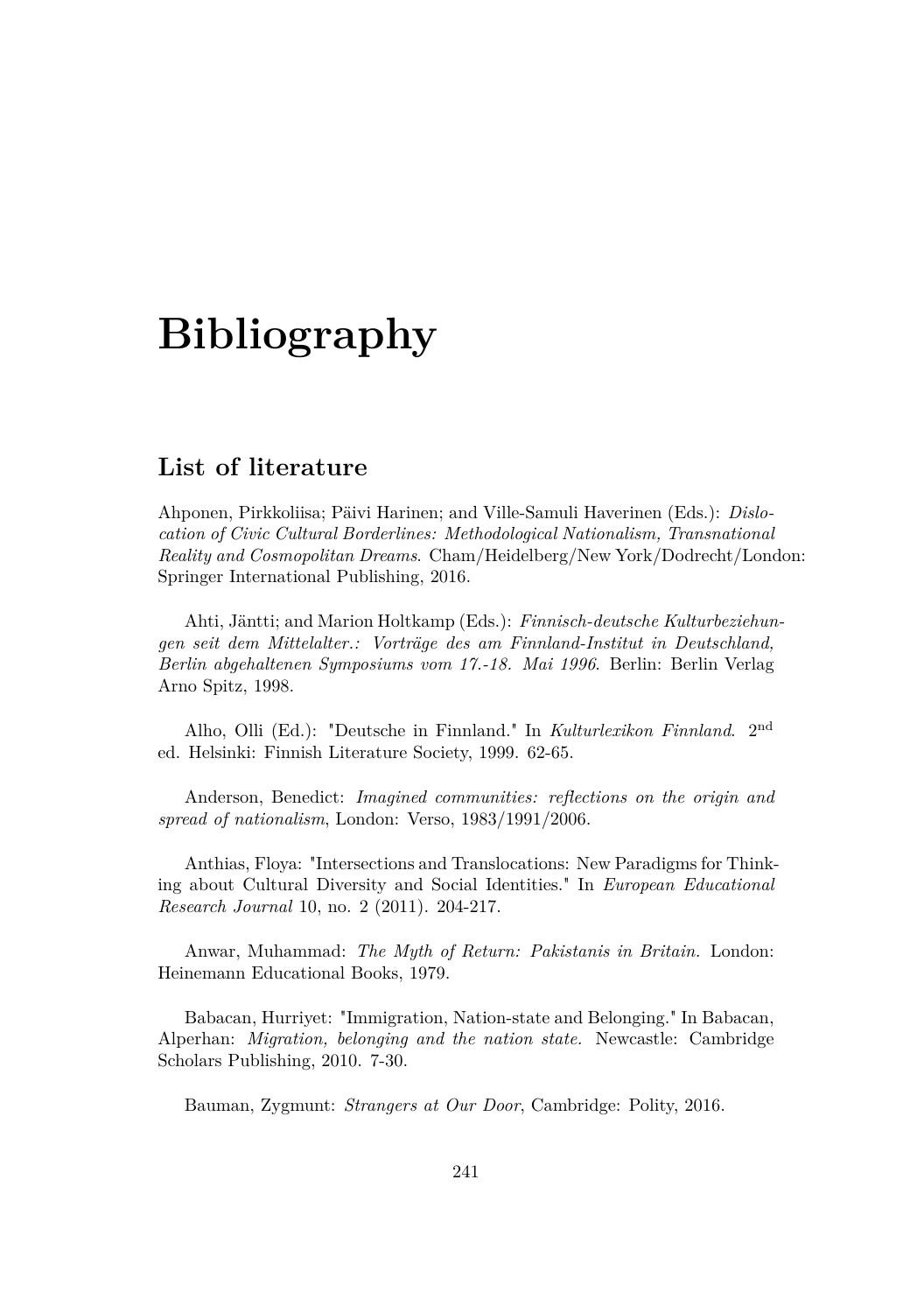Benjamin, Saija; and Fred Dervin (Eds.): *Migration, Diversity, and Education: Beyond Third Culture Kids.* London: Palgrave Macmillan UK, 2015.

Berchem, David Johannes: *Wanderer zwischen den Kulturen : Ethnizität deutscher Migranten in Australien zwischen Hybridität, Transkulturation und Identitätskohäsion.* Bielefeld: Transcript, 2011.

Bhabha, Homi: *The Location of Culture.* London: Routledge, 1994.

Bienfait, Agathe: *Im Gehäuse der Zugehörigkeit: kritische Bestandsaufnahme des Mainstream-Multikulturalismus.* Wiesbaden: VS Verlag für Sozialwissenschaften, 2006.

Blommaert, Jan: *Discourse: A critical introduction.* Cambridge: Cambridge University Press, 2005.

Bönisch-Brednich, Brigitte: *Auswandern: Destination Neuseeland. Eine ethnographische Migrationsstudie.* 2nd ed. Berlin: Mana-Verlag, 2002a.

Bönisch-Brednich, Brigitte: *Keeping a Low Profile: An Oral History of German Immigration to New Zealand.* Wellington: Victoria University Press, 2002b.

Braun, Michael; and Walter Müller: "National and Transnational Identities of Intra-European Migrants." In Höllinger, Franz (Ed.): *Crossing borders, shifting boundaries: national and transnational identities in Europe and beyond ; Festschrift for Max Haller.* Frankfurt/New York: Campus Verlag, 2012. 263- 288.

Capo, Jasna: "Frames of Nationality, Experiences of Belonging: The Post- ˘ Migration Generation in Germany and Croatia." In Bardoshi, Nebi; Gilles de Rapper; and Pierre Sintès: *Pratiques sociales et configurations locales dans les Balkans.* Tirana: UET Press 2013. 189-207.

Capo Žmega˘c, Jasna: ˘ *Strangers either way: The Lives of Croatian Refugees in their New Home.* New York/Oxford: Berghahn Books, 2007.

Čeginskas, Viktorija L.A.: *Exploring Multicultural Belonging: Individuals across cultures, languages and places.* Turku: ANNALES UNIVERSITATIS TURKUENSIS, 2015.

Colic-Peisker, Val: "Crisis of Community in the Era of Mobility?" In Babacan, Alperhan; and Supriya Singh (Eds.): *Migration, Belonging and the Nation State.* Newcastle: Cambridge Scholars Publishing, 2010. 63-84.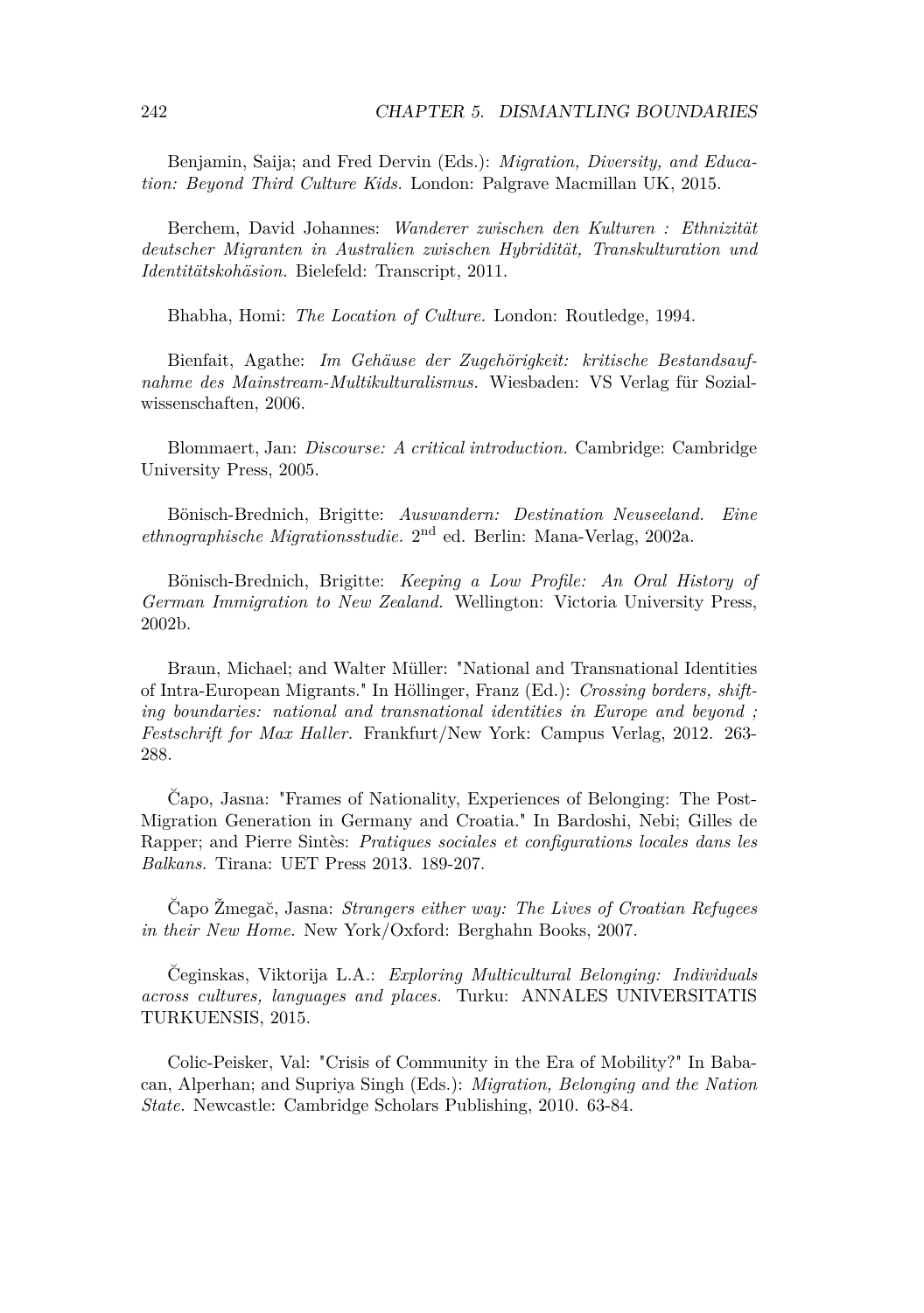Condor, Susan: "Pride and Prejudice: identity management in English people's talk about 'this country'." In *Discourse and Society* 11, no. 2 (2000). 175-205.

Corbin, Juliet; and Anselm Strauss: *Basics of Qualitative Research: Techniques and Procedures for Developing Grounded Theory.* 3<sup>d</sup> ed. Thousand Oaks/London: SAGE Publications, 2008.

Désilets, Gabrielle: "'Third Culture Kids' as Serial Migrants' Children: Understanding Some of the Impacts of a Highly Mobile Transnational Upbringing." In Benjamin, Saija; and Fred Dervin (Eds.): *Migration, Diversity, and Education: Beyond Third Culture Kids.* London: Palgrave Macmillan UK, 2015. 143-162.

Di Croce, Bernardino; Manfred Budzinski; and Verein Migration & Integration in der Bundesrepublik Deutschland e. V. (Eds.): *(Nicht) Auf Augenhöhe. Erfahrungen und Lebensgeschichten zum Thema Migration und Zweiter Generation in Deutschland.* Karlsruhe: von Loeper Literaturverlag, 2009.

Dijkstra, Steven; Karin Geuijen; and Arie De Ruijter: "Multiculturalism and social integration in Europe." In *International Political Science Review* 22 (2001). 55-84.

Drechsel, Paul; Bettina Schmidt; and Bernhard Gölz: *Kultur im Zeitalter d. Globalisierung: Von Identität zu Differenz.* Frankfurt a. M.: IKO - Verlag für Interkulturelle Kommunikation, 2000.

Duits, Linda: *Multi - Girl - Culture: An Ethnography of Doing Identity.* Amsterdam: Amsterdam University Press, 2008.

Erel, Umut: "Migrating Cultural Capital: Bourdieu in Migration Studies." *Sociology* 44, no. 4 (2010). 642-660.

Fassmann, Heinz: "Von der Migration zur transnationalen Mobilität." In Csáky, Moritz; and Elisabeth Großegger (Eds.): *Jenseits von Grenzen: Transnationales, translokales Gedächtnis.* Wien: Praesens Verlag, 2007. 11-24.

Finkelstein, Kerstin: *Ausgewandert: Wie Deutsche in aller Welt leben.* 2nd ed. Berlin: Ch. Links Verlag, 2005.

Forsén, Annette: *Deutschland, Deutschland über alles: Tysk föreningsverksamhet i Finland och Sverige 1910-1950.* (PhD diss., University of Helsinki 2012).

Fortier, Anne-Marie: *Migrant Belongings: Memory, Space, Identity.* Oxford/New York: Bloomsbury Academic, 2000.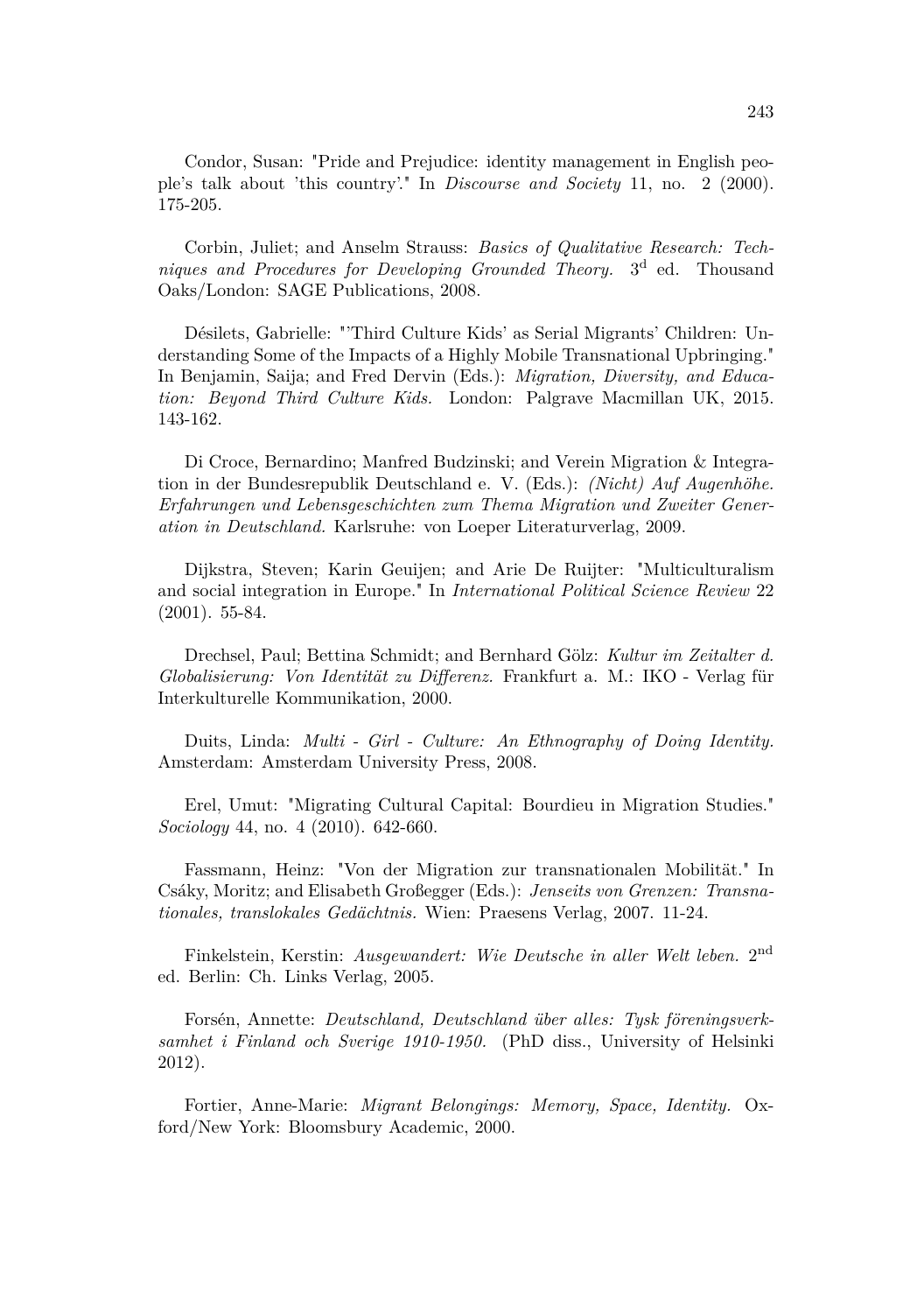Friedman, Rebecca; and Markus Thiel: *European Identity and Culture: Narratives of Transnational Belonging.* Farnham: Routledge, 2012.

Gennep, Arnold van: *Übergangsriten.* 3<sup>d</sup> ed. Frankfurt/New York: Campus Verlag, 2005.

Glick Schiller, Nina; and Andreas Wimmer: "Methodological nationalism and beyond: nation-state building, migration and the social science." In *Global networks* 2, no. 4 (October 2002). 301–334.

Glick Schiller, Nina: "Transnationality, Migrants and Cities: A Comparative Approach." In Amelina, Anna et al.: *Beyond Methodological Nationalism: Research Methodologies for Cross-Border Studies.* New York/London: Routledge, 2012. 23-40.

Goulbourne, Harry: *Transnational families: ethnicities, identities, and social capital.* New York/London: Routledge, 2010.

Grote, Joanna Yoshi: "NatioNILism: The Space of Nation-Less Belonging." In Benjamin, Saija; and Fred Dervin (Eds.): *Migration, Diversity, and Education: Beyond Third Culture Kids.* London: Palgrave Macmillan UK, 2015. 102-120.

Gumperz, John: *Directions in socioloinguistics: The ethnography of communication.* New York: Holt, Rinehart and Winston, 1972.

Hall, Christopher; and Kirsi Pakkanen-Kiliä: *Deutsche Sprache, deutsche Kultur und finnisch-deutsche Beziehungen. Festschrift für Ahti Jäntti zum 65. Geburtstag.* Frankfurt a.M.: Peter Lang, 2007.

Hall, Christopher; and Sebastian Seyferth (Eds.): *Finnisch-deutsche Begegnungen in Sprache, Literatur und Kultur. Ausgewählte Beiträge der Finnischen Germanistentagung 2007.* Berlin: SAXA, 2008.

Hannam, Kevin; Mimi Sheller; and John Urry: "Editorial: Mobilities, Immobilities and Moorings." *Mobilities* 1, no. 1 (March 2006). 1-22.

Hirvi, Laura: *Identities in Practice: Trans-Atlantic Ethnography of Sikh. Immigrants in Finland and in California.* Helsinki: Finnish Literature Society, 2013.

Höllinger, Franz; and Markus Hadler (Ed.): *Crossing borders, shifting boundaries: national and transnational identities in Europe and beyond. Festschrift for Max Haller.* Frankfurt a. M.: Campus Verlag, 2012.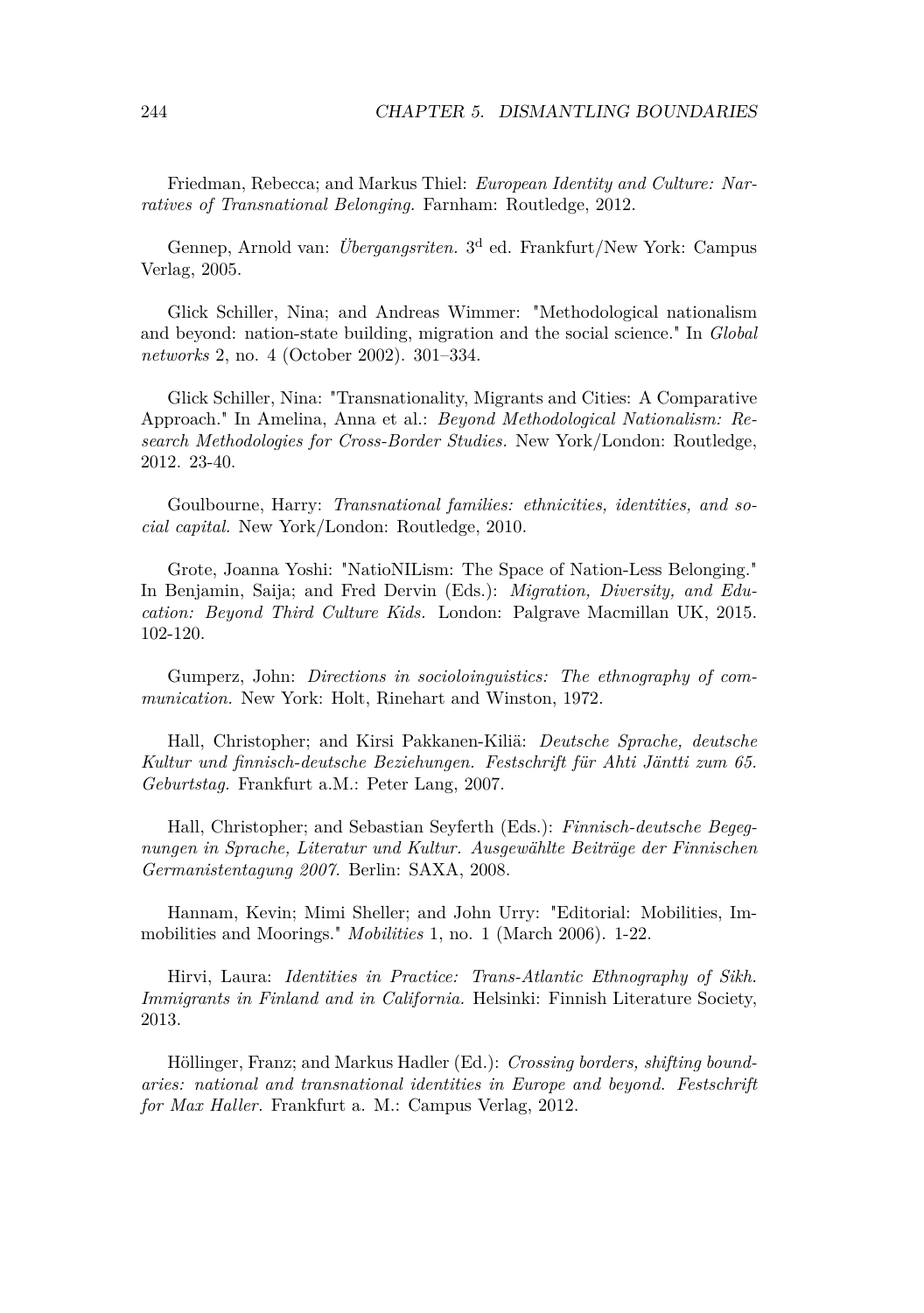Hornstein-Tomić, Caroline: "Zur Konstruktion von Identität und Heimat(- Losigkeit) in Diaspora-Diskursen." *Društvena istraživanja - Časopis za opća društvena pitanja* 20, no. 2 (2011). 415-433.

Ingold, Tim: *A Life of Lines.* Oxon/New York: Routledge, 2015.

Juhasz, Anne; and Eva Mey: *Die zweite Generation: Etablierte oder Aussenseiter? Biographien von Jugendlichen ausländischer Herkunft.* Wiesbaden: VS Verlag für Sozialwissenschaften, 2003.

Koskela, Kaisu: "Boundaries of Belonging: Highly Skilled Migrants and the Migrant Hierarchy in Finland." *Journal of Finnish Studies* 17, no. 1; 2 (2014). 19-41.

Krötzl, Christian: "Kaufleute, Pilger, Studenten – Aspekte der deutschfinnischen Beziehungen im Mittelalter." In Bendel, Burghardt von; Clemens-Peter Haase; and Olli Salminen (Eds.): *Deutsche Sprache und Kultur – Brücke und Scharnier im Nordosten Europas?* Tampere: Deutsche Studien Tampere, 1997. 95-106.

Land, Hedda van't: *Similar questions: different meanings: differences in the meaning of constructs for Dutch and Moroccan respondents; effects of the ethnicity of the interviewer and language of the interview among first and second generation Moroccan respondents.* (PhD diss., University of Amsterdam 2000).

LaFromboise, Teresa; Hardin L. Coleman; and Jennifer Gerton: "Psychological impact of biculturalism: Evidence and theory." In *Psychological bulletin* 114, no. 3 (1993). 395-412.

Leitzinger, Antero: "Bayerische Einwanderer in Finnland im 19. und frühen 20. Jh." In Beyer-Thoma, Hermann (Ed.): *Bayern und Osteuropa. Aus der Geschichte der Beziehungen Bayerns, Frankens und Schwabens mit Rußland, der Ukraine und Weißrußland.* Wiesbaden: Otto Harrassowitz, 2000. 413-420.

Lee, Helen: *Ties to the Homeland: Second Generation Transnationalism.* Newcastle: Cambridge Scholars Publishing, 2008.

Levitt, Peggy: "Roots and Routes: Understanding the Lives of the Second Generation Transnationally." In *Journal of Ethnic and Migration Studies* 35, no. 7 (August 2009). 1225-1242.

Marinelli-König, Gertraud; and Alexander Preisinger (Eds.): *Zwischenräume der Migration: Über die Entgrenzung von Kulturen und Identitäten.* Bielefeld: transcript, 2011.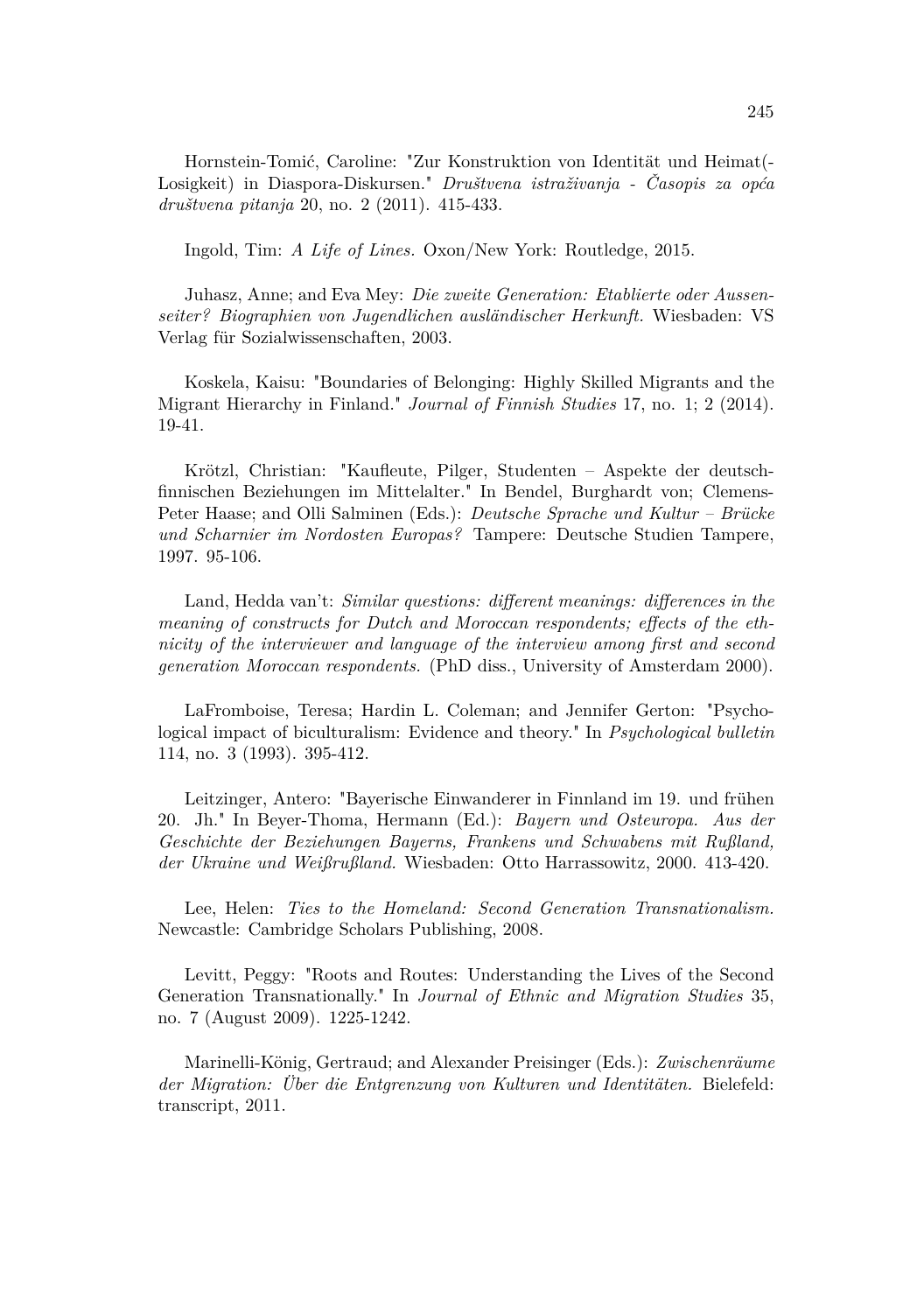Martikainen, Tuomas: *Religion, Migration, Settlement. Reflections on Post-1990 Immigration to Finland.* Leiden: BRILL, 2013.

McLuhan, Marshall: *The Gutenberg Galaxy: The Making of Typographic Man.* Toronto: University of Toronto Press Incorporated, 1962.

Möbius, Ben: *Die liberale Nation: Deutschland zwischen nationaler Identität und multikultureller Gesellschaft.* Wiesbaden: Springer, 2003.

Noh, Marianne: "From Model Minority to Second-Generation Stereotypes. Korean-Canadian and Korean American Accounts." In Wilkes-Karraker, Meg (Ed.): *The Other People. Interdiscipliary Perspectives on Migration.* New York: Palgrave Macmillan, 2013. 107-125.

Østergaard-Nielsen, Eva (Ed.): *International Migration and Sending Countries. Perceptions, Policies and Transnational Relations.* Basingstoke/Hampshire/New York: Palgrave Macmillan, 2003.

Pavlenko, Aneta: *Emotions and Multilingualism.* Cambridge: Cambridge University Press, 2005.

Petzold, Knut: "Mobilität und Identität. Eine theoretische und eine empirische Exploration am Beispiel multilokaler Akteure." In Hömke, Maik: *Mobilität und Identität: Widerspruch in der modernen Gesellschaft.* Wiesbaden: Springer Fachmedien, 2013. 79-122.

Pollock, David C.; and Ruth E. Van Reken: *Third Culture Kids: Growing Up Among Worlds.* 2nd ed. Boston/London: Nicholas Brealey, 2009.

Portes, Alejandro; and Josh DeWind (Eds.): *Rethinking Migration: New Theoretical and Empirical Perspectives.* New York/Oxford: Berghahn Books, 2007.

Portes Alejandro; and Rubén G. Rumbaut: *Legacies: The Story of the Immigrant Second Generation.* Berkeley/Los Angeles/London: University of California Press, 2001.

Richter, Ralf: "Ortsbezogene Identität: Die kognitive Repräsentanz von Orten im Zeichen zunehmender Wohnmobilität." In Hömke, Maik: *Mobilität und Identität: Widerspruch in der modernen Gesellschaft.* Wiesbaden: Springer Fachmedien, 2013. 11-30.

Risse, Thomas: *A Community of Europeans? Transnational Identities and Public Spheres.* Ithaca/London: Cornell University Press, 2010.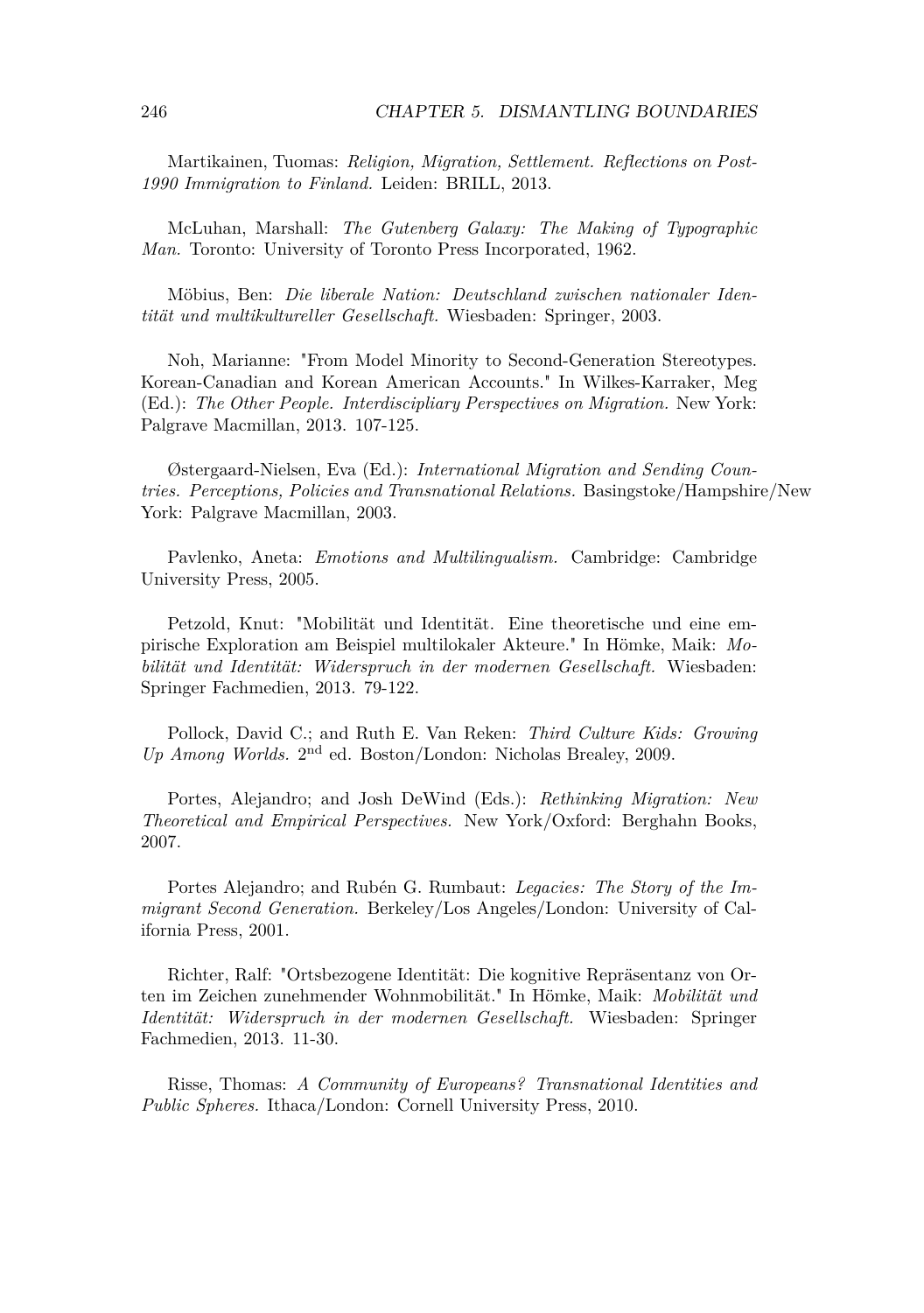Ruhs, Daniela: *Duale Identität: Konsequenzen und Antezedenzien im Kontext gesellschaftlicher Partizipation.* Hamburg: Dr. Kovač, 2009.

Ruokonen-Engler, Minna-Kristiina: *»Unsichtbare« Migration? Transnationale Positionierungen finnischer Migrantinnen. Eine biographieanalytische Studie.* Bielefeld: transcript, 2012.

Sajavaara, Kari; and Jaakko Lehtonen: "The silent Finn revisited." In Jaworski, Adam (Ed.): *Silence: Interdisciplinary Perspectives.* Berlin: Mouton de Gruyter, 1997. 263 – 283.

Schellenberger, Uwe: *Transmigration als Lebensstil. Selbstbilder und Erfahrungswelten von Pendlern zwischen Deutschland und Neuseeland.* Münster: Waxmann, 2011.

Scherke, Katharina: "Transnationalität als Herausforderung für die soziologische Migrationsforschung." In Marinelli-König, Gertraud: *Zwischenräume der Migration: Über die Entgrenzung von Kulturen und Identitäten.* Bielefeld: transcript, 2011.

Schirrmann, Petra; and Ulrike Richter-Vapaatalo: *Deutschland meine Heimat. Finnland mein Zuhause: Lebensgeschichten deutscher Frauen im Finnland von heute.*, Grevenbroich: Heiner Labonde Verlag, 2014.

Schmitz, Dieter Hermann: *Die spinnen, die Finnen.* Berlin: Ullstein Taschenbuch, 2011.

Schweitzer, Robert: *Die Wiborger Deutschen.* 2nd ed. Helsinki: Aue-Stiftung, 1993.

Schweitzer, Robert: *Finnland, das Zarenreich und die Deutschen.* Lübeck: Aue-Stiftung, 2008.

Schweitzer, Robert: *Lübecker in Finnland.* Helsinki: Aue-Stiftung, 1991.

Sentzke, Geert: *Deutsche Gemeinde Helsinki-Helsingfors, 1858-1971: Geschichte der ev.-luth. Gemeinde deutscher Sprache in Finnland.* Helsinki: Kirchenrat der Gemeinde Helsinki, 1972.

Smith, Robert Courtney: *Mexican New York: Transnational Lives of New Immigrants.* Berkeley/Los Angeles/London: University of California Press, 2006.

Snellman, Hanna: "An Ethnography of Nostalgia: Nordic Museum Curators Interviewing Finnish Immigrants in Sweden." In Koskinen-Koivisto, Eerika; and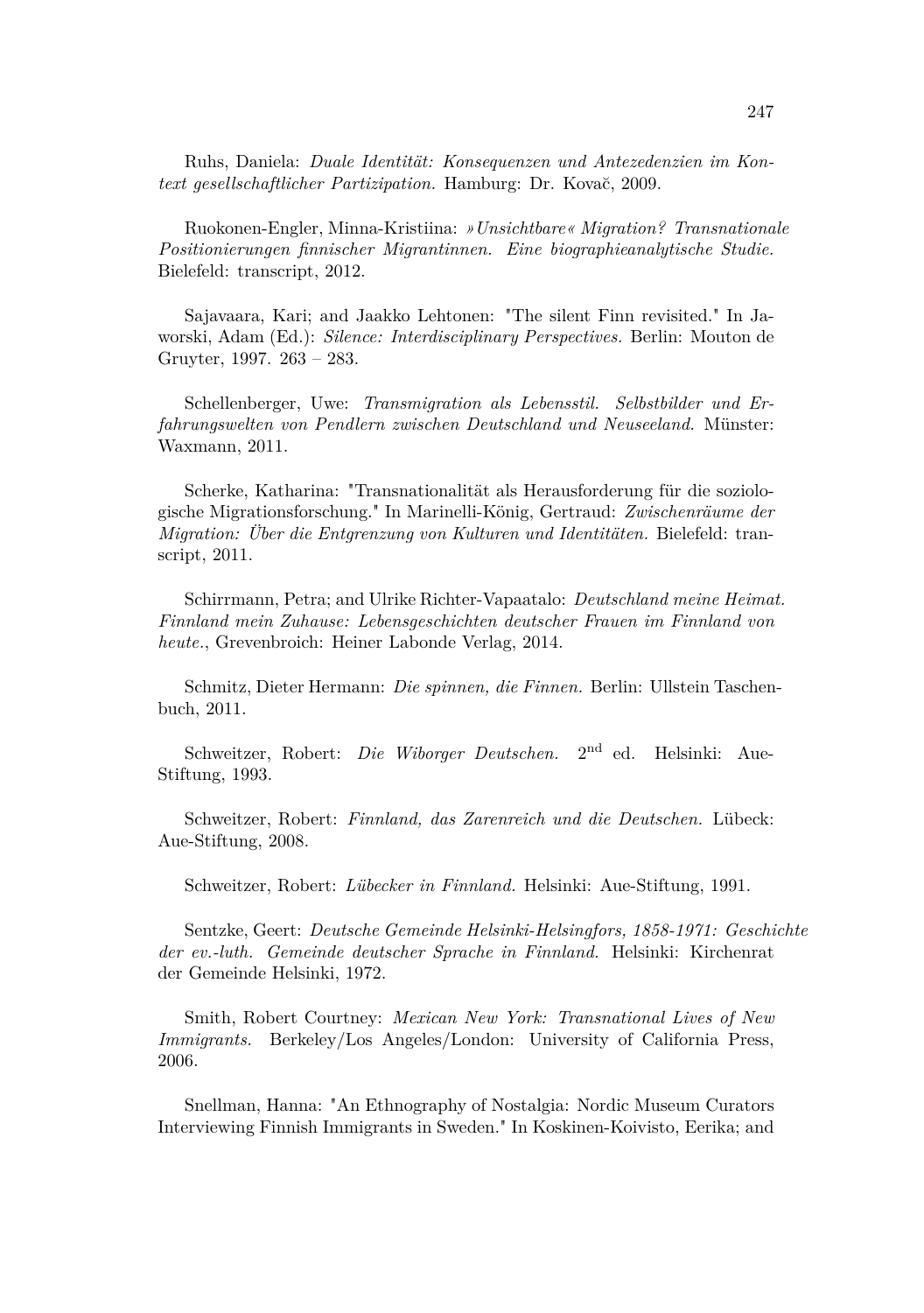Hanna Snellman (Eds.): *Journal of Finnish Studies* 19, no. 2 (2016). 158-177.

Snellman, Hanna: *Sallan Suurin Kylä - Göteborg.* Helsinki/Stockholm: Suomalaisen Kirjallisuuden Seura & Ruotsinsuomalaisten Arkisto, 2003.

Snellman, Hanna: *The Road Taken. Narratives from Lapland.* Inari: Kustannus Puntsi, 2005.

Svensson, Birgitta: "Passet – ett dokument över individuell identitet." In Svensson, Birgitta (Ed.): *Föremål för forskning. Trettio forskare om det kulturhistoriska museimaterialets möjligheter.* Värnamo: Nordiska museets förlag, 2005.

Talve, Ilmar: *Namens- und Geburtstagstraditionen in Finnland.* Helsinki: Suomalainen tiedeakatemia, 1966.

Terkessidis, Mark: *Die Banalität des Rassismus: Migranten zweiter Generation entwickeln eine neue Perspektive.* Bielefeld: transcript, 2004.

Tressoldi, Nicole: "Nation and Violence. A Path through Identity." In Mansour, Dina; Sebastian Ille; and Andrew Miine: *Identity, Difference and Belonging.* Oxford: Inter-Disciplinary Press, 2014. 73-84.

Triebel, Christian: "Non-Place Kids? Marc Augé's Non-Place and Third Culture Kids." In Benjamin, Saija; and Fred Dervin (Eds.): *Migration, Diversity, and Education: Beyond Third Culture Kids.* London: Palgrave Macmillan UK, 2015. 87-101.

Tschernokoshewa, Elka; and Marija Jurić Pahor (Eds.): *Auf der Suche nach hybriden Lebensgeschichten. Theorie - Feldforschung - Praxis.* Münster: Waxmann, 2005.

Tuomi-Nikula, Outi: "Se suomalainen puoli minussa - Suomalais-saksalaisten perheiden lasten näkemyksiä Suomesta, suomalaisuudesta, identiteetistä ja muutosta Suomeen." In Tuomi-Nikula, Outi; Riina Haanpää; and Tarja Laine (Eds.): *Takaisin Suomeen? Euroopan ulkosuomalaisten ja heidän lastensa ajatuksia Suomesta maahanmuuton kohteena.*, *Kulttuurituotannon ja maisemantutkimuksen julkaisuja* 42 (2013). 88-134.

Tuomi-Nikula, Outi: "Völkerbilder – Entstehungsmechanismen und Funktionen am Beispiel des wortkargen Finnen." In Schweitzer, Robert (Ed.): *Zweihundert Jahre deutsche Finnlandbegeisterung. Zur Entwicklung des deutschen Finnlandbildes seit August Thiemes "Finnland"-Poem von 1808.* Berlin: Aue-Stiftung 2010. 91-114.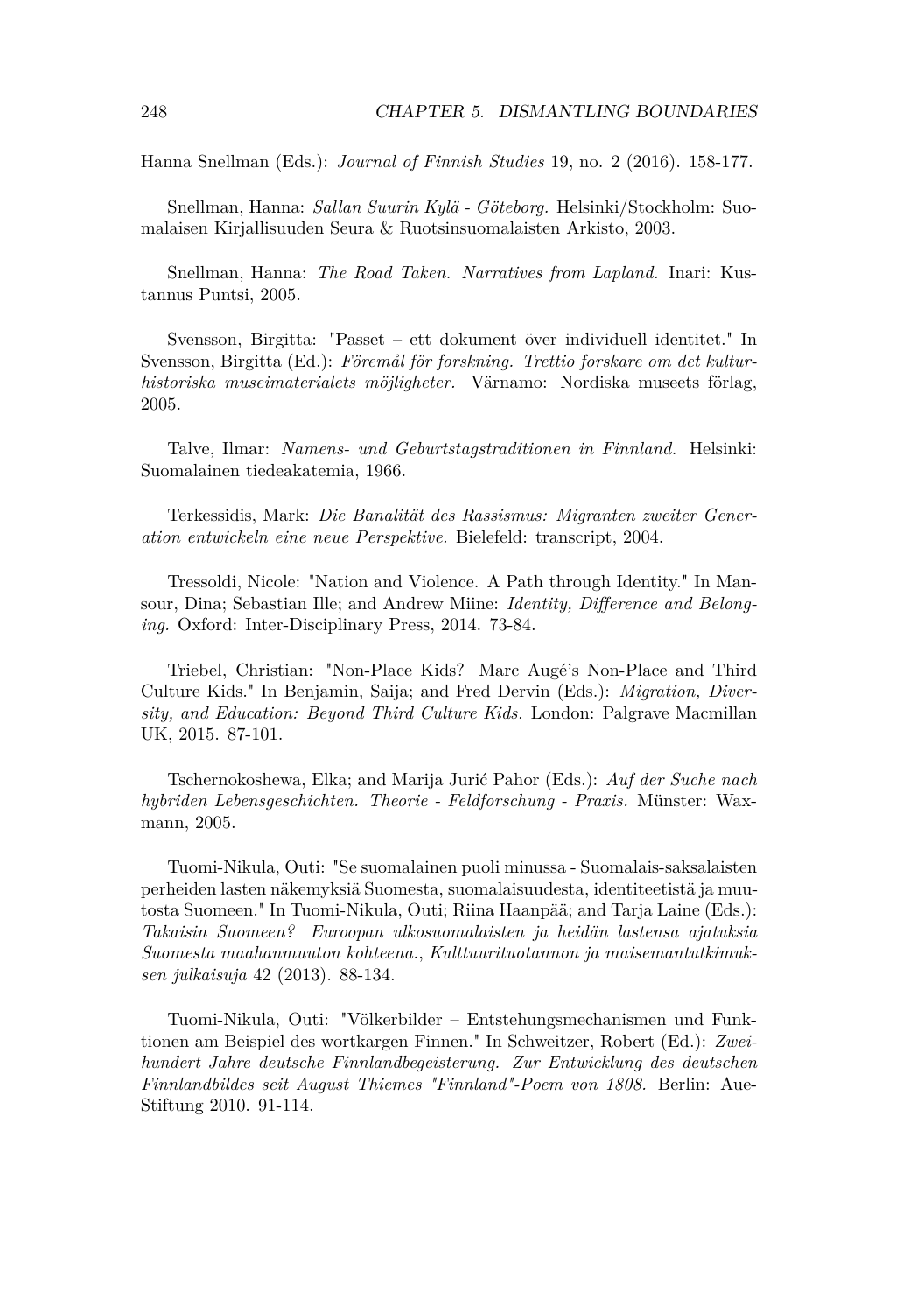Verkuyten, Maykel; and Angela de Wolf: "Being, Feeling and Doing: Discourses and Ethnic Self-definitions among Minority Group Members." In *Culture and Psychology* 8, no. 4, (2002). 371-399.

Vertovec, Stephen: "Super-diversity and its implications." In *Ethnic and Racial Studies* 30, no. 6 (November 2007). 1024-1054.

Vries, Catherine de; and Isabell Hoffmann: "Globalisierungsangst oder Wertekonflikt? Wer in Europa populistische Parteien wählt und warum." *eupinions* (March 2016). https://www.bertelsmann-stiftung.de/fileadmin/files/ user\_upload/EZ\_eupinions\_Fear\_Studie\_2016\_DT.pdf (accessed 03.02.2017).

Weckström, Lotta: *Representations of Finnishness in Sweden.* Helsinki: Finnish Literature Society, 2011.

Wessendorf, Susanne: *Second-Generation Transnationalism and Roots Migration: Cross-Border Lives.* Farnham: Routledge, 2013.

Welsch, Wolfgang: "Was ist eigentlich Transkulturalität?" In Darowska, Lucyna; and Claudia Machold (Eds.): *Hochschule als transkultureller Raum? Beiträge zu Kultur, Bildung und Differenz.* Bielefeld: transcript, 2009.

Wilkes-Karraker, Meg (Ed.): *The Other People: Interdiscipliary Perspectives on Migration.* New York: Palgrave Macmillan, 2013.

Wolff, Stefan (Ed.): *German minorities in Europe: Ethnic Identity and Cultural Belonging.* New York/Oxford: Berghahn Books, 2000.

### **List of sources**

https://www.academia.edu/s/13c31f98e9/the-mobility-of-a-transnationalgeneration (accessed 16.09.2016). http://www.atlasti.com/ (accessed 01.02.2017). http://www.caisa.fi/ (accessed 14.11.2015). http://www.iom.sk/en/about-migration/migration-in-the-world (accessed 09.06.2016). http://pxnet2.stat.fi/PXWeb/sq/4e85ea22-cefd-4d4c-b7f4-2b4249db442f (accessed 19.05.2015). www.saksalaiset.fi (accessed 31.10.2016). http://www.tenk.fi/sites/tenk.fi/files/ethicalprinciples.pdf (accessed 09.01.2016). http://www.tilastokeskus.fi/til/vaerak/2012/vaerak\_2012\_2013-03-22\_ kuv 002 en.html (accessed 06.11.2014). http://tobias-lib.uni-tuebingen.de/volltexte/2012/6072/pdf/Bausinger\_